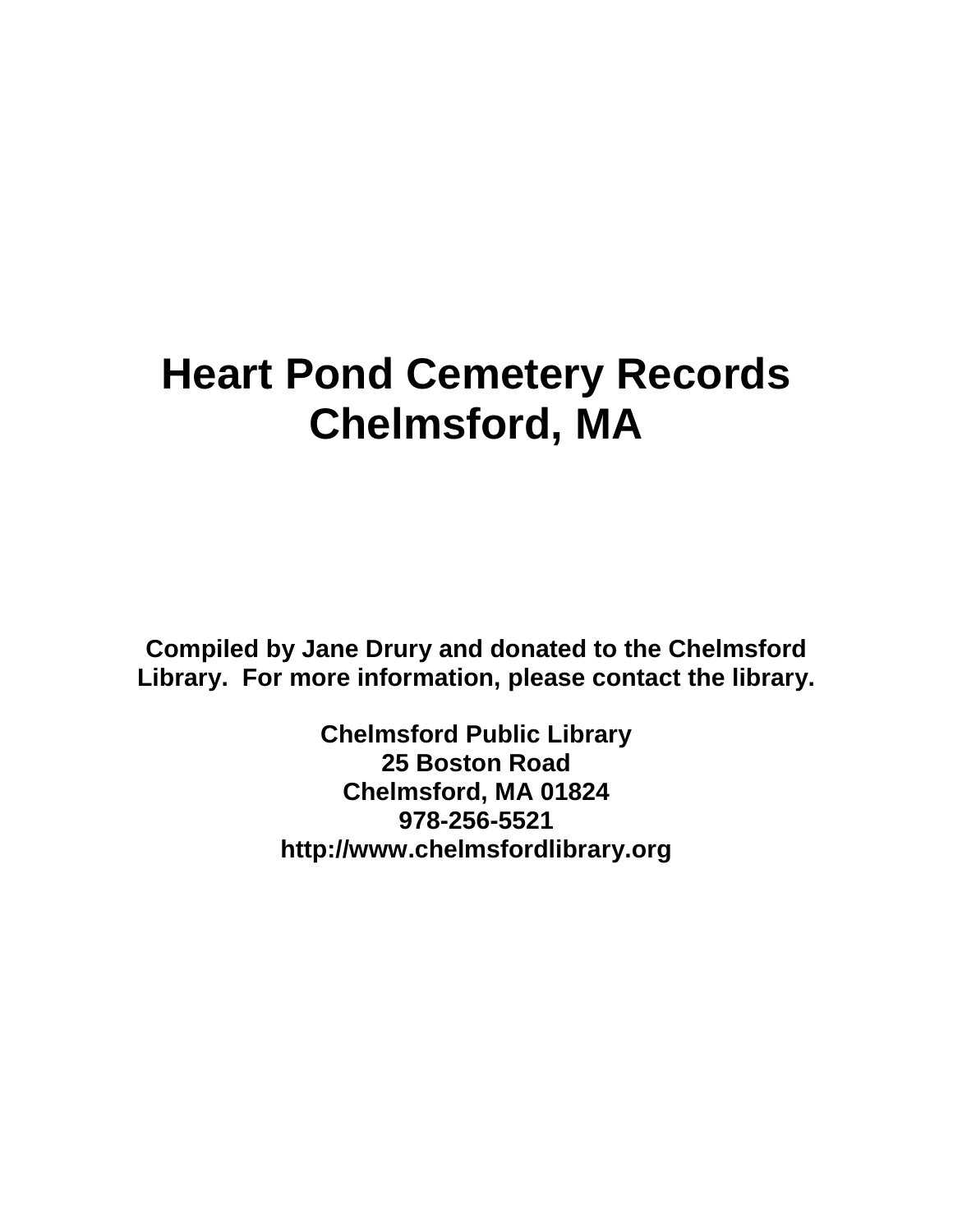ALPHNAME: ADAMS, BENJ LOTNUM: 13T-b NAME: Benjamin Adams, family tomb YEAR: AGE: BIRTHDATE: DEATHDATE: HEADSTONE: slate in granite CONDITION: 2003 some lichen/left cor.chip FOOTSTONE: CONDITION: MAKER: VERSE: COMMENT: Built AD 1827 \*\*\*\*\*\*\*\*\*\*\*\*\*\*\*\*\*\*\*\*\*\*\*\*\*\*\*\*\*\*\*\*\*\*\*\*\*\*\*\*\*\*\*\*\*\*\*\*\*\*\*\*\*\*\*\*\*\*\*\*\*\*\*\*\*\*\*\*\*\*\*\*\*\*\* ALPHNAME: ADAMS, BENJ (DTNUM: 43G-a NAME: Mr. Benjamin Adams YEAR: 1826 AGE: 82 BIRTHDATE: DEATHDATE: Sept. 26, 1826 HEADSTONE: slate/willow/columns/urn CONDITION: lichen FOOTSTONE: no CONDITION: MAKER: 58 COMMENT: In memory of/My flesh shall slumber in the ground Till the last trumpets joy \*\*\*\*\*\*\*\*\*\*\*\*\*\*\*\*\*\*\*\*\*\*\*\*\*\*\*\*\*\*\*\*\*\*\*\*\*\*\*\*\*\*\*\*\*\*\*\*\*\*\*\*\*\*\*\*\*\*\*\*\*\*\*\*\*\*\*\*\*\*\*\*\*\*\* ALPHNAME: ADAMS, BETS NAME: Betsey The Magnus of the MEAR: 1836 AGE: 40 BIRTHDATE: DEATHDATE: Sept. 19, 1836 HEADSTONE: CONDITION: FOOTSTONE: slate/flat/WA RA JQA HA CONDITION: lichen MAKER: Warren 7:6 VERSE: no COMMENT: with William Adams his wife,son John Q.,Horace son of William & Susannah Adams \*\*\*\*\*\*\*\*\*\*\*\*\*\*\*\*\*\*\*\*\*\*\*\*\*\*\*\*\*\*\*\*\*\*\*\*\*\*\*\*\*\*\*\*\*\*\*\*\*\*\*\*\*\*\*\*\*\*\*\*\*\*\*\*\*\*\*\*\*\*\*\*\*\*\* ALPHNAME: ADAMS, CALV LOTNUM: 93 -a NAME: Calvin W. Adams YEAR: 1879 AGE: 51y'rs, 7mo's. BIRTHDATE: DEATHDATE: Dec. 1, 1879 HEADSTONE: marble/double/FATHER CONDITION: acid rain/lichen/chip FOOTSTONE: no CONDITION: MAKER: Andrews & Wheeler, probably  $VERSE: 87$ COMMENT: on same granite base with Sarah L./Not dead but gone before \*\*\*\*\*\*\*\*\*\*\*\*\*\*\*\*\*\*\*\*\*\*\*\*\*\*\*\*\*\*\*\*\*\*\*\*\*\*\*\*\*\*\*\*\*\*\*\*\*\*\*\*\*\*\*\*\*\*\*\*\*\*\*\*\*\*\*\*\*\*\*\*\*\*\* ALPHNAME: ADAMS, HANNA NAME: Hannah YEAR: 1849 AGE: 82y'rs 6mo's BIRTHDATE: DEATHDATE: Feb. 18, 1849 HEADSTONE: slate/urn,willow,column,rosett CONDITION: good FOOTSTONE: no CONDITION: MAKER: T. Warren, Lowell 8:6 VERSE: 59 COMMENT: In memory of/The woman that feareth the Lord, she shall be praised. \*\*\*\*\*\*\*\*\*\*\*\*\*\*\*\*\*\*\*\*\*\*\*\*\*\*\*\*\*\*\*\*\*\*\*\*\*\*\*\*\*\*\*\*\*\*\*\*\*\*\*\*\*\*\*\*\*\*\*\*\*\*\*\*\*\*\*\*\*\*\*\*\*\*\* ALPHNAME: ADAMS, HORA LOTNUM: 43 -a NAME: Horace The Magnus of the YEAR: 1838 AGE: 21 BIRTHDATE: DEATHDATE: July 9, 1838 HEADSTONE: CONDITION: FOOTSTONE: slate/flat/WA RA JQA HA CONDITION: lichen MAKER: Warren 7:6 VERSE: no COMMENT: Son of William & Susannah/with William Adams & Betsey his wife, John Q. \*\*\*\*\*\*\*\*\*\*\*\*\*\*\*\*\*\*\*\*\*\*\*\*\*\*\*\*\*\*\*\*\*\*\*\*\*\*\*\*\*\*\*\*\*\*\*\*\*\*\*\*\*\*\*\*\*\*\*\*\*\*\*\*\*\*\*\*\*\*\*\*\*\*\* ALPHNAME: ADAMS, JOHN LOTNUM: 13T-C NAME: Mr. John Adams, family tomb YEAR: AGE: BIRTHDATE: DEATHDATE: HEADSTONE: slate in granite CONDITION: 2003 some lichen FOOTSTONE: CONDITION: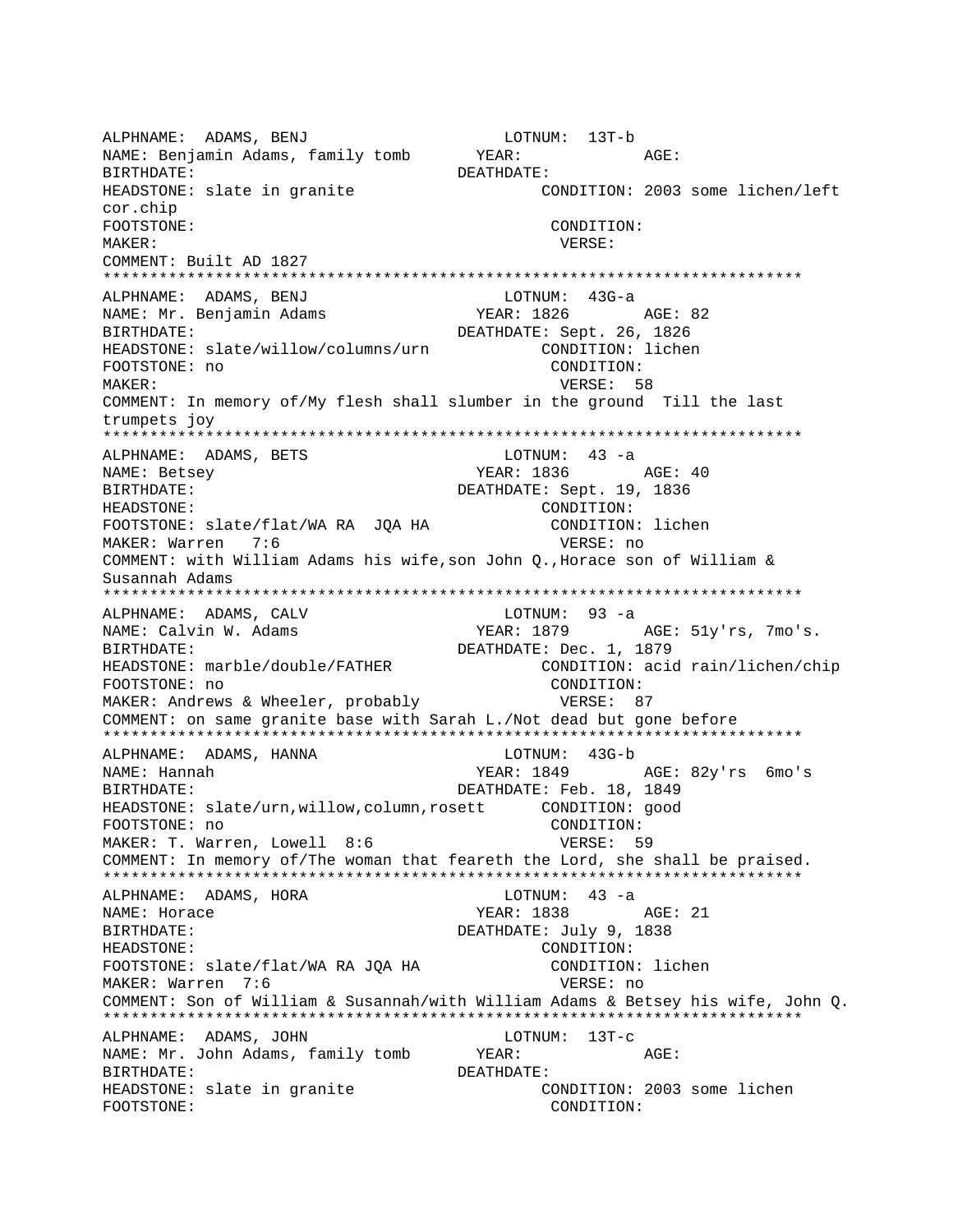MAKER: VERSE: no COMMENT: Built AD 1819 ALPHNAME: ADAMS, JOHN LOTNUM: 26 -d NAME: Mr John Adams YEAR: 1791 AGE: 71yrs 6mos 19dy BIRTHDATE: DEATHDATE: March ye 15th AD1791 HEADSTONE: slate/umbrella, head with wings CONDITION: reset CONDITION: FOOTSTONE: slate/design at top MAKER: VERSE: no COMMENT: Erected in memory of ALPHNAME: ADAMS, JOHN LOTNUM:  $43 - a$ NAME: John Q. YEAR: 1836 AGE: 3yrs. **BIRTHDATE:** DEATHDATE: Sept. 20, 1836 CONDITION: HEADSTONE: FOOTSTONE: slate/flat/WA RA JQA HA CONDITION: lichen MAKER: Warren 7:6 VERSE: no COMMENT: with William Adams & Betsey their son, Horace son of William & Susannah ALPHNAME: ADAMS, JOHN  $LOTNUM: 43L-c$ NAME: Mr. John Adams YEAR: 1824 AGE: 37 BIRTHDATE: DEATHDATE: Jan. 22, 1824 FOOTSTONE: slate/rounded/J.A. CONDITION: tipped VERSE: no MAKER: COMMENT: In memory of ALPHNAME: ADAMS, LUCY LOTNUM: 43L-b YEAR: 1808 AGE: 15yrs 7mo. 17dy NAME: Miss Lucy Adams DEATHDATE: Octr. 13. 1808 RIRTHDATE: HEADSTONE: slate/willow, urn, narrow column CONDITION: sl. tipped but sturdy/lichen FOOTSTONE: slate/Miss L.A. CONDITION: mower scratches VERSE: 69 MAKER: COMMENT: In Memory of/Daugr. of Lieut. Samuel Adams & Mrs. Sarah his wife/Death with ALPHNAME: ADAMS, LUCY LOTNUM:  $93 - c$ NAME: Lucy F. Adams YEAR: 1929 AGE: BIRTHDATE: 1869 DEATHDATE: 1929 CONDITION: acidr/lichen/stone HEADSTONE: marble/rounded turned base FOOTSTONE: no CONDITION: MAKER: VERSE: no COMMENT: LOTNUM: 26 -a ALPHNAME: ADAMS, ROBE NAME: Mr. Robert Adams YEAR: 1798 AGE: 47 BIRTHDATE: DEATHDATE: Sept 19th 1798 HEADSTONE: slate/willow urn & columns CONDITION: bad lichen/tipped/sunken FOOTSTONE: slate/RA CONDITION: tipped/lichen MAKER: VERSE: 27 COMMENT: In memory of/Go, travell and live to god ALPHNAME: ADAMS, SALLY LOTNUM: 26 -b NAME: Sally Adames YEAR: 1793 AGE: 1yr 8m & 6d.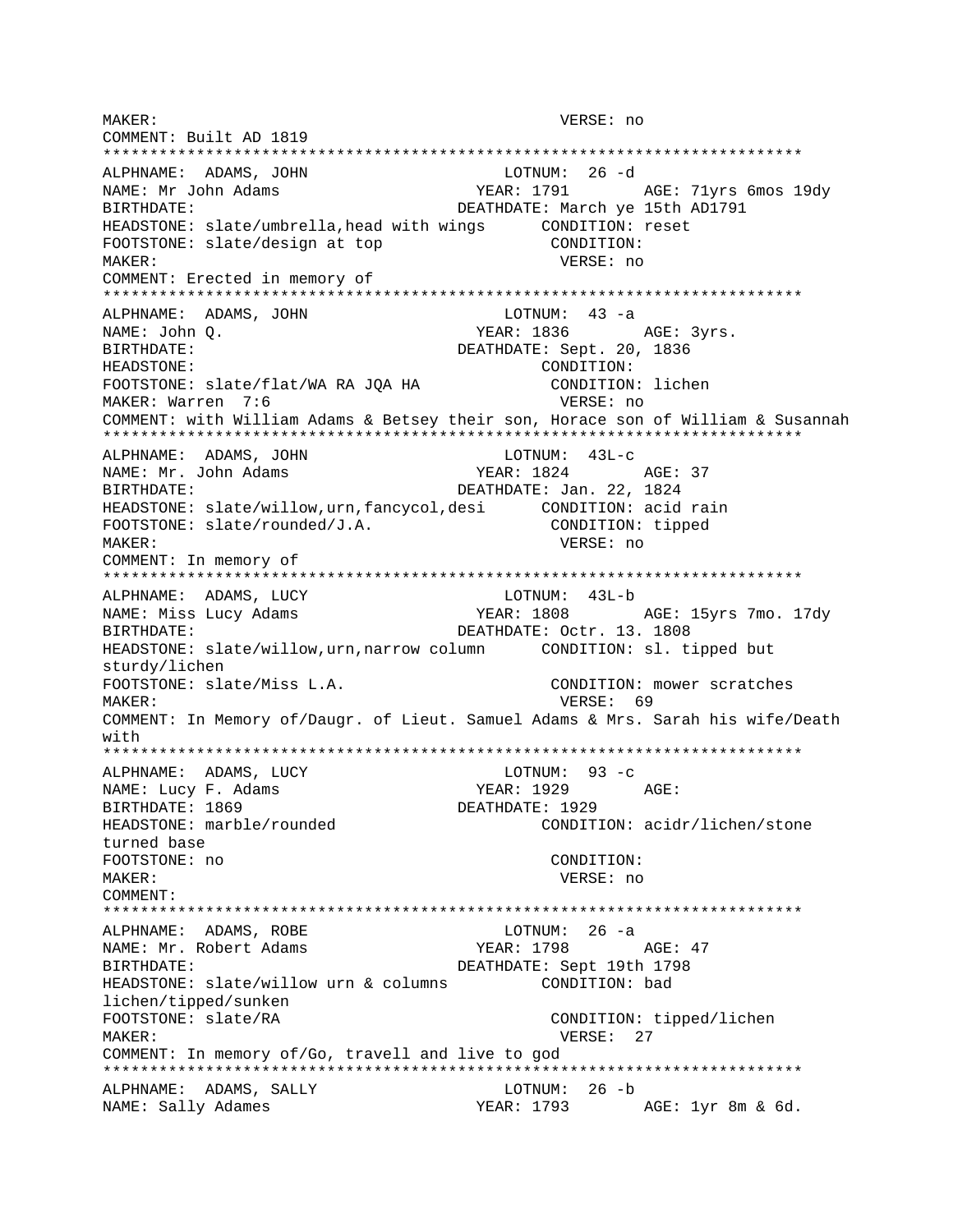BIRTHDATE: DEATHDATE: August ye 5th 1793 CONDITION: bad lichen/reset in HEADSTONE: slate/design at top cement FOOTSTONE: slate/SA CONDITION: tipped/lichen VERSE: no MAKER: COMMENT: In memory of/Daughter of Capt Timathy Adames & Mrs Joanna his wife ALPHNAME: ADAMS, SAMU LOTNUM: 43L-a YEAR: 1816 NAME: Lieutenant Samuel Adams AGE: 62 DEATHDATE: Sept. 3, 1816 BIRTHDATE: HEADSTONE: marble/pointed CONDITION: sunken/acid rain/huge chip off FOOTSTONE: marble/flat/S.A. CONDITION: off foundation/tipped badly MAKER: VERSE: no COMMENT: with Sarah his wife LOTNUM:  $26 - c$ ALPHNAME: ADAMS, SARA NAME: Mrs. Sarah Adams YEAR: 1808 AGE: 84 DEATHDATE: Jan. 3, 1808 BIRTHDATE: HEADSTONE: slate/urn/curtain CONDITION: remounted FOOTSTONE: slate/SA CONDITION: bad lichen MAKER: 66 VERSE: no COMMENT: Sacred to the memory of/Wife of Mr. John Adams ALPHNAME: ADAMS, SARA LOTNUM: 43L-a NAME: Sarah YEAR: 1854 AGE: 92 BIRTHDATE: DEATHDATE: Aug. 2, 1854 HEADSTONE: marble/pointed CONDITION: sunken FOOTSTONE: marble/flat/S.A. CONDITION: VERSE: no MAKER: COMMENT: with Lieutenant Samuel Adams/his wife ALPHNAME: ADAMS, SARA LOTNUM: 93 -b NAME: Sarah L. YEAR: 1880 AGE: 45y'rs, 4mo's DEATHDATE: June 26, 1880 BIRTHDATE: HEADSTONE: marble/double/fancy/MOTHER CONDITION: acid rain/lichen/chip FOOTSTONE: no CONDITION: VERSE: 111 MAKER: Andrews & Wheeler COMMENT: on same granite base as Calvin W. Adams/Absent but not dead ALPHNAME: ADAMS, WILL LOTNUM: 43 -a YEAR: 1851 AGE: 68 NAME: William Adams DEATHDATE: Oct. 15, 1851 BIRTHDATE: HEADSTONE: CONDITION: FOOTSTONE: slate/flat/WA RA JQA HA CONDITION: lichen MAKER: Warren 7:6 VERSE: no COMMENT: with Betsey his wife, their son John O., Horace son of William & Susannah ALPHNAME: ALCORN, C.WA LOTNUM: DS05 -a NAME: C. Walter YEAR: 1968 AGE: BIRTHDATE: 1904 DEATHDATE: 1968 HEADSTONE: CONDITION: FOOTSTONE: CONDITION: MAKER: VERSE: COMMENT: ALCORN/with Mary B.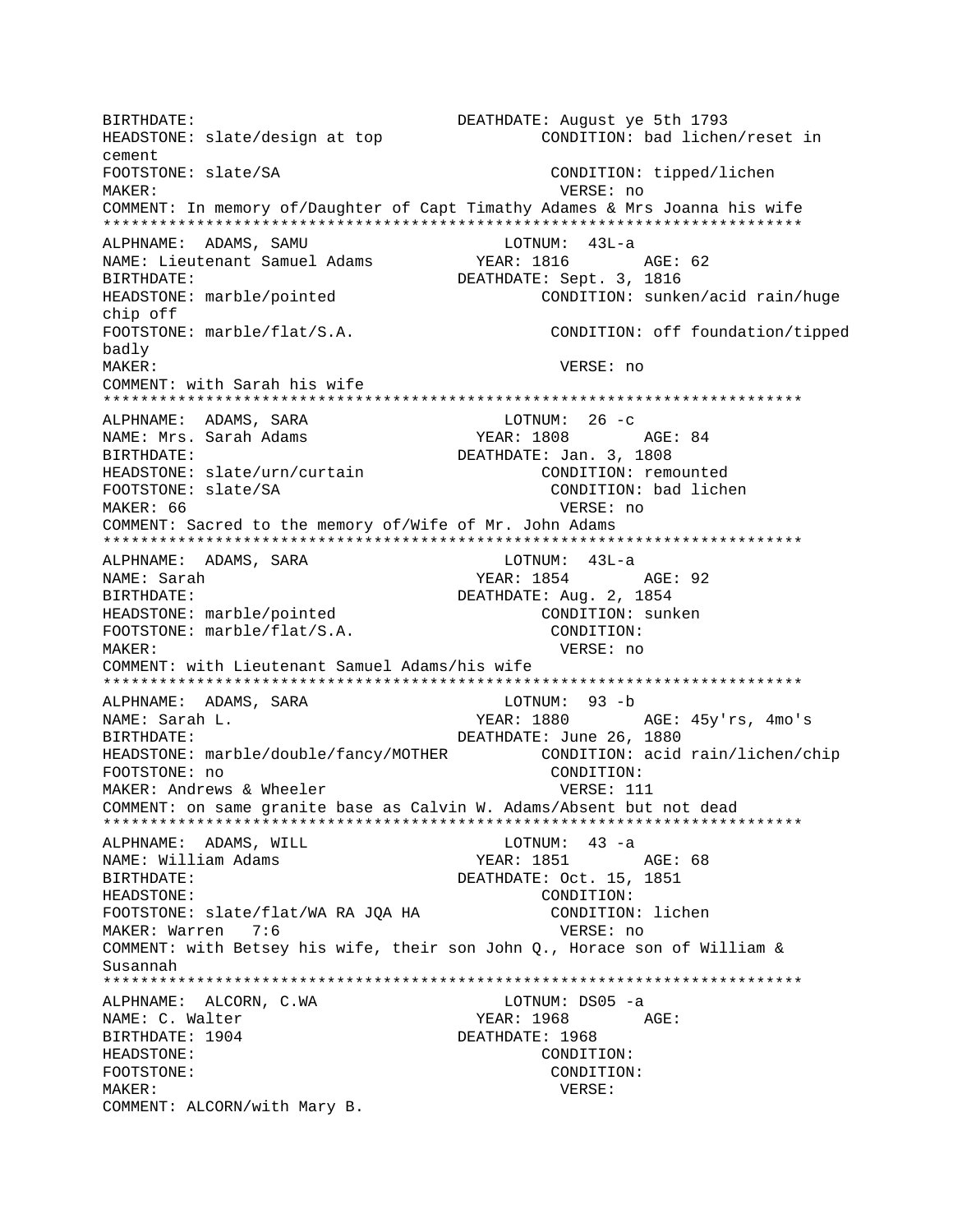ALPHNAME: ALCORN, DONA LOTNUM: 169 -a YEAR: 1920 AGE: NAME: Donald BIRTHDATE: 1920 DEATHDATE: 1920 HEADSTONE: CONDITION: FOOTSTONE: CONDITION: MAKER: VERSE: COMMENT: PERPETUAL CARE/with James T.E., Martha M. their son, Edith their daug. ALPHNAME: ALCORN, EDIT LOTNUM: 169 -a NAME: Edith C. YEAR: 1988  $\Delta C$ F: BIRTHDATE: 1918 DEATHDATE: 1988 HEADSTONE: CONDITION: FOOTSTONE: CONDITION: VERSE:  $M\Delta KFR$ : COMMENT: PERPETUAL CARE/with James T.E., Martha M., Donald/VR & cem.rec.she .2d 1919 ALPHNAME: ALCORN, JAME LOTNUM: 169 -a NAME: James T. E. Alcorn YEAR: 1955 AGE: BIRTHDATE: 1880 DEATHDATE: 1955 HEADSTONE: CONDITION: FOOTSTONE: CONDITION: MAKER: VERSE: COMMENT: PERPETUAL CARE/with Martha M. his wife, Donald their son, Edith their daug. ALPHNAME: ALCORN, MART LOTNUM: 169 -a YEAR: 1961 AGE: NAME: Martha M. BIRTHDATE: 1878 DEATHDATE: 1961 HEADSTONE: CONDITION: FOOTSTONE: CONDITION: MAKER: VERSE: COMMENT: PERPETUAL CARE/with James T.E. his wife, Donald their son, Edith their daug. ALPHNAME: ALCORN, MARY LOTNUM: DS05 -a NAME: Mary B. YEAR: 1970 AGE: BIRTHDATE: 1911 DEATHDATE: 1970 HEADSTONE: CONDITION: FOOTSTONE: CONDITION: MAKER: VERSE: COMMENT: ALCORN/with C. Walter LOTNUM: CS054-a ALPHNAME: ANDERSON, CARL YEAR: NAME: Carl L. AGE: BIRTHDATE: 1920 DEATHDATE: HEADSTONE: CONDITION: FOOTSTONE: CONDITION: MAKER: ColmerMonumentWork1025LawrenceStLow VERSE: COMMENT: with Laura B. ALPHNAME: ANDERSON, LAUR LOTNUM: CS054 NAME: Laura B.  $YEAR: 1999$   $AGE:$ BIRTHDATE: 1919 DEATHDATE: 1999 HEADSTONE: CONDITION: FOOTSTONE: CONDITION: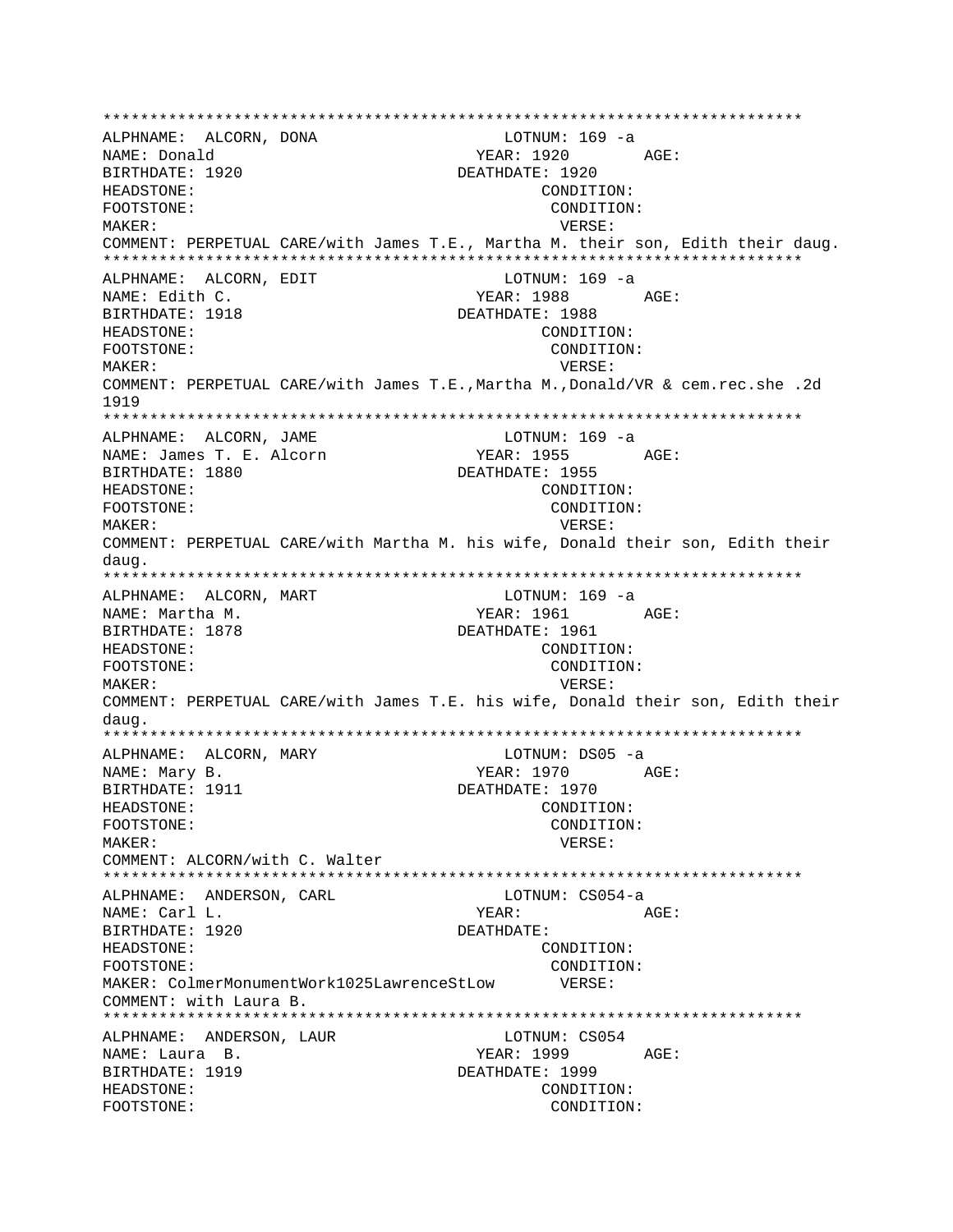MAKER: ColmerMonumentWork1025LawrenceStLow VERSE: COMMENT: with Carl L. \*\*\*\*\*\*\*\*\*\*\*\*\*\*\*\*\*\*\*\*\*\*\*\*\*\*\*\*\*\*\*\*\*\*\*\*\*\*\*\*\*\*\*\*\*\*\*\*\*\*\*\*\*\*\*\*\*\*\*\*\*\*\*\*\*\*\*\*\*\*\*\*\*\*\* ALPHNAME: ARCESE, GLOR LOTNUM: E162 -b NAME: Gloria A. YEAR: 2002 AGE: BIRTHDATE: Feb. 5, 1931 DEATHDATE: Nov. 26, 2002 HEADSTONE: CONDITION: FOOTSTONE: CONDITION: MAKER: VERSE: COMMENT: with Louis A. \*\*\*\*\*\*\*\*\*\*\*\*\*\*\*\*\*\*\*\*\*\*\*\*\*\*\*\*\*\*\*\*\*\*\*\*\*\*\*\*\*\*\*\*\*\*\*\*\*\*\*\*\*\*\*\*\*\*\*\*\*\*\*\*\*\*\*\*\*\*\*\*\*\*\* ALPHNAME: ARCESE, LOUI LOTNUM: E162 -a NAME: Louis A Arcese  $YEAR: 2004$  AGE: BIRTHDATE: Aug 27 1927 DEATHDATE: Apr 23 2004 HEADSTONE: flush/granite rectangle/cross CONDITION: excellent FOOTSTONE: CONDITION: MAKER: VERSE: 207 COMMENT: \*\*\*\*\*\*\*\*\*\*\*\*\*\*\*\*\*\*\*\*\*\*\*\*\*\*\*\*\*\*\*\*\*\*\*\*\*\*\*\*\*\*\*\*\*\*\*\*\*\*\*\*\*\*\*\*\*\*\*\*\*\*\*\*\*\*\*\*\*\*\*\*\*\*\* ALPHNAME: ARCESE, LOUI LOTNUM: E162 -b NAME: Louis A.  $YEAR: 2004$  AGE: BIRTHDATE: Aug. 27, 1927 DEATHDATE: Apr. 23, 2004 HEADSTONE: #E162-a/Louis A. Arcese CONDITION: FOOTSTONE: CONDITION: MAKER: VERSE: COMMENT: with Gloria A. \*\*\*\*\*\*\*\*\*\*\*\*\*\*\*\*\*\*\*\*\*\*\*\*\*\*\*\*\*\*\*\*\*\*\*\*\*\*\*\*\*\*\*\*\*\*\*\*\*\*\*\*\*\*\*\*\*\*\*\*\*\*\*\*\*\*\*\*\*\*\*\*\*\*\* ALPHNAME: AVERY, EMEL CONNECTED MANAGEMENT CONTROLLER TO LOTINUM: 75 - e NAME: Emeline Avery TEAR: 1884 AGE: 82yrs. 7mos. BIRTHDATE: DEATHDATE: Feb. 28, 1884 HEADSTONE: granite monument/slant/MOTHER CONDITION: a little lichen on rear FOOTSTONE: no CONDITION: MAKER: VERSE: no COMMENT: front:MOTHER/rear:inscription \*\*\*\*\*\*\*\*\*\*\*\*\*\*\*\*\*\*\*\*\*\*\*\*\*\*\*\*\*\*\*\*\*\*\*\*\*\*\*\*\*\*\*\*\*\*\*\*\*\*\*\*\*\*\*\*\*\*\*\*\*\*\*\*\*\*\*\*\*\*\*\*\*\*\* ALPHNAME: AVERY, MELV NAME: Melvin E. Avery YEAR: 1893 AGE: BIRTHDATE: Sept. 21, 1835 DEATHDATE: June 8, 1893 HEADSTONE: marble monum./rounded/BROTHER CONDITION: bad lichen FOOTSTONE: no CONDITION: MAKER: VERSE: 15 COMMENT: At Rest \*\*\*\*\*\*\*\*\*\*\*\*\*\*\*\*\*\*\*\*\*\*\*\*\*\*\*\*\*\*\*\*\*\*\*\*\*\*\*\*\*\*\*\*\*\*\*\*\*\*\*\*\*\*\*\*\*\*\*\*\*\*\*\*\*\*\*\*\*\*\*\*\*\*\* ALPHNAME: BANCROFT **LOTNUM:** 42 -h NAME: infant boy  $YEAR: 1819$  AGE: BIRTHDATE: 1819 **DEATHDATE: March 4, 1819** HEADSTONE: CONDITION: FOOTSTONE: no CONDITION: MAKER: 50 COMMENT: with Isaac son of Isaac & Hannah Bancroft, infant twin sister/"Of such is \*\*\*\*\*\*\*\*\*\*\*\*\*\*\*\*\*\*\*\*\*\*\*\*\*\*\*\*\*\*\*\*\*\*\*\*\*\*\*\*\*\*\*\*\*\*\*\*\*\*\*\*\*\*\*\*\*\*\*\*\*\*\*\*\*\*\*\*\*\*\*\*\*\*\* ALPHNAME: BANCROFT LOTNUM: 42 -h NAME: infant girl YEAR: 1819 AGE:<br>BIRTHDATE: March 1819 DEATHDATE: March 5, 1819 BIRTHDATE: March 1819 HEADSTONE: CONDITION: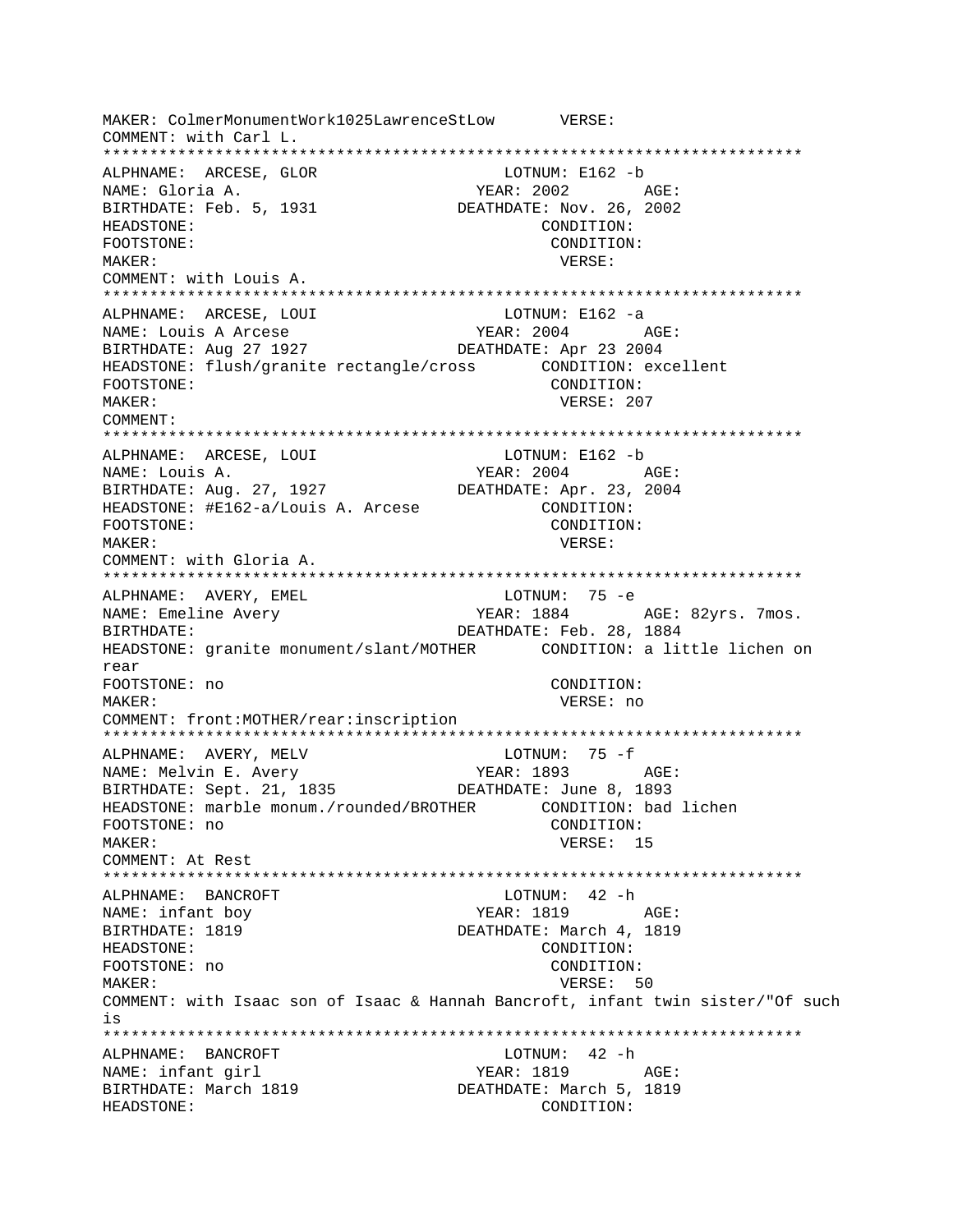FOOTSTONE: no CONDITION: VERSE: 50 MAKER: COMMENT: with Isaac son of Isaac & Hannah Bancroft/twin sister (of a brother)/"Of such ALPHNAME: BANCROFT, ISAA LOTNUM: 42 -h YEAR: 1827 NAME: Isaac AGE: 15months & 8ds. DEATHDATE: May 17, 1827 Lowell **RIRTHDATE:** HEADSTONE: CONDITION: FOOTSTONE: no CONDITION: MAKER: VERSE: 50 COMMENT: son of Isaac and Hannah Bancroft/also infant brother & twin sister/"of such is LOTNUM:  $42 - f$ ALPHNAME: BANCROFT, MARY **YEAR: 1825** NAME: Mrs. Mary AGE: 28 DEATHDATE: Jan. 3, 1825 BIRTHDATE: HEADSTONE: slate/willow, urn, columns CONDITION: weedwhackerscars/tilted/chips FOOTSTONE: no CONDITION: MAKER: VERSE: 48 COMMENT: IN Memory of/wife to Stowell Bancroft/Log'd in this peaceful grave, her body ALPHNAME: BARBO, LOUI LOTNUM: E095 -b NAME: Louise Sera YEAR: 1997 AGE: BIRTHDATE: Nov. 7, 1927 DEATHDATE: May 20, 1997 HEADSTONE: CONDITION: FOOTSTONE: CONDITION: MAKER: LeominsterMonumentCo.339ElectricAve VERSE: 192 COMMENT: BARBO/with Salvatore Joseph/Always in our hearts ALPHNAME: BARBO, SALV LOTNUM: E095 -a NAME: Salvatore J Barbo YEAR: 2003 AGE: BIRTHDATE: Aug 20 1919 DEATHDATE: May 23 2003 HEADSTONE: granite rectangle/flush/cross CONDITION: sod encroaching FOOTSTONE: CONDITION: MAKER: VERSE: 191 COMMENT: ALPHNAME: BARBO, SALV LOTNUM: E095 -b YEAR: 2003 AGE: NAME: Salvatore Joseph DEATHDATE: BIRTHDATE: Aug. 21, 1919 HEADSTONE: #E095-a/Salvatore J. Barbo CONDITION: FOOTSTONE: CONDITION: MAKER: LeominsterMonumentCo.339ElectricAve VERSE: 192 COMMENT: BARBO/with Louise Sera/Always in our hearts  $LOTNUM: 43P-a$ ALPHNAME: BARRETT, ELIZ NAME: Mrs. Elizabeth Barrett **YEAR: 1820** AGE: 82 DEATHDATE: Jan. 24, 1820 BIRTHDATE: HEADSTONE: slate/wilurn, rosette, col, inset CONDITION: mower scratches/lichen/chips FOOTSTONE: no CONDITION: MAKER: VERSE: no COMMENT: Sacred to the memory/wife of Mr. Joel Barrett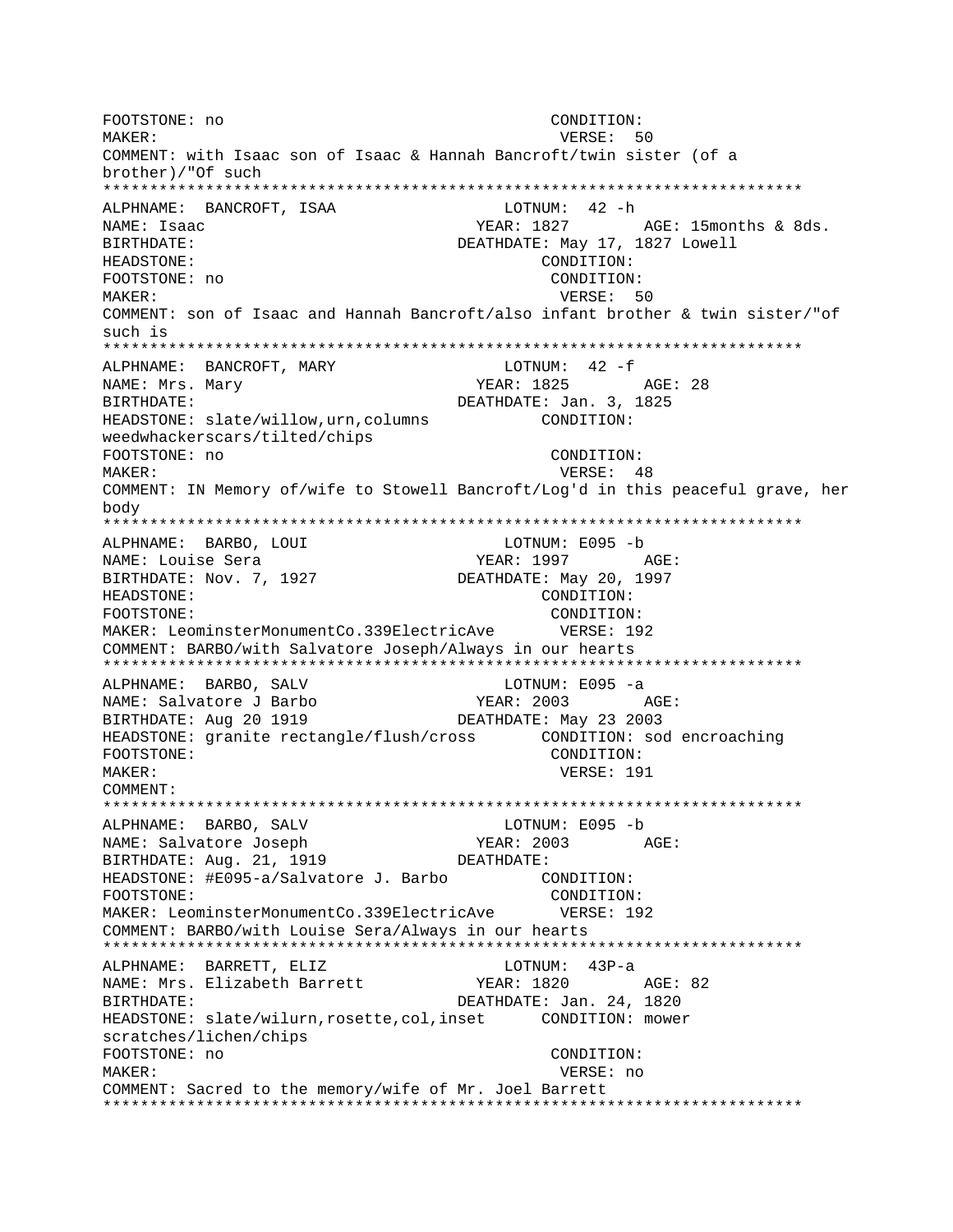ALPHNAME: BARRETT, JOEL LOTNUM: 43P-b YEAR: 1805 AGE: 67 BIRTHDATE: DEATHDATE: June 5, 1805 HEADSTONE: slate/urn,handles,cols,fancy CONDITION: lichen/mower scratches FOOTSTONE: no CONDITION: MAKER: VERSE: no COMMENT: Erected In Memory of \*\*\*\*\*\*\*\*\*\*\*\*\*\*\*\*\*\*\*\*\*\*\*\*\*\*\*\*\*\*\*\*\*\*\*\*\*\*\*\*\*\*\*\*\*\*\*\*\*\*\*\*\*\*\*\*\*\*\*\*\*\*\*\*\*\*\*\*\*\*\*\*\*\*\* ALPHNAME: BARRON, PAT NAME: Patty NAME: Patty 2012 1999 MEAR: 1837 BIRTHDATE: DEATHDATE: April 23, 1837 HEADSTONE: slate/willowcolumns/design/urn CONDITION: good FOOTSTONE: slate/rounded/P.C.B. CONDITION: good MAKER: B. Day, Lowell **VERSE: 75** COMMENT: IN Memory of/wife of Elias Barron/Sleep fond wife, securely sleep while frien \*\*\*\*\*\*\*\*\*\*\*\*\*\*\*\*\*\*\*\*\*\*\*\*\*\*\*\*\*\*\*\*\*\*\*\*\*\*\*\*\*\*\*\*\*\*\*\*\*\*\*\*\*\*\*\*\*\*\*\*\*\*\*\*\*\*\*\*\*\*\*\*\*\*\* ALPHNAME: BARTLESON, MICH LOTNUM: E107 -a NAME: Michael M. YEAR: 2000 AGE: BIRTHDATE: Aug. 9, 1944 DEATHDATE: Jan. 1, 2000<br>HEADSTONE: mauvbrngran./cross/heart/flwr. CONDITION: lichen HEADSTONE: mauvbrngran./cross/heart/flwr. FOOTSTONE: CONDITION: MAKER: ColmerMonumentWorks1025LawrenceStMA VERSE: 194 COMMENT: Beloved Husband \*\*\*\*\*\*\*\*\*\*\*\*\*\*\*\*\*\*\*\*\*\*\*\*\*\*\*\*\*\*\*\*\*\*\*\*\*\*\*\*\*\*\*\*\*\*\*\*\*\*\*\*\*\*\*\*\*\*\*\*\*\*\*\*\*\*\*\*\*\*\*\*\*\*\* ALPHNAME: BARTLETT, AUGU LOTNUM: 103B-a NAME: Augusta Bartlett YEAR: 1969 AGE: BIRTHDATE: 1872 DEATHDATE: 1969 HEADSTONE: granite monum./slanted/flower CONDITION: severe lichen FOOTSTONE: no CONDITION: MAKER: VERSE: no COMMENT: \*\*\*\*\*\*\*\*\*\*\*\*\*\*\*\*\*\*\*\*\*\*\*\*\*\*\*\*\*\*\*\*\*\*\*\*\*\*\*\*\*\*\*\*\*\*\*\*\*\*\*\*\*\*\*\*\*\*\*\*\*\*\*\*\*\*\*\*\*\*\*\*\*\*\* ALPHNAME: BATTLES LOTNUM: 68 -f NAME: Mother The Magnus of the Magnus of the Magnus of the Magnus of the Magnus of the Magnus of the Magnus of the Magnus of the Magnus of the Magnus of the Magnus of the Magnus of the Magnus of the Magnus of the Magnus of BIRTHDATE: DEATHDATE: HEADSTONE: CONDITION: FOOTSTONE: granite/small/MOTHER CONDITION: sunken/lichen MAKER: VERSE: no COMMENT: \*\*\*\*\*\*\*\*\*\*\*\*\*\*\*\*\*\*\*\*\*\*\*\*\*\*\*\*\*\*\*\*\*\*\*\*\*\*\*\*\*\*\*\*\*\*\*\*\*\*\*\*\*\*\*\*\*\*\*\*\*\*\*\*\*\*\*\*\*\*\*\*\*\*\* ALPHNAME: BATTLES LOTNUM: 68 -g NAME: Father  $YEAR:$  AGE: BIRTHDATE: DEATHDATE: HEADSTONE: CONDITION: FOOTSTONE: granite/small/FATHER CONDITION: lichen/tipped MAKER: VERSE: no COMMENT: \*\*\*\*\*\*\*\*\*\*\*\*\*\*\*\*\*\*\*\*\*\*\*\*\*\*\*\*\*\*\*\*\*\*\*\*\*\*\*\*\*\*\*\*\*\*\*\*\*\*\*\*\*\*\*\*\*\*\*\*\*\*\*\*\*\*\*\*\*\*\*\*\*\*\* ALPHNAME: BATTLES, ARTH NAME: Arthur W. Same Communications of the MEAR: 1886 AGE: BIRTHDATE: 1864 DEATHDATE: 1886 HEADSTONE: CONDITION: FOOTSTONE: no CONDITION: MAKER: VERSE: no COMMENT: right side:with Harrietta E./front:William D. & Harriete A. Battles \*\*\*\*\*\*\*\*\*\*\*\*\*\*\*\*\*\*\*\*\*\*\*\*\*\*\*\*\*\*\*\*\*\*\*\*\*\*\*\*\*\*\*\*\*\*\*\*\*\*\*\*\*\*\*\*\*\*\*\*\*\*\*\*\*\*\*\*\*\*\*\*\*\*\*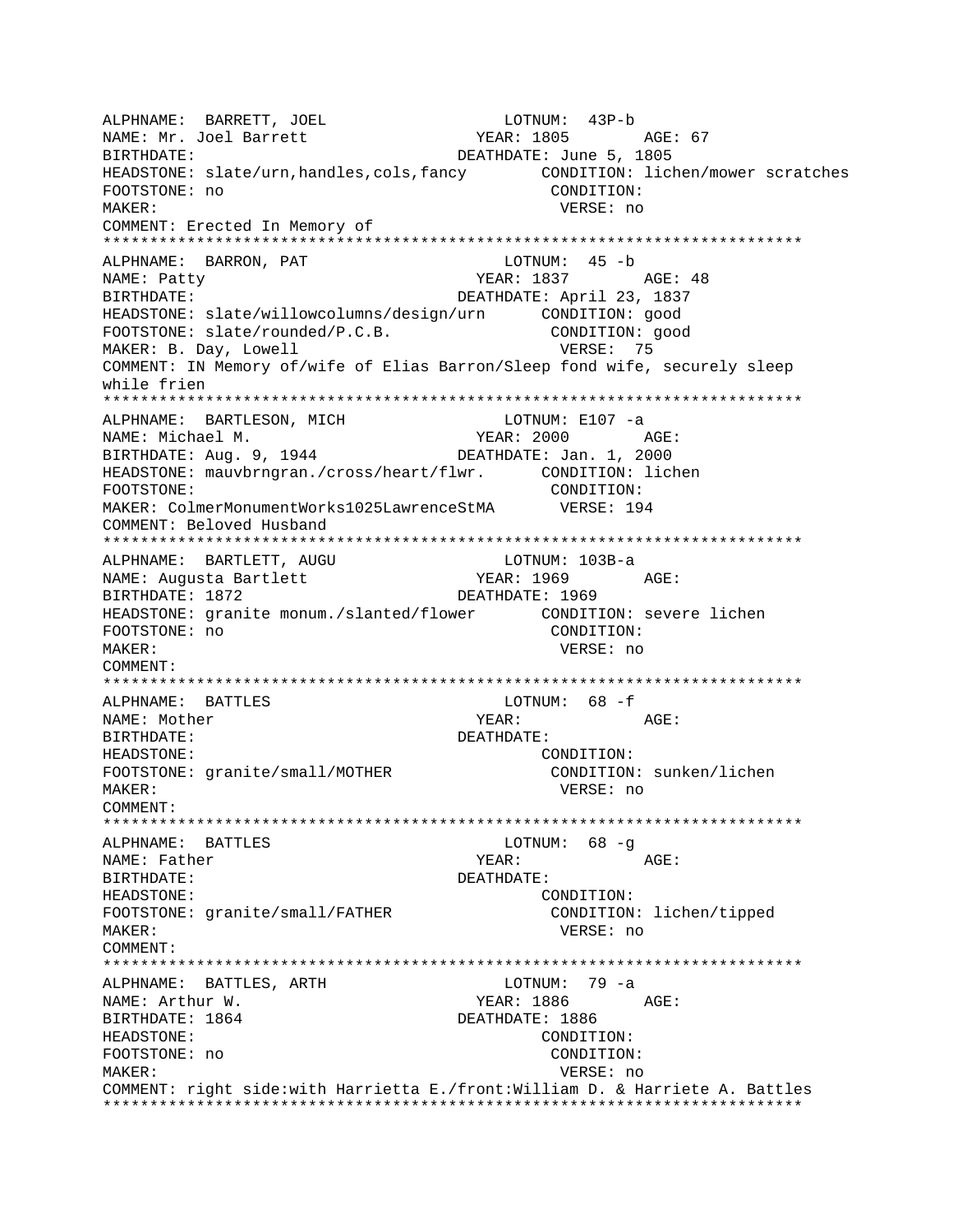ALPHNAME: BATTLES, BENJ LOTNUM: 68 -b YEAR: 1858 AGE: 67y'rs, 7mo's. BIRTHDATE: DEATHDATE: February 17, 1858 HEADSTONE: single marble/double gran.base CONDITION: acid rain on verse FOOTSTONE: CONDITION: MAKER: VERSE: 96 COMMENT: his stone on same base with wife Charlotte/I will set him on high because he \*\*\*\*\*\*\*\*\*\*\*\*\*\*\*\*\*\*\*\*\*\*\*\*\*\*\*\*\*\*\*\*\*\*\*\*\*\*\*\*\*\*\*\*\*\*\*\*\*\*\*\*\*\*\*\*\*\*\*\*\*\*\*\*\*\*\*\*\*\*\*\*\*\*\* ALPHNAME: BATTLES, CHAR NAME: Charlotte  $YERR: 1884$   $AGE: 89y'rs, 10mo's.$ BIRTHDATE: DEATHDATE: October 23, 1884 HEADSTONE: single marble/double gran.base CONDITION: acid rain/lichen FOOTSTONE: CONDITION: MAKER: VERSE: 95 COMMENT: wife of Benjamin Battles, stones on same base/"Faithful" Rev. 2,10. \*\*\*\*\*\*\*\*\*\*\*\*\*\*\*\*\*\*\*\*\*\*\*\*\*\*\*\*\*\*\*\*\*\*\*\*\*\*\*\*\*\*\*\*\*\*\*\*\*\*\*\*\*\*\*\*\*\*\*\*\*\*\*\*\*\*\*\*\*\*\*\*\*\*\* ALPHNAME: BATTLES, HARR NAME: Harriet H. YEAR: 1932 AGE: BIRTHDATE: 1835 DEATHDATE: 1932 HEADSTONE: CONDITION: FOOTSTONE: no CONDITION: MAKER: VERSE: 105 COMMENT: front:with William D. Battles his wife/BATTLES/"These died in faith" \*\*\*\*\*\*\*\*\*\*\*\*\*\*\*\*\*\*\*\*\*\*\*\*\*\*\*\*\*\*\*\*\*\*\*\*\*\*\*\*\*\*\*\*\*\*\*\*\*\*\*\*\*\*\*\*\*\*\*\*\*\*\*\*\*\*\*\*\*\*\*\*\*\*\* ALPHNAME: BATTLES, JAME LOTNUM: 68 -d NAME: James Alonzo YEAR: 1863 AGE: BIRTHDATE: 1963<br>HEADSTONE: granite monument/v. small CONDITION: good/lichen starting HEADSTONE: granite monument/v. small FOOTSTONE: no CONDITION: MAKER: VERSE: no COMMENT: \*\*\*\*\*\*\*\*\*\*\*\*\*\*\*\*\*\*\*\*\*\*\*\*\*\*\*\*\*\*\*\*\*\*\*\*\*\*\*\*\*\*\*\*\*\*\*\*\*\*\*\*\*\*\*\*\*\*\*\*\*\*\*\*\*\*\*\*\*\*\*\*\*\*\* ALPHNAME: BATTLES, JOHN LOTNUM: 68 -C<br>
NAME: John Ouincy Battles (Rear: 1902) NAME: John Quincy Battles YEAR: 1902 AGE: BIRTHDATE: June 24, 1827 DEATHDATE: Oct. 11, 1902 HEADSTONE: granite/rounded/design CONDITION: good/lichen starting FOOTSTONE: no CONDITION: MAKER: VERSE: 97 COMMENT: BATTLES/with Mary Melvin Knapp his wife/The righteous shall be in everlasting \*\*\*\*\*\*\*\*\*\*\*\*\*\*\*\*\*\*\*\*\*\*\*\*\*\*\*\*\*\*\*\*\*\*\*\*\*\*\*\*\*\*\*\*\*\*\*\*\*\*\*\*\*\*\*\*\*\*\*\*\*\*\*\*\*\*\*\*\*\*\*\*\*\*\* ALPHNAME: BATTLES, LEON LOTNUM: 68 -e NAME: Leonora K. Battles YEAR: 1941 AGE: BIRTHDATE: Aug. 12, 1866 DEATHDATE: May 17, 1941 HEADSTONE: granite/very small CONDITION: sunken/illeg./tree root prob. FOOTSTONE: no CONDITION: MAKER: VERSE: no COMMENT: Daughter of John Q. & Mary Melvin Battles \*\*\*\*\*\*\*\*\*\*\*\*\*\*\*\*\*\*\*\*\*\*\*\*\*\*\*\*\*\*\*\*\*\*\*\*\*\*\*\*\*\*\*\*\*\*\*\*\*\*\*\*\*\*\*\*\*\*\*\*\*\*\*\*\*\*\*\*\*\*\*\*\*\*\* ALPHNAME: BATTLES, MARI LOTNUM: 79 -a NAME: Marietta E. The South of the YEAR: 1886 AGE: BIRTHDATE: 1874 DEATHDATE: 1886 HEADSTONE: granite monument/tall CONDITION: excellent FOOTSTONE: CONDITION: MAKER: VERSE: no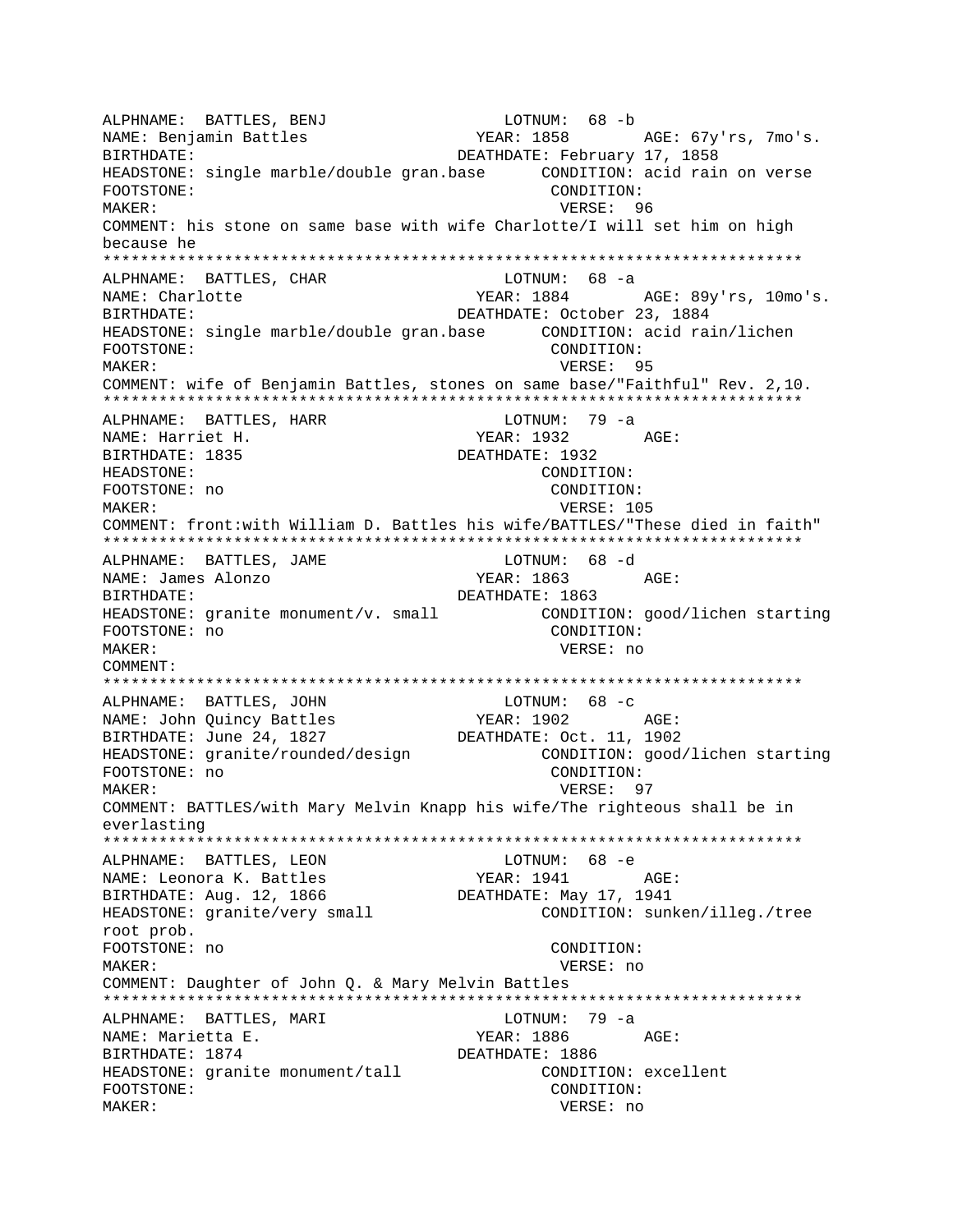COMMENT: on right side with Arthur W. ALPHNAME: BATTLES, MARY LOTNUM: 68 -c NAME: Mary Melvin Knapp YEAR: 1904 AGE: BIRTHDATE: July 31, 1827 DEATHDATE: Mar. 25, 1904 HEADSTONE: granite/rounded/design CONDITION: good/lichen starting FOOTSTONE: no CONDITION: MAKER: VERSE: 97 COMMENT: BATTLES/withJohn Quincy Battles his wife/The righteous shall be in everlasting ALPHNAME: BATTLES, WILL  $LOTNUM: 79 -a$ NAME: William D. Battles YEAR: 1895 AGE: BIRTHDATE: 1824 DEATHDATE: 1895 HEADSTONE: CONDITION: FOOTSTONE: no CONDITION: MAKER: VERSE: 105 COMMENT: front: with his wife Harriet/BATTLES/"These died in faith" LOTNUM:  $70 - c$ ALPHNAME: BEAN, CLAR NAME: Clara YEAR: 1971 AGE: BIRTHDATE: DEATHDATE: HEADSTONE: granite rectangle flush CONDITION: sod encroaching badly FOOTSTONE: CONDITION: MAKER: VERSE: no COMMENT: LOTNUM: 70 -e ALPHNAME: BEAN, CLAR YEAR: 1971 NAME: Clara B. Locke  $\triangle G$ F: BIRTHDATE: 1871 DEATHDATE: 1971 HEADSTONE: #70-c/CLARA CONDITION: FOOTSTONE: CONDITION: MAKER: VERSE: no COMMENT: withMinotBeanhiswife, Nathan, wife Welthy, Finett, ValmarGladu, wifeMildred, Dorot.Z LOTNUM:  $39 - c$ ALPHNAME: BEAN, ELDA AGE: 73yrs. & 8mos. NAME: Eldad P. Bean YEAR: 1881 DEATHDATE: Dec. 16, 1884 BIRTHDATE: CONDITION: HEADSTONE: #39-d/Father FOOTSTONE: CONDITION: MAKER: Witherell, Lowell VERSE: no COMMENT: south:with Sarah S. his wife/west:Sarah E. Bean ALPHNAME: BEAN, ELDA LOTNUM: 39 -d YEAR: 1881 AGE: NAME: Father DEATHDATE: BIRTHDATE: HEADSTONE: slanted/FATHER/marble CONDITION: acidrain/lichen/stone loose FOOTSTONE: CONDITION: MAKER: VERSE: no COMMENT: LOTNUM: 70 -e ALPHNAME: BEAN, FINE NAME: Finett W. Bean YEAR: 1864 AGE: BIRTHDATE: 1858 DEATHDATE: 1864 HEADSTONE: #70-f/FINETT CONDITION: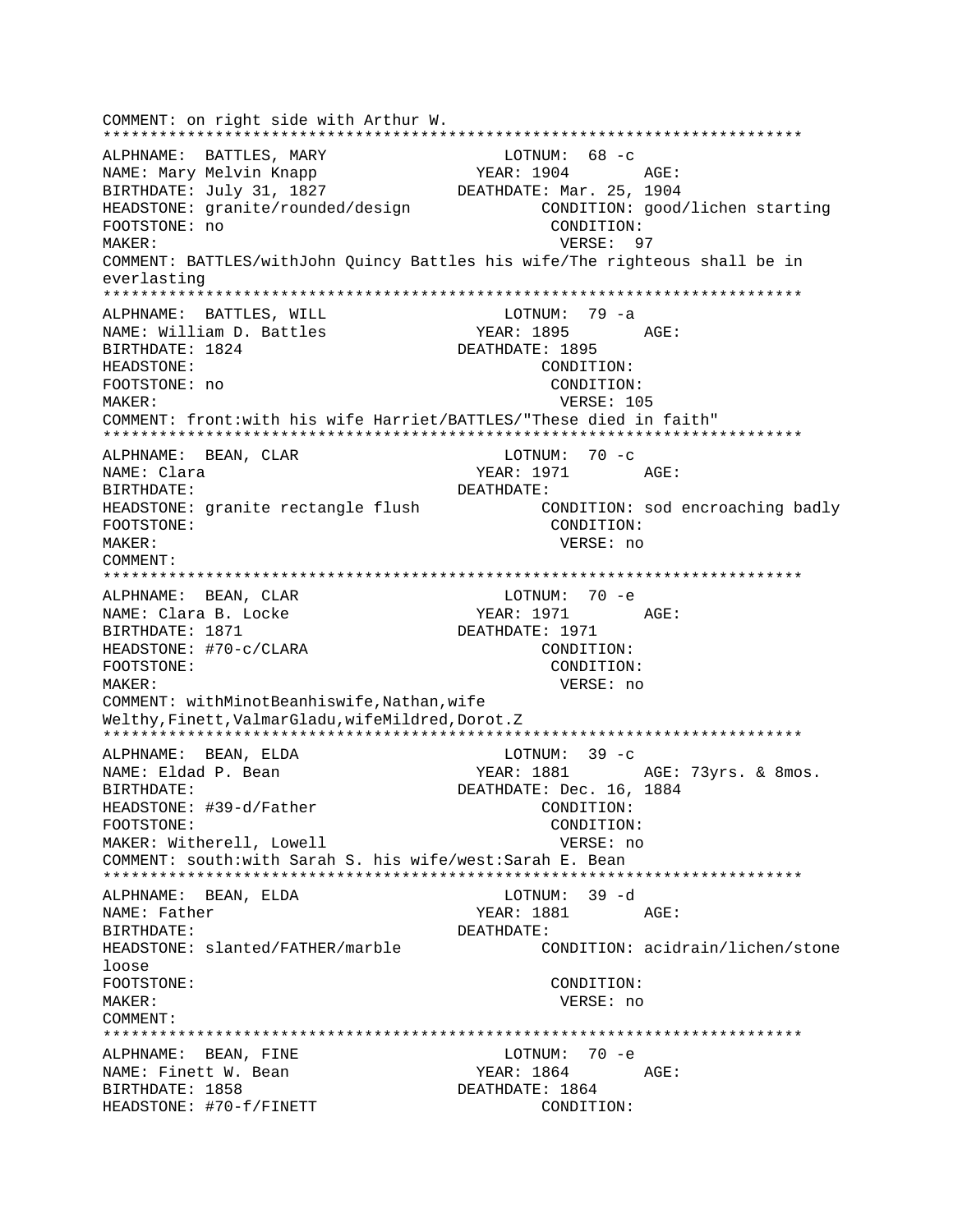FOOTSTONE: CONDITION:  $M\Delta K$ FP: VERSE: no **COMMENT:** withNathan, wifeWelthy, Minot, wifeClara, ValmarGladu, wifeMildred, DorothyZollinger ALPHNAME: BEAN, FINE LOTNUM:  $70 - f$ NAME: Finett YEAR: 1864 AGE: **RIRTHDATE:** DEATHDATE: CONDITION: some lichen HEADSTONE: granite/rectangle/flush FOOTSTONE: CONDITION: MAKER: VERSE: no COMMENT: ALPHNAME: BEAN, MINO LOTNUM: 70 -d NAME: Minot YEAR: 1950  $\triangle$   $G$   $\mathbb{F}$ : BIRTHDATE: DEATHDATE: HEADSTONE: granite rectangle flush CONDITION: sod encroaching badly FOOTSTONE: CONDITION: MAKER: VERSE: no COMMENT: ALPHNAME: BEAN, MINO  $LOTNIM: 70 -e$ YEAR: 1950 NAME: Minot A. Bean AGE: BIRTHDATE: 1870 DEATHDATE: 1950 CONDITION: HEADSTONE: #70-d/MINOT FOOTSTONE: CONDITION: MAKER: VERSE: no COMMENT: withwifeClara, Nathan, wifeWelthy, FinettBean, ValmarGladu, wifeMildre, DorothyZoll. ALPHNAME: BEAN, NATH LOTNUM: 70 -e YEAR: 1895 NAME: Nathan C. Bean AGE: DEATHDATE: 1895 BIRTHDATE: 1819 HEADSTONE: #70-i/NATHAN CONDITION: FOOTSTONE: CONDITION: MAKER: VERSE: no COMMENT: withWelthyhiswife, Finett, Minot, Clarahiswife, ValmarGladu, MildredGladu, DorothyZ. ALPHNAME: BEAN, NATH LOTNUM: 70 -i NAME: Nathan YEAR: 1895 AGE: **BIRTHDATE:** DEATHDATE: CONDITION: some lichen HEADSTONE: granite/rectangle/flush FOOTSTONE: CONDITION: MAKER: VERSE: no COMMENT: ALPHNAME: BEAN, SARA LOTNUM:  $39 - c$ NAME: Sarah S. YEAR: 1886 AGE: 68yrs. 2mos. DEATHDATE: Aug. 10, 1886 BIRTHDATE: HEADSTONE: #39-e/Mother CONDITION: FOOTSTONE: CONDITION: MAKER: Witherell, Lowell VERSE: no COMMENT: south:with Eldad P. Bean his wife/west: Sarah E. ALPHNAME: BEAN, SARA LOTNUM:  $39 - c$ YEAR: 1849 AGE: 7yrs. NAME: Sarah E.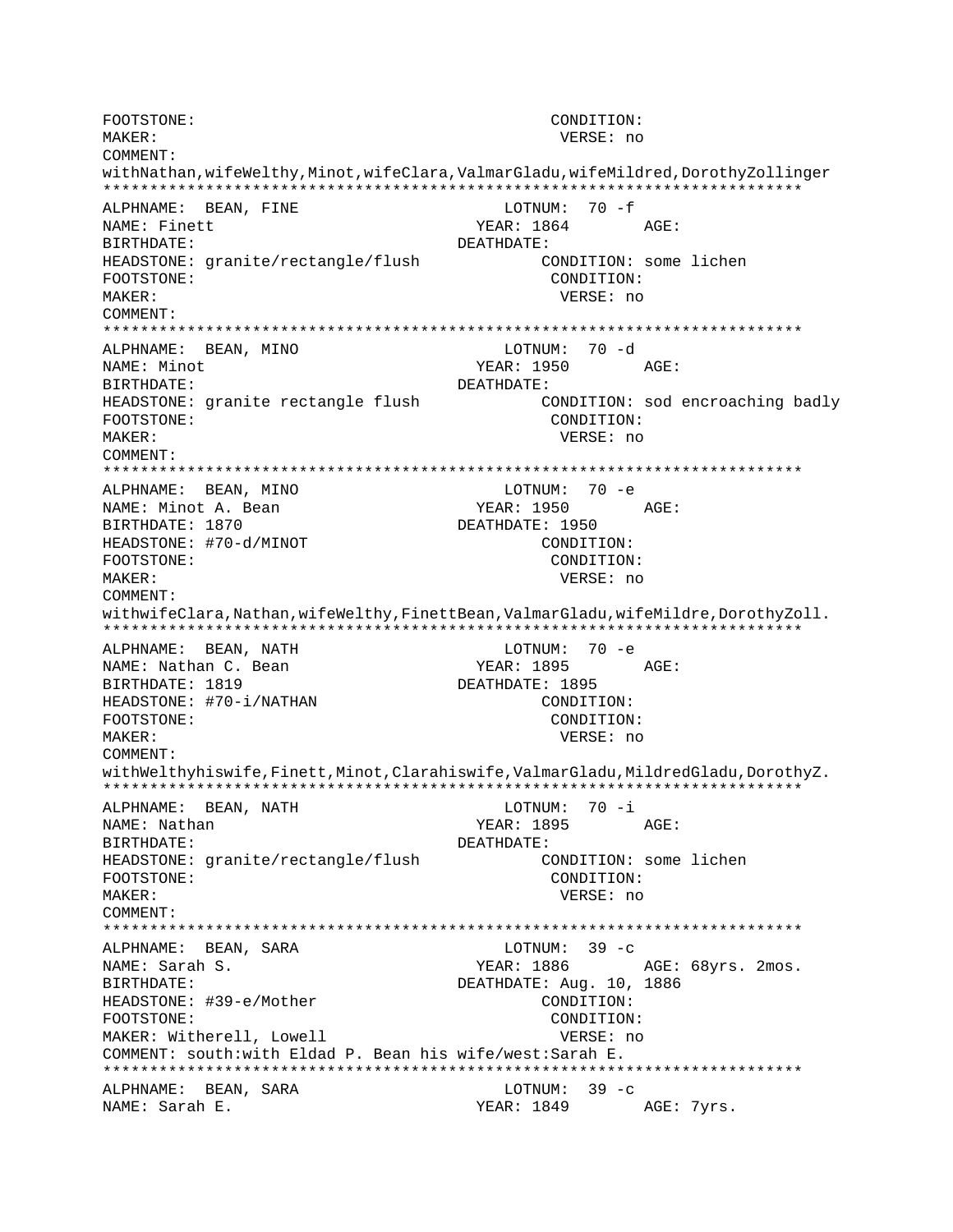BIRTHDATE: DEATHDATE: Nov. 11, 1849 HEADSTONE: CONDITION: FOOTSTONE: no CONDITION: MAKER: Witherell, Lowell VERSE: no COMMENT: west side/Dau. of Eldad P. & Sarah S. Bean/south: Eldad P. Bean, Sarah S. ALPHNAME: BEAN, SARA LOTNUM: 39 -e YEAR: 1886 NAME: Mother AGE: BIRTHDATE: DEATHDATE: HEADSTONE: slanted/rounded/marble CONDITION: acid rain/lichen/stone loose FOOTSTONE: CONDITION: MAKER: VERSE: no COMMENT: ALPHNAME: BEAN, WELT LOTNUM: 70 -e  $YEAR: 1889$   $AGE:$ NAME: Welthy A. Byam BIRTHDATE: 1838 DEATHDATE: 1889 HEADSTONE: #70-h/Welthy CONDITION: FOOTSTONE: CONDITION: MAKER: VERSE: no COMMENT: withNathanBeanhiswife, Finett, Minot, his wifeClara, ValmarGladu, Mildred, DorothyZ. ALPHNAME: BEAN, WELT LOTNUM: 70 -h NAME: Welthy YEAR: 1889 AGE: **BIRTHDATE:** DEATHDATE: HEADSTONE: granite/rectangle/flush CONDITION: some lichen FOOTSTONE: CONDITION: VERSE: no MAKER: COMMENT: ALPHNAME: BEAUBIEN, DONA LOTNUM: CS119-a NAME: Donald J Beaubien BIRTHDATE: 1920 DEATHDATE: 1982 FOOTSTONE: CONDITION: MAKER: VERSE: 157 COMMENT: PVT US ARMY WORLD WAR II ALPHNAME: BELLEVILLE, FLOR LOTNUM: 197 -c YEAR: 1965 NAME: Flora B. AGE: DEATHDATE: 1965 BIRTHDATE: 1890 HEADSTONE: CONDITION: FOOTSTONE: CONDITION: MAKER: VERSE: COMMENT: with Walter B. his wife, T/Sgt. Walter B. Belleville, Jr., James E. Belleville ALPHNAME: BELLEVILLE, JAME LOTNUM: 197 -c NAME: James E. Belleville YEAR: 1971 AGE: DEATHDATE: 1971 BIRTHDATE: 1917 HEADSTONE: #197-a/James E. Belleville CONDITION: FOOTSTONE: CONDITION: MAKER: VERSE: COMMENT: with Walter B., Flora B., T/SGT Walter B. Belleville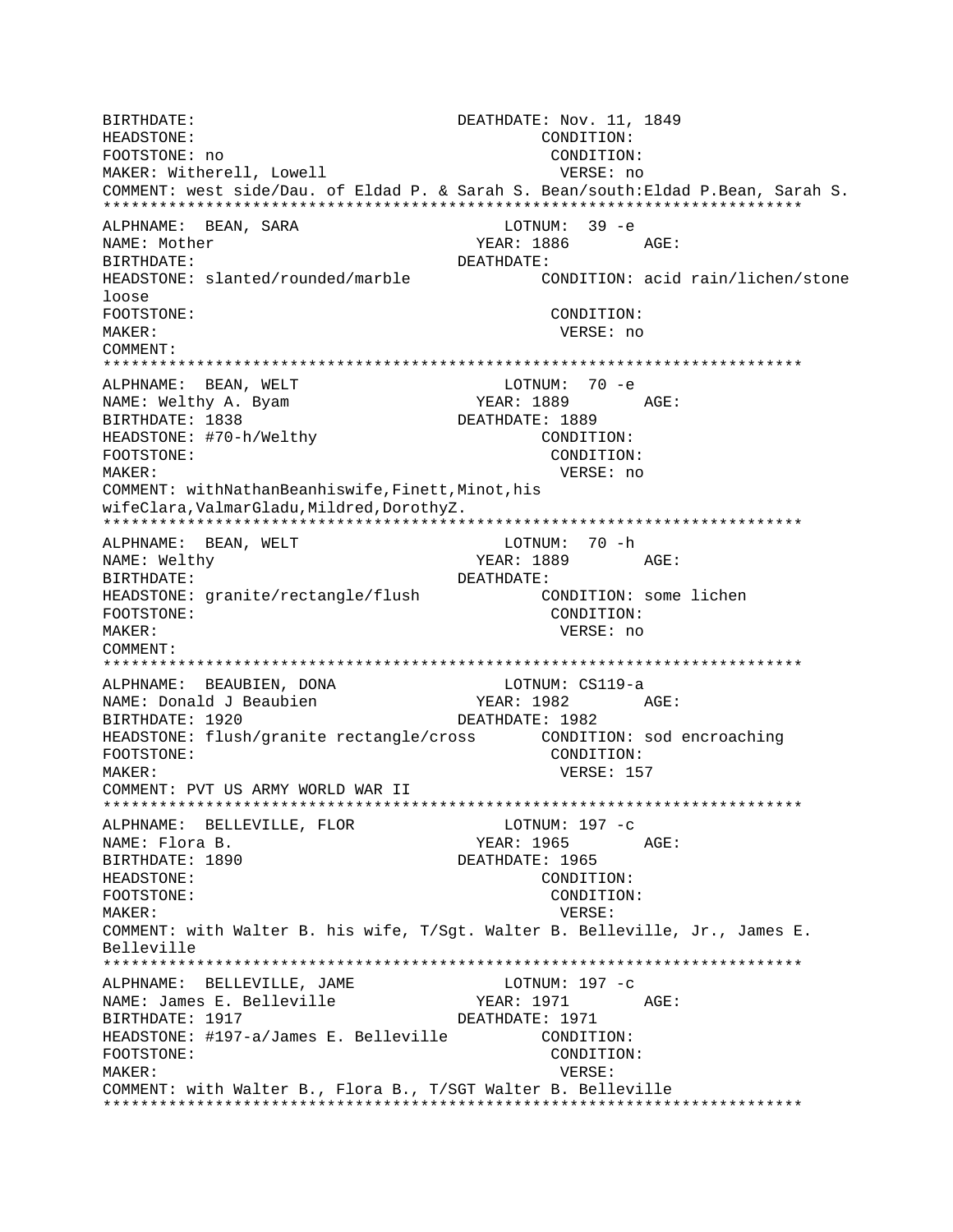ALPHNAME: BELLEVILLE, JAME LOTNUM: 197 -a ALPHNAME: DELLEVILLE, J.E.<br>NAME: James E Belleville YEAR: 1971 AGE: BIRTHDATE: Feb 19 1917 DEATHDATE: July 24 1971 HEADSTONE: flush/granite rectangle/cross CONDITION: sod encroaching FOOTSTONE: CONDITION: MAKER: VERSE: 168 COMMENT: \*\*\*\*\*\*\*\*\*\*\*\*\*\*\*\*\*\*\*\*\*\*\*\*\*\*\*\*\*\*\*\*\*\*\*\*\*\*\*\*\*\*\*\*\*\*\*\*\*\*\*\*\*\*\*\*\*\*\*\*\*\*\*\*\*\*\*\*\*\*\*\*\*\*\* ALPHNAME: BELLEVILLE, WALT NAME: Walter B. Belleville YEAR: 1973 AGE: BIRTHDATE: 1892 DEATHDATE: 1973 HEADSTONE: CONDITION: FOOTSTONE: CONDITION: MAKER: VERSE: COMMENT: with Flora B. his wife, T/Sgt. Walter B. Belleville, Jr., James E. Belleville \*\*\*\*\*\*\*\*\*\*\*\*\*\*\*\*\*\*\*\*\*\*\*\*\*\*\*\*\*\*\*\*\*\*\*\*\*\*\*\*\*\*\*\*\*\*\*\*\*\*\*\*\*\*\*\*\*\*\*\*\*\*\*\*\*\*\*\*\*\*\*\*\*\*\* ALPHNAME: BELLEVILLE, WALT LOTNUM: 197 -c NAME: T/Sgt.WalterB.Belleville, Jr BIRTHDATE: 1918 **DEATHDATE:** 1944 HEADSTONE: #197-b/Walter B. Belleville CONDITION: FOOTSTONE: CONDITION: MAKER: VERSE: COMMENT: with Walter B. his wife Flora B., James E. Belleville \*\*\*\*\*\*\*\*\*\*\*\*\*\*\*\*\*\*\*\*\*\*\*\*\*\*\*\*\*\*\*\*\*\*\*\*\*\*\*\*\*\*\*\*\*\*\*\*\*\*\*\*\*\*\*\*\*\*\*\*\*\*\*\*\*\*\*\*\*\*\*\*\*\*\* ALPHNAME: BELLEVILLE, WALT LOTNUM: 197 -b NAME: Walter B. Belleville YEAR: 1944 AGE: BIRTHDATE: May 22, 1918 DEATHDATE: Jan. 5, 1944 HEADSTONE: flush/granite rectangle/cross CONDITION: sod encroaching FOOTSTONE: CONDITION: MAKER: VERSE: 167 COMMENT: Massachusetts/Tech. Sgt. Air Corps \*\*\*\*\*\*\*\*\*\*\*\*\*\*\*\*\*\*\*\*\*\*\*\*\*\*\*\*\*\*\*\*\*\*\*\*\*\*\*\*\*\*\*\*\*\*\*\*\*\*\*\*\*\*\*\*\*\*\*\*\*\*\*\*\*\*\*\*\*\*\*\*\*\*\* ALPHNAME: BERNARD, DAVI LOTNUM: E266 -a NAME: David W. Same Communication of the MEAR: 2001 AGE: BIRTHDATE: Oct. 19, 1944 DEATHDATE: Dec. 11, 2001 HEADSTONE: granite/BERNARD/verse scrolled CONDITION: excellent FOOTSTONE: CONDITION: MAKER: Adrian Lutz **VERSE: 202** COMMENT: \*\*\*\*\*\*\*\*\*\*\*\*\*\*\*\*\*\*\*\*\*\*\*\*\*\*\*\*\*\*\*\*\*\*\*\*\*\*\*\*\*\*\*\*\*\*\*\*\*\*\*\*\*\*\*\*\*\*\*\*\*\*\*\*\*\*\*\*\*\*\*\*\*\*\* ALPHNAME: BERUBE, JOSE LOTNUM: 200A-a NAME: Joseph L. Berube YEAR: 1984 AGE: BIRTHDATE: 1907 DEATHDATE: 1984 HEADSTONE: CONDITION: FOOTSTONE: CONDITION: MAKER: VERSE: COMMENT: with Marion B. Berube/John A. and Cora B.Redmond \*\*\*\*\*\*\*\*\*\*\*\*\*\*\*\*\*\*\*\*\*\*\*\*\*\*\*\*\*\*\*\*\*\*\*\*\*\*\*\*\*\*\*\*\*\*\*\*\*\*\*\*\*\*\*\*\*\*\*\*\*\*\*\*\*\*\*\*\*\*\*\*\*\*\* ALPHNAME: BERUBE, MARI LOTNUM: 200A-a NAME: Marion B. Berube YEAR: 2002 AGE: BIRTHDATE: 1916 DEATHDATE: Jan.4, 2002 cem.rec. HEADSTONE: CONDITION: FOOTSTONE: CONDITION: MAKER: VERSE: COMMENT: with Joseph L. Berube/John A. and Cora B.Redmond \*\*\*\*\*\*\*\*\*\*\*\*\*\*\*\*\*\*\*\*\*\*\*\*\*\*\*\*\*\*\*\*\*\*\*\*\*\*\*\*\*\*\*\*\*\*\*\*\*\*\*\*\*\*\*\*\*\*\*\*\*\*\*\*\*\*\*\*\*\*\*\*\*\*\*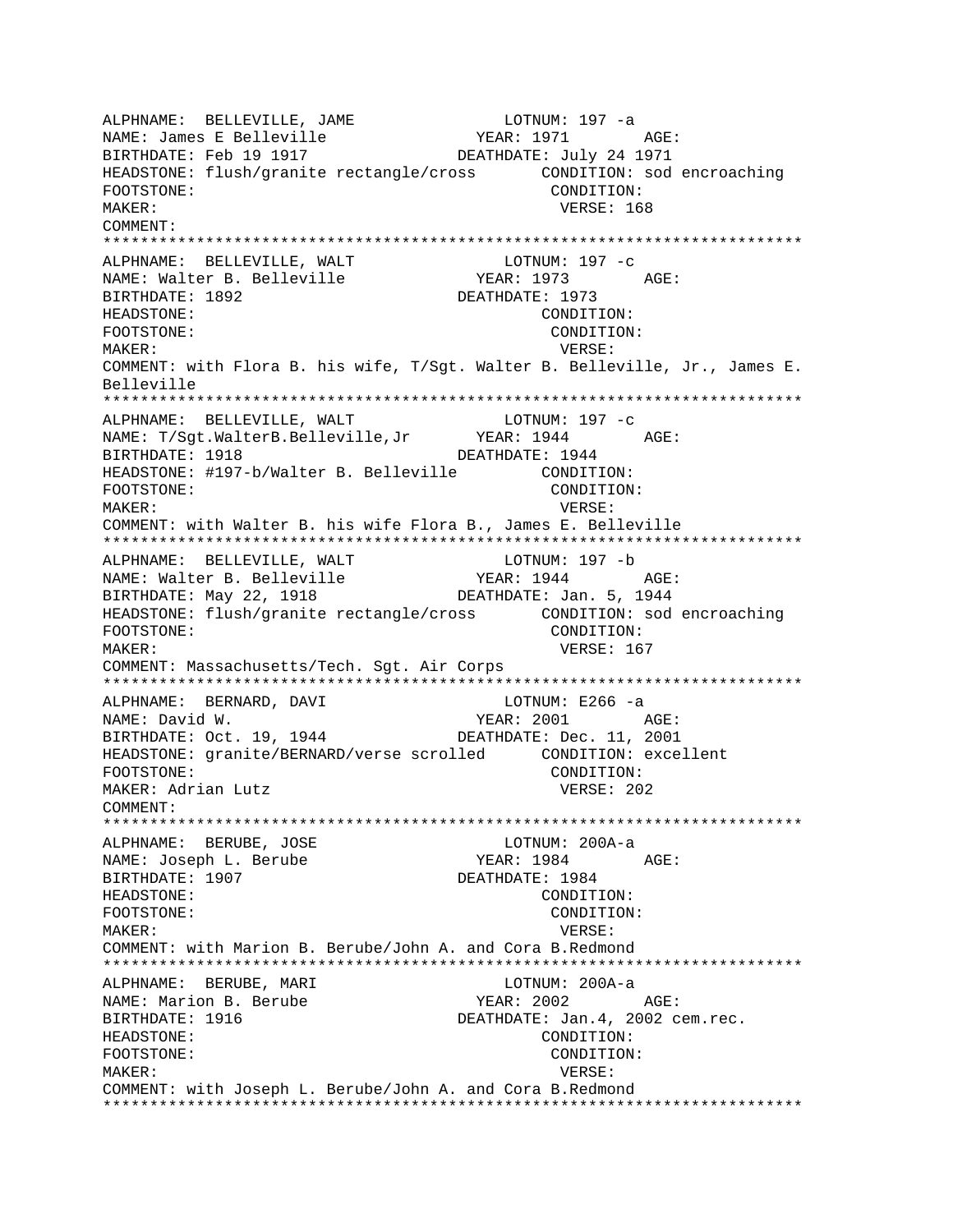ALPHNAME: BICKFORD, AUGU LOTNUM: 145 -a NAME: Augusta H. Bickford YEAR: 1917 AGE: BIRTHDATE: May 18, 1832 DEATHDATE: Sept. 17, 1917 HEADSTONE: CONDITION: FOOTSTONE: CONDITION: MAKER: VERSE: COMMENT: Perpetual Care/with Daniel W. Bickford \*\*\*\*\*\*\*\*\*\*\*\*\*\*\*\*\*\*\*\*\*\*\*\*\*\*\*\*\*\*\*\*\*\*\*\*\*\*\*\*\*\*\*\*\*\*\*\*\*\*\*\*\*\*\*\*\*\*\*\*\*\*\*\*\*\*\*\*\*\*\*\*\*\*\* ALPHNAME: BICKFORD, DANI LOTNUM: 145 -a NAME: Daniel W. Bickford YEAR: 1905 AGE: BIRTHDATE: Jan. 28, 1826 DEATHDATE: May 22, 1905 HEADSTONE: CONDITION: FOOTSTONE: CONDITION: MAKER: VERSE: COMMENT: Perpetual Care/with Augusta H. Bickford \*\*\*\*\*\*\*\*\*\*\*\*\*\*\*\*\*\*\*\*\*\*\*\*\*\*\*\*\*\*\*\*\*\*\*\*\*\*\*\*\*\*\*\*\*\*\*\*\*\*\*\*\*\*\*\*\*\*\*\*\*\*\*\*\*\*\*\*\*\*\*\*\*\*\* ALPHNAME: BIGLEY, JANE<br>NAME: Jane Imelda YEAR: 2000 AGE: BIRTHDATE: 1927 DEATHDATE: 2000 HEADSTONE: granite/dove,flower, leaves CONDITION: excellent FOOTSTONE: CONDITION: MAKER: VERSE: COMMENT: BIGLEY \*\*\*\*\*\*\*\*\*\*\*\*\*\*\*\*\*\*\*\*\*\*\*\*\*\*\*\*\*\*\*\*\*\*\*\*\*\*\*\*\*\*\*\*\*\*\*\*\*\*\*\*\*\*\*\*\*\*\*\*\*\*\*\*\*\*\*\*\*\*\*\*\*\*\* ALPHNAME: BILLS, EDGA LOTNUM: 175B-a NAME: Edgar L. Same Communications of the MEAR: 1939 AGE: BIRTHDATE: 1860 DEATHDATE: 1939 HEADSTONE: CONDITION: FOOTSTONE: CONDITION: MAKER: VERSE: COMMENT: rear with his wife Eva G. \*\*\*\*\*\*\*\*\*\*\*\*\*\*\*\*\*\*\*\*\*\*\*\*\*\*\*\*\*\*\*\*\*\*\*\*\*\*\*\*\*\*\*\*\*\*\*\*\*\*\*\*\*\*\*\*\*\*\*\*\*\*\*\*\*\*\*\*\*\*\*\*\*\*\* ALPHNAME: BILLS, EVA LOTNUM: 175B-a NAME: Eva G. YEAR: 1997 AGE: BIRTHDATE: 1896 DEATHDATE: 1997 HEADSTONE: CONDITION: FOOTSTONE: CONDITION: MAKER: VERSE: COMMENT: rear with Edgar L. his wife \*\*\*\*\*\*\*\*\*\*\*\*\*\*\*\*\*\*\*\*\*\*\*\*\*\*\*\*\*\*\*\*\*\*\*\*\*\*\*\*\*\*\*\*\*\*\*\*\*\*\*\*\*\*\*\*\*\*\*\*\*\*\*\*\*\*\*\*\*\*\*\*\*\*\* ALPHNAME: BIMTS, KHAI LOTNUM: E101B-a NAME: Khaina Bimts YEAR: 1998 AGE: BIRTHDATE: Nov. 22, 1909 DEATHDATE: July 9, 1998 HEADSTONE: flush/granite/rose, leaves CONDITION: sod encroaching FOOTSTONE: CONDITION: MAKER: VERSE: COMMENT: Beloved Grandmama \*\*\*\*\*\*\*\*\*\*\*\*\*\*\*\*\*\*\*\*\*\*\*\*\*\*\*\*\*\*\*\*\*\*\*\*\*\*\*\*\*\*\*\*\*\*\*\*\*\*\*\*\*\*\*\*\*\*\*\*\*\*\*\*\*\*\*\*\*\*\*\*\*\*\* ALPHNAME: BLAISDELL NAME: YEAR: AGE: BIRTHDATE: DEATHDATE: HEADSTONE: granite/small/slanted CONDITION: excellent FOOTSTONE: CONDITION: MAKER: VERSE: COMMENT: says only "Perpetual Care" \*\*\*\*\*\*\*\*\*\*\*\*\*\*\*\*\*\*\*\*\*\*\*\*\*\*\*\*\*\*\*\*\*\*\*\*\*\*\*\*\*\*\*\*\*\*\*\*\*\*\*\*\*\*\*\*\*\*\*\*\*\*\*\*\*\*\*\*\*\*\*\*\*\*\* ALPHNAME: BLAISDELL, ABBI LOTNUM: CS050-a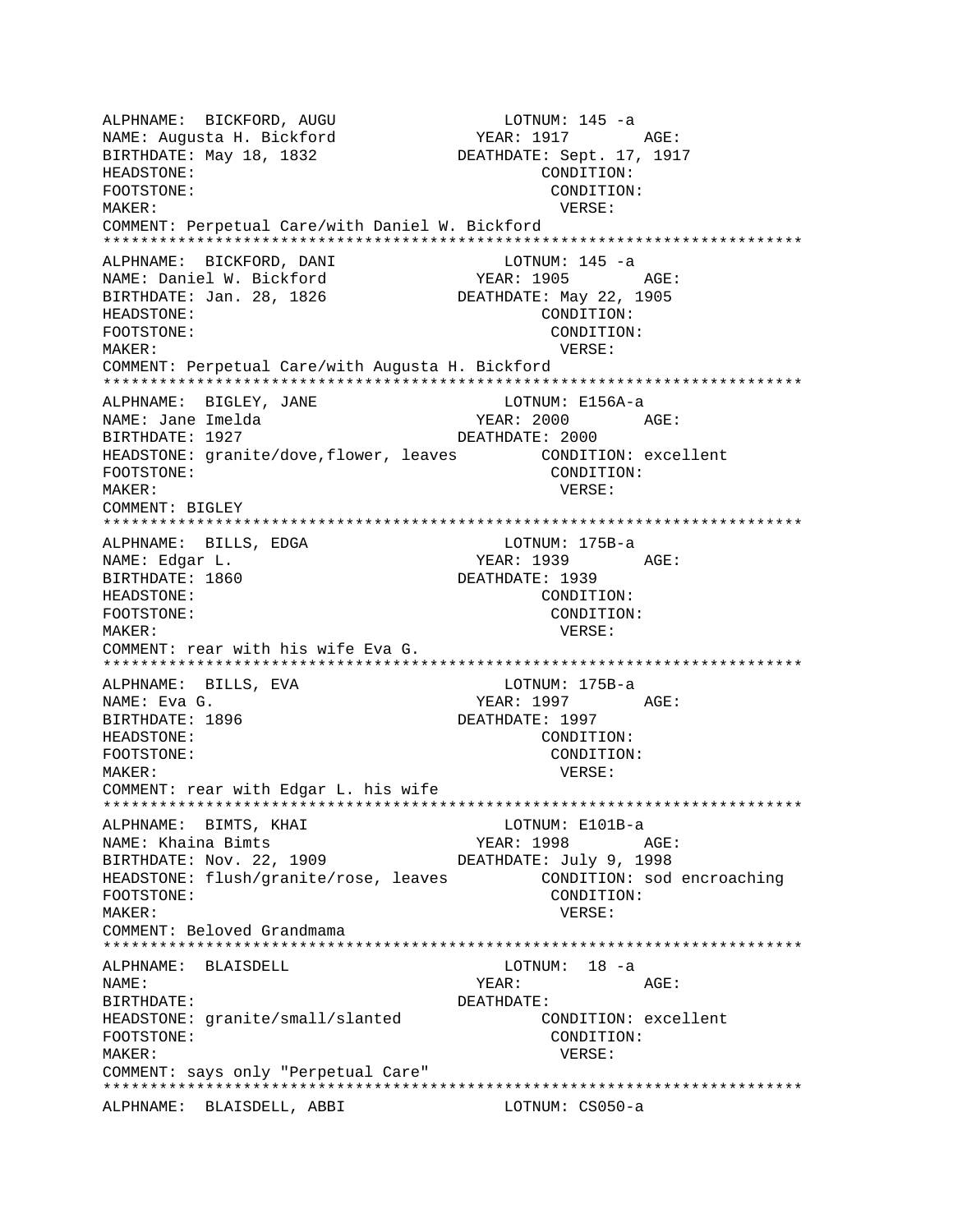YEAR: 1984 AGE: NAME: Abbie M. BIRTHDATE: 1890 DEATHDATE: 1984 HEADSTONE: CONDITION: FOOTSTONE: CONDITION: MAKER: VERSE: COMMENT: with Glen R., his wife ALPHNAME: BLAISDELL, ACEN LOTNUM: 59B-a NAME: Aceneth YEAR: AGE: 37yrs. BIRTHDATE: DEATHDATE: HEADSTONE: slate/willow, vertical design CONDITION: FOOTSTONE: no CONDITION: VERSE: 86 MAKER: COMMENT: with mother Mary, 6 siblings who lie buried near this spot, and Mary/Cast thy ALPHNAME: BLAISDELL, ANDR LOTNUM: 59B-a NAME: Andrew YEAR: AGE: 32yrs. BIRTHDATE: DEATHDATE: FOOTSTONE: no CONDITION: MAKER: VERSE: 86 COMMENT: with mother Mary, 6 siblings who lie buried near this spot, and Mary/Cast thy LOTNUM: 95 -a ALPHNAME: BLAISDELL, ANDR NAME: Andrew M. Blaisdell YEAR: 1909 AGE: BIRTHDATE: 1841 DEATHDATE: 1909 HEADSTONE: CONDITION: FOOTSTONE: CONDITION: MAKER: W. Andrews Lowell VERSE: no COMMENT: BLAISDELL, Perpetual Care/with his wives Fannie, Mary, daughters Rose, Lois ALPHNAME: BLAISDELL, ANDR LOTNUM: 121A-a NAME: Andrew I. Blaisdell YEAR: 1973 AGE: DEATHDATE: 1973 BIRTHDATE: 1900 HEADSTONE: CONDITION: FOOTSTONE: CONDITION: MAKER: VERSE: COMMENT: rear/with Grace E., Erving A. Blaisdell ALPHNAME: BLAISDELL, CARO LOTNUM: 59B-a AGE: 2yrs. NAME: Caroline YEAR: **BIRTHDATE:** DEATHDATE: FOOTSTONE: no CONDITION: MAKER: VERSE: 86 COMMENT: with mother Mary, 6 siblings who lie buried near this spot, and Mary/Cast thy ALPHNAME: BLAISDELL, CLIF LOTNUM: 176A-a NAME: Cliff Ford YEAR: 1975 AGE: BIRTHDATE: 1899 DEATHDATE: 1975 HEADSTONE: CONDITION: FOOTSTONE: CONDITION: MAKER: LuzBrothersInc 1122Gorham St Lowell VERSE: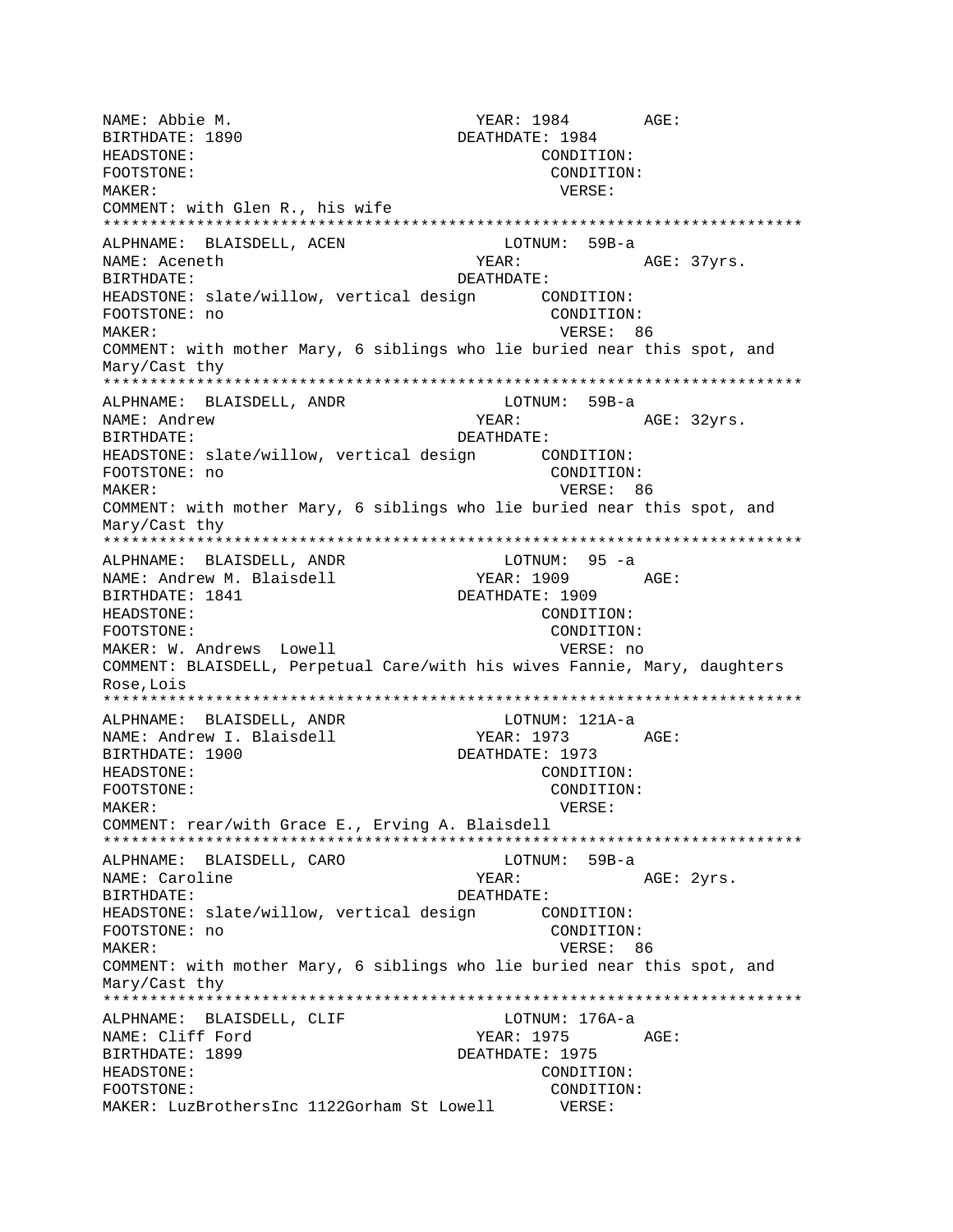COMMENT: BLAISDELL/with his wife Etta McKewin ALPHNAME: BLAISDELL, ERVI LOTNUM: 121A-a YEAR: 1978 AGE: NAME: Erving A. Blaisdell BIRTHDATE: 1938 DEATHDATE: 1955 HEADSTONE: CONDITION: FOOTSTONE: CONDITION: MAKER: VERSE: COMMENT: rear/with Andrew J, Grace E. Blaisdell ALPHNAME: BLAISDELL, ETTA LOTNUM: 176A-a NAME: Etta McKewin YEAR: 1966 AGE: BIRTHDATE: 1900 DEATHDATE: 1966 HEADSTONE: CONDITION: FOOTSTONE: CONDITION: MAKER: LuzBrothersInc 1122Gorham St Lowell VERSE: COMMENT: BLAISDELL/with Cliff Ford his wife ALPHNAME: BLAISDELL, FANN LOTNUM: 95 -a YEAR: 1879 AGE: NAME: Fannie M. DEATHDATE: 1879 BIRTHDATE: 1841 HEADSTONE: CONDITION: FOOTSTONE: CONDITION: MAKER: W. Andrews Lowell VERSE: no COMMENT: BLAISDELL, Perpetual Care/with husb. Andrew, wife Mary, daughters Rose, Lois ALPHNAME: BLAISDELL, FANN LOTNUM: 121A-a NAME: Fanny L. Blaisdell YEAR: 1915 AGE: BIRTHDATE: 1898 DEATHDATE: 1915 HEADSTONE: CONDITION: FOOTSTONE: CONDITION: MAKER: VERSE: COMMENT: BLAISDELL/front with Irving A., Mary A., Helen E. Blaisdell ALPHNAME: BLAISDELL, GLEN LOTNUM: CS049-a YEAR: 1982 AGE: NAME: Glenn Roy Blaisdell BIRTHDATE: Jan 11 1897 DEATHDATE: Dec 1 1982 HEADSTONE: granite rectangle/flush CONDITION: sod encroaching FOOTSTONE: CONDITION: MAKER: VERSE: 152 COMMENT: #49-a has Glenn; #50-a has Glen ALPHNAME: BLAISDELL, GLEN LOTNUM: CS050-a YEAR: 1982 AGE: NAME: Glen R. BIRTHDATE: 1897 DEATHDATE: 1982 HEADSTONE: #CS49-a/Glenn Roy Blaisdell CONDITION: FOOTSTONE: CONDITION: MAKER: VERSE: COMMENT: with Abbie M. his wife ALPHNAME: BLAISDELL, GRAC LOTNUM: 121A-a NAME: Grace E. Blaisdell YEAR: 1978 AGE: BIRTHDATE: 1905 DEATHDATE: 1978 HEADSTONE: CONDITION: FOOTSTONE: CONDITION: MAKER: VERSE: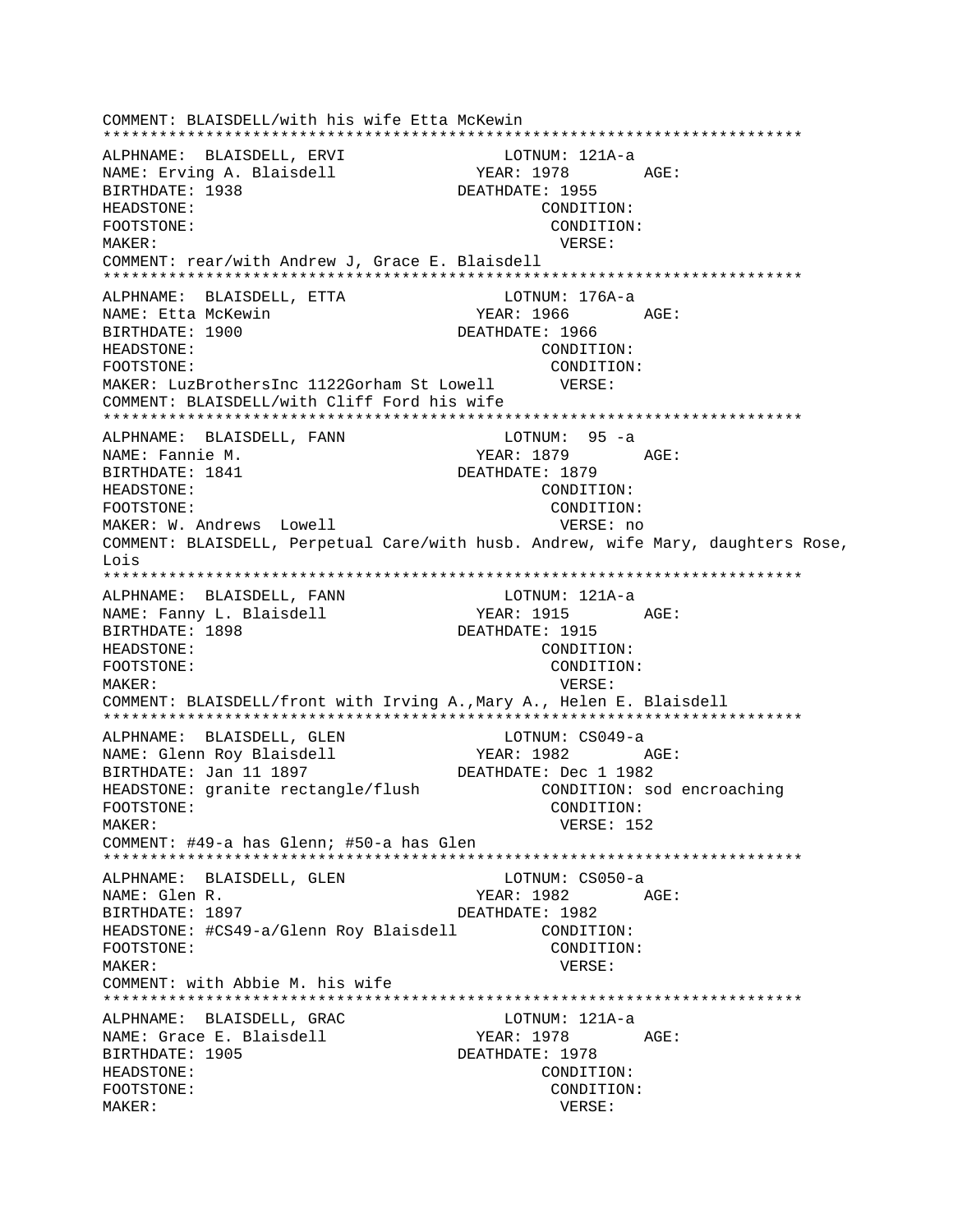COMMENT: rear/with Andrew J, Erving A. Blaisdell \*\*\*\*\*\*\*\*\*\*\*\*\*\*\*\*\*\*\*\*\*\*\*\*\*\*\*\*\*\*\*\*\*\*\*\*\*\*\*\*\*\*\*\*\*\*\*\*\*\*\*\*\*\*\*\*\*\*\*\*\*\*\*\*\*\*\*\*\*\*\*\*\*\*\* ALPHNAME: BLAISDELL, HELE LOTNUM: 59B-a NAME: Hellen  $YEAR:$  AGE: 20yrs. BIRTHDATE: DEATHDATE: HEADSTONE: slate/willow, vertical design CONDITION: FOOTSTONE: no CONDITION: MAKER: VERSE: 86 COMMENT: with mother Mary, 6 siblings who lie buried near this spot, and Mary/Cast thy \*\*\*\*\*\*\*\*\*\*\*\*\*\*\*\*\*\*\*\*\*\*\*\*\*\*\*\*\*\*\*\*\*\*\*\*\*\*\*\*\*\*\*\*\*\*\*\*\*\*\*\*\*\*\*\*\*\*\*\*\*\*\*\*\*\*\*\*\*\*\*\*\*\*\* ALPHNAME: BLAISDELL, HELE LOTNUM: 121A-a NAME: Helen E. Blaisdell YEAR: 1990 AGE: BIRTHDATE: 1899 DEATHDATE: 1990 HEADSTONE: CONDITION: FOOTSTONE: CONDITION: MAKER: VERSE: COMMENT: BLAISDELL/front with Irving A.,Mary A., Fanny L. Blaisdell \*\*\*\*\*\*\*\*\*\*\*\*\*\*\*\*\*\*\*\*\*\*\*\*\*\*\*\*\*\*\*\*\*\*\*\*\*\*\*\*\*\*\*\*\*\*\*\*\*\*\*\*\*\*\*\*\*\*\*\*\*\*\*\*\*\*\*\*\*\*\*\*\*\*\* ALPHNAME: BLAISDELL, IRVI LOTNUM: 121A-a NAME: Irving A. Blaisdell YEAR: 1935 AGE: BIRTHDATE: 1867 **DEATHDATE: 1935** HEADSTONE: CONDITION: FOOTSTONE: CONDITION: MAKER: VERSE: COMMENT: BLAISDELL/front with Mary A.,Fannie L., Helen E. Blaisdell \*\*\*\*\*\*\*\*\*\*\*\*\*\*\*\*\*\*\*\*\*\*\*\*\*\*\*\*\*\*\*\*\*\*\*\*\*\*\*\*\*\*\*\*\*\*\*\*\*\*\*\*\*\*\*\*\*\*\*\*\*\*\*\*\*\*\*\*\*\*\*\*\*\*\* ALPHNAME: BLAISDELL, ISRA LOTNUM: 18 -c YEAR: 1887 AGE: 69y'rs.7mo's. BIRTHDATE: DEATHDATE: Aug. 23, 1887 HEADSTONE: granite/pointed CONDITION: excellent FOOTSTONE: CONDITION: MAKER: S. Sloan VERSE: 16 COMMENT: "Blessed is he that Considereth the poor." \*\*\*\*\*\*\*\*\*\*\*\*\*\*\*\*\*\*\*\*\*\*\*\*\*\*\*\*\*\*\*\*\*\*\*\*\*\*\*\*\*\*\*\*\*\*\*\*\*\*\*\*\*\*\*\*\*\*\*\*\*\*\*\*\*\*\*\*\*\*\*\*\*\*\* ALPHNAME: BLAISDELL, JOEL NAME: Joel S. Blaisdell YEAR: 1855 AGE: 34y'rs. BIRTHDATE: DEATHDATE: Feb. 27, 1855 HEADSTONE: double marble mon./leaf branch CONDITION: acid rain/lichen FOOTSTONE: no CONDITION: MAKER: VERSE: no COMMENT: BLAISDELL/with Maria Blaisdell his wife/FATHER on top \*\*\*\*\*\*\*\*\*\*\*\*\*\*\*\*\*\*\*\*\*\*\*\*\*\*\*\*\*\*\*\*\*\*\*\*\*\*\*\*\*\*\*\*\*\*\*\*\*\*\*\*\*\*\*\*\*\*\*\*\*\*\*\*\*\*\*\*\*\*\*\*\*\*\* ALPHNAME: BLAISDELL, JOHN LOTNUM: 59B-a NAME: John YEAR: AGE: 11yrs. BIRTHDATE: DEATHDATE: HEADSTONE: slate/willow, vertical design CONDITION: FOOTSTONE: no CONDITION: MAKER: VERSE: 86 COMMENT: with mother Mary, 6 siblings who lie near this spot and Mary/Cast thy burden \*\*\*\*\*\*\*\*\*\*\*\*\*\*\*\*\*\*\*\*\*\*\*\*\*\*\*\*\*\*\*\*\*\*\*\*\*\*\*\*\*\*\*\*\*\*\*\*\*\*\*\*\*\*\*\*\*\*\*\*\*\*\*\*\*\*\*\*\*\*\*\*\*\*\* ALPHNAME: BLAISDELL, JOSI LOTNUM: 18 -e NAME: Brother Josiah I. Blaisdell YEAR: 1915 AGE: 70y'rs.&8d'ys. BIRTHDATE: Dec. 22, 1915 HEADSTONE: granite/pointed CONDITION: good, lichen on base FOOTSTONE: no CONDITION: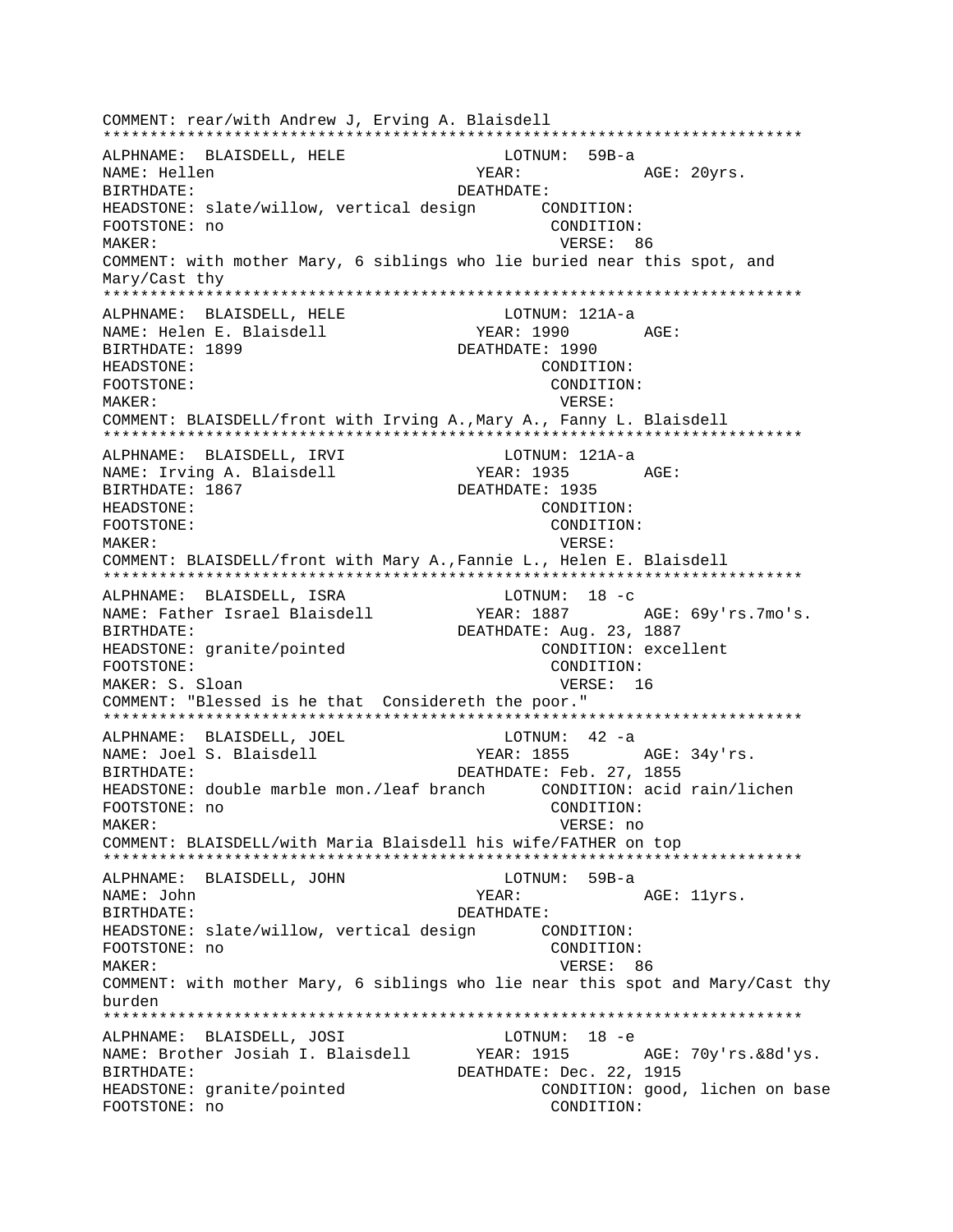MAKER: VERSE: 13 COMMENT: Gone home ALPHNAME: BLAISDELL, LOIS LOTNUM: 95 -a LOTNON: ...<br>
YEAR: 1951 AGE: NAME: Lois BIRTHDATE: 1870 DEATHDATE: 1951 HEADSTONE: CONDITION: FOOTSTONE: CONDITION: MAKER: W. Andrews Lowell VERSE: no COMMENT: BLAISDELL, Perpetual Care/with Andrew, Fannie, Mary, their dau. Rose ALPHNAME: BLAISDELL, LOUI LOTNUM: 18 -d NAME: Mother Louisa V. YEAR: 1892 AGE: 74yrs 9mos 28dy BIRTHDATE: DEATHDATE: Dec. 24, 1892 HEADSTONE: granite/pointed CONDITION: excellent FOOTSTONE: no CONDITION: VERSE: 17 MAKER: COMMENT: Wife of Israel Blaisdell/"Blessed are the pure in heart for they shall see God ALPHNAME: BLAISDELL, MARI LOTNUM: 60 -a NAME: H. Maria Blaisdell YEAR: 1902 AGE: 76yrs. DEATHDATE: Oct. 2, 1902 BIRTHDATE: CONDITION: FOOTSTONE: no MAKER: VERSE: no COMMENT: BLAISDELL/with Joel S. Blaisdell his wife/MOTHER on top ALPHNAME: BLAISDELL, MARY LOTNUM: 42 -a YEAR: 1842 NAME: Mary Heald AGE: 74 DEATHDATE: May 10, 1842 RIRTHDATE: HEADSTONE: slate/willow, vertical design CONDITION: slightly tipped/mower scratch FOOTSTONE: slate/M.H.B. CONDITION: restored to lot 1993/tipped VERSE: 86 MAKER: COMMENT: wife of Henry Blesdill/also 7 children who lie near this spot, and Mary/Cast t ALPHNAME: BLAISDELL, MARY LOTNUM: 59B-a YEAR: AGE: 58yrs. NAME: Mary BIRTHDATE: DEATHDATE: New York HEADSTONE: slate/willow, vertical design CONDITION: FOOTSTONE: no CONDITION: MAKER: VERSE: 86 COMMENT: with Mary Heald wife of Henry Blesdill, and 7 of their children/Cast thy burde LOTNUM:  $95 - a$ ALPHNAME: BLAISDELL, MARY YEAR: 1906 NAME: Mary M. AGE: BIRTHDATE: 1840 DEATHDATE: 1906 CONDITION: HEADSTONE: FOOTSTONE: CONDITION: MAKER: W. Andrews Lowell VERSE: no COMMENT: BLAISDELL Perpetual Care/with Andrew his wife, Fanny his wife, Rose, Lois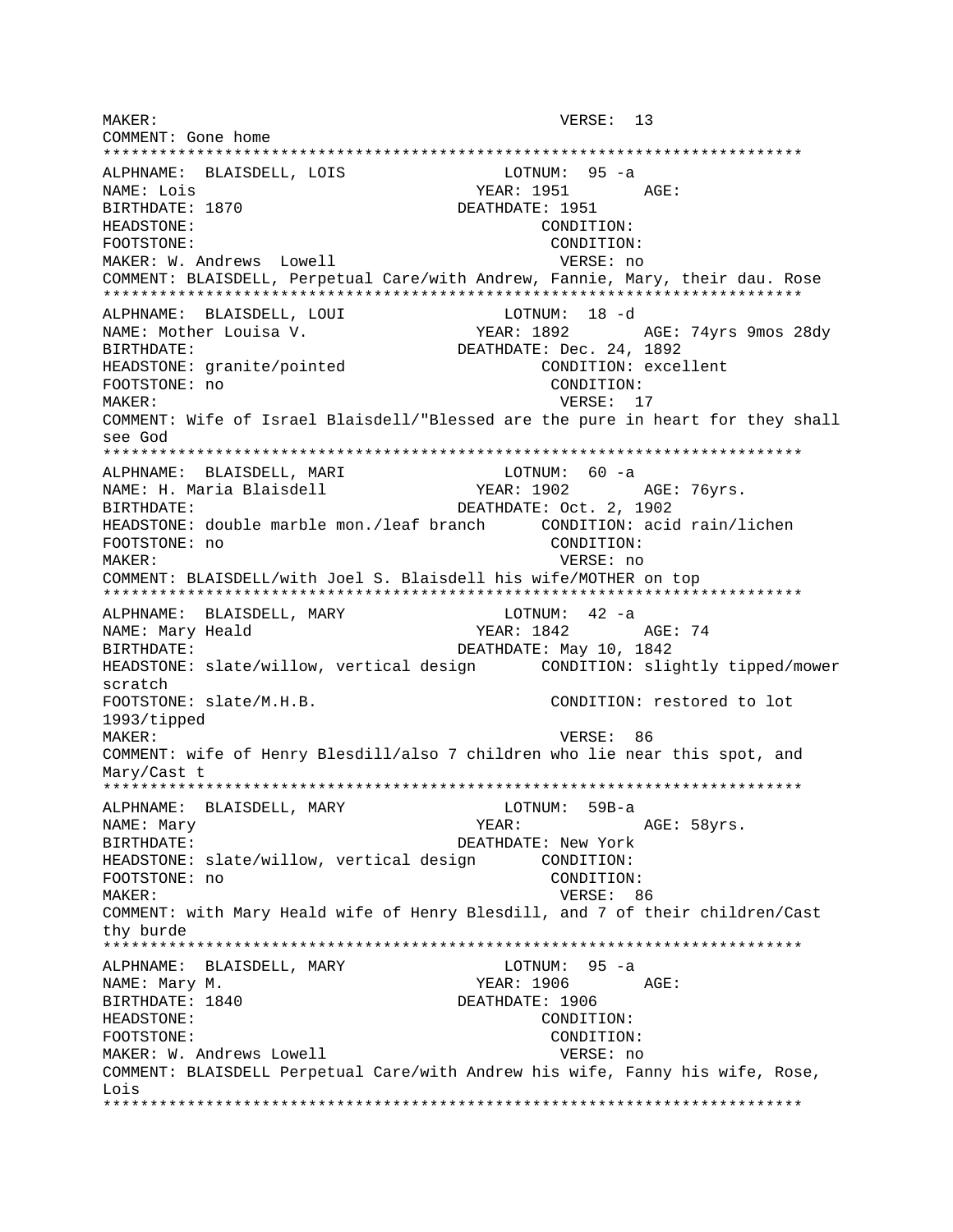ALPHNAME: BLAISDELL, MARY LOTNUM: 121A-a NAME: Mary A. Blaisdell YEAR: 1923 AGE: ALPHNAME: BLAISDELL, MARY AND HUTHON CONTROLLER MARY NAME: MATHER: 1923<br>BIRTHDATE: 1860 DEATHDATE: 1923 HEADSTONE: CONDITION: FOOTSTONE: CONDITION: MAKER: VERSE: COMMENT: BLAISDELL/front with Irving A.,Fannie L., Helen E. Blaisdell \*\*\*\*\*\*\*\*\*\*\*\*\*\*\*\*\*\*\*\*\*\*\*\*\*\*\*\*\*\*\*\*\*\*\*\*\*\*\*\*\*\*\*\*\*\*\*\*\*\*\*\*\*\*\*\*\*\*\*\*\*\*\*\*\*\*\*\*\*\*\*\*\*\*\* ALPHNAME: BLAISDELL, ROSE NAME: Rose AGE: BIRTHDATE: 1879 DEATHDATE: 1879 HEADSTONE: CONDITION: FOOTSTONE: CONDITION: MAKER: W. Andrews Lowell **VERSE: NOWERSE: NOWERSE:** no COMMENT: BLAISDELL, Perpetual Care/with Andrew, Fannie, Mary, their dau. Lois \*\*\*\*\*\*\*\*\*\*\*\*\*\*\*\*\*\*\*\*\*\*\*\*\*\*\*\*\*\*\*\*\*\*\*\*\*\*\*\*\*\*\*\*\*\*\*\*\*\*\*\*\*\*\*\*\*\*\*\*\*\*\*\*\*\*\*\*\*\*\*\*\*\*\* ALPHNAME: BLAISDELL, ROXY NAME: Roxy YEAR: AGE: 3 wks. BIRTHDATE: DEATHDATE: HEADSTONE: slate/willow, vertical design CONDITION: FOOTSTONE: no CONDITION: MAKER: VERSE: 86 COMMENT: with mother Mary Heald, 6 siblings who lie buried near this spot and Mary/Cast \*\*\*\*\*\*\*\*\*\*\*\*\*\*\*\*\*\*\*\*\*\*\*\*\*\*\*\*\*\*\*\*\*\*\*\*\*\*\*\*\*\*\*\*\*\*\*\*\*\*\*\*\*\*\*\*\*\*\*\*\*\*\*\*\*\*\*\*\*\*\*\*\*\*\* ALPHNAME: BLAISDELL, SARA NAME: Sarah  $YEAR:$  AGE: 37yrs. BIRTHDATE: DEATHDATE: HEADSTONE: slate/willow, vertical design CONDITION: FOOTSTONE: no CONDITION: MAKER: VERSE: 86 COMMENT: with mother Mary, 6 siblings who lie buried near this spot, and Mary/Cast thy \*\*\*\*\*\*\*\*\*\*\*\*\*\*\*\*\*\*\*\*\*\*\*\*\*\*\*\*\*\*\*\*\*\*\*\*\*\*\*\*\*\*\*\*\*\*\*\*\*\*\*\*\*\*\*\*\*\*\*\*\*\*\*\*\*\*\*\*\*\*\*\*\*\*\* ALPHNAME: BLAISDELL, SUMN<br>
NAME: Uncle Sumner Blaisdell<br>
YEAR: 1872 NAME: Uncle Sumner Blaisdell YEAR: 1872 AGE: 60y'rs. 4mo's. BIRTHDATE: DEATHDATE: June 3, 1872 HEADSTONE: granite/pointed CONDITION: excellent FOOTSTONE: no CONDITION: MAKER: 15 COMMENT: At rest \*\*\*\*\*\*\*\*\*\*\*\*\*\*\*\*\*\*\*\*\*\*\*\*\*\*\*\*\*\*\*\*\*\*\*\*\*\*\*\*\*\*\*\*\*\*\*\*\*\*\*\*\*\*\*\*\*\*\*\*\*\*\*\*\*\*\*\*\*\*\*\*\*\*\* ALPHNAME: BLECK, JAME LOTNUM: E158B-a NAME: James Henry YEAR: AGE: BIRTHDATE: Sept. 27, 1954 DEATHDATE: HEADSTONE: CONDITION: FOOTSTONE: CONDITION: MAKER: Hudson Monuments,Inc.72DracutRdHuds VERSE: COMMENT: BLECK/with Beloved wife Jane Marie, dtr.Katherine Elizabeth \*\*\*\*\*\*\*\*\*\*\*\*\*\*\*\*\*\*\*\*\*\*\*\*\*\*\*\*\*\*\*\*\*\*\*\*\*\*\*\*\*\*\*\*\*\*\*\*\*\*\*\*\*\*\*\*\*\*\*\*\*\*\*\*\*\*\*\*\*\*\*\*\*\*\* ALPHNAME: BLECK, JANE LOTNUM: E158B-a NAME: Jane Marie (Cantieri) YEAR: YEAR: AGE: BIRTHDATE: May 20, 1953 DEATHDATE: HEADSTONE: CONDITION: FOOTSTONE: CONDITION: MAKER: Hudson Monuments,Inc.72DracutRdHuds VERSE: COMMENT: BLECK/Beloved wife/with James Henry,Katherine Elizabeth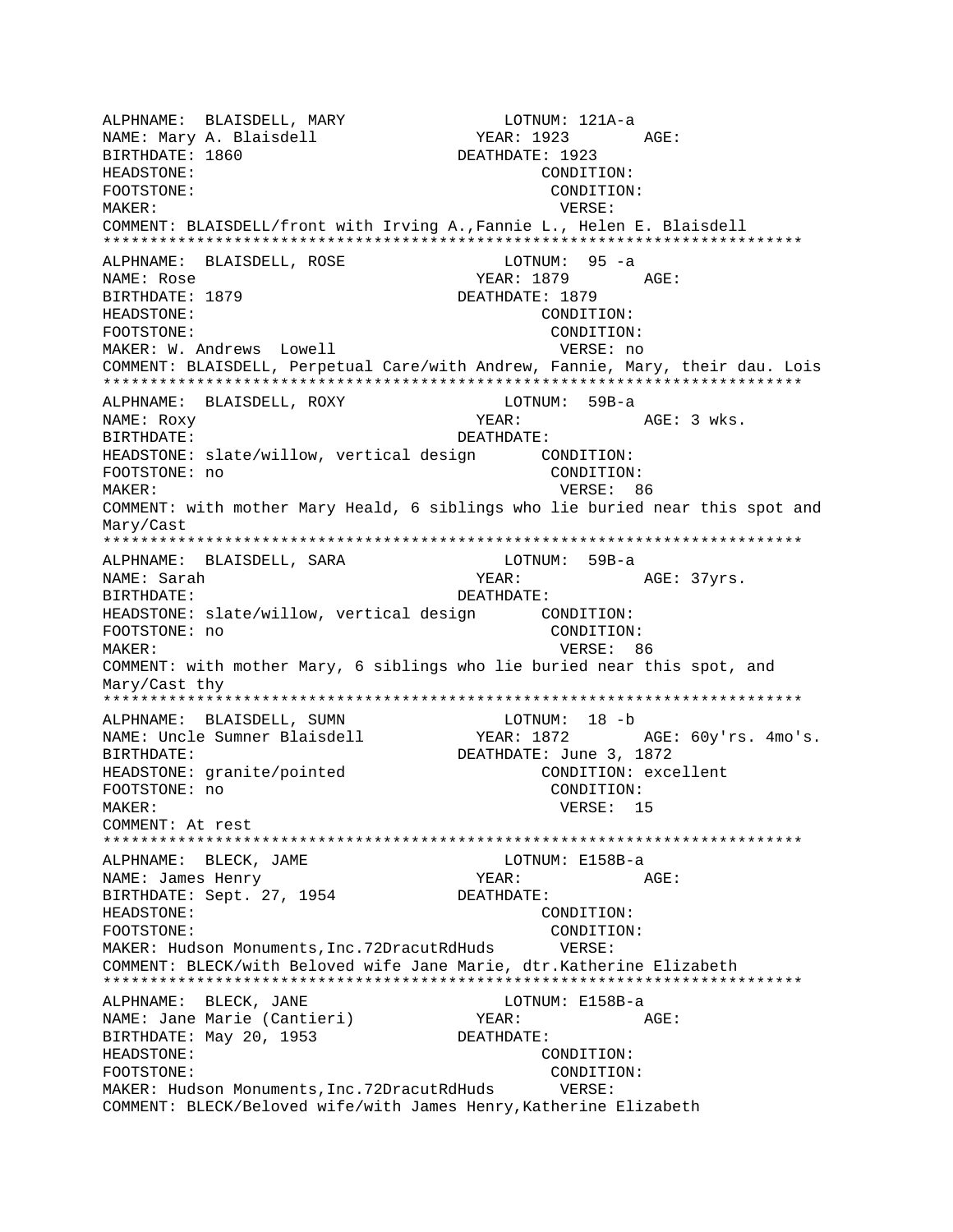\*\*\*\*\*\*\*\*\*\*\*\*\*\*\*\*\*\*\*\*\*\*\*\*\*\*\*\*\*\*\*\*\*\*\*\*\*\*\*\*\*\*\*\*\*\*\*\*\*\*\*\*\*\*\*\*\*\*\*\*\*\*\*\*\*\*\*\*\*\*\*\*\*\*\* ALPHNAME: BLECK, KATH LOTNUM: E158B-a NAME: Katherine Elizabeth YEAR: 2002 AGE: BIRTHDATE: Oct. 30, 1980 DEATHDATE: Apr. 19, 2002 HEADSTONE: CONDITION: FOOTSTONE: CONDITION: MAKER: Hudson Monuments,Inc.72DracutRdHuds VERSE: 199 COMMENT: BLECK/Beloved Daughter/Beloved Katie/with James Henry, Jane Marie (Cantieri) \*\*\*\*\*\*\*\*\*\*\*\*\*\*\*\*\*\*\*\*\*\*\*\*\*\*\*\*\*\*\*\*\*\*\*\*\*\*\*\*\*\*\*\*\*\*\*\*\*\*\*\*\*\*\*\*\*\*\*\*\*\*\*\*\*\*\*\*\*\*\*\*\*\*\* ALPHNAME: BROWN, ANNI LOTNUM: 147B-a NAME: Annie M. Brown YEAR: 1942 AGE: BIRTHDATE: 1885 DEATHDATE: 1942 HEADSTONE: CONDITION: FOOTSTONE: CONDITION: MAKER: Lowell Monument Co. VERSE: COMMENT: with Frank H. Brown \*\*\*\*\*\*\*\*\*\*\*\*\*\*\*\*\*\*\*\*\*\*\*\*\*\*\*\*\*\*\*\*\*\*\*\*\*\*\*\*\*\*\*\*\*\*\*\*\*\*\*\*\*\*\*\*\*\*\*\*\*\*\*\*\*\*\*\*\*\*\*\*\*\*\* ALPHNAME: BROWN, FRAN NAME: Frank H. Brown YEAR: 1957 AGE: BIRTHDATE: 1873 DEATHDATE: 1957 HEADSTONE: CONDITION: FOOTSTONE: CONDITION: MAKER: Lowell Monument Co. **Example 20 and STATE VERSE:** COMMENT: with Annie M. Brown \*\*\*\*\*\*\*\*\*\*\*\*\*\*\*\*\*\*\*\*\*\*\*\*\*\*\*\*\*\*\*\*\*\*\*\*\*\*\*\*\*\*\*\*\*\*\*\*\*\*\*\*\*\*\*\*\*\*\*\*\*\*\*\*\*\*\*\*\*\*\*\*\*\*\* ALPHNAME: BROWN, GLAD CONNECTRITION: 118 -a NAME: Gladys A. The Matter of the MEAR: 1893 AGE: 1yr. 8mos. BIRTHDATE:  $DEATHDATE: Aug. 22, 1893$ HEADSTONE: marble monument/sl. fancy/rose CONDITION: bad lichen FOOTSTONE: no CONDITION: MAKER: U20 COMMENT: Section III/Dau. of Clarence W. & Emma E. Brown/In heaven we'll meet her \*\*\*\*\*\*\*\*\*\*\*\*\*\*\*\*\*\*\*\*\*\*\*\*\*\*\*\*\*\*\*\*\*\*\*\*\*\*\*\*\*\*\*\*\*\*\*\*\*\*\*\*\*\*\*\*\*\*\*\*\*\*\*\*\*\*\*\*\*\*\*\*\*\*\* ALPHNAME: BROWN, INFA NAME: Infant YEAR: 1814 AGE: 30 minutes BIRTHDATE: Aug. 17, 1814 DEATHDATE: Aug. 17, 1814 HEADSTONE: slate/urn,willow CONDITION: weedwhacker scars/base chipped FOOTSTONE: CONDITION: MAKER: 61 COMMENT: In memory of/with mother Lucy, sister Lucy/At eighteen days the babe must yiel \*\*\*\*\*\*\*\*\*\*\*\*\*\*\*\*\*\*\*\*\*\*\*\*\*\*\*\*\*\*\*\*\*\*\*\*\*\*\*\*\*\*\*\*\*\*\*\*\*\*\*\*\*\*\*\*\*\*\*\*\*\*\*\*\*\*\*\*\*\*\*\*\*\*\* ALPHNAME: BROWN, LUCY NAME: Mrs. Lucy Carrier Mars (2001) NEAR: 1814 AGE: 36 BIRTHDATE: DEATHDATE: Aug. 17, 1814 HEADSTONE: slate/urn, willow CONDITION: weedwhacker scars/base chipped FOOTSTONE: slate/LB CONDITION: chips MAKER: 61 COMMENT: In memory of/Wife of Mr. Samuel Brown/with 30 min. old infant, dau. Lucy/At ei \*\*\*\*\*\*\*\*\*\*\*\*\*\*\*\*\*\*\*\*\*\*\*\*\*\*\*\*\*\*\*\*\*\*\*\*\*\*\*\*\*\*\*\*\*\*\*\*\*\*\*\*\*\*\*\*\*\*\*\*\*\*\*\*\*\*\*\*\*\*\*\*\*\*\* ALPHNAME: BROWN, LUCY NAME: Lucy YEAR: 1802 AGE: 18days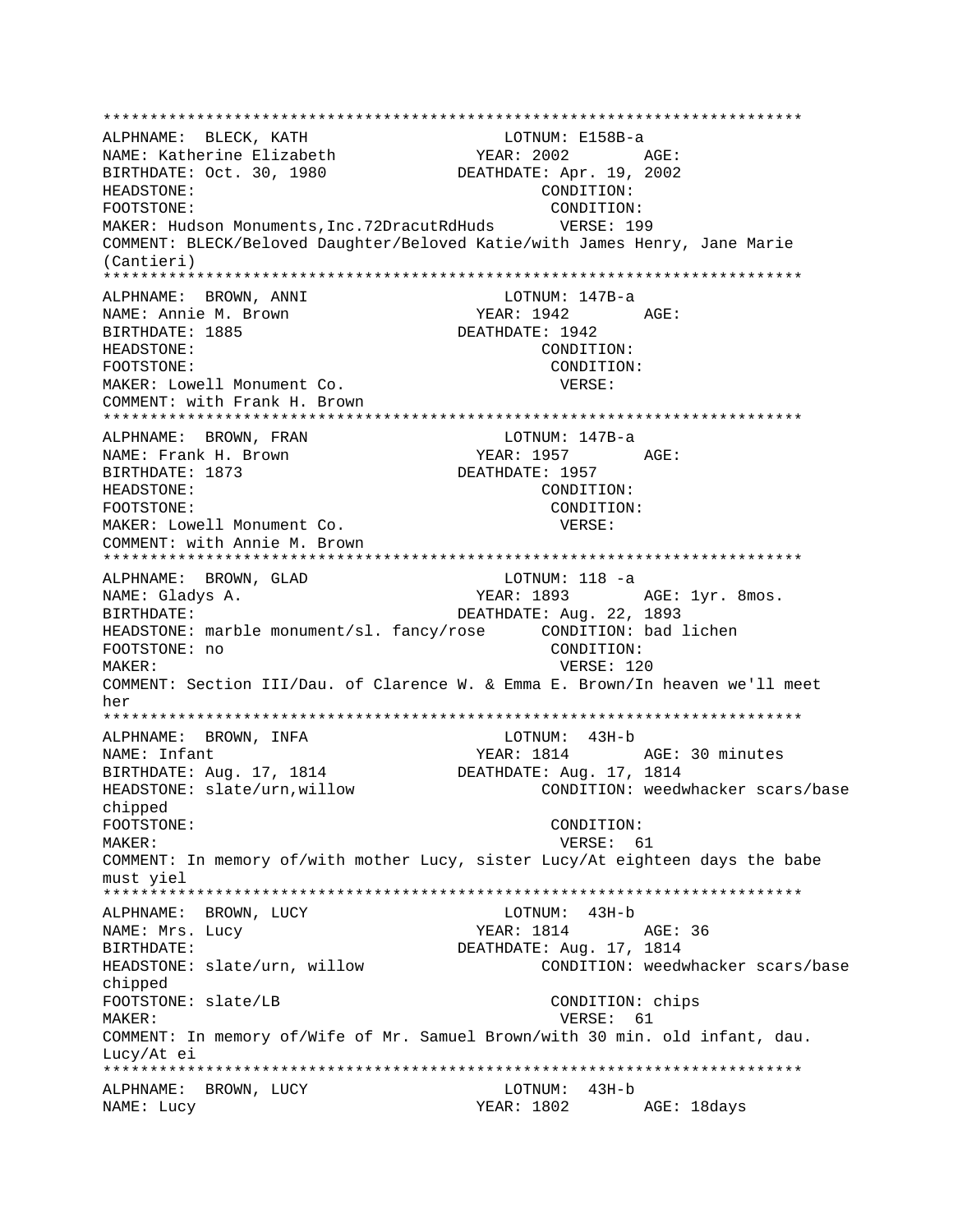BIRTHDATE: DEATHDATE: Oct. 14, 1802 HEADSTONE: slate/urn,willow CONDITION: weedwhacker scars/base chipped FOOTSTONE: CONDITION: MAKER: VERSE: 61 COMMENT: with Mrs. Lucy wife of Mr. Samuel Brown their daughter, infant 30 min. old \*\*\*\*\*\*\*\*\*\*\*\*\*\*\*\*\*\*\*\*\*\*\*\*\*\*\*\*\*\*\*\*\*\*\*\*\*\*\*\*\*\*\*\*\*\*\*\*\*\*\*\*\*\*\*\*\*\*\*\*\*\*\*\*\*\*\*\*\*\*\*\*\*\*\* ALPHNAME: BROWN, SAMU NAME: Samuel Brown YEAR: 1847 AGE: 81 BIRTHDATE: DEATHDATE: Jan. 22, 1847 HEADSTONE: slate/flat/urn,willow CONDITION: chip at top FOOTSTONE: slate/flat/SB CONDITION: chips MAKER: 60 COMMENT: 5.10/There is rest in Heaven \*\*\*\*\*\*\*\*\*\*\*\*\*\*\*\*\*\*\*\*\*\*\*\*\*\*\*\*\*\*\*\*\*\*\*\*\*\*\*\*\*\*\*\*\*\*\*\*\*\*\*\*\*\*\*\*\*\*\*\*\*\*\*\*\*\*\*\*\*\*\*\*\*\*\* ALPHNAME: BRUUN, CHRI LOTNUM: 139 -b YEAR: 1931 AGE: BIRTHDATE: 1868 DEATHDATE: 1931 HEADSTONE: CONDITION: FOOTSTONE: CONDITION: MAKER: Granitekrafts 5 Park St. Ayer Mass VERSE: COMMENT: JOHNSON/with Hans Johnson, his wife Andrine Bruun, Oluf Bruun \*\*\*\*\*\*\*\*\*\*\*\*\*\*\*\*\*\*\*\*\*\*\*\*\*\*\*\*\*\*\*\*\*\*\*\*\*\*\*\*\*\*\*\*\*\*\*\*\*\*\*\*\*\*\*\*\*\*\*\*\*\*\*\*\*\*\*\*\*\*\*\*\*\*\* ALPHNAME: BRUUN, OLUF CHARAGE LOTNUM: 139 - b NAME: Oluf Bruun YEAR: 1912 AGE: BIRTHDATE: 1828 DEATHDATE: 1912 HEADSTONE: CONDITION: FOOTSTONE: CONDITION: MAKER: Granitekrafts 5 Park St. Ayer Mass VERSE: COMMENT: JOHNSON/with Hans Johnson, his wife Andrine Bruun, Christen Bruun \*\*\*\*\*\*\*\*\*\*\*\*\*\*\*\*\*\*\*\*\*\*\*\*\*\*\*\*\*\*\*\*\*\*\*\*\*\*\*\*\*\*\*\*\*\*\*\*\*\*\*\*\*\*\*\*\*\*\*\*\*\*\*\*\*\*\*\*\*\*\*\*\*\*\* ALPHNAME: BURDETTE, EARL **LOTNUM:** CS097-a NAME: Earl R Burdette YEAR: 1988 AGE: BIRTHDATE: 1922 DEATHDATE: 1988 HEADSTONE: granite rectangle/flush/cross CONDITION: sod sl. encroaching FOOTSTONE: CONDITION: MAKER: USA CONTROLLER WERE MAKER: 154 COMMENT: \*\*\*\*\*\*\*\*\*\*\*\*\*\*\*\*\*\*\*\*\*\*\*\*\*\*\*\*\*\*\*\*\*\*\*\*\*\*\*\*\*\*\*\*\*\*\*\*\*\*\*\*\*\*\*\*\*\*\*\*\*\*\*\*\*\*\*\*\*\*\*\*\*\*\* ALPHNAME: BURDETTE, EARL LOTNUM: CS098-a NAME: Earl R. Burdette YEAR: 1988 AGE: BIRTHDATE: July 11, 1922 DEATHDATE: July 29, 1988 HEADSTONE: #CS97-a/Earl R. Burdette CONDITION: FOOTSTONE: CONDITION: MAKER: ColmerMonumentWorks,1025LawrenceSt. VERSE: 155 COMMENT: BURDETTE \*\*\*\*\*\*\*\*\*\*\*\*\*\*\*\*\*\*\*\*\*\*\*\*\*\*\*\*\*\*\*\*\*\*\*\*\*\*\*\*\*\*\*\*\*\*\*\*\*\*\*\*\*\*\*\*\*\*\*\*\*\*\*\*\*\*\*\*\*\*\*\*\*\*\* ALPHNAME: BURNS, ELME CONNERT LOTNUM: CS083-a NAME: Elmer F. Burns T. The YEAR: 2000 AGE: BIRTHDATE: 1918 DEATHDATE: 2000 HEADSTONE: CONDITION: FOOTSTONE: CONDITION: MAKER: VERSE: COMMENT: with Thomas E. son \*\*\*\*\*\*\*\*\*\*\*\*\*\*\*\*\*\*\*\*\*\*\*\*\*\*\*\*\*\*\*\*\*\*\*\*\*\*\*\*\*\*\*\*\*\*\*\*\*\*\*\*\*\*\*\*\*\*\*\*\*\*\*\*\*\*\*\*\*\*\*\*\*\*\* ALPHNAME: BURNS, THOM CS083-a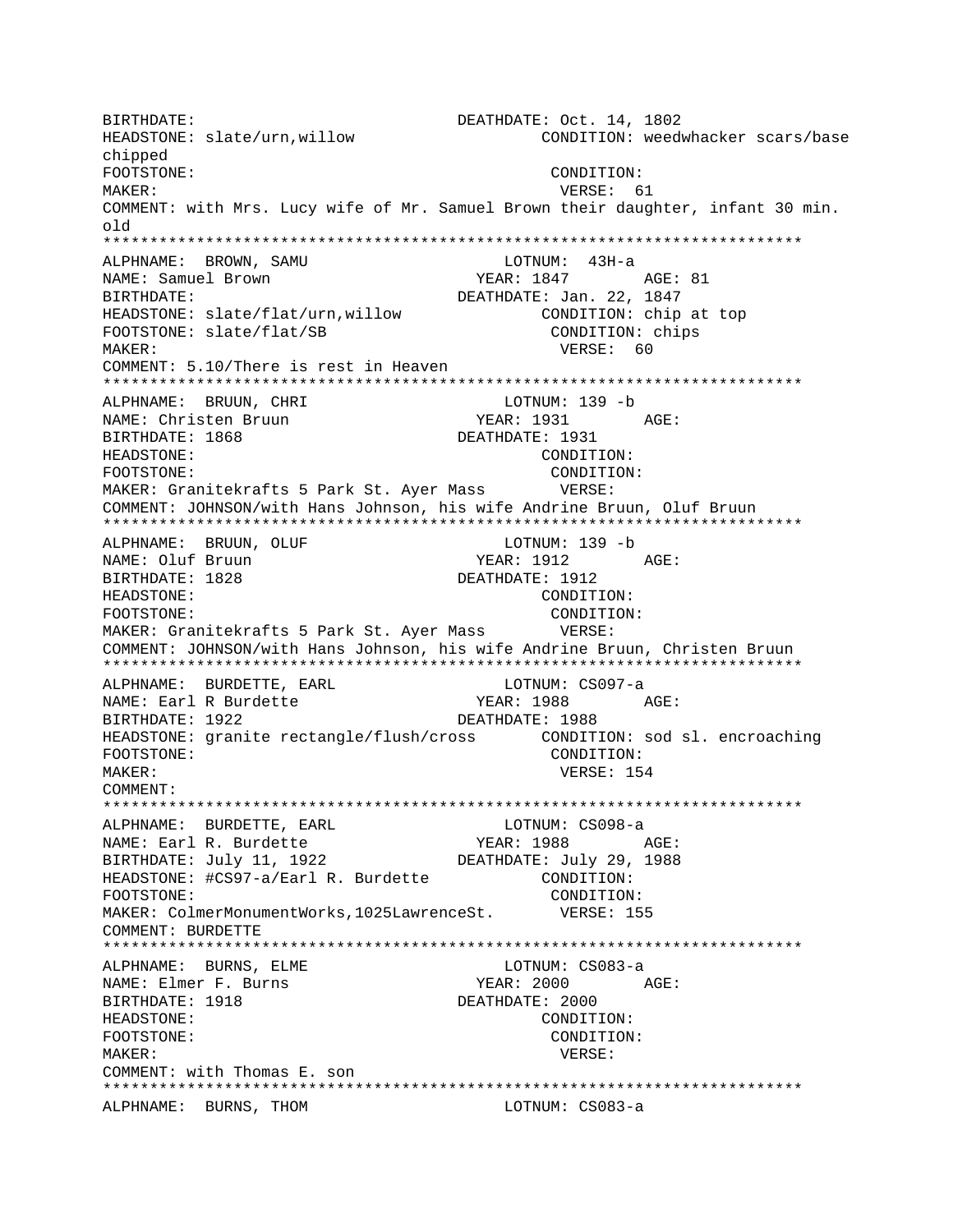YEAR: 1982 AGE: NAME: Thomas E. DEATHDATE: 1982 BIRTHDATE: 1950 HEADSTONE: CONDITION: FOOTSTONE: CONDITION: VERSE: MAKER: COMMENT: son/with Elmer F. LOTNUM: 121B-b ALPHNAME: BURT, ALEE NAME: Aleene Woodhead Burt YEAR: 1996 AGE: BIRTHDATE: 1954 DEATHDATE: 1996 FOOTSTONE: CONDITION: MAKER: VERSE: COMMENT: ALPHNAME: BURTON, FLOR  $LOTNUM: 36 -a$ YEAR: 1930 AGE: NAME: Florence Lucy Cresswell BIRTHDATE: 1883 DEATHDATE: 1930 HEADSTONE: CONDITION: FOOTSTONE: no CONDITION: VERSE: no MAKER: COMMENT: with George Emerson Burton his wife, Margaret M. his wife, Thelma daughter ALPHNAME: BURTON, GEOR LOTNUM: 36 -a NAME: George Emerson Burton YEAR: 1962 AGE: BIRTHDATE: 1876 DEATHDATE: 1962 CONDITION: HEADSTONE: FOOTSTONE: no CONDITION: MAKER: VERSE: no COMMENT: with his wife Florence Lucy, his wife Margaret McDowall, dau. Thelma Frances ALPHNAME: BURTON, MARG  $LOTNUM: 36 -a$ **YEAR: 1956** NAME: Margaret McDowall Burton AGE: DEATHDATE: 1956 BIRTHDATE: 1873 HEADSTONE: CONDITION: FOOTSTONE: no CONDITION: MAKER: VERSE: no COMMENT: with Charles Emerson Burton his wife, Florence Lucy, Thelma Frances Burton ALPHNAME: BURTON, THEL  $LOTNUM: 36 -a$ YEAR: 1915 AGE: NAME: Thelma Frances Burton BIRTHDATE: 1912 DEATHDATE: 1915 HEADSTONE: CONDITION: FOOTSTONE: no CONDITION: MAKER: VERSE: no COMMENT: with George Emerson Burton dau./Florence Lucy, Margaret McDowall Burton ALPHNAME: BYAM, ALBE LOTNUM: 31 -b NAME: Albert Chapman YEAR: 1863 AGE: 1y'r BIRTHDATE: DEATHDATE: Apr. 25 1863 HEADSTONE: CONDITION: FOOTSTONE: CONDITION: MAKER: VERSE: no COMMENT: north side/with Mary Adaline/west "children of S. & M.A. Byam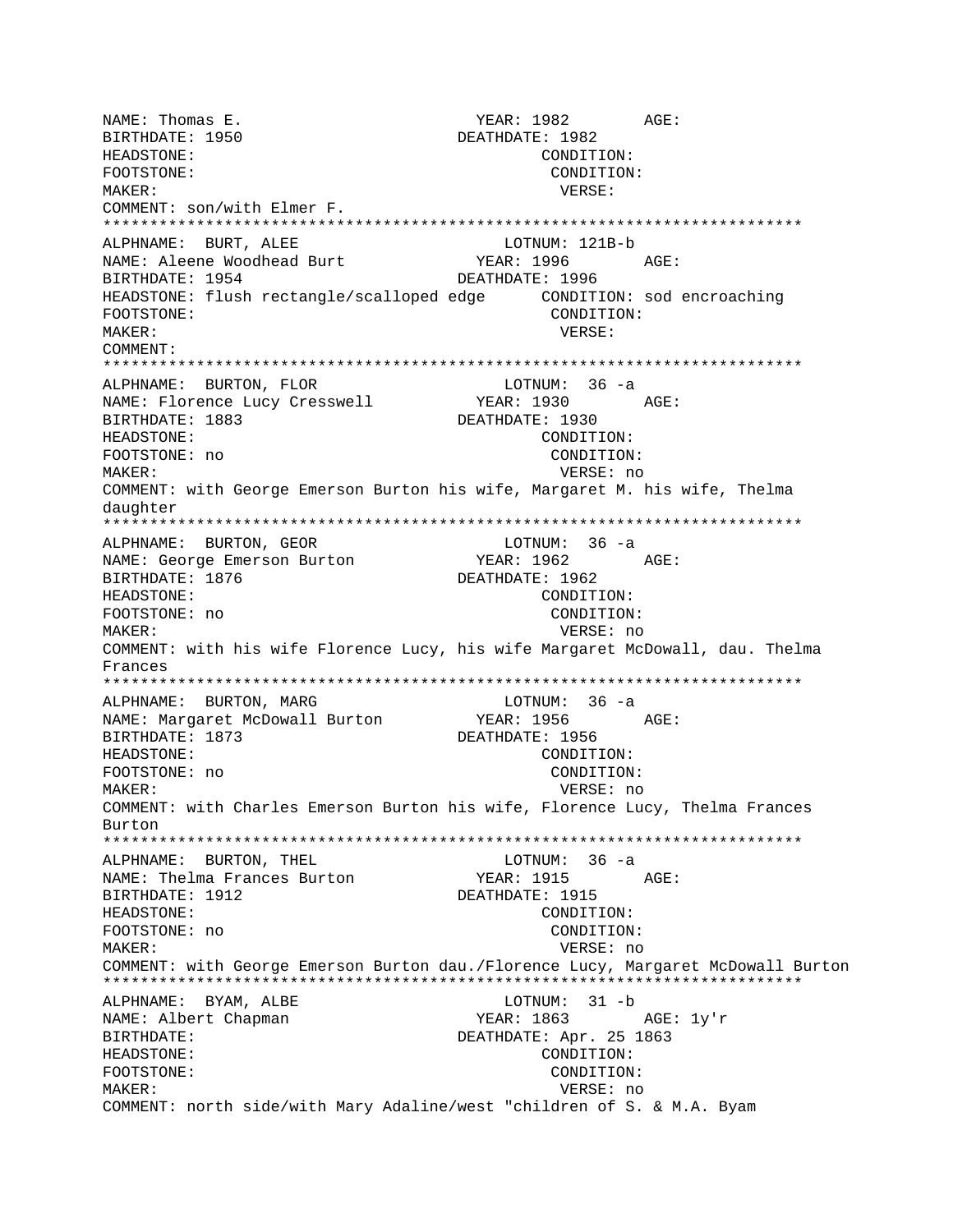ALPHNAME: BYAM, ALBE LOTNUM: 31 -b YEAR: 1863 AGE: 9y'rs 1mo 25dys NAME: Mary Adaline DEATHDATE: Nov. 11, 1863 BIRTHDATE: HEADSTONE: CONDITION: FOOTSTONE: CONDITION: MAKER: VERSE: 6 COMMENT: south/verse illegible/with Albert/west "children of S. & M.A. Byam" LOTNUM: 69 -b ALPHNAME: BYAM, AMEL NAME: Mother A.F.B. YEAR: 1925  $\Delta$  $\subset$ F: BIRTHDATE: DEATHDATE: HEADSTONE: granite rectangle/flush CONDITION: sod encroaching badly FOOTSTONE: CONDITION: MAKER: VERSE: no COMMENT: ALPHNAME: BYAM, AMEL LOTNUM: 69 -e YEAR: 1925 AGE: NAME: Amelia F. Wetherbee DEATHDATE: 1925 BIRTHDATE: 1850 HEADSTONE: #69-b/Mother A.F.B CONDITION: good FOOTSTONE: CONDITION: MAKER: S. Sloan VERSE: 99 COMMENT: BYAM/Perpetual Care/with Frank C.Byam his wife, Ernest Hall, wife Nettie/The Lor ALPHNAME: BYAM, AMEL LOTNUM: 184 -b NAME: Amelia B. YEAR: 1961  $\triangle$   $G$ F: BIRTHDATE: 1890 DEATHDATE: 1961 HEADSTONE: CONDITION: FOOTSTONE: CONDITION: VERSE: MAKER: COMMENT: Perpetual Care/BYAM/with Arnold his wife, Marjorie, Paul, Amelia B., David ALPHNAME: BYAM, AMEL LOTNUM: 184 -b YEAR: 1992 NAME: Amelia B. Byam AGE: DEATHDATE: 1992 BIRTHDATE: 1924 CONDITION: HEADSTONE: FOOTSTONE: CONDITION: MAKER: VERSE: COMMENT: Perpetual Care/BYAM/with Arnold, his wife Amelia B., Marjorie, Paul, David ALPHNAME: BYAM, AMOS LOTNUM: 89 -e NAME: Amos N. Byam YEAR: 1891 AGE: 37y'rs. DEATHDATE: Nov. 25, 1891 BIRTHDATE: HEADSTONE: marble monument/round/HUSBAND CONDITION: knicks/lichen/arain/v.loose FOOTSTONE: no CONDITION: MAKER: S. Sloan VERSE: no COMMENT: ALPHNAME: BYAM, ANNA LOTNUM: 188B-a ALPHNAME. DIAM, ....<br>NAME: Anna Saville Byam YEAR: 1995 AGE: BIRTHDATE: 1913 DEATHDATE: 1995 HEADSTONE: granite rectangle/flush CONDITION: sod encroaching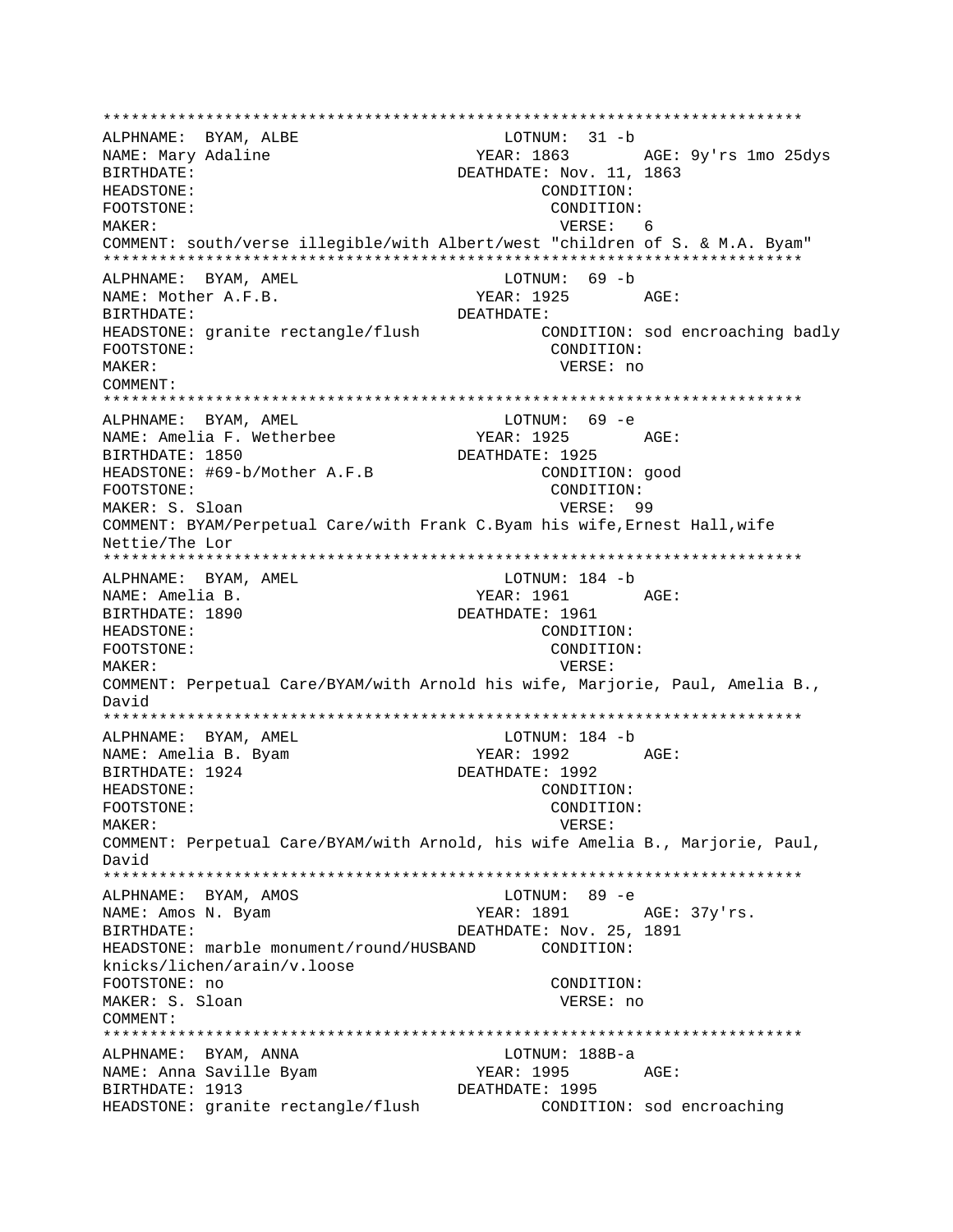FOOTSTONE: CONDITION: MAKER: VERSE: COMMENT: \*\*\*\*\*\*\*\*\*\*\*\*\*\*\*\*\*\*\*\*\*\*\*\*\*\*\*\*\*\*\*\*\*\*\*\*\*\*\*\*\*\*\*\*\*\*\*\*\*\*\*\*\*\*\*\*\*\*\*\*\*\*\*\*\*\*\*\*\*\*\*\*\*\*\* ALPHNAME: BYAM, ARAB LOTNUM: 74 -d NAME: Belle YEAR: 1878 AGE: BIRTHDATE: DEATHDATE: HEADSTONE: marble/flowers example: CONDITION: loose/tipped/lichen/acid rain FOOTSTONE: CONDITION: MAKER: VERSE: no COMMENT: \*\*\*\*\*\*\*\*\*\*\*\*\*\*\*\*\*\*\*\*\*\*\*\*\*\*\*\*\*\*\*\*\*\*\*\*\*\*\*\*\*\*\*\*\*\*\*\*\*\*\*\*\*\*\*\*\*\*\*\*\*\*\*\*\*\*\*\*\*\*\*\*\*\*\* ALPHNAME: BYAM, ARAB LOTNUM: 74 -e NAME: Arabella P. (2008) NAME: Arabella P. (2008) VEAR: 1878 (2018) AGE: 48 BIRTHDATE:  $DEATHDATE: Aug. 16, 1878$ HEADSTONE: #74 -d/BELLE. CONDITION: FOOTSTONE: CONDITION: MAKER: G.F. Witherell Lowell vERSE: no COMMENT: rear:with Susan Byam,Sophronia Cook/front:Josiah,Sophronia,Sarah Byam \*\*\*\*\*\*\*\*\*\*\*\*\*\*\*\*\*\*\*\*\*\*\*\*\*\*\*\*\*\*\*\*\*\*\*\*\*\*\*\*\*\*\*\*\*\*\*\*\*\*\*\*\*\*\*\*\*\*\*\*\*\*\*\*\*\*\*\*\*\*\*\*\*\*\* ALPHNAME: BYAM, ARNO LOTNUM: 184 -b NAME: Arnold A. Byam YEAR: 1950 AGE: BIRTHDATE: 1882 DEATHDATE: 1950 HEADSTONE: CONDITION: FOOTSTONE: CONDITION: MAKER: VERSE: COMMENT: Perpetual Care/BYAM/with Amelia B. his wife, Marjorie, Paul, Amelia B., David \*\*\*\*\*\*\*\*\*\*\*\*\*\*\*\*\*\*\*\*\*\*\*\*\*\*\*\*\*\*\*\*\*\*\*\*\*\*\*\*\*\*\*\*\*\*\*\*\*\*\*\*\*\*\*\*\*\*\*\*\*\*\*\*\*\*\*\*\*\*\*\*\*\*\* ALPHNAME: BYAM, ARTH LOTNUM: 151 -b NAME: Arthur Wendell **Ages** YEAR: AGE: BIRTHDATE: 1917 DEATHDATE: HEADSTONE: CONDITION: FOOTSTONE: CONDITION: MAKER: VERSE: COMMENT: BYAM/with beloved wife and mother Roberta Kearney \*\*\*\*\*\*\*\*\*\*\*\*\*\*\*\*\*\*\*\*\*\*\*\*\*\*\*\*\*\*\*\*\*\*\*\*\*\*\*\*\*\*\*\*\*\*\*\*\*\*\*\*\*\*\*\*\*\*\*\*\*\*\*\*\*\*\*\*\*\*\*\*\*\*\* ALPHNAME: BYAM, ARZE LOTNUM: 110 -b NAME: Zella YEAR: 1902 AGE: BIRTHDATE: DEATHDATE: HEADSTONE: granite block CONDITION: slightly chipped on left side FOOTSTONE: CONDITION: MAKER: USA CONTROLLER WERE MAKER: 116 COMMENT: top:ZELLA/Jesus loves me \*\*\*\*\*\*\*\*\*\*\*\*\*\*\*\*\*\*\*\*\*\*\*\*\*\*\*\*\*\*\*\*\*\*\*\*\*\*\*\*\*\*\*\*\*\*\*\*\*\*\*\*\*\*\*\*\*\*\*\*\*\*\*\*\*\*\*\*\*\*\*\*\*\*\* ALPHNAME: BYAM, ARZE NAME: Arzella Grace  $YER: 1902$  AGE: BIRTHDATE: Dec. 1, 1896 DEATHDATE: Apr. 28, 1902 HEADSTONE: #110-b/ZELLA CONDITION: FOOTSTONE: CONDITION: MAKER: VERSE: no COMMENT: L.A. BYAM/Dau. of Lyman A., Grace M. Byam/front:with them, their dau. Amy Valk \*\*\*\*\*\*\*\*\*\*\*\*\*\*\*\*\*\*\*\*\*\*\*\*\*\*\*\*\*\*\*\*\*\*\*\*\*\*\*\*\*\*\*\*\*\*\*\*\*\*\*\*\*\*\*\*\*\*\*\*\*\*\*\*\*\*\*\*\*\*\*\*\*\*\* ALPHNAME: BYAM, BETH LOTNUM: 124 -e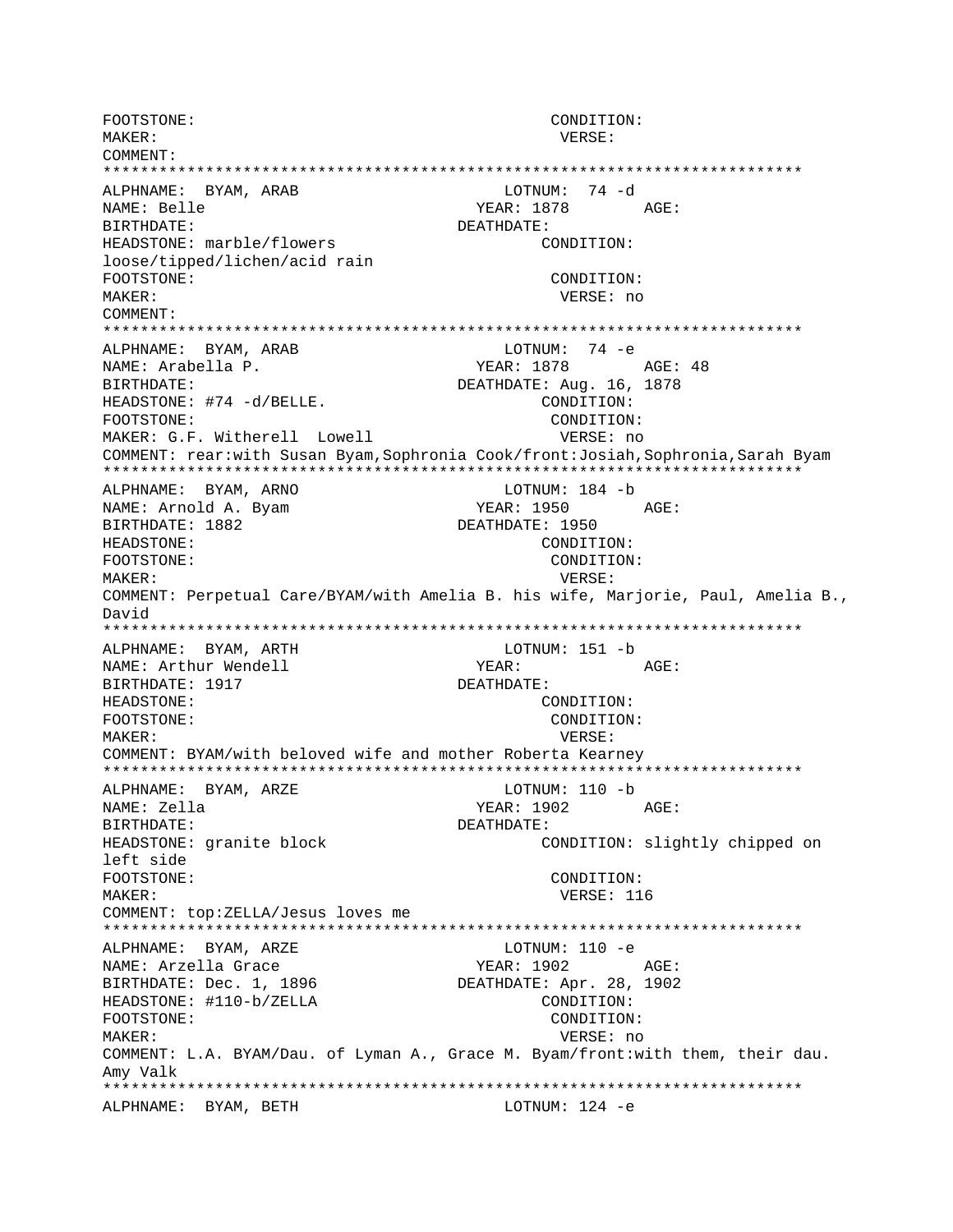YEAR: 1985 AGE: NAME: Beth Byam Yates BIRTHDATE: 1928 DEATHDATE: 1985 HEADSTONE: #124-c/BETH CONDITION: FOOTSTONE: CONDITION: MAKER: VERSE: 141 COMMENT: rear/with Kenneth H. Byam, Ella L., Janet Byam Schiraldi ALPHNAME: BYAM, DANI LOTNUM: 84 -d YEAR: 1918 NAME: Pappa AGE: **BIRTHDATE:** DEATHDATE: CONDITION: sod encroaching HEADSTONE: granite rectangle/flush FOOTSTONE: CONDITION: VERSE: no MAKER: COMMENT: ALPHNAME: BYAM, DANI LOTNUM: 84 -e YEAR: 1918 AGE: NAME: Daniel Proctor Byam BIRTHDATE: Nov. 8, 1841 DEATHDATE: May 25, 1918 HEADSTONE: #84-d/Pappa CONDITION: CONDITION: FOOTSTONE: MAKER: VERSE: no COMMENT: BYAM/Co.K, 6th Regt.Mass.Vols., 1862-3 Signal Corps, U.S.A. 1864-5 LOTNUM: 184 -b ALPHNAME: BYAM, DAVI NAME: David A. Byam II YEAR: 1996 AGE: BIRTHDATE: 1966 DEATHDATE: 1996 HEADSTONE: #184-c/David "Dair" Byam CONDITION: FOOTSTONE: CONDITION: MAKER: VERSE: COMMENT: Perpetual Care/BYAM/Beloved son of Caroline and David ALPHNAME: BYAM, DAVI LOTNUM: 184 -c YEAR: 1966 AGE: NAME: David "Dair" Byam<br>BIRTHDATE: May 6, 1966 DEATHDATE: Dec. 6, 1996 HEADSTONE: flush/red brown granite/rec. CONDITION: good CONDITION: FOOTSTONE: VERSE: 163 MAKER: COMMENT: ALPHNAME: BYAM, EDDI LOTNUM: 89 -c NAME: Infant YEAR: 1882 AGE: 2mo's DEATHDATE: Oct.3,1882 Byam gen BIRTHDATE: HEADSTONE: marble mon/small/droop.rosebud CONDITION: bad mower scratches/loose ston FOOTSTONE: no CONDITION: MAKER: VERSE: no COMMENT: top:Eddie/infant son of A.N. & E.A. Byam ALPHNAME: BYAM, EDNA LOTNUM: 110 -e YEAR: 1972 NAME: Edna Samson Byam AGE: DEATHDATE: Sept. 30, 1972 BIRTHDATE: July 1, 1898 CONDITION: HEADSTONE: #110-g/SAMMIE FOOTSTONE: CONDITION: MAKER: VERSE: no COMMENT: rear:with Edwin Colby Byam his wife/front:Lyman, Grace, Amy, Arzella ALPHNAME: BYAM, EDNA LOTNUM:  $110 - q$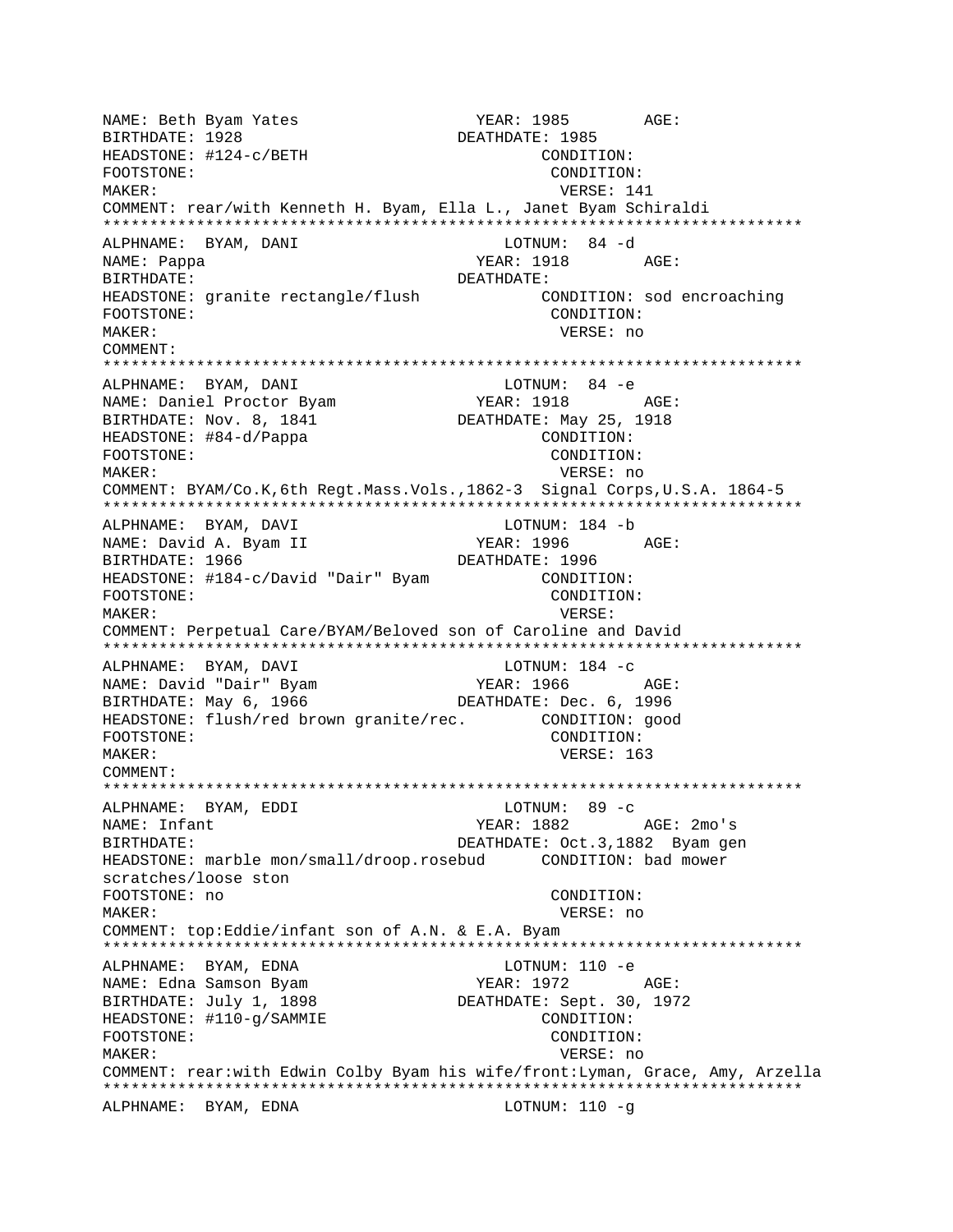NAME: Sammie AGE: BIRTHDATE: DEATHDATE: HEADSTONE: granite rectangle/flush CONDITION: sod encroaching FOOTSTONE: CONDITION: MAKER: VERSE: no COMMENT: \*\*\*\*\*\*\*\*\*\*\*\*\*\*\*\*\*\*\*\*\*\*\*\*\*\*\*\*\*\*\*\*\*\*\*\*\*\*\*\*\*\*\*\*\*\*\*\*\*\*\*\*\*\*\*\*\*\*\*\*\*\*\*\*\*\*\*\*\*\*\*\*\*\*\* ALPHNAME: BYAM, EDWI LOTNUM: 69 -e NAME: Edwin Byam NAME: Edwin Byam NAME:  $YEAR: 1835$  AGE: 6mo's. BIRTHDATE: DEATHDATE: Sept. 22, 1835 HEADSTONE: CONDITION: FOOTSTONE: CONDITION: MAKER: VERSE: no COMMENT: rear:with Fannie A., Rufus E. Byam \*\*\*\*\*\*\*\*\*\*\*\*\*\*\*\*\*\*\*\*\*\*\*\*\*\*\*\*\*\*\*\*\*\*\*\*\*\*\*\*\*\*\*\*\*\*\*\*\*\*\*\*\*\*\*\*\*\*\*\*\*\*\*\*\*\*\*\*\*\*\*\*\*\*\* ALPHNAME: BYAM, EDWI ALPHNAME: DIAM, DINI<br>NAME: Edwin Colby Byam YEAR: 1980 AGE: BIRTHDATE: Sept. 22, 1898 DEATHDATE: June 28, 1980<br>HEADSTONE: #110-f/EDDIE CONDITION: HEADSTONE: #110-f/EDDIE FOOTSTONE: CONDITION: MAKER: VERSE: no COMMENT: rear:with wife Edna Sampson Byam/front:Lyman, Grace, Amy, Arzella \*\*\*\*\*\*\*\*\*\*\*\*\*\*\*\*\*\*\*\*\*\*\*\*\*\*\*\*\*\*\*\*\*\*\*\*\*\*\*\*\*\*\*\*\*\*\*\*\*\*\*\*\*\*\*\*\*\*\*\*\*\*\*\*\*\*\*\*\*\*\*\*\*\*\* ALPHNAME: BYAM, EDWI LOTNUM: 110 -f NAME: Eddie YEAR: 1980 AGE: BIRTHDATE: DEATHDATE: HEADSTONE: granite rectangle/flush CONDITION: FOOTSTONE: CONDITION: MAKER: VERSE: no COMMENT: \*\*\*\*\*\*\*\*\*\*\*\*\*\*\*\*\*\*\*\*\*\*\*\*\*\*\*\*\*\*\*\*\*\*\*\*\*\*\*\*\*\*\*\*\*\*\*\*\*\*\*\*\*\*\*\*\*\*\*\*\*\*\*\*\*\*\*\*\*\*\*\*\*\*\* ALPHNAME: BYAM, ELIZ CHARA HOTNUM: 89 -d NAME: Elizabeth A. (29) YEAR: 1885 AGE: 29y'rs. BIRTHDATE: DEATHDATE: Nov. 1, 1885 HEADSTONE: marble monument/rounded/LIZZIE CONDITION: sunkbase,acidrain,stone slturn FOOTSTONE: no CONDITION: MAKER: Andrews & Wheeler Lowell COMMENT: wife of Amos N. Byam \*\*\*\*\*\*\*\*\*\*\*\*\*\*\*\*\*\*\*\*\*\*\*\*\*\*\*\*\*\*\*\*\*\*\*\*\*\*\*\*\*\*\*\*\*\*\*\*\*\*\*\*\*\*\*\*\*\*\*\*\*\*\*\*\*\*\*\*\*\*\*\*\*\*\* ALPHNAME: BYAM, ELIZ LOTNUM: 115 -a NAME: A. Elizabeth YEAR: 1915 AGE: BIRTHDATE: 1887 DEATHDATE: 1915 HEADSTONE: CONDITION: FOOTSTONE: no CONDITION: MAKER: I.M. Hadley **VERSE:** no COMMENT: BYAM/with George, Jennie, Mabel, Maude \*\*\*\*\*\*\*\*\*\*\*\*\*\*\*\*\*\*\*\*\*\*\*\*\*\*\*\*\*\*\*\*\*\*\*\*\*\*\*\*\*\*\*\*\*\*\*\*\*\*\*\*\*\*\*\*\*\*\*\*\*\*\*\*\*\*\*\*\*\*\*\*\*\*\* ALPHNAME: BYAM, ELLA LOTNUM: 124 -b NAME: Ella YEAR: 1986 AGE: BIRTHDATE: DEATHDATE: HEADSTONE: flush/granite rectangle CONDITION: sod encroaching FOOTSTONE: CONDITION: MAKER: VERSE: COMMENT: \*\*\*\*\*\*\*\*\*\*\*\*\*\*\*\*\*\*\*\*\*\*\*\*\*\*\*\*\*\*\*\*\*\*\*\*\*\*\*\*\*\*\*\*\*\*\*\*\*\*\*\*\*\*\*\*\*\*\*\*\*\*\*\*\*\*\*\*\*\*\*\*\*\*\* ALPHNAME: BYAM, ELLA LOTNUM: 124 -e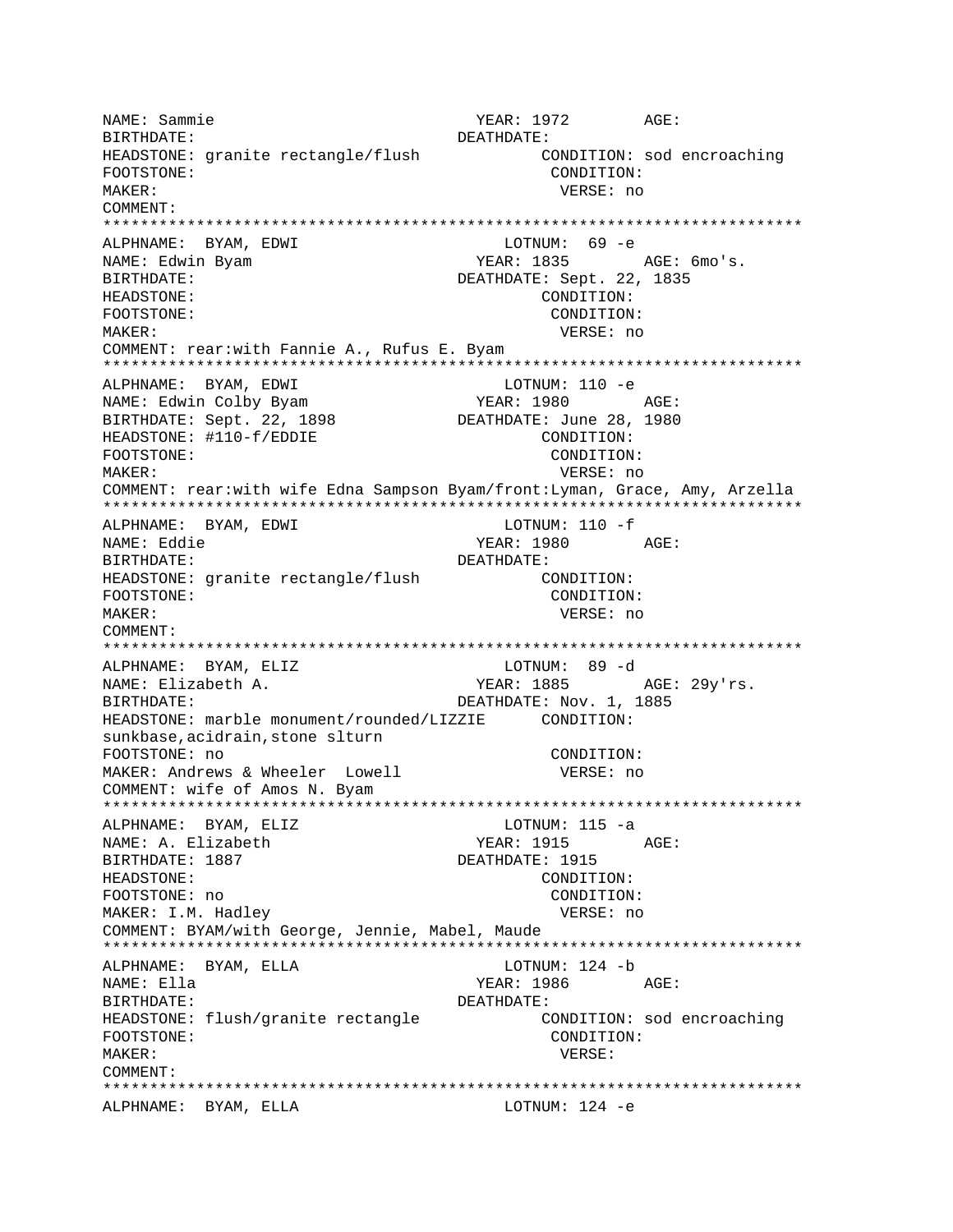NAME: Ella L. YEAR: 1986 AGE: BIRTHDATE: 1905 DEATHDATE: 1986 HEADSTONE: #124-b/ELLA CONDITION: FOOTSTONE: CONDITION: MAKER: USER: 141 COMMENT: rear/with Kenneth H. Byam, Beth Byam Yates, Janet Byam Schiraldi \*\*\*\*\*\*\*\*\*\*\*\*\*\*\*\*\*\*\*\*\*\*\*\*\*\*\*\*\*\*\*\*\*\*\*\*\*\*\*\*\*\*\*\*\*\*\*\*\*\*\*\*\*\*\*\*\*\*\*\*\*\*\*\*\*\*\*\*\*\*\*\*\*\*\* ALPHNAME: BYAM, EMIL CONNECTED BOTHUM: 7 -a NAME: Emily Byam YEAR: 1913 AGE: BIRTHDATE: May 19, 1834 DEATHDATE: Oct. 7, 1913 HEADSTONE: granite monument/BYAM CONDITION: 2003 excellent but sl lichen FOOTSTONE: no CONDITION: MAKER: VERSE: no COMMENT: with Samuel L. Byam, "his wife" \*\*\*\*\*\*\*\*\*\*\*\*\*\*\*\*\*\*\*\*\*\*\*\*\*\*\*\*\*\*\*\*\*\*\*\*\*\*\*\*\*\*\*\*\*\*\*\*\*\*\*\*\*\*\*\*\*\*\*\*\*\*\*\*\*\*\*\*\*\*\*\*\*\*\* ALPHNAME: BYAM, EPHR<br>NAME: Ephraim B. YEAR: 1852 AGE: 4mos. & 10dys BIRTHDATE: DEATHDATE: Aug. 12, 1852 HEADSTONE: marble/pointed/flower spray CONDITION: date & age sunken under ground FOOTSTONE: no CONDITION: MAKER: VERSE: no COMMENT: Son of Ephraim L. & Sarah A. Byam \*\*\*\*\*\*\*\*\*\*\*\*\*\*\*\*\*\*\*\*\*\*\*\*\*\*\*\*\*\*\*\*\*\*\*\*\*\*\*\*\*\*\*\*\*\*\*\*\*\*\*\*\*\*\*\*\*\*\*\*\*\*\*\*\*\*\*\*\*\*\*\*\*\*\* ALPHNAME: BYAM, EPHR NAME: Ephraim Albert YEAR: 1861 AGE: 16y'rs10mos29ds BIRTHDATE: DEATHDATE: Oct. 6, 1861 HEADSTONE: marble/almost flat/finger up CONDITION: reset/acid rain/sunken/lichen FOOTSTONE: marble/rounded CONDITION: broken off piece gone MAKER: 31 NORTH WERSE: 31 COMMENT: Son of S. & M.A. Byam/Gone to rest - ere life's bright morn Had with Sorrow's \*\*\*\*\*\*\*\*\*\*\*\*\*\*\*\*\*\*\*\*\*\*\*\*\*\*\*\*\*\*\*\*\*\*\*\*\*\*\*\*\*\*\*\*\*\*\*\*\*\*\*\*\*\*\*\*\*\*\*\*\*\*\*\*\*\*\*\*\*\*\*\*\*\*\* ALPHNAME: BYAM, FANN<br>
NAME: Fannie A. Byam<br>
YEAR: 1863 NAME: Fannie A. Byam YEAR: 1863 AGE: 9y'rs. BIRTHDATE: DEATHDATE: Dec. 20. 1863 HEADSTONE: #69-f/Fannie FOOTSTONE: CONDITION: MAKER: VERSE: no COMMENT: rear:with Edwin, Rufus E. Byam \*\*\*\*\*\*\*\*\*\*\*\*\*\*\*\*\*\*\*\*\*\*\*\*\*\*\*\*\*\*\*\*\*\*\*\*\*\*\*\*\*\*\*\*\*\*\*\*\*\*\*\*\*\*\*\*\*\*\*\*\*\*\*\*\*\*\*\*\*\*\*\*\*\*\* ALPHNAME: BYAM, FANNI NAME: Fannie 7EAR: 1863 AGE: BIRTHDATE: DEATHDATE: HEADSTONE: granite rectangle/flush CONDITION: chipped FOOTSTONE: CONDITION: MAKER: VERSE: no COMMENT: \*\*\*\*\*\*\*\*\*\*\*\*\*\*\*\*\*\*\*\*\*\*\*\*\*\*\*\*\*\*\*\*\*\*\*\*\*\*\*\*\*\*\*\*\*\*\*\*\*\*\*\*\*\*\*\*\*\*\*\*\*\*\*\*\*\*\*\*\*\*\*\*\*\*\* ALPHNAME: BYAM, FLORA LOTNUM: 164 -a NAME: Flora R. Sand Communication of the MEAR: 1942 AGE: BIRTHDATE: 1860 DEATHDATE: 1942 HEADSTONE: CONDITION: FOOTSTONE: CONDITION: MAKER: VERSE: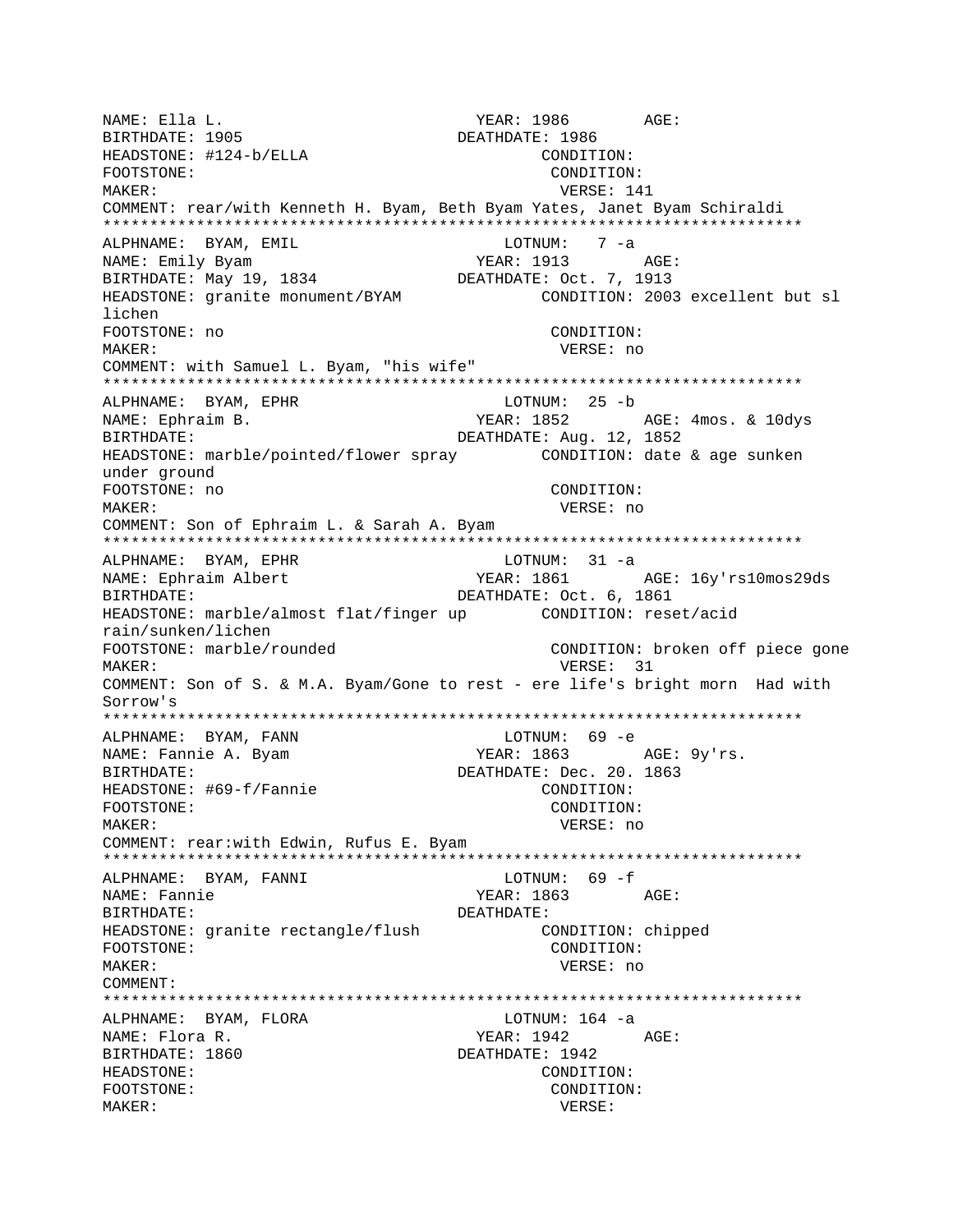COMMENT: BYAM CLOWATER/with Otis Byam his wife/Marion R., Doris B., Orville A. Clowater ALPHNAME: BYAM, FRAN LOTNUM: 69 -a NAME: Father F.C.B. YEAR: 1933 AGE: BIRTHDATE: DEATHDATE: HEADSTONE: granite rectangle/flush CONDITION: sod encroaching CONDITION: FOOTSTONE: MAKER: VERSE: no COMMENT: ALPHNAME: BYAM, FRAN LOTNUM: 69 -e NAME: Frank Colby Byam YEAR: 1933 AGE: BIRTHDATE: 1848 DEATHDATE: 1933 HEADSTONE: #69-a/Father F.C.B. CONDITION: good FOOTSTONE: CONDITION: MAKER: S. Sloan VERSE: 99 COMMENT: BYAM/Perpetual Care/rear:with wife Amelia, Ernest Hall, wife Nettie/The Lord h ALPHNAME: BYAM, FRAN LOTNUM: E045 -a NAME: Frank W. S. Byam YEAR: 1967 AGE: DEATHDATE: 1967 BIRTHDATE: 1915 HEADSTONE: CONDITION: FOOTSTONE: CONDITION: MAKER: VERSE: COMMENT: BYAM/with Estelle LaRock Byam Diamond ALPHNAME: BYAM, GEOR LOTNUM: 89 -b NAME: George O. Byam BIRTHDATE: Apr. 2, 1829 DEATHDATE: Oct. 8, 1910 HEADSTONE: granite monument/rounded CONDITION: good except tree roots/lichen FOOTSTONE: no CONDITION: MAKER: F. M. Hadley, Lowell VERSE: no COMMENT: BYAM/with his wife Mary A. Capen ALPHNAME: BYAM, GEOR  $LOTNUM: 115 -a$ NAME: George C. Byam YEAR: 1891 AGE: DEATHDATE: 1891 BIRTHDATE: 1857 HEADSTONE: CONDITION: FOOTSTONE: no CONDITION: MAKER: I.M. Hadley VERSE: no COMMENT: BYAM/with Jennie his wife, children Mabel, Maude, A. Elizabeth ALPHNAME: BYAM, GRAC LOTNUM: 89 -a YEAR: 1869 NAME: Grace B. AGE: 2y'rs DEATHDATE: May 8, 1869 Byam Gen BIRTHDATE: HEADSTONE: CONDITION: FOOTSTONE: no CONDITION: MAKER: Moran & Dutton Lowell VERSE: no COMMENT: rear with Minnie T. children Of George O.& Mary A. Byam/front Grace and Minnie ALPHNAME: BYAM, GRAC  $LOTNUM: 110 -c$ YEAR: 1979 AGE: NAME: Grace BIRTHDATE: DEATHDATE: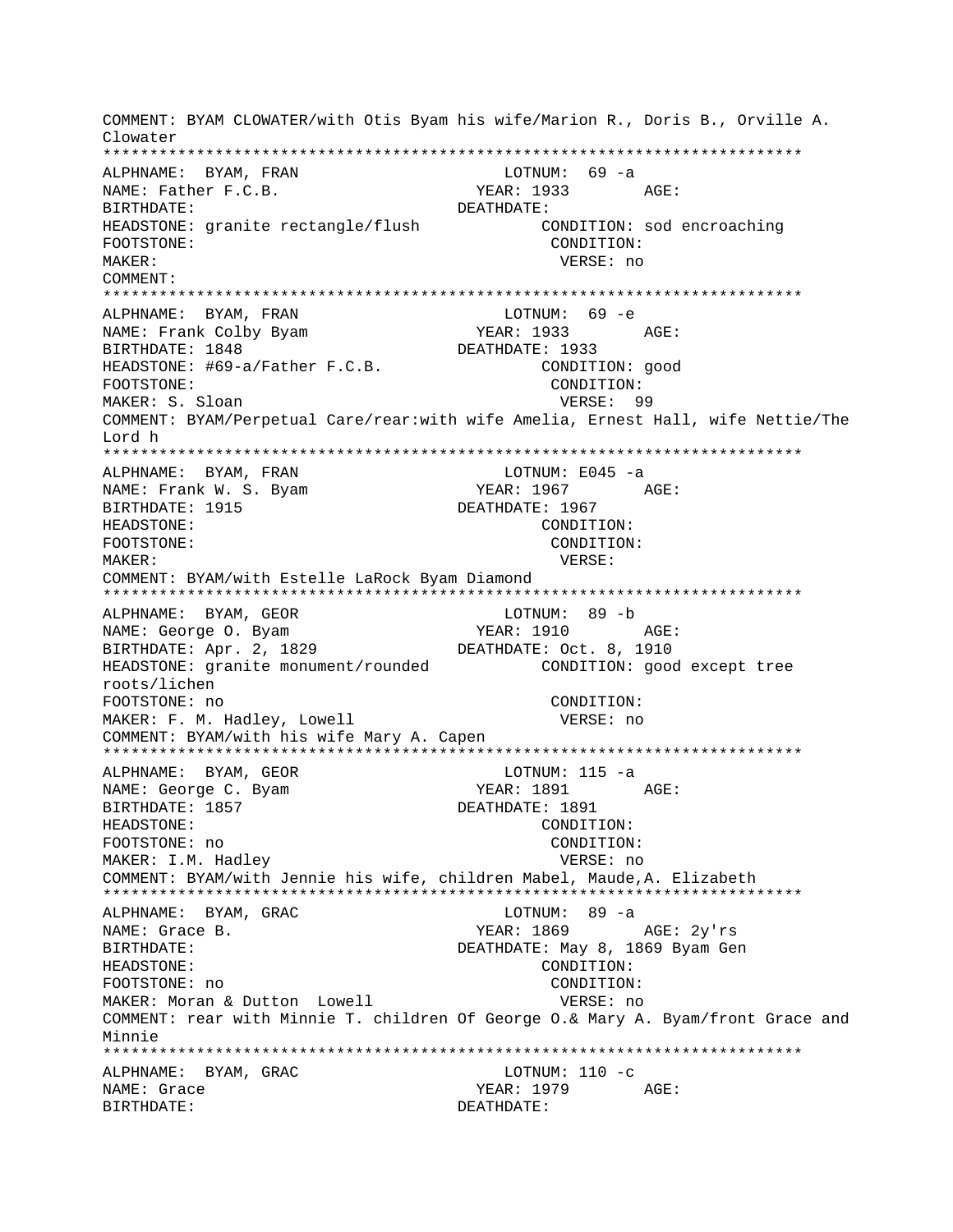HEADSTONE: granite block CONDITION: bad chip left rear COLDER FOOTSTONE: CONDITION: MAKER: VERSE: no COMMENT: ALPHNAME: BYAM, GRAC LOTNUM: 110 -e ALPHNAME: Dinn, J.J.<br>NAME: Grace Hutchins Byam YEAR: 1979 AGE: DEATHDATE: Oct. 29, 1979 BIRTHDATE: June 16, 1876 HEADSTONE: #110-c/GRACE CONDITION: FOOTSTONE: CONDITION: MAKER: VERSE: no COMMENT: L.A.BYAM/front:with Grace, dau. Amy Valk, dau. Arzella/rear:Edwin, wife Edna ALPHNAME: BYAM, HANN LOTNUM: 69 -e YEAR:  $1909$  AGE:  $96y'rs$ . NAME: Hannah M. BIRTHDATE: DEATHDATE: Sept. 21, 1909 HEADSTONE: #69-g/Mother CONDITION: good FOOTSTONE: CONDITION: VERSE: 100 MAKER: COMMENT: front:with S. Edwin Byam his wife/"I shall be satisfied when I awake with thy ALPHNAME: BYAM, HANN LOTNUM: 69 -q NAME: MOTHER YEAR: 1909 AGE: BIRTHDATE: DEATHDATE: HEADSTONE: granite rectangle/flush CONDITION: sod encroaching CONDITION: FOOTSTONE: VERSE: no MAKER: COMMENT: ALPHNAME: BYAM, JAME LOTNUM: 167 -a NAME: James S. Byam YEAR: 1920 AGE: BIRTHDATE: 1864 DEATHDATE: 1920 HEADSTONE: CONDITION: FOOTSTONE: CONDITION: MAKER: VERSE: COMMENT: PERPETUAL CARE/with his wife Louise L. Reed ALPHNAME: BYAM, JENN LOTNUM: 115 -a YEAR: 1949 AGE:<br>DEATHDATE: 1949 NAME: Jennie A. BIRTHDATE: 1861 **HEADSTONE:** CONDITION: FOOTSTONE: no CONDITION: MAKER: I.M. Hadley VERSE: no COMMENT: BYAM/with George C. Byam his wife, children Mabel, Maude, A. Elizabeth LOTNUM: 38 -d ALPHNAME: BYAM, JOHN NAME: Father YEAR: 1906 AGE: BIRTHDATE: DEATHDATE: HEADSTONE: granite rectangle/flush CONDITION: sod encroaching, chipped FOOTSTONE: granite/flush CONDITION: MAKER: VERSE: no COMMENT: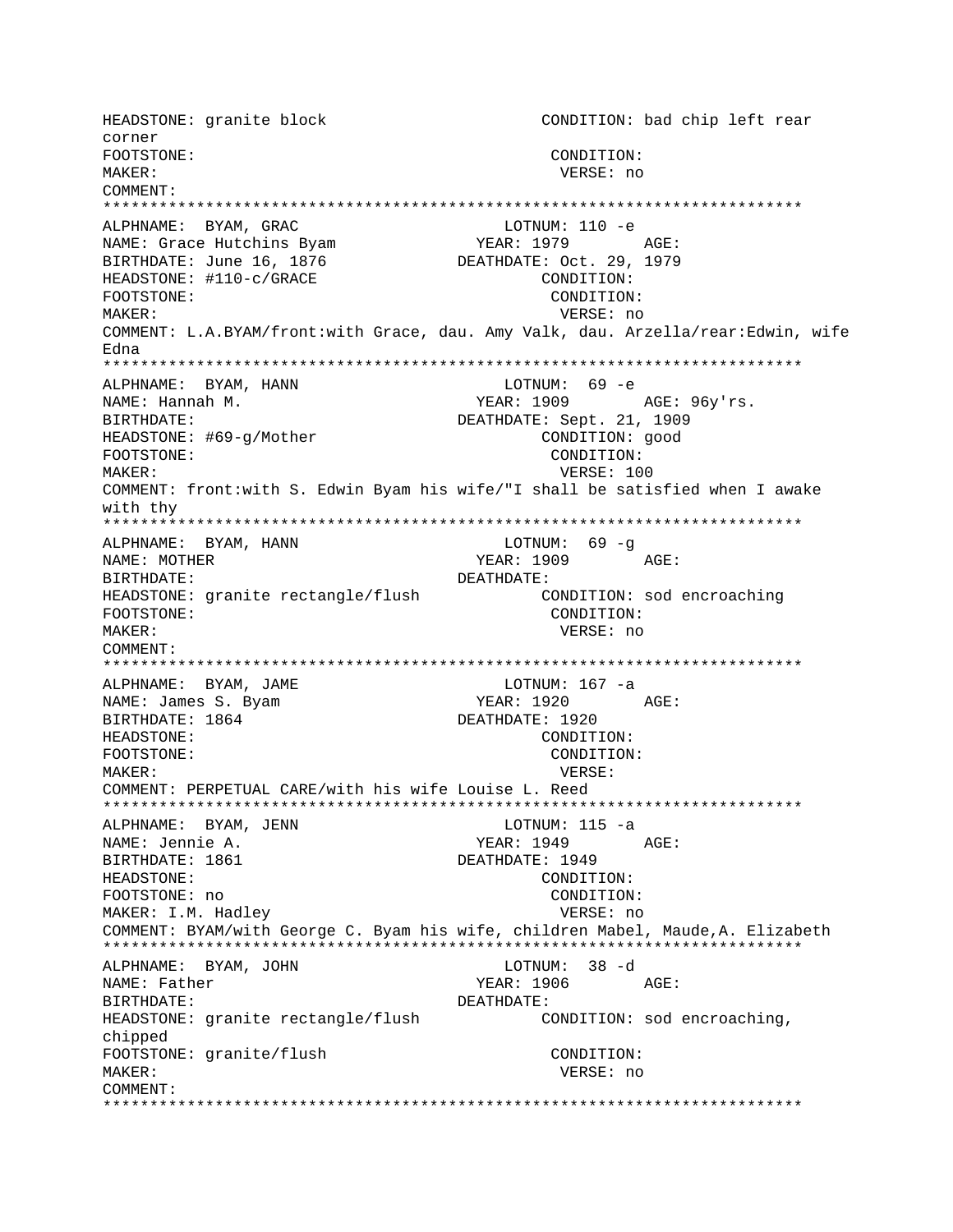ALPHNAME: BYAM, JOHN LOTNUM: 38 -e YEAR: 1906 AGE: NAME: John Byam DEATHDATE: Feb. 3, 1906 BIRTHDATE: Feb. 5, 1832 HEADSTONE: 38-d/Father CONDITION: CONDITION: FOOTSTONE: MAKER: VERSE: no COMMENT: with Sarah C. his wife, Marietta his wife/rear: Arthur, Stella Dutton LOTNUM:  $74 -a$ ALPHNAME: BYAM, JOSI NAME: Father YEAR: 1865 AGE: BIRTHDATE: DEATHDATE: HEADSTONE: marble monu./double/flower CONDITION: acid rain/twisted/loose FOOTSTONE: CONDITION: MAKER: Andrews & Wheeler Lowell VERSE: no COMMENT: with Mother Sophronia/also Sarah/Arabella/Susan/Sophronia A. Cook ALPHNAME: BYAM, JOSI LOTNUM: 74 -e YEAR: 1865 AGE: 69yr's 8mos. NAME: Josiah Byam DEATHDATE: Jan. 17, 1865 BIRTHDATE: HEADSTONE: #74 -a/FATHER CONDITION: CONDITION: FOOTSTONE: MAKER: G.F. Witherell Lowell VERSE: 101 COMMENT: with wives Sophronia, Sarah/Arabella, Susan, Sophronia Cook/Suddenly Father was ALPHNAME: BYAM, KENN LOTNUM: 124 -a YEAR: 1986 NAME: Kenneth AGE: BIRTHDATE: DEATHDATE: HEADSTONE: flush/granite rectangle CONDITION: sod encroaching CONDITION: FOOTSTONE: MAKER: VERSE: COMMENT: ALPHNAME: BYAM, KENN LOTNUM: 124 -e YEAR: 1986 AGE: NAME: Kenneth H. Byam DEATHDATE: 1986 BIRTHDATE: 1904 HEADSTONE: #124-a/KENNETH CONDITION: FOOTSTONE: CONDITION: MAKER: VERSE: 141 COMMENT: rear/with Ella L., Beth Byam Yates, Janet Byam Schiraldi LOTNUM:  $44 - c$ ALPHNAME: BYAM, LAUR YEAR: 1914 AGE: NAME: Laura J. BIRTHDATE: June 24, 1834 DEATHDATE: Sept. 19, 1914 HEADSTONE: #44-e/LAURA CONDITION: CONDITION: FOOTSTONE: VERSE: 74 MAKER: Winter, Lowell COMMENT: rear:daughter of Marcus D. & Rebeckah C. Byam/with them, Mary P. ALPHNAME: BYAM, LAUR LOTNUM:  $44 - e$ YEAR: 1914 AGE: NAME: Laura BIRTHDATE: DEATHDATE: HEADSTONE: marble/curved/small CONDITION: bad lichen/acid rain FOOTSTONE: CONDITION: MAKER: VERSE: no COMMENT: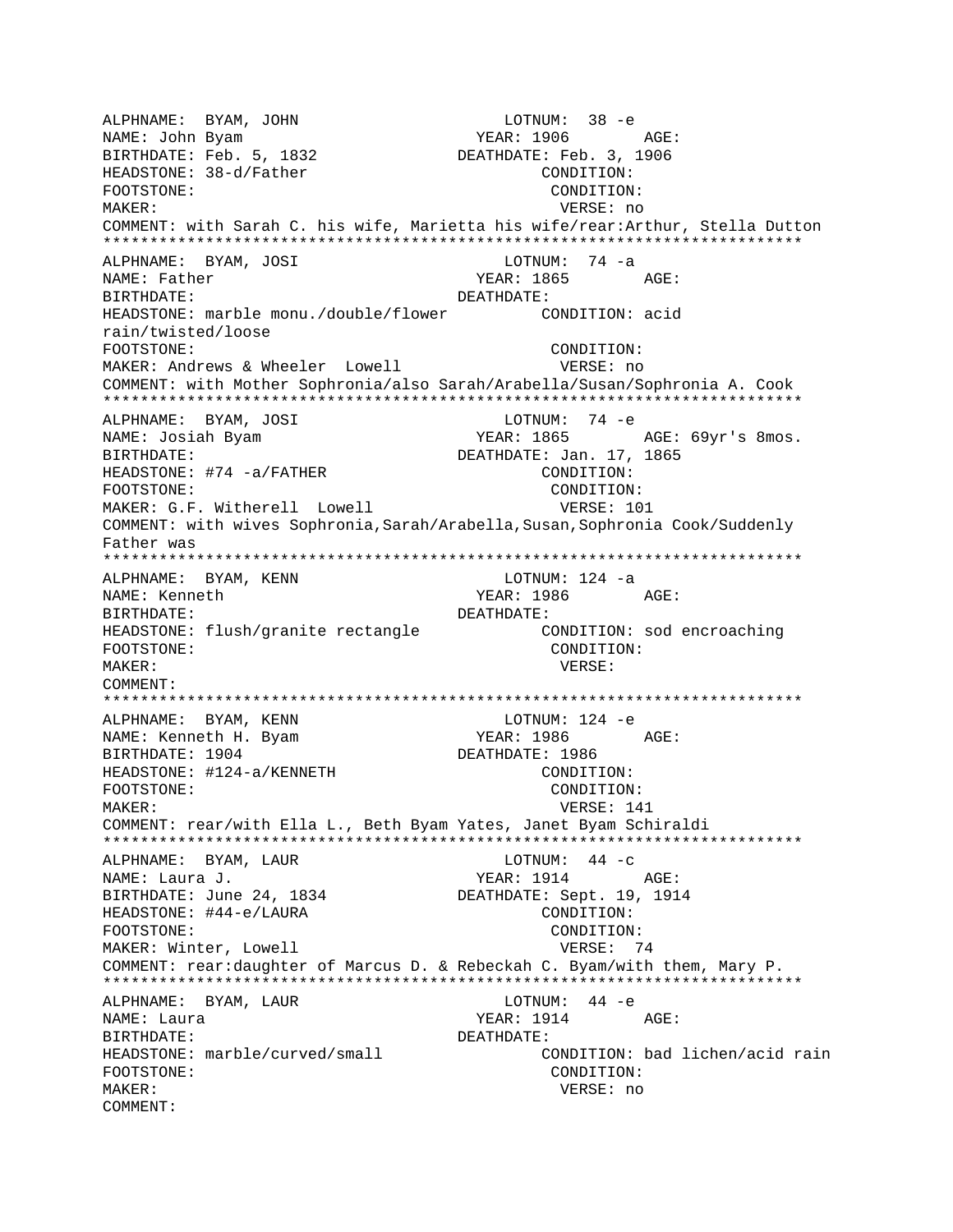ALPHNAME: BYAM, LORE LOTNUM:  $142 -c$ YEAR: 1954 AGE: NAME: Loretta E. Byam BIRTHDATE: 1874 DEATHDATE: 1954 HEADSTONE: CONDITION: FOOTSTONE: CONDITION: MAKER: VERSE: COMMENT: with Lysander M. Byam, his wife Sarah E. Norton, May A. Byam ALPHNAME: BYAM, LUCY LOTNUM: 188B-b NAME: Lucy Hannah YEAR: 1969  $AGE$ : BIRTHDATE: 1886 DEATHDATE: 1969 HEADSTONE: CONDITION: FOOTSTONE: CONDITION: MAKER: VERSE: COMMENT: with Ray ALPHNAME: BYAM, LYMA LOTNUM: 110 -d YEAR: 1960 AGE: NAME: Lyman BIRTHDATE: DEATHDATE: HEADSTONE: granite block CONDITION: lichen FOOTSTONE: CONDITION: MAKER: VERSE: no COMMENT: top:LYMAN ALPHNAME: BYAM, LYMA LOTNUM: 110 -e NAME: Lyman Andrew Byam  $YEAR: 1960 AGE:$ BIRTHDATE: Jan. 1, 1875 DEATHDATE: Aug. 15, 1960 HEADSTONE: #110-d/LYMAN CONDITION: FOOTSTONE: CONDITION: MAKER: VERSE: no COMMENT: L.A.BYAM/front:with Grace, dau.Amy Valk,dau. Arzella/rear:Edwin, wife Edna LOTNUM: 142 -b ALPHNAME: BYAM, LYSA NAME: Lysander YEAR: 1917 AGE: BIRTHDATE: DEATHDATE: CONDITION: sod encroaching HEADSTONE: granite/small arch/LYSANDER CONDITION: FOOTSTONE: MAKER: VERSE: COMMENT: ALPHNAME: BYAM, LYSA LOTNUM:  $142 -c$ YEAR: 1917 AGE: NAME: Lysander M. Byam BIRTHDATE: 1837 DEATHDATE: 1917 HEADSTONE: #142-b/Lysander CONDITION: CONDITION: FOOTSTONE: MAKER: VERSE: COMMENT: with his wife Sarah E. Norton, Loretta E. Byam, May A. Byam ALPHNAME: BYAM, MABE  $LOTNUM: 115 -a$ NAME: Mabel E. YEAR: 1887 AGE: BIRTHDATE: 1883 DEATHDATE: 1887 HEADSTONE: CONDITION: FOOTSTONE: no CONDITION: MAKER: I.M. Hadley VERSE: no COMMENT: BYAM/with George, Jennie, Maude, A. Elizabeth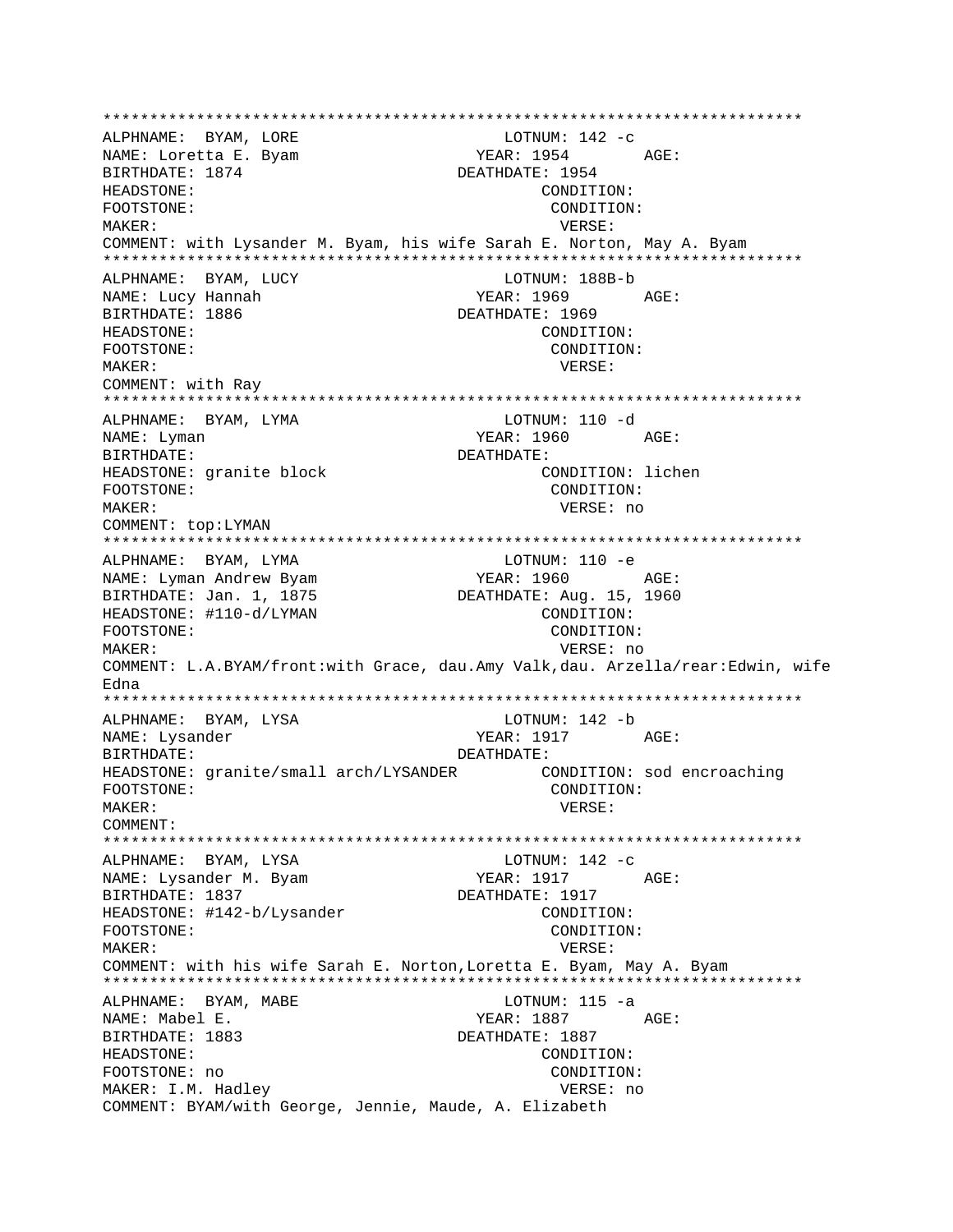\*\*\*\*\*\*\*\*\*\*\*\*\*\*\*\*\*\*\*\*\*\*\*\*\*\*\*\*\*\*\*\*\*\*\*\*\*\*\*\*\*\*\*\*\*\*\*\*\*\*\*\*\*\*\*\*\*\*\*\*\*\*\*\*\*\*\*\*\*\*\*\*\*\*\* ALPHNAME: BYAM, MARC NAME: Father The South Communication of the SN MEAR: 1878 AGE: BIRTHDATE: DEATHDATE: HEADSTONE: marble/rounded/small CONDITION: bad lichen/bad chip left FOOTSTONE: CONDITION: MAKER: VERSE: COMMENT: \*\*\*\*\*\*\*\*\*\*\*\*\*\*\*\*\*\*\*\*\*\*\*\*\*\*\*\*\*\*\*\*\*\*\*\*\*\*\*\*\*\*\*\*\*\*\*\*\*\*\*\*\*\*\*\*\*\*\*\*\*\*\*\*\*\*\*\*\*\*\*\*\*\*\* ALPHNAME: BYAM, MARC LOTNUM: 44 -c YEAR: 1878 AGE: 72 BIRTHDATE:  $DEATHDATE:$   $DEATHDATE:$   $M = 22, 1878$ HEADSTONE: #44-a/FATHER CONDITION: FOOTSTONE: CONDITION: MAKER: Winter, Lowell **VERSE: 74** COMMENT: with Rebeckah C., Mary P. his wives/back:with Laura \*\*\*\*\*\*\*\*\*\*\*\*\*\*\*\*\*\*\*\*\*\*\*\*\*\*\*\*\*\*\*\*\*\*\*\*\*\*\*\*\*\*\*\*\*\*\*\*\*\*\*\*\*\*\*\*\*\*\*\*\*\*\*\*\*\*\*\*\*\*\*\*\*\*\* ALPHNAME: BYAM, MARI NAME: Marietta Rouillard YEAR: 1917 AGE: BIRTHDATE: Jan. 15, 1844 DEATHDATE: Aug. 1, 1917 HEADSTONE: CONDITION: FOOTSTONE: CONDITION: MAKER: VERSE: no COMMENT: with John Byam his wife, Sara his wife/rear:Arthur, Stella Dutton \*\*\*\*\*\*\*\*\*\*\*\*\*\*\*\*\*\*\*\*\*\*\*\*\*\*\*\*\*\*\*\*\*\*\*\*\*\*\*\*\*\*\*\*\*\*\*\*\*\*\*\*\*\*\*\*\*\*\*\*\*\*\*\*\*\*\*\*\*\*\*\*\*\*\* ALPHNAME: BYAM, MARJ LOTNUM: 184 -b NAME: Marjorie E. The Communication of the Magnus of the Magnus and AGE: BIRTHDATE: 1911 **DEATHDATE: 1944** HEADSTONE: CONDITION: FOOTSTONE: CONDITION: MAKER: VERSE: COMMENT: Perpetual Care/BYAM/with Arnold, his wife Amelia B., Paul, Amelia B., David \*\*\*\*\*\*\*\*\*\*\*\*\*\*\*\*\*\*\*\*\*\*\*\*\*\*\*\*\*\*\*\*\*\*\*\*\*\*\*\*\*\*\*\*\*\*\*\*\*\*\*\*\*\*\*\*\*\*\*\*\*\*\*\*\*\*\*\*\*\*\*\*\*\*\* ALPHNAME: BYAM, MARY NAME: Mary A. (27d) SEAR: 1864 AGE: 42yrs. 1mo. 27d BIRTHDATE: DEATHDATE: Feb.1,1864 Byam Gen. HEADSTONE:<br>
FOOTSTONE: broken in 3/on ground<br>
CONDITION: FOOTSTONE: broken in 3/on ground MAKER: obscured VERSE: 32 COMMENT: wife of Stillman Byam/Rest dear one, rest, Thine earthly days With all it \*\*\*\*\*\*\*\*\*\*\*\*\*\*\*\*\*\*\*\*\*\*\*\*\*\*\*\*\*\*\*\*\*\*\*\*\*\*\*\*\*\*\*\*\*\*\*\*\*\*\*\*\*\*\*\*\*\*\*\*\*\*\*\*\*\*\*\*\*\*\*\*\*\*\* ALPHNAME: BYAM, MARY LOTNUM: 44 -c YEAR: 1890 AGE: 91 BIRTHDATE: DEATHDATE: Sept. 17, 1890 HEADSTONE: #44-d/MOTHER CONDITION: FOOTSTONE: CONDITION: MAKER: Winter, Lowell **VERSE: 74** COMMENT: Wife of Marcus D. Byam/with him, Laura J. \*\*\*\*\*\*\*\*\*\*\*\*\*\*\*\*\*\*\*\*\*\*\*\*\*\*\*\*\*\*\*\*\*\*\*\*\*\*\*\*\*\*\*\*\*\*\*\*\*\*\*\*\*\*\*\*\*\*\*\*\*\*\*\*\*\*\*\*\*\*\*\*\*\*\* ALPHNAME: BYAM, MARY CHARGE BYAM, MARY LOTNUM: 44 -d NAME: Mother The Magnus of the MEAR: 1890 AGE: BIRTHDATE: DEATHDATE: HEADSTONE: marble/curved/small CONDITION: bad lichen/acid rain FOOTSTONE: CONDITION: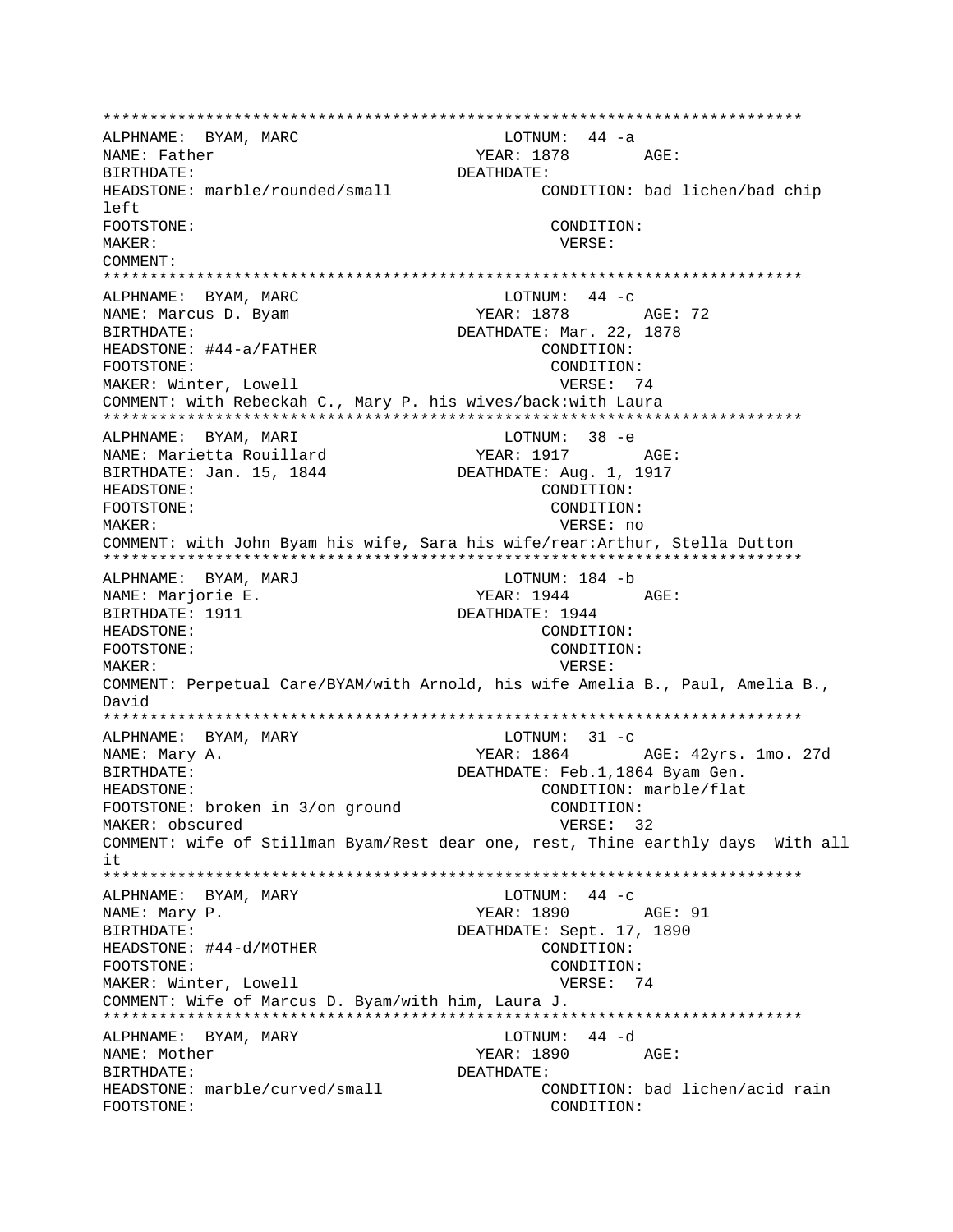MAKER: VERSE: no COMMENT: \*\*\*\*\*\*\*\*\*\*\*\*\*\*\*\*\*\*\*\*\*\*\*\*\*\*\*\*\*\*\*\*\*\*\*\*\*\*\*\*\*\*\*\*\*\*\*\*\*\*\*\*\*\*\*\*\*\*\*\*\*\*\*\*\*\*\*\*\*\*\*\*\*\*\* ALPHNAME: BYAM, MARY LOTNUM: 84 -c ALPHNAME: BYAM, MARI<br>NAME: Mamma YEAR: 1910 AGE: BIRTHDATE: DEATHDATE: HEADSTONE: granite rectangle/raised CONDITION: good FOOTSTONE: CONDITION: MAKER: VERSE: no COMMENT: \*\*\*\*\*\*\*\*\*\*\*\*\*\*\*\*\*\*\*\*\*\*\*\*\*\*\*\*\*\*\*\*\*\*\*\*\*\*\*\*\*\*\*\*\*\*\*\*\*\*\*\*\*\*\*\*\*\*\*\*\*\*\*\*\*\*\*\*\*\*\*\*\*\*\* ALPHNAME: BYAM, MARY LOTNUM: 84 -e NAME: Mary P. Wetherbee  $YEAR: 1910$  AGE: BIRTHDATE: July 16, 1852 DEATHDATE: Dec. 11, 1910 HEADSTONE:  $\#84-c/Mamma$  CONDITION: FOOTSTONE: CONDITION: MAKER: VERSE: no COMMENT: BYAM/front:with Daniel Proctor Byam his wife,Paul Field,his wife Bessie Alta \*\*\*\*\*\*\*\*\*\*\*\*\*\*\*\*\*\*\*\*\*\*\*\*\*\*\*\*\*\*\*\*\*\*\*\*\*\*\*\*\*\*\*\*\*\*\*\*\*\*\*\*\*\*\*\*\*\*\*\*\*\*\*\*\*\*\*\*\*\*\*\*\*\*\* ALPHNAME: BYAM, MARY LOTNUM: 89 -b NAME: Mary A. Capen  $YEAR: 1918$  AGE: BIRTHDATE: Sept. 9, 1828 DEATHDATE: Aug. 5, 1918 HEADSTONE: granite monument/rounded CONDITION: good except tree roots/lichen FOOTSTONE: no CONDITION: MAKER: F. M. Hadley, Lowell VERSE: no COMMENT: BYAM/with George O. Byam his wife \*\*\*\*\*\*\*\*\*\*\*\*\*\*\*\*\*\*\*\*\*\*\*\*\*\*\*\*\*\*\*\*\*\*\*\*\*\*\*\*\*\*\*\*\*\*\*\*\*\*\*\*\*\*\*\*\*\*\*\*\*\*\*\*\*\*\*\*\*\*\*\*\*\*\* ALPHNAME: BYAM, MAY LOTNUM: 142 -C NAME: May A. Byam YEAR: 1958 AGE: BIRTHDATE: 1877 DEATHDATE: 1958 HEADSTONE: CONDITION: FOOTSTONE: CONDITION: MAKER: VERSE: COMMENT: with Lysander M. Byam, his wife Sarah E. Norton, Loretta E. Byam \*\*\*\*\*\*\*\*\*\*\*\*\*\*\*\*\*\*\*\*\*\*\*\*\*\*\*\*\*\*\*\*\*\*\*\*\*\*\*\*\*\*\*\*\*\*\*\*\*\*\*\*\*\*\*\*\*\*\*\*\*\*\*\*\*\*\*\*\*\*\*\*\*\*\* ALPHNAME: BYAM, MINN<br>NAME: Minnie T. YEAR: 1877 AGE: 4y'r & 9mo BIRTHDATE: DEATHDATE: Jan. 11, 1877 HEADSTONE: CONDITION: FOOTSTONE: no CONDITION: MAKER: Moran & Dutton Lowell VERSE: no COMMENT: rear with Grace B. children of George O. & Mary A. Byam/front:Grace and Minnie \*\*\*\*\*\*\*\*\*\*\*\*\*\*\*\*\*\*\*\*\*\*\*\*\*\*\*\*\*\*\*\*\*\*\*\*\*\*\*\*\*\*\*\*\*\*\*\*\*\*\*\*\*\*\*\*\*\*\*\*\*\*\*\*\*\*\*\*\*\*\*\*\*\*\* ALPHNAME: BYAM, OTIS<br>
NAME: Otis Byam, family tomb<br>
YEAR: NAME: Otis Byam, family tomb YEAR: AGE: BIRTHDATE: DEATHDATE: HEADSTONE: slate in granite CONDITION: good/2003 some lichen FOOTSTONE: CONDITION: MAKER: VERSE: COMMENT: Built 1835 \*\*\*\*\*\*\*\*\*\*\*\*\*\*\*\*\*\*\*\*\*\*\*\*\*\*\*\*\*\*\*\*\*\*\*\*\*\*\*\*\*\*\*\*\*\*\*\*\*\*\*\*\*\*\*\*\*\*\*\*\*\*\*\*\*\*\*\*\*\*\*\*\*\*\* ALPHNAME: BYAM, OTIS LOTNUM: 164 -a NAME: Otis Byam YEAR: 1953 AGE: BIRTHDATE: 1862 DEATHDATE: 1953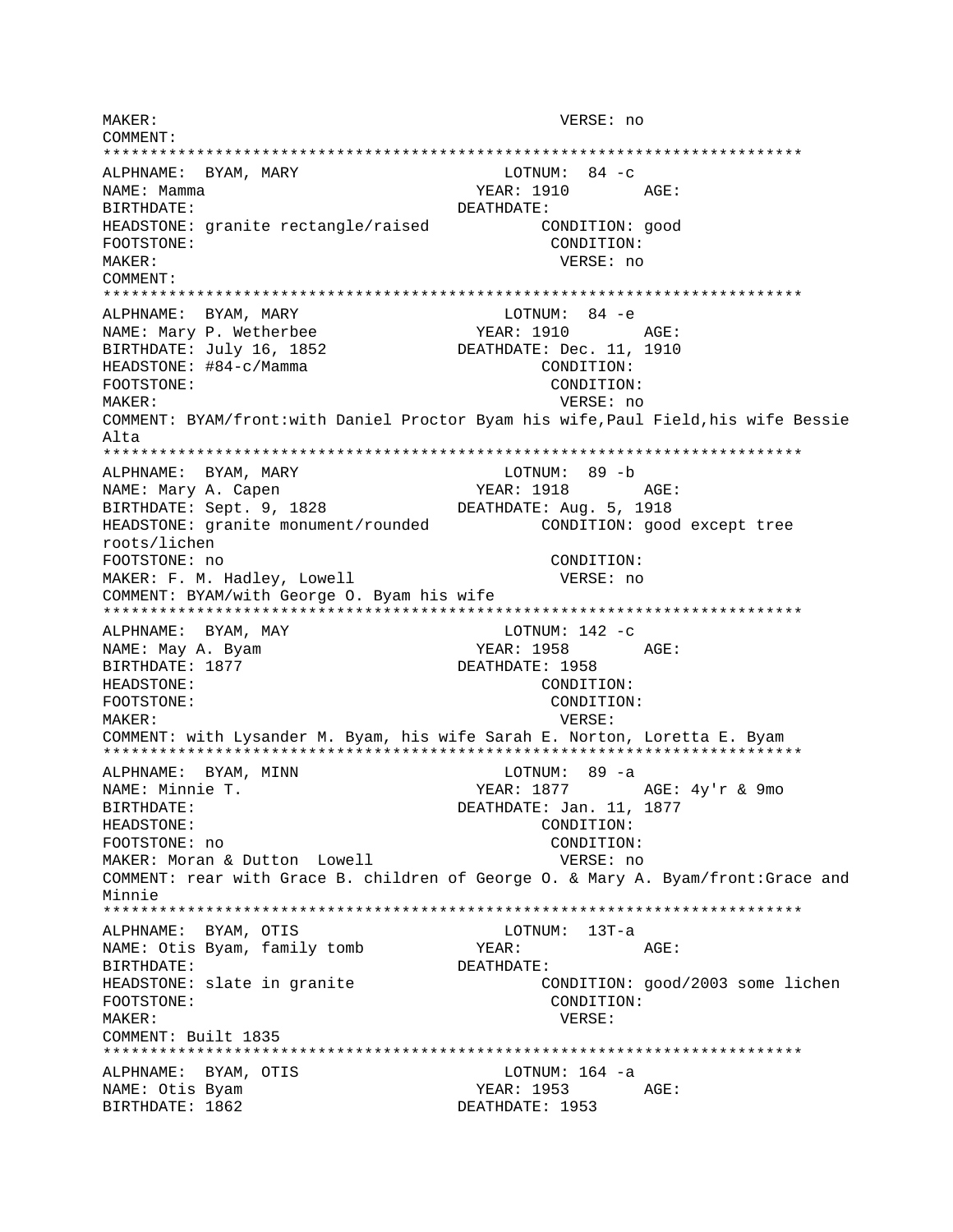HEADSTONE: CONDITION: CONDITION: FOOTSTONE: MAKER: VERSE: COMMENT: BYAM CLOWATER/with Flora R. his wife/Marion R., Doris B., Orville A. Clowater ALPHNAME: BYAM, PAUL LOTNUM: 184 -a NAME: Paul W. Byam YEAR: 1984 AGE: BIRTHDATE: 1917 DEATHDATE: 1984 HEADSTONE: granite rectangle/flush CONDITION: sod encroaching FOOTSTONE: CONDITION:  $M\Delta KFR$ : VERSE: 162 COMMENT: CPL US Army World War II LOTNUM: 184 -b ALPHNAME: BYAM, PAUL YEAR: 1984 AGE: NAME: Paul W. Byam BIRTHDATE: 1917 DEATHDATE: 1984 HEADSTONE: #184-a/Paul W. Byam CONDITION: CONDITION: FOOTSTONE: MAKER: VERSE: COMMENT: Perpetual Care/BYAM/with Arnold, Amelia, Marjorie, Amelia B., David ALPHNAME: BYAM, RAY LOTNUM: 188B-b NAME: Ray Spaulding YEAR: 1955 AGE: BIRTHDATE: 1886 DEATHDATE: 1955 CONDITION: HEADSTONE: FOOTSTONE: CONDITION: MAKER: VERSE: COMMENT: with Lucy Hannah ALPHNAME: BYAM, REBE LOTNUM:  $44 - b$ YEAR: 1838 AGE: NAME: Mother DEATHDATE: BIRTHDATE: HEADSTONE: marble/rounded/small CONDITION: bad lichen/mower scratches CONDITION: FOOTSTONE: MAKER: VERSE: COMMENT: LOTNUM:  $44 - c$ ALPHNAME: BYAM, REBE NAME: Rebeckah C. YEAR: 1838 AGE: 33 DEATHDATE: Aug. 24, 1838 BIRTHDATE: HEADSTONE: #44-b/MOTHER CONDITION: FOOTSTONE: CONDITION: MAKER: Winter, Lowell VERSE: 74 COMMENT: wife of Marcus D. Byam/with him, Mary P./back:Laura D./Partner and children... ALPHNAME: BYAM, ROBE LOTNUM: 151 -b NAME: Roberta Kearney YEAR: 1997 AGE: BIRTHDATE: 1927 DEATHDATE: 1997 CONDITION: HEADSTONE: #151-a/Roberta FOOTSTONE: CONDITION: MAKER: VERSE: COMMENT: BYAM/Beloved wife and mother/with Arthur Wendell Byam ALPHNAME: BYAM, ROBE LOTNUM: 151 -a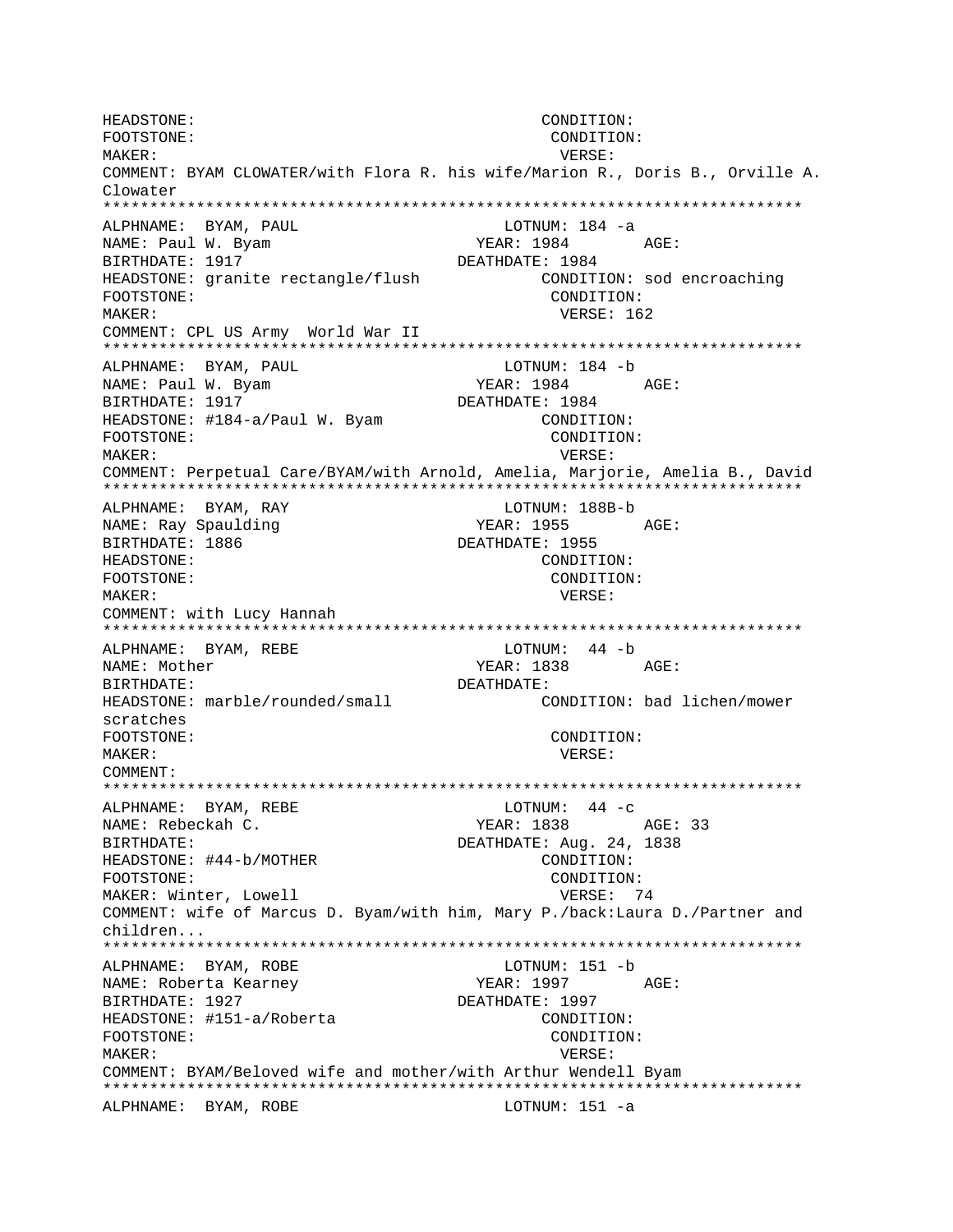NAME: Roberta YEAR: 1997 AGE: DEATHDATE: BIRTHDATE: HEADSTONE: black granite rectangle/flush CONDITION: excellent CONDITION: FOOTSTONE: MAKER: VERSE: COMMENT: ALPHNAME: BYAM, RUFU LOTNUM: 69 -e NAME: Rufus E. Byam YEAR: 1866 AGE: 26v'rs. DEATHDATE: Mar. 25, 1866 BIRTHDATE: HEADSTONE: #69-i/Rufus CONDITION: FOOTSTONE: CONDITION: VERSE: no MAKER: COMMENT: rear:with Edwin, Fannie A. Byam/Co. C. 6th Ohio Vols. LOTNUM: 69 -i ALPHNAME: BYAM, RUFU NAME: Rufus YEAR: 1866  $AGE$ : BIRTHDATE: DEATHDATE: HEADSTONE: 69-E/Rufus E. Byam CONDITION: FOOTSTONE: granite rectangle/flush CONDITION: good VERSE: no MAKER: COMMENT: LOTNUM: 69 -e ALPHNAME: BYAM, S. E. YEAR: 1873 NAME: S. Edwin Byam AGE: 62y'rs BIRTHDATE: DEATHDATE: June 6, 1873 HEADSTONE: #69-h/Father CONDITION: good FOOTSTONE: CONDITION: MAKER: VERSE: 100 COMMENT: front:with Hannnah M. his wife/"I shall be satisfied when I awake with  $thv$ ALPHNAME: BYAM, S. ED LOTNUM: 69 -h NAME: Father YEAR: 1873 AGE: BIRTHDATE: DEATHDATE: HEADSTONE: 69-h/S. Edwin Byam CONDITION: sod encroaching FOOTSTONE: CONDITION: MAKER: VERSE: no COMMENT: ALPHNAME: BYAM, SAMU LOTNUM: 7 -a YEAR: 1887 AGE: NAME: Samuel L. Byam BIRTHDATE: May 10, 1836 DEATHDATE: Feb. 22, 1887 CONDITION: 2003 excellent but sl HEADSTONE: granite monument/BYAM lichen FOOTSTONE: CONDITION: no VERSE: no MAKER: COMMENT: with wife Emily LOTNUM:  $25 - a$ ALPHNAME: BYAM, SARA NAME: Sarah A. YEAR: 1857 AGE: 37yrs 9months BIRTHDATE: DEATHDATE: January 4, 1857 HEADSTONE: marble/pointed CONDITION: tipped forward/off base FOOTSTONE: no CONDITION: MAKER: VERSE: no COMMENT: Wife of Ephraim L. Byam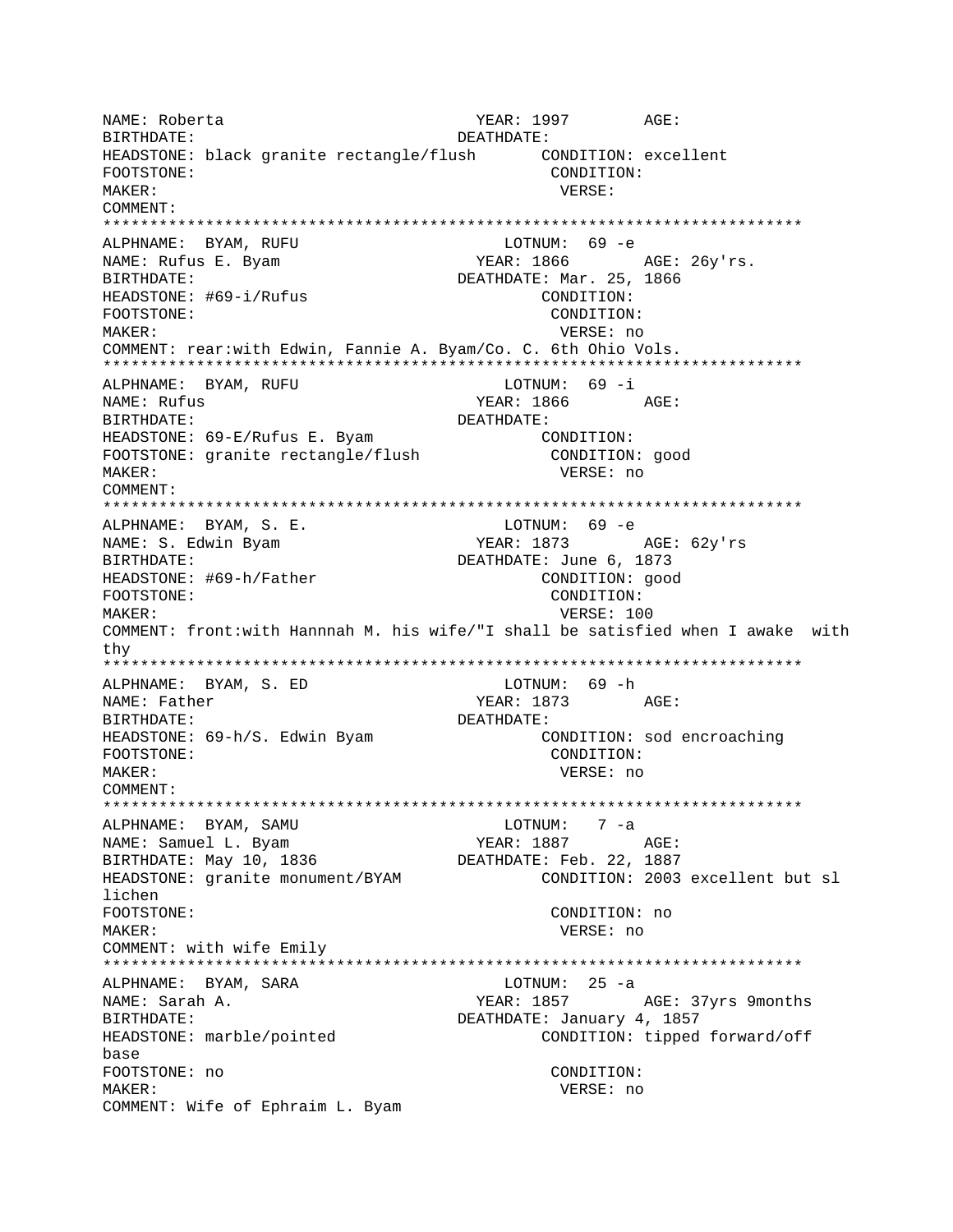\*\*\*\*\*\*\*\*\*\*\*\*\*\*\*\*\*\*\*\*\*\*\*\*\*\*\*\*\*\*\*\*\*\*\*\*\*\*\*\*\*\*\*\*\*\*\*\*\*\*\*\*\*\*\*\*\*\*\*\*\*\*\*\*\*\*\*\*\*\*\*\*\*\*\* ALPHNAME: BYAM, SARA NAME: Mother YEAR: 1873 AGE: BIRTHDATE: DEATHDATE: HEADSTONE: granite rectangle/flush CONDITION: sod encroaching FOOTSTONE: qranite/flush CONDITION: MAKER: VERSE: no COMMENT: \*\*\*\*\*\*\*\*\*\*\*\*\*\*\*\*\*\*\*\*\*\*\*\*\*\*\*\*\*\*\*\*\*\*\*\*\*\*\*\*\*\*\*\*\*\*\*\*\*\*\*\*\*\*\*\*\*\*\*\*\*\*\*\*\*\*\*\*\*\*\*\*\*\*\* ALPHNAME: BYAM, SARA NAME: Sarah C. YEAR: 1873 AGE: BIRTHDATE: June 3, 1835 DEATHDATE: May 30, 1873 HEADSTONE:  $38-c/Mother$  CONDITION: FOOTSTONE: CONDITION: MAKER: VERSE: no COMMENT: with John Byam his wife, Marietta his wife/rear:Arthur, Stella Dutton \*\*\*\*\*\*\*\*\*\*\*\*\*\*\*\*\*\*\*\*\*\*\*\*\*\*\*\*\*\*\*\*\*\*\*\*\*\*\*\*\*\*\*\*\*\*\*\*\*\*\*\*\*\*\*\*\*\*\*\*\*\*\*\*\*\*\*\*\*\*\*\*\*\*\* ALPHNAME: BYAM, SARA NAME: Sarah YEAR: 1888 AGE: BIRTHDATE: DEATHDATE: HEADSTONE: marble/flowers CONDITION: acid rain/twisted/loose FOOTSTONE: CONDITION: MAKER: VERSE: no COMMENT: \*\*\*\*\*\*\*\*\*\*\*\*\*\*\*\*\*\*\*\*\*\*\*\*\*\*\*\*\*\*\*\*\*\*\*\*\*\*\*\*\*\*\*\*\*\*\*\*\*\*\*\*\*\*\*\*\*\*\*\*\*\*\*\*\*\*\*\*\*\*\*\*\*\*\* ALPHNAME: BYAM, SARA and LOTNUM: 74 -e NAME: Sarah YEAR: 1888 AGE: 78y'rs. BIRTHDATE: DEATHDATE: Dec. 8, 1888 HEADSTONE: #74 -b/SARAH. CONDITION: FOOTSTONE: CONDITION: MAKER: G.F. Witherell Lowell vERSE: no COMMENT: front:with Sophronia wives Josiah Byam,Josiah/rear:Arabella, Susan,Sophronia \*\*\*\*\*\*\*\*\*\*\*\*\*\*\*\*\*\*\*\*\*\*\*\*\*\*\*\*\*\*\*\*\*\*\*\*\*\*\*\*\*\*\*\*\*\*\*\*\*\*\*\*\*\*\*\*\*\*\*\*\*\*\*\*\*\*\*\*\*\*\*\*\*\*\* ALPHNAME: BYAM, SARA NAME: Sarah E. Norton YEAR: 1937 AGE: BIRTHDATE: 1840 DEATHDATE: 1937 HEADSTONE: #142-a/Sarah FOOTSTONE: CONDITION: MAKER: VERSE: COMMENT: with Lysander M. Byam his wife,Loretta E. Byam, May A. Byam \*\*\*\*\*\*\*\*\*\*\*\*\*\*\*\*\*\*\*\*\*\*\*\*\*\*\*\*\*\*\*\*\*\*\*\*\*\*\*\*\*\*\*\*\*\*\*\*\*\*\*\*\*\*\*\*\*\*\*\*\*\*\*\*\*\*\*\*\*\*\*\*\*\*\* ALPHNAME: BYAM, SOPH NAME: Mother YEAR: 1841 AGE: BIRTHDATE: DEATHDATE: HEADSTONE: marble monu./double/flower CONDITION: acid rain/twisted/loose FOOTSTONE: CONDITION: MAKER: Andrews & Wheeler Lowell VERSE: no COMMENT: with Josiah \*\*\*\*\*\*\*\*\*\*\*\*\*\*\*\*\*\*\*\*\*\*\*\*\*\*\*\*\*\*\*\*\*\*\*\*\*\*\*\*\*\*\*\*\*\*\*\*\*\*\*\*\*\*\*\*\*\*\*\*\*\*\*\*\*\*\*\*\*\*\*\*\*\*\* ALPHNAME: BYAM, STILL LOTNUM: 31 -d NAME: Stillman Byam NAME: 1878 AGE: BIRTHDATE: Sept. 11, 1817 DEATHDATE: July 9, 1878 HEADSTONE: marble/point/FLT in rings Maso CONDITION: "F" broken off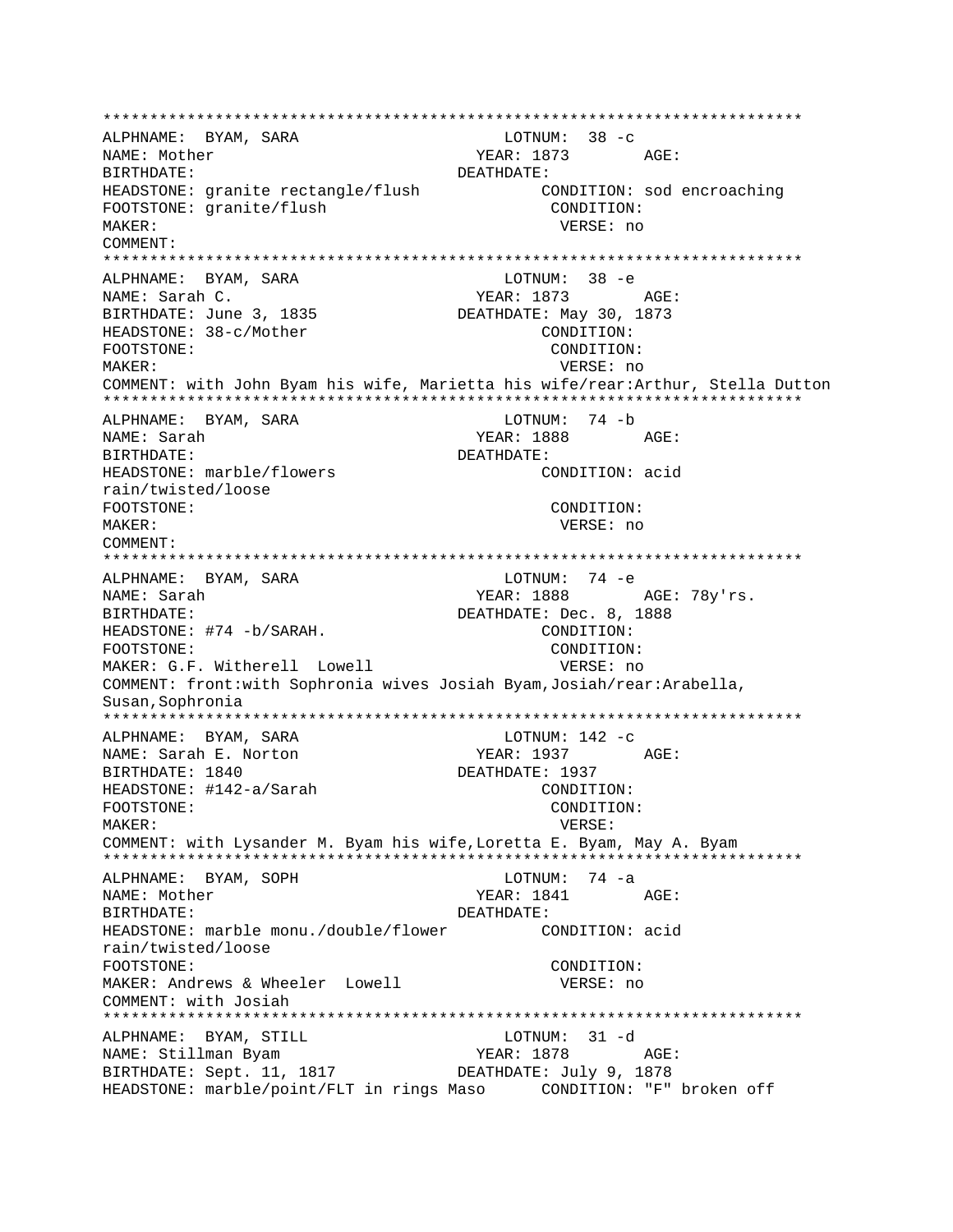FOOTSTONE: marble/flat CONDITION: out of gr./lean. on headstone MAKER: VERSE: no COMMENT: Co. K 6th Reg't M.V.M. 1862 ALPHNAME: BYAM, SUSA LOTNUM:  $74 -c$ NAME: Susan YEAR: 1856 AGE: DEATHDATE: **BIRTHDATE:** HEADSTONE: marble/flowers CONDITION: acid rain/twisted/loose FOOTSTONE: CONDITION:  $M\Delta K$ <sub>F</sub>P: VERSE: no COMMENT: ALPHNAME: BYAM, SUSA LOTNUM: 74 -e NAME: Susan BIRTHDATE: DEATHDATE: Sept. 18, 1856 HEADSTONE: #74 -c/SUSAN. CONDITION: CONDITION: FOOTSTONE: MAKER: G.F. Witherell Lowell VERSE: no COMMENT: rear with Sophronia daughters of Josiah/Sophronia Byam ALPHNAME: BYAM, Sara LOTNUM: 142 -a NAME: Sarah YEAR: 1937 AGE: BIRTHDATE: DEATHDATE: HEADSTONE: granite/small arch/SARAH CONDITION: sod encroaching ends FOOTSTONE: CONDITION: MAKER: VERSE: no  $COMMENT:$ ALPHNAME: BYAM, LOUI LOTNUM:  $167 - a$ YEAR: 1930 AGE: NAME: Louise L. Reed DEATHDATE: 1930 BIRTHDATE: 1869 HEADSTONE: CONDITION: FOOTSTONE: CONDITION: MAKER: VERSE: COMMENT: PERPETUAL CARE/James S. Byam, his wife LOTNUM: 74 -e ALPHNAME: BYAM. SOPH YEAR: 1841 NAME: Sophronia AGE: 43y'rs. DEATHDATE: Sept. 11, 1841 BIRTHDATE: HEADSTONE: #74 -a/MOTHER CONDITION: FOOTSTONE: CONDITION: MAKER: G.F. Witherell Lowell VERSE: no COMMENT: front:Sarah wives Josiah Byam, Josiah/rear:Arabella, Susan Byam, Sophronia  $Cov<sub>k</sub>$ LOTNUM:  $E082 - a$ ALPHNAME: CADY, EDWA NAME: Edward A Cady YEAR: 1998 AGE: DEATHDATE: Mar 12 1998 BIRTHDATE: Nov 10 1924 HEADSTONE: flush/granite rectangle/cross CONDITION: sod encroaching FOOTSTONE: CONDITION: MAKER: VERSE: 187 COMMENT: LOTNUM: E082 -b ALPHNAME: CADY, EDWA YEAR: 1998 AGE: NAME: Edward Arthur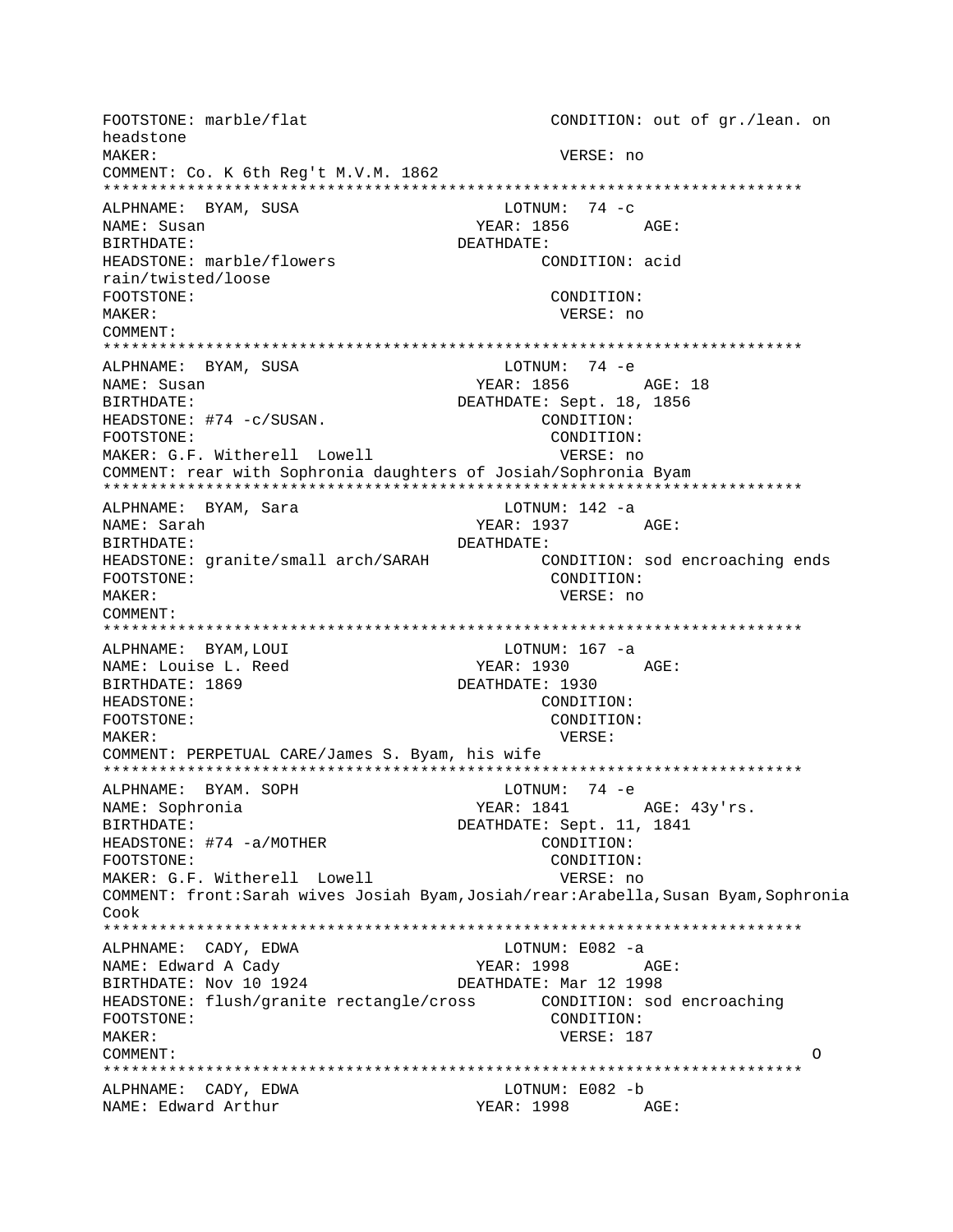BIRTHDATE: Nov. 10, 1924 DEATHDATE: Mar. 12, 1998 HEADSTONE: #E082-a/Edward A. Cady CONDITION: FOOTSTONE: CONDITION: MAKER: Colmer VERSE: COMMENT: with Sally Roberts \*\*\*\*\*\*\*\*\*\*\*\*\*\*\*\*\*\*\*\*\*\*\*\*\*\*\*\*\*\*\*\*\*\*\*\*\*\*\*\*\*\*\*\*\*\*\*\*\*\*\*\*\*\*\*\*\*\*\*\*\*\*\*\*\*\*\*\*\*\*\*\*\*\*\* ALPHNAME: CADY, SALL CARE LOTNUM: E082 -b NAME: Sally Roberts TEAR: THE YEAR: AGE: BIRTHDATE: DEATHDATE: HEADSTONE: CONDITION: FOOTSTONE: CONDITION: MAKER: Colmer VERSE: COMMENT: with Edward Arthur \*\*\*\*\*\*\*\*\*\*\*\*\*\*\*\*\*\*\*\*\*\*\*\*\*\*\*\*\*\*\*\*\*\*\*\*\*\*\*\*\*\*\*\*\*\*\*\*\*\*\*\*\*\*\*\*\*\*\*\*\*\*\*\*\*\*\*\*\*\*\*\*\*\*\* ALPHNAME: CALDER, CHAR LOTNUM: 72 -a NAME: Charles T. Calder YEAR: 1955 AGE: BIRTHDATE: 1873 DEATHDATE: 1955 HEADSTONE: CONDITION: FOOTSTONE: CONDITION: MAKER: VERSE: no COMMENT: with Elizabeth M. George his wife, Evelyn E. Kroll and loving husband Raymond \*\*\*\*\*\*\*\*\*\*\*\*\*\*\*\*\*\*\*\*\*\*\*\*\*\*\*\*\*\*\*\*\*\*\*\*\*\*\*\*\*\*\*\*\*\*\*\*\*\*\*\*\*\*\*\*\*\*\*\*\*\*\*\*\*\*\*\*\*\*\*\*\*\*\* ALPHNAME: CALDER, ELIZ LOTNUM: 72 -a NAME: Elizabeth M. George YEAR: 1978 AGE: BIRTHDATE: 1879 DEATHDATE: 1978 HEADSTONE: CONDITION: FOOTSTONE: CONDITION: MAKER: VERSE: no COMMENT: CALDER/with Charles T. Calder his wife, Evelyn E. Kroll and loving hus.Raymond \*\*\*\*\*\*\*\*\*\*\*\*\*\*\*\*\*\*\*\*\*\*\*\*\*\*\*\*\*\*\*\*\*\*\*\*\*\*\*\*\*\*\*\*\*\*\*\*\*\*\*\*\*\*\*\*\*\*\*\*\*\*\*\*\*\*\*\*\*\*\*\*\*\*\* ALPHNAME: CAMPANELLA, MILD LOTNUM: 91P-a NAME: Mildred P. Campanella YEAR: 1967 AGE: BIRTHDATE: Dec. 26, 1916 DEATHDATE: May 30, 1967 HEADSTONE: redgran/flush/MOTHER/flower CONDITION: good FOOTSTONE: CONDITION: MAKER: VERSE: no COMMENT: stone is in path \*\*\*\*\*\*\*\*\*\*\*\*\*\*\*\*\*\*\*\*\*\*\*\*\*\*\*\*\*\*\*\*\*\*\*\*\*\*\*\*\*\*\*\*\*\*\*\*\*\*\*\*\*\*\*\*\*\*\*\*\*\*\*\*\*\*\*\*\*\*\*\*\*\*\* ALPHNAME: CANN, FRED LOTNUM: 171 -a<br>
NAME: Frederick H. Cann Mess YEAR: 1943 NAME: Frederick H. Cann (Particle of Particle of Particle of Particle of Age:  $\overline{A}$ BIRTHDATE: Mar. 4, 1918 DEATHDATE: May 14, 1943 HEADSTONE: flush/granite rectangle CONDITION: blackened FOOTSTONE: CONDITION: MAKER: VERSE: COMMENT: \*\*\*\*\*\*\*\*\*\*\*\*\*\*\*\*\*\*\*\*\*\*\*\*\*\*\*\*\*\*\*\*\*\*\*\*\*\*\*\*\*\*\*\*\*\*\*\*\*\*\*\*\*\*\*\*\*\*\*\*\*\*\*\*\*\*\*\*\*\*\*\*\*\*\* ALPHNAME: CANN, HARV LOTNUM: 171 -b NAME: Harvey G. The Contract of the Magnus of the YEAR: 1969 AGE: BIRTHDATE: 1891 DEATHDATE: 1969 HEADSTONE: CONDITION: FOOTSTONE: CONDITION: MAKER: LuzBrothers 1122GorhamStLowell, Mass VERSE: COMMENT: CANN/with Nora his wife \*\*\*\*\*\*\*\*\*\*\*\*\*\*\*\*\*\*\*\*\*\*\*\*\*\*\*\*\*\*\*\*\*\*\*\*\*\*\*\*\*\*\*\*\*\*\*\*\*\*\*\*\*\*\*\*\*\*\*\*\*\*\*\*\*\*\*\*\*\*\*\*\*\*\* ALPHNAME: CANN, NORA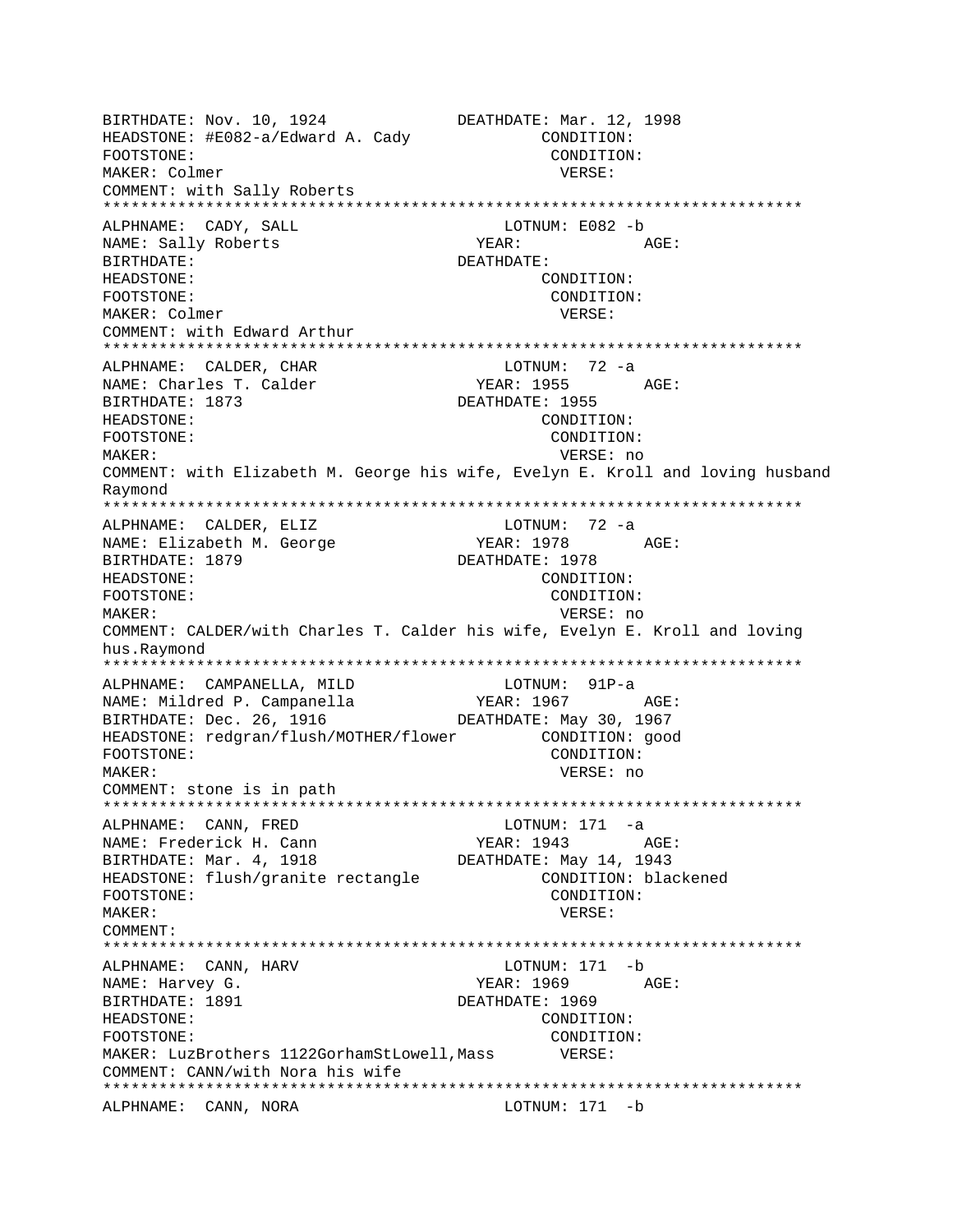YEAR: 1964 AGE: NAME: Nora DEATHDATE: 1964 BIRTHDATE: 1891 HEADSTONE: CONDITION: CONDITION: FOOTSTONE: MAKER: LuzBrothers 1122GorhamStLowell, Mass VERSE: COMMENT: CANN/with Harvey his wife LOTNUM:  $171 - c$ ALPHNAME: CANN, WARR YEAR: 1990 AGE: Mar 30 1921 NAME: Warren H Cann BIRTHDATE: Feb 1 1990 DEATHDATE: CONDITION: sod encroaching HEADSTONE: flush/granite rectangle FOOTSTONE: CONDITION: VERSE: 156 MAKER: COMMENT: TEC 4 US Army World War II ALPHNAME: CARDEN, ELVI LOTNUM: E039 -a YEAR: 2000 AGE: NAME: Elvin A Carden DEATHDATE: Dec 23 2000 BIRTHDATE: May 27 1926 HEADSTONE: flush/granite rectangle CONDITION: sod encroaching FOOTSTONE: CONDITION: MAKER: VERSE: 180 COMMENT: BM1 US NAVY WORLD WAR II LOTNUM: E083 -b ALPHNAME: CARR, CHRI YEAR: 1998 NAME: Christina S. AGE: BIRTHDATE: Dec. 14, 1913 DEATHDATE: Dec. 13, 1998 HEADSTONE: CONDITION: FOOTSTONE: CONDITION: MAKER: VERSE: COMMENT: with Leland E. LOTNUM: E083 -a ALPHNAME: CARR, LELA  $YEAR: 1998 \qquad AGE:$ NAME: Leland E Carr BIRTHDATE: Aug 5 1913 DEATHDATE: Aug 13 1998 HEADSTONE: flush/granite rectangle/cross CONDITION: sod encroaching CONDITION: FOOTSTONE: MAKER: VERSE: 186 COMMENT: LOTNUM: E083 -b ALPHNAME: CARR, LELA YEAR: 1998 AGE: NAME: Leland E. BIRTHDATE: Aug. 5, 1913 DEATHDATE: Aug. 13, 1998 HEADSTONE: #E083 -a CONDITION: FOOTSTONE: CONDITION: MAKER: VERSE: COMMENT: with Christina S./Lt. Col. Aus. ALPHNAME: CARSON LOTNUM: CS032-a NAME: Our Little Angels YEAR: AGE: BIRTHDATE: DEATHDATE: HEADSTONE: granite/landscape/lake clouds CONDITION: lichen CONDITION: FOOTSTONE: MAKER: VERSE: 148 COMMENT: landscape, clouds, mountains, trees, sunrise, hills. Our Little Angels on lake ALPHNAME: CARSON, BEAT LOTNUM: 43A-a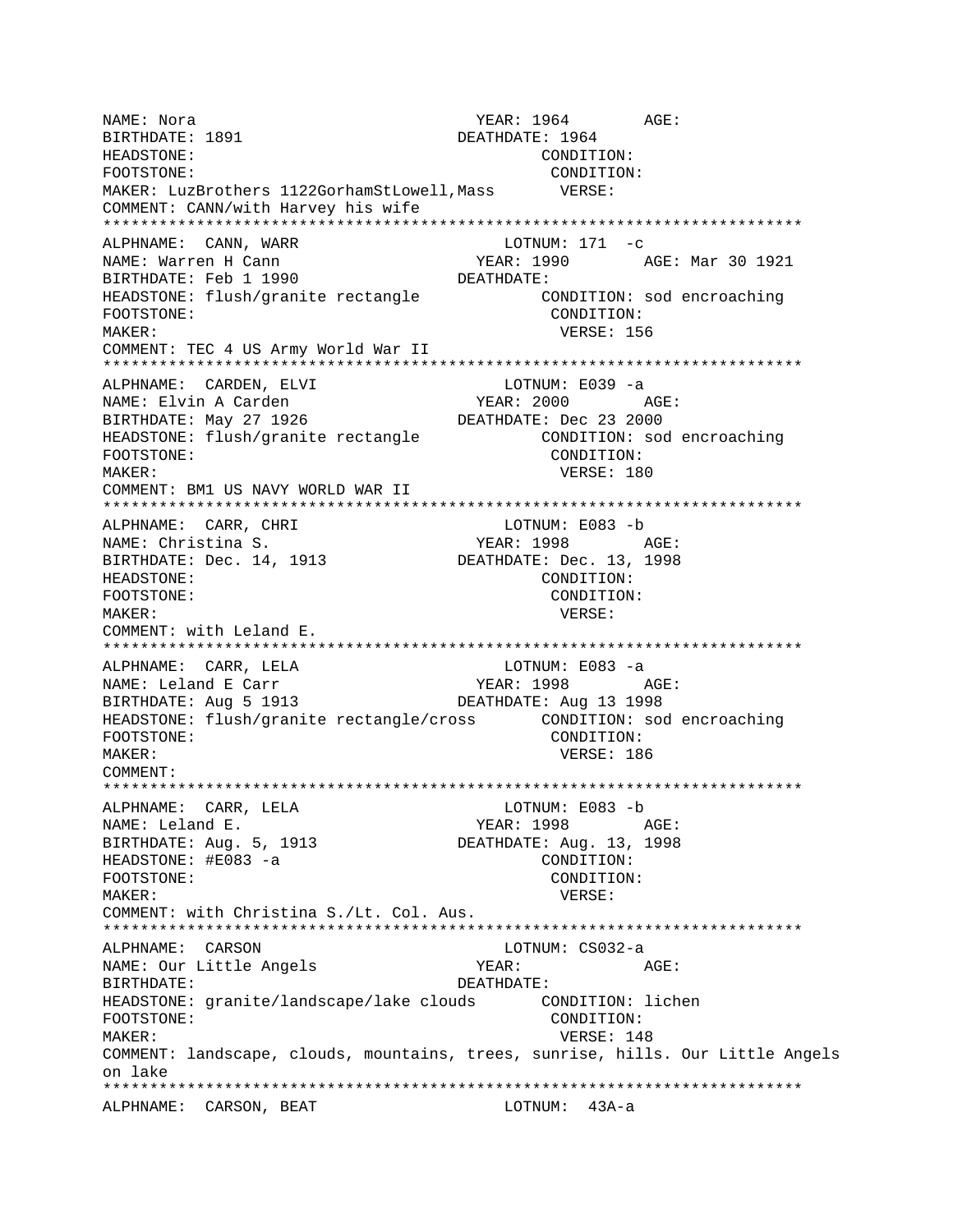NAME: Beatrice A. Carson YEAR: 1935 AGE: BIRTHDATE: 1903 DEATHDATE: 1935 HEADSTONE: CONDITION: FOOTSTONE: no CONDITION: VERSE: no MAKER: COMMENT: with Clayton G. Martin, his wife Eva J. ALPHNAME: CARSON, JACK LOTNUM: CS027-a YEAR: 1978 NAME: Jackson B. AGE: BIRTHDATE: Feb. 25, 1928 DEATHDATE: Nov. 25, 1978 HEADSTONE: CONDITION: FOOTSTONE: CONDITION: MAKER: Perry Monument Co., Pelham, N.H. VERSE: COMMENT: with Phyllis L. ALPHNAME: CARSON, JAME LOTNUM: CS029-a NAME: James Allen YEAR: 1979 AGE: BIRTHDATE: 1973 DEATHDATE: 1979 FOOTSTONE: CONDITION: MAKER: VERSE: COMMENT: flush rectangle ALPHNAME: CARSON, PHYL LOTNUM: CS027-a YEAR: 1988 AGE: NAME: Phyllis L. BIRTHDATE: Jan. 24, 1930 DEATHDATE: Feb. 24, 1988 HEADSTONE: CONDITION: FOOTSTONE: CONDITION: MAKER: Perry Monument Co. Pelham, N.H. VERSE: COMMENT: with Jackson B. ALPHNAME: CARSON, SHAR LOTNUM: CS030-a YEAR: 1979 AGE: NAME: Sharon Marie BIRTHDATE: 1975 DEATHDATE: 1979 HEADSTONE: granite/CARSON/resting lambs CONDITION: sod encroaching FOOTSTONE: CONDITION: MAKER: VERSE: COMMENT: flush rectangle, resting lambs heads face name LOTNUM: 116B-b ALPHNAME: CARTER, DORO YEAR: 1979 AGE: NAME: Dorothy U. Chase BIRTHDATE: Mar. 3, 1899 DEATHDATE: Nov. 22, 1979 HEADSTONE: CONDITION: FOOTSTONE: no CONDITION: MAKER: VERSE: no COMMENT: front:CARTER/rear:inscription/with Maxwell B. Carter his wife ALPHNAME: CARTER, MAXW LOTNUM: 116B-a NAME: Maxwell B. Carter YEAR: 1964 AGE:  $BIRTHDATE: Nov 17, 1895$ DEATHDATE: July 29, 1964 HEADSTONE: marble rectangle/flush CONDITION: sod encroach./some lichen FOOTSTONE: no CONDITION: MAKER: VERSE: no COMMENT: New Hampshire PVT 103 FA 26 Yankee Div World War I ALPHNAME: CARTER, MAXW LOTNUM: 116B-b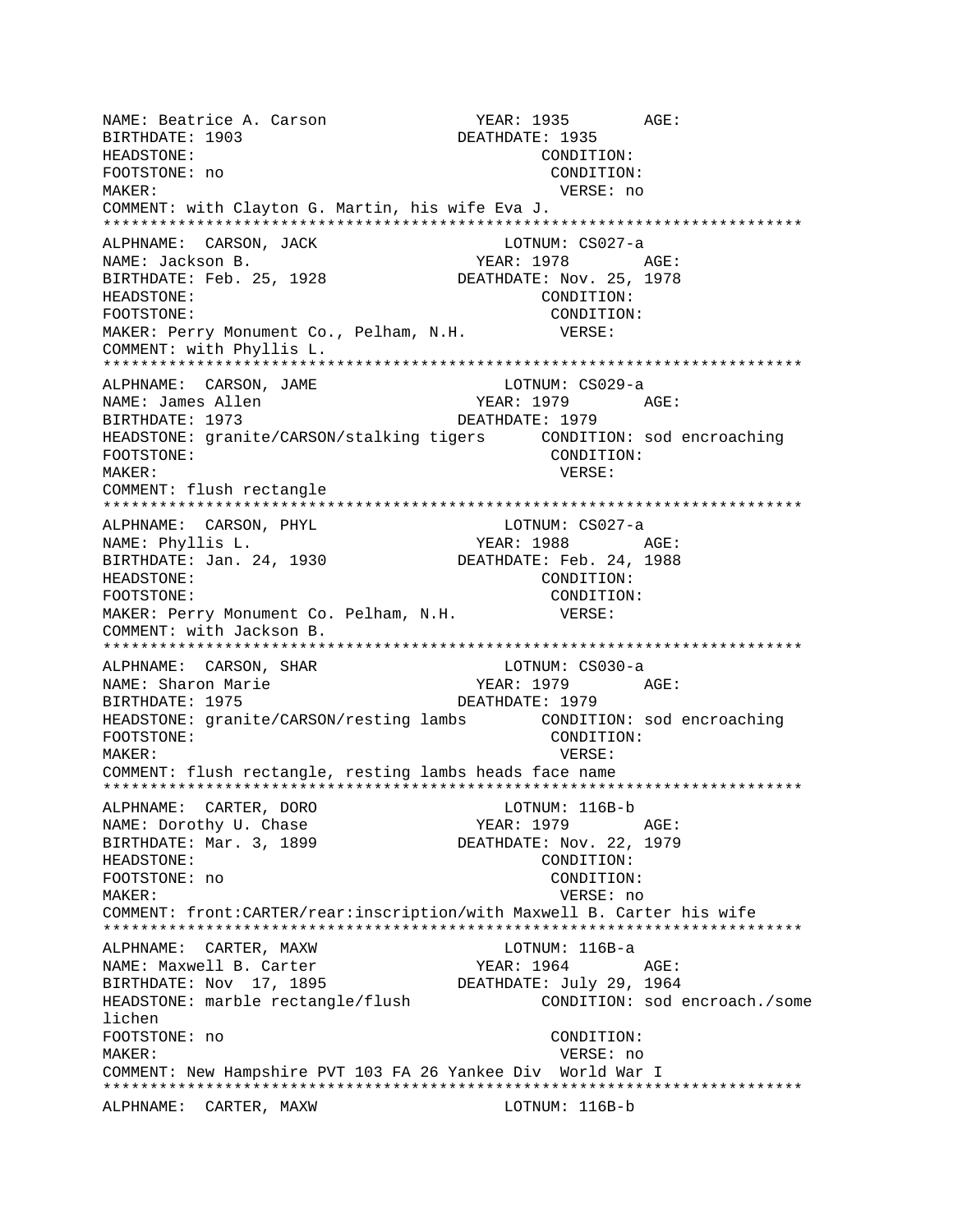NAME: Maxwell B. Carter The Mass of YEAR: 1964 AGE: BIRTHDATE: Nov. 17, 1895 DEATHDATE: July 29, 1964 HEADSTONE: 116B-a/Maxwell B. Carter CONDITION: FOOTSTONE: no CONDITION: MAKER: VERSE: no COMMENT: front:CARTER/rear: inscription/with his wife Dorothy U. Chase \*\*\*\*\*\*\*\*\*\*\*\*\*\*\*\*\*\*\*\*\*\*\*\*\*\*\*\*\*\*\*\*\*\*\*\*\*\*\*\*\*\*\*\*\*\*\*\*\*\*\*\*\*\*\*\*\*\*\*\*\*\*\*\*\*\*\*\*\*\*\*\*\*\*\* ALPHNAME: CASE, BRAD LOTNUM: 200B-a NAME: Bradley TEAR: 1946 AGE: BIRTHDATE: DEATHDATE: 1946 HEADSTONE: CONDITION: FOOTSTONE: CONDITION: MAKER: ColmerMonumentWorks 1025LawrenceSt. VERSE: COMMENT: Daffodills/scroll/infant son with Edward F., Raenette Byam \*\*\*\*\*\*\*\*\*\*\*\*\*\*\*\*\*\*\*\*\*\*\*\*\*\*\*\*\*\*\*\*\*\*\*\*\*\*\*\*\*\*\*\*\*\*\*\*\*\*\*\*\*\*\*\*\*\*\*\*\*\*\*\*\*\*\*\*\*\*\*\*\*\*\* ALPHNAME: CASE, EDWA NAME: Edward F. The Communication of the Magnus of the YEAR: 1988 AGE: BIRTHDATE: Nov. 8, 1912 DEATHDATE: Apr. 18, 1988 HEADSTONE: CONDITION: FOOTSTONE: CONDITION: MAKER: ColmerMonumentWorks 1025LawrenceSt. VERSE: COMMENT: daffodills/scroll/with his wife Raenette Byam, infant son Bradley \*\*\*\*\*\*\*\*\*\*\*\*\*\*\*\*\*\*\*\*\*\*\*\*\*\*\*\*\*\*\*\*\*\*\*\*\*\*\*\*\*\*\*\*\*\*\*\*\*\*\*\*\*\*\*\*\*\*\*\*\*\*\*\*\*\*\*\*\*\*\*\*\*\*\* ALPHNAME: CASE, RAEN LOTNUM: 200B-a NAME: Raenette Byam YEAR: 1984 AGE: BIRTHDATE: July 25, 1916 DEATHDATE: June 20, 1984 HEADSTONE: CONDITION: FOOTSTONE: CONDITION: MAKER: ColmerMonumentWorks 1025LawrenceSt. VERSE: COMMENT: daffodills/scroll/with Edward F. his wife, infant son Bradley \*\*\*\*\*\*\*\*\*\*\*\*\*\*\*\*\*\*\*\*\*\*\*\*\*\*\*\*\*\*\*\*\*\*\*\*\*\*\*\*\*\*\*\*\*\*\*\*\*\*\*\*\*\*\*\*\*\*\*\*\*\*\*\*\*\*\*\*\*\*\*\*\*\*\* ALPHNAME: CHAMBERLAIN, ABBIE LOTNUM: 41 -e NAME: Abbie M. Same Manuel (1880 AGE: 25y BIRTHDATE: DEATHDATE: Apr. 13, 1880 HEADSTONE: marble monument/rose bud CONDITION: bad acid rain/loose stone/lich FOOTSTONE: no CONDITION: MAKER: Andrews & Wheeler, Lowell VERSE: 42 COMMENT: front:ABBIE/Gone but not forgotten/Dau.of Calvin B. & Maria S.Hodgkins \*\*\*\*\*\*\*\*\*\*\*\*\*\*\*\*\*\*\*\*\*\*\*\*\*\*\*\*\*\*\*\*\*\*\*\*\*\*\*\*\*\*\*\*\*\*\*\*\*\*\*\*\*\*\*\*\*\*\*\*\*\*\*\*\*\*\*\*\*\*\*\*\*\*\* ALPHNAME: CHAMBERLAIN, ADAM LOTNUM: 75 -g NAME: Adams Chamberlin YEAR: 1875 AGE: BIRTHDATE: 1839 DEATHDATE: 1875 HEADSTONE: CONDITION: FOOTSTONE: CONDITION: MAKER: VERSE: no COMMENT: with Harriet his wife,Earl their son,daughter Millie \*\*\*\*\*\*\*\*\*\*\*\*\*\*\*\*\*\*\*\*\*\*\*\*\*\*\*\*\*\*\*\*\*\*\*\*\*\*\*\*\*\*\*\*\*\*\*\*\*\*\*\*\*\*\*\*\*\*\*\*\*\*\*\*\*\*\*\*\*\*\*\*\*\*\* ALPHNAME: CHAMBERLAIN, EARL NAME: Earl A. Sand Age: The Magnus of the MEAR: 1874 AGE: BIRTHDATE: 1873 DEATHDATE: 1874 HEADSTONE: CONDITION: FOOTSTONE: CONDITION: MAKER: VERSE: no COMMENT: with Adams Chamberlin,Harriet their son, Millie their daughter \*\*\*\*\*\*\*\*\*\*\*\*\*\*\*\*\*\*\*\*\*\*\*\*\*\*\*\*\*\*\*\*\*\*\*\*\*\*\*\*\*\*\*\*\*\*\*\*\*\*\*\*\*\*\*\*\*\*\*\*\*\*\*\*\*\*\*\*\*\*\*\*\*\*\* ALPHNAME: CHAMBERLAIN, EDE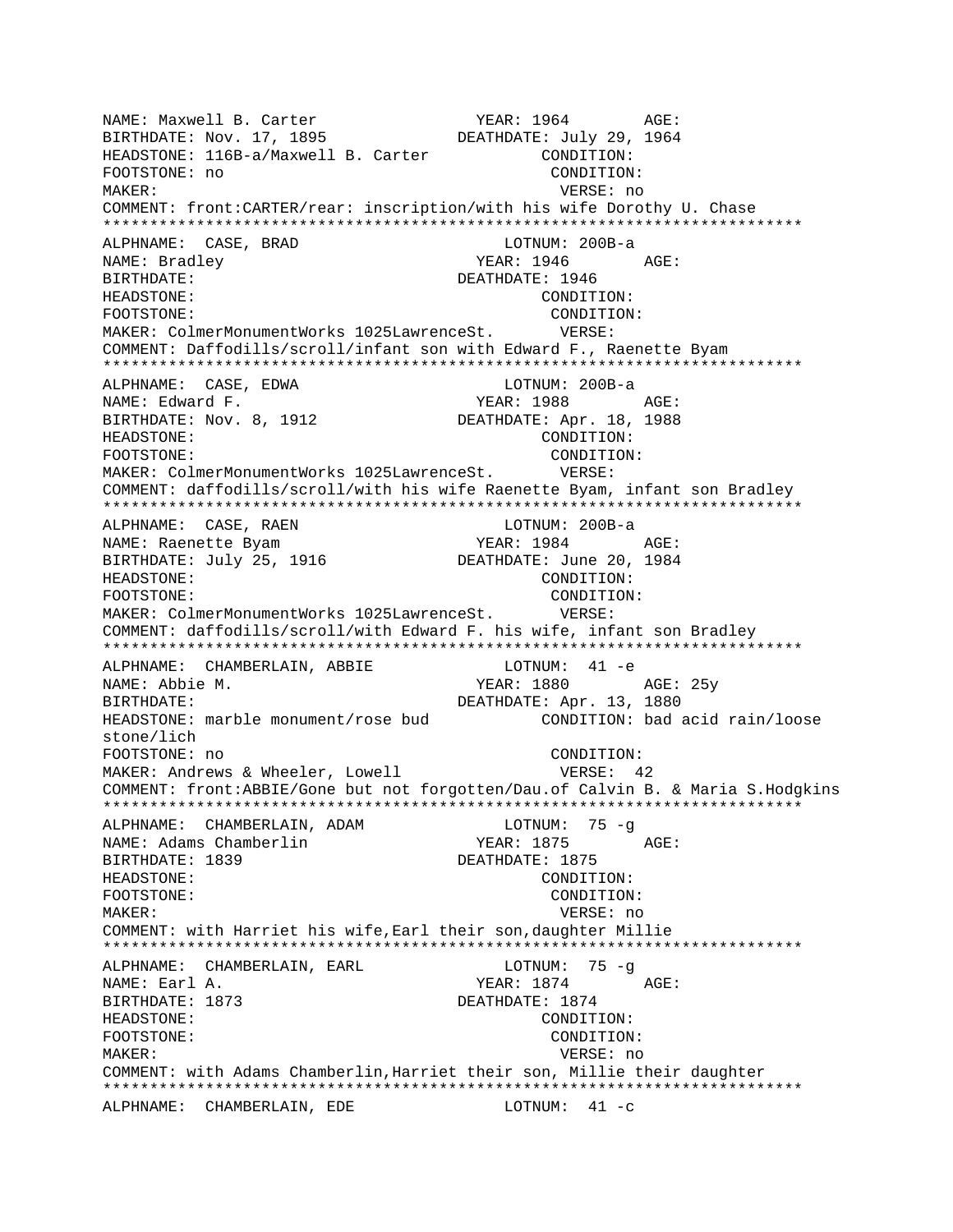NAME: Ede I. The South Communication of the YEAR: 1852 AGE: 5yrs & 8mos. BIRTHDATE: 0ct. 26, 1852 HEADSTONE: marble/sl. pointed/dove fly up CONDITION: sunk in ground hiding verse FOOTSTONE: marble/flat/E.J.C. CONDITION: out of ground by stone/chipped MAKER: 1 and 1 and 1 and 1 and 1 and 1 and 1 and 1 and 1 and 1 and 1 and 1 and 1 and 1 and 1 and 1 and 1 and 1 COMMENT: Daughter of Samuel B. & Ruth E. CHAMBERLAIN/The dying words of our  $Ede.---$ \*\*\*\*\*\*\*\*\*\*\*\*\*\*\*\*\*\*\*\*\*\*\*\*\*\*\*\*\*\*\*\*\*\*\*\*\*\*\*\*\*\*\*\*\*\*\*\*\*\*\*\*\*\*\*\*\*\*\*\*\*\*\*\*\*\*\*\*\*\*\*\*\*\*\* ALPHNAME: CHAMBERLAIN, HARR LOTNUM: 75 -g NAME: Harriet YEAR: 1922 AGE: BIRTHDATE: 1837 DEATHDATE: 1922 HEADSTONE: CONDITION: FOOTSTONE: CONDITION: MAKER: VERSE: no COMMENT: with Adams Chamberlin his wife,Earl their son,daughter Millie \*\*\*\*\*\*\*\*\*\*\*\*\*\*\*\*\*\*\*\*\*\*\*\*\*\*\*\*\*\*\*\*\*\*\*\*\*\*\*\*\*\*\*\*\*\*\*\*\*\*\*\*\*\*\*\*\*\*\*\*\*\*\*\*\*\*\*\*\*\*\*\*\*\*\* ALPHNAME: CHAMBERLAIN, JOEL LOTNUM: 63 -a NAME: Joel Chamberlain YEAR: 1899 AGE: BIRTHDATE: Nov. 21, 1816 DEATHDATE: Feb. 12, 1899 HEADSTONE: marble/flat a.rain/lichen/chips/illeg. FOOTSTONE: no CONDITION: MAKER: VERSE: 15 COMMENT: At Rest. \*\*\*\*\*\*\*\*\*\*\*\*\*\*\*\*\*\*\*\*\*\*\*\*\*\*\*\*\*\*\*\*\*\*\*\*\*\*\*\*\*\*\*\*\*\*\*\*\*\*\*\*\*\*\*\*\*\*\*\*\*\*\*\*\*\*\*\*\*\*\*\*\*\*\* ALPHNAME: CHAMBERLAIN, JOHN LOTNUM: 75 -b NAME: John F. Chamberlin BIRTHDATE: DEATHDATE: May 1st, 1858 HEADSTONE: CONDITION: FOOTSTONE: CONDITION: MAKER: USE CONTROLLER WERE VERSE : 102 COMMENT: chunk gone:John F., from V.R./with Martha his wife/We shall meet again my dear \*\*\*\*\*\*\*\*\*\*\*\*\*\*\*\*\*\*\*\*\*\*\*\*\*\*\*\*\*\*\*\*\*\*\*\*\*\*\*\*\*\*\*\*\*\*\*\*\*\*\*\*\*\*\*\*\*\*\*\*\*\*\*\*\*\*\*\*\*\*\*\*\*\*\* ALPHNAME: CHAMBERLAIN, JOSE LOTNUM: 43I-b NAME: Mr. Joseph Chamberlain 3rd YEAR: 1828 AGE: 30 BIRTHDATE: DEATHDATE: Sep. 23, 1828 HEADSTONE: slate/urn,willow/4rosettes CONDITION: base chipped/acid rain FOOTSTONE: slate/rounded/JC CONDITION: letters barely visible MAKER: VERSE: 63 COMMENT: Lo where the silent willow weeps A husband, a father sleeps. No eye from \*\*\*\*\*\*\*\*\*\*\*\*\*\*\*\*\*\*\*\*\*\*\*\*\*\*\*\*\*\*\*\*\*\*\*\*\*\*\*\*\*\*\*\*\*\*\*\*\*\*\*\*\*\*\*\*\*\*\*\*\*\*\*\*\*\*\*\*\*\*\*\*\*\*\* ALPHNAME: CHAMBERLAIN, JOSE NAME: Joseph Chamberlin YEAR: 1861 AGE: BIRTHDATE: DEATHDATE: March 14, 1861 HEADSTONE: marble monument/rounded CONDITION: broken in two/lying on ground FOOTSTONE: no CONDITION: MAKER: VERSE: no COMMENT: \*\*\*\*\*\*\*\*\*\*\*\*\*\*\*\*\*\*\*\*\*\*\*\*\*\*\*\*\*\*\*\*\*\*\*\*\*\*\*\*\*\*\*\*\*\*\*\*\*\*\*\*\*\*\*\*\*\*\*\*\*\*\*\*\*\*\*\*\*\*\*\*\*\*\* ALPHNAME: CHAMBERLAIN, JOSI NAME: Josiah B. YEAR: 1838 AGE: 1yr, 9m.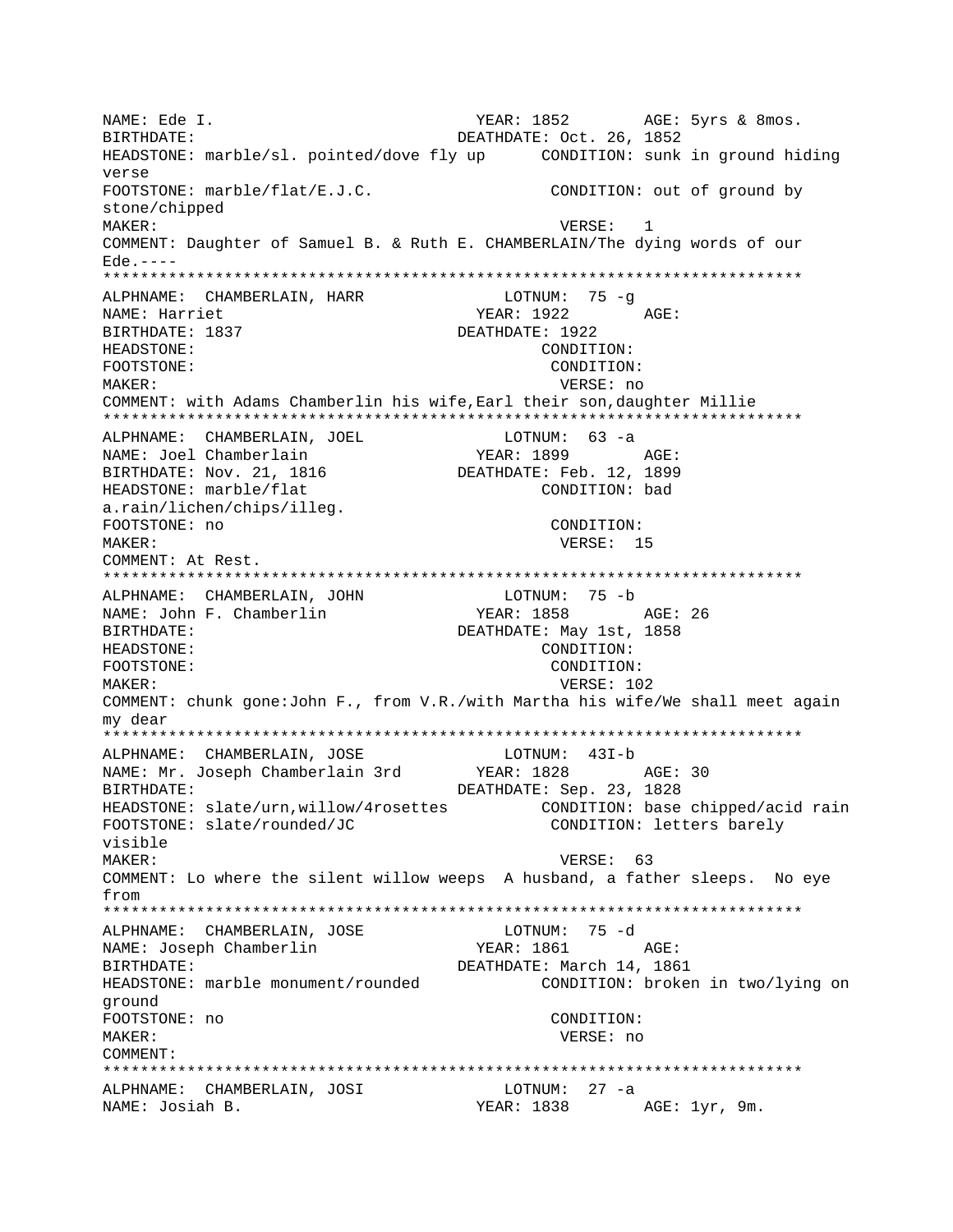BIRTHDATE: DEATHDATE: March 1, 1838 HEADSTONE: slate/willow CONDITION: tipped/lichen/offset/chipped FOOTSTONE: no CONDITION: MAKER: VERSE: no COMMENT: Son of Parker and Mary Chamberlain ALPHNAME: CHAMBERLAIN, LILL LOTNUM: 41 -d NAME: Lilley Ette YEAR: 1851 AGE: 10 days DEATHDATE: July 25, 1851 BIRTHDATE: HEADSTONE: marble/sl. pointed CONDITION: out of gr. in back of  $41-c$ FOOTSTONE: no CONDITION: MAKER: VERSE: no COMMENT: infant daughter of Samuel B. & Ruth E. CHAMBERLAIN ALPHNAME: CHAMBERLAIN, LUCY  $LOTNUM: 43I-a$ **YEAR: 1827** NAME: Lucy Elizabeth AGE: 2mo. & 9days BIRTHDATE: DEATHDATE: Jan. 7, 1827 CONDITION: some lichen/acid rain HEADSTONE: slate/urn, willow CONDITION: FOOTSTONE: no VERSE: 62 MAKER: COMMENT: In memory of/daughter of Mr. Joseph Chamberlin 3rd, wife Betsy/Farewell dear LOTNUM: 41 -f ALPHNAME: CHAMBERLAIN, MARIA NAME: Maria S.  $YEAR: 1884$ AGE: 52y'rs 6mo's. DEATHDATE: June 17, 1884 BIRTHDATE: rain/lichen/tipped/chips FOOTSTONE: no CONDITION: MAKER: VERSE: no COMMENT: wife of S. B. Chamberlin/MOTHER LOTNUM: 75 -b ALPHNAME: CHAMBERLAIN, MART **YEAR: 1858** AGE: 23 NAME: Martha H. DEATHDATE: Dec. 3, 1858 BIRTHDATE: HEADSTONE: CONDITION: FOOTSTONE: CONDITION: MAKER: VERSE: 103 COMMENT: with John F. Chamberlin his wife/They were lovely and pleasant in life and in ALPHNAME: CHAMBERLAIN, MART LOTNUM:  $75 - c$ YEAR: 1873 AGE: 70y'rs. NAME: Martha P. BIRTHDATE: DEATHDATE: Feb. 13, 1873 HEADSTONE: marble/rounded CONDITION: broken in two.lying on qr. FOOTSTONE: CONDITION: MAKER: VERSE: no COMMENT: wife of Joseph Chamberlin LOTNUM: 27 -b ALPHNAME: CHAMBERLAIN, MARY NAME: Mary A. YEAR: 1887 AGE: 86y'rs 4mo's BIRTHDATE: DEATHDATE: Jan. 18, 1887 HEADSTONE: marble/rounded CONDITION: rel. good but some lichen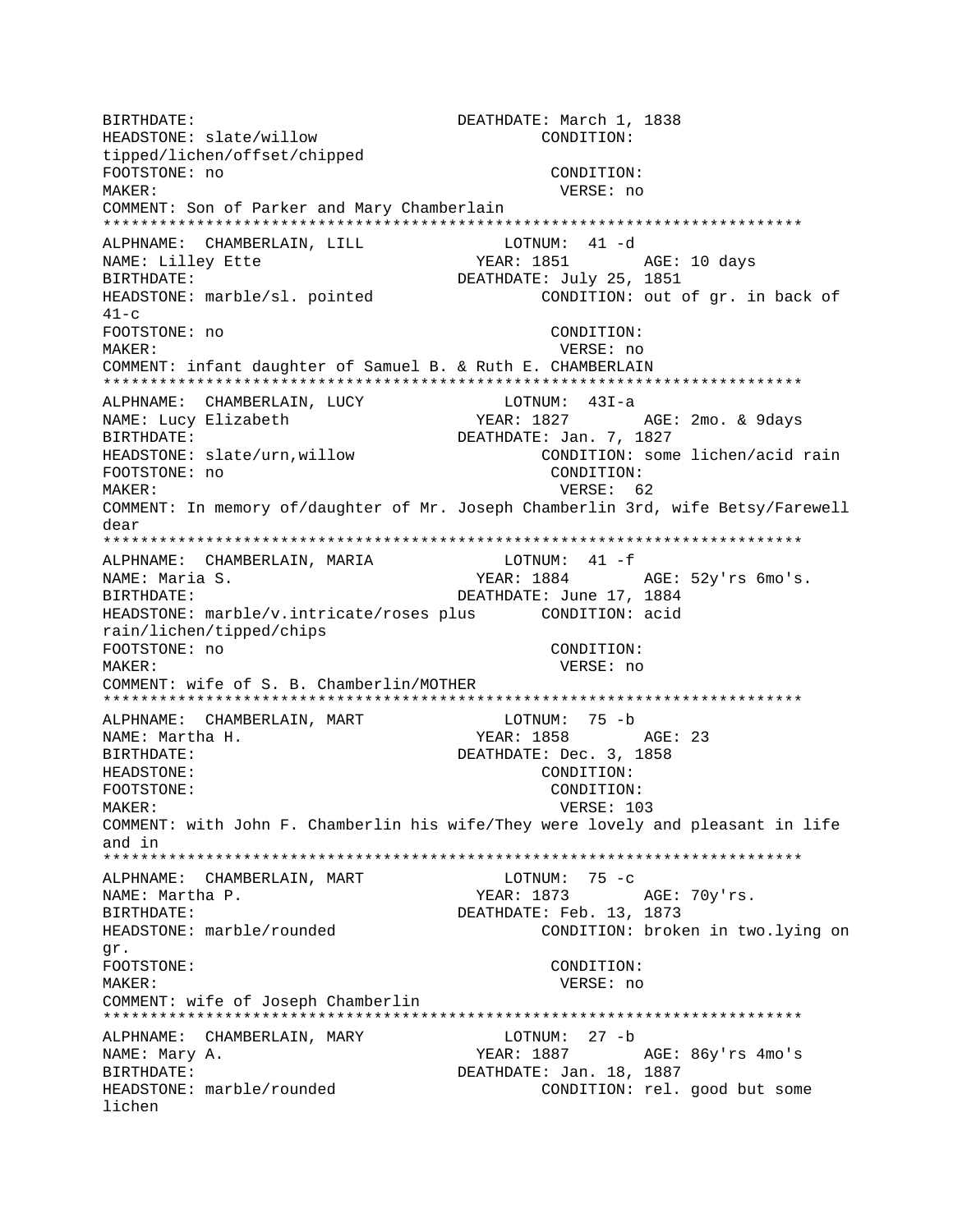FOOTSTONE: no CONDITION: MAKER: Witherell, Lowell VERSE: no COMMENT: with Parker Chamberlain/his wife ALPHNAME: CHAMBERLAIN, MILL  $LOTNUM: 75 -q$ NAME: Millie YEAR: 1947 AGE: BIRTHDATE: 1869 DEATHDATE: 1947 HEADSTONE: CONDITION: FOOTSTONE: CONDITION: MAKER: VERSE: no COMMENT: Daughter, with Adams, Harriet Chamberlin, Earl their son ALPHNAME: CHAMBERLAIN, PARK LOTNUM: 27 -b NAME: Parker Chamberlain YEAR: 1867 AGE: 64y'rs 10 mo's DEATHDATE: Dec. 5, 1867 BIRTHDATE: CONDITION: rel. good, but some HEADSTONE: marble/rounded lichen FOOTSTONE: no CONDITION: MAKER: Witherell, Lowell VERSE: no COMMENT: with Mary A. his wife ALPHNAME: CHAMBERLAIN, RHOD  $LOTNUM: 45 -a$ YEAR: 1859 NAME: Rhoda Chamberlin AGE: 66yrs. DEATHDATE: Sept. 24, 1859 BIRTHDATE: CONDITION: lichen/mowerchip-HEADSTONE: marble/pointed l/sunk/tipped FOOTSTONE: no CONDITION: MAKER: VERSE: 40 COMMENT: Blessed are the dead who die in the Lord ALPHNAME: CHAMBERLAIN, RUTH  $LOTNUM: 41 - b$ YEAR: 1860 AGE: 48yrs 9mos. NAME: Ruth E. DEATHDATE: July 10, 1860 BIRTHDATE: HEADSTONE: marble obelisk/short/finger up CONDITION: sl.off-set from base/acid rain FOOTSTONE: no CONDITION: MAKER: D. Nichols, Lowell VERSE: 38 COMMENT: Wife of S.B. Chamberlain/"Blessed are the dead which die in the Lord." ALPHNAME: CHAMBERLAIN, SAMU LOTNUM: 41 -a **YEAR: 1898** NAME: Dea. Samuel B. Chamberlin AGE: BIRTHDATE: Oct. 16, 1810 DEATHDATE: Oct. 8, 1898 HEADSTONE: marble/flat CONDITION: acid rain/some lichen FOOTSTONE: no CONDITION: MAKER: Chas. Wheeler, Lowell VERSE: 41 COMMENT: I wait for the Lord LOTNUM:  $75 - a$ ALPHNAME: CHAMBERLAIN, SARA NAME: Sarah Lizzie YEAR: 1874 AGE: 17y'rs DEATHDATE: Oct. 3, 1874 BIRTHDATE: HEADSTONE: marble/wreath, dove/flat CONDITION: bad acid rain FOOTSTONE: no CONDITION: MAKER: Witherell & Co., Lowell VERSE: no COMMENT: dau. of J.F. & M.H.Chamberlin ALPHNAME: CHAMBERLAIN/MESERVE LOTNUM: 27 -d NAME: YEAR: AGE: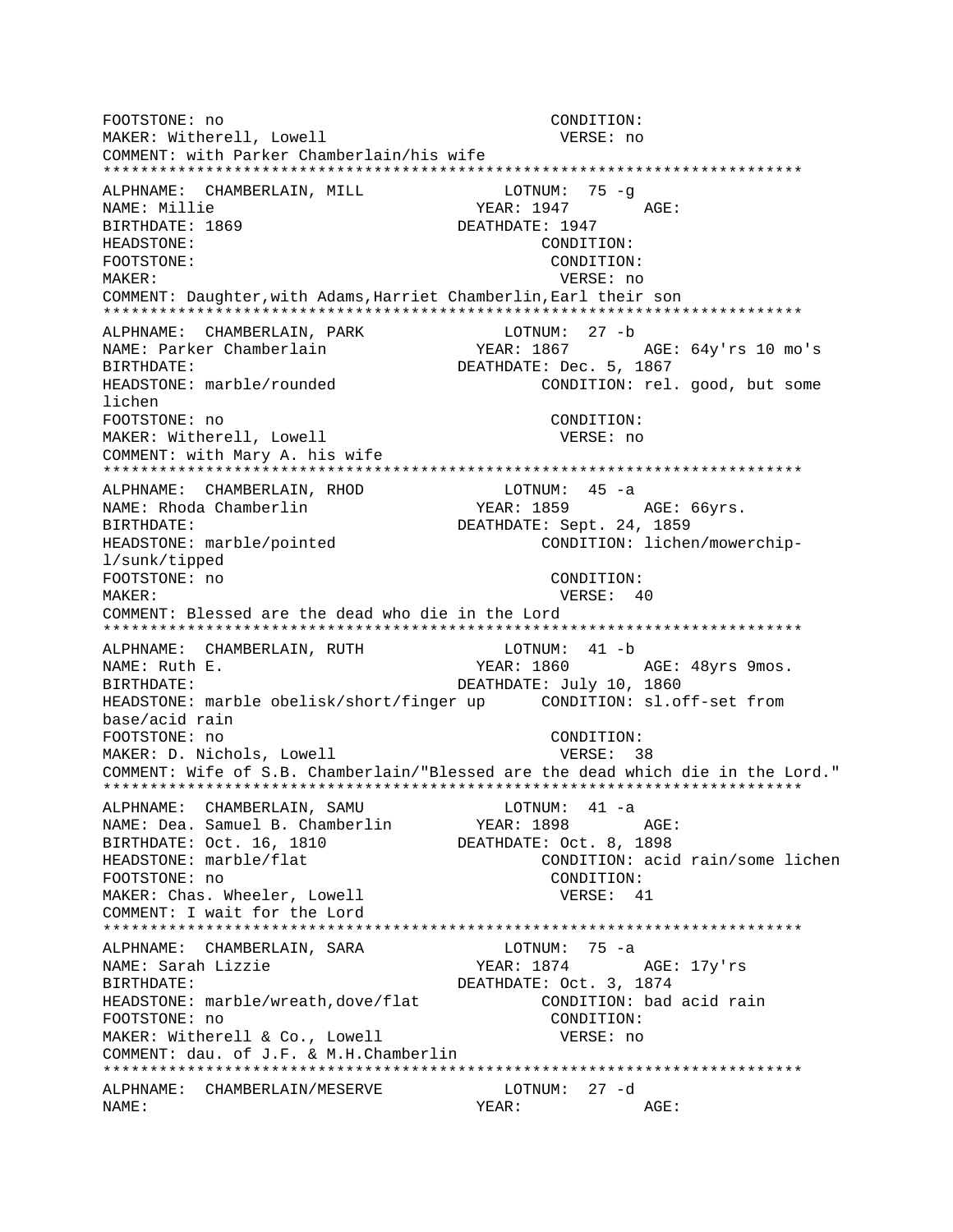BIRTHDATE: DEATHDATE: HEADSTONE: concrete conglom. CONDITION: face down on ground FOOTSTONE: CONDITION: MAKER: VERSE: COMMENT: Immediately behind 27-b \*\*\*\*\*\*\*\*\*\*\*\*\*\*\*\*\*\*\*\*\*\*\*\*\*\*\*\*\*\*\*\*\*\*\*\*\*\*\*\*\*\*\*\*\*\*\*\*\*\*\*\*\*\*\*\*\*\*\*\*\*\*\*\*\*\*\*\*\*\*\*\*\*\*\* ALPHNAME: CHAMPEAUX, BARB LOTNUM: E081 -a NAME: Barbara L. (Mears)  $YEAR: 1998$  AGE: BIRTHDATE: Oct. 1, 1953 DEATHDATE: Aug. 17, 1998 HEADSTONE: CONDITION: FOOTSTONE: CONDITION: MAKER: VERSE: COMMENT: beloved wife/with James V. Champeaux, Loving Parents of Niles and Walker \*\*\*\*\*\*\*\*\*\*\*\*\*\*\*\*\*\*\*\*\*\*\*\*\*\*\*\*\*\*\*\*\*\*\*\*\*\*\*\*\*\*\*\*\*\*\*\*\*\*\*\*\*\*\*\*\*\*\*\*\*\*\*\*\*\*\*\*\*\*\*\*\*\*\* ALPHNAME: CHAMPEAUX, JAME LOTNUM: E081 -a NAME: James V. Champeaux BIRTHDATE: Apr. 12, 1962 DEATHDATE: Aug. 10, 1998 HEADSTONE: CONDITION: FOOTSTONE: CONDITION: MAKER: VERSE: COMMENT: with beloved wife Barbara L.(Mears), Loving Parents of Niles and Walker \*\*\*\*\*\*\*\*\*\*\*\*\*\*\*\*\*\*\*\*\*\*\*\*\*\*\*\*\*\*\*\*\*\*\*\*\*\*\*\*\*\*\*\*\*\*\*\*\*\*\*\*\*\*\*\*\*\*\*\*\*\*\*\*\*\*\*\*\*\*\*\*\*\*\* ALPHNAME: CHANDLER, BEAT ALPHNAME: CS111 NAME: Beatrice M. NAME: 1985 AGE: BIRTHDATE: 1919 DEATHDATE: 1985 HEADSTONE: CONDITION: FOOTSTONE: CONDITION: MAKER: GarsideGraniteProducts24NabnassetSt VERSE: COMMENT: AFCO on left rear/with Gerald P., Cynthia Kay Chandler \*\*\*\*\*\*\*\*\*\*\*\*\*\*\*\*\*\*\*\*\*\*\*\*\*\*\*\*\*\*\*\*\*\*\*\*\*\*\*\*\*\*\*\*\*\*\*\*\*\*\*\*\*\*\*\*\*\*\*\*\*\*\*\*\*\*\*\*\*\*\*\*\*\*\* ALPHNAME: CHANDLER, CYNT LOTNUM: CS111 NAME: Cynthia Kay Chandler YEAR: 1996 AGE: BIRTHDATE: 1938 DEATHDATE: 1996 HEADSTONE: CONDITION: FOOTSTONE: CONDITION: MAKER: GarsideGraniteProducts24NabnassetSt VERSE: COMMENT: AFCO on left rear/with Gerald P., Beatrice M. \*\*\*\*\*\*\*\*\*\*\*\*\*\*\*\*\*\*\*\*\*\*\*\*\*\*\*\*\*\*\*\*\*\*\*\*\*\*\*\*\*\*\*\*\*\*\*\*\*\*\*\*\*\*\*\*\*\*\*\*\*\*\*\*\*\*\*\*\*\*\*\*\*\*\* ALPHNAME: CHANDLER, GERA LOTNUM: CS111-a NAME: Gerald P. Name: AGE: BIRTHDATE: 1915 DEATHDATE: HEADSTONE: CONDITION: FOOTSTONE:  $\overline{COMDITION}$ : CONDITION:<br>MAKER: GarsideGraniteProducts24NabnassetSt VERSE: MAKER: GarsideGraniteProducts24NabnassetSt COMMENT: AFCO on left rear/with Beatrice M., Cynthia Kay Chandler \*\*\*\*\*\*\*\*\*\*\*\*\*\*\*\*\*\*\*\*\*\*\*\*\*\*\*\*\*\*\*\*\*\*\*\*\*\*\*\*\*\*\*\*\*\*\*\*\*\*\*\*\*\*\*\*\*\*\*\*\*\*\*\*\*\*\*\*\*\*\*\*\*\*\* ALPHNAME: CLARK, ANNI LOTNUM: 138 -b NAME: Gramma Clarke The YEAR: 1982 AGE: BIRTHDATE: DEATHDATE: 1982 HEADSTONE: CONDITION: FOOTSTONE: CONDITION: MAKER: VERSE: COMMENT: rear/with David S.W. Clarke/cem. rec. Anne E. (Sarty) \*\*\*\*\*\*\*\*\*\*\*\*\*\*\*\*\*\*\*\*\*\*\*\*\*\*\*\*\*\*\*\*\*\*\*\*\*\*\*\*\*\*\*\*\*\*\*\*\*\*\*\*\*\*\*\*\*\*\*\*\*\*\*\*\*\*\*\*\*\*\*\*\*\*\* ALPHNAME: CLARK, DAVI LOTNUM: 138 -a NAME: David S.W. Clarke YEAR: 1988 AGE: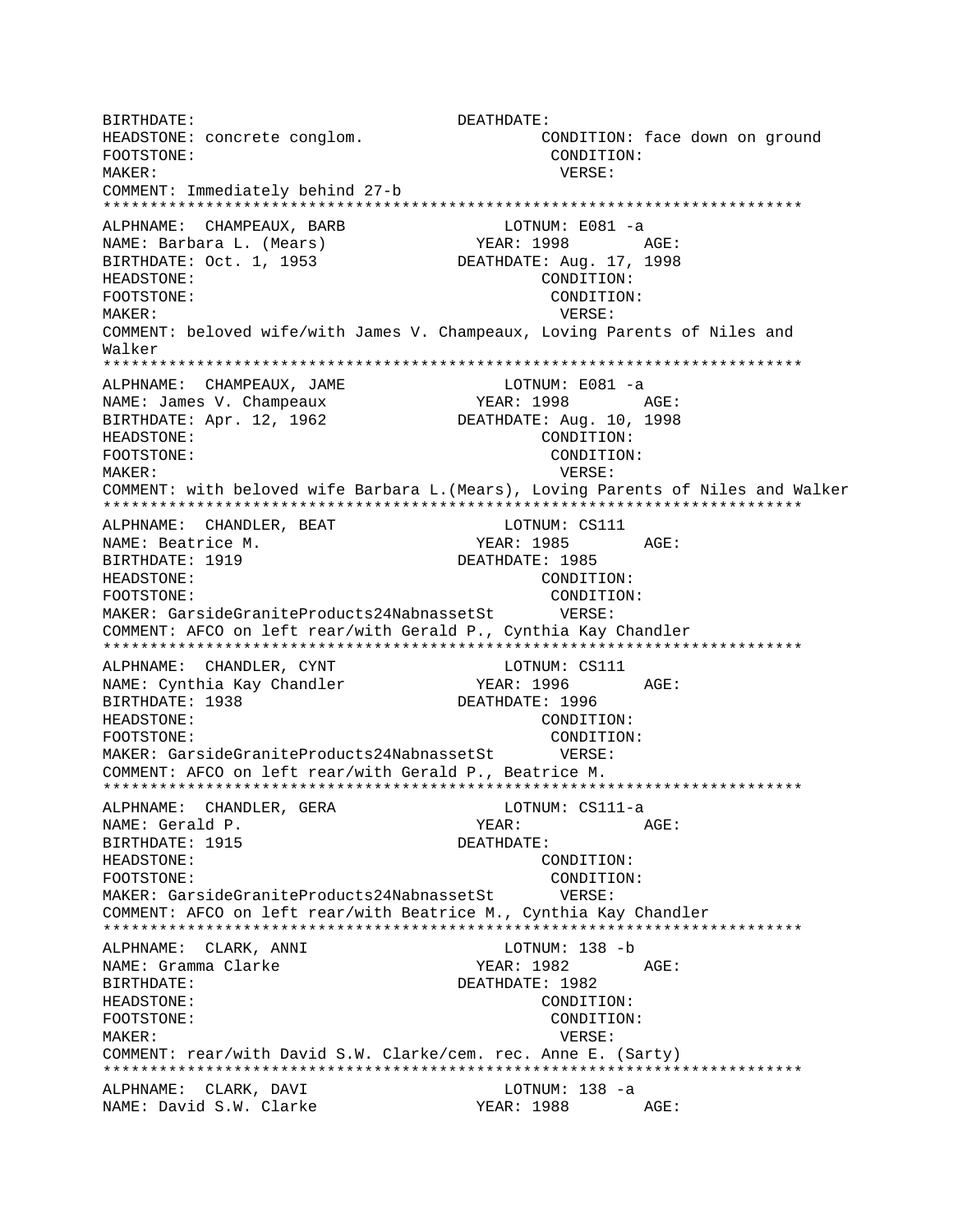BIRTHDATE: July 26, 1932 DEATHDATE: Dec. 26, 1988 HEADSTONE: granite rectangle/flush/CLARKE CONDITION: sod encroaching FOOTSTONE: CONDITION: MAKER: VERSE: COMMENT: \*\*\*\*\*\*\*\*\*\*\*\*\*\*\*\*\*\*\*\*\*\*\*\*\*\*\*\*\*\*\*\*\*\*\*\*\*\*\*\*\*\*\*\*\*\*\*\*\*\*\*\*\*\*\*\*\*\*\*\*\*\*\*\*\*\*\*\*\*\*\*\*\*\*\* ALPHNAME: CLARK, DAVI LOTNUM: 138 -b NAME: David S.W. Clarke YEAR: 1988 AGE: BIRTHDATE: 1932 DEATHDATE: 1988 HEADSTONE: #138-a/David S.W. Clarke CONDITION: FOOTSTONE: CONDITION: MAKER: VERSE: COMMENT: rear/with Gramma Clarke \*\*\*\*\*\*\*\*\*\*\*\*\*\*\*\*\*\*\*\*\*\*\*\*\*\*\*\*\*\*\*\*\*\*\*\*\*\*\*\*\*\*\*\*\*\*\*\*\*\*\*\*\*\*\*\*\*\*\*\*\*\*\*\*\*\*\*\*\*\*\*\*\*\*\* ALPHNAME: CLARK, HENR LOTNUM: 138 -b NAME: Henrietta M. C. Clarke YEAR: 1930 AGE: BIRTHDATE: Mar. 10, 1877 DEATHDATE: June 5, 1930 HEADSTONE: CONDITION: FOOTSTONE: CONDITION: MAKER: VERSE: COMMENT: front/with Samuel J. Clarke, his wife \*\*\*\*\*\*\*\*\*\*\*\*\*\*\*\*\*\*\*\*\*\*\*\*\*\*\*\*\*\*\*\*\*\*\*\*\*\*\*\*\*\*\*\*\*\*\*\*\*\*\*\*\*\*\*\*\*\*\*\*\*\*\*\*\*\*\*\*\*\*\*\*\*\*\* ALPHNAME: CLARK, ROME LOTNUM: 17 -a NAME: Romey L. Same and the set of the set of the set of the set of the set of the set of the set of the set of the set of the set of the set of the set of the set of the set of the set of the set of the set of the set of BIRTHDATE: 1885 DEATHDATE: 1916 HEADSTONE: granite flush rectangle/CLARK CONDITION: good FOOTSTONE: no CONDITION: MAKER: Rock of Ages VERSE: no COMMENT: Cem rec.: Died November 23, 1916 \*\*\*\*\*\*\*\*\*\*\*\*\*\*\*\*\*\*\*\*\*\*\*\*\*\*\*\*\*\*\*\*\*\*\*\*\*\*\*\*\*\*\*\*\*\*\*\*\*\*\*\*\*\*\*\*\*\*\*\*\*\*\*\*\*\*\*\*\*\*\*\*\*\*\* ALPHNAME: CLARK, ROSE NAME: Rose M. Same Communications of the MEAR: 1969 AGE: BIRTHDATE: 1886 DEATHDATE: 1969 HEADSTONE: granite flush rectangle/CLARK CONDITION: good FOOTSTONE: no CONDITION: MAKER: Rock of Ages COMMENT: Cem rec. Died Dec. 29, 1968 \*\*\*\*\*\*\*\*\*\*\*\*\*\*\*\*\*\*\*\*\*\*\*\*\*\*\*\*\*\*\*\*\*\*\*\*\*\*\*\*\*\*\*\*\*\*\*\*\*\*\*\*\*\*\*\*\*\*\*\*\*\*\*\*\*\*\*\*\*\*\*\*\*\*\* ALPHNAME: CLARK, SAMM LOTNUM: 138 -b NAME: Sammuel J. Clarke YEAR: 1936 AGE: BIRTHDATE: Mar. 8, 1880 DEATHDATE: Feb. 29, 1936 HEADSTONE: CONDITION: FOOTSTONE: CONDITION: MAKER: VERSE: COMMENT: front/with his wife Henrietta M.C. Clarke \*\*\*\*\*\*\*\*\*\*\*\*\*\*\*\*\*\*\*\*\*\*\*\*\*\*\*\*\*\*\*\*\*\*\*\*\*\*\*\*\*\*\*\*\*\*\*\*\*\*\*\*\*\*\*\*\*\*\*\*\*\*\*\*\*\*\*\*\*\*\*\*\*\*\* ALPHNAME: CLINGAN, ANN LOTNUM: 140 -a NAME: Ann B. Locke YEAR: 1941 AGE: BIRTHDATE: 1870 DEATHDATE: 1941 HEADSTONE: CONDITION: FOOTSTONE: CONDITION: MAKER: VERSE: COMMENT: front/with James Clingan his wife, infants Evelyn, Isabelle \*\*\*\*\*\*\*\*\*\*\*\*\*\*\*\*\*\*\*\*\*\*\*\*\*\*\*\*\*\*\*\*\*\*\*\*\*\*\*\*\*\*\*\*\*\*\*\*\*\*\*\*\*\*\*\*\*\*\*\*\*\*\*\*\*\*\*\*\*\*\*\*\*\*\* ALPHNAME: CLINGAN, EVEL LOTNUM: 140 -a NAME: Evelyn YEAR: AGE: DEATHDATE: infant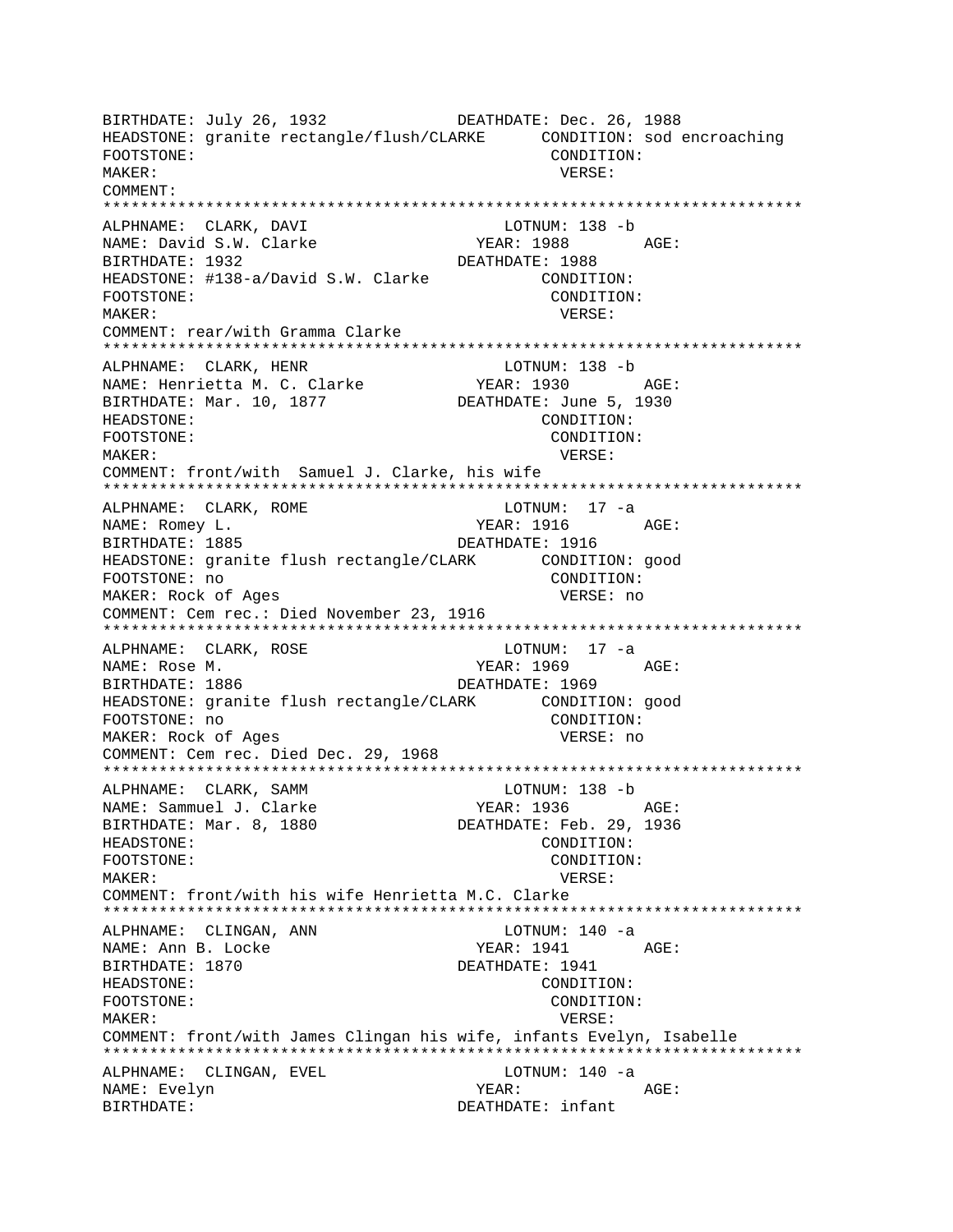HEADSTONE: CONDITION: FOOTSTONE: CONDITION: MAKER: VERSE: COMMENT: front/infant/with James Clingan his wife Ann B. Locke, infant Isabelle \*\*\*\*\*\*\*\*\*\*\*\*\*\*\*\*\*\*\*\*\*\*\*\*\*\*\*\*\*\*\*\*\*\*\*\*\*\*\*\*\*\*\*\*\*\*\*\*\*\*\*\*\*\*\*\*\*\*\*\*\*\*\*\*\*\*\*\*\*\*\*\*\*\*\* ALPHNAME: CLINGAN, ISAB LOTNUM: 140 -a NAME: Isabelle YEAR: AGE: BIRTHDATE: DEATHDATE: infant HEADSTONE: CONDITION: FOOTSTONE: CONDITION: MAKER: VERSE: COMMENT: front/infant/with James Clingan his wife Ann B. Locke, infant Evelyn \*\*\*\*\*\*\*\*\*\*\*\*\*\*\*\*\*\*\*\*\*\*\*\*\*\*\*\*\*\*\*\*\*\*\*\*\*\*\*\*\*\*\*\*\*\*\*\*\*\*\*\*\*\*\*\*\*\*\*\*\*\*\*\*\*\*\*\*\*\*\*\*\*\*\* ALPHNAME: CLINGAN, JAME LOTNUM: 140 -a NAME: James Clingan (1958 MAME: 1958 AGE: BIRTHDATE: 1879 DEATHDATE: 1958 HEADSTONE: CONDITION: FOOTSTONE: CONDITION: MAKER: VERSE: COMMENT: front/with his wife Ann B. Locke, infants Evelyn, Isabelle \*\*\*\*\*\*\*\*\*\*\*\*\*\*\*\*\*\*\*\*\*\*\*\*\*\*\*\*\*\*\*\*\*\*\*\*\*\*\*\*\*\*\*\*\*\*\*\*\*\*\*\*\*\*\*\*\*\*\*\*\*\*\*\*\*\*\*\*\*\*\*\*\*\*\* ALPHNAME: CLOUGH NAME: Clough  $YEAR:$  AGE: BIRTHDATE: DEATHDATE: HEADSTONE: CONDITION: FOOTSTONE: CONDITION: MAKER: VERSE: COMMENT: irregular chunk of stone \*\*\*\*\*\*\*\*\*\*\*\*\*\*\*\*\*\*\*\*\*\*\*\*\*\*\*\*\*\*\*\*\*\*\*\*\*\*\*\*\*\*\*\*\*\*\*\*\*\*\*\*\*\*\*\*\*\*\*\*\*\*\*\*\*\*\*\*\*\*\*\*\*\*\* ALPHNAME: CLOUGH, JAME LOTNUM: 120A-a NAME: James Henry Clough YEAR: 1984 AGE: BIRTHDATE: Feb 8 1902 DEATHDATE: Mar 12 1984 HEADSTONE: flush granite rectangle CONDITION: sod encroaching FOOTSTONE: CONDITION: MAKER: VERSE: 211 COMMENT: SC3 US NAVY WORLD WAR II \*\*\*\*\*\*\*\*\*\*\*\*\*\*\*\*\*\*\*\*\*\*\*\*\*\*\*\*\*\*\*\*\*\*\*\*\*\*\*\*\*\*\*\*\*\*\*\*\*\*\*\*\*\*\*\*\*\*\*\*\*\*\*\*\*\*\*\*\*\*\*\*\*\*\* ALPHNAME: CLOUGH, JAME LOTNUM: 120A-b NAME: James H. Clough YEAR: 1984 AGE: BIRTHDATE: 1902 DEATHDATE: 1984 HEADSTONE: #120A-a/James Henry Clough CONDITION: FOOTSTONE: CONDITION: MAKER: Luz Brothers, Inc. 1122 Gorham St. VERSE: COMMENT: with Celestia F., Joseph H., Pearl E. Clough \*\*\*\*\*\*\*\*\*\*\*\*\*\*\*\*\*\*\*\*\*\*\*\*\*\*\*\*\*\*\*\*\*\*\*\*\*\*\*\*\*\*\*\*\*\*\*\*\*\*\*\*\*\*\*\*\*\*\*\*\*\*\*\*\*\*\*\*\*\*\*\*\*\*\* ALPHNAME: CLOUGH, JOSE NAME: Joseph H. Clough YEAR: 1949 AGE: BIRTHDATE: 1861 DEATHDATE: 1949 HEADSTONE: CONDITION: FOOTSTONE: CONDITION: MAKER: Luz Brothers, Inc. 1122 Gorham St. VERSE: COMMENT: with Celestia F., James H., Pearl E. Clough \*\*\*\*\*\*\*\*\*\*\*\*\*\*\*\*\*\*\*\*\*\*\*\*\*\*\*\*\*\*\*\*\*\*\*\*\*\*\*\*\*\*\*\*\*\*\*\*\*\*\*\*\*\*\*\*\*\*\*\*\*\*\*\*\*\*\*\*\*\*\*\*\*\*\* ALPHNAME: CLOUGH, PEAR LOTNUM: 120A-b NAME: Pearl E. Clough YEAR: 2001 AGE: BIRTHDATE: 1907 DEATHDATE: 2001 HEADSTONE: CONDITION: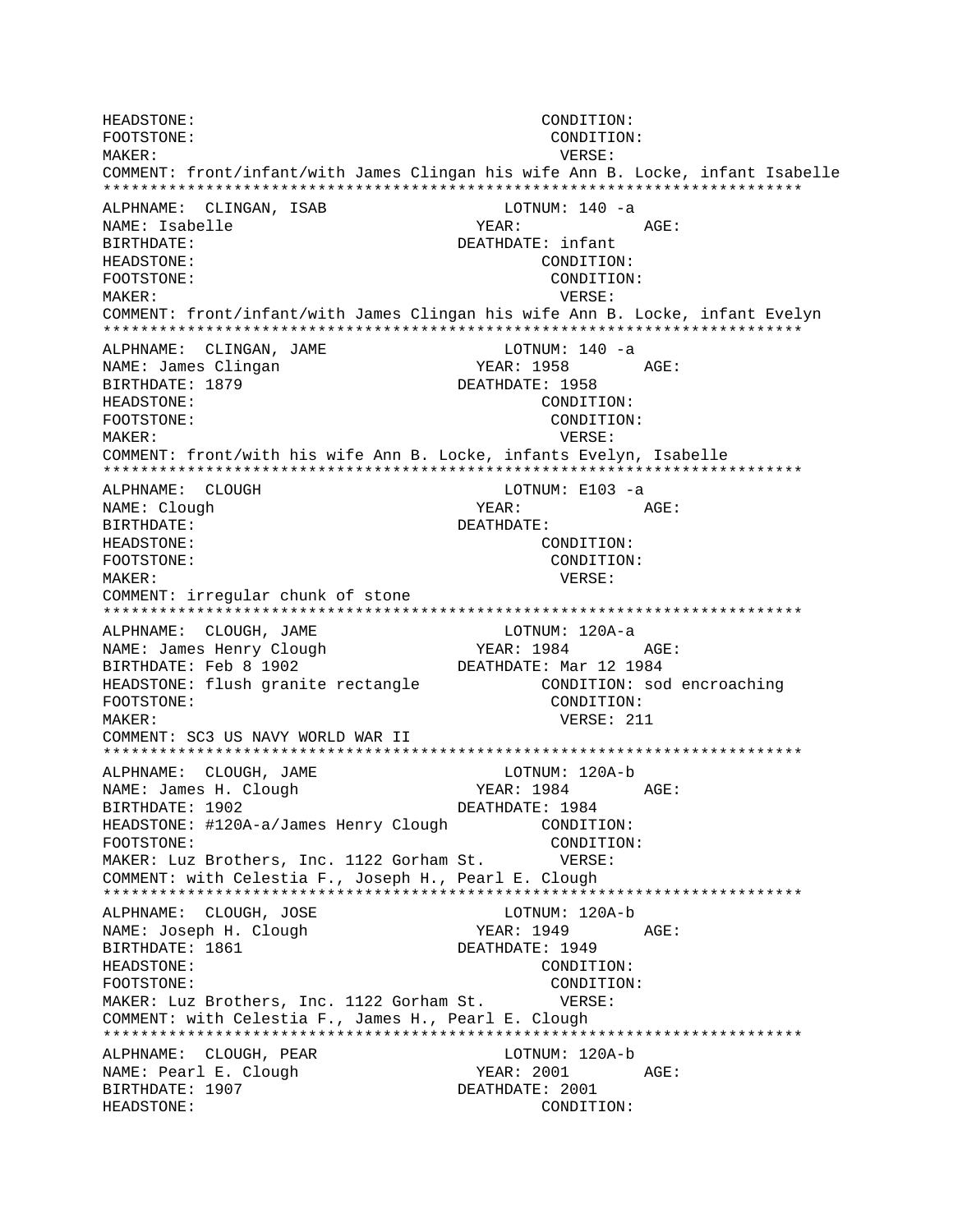FOOTSTONE: CONDITION: MAKER: Luz Brothers, Inc. 1122 Gorham St. VERSE: COMMENT: with Joseph H., Celestia F., James H. Clough \*\*\*\*\*\*\*\*\*\*\*\*\*\*\*\*\*\*\*\*\*\*\*\*\*\*\*\*\*\*\*\*\*\*\*\*\*\*\*\*\*\*\*\*\*\*\*\*\*\*\*\*\*\*\*\*\*\*\*\*\*\*\*\*\*\*\*\*\*\*\*\*\*\*\* ALPHNAME: CLOWATER, DORI LOTNUM: 164 -a NAME: Doris B. YEAR: 1983 AGE: BIRTHDATE: 1895 DEATHDATE: 1983 HEADSTONE: CONDITION: FOOTSTONE: CONDITION: MAKER: VERSE: COMMENT: BYAM CLOWATER/with Orville A. Clowater/his wife, Marion R. Clowater \*\*\*\*\*\*\*\*\*\*\*\*\*\*\*\*\*\*\*\*\*\*\*\*\*\*\*\*\*\*\*\*\*\*\*\*\*\*\*\*\*\*\*\*\*\*\*\*\*\*\*\*\*\*\*\*\*\*\*\*\*\*\*\*\*\*\*\*\*\*\*\*\*\*\* ALPHNAME: CLOWATER, JAME LOTNUM: 187A-b NAME: James Y. Clowater Year: 1941 AGE: BIRTHDATE: 1873 DEATHDATE: 1941 HEADSTONE: CONDITION: FOOTSTONE: CONDITION: MAKER: Hepworth Memorials Londonderry, NH VERSE: COMMENT: front CLOWATER WHITE/rear with Merrill E. White, his wife Pauline M. Clowater \*\*\*\*\*\*\*\*\*\*\*\*\*\*\*\*\*\*\*\*\*\*\*\*\*\*\*\*\*\*\*\*\*\*\*\*\*\*\*\*\*\*\*\*\*\*\*\*\*\*\*\*\*\*\*\*\*\*\*\*\*\*\*\*\*\*\*\*\*\*\*\*\*\*\* ALPHNAME: CLOWATER, MARI NAME: Marion R. Clowater  $YEAR: 1931$  AGE: BIRTHDATE: 1861 **DEATHDATE: 1931** HEADSTONE: CONDITION: FOOTSTONE: CONDITION: MAKER: VERSE: COMMENT: BYAM CLOWATER/with Otis Byam,his wifeFlora R/Doris B., Orville A. Clowater \*\*\*\*\*\*\*\*\*\*\*\*\*\*\*\*\*\*\*\*\*\*\*\*\*\*\*\*\*\*\*\*\*\*\*\*\*\*\*\*\*\*\*\*\*\*\*\*\*\*\*\*\*\*\*\*\*\*\*\*\*\*\*\*\*\*\*\*\*\*\*\*\*\*\* ALPHNAME: CLOWATER, ORVI NAME: Orville Clowater Team YEAR: 1964 AGE: BIRTHDATE: Aug 19 1896 DEATHDATE: Aug 18 1964 HEADSTONE: granite rectangle/flush/cross CONDITION: sod encroaching/blackened FOOTSTONE: CONDITION: MAKER: 214 COMMENT: PFC BTRY F 102 FIELD ARTY World War I \*\*\*\*\*\*\*\*\*\*\*\*\*\*\*\*\*\*\*\*\*\*\*\*\*\*\*\*\*\*\*\*\*\*\*\*\*\*\*\*\*\*\*\*\*\*\*\*\*\*\*\*\*\*\*\*\*\*\*\*\*\*\*\*\*\*\*\*\*\*\*\*\*\*\* ALPHNAME: COBURN, BURT LOTNUM: E018 -a NAME: Burton C. The South of the Search State of the YEAR: 1997 AGE: BIRTHDATE: Aug. 2, 1940 DEATHDATE: Nov. 11, 1997 HEADSTONE: CONDITION: FOOTSTONE: CONDITION: MAKER: VERSE: COMMENT: COBURN/with G. Daisy \*\*\*\*\*\*\*\*\*\*\*\*\*\*\*\*\*\*\*\*\*\*\*\*\*\*\*\*\*\*\*\*\*\*\*\*\*\*\*\*\*\*\*\*\*\*\*\*\*\*\*\*\*\*\*\*\*\*\*\*\*\*\*\*\*\*\*\*\*\*\*\*\*\*\* ALPHNAME: COBURN, G.DAI NAME: G. Daisy Channel Communications of the MCC YEAR: AGE: BIRTHDATE: Nov. 13, 1935 DEATHDATE: HEADSTONE: CONDITION: FOOTSTONE: CONDITION: MAKER: VERSE: COMMENT: COBURN/with Burton C. \*\*\*\*\*\*\*\*\*\*\*\*\*\*\*\*\*\*\*\*\*\*\*\*\*\*\*\*\*\*\*\*\*\*\*\*\*\*\*\*\*\*\*\*\*\*\*\*\*\*\*\*\*\*\*\*\*\*\*\*\*\*\*\*\*\*\*\*\*\*\*\*\*\*\* ALPHNAME: COMRIE, ELAI LOTNUM: E017 -b NAME: Elaine P. NAME: AGE: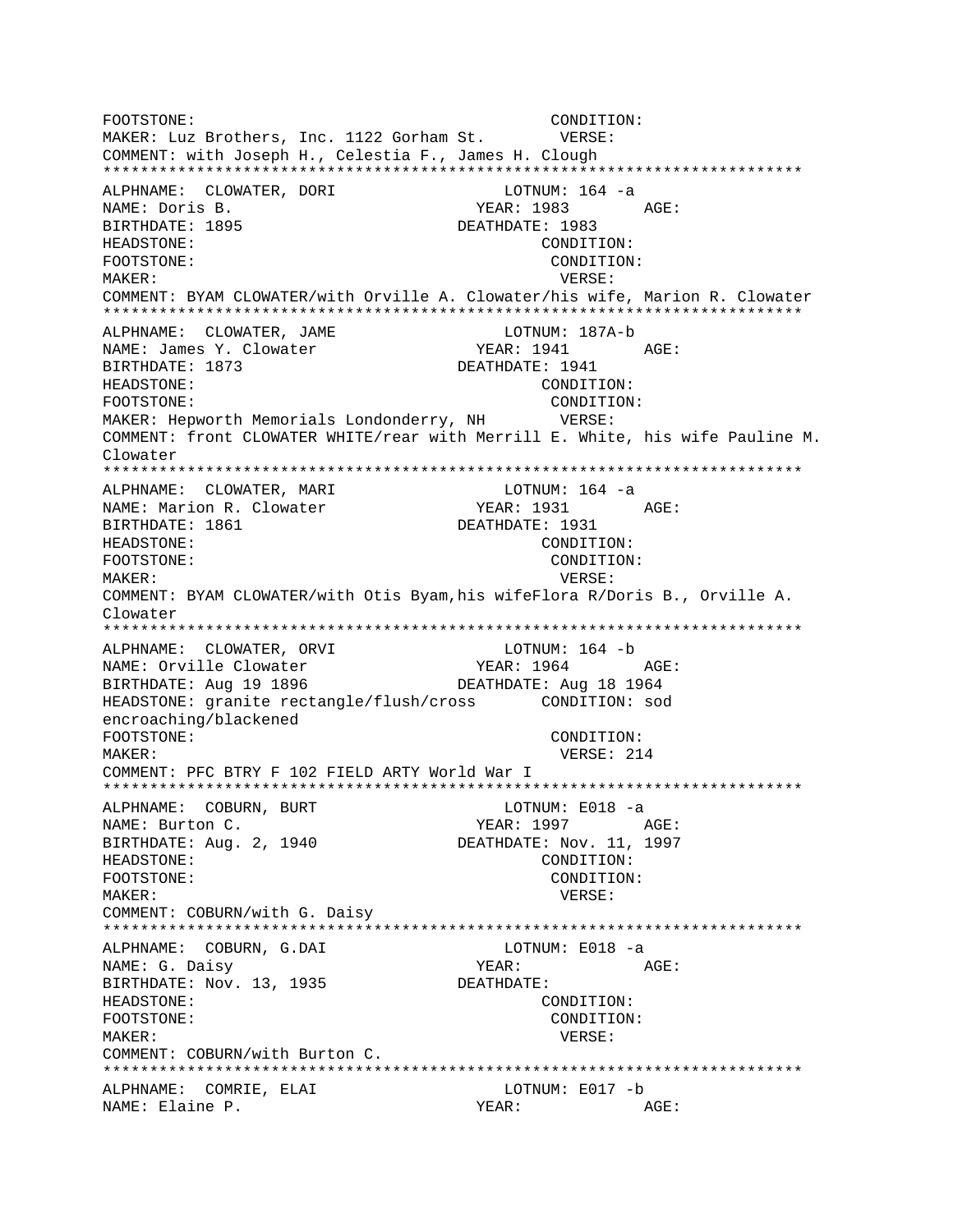BIRTHDATE: June 24, 1933 DEATHDATE: HEADSTONE: CONDITION: FOOTSTONE: CONDITION: MAKER: VERSE: COMMENT: COMRIE/with Robert G. Sr. \*\*\*\*\*\*\*\*\*\*\*\*\*\*\*\*\*\*\*\*\*\*\*\*\*\*\*\*\*\*\*\*\*\*\*\*\*\*\*\*\*\*\*\*\*\*\*\*\*\*\*\*\*\*\*\*\*\*\*\*\*\*\*\*\*\*\*\*\*\*\*\*\*\*\* ALPHNAME: COMRIE, ROBE LOTNUM: E017 -a NAME: Robert G Comrie Sr YEAR: 1990 AGE: BIRTHDATE: Nov 16 1931 DEATHDATE: Aug 22 1990 HEADSTONE: flush/gray granite rectangle CONDITION: sod encroaching FOOTSTONE: CONDITION: MAKER: VERSE: 179 COMMENT: SN US NAVY KOREA \*\*\*\*\*\*\*\*\*\*\*\*\*\*\*\*\*\*\*\*\*\*\*\*\*\*\*\*\*\*\*\*\*\*\*\*\*\*\*\*\*\*\*\*\*\*\*\*\*\*\*\*\*\*\*\*\*\*\*\*\*\*\*\*\*\*\*\*\*\*\*\*\*\*\* ALPHNAME: COMRIE, ROBE LOTNUM: E017 -b NAME: Robert G. Sr YEAR: 1990 AGE: BIRTHDATE: Nov. 16, 1931 DEATHDATE: Aug. 22, 1990 HEADSTONE: #E017-a/Robert G. Comrie Sr CONDITION: FOOTSTONE: CONDITION: MAKER: VERSE: COMMENT: COMRIE/with Elaine P. \*\*\*\*\*\*\*\*\*\*\*\*\*\*\*\*\*\*\*\*\*\*\*\*\*\*\*\*\*\*\*\*\*\*\*\*\*\*\*\*\*\*\*\*\*\*\*\*\*\*\*\*\*\*\*\*\*\*\*\*\*\*\*\*\*\*\*\*\*\*\*\*\*\*\* ALPHNAME: COOK, AUST LOTNUM: DS16 -a NAME: Austin W. NAME: Austin W. BIRTHDATE: 1909 DEATHDATE: 1973 HEADSTONE: CONDITION: FOOTSTONE: CONDITION: MAKER: VERSE: COMMENT: with his wife Dorothy R. \*\*\*\*\*\*\*\*\*\*\*\*\*\*\*\*\*\*\*\*\*\*\*\*\*\*\*\*\*\*\*\*\*\*\*\*\*\*\*\*\*\*\*\*\*\*\*\*\*\*\*\*\*\*\*\*\*\*\*\*\*\*\*\*\*\*\*\*\*\*\*\*\*\*\* ALPHNAME: COOK, DORO LOTNUM: DS16 -a NAME: Dorothy R. YEAR: 1999 AGE: BIRTHDATE: 1913 DEATHDATE: 1999 HEADSTONE: CONDITION: FOOTSTONE: CONDITION: MAKER: VERSE: COMMENT: with Austin W./his wife \*\*\*\*\*\*\*\*\*\*\*\*\*\*\*\*\*\*\*\*\*\*\*\*\*\*\*\*\*\*\*\*\*\*\*\*\*\*\*\*\*\*\*\*\*\*\*\*\*\*\*\*\*\*\*\*\*\*\*\*\*\*\*\*\*\*\*\*\*\*\*\*\*\*\* ALPHNAME: COOK, SOPH NAME: Sophronia A. YEAR: 1882 AGE: 58 (V.R. 57) BIRTHDATE: DEATHDATE: Apr. 24, 1882 HEADSTONE: #74 -f/SOPHRONIA CONDITION: FOOTSTONE: CONDITION: MAKER: G.F. Witherell Lowell vERSE: no COMMENT: Wife of William P. Cook/rear with Susan, daughters of Josiah/Sophronia Byam \*\*\*\*\*\*\*\*\*\*\*\*\*\*\*\*\*\*\*\*\*\*\*\*\*\*\*\*\*\*\*\*\*\*\*\*\*\*\*\*\*\*\*\*\*\*\*\*\*\*\*\*\*\*\*\*\*\*\*\*\*\*\*\*\*\*\*\*\*\*\*\*\*\*\* ALPHNAME: COOK, SOPH NAME: Sophronia YEAR: 1882 AGE: BIRTHDATE: DEATHDATE: HEADSTONE: marble/flowers CONDITION: loose on base/lichen/acid rain FOOTSTONE: CONDITION: MAKER: VERSE: no COMMENT: \*\*\*\*\*\*\*\*\*\*\*\*\*\*\*\*\*\*\*\*\*\*\*\*\*\*\*\*\*\*\*\*\*\*\*\*\*\*\*\*\*\*\*\*\*\*\*\*\*\*\*\*\*\*\*\*\*\*\*\*\*\*\*\*\*\*\*\*\*\*\*\*\*\*\* ALPHNAME: CORMICK, MATT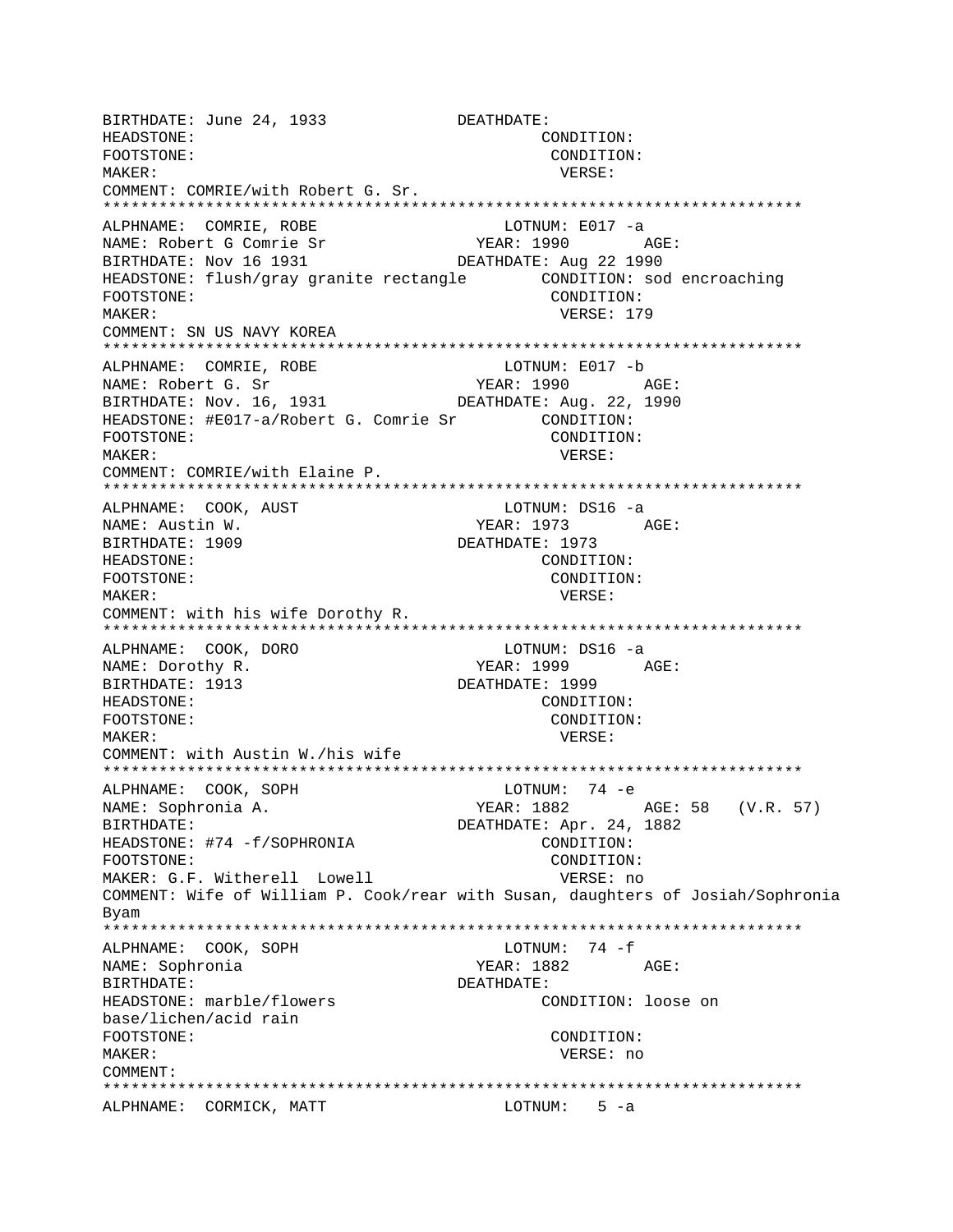NAME: Matthew J. Cormick YEAR: 1969 AGE: BIRTHDATE: Nov 27 1909 DEATHDATE: July 20 1969 HEADSTONE: granite/flush/a cross CONDITION: 2003 good but chip front edge FOOTSTONE: no CONDITION: MAKER: VERSE: no COMMENT: Massachusetts Tec 5 107 Eva Hosp World War II LOTNUM: 5-b ALPHNAME: CORMICK, WILL YEAR: 1932 NAME: William J. Cormick AGE: BIRTHDATE: DEATHDATE: Sept. 3, 1932 Cemrec HEADSTONE: granite monument/leaves CONDITION: good/2003 lichen FOOTSTONE: no CONDITION: VERSE: no MAKER: COMMENT: Cemetery Dept. Records: d. Sept. 3, 1932 age 29 yrs, 3 mos., 14 days ALPHNAME: COULAM, CHES LOTNUM: CS036-a NAME: Chester P. Coulam YEAR: 1980 AGE: BIRTHDATE: 1919 DEATHDATE: 1980 HEADSTONE: granite rectangle/flush CONDITION: sod encroaching badly CONDITION: FOOTSTONE: VERSE: 150 MAKER: COMMENT: ALPHNAME: COWDRAY, EVEL LOTNUM: 110 -e YEAR: 1997 NAME: Evelyn (Byam) Cowdray AGE: BIRTHDATE: Sept. 16, 1900 DEATHDATE: Dec. 24, 1997 HEADSTONE: #110-h/Evelyn CONDITION: FOOTSTONE: CONDITION: MAKER: VERSE: no COMMENT: rear with Edwin Colby Byam, his wife Edna Sampson Byam ALPHNAME: COWDRY, EVEL LOTNUM: 110 -h YEAR: 1997 NAME: Evelyn AGE: BIRTHDATE: DEATHDATE: CONDITION: almost flush/excellent HEADSTONE: speackled granite FOOTSTONE: CONDITION: MAKER: VERSE: no COMMENT: LOTNUM: 119A-a ALPHNAME: CREAMER, GOLD NAME: Goldie M. YEAR: AGE: BIRTHDATE: 1918 DEATHDATE: HEADSTONE: granite rectangle/flush/leaves CONDITION: good/tree root upper rt.corner FOOTSTONE: CONDITION: MAKER: VERSE: no COMMENT: with Lyle M. LOTNUM: 119A-a ALPHNAME: CREAMER, LYLE NAME: Lyle M. YEAR: 1961  $AGE$ : BIRTHDATE: 1906 DEATHDATE: 1961 HEADSTONE: granite rectangle/flush/leaves CONDITION: good/tree root upper rt.corner FOOTSTONE: CONDITION: MAKER: VERSE: no COMMENT: with Goldie M.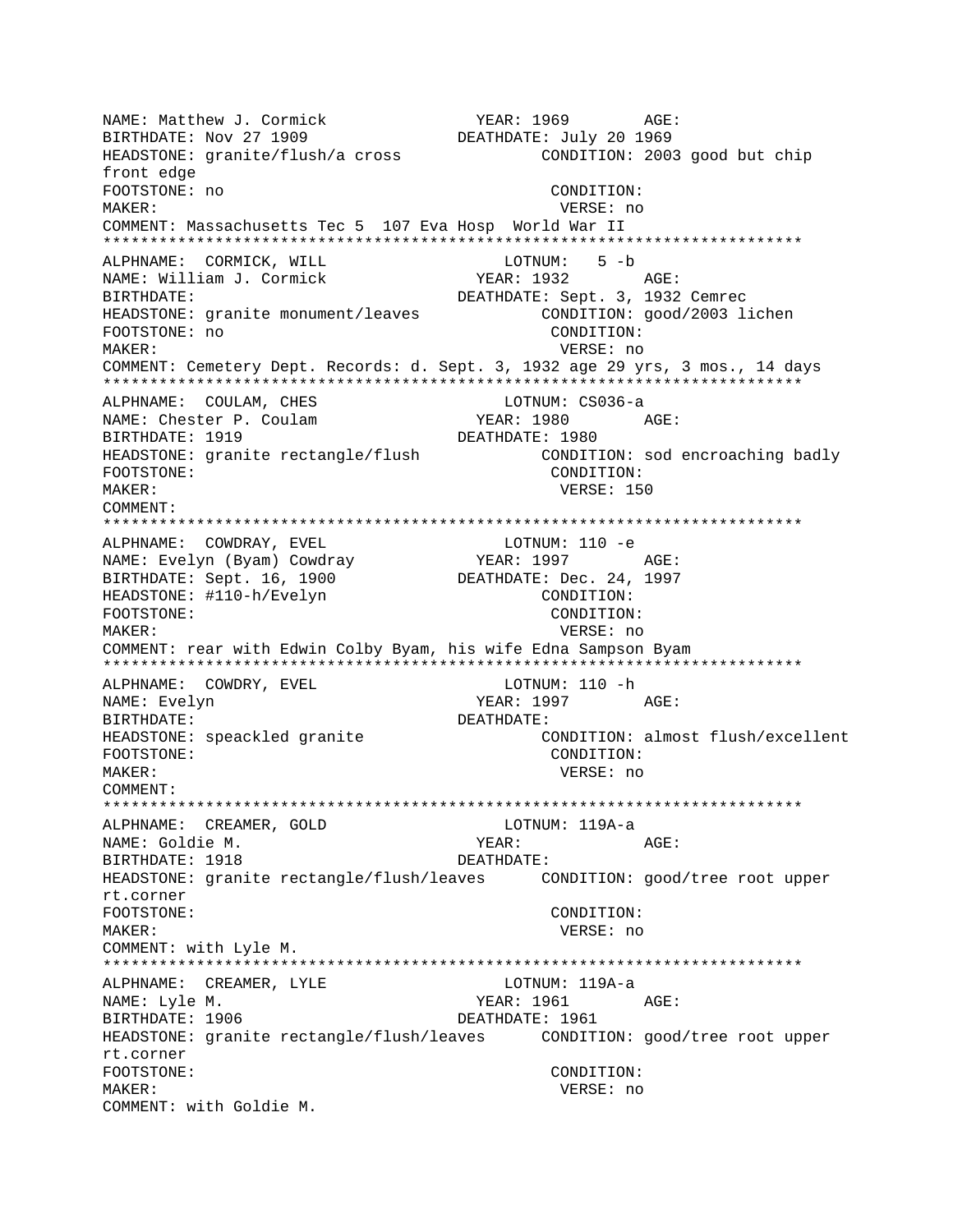\*\*\*\*\*\*\*\*\*\*\*\*\*\*\*\*\*\*\*\*\*\*\*\*\*\*\*\*\*\*\*\*\*\*\*\*\*\*\*\*\*\*\*\*\*\*\*\*\*\*\*\*\*\*\*\*\*\*\*\*\*\*\*\*\*\*\*\*\*\*\*\*\*\*\* ALPHNAME: CRETE, BARB LOTNUM: E088 -a NAME: Barbara Concannon YEAR: 1993 AGE: BIRTHDATE: Jan. 10, 1937 DEATHDATE: June 4, 1993 HEADSTONE: granite/cross upper left corn. CONDITION: excellent FOOTSTONE: CONDITION: MAKER: Colmer VERSE: COMMENT: Beloved wife and devoted mother \*\*\*\*\*\*\*\*\*\*\*\*\*\*\*\*\*\*\*\*\*\*\*\*\*\*\*\*\*\*\*\*\*\*\*\*\*\*\*\*\*\*\*\*\*\*\*\*\*\*\*\*\*\*\*\*\*\*\*\*\*\*\*\*\*\*\*\*\*\*\*\*\*\*\* ALPHNAME: CURRIER, BESS LOTNUM: 172 -a NAME: Bessie Nickerson Currier BIRTHDATE: 1892 DEATHDATE: 1964 HEADSTONE: CONDITION: FOOTSTONE: CONDITION: MAKER: LowellMonumentCoManufacturersLowell VERSE: COMMENT: On front:NICKERSON/rear:Rev.George,Emma Carson,George,Viola Nickerson \*\*\*\*\*\*\*\*\*\*\*\*\*\*\*\*\*\*\*\*\*\*\*\*\*\*\*\*\*\*\*\*\*\*\*\*\*\*\*\*\*\*\*\*\*\*\*\*\*\*\*\*\*\*\*\*\*\*\*\*\*\*\*\*\*\*\*\*\*\*\*\*\*\*\* ALPHNAME: DADMUN, BETS NAME: Mrs. Betsey NAME: 1839 AGE: 63 BIRTHDATE: Sept. 6, 1839 HEADSTONE: slate/willow,column/urn CONDITION: chips at base FOOTSTONE: slate/rounded/B.D. CONDITION: 2002 footstone out of place MAKER: B.K. Park, Harvard VERSE: 52 COMMENT: wife of Mr. Joseph Dadmun/"Tho' never on earth shall we see her return, Yet \*\*\*\*\*\*\*\*\*\*\*\*\*\*\*\*\*\*\*\*\*\*\*\*\*\*\*\*\*\*\*\*\*\*\*\*\*\*\*\*\*\*\*\*\*\*\*\*\*\*\*\*\*\*\*\*\*\*\*\*\*\*\*\*\*\*\*\*\*\*\*\*\*\*\* ALPHNAME: DALTON, GLAD LOTNUM: 202 -b NAME: Gladys (Knowlton) Dalton YEAR: 1991 AGE: BIRTHDATE: June 10, 1917 DEATHDATE: March 9, 1991 HEADSTONE: flush/gran.rectangle/daffodill CONDITION: left side chips/sodencroaching FOOTSTONE: CONDITION: MAKER: VERSE: COMMENT: \*\*\*\*\*\*\*\*\*\*\*\*\*\*\*\*\*\*\*\*\*\*\*\*\*\*\*\*\*\*\*\*\*\*\*\*\*\*\*\*\*\*\*\*\*\*\*\*\*\*\*\*\*\*\*\*\*\*\*\*\*\*\*\*\*\*\*\*\*\*\*\*\*\*\* ALPHNAME: DALTON, ROBE LOTNUM: 202 -a NAME: Robert Frazer Dalton YEAR: 1991 AGE: BIRTHDATE: Oct 20 1912 DEATHDATE: Sep 5 1991 HEADSTONE: flush/granite rectangle/cross CONDITION: sod encroaching FOOTSTONE: CONDITION: MAKER: THE SERVICE OF THE SERVICE OF THE SERVICE OF THE SERVICE OF THE SERVICE OF THE SERVICE OF THE SERVICE OF THE SERVICE OF THE SERVICE OF THE SERVICE OF THE SERVICE OF THE SERVICE OF THE SERVICE OF THE SERVICE OF THE S COMMENT: PFC US Army World War II \*\*\*\*\*\*\*\*\*\*\*\*\*\*\*\*\*\*\*\*\*\*\*\*\*\*\*\*\*\*\*\*\*\*\*\*\*\*\*\*\*\*\*\*\*\*\*\*\*\*\*\*\*\*\*\*\*\*\*\*\*\*\*\*\*\*\*\*\*\*\*\*\*\*\* ALPHNAME: DAWES, CLAR LOTNUM: 102 -b NAME: Clarence YEAR: 1917 AGE: BIRTHDATE: 1900 DEATHDATE: 1917 HEADSTONE: CONDITION: FOOTSTONE: CONDITION: MAKER: VERSE: 115 COMMENT: with Manoah, Hannah/"Be ye also ready" \*\*\*\*\*\*\*\*\*\*\*\*\*\*\*\*\*\*\*\*\*\*\*\*\*\*\*\*\*\*\*\*\*\*\*\*\*\*\*\*\*\*\*\*\*\*\*\*\*\*\*\*\*\*\*\*\*\*\*\*\*\*\*\*\*\*\*\*\*\*\*\*\*\*\* ALPHNAME: DAWES, HANN LOTNUM: 102 - b NAME: Hannah YEAR: 1957 AGE: BIRTHDATE: 1886 DEATHDATE: 1957 HEADSTONE: CONDITION: FOOTSTONE: CONDITION: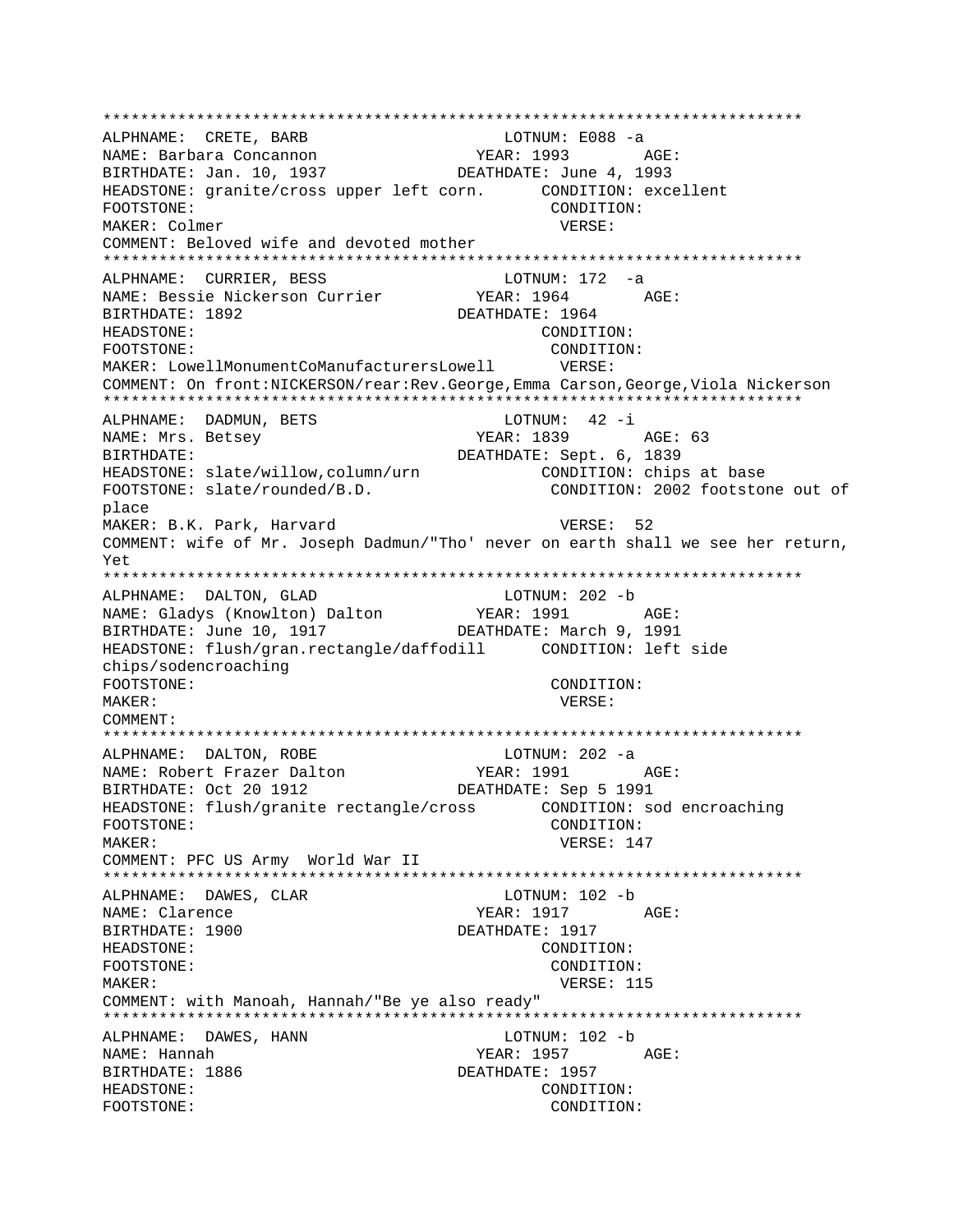MAKER: VERSE: 115 COMMENT: with Manoah, Clarence/"Be ye also ready" \*\*\*\*\*\*\*\*\*\*\*\*\*\*\*\*\*\*\*\*\*\*\*\*\*\*\*\*\*\*\*\*\*\*\*\*\*\*\*\*\*\*\*\*\*\*\*\*\*\*\*\*\*\*\*\*\*\*\*\*\*\*\*\*\*\*\*\*\*\*\*\*\*\*\* ALPHNAME: DAWES, MANO LOTNUM: 102 -b NAME: Manoah Dawes YEAR: 1945 AGE: BIRTHDATE: July 17, 1862 DEATHDATE: June 26, 1945 HEADSTONE: CONDITION: FOOTSTONE: CONDITION: MAKER: VERSE: 115 COMMENT: with Hannah, Clarence/"Be ye also ready" \*\*\*\*\*\*\*\*\*\*\*\*\*\*\*\*\*\*\*\*\*\*\*\*\*\*\*\*\*\*\*\*\*\*\*\*\*\*\*\*\*\*\*\*\*\*\*\*\*\*\*\*\*\*\*\*\*\*\*\*\*\*\*\*\*\*\*\*\*\*\*\*\*\*\* ALPHNAME: DELONG, ALBE LOTNUM: 147A-a NAME: Alberta M. Sand Magnus (1931 AGE: BIRTHDATE: 1914 DEATHDATE: 1931 HEADSTONE: CONDITION: FOOTSTONE: CONDITION: MAKER: VERSE: COMMENT: with Lydianna \*\*\*\*\*\*\*\*\*\*\*\*\*\*\*\*\*\*\*\*\*\*\*\*\*\*\*\*\*\*\*\*\*\*\*\*\*\*\*\*\*\*\*\*\*\*\*\*\*\*\*\*\*\*\*\*\*\*\*\*\*\*\*\*\*\*\*\*\*\*\*\*\*\*\* ALPHNAME: DELONG, LYDI LOTNUM: 147A-a NAME: Lydianna XEAR: 19823 AGE: BIRTHDATE: 1903 DEATHDATE: 1982 HEADSTONE: CONDITION: FOOTSTONE: CONDITION: MAKER: VERSE: COMMENT: with Alberta M. \*\*\*\*\*\*\*\*\*\*\*\*\*\*\*\*\*\*\*\*\*\*\*\*\*\*\*\*\*\*\*\*\*\*\*\*\*\*\*\*\*\*\*\*\*\*\*\*\*\*\*\*\*\*\*\*\*\*\*\*\*\*\*\*\*\*\*\*\*\*\*\*\*\*\* ALPHNAME: DIAMOND, ESTE LOTNUM: E045 -a NAME: Estelle LaRock Byam Diamond BIRTHDATE: 1917 DEATHDATE: 2000 HEADSTONE: CONDITION: FOOTSTONE: CONDITION: MAKER: VERSE: COMMENT: BYAM/with Frank W.S. Byam \*\*\*\*\*\*\*\*\*\*\*\*\*\*\*\*\*\*\*\*\*\*\*\*\*\*\*\*\*\*\*\*\*\*\*\*\*\*\*\*\*\*\*\*\*\*\*\*\*\*\*\*\*\*\*\*\*\*\*\*\*\*\*\*\*\*\*\*\*\*\*\*\*\*\* ALPHNAME: DIODATI, ALEX LOTNUM: E157 -a NAME: Alexander Edward TEAR: 2000 AGE: BIRTHDATE: 1945 DEATHDATE: 2000<br>HEADSTONE: gray granite/ship's wheel CONDITION: excellent HEADSTONE: gray granite/ship's wheel FOOTSTONE: CONDITION: MAKER: VERSE: COMMENT: DIODATI \*\*\*\*\*\*\*\*\*\*\*\*\*\*\*\*\*\*\*\*\*\*\*\*\*\*\*\*\*\*\*\*\*\*\*\*\*\*\*\*\*\*\*\*\*\*\*\*\*\*\*\*\*\*\*\*\*\*\*\*\*\*\*\*\*\*\*\*\*\*\*\*\*\*\* ALPHNAME: DONOGHUE, RYAN LOTNUM: E286 -a NAME: Ryan M. Donaghue YEAR: 2003 AGE: BIRTHDATE: June 13, 1978 DEATHDATE: Sept. 22, 2003 HEADSTONE: small stick of marble/plastic CONDITION: fair/chipped FOOTSTONE: CONDITION: MAKER: VERSE: COMMENT: words apparently typed on card enclosed in plastic wrapped around it \*\*\*\*\*\*\*\*\*\*\*\*\*\*\*\*\*\*\*\*\*\*\*\*\*\*\*\*\*\*\*\*\*\*\*\*\*\*\*\*\*\*\*\*\*\*\*\*\*\*\*\*\*\*\*\*\*\*\*\*\*\*\*\*\*\*\*\*\*\*\*\*\*\*\* ALPHNAME: DOOLE, JAME LOTNUM: 201A -b NAME: James E. Doole YEAR: 1980 AGE: BIRTHDATE: 1893 DEATHDATE: 1980 HEADSTONE: CONDITION: FOOTSTONE: CONDITION: MAKER: VERSE: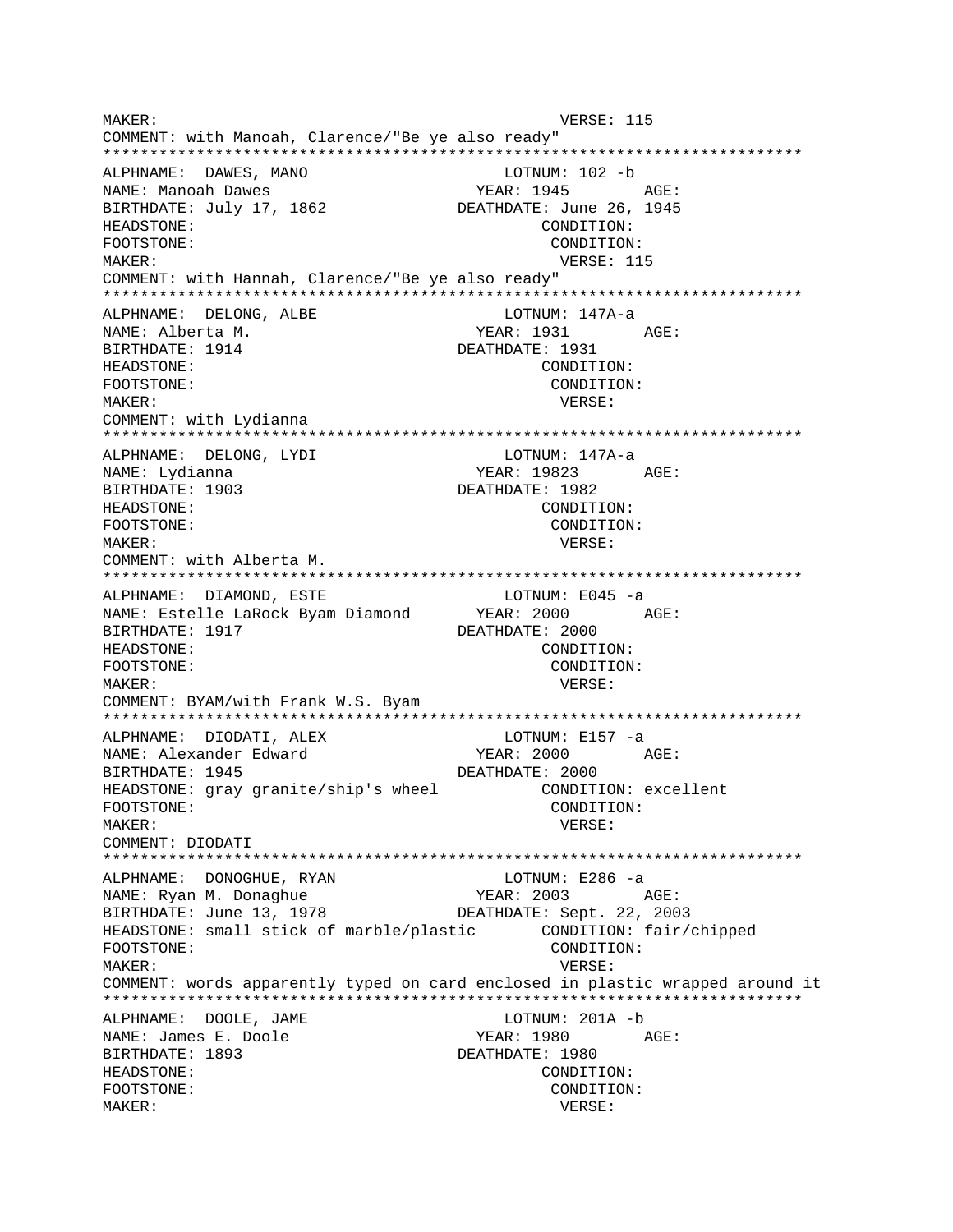COMMENT: with his wife Mildred M. Bowne ALPHNAME: DOOLE, MILD LOTNUM: 201A -b YEAR: 1950 AGE: NAME: Mildred M. Bowne BIRTHDATE: 1893 DEATHDATE: 1950 HEADSTONE: CONDITION: FOOTSTONE: CONDITION: MAKER: VERSE: COMMENT: with James E. Doole his wife/V.R & cemetery rec. Mildred M. Brown ALPHNAME: DOOLE, MOTH LOTNUM: 201A -a NAME: MOTHER YEAR: 1950 AGE: DEATHDATE: BIRTHDATE: HEADSTONE: flush/granite rectangle CONDITION: sod encroaching badly CONDITION: FOOTSTONE: MAKER: VERSE: COMMENT: ALPHNAME: DOW, CELI LOTNUM: 79 -a YEAR: 1962 AGE: NAME: Celia Battles Park Dow DEATHDATE: 1962 BIRTHDATE: 1864 HEADSTONE: CONDITION: FOOTSTONE: no CONDITION: MAKER: VERSE: no COMMENT: rear:with A. Heady Park his wife/left: Homer Battles Park ALPHNAME: DRYDEN, ALIC LOTNUM: 198 -a NAME: Alice B. YEAR: 2000 AGE: BIRTHDATE: 1907 DEATHDATE: Sept.7,2000 cem.rec HEADSTONE: CONDITION: CONDITION: FOOTSTONE: VERSE: MAKER: ColmerMonumentsWorks 1001LawrenceSt COMMENT: with Edward O., Judith E. ALPHNAME: DRYDEN, EDWA LOTNUM: 198 -a AGE: YEAR: 1981 NAME: Edward O. DEATHDATE: 1981 BIRTHDATE: 1901 HEADSTONE: CONDITION: CONDITION: FOOTSTONE: MAKER: ColmerMonumentsWorks 1001LawrenceSt VERSE: COMMENT: with Alice B., Judith E. ALPHNAME: DRYDEN, JUDI LOTNUM: 198 -a  $YEAR: 1949$   $AGE:$ NAME: Judith E. BIRTHDATE: 1934 DEATHDATE: 1949 HEADSTONE: CONDITION: CONDITION: FOOTSTONE: MAKER: ColmerMonumentsWorks 1001LawrenceSt VERSE: COMMENT: with Edward O., Alice B. ALPHNAME: DUDLEY, BENJ LOTNUM: 85 -a NAME: Dea. Benj. Dudley YEAR: 1879 AGE: BIRTHDATE: Oct. 25, 1799 DEATHDATE: Jan. 25, 1879 HEADSTONE: CONDITION: FOOTSTONE: no CONDITION: MAKER: VERSE: 107 COMMENT: east side/God is our refuge and strength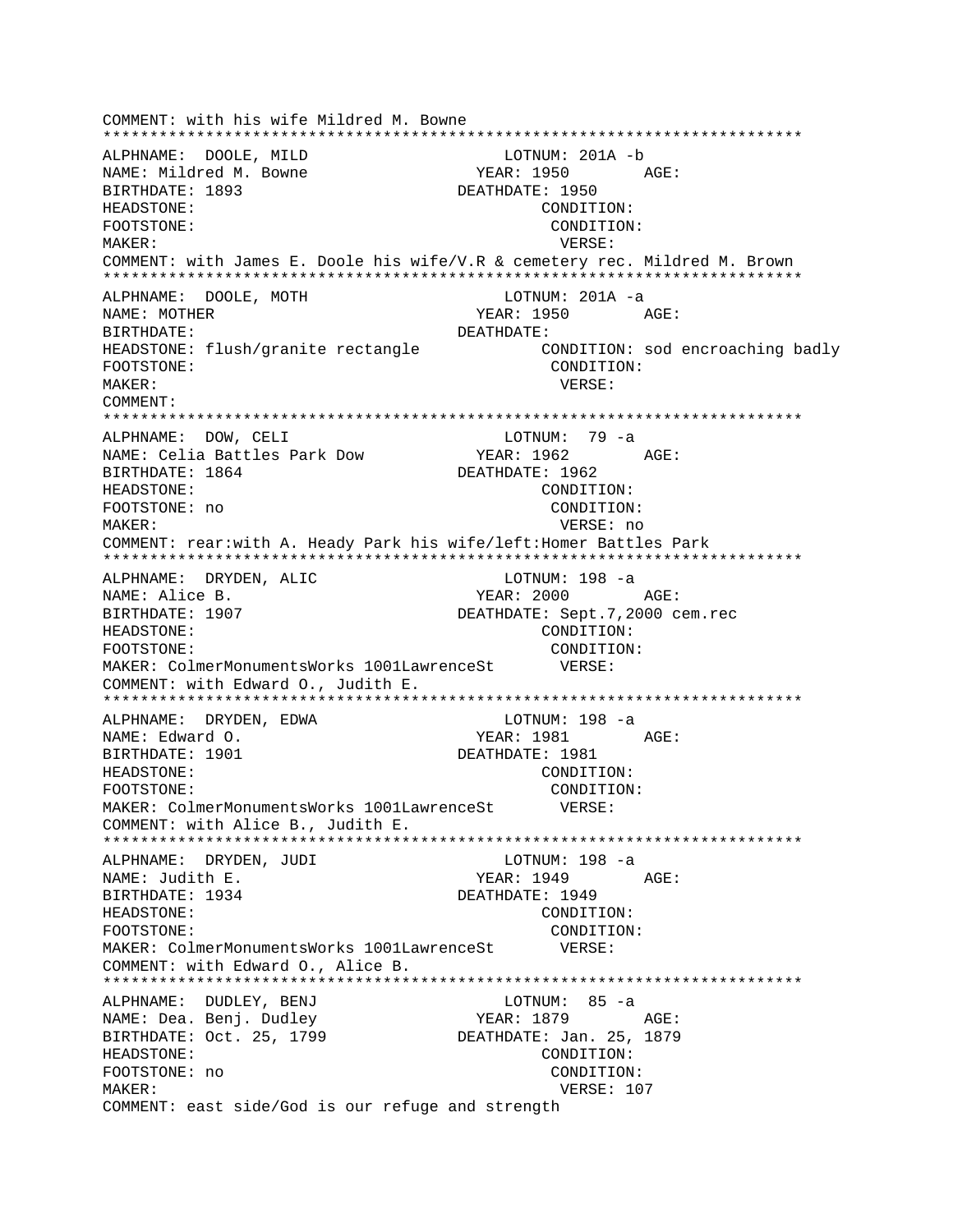ALPHNAME: DUDLEY, BETS LOTNUM: 85 -a  $YEAR: 1837$   $AGE:$ NAME: Betsey P. BIRTHDATE: Dec. 20, 1808 DEATHDATE: Nov. 28, 1837 HEADSTONE: CONDITION: FOOTSTONE: no CONDITION: MAKER: VERSE: no COMMENT: north side/wife of Dea. Benj. Dudley ALPHNAME: DUDLEY, GEOR LOTNUM:  $85 - a$ AGE: NAME: George H. Dudley YEAR: 1910 BIRTHDATE: 1836 DEATHDATE: 1910 HEADSTONE: CONDITION: FOOTSTONE: no CONDITION: MAKER: VERSE: no COMMENT: west side/with Hittie D. his wife ALPHNAME: DUDLEY, GUIL LOTNUM: 166 -a  $YEAR: 1934$   $AGE:$ NAME: Guilford H. Dudley DEATHDATE: 1934 BIRTHDATE: 1857 HEADSTONE: granite rectangle CONDITION: sod encroaching/sunken FOOTSTONE: CONDITION: MAKER: VERSE: COMMENT: ALPHNAME: DUDLEY, HITT LOTNUM: 85 -a NAME: Hittie D. YEAR: 1913 AGE: BIRTHDATE: 1836 DEATHDATE: 1913 HEADSTONE: CONDITION: CONDITION: FOOTSTONE: no MAKER: VERSE: no COMMENT: west side with George H. Dudley, his wife ALPHNAME: DUDLEY, LUCY LOTNUM: 166 -b NAME: Lucy A. Morse YEAR: 1921 AGE: BIRTHDATE: 1862 DEATHDATE: 1921 HEADSTONE: granite rectangle CONDITION: sod encroaching/sunken FOOTSTONE: CONDITION: MAKER: VERSE: COMMENT: his wife [of Guilford H. Dudley in lot 166 -a] ALPHNAME: DUDLEY, MART LOTNUM: 85 -a YEAR: 1887 AGE: 86y'rs 9mo's NAME: Martha H. DEATHDATE: Dec. 17, 1887 BIRTHDATE: HEADSTONE: CONDITION: FOOTSTONE: no CONDITION: MAKER: VERSE: 108 COMMENT: south side/wife of Dea. Benj. Dudley/Gone to her mansion above. ALPHNAME: DUREN, JOSE  $LOTNUM: 111 -a$ NAME: Joseph Duren YEAR: 1884 AGE: 83 DEATHDATE: Apr. 18, 1885 BIRTHDATE: HEADSTONE: marble/rounded CONDITION: fair/acid rain FOOTSTONE: no CONDITION: MAKER: VERSE: no COMMENT: with Mary A. his wife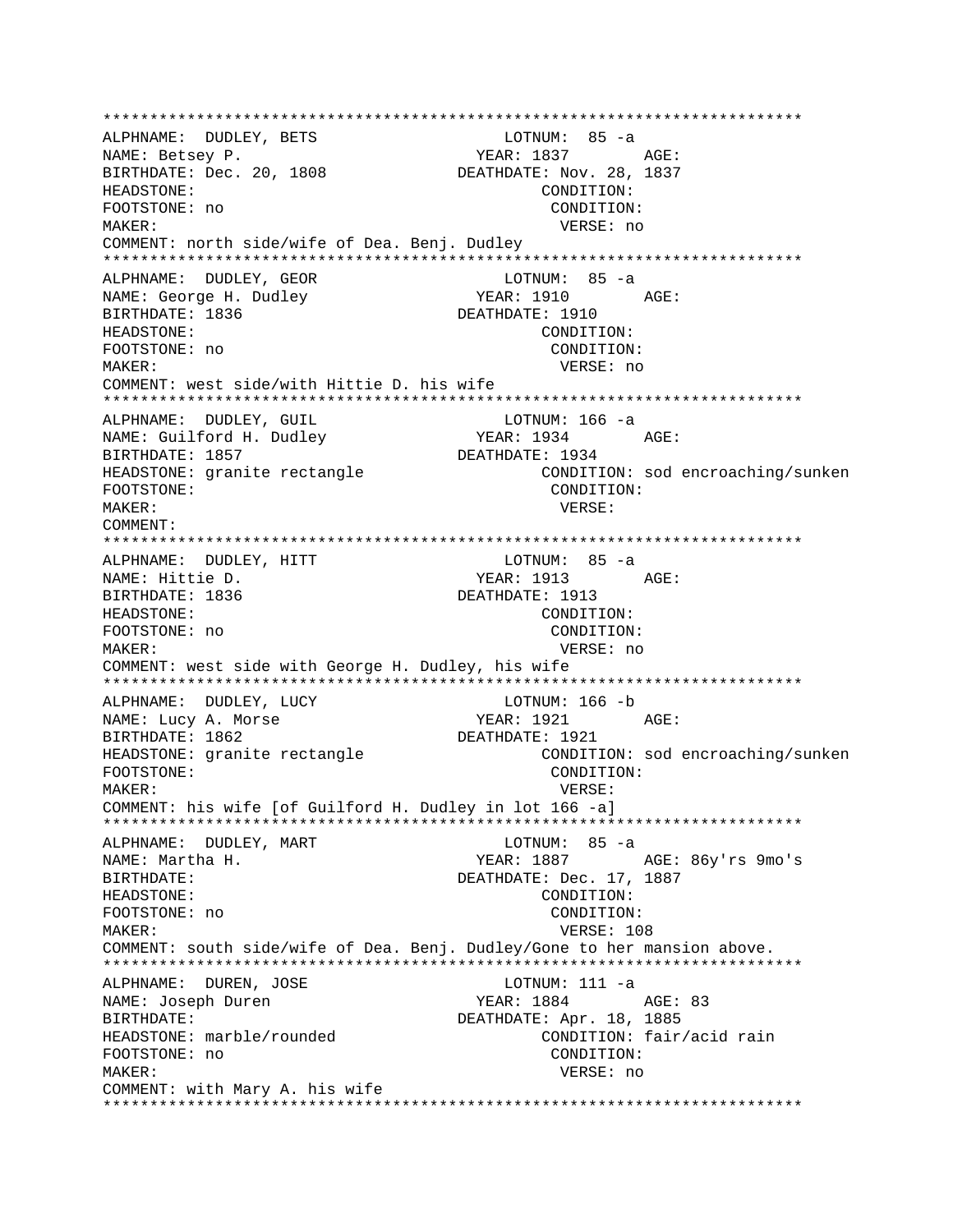ALPHNAME: DUREN, MARY LOTNUM: 111 -a NAME: Mary A. The Mathematic Service of the YEAR: 1897 AGE: 88y'rs. BIRTHDATE:  $DEATHDATE: Feb. 6, 1897$ HEADSTONE: marble/rounded CONDITION: fair/acid rain FOOTSTONE: no CONDITION: MAKER: VERSE: no COMMENT: with Joseph Duren, his wife \*\*\*\*\*\*\*\*\*\*\*\*\*\*\*\*\*\*\*\*\*\*\*\*\*\*\*\*\*\*\*\*\*\*\*\*\*\*\*\*\*\*\*\*\*\*\*\*\*\*\*\*\*\*\*\*\*\*\*\*\*\*\*\*\*\*\*\*\*\*\*\*\*\*\* ALPHNAME: DUTTON, ARTH NAME: Arthur  $YEAR: 1951$  AGE: BIRTHDATE: DEATHDATE: HEADSTONE: granite rectangle /flush CONDITION: sod encroaching FOOTSTONE: CONDITION: MAKER: VERSE: no COMMENT: \*\*\*\*\*\*\*\*\*\*\*\*\*\*\*\*\*\*\*\*\*\*\*\*\*\*\*\*\*\*\*\*\*\*\*\*\*\*\*\*\*\*\*\*\*\*\*\*\*\*\*\*\*\*\*\*\*\*\*\*\*\*\*\*\*\*\*\*\*\*\*\*\*\*\* ALPHNAME: DUTTON, ARTH<br>NAME: Arthur E. Dutton YEAR: 1951 AGE: BIRTHDATE: 1875 DEATHDATE: 1951 HEADSTONE:  $38-a/Arthur$  CONDITION: FOOTSTONE: CONDITION: MAKER: VERSE: no COMMENT: rear with Stella his wife/front:John, Sarah, Marietta Byam \*\*\*\*\*\*\*\*\*\*\*\*\*\*\*\*\*\*\*\*\*\*\*\*\*\*\*\*\*\*\*\*\*\*\*\*\*\*\*\*\*\*\*\*\*\*\*\*\*\*\*\*\*\*\*\*\*\*\*\*\*\*\*\*\*\*\*\*\*\*\*\*\*\*\* ALPHNAME: DUTTON, STELL NAME: Stella YEAR: 1956 AGE: BIRTHDATE: DEATHDATE: HEADSTONE: granite rectangle/flush CONDITION: sod encroaching FOOTSTONE: qranite/flush CONDITION: MAKER: VERSE: no COMMENT: \*\*\*\*\*\*\*\*\*\*\*\*\*\*\*\*\*\*\*\*\*\*\*\*\*\*\*\*\*\*\*\*\*\*\*\*\*\*\*\*\*\*\*\*\*\*\*\*\*\*\*\*\*\*\*\*\*\*\*\*\*\*\*\*\*\*\*\*\*\*\*\*\*\*\* ALPHNAME: DUTTON, STELL LOTNUM: 38 -e NAME: Stella M. Byam YEAR: 1956 AGE: BIRTHDATE: 1875 DEATHDATE: 1956 HEADSTONE: 38-b/Stella CONDITION: FOOTSTONE: CONDITION: MAKER: VERSE: no COMMENT: rear with Arthur Dutton his wife/front:John, Sarah, Marietta Byam \*\*\*\*\*\*\*\*\*\*\*\*\*\*\*\*\*\*\*\*\*\*\*\*\*\*\*\*\*\*\*\*\*\*\*\*\*\*\*\*\*\*\*\*\*\*\*\*\*\*\*\*\*\*\*\*\*\*\*\*\*\*\*\*\*\*\*\*\*\*\*\*\*\*\* ALPHNAME: EISNOR, MARY LOTNUM: 57 -a NAME: Mary P. Eisnor/Dau. YEAR: 1958 AGE: BIRTHDATE: 1881 DEATHDATE: 1958 HEADSTONE: CONDITION: FOOTSTONE: no CONDITION: MAKER: VERSE: no COMMENT: with Andrew L. Felch & Paulina his wife, their dau., Fred their son, Lewis son \*\*\*\*\*\*\*\*\*\*\*\*\*\*\*\*\*\*\*\*\*\*\*\*\*\*\*\*\*\*\*\*\*\*\*\*\*\*\*\*\*\*\*\*\*\*\*\*\*\*\*\*\*\*\*\*\*\*\*\*\*\*\*\*\*\*\*\*\*\*\*\*\*\*\* ALPHNAME: EMERSON, BESS LOTNUM: 165 -c NAME: Bessie A. Kennedy YEAR: 1973 AGE: BIRTHDATE: 1884 DEATHDATE: 1973 HEADSTONE: #165-a/B.K.E. CONDITION: FOOTSTONE: CONDITION: MAKER: VERSE: COMMENT: with John B. Emerson his wife, Henry H.Emerson, Louise F. \*\*\*\*\*\*\*\*\*\*\*\*\*\*\*\*\*\*\*\*\*\*\*\*\*\*\*\*\*\*\*\*\*\*\*\*\*\*\*\*\*\*\*\*\*\*\*\*\*\*\*\*\*\*\*\*\*\*\*\*\*\*\*\*\*\*\*\*\*\*\*\*\*\*\*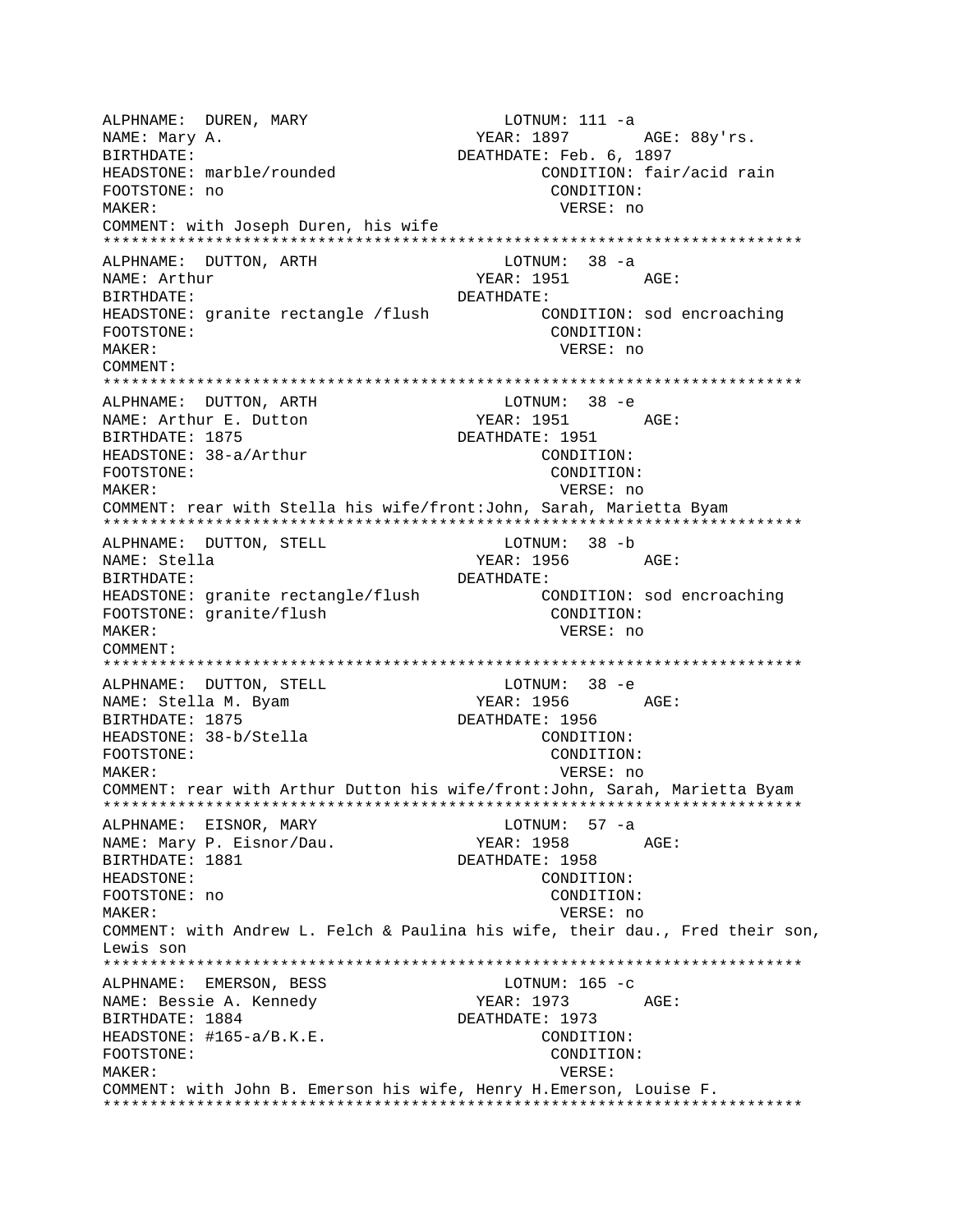ALPHNAME: EMERSON, BESS LOTNUM: 165 -a YEAR: 1973 AGE: NAME: B.K.E. BIRTHDATE: DEATHDATE: CONDITION: lichen HEADSTONE: granite rectangle/flush CONDITION: FOOTSTONE: MAKER: VERSE: COMMENT: ALPHNAME: EMERSON, BRYA LOTNUM: 165 -e YEAR: 1996 AGE: NAME: Bryant C. Emerson BIRTHDATE: March 9, 1913 DEATHDATE: January 9, 1996 HEADSTONE: granite rectangle/flush CONDITION: sod encroaching FOOTSTONE: CONDITION: MAKER: VERSE:  $COMM$  $R$  $N$  $T$ : ALPHNAME: EMERSON, HENR LOTNUM: 165 -c YEAR: 1921 AGE: NAME: Henry H. Emerson BIRTHDATE: 1840 DEATHDATE: 1921 HEADSTONE: CONDITION: FOOTSTONE: CONDITION: VERSE: 176 MAKER: COMMENT: with Louise F. his wife, John B., Bessie A./Co. C 30th Mass. INF ALPHNAME: EMERSON, IREN LOTNUM: 165 -d NAME: Irene R. Holdsworth<br>BIRTHDATE: May 10, 1912 YEAR: 1976 AGE: DEATHDATE: July 5, 1976 HEADSTONE: granite rectangle/flush CONDITION: blackened/ sod encroaching FOOTSTONE: CONDITION: MAKER: VERSE: COMMENT: wife of Bryant C. Emerson LOTNUM:  $165 -c$ ALPHNAME: EMERSON, JOHN NAME: John B. Emerson YEAR: 1960 AGE: BIRTHDATE: 1880 DEATHDATE: 1960 HEADSTONE: #165-b/J.B.E. CONDITION: FOOTSTONE: CONDITION: MAKER: VERSE: COMMENT: with Bessie A. Kennedy his wife, Henry H.Emerson, Louise F. ALPHNAME: EMERSON, JOHN LOTNUM: 165 -b YEAR: 1960 AGE: NAME: J.B.E. BIRTHDATE: DEATHDATE: HEADSTONE: granite rectangle/flush CONDITION: lichen CONDITION: FOOTSTONE: VERSE: MAKER: COMMENT: ALPHNAME: EMERSON, LOUI LOTNUM:  $165 -c$ YEAR: 1924 AGE: NAME: Louise F. BIRTHDATE: 1845 DEATHDATE: 1924 HEADSTONE: CONDITION: FOOTSTONE: CONDITION: MAKER: VERSE: COMMENT: with Henry H.Emerson his wife, John B., Bessie A.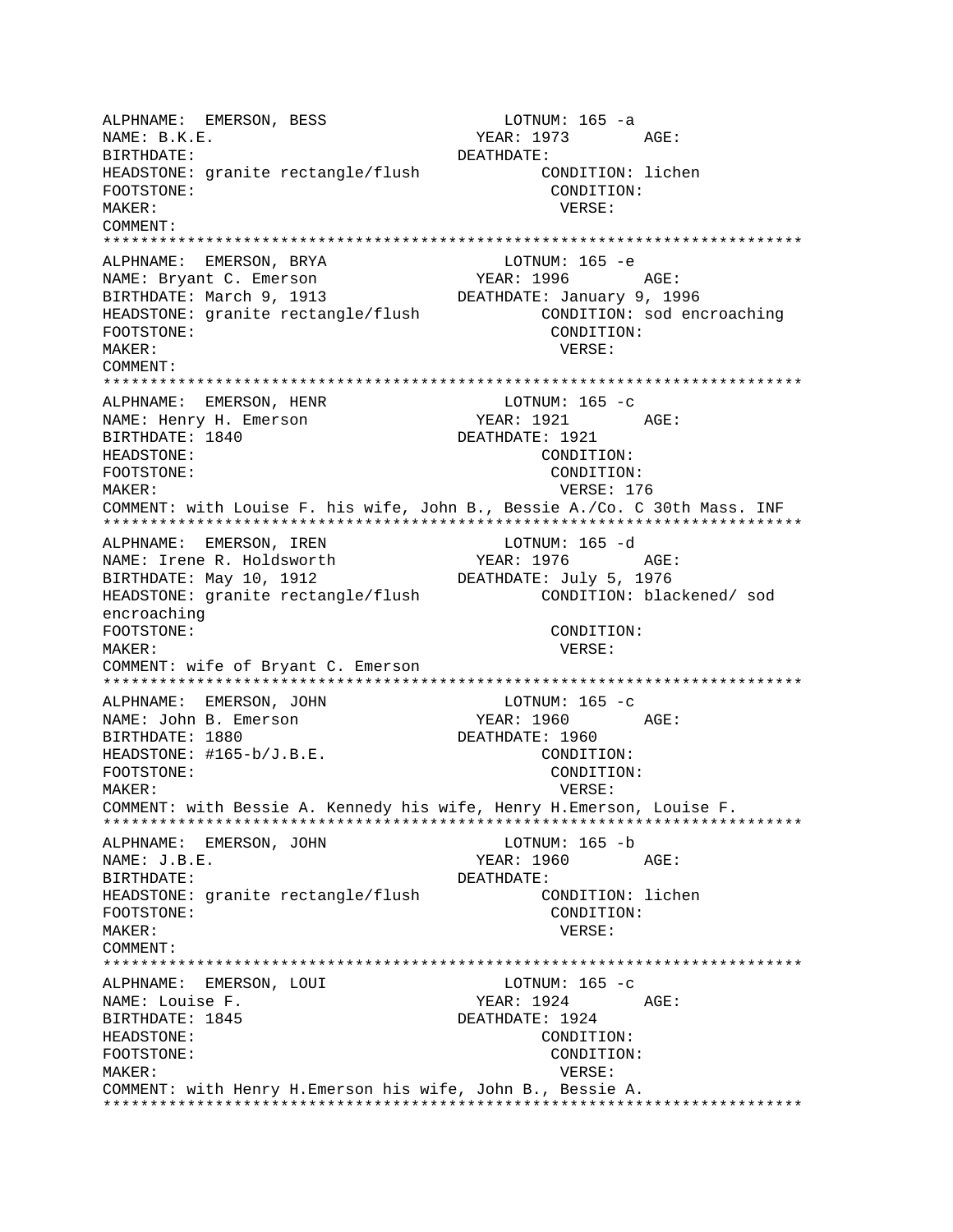ALPHNAME: ERVINE, BARB LOTNUM: 185 -d NAME: Barbara House Ervine YEAR: 1999 AGE: DEATHDATE: Sept. 5, 1999 BIRTHDATE: Feb. 8, 1931 HEADSTONE: flush/granite rectangle CONDITION: sod encroaching CONDITION: FOOTSTONE: MAKER: VERSE: COMMENT: ALPHNAME: FADDEN, ADDI  $LOTNUM: 17 -c$ NAME: Addie E. Varney YEAR: 1923 AGE: BIRTHDATE: 1858 DEATHDATE: 1923 HEADSTONE: granite/rounded/ivy/lt.brown CONDITION: FOOTSTONE: no CONDITION: MAKER: VERSE: no COMMENT: with Charles C. Fadden/Cem. Dept. she is his wife (Adelina Eva) ALPHNAME: FADDEN, CHAR  $LOTNUM: 17 -c$ NAME: Charles C. Fadden YEAR: 1922 AGE: BIRTHDATE: 1857 DEATHDATE: 1922 HEADSTONE: granite/rounded/ivy/lt.brown CONDITION: FOOTSTONE: no CONDITION: VERSE: no MAKER: COMMENT: with Addie E. Varney LOTNUM: 17 -b ALPHNAME: FADDEN, JAME YEAR: 1957 NAME: James H. AGE: BIRTHDATE: 1892 DEATHDATE: 1957 HEADSTONE: granite monument/flush/flowers CONDITION: good FOOTSTONE: no CONDITION: VERSE: no MAKER: COMMENT: FADDEN/with Nellie ALPHNAME: FADDEN, NELL LOTNUM: 17 -b NAME: Nellie YEAR: 1991 AGE: BIRTHDATE: 1896 DEATHDATE: 1991 HEADSTONE: gray granite monument/flowers CONDITION: good FOOTSTONE: no CONDITION: MAKER: VERSE: no COMMENT: FADDEN/with James H. ALPHNAME: FELCH, ANDR LOTNUM: 57 -a  $YEAR: 1934 \nAGE: \nAGE: \nAGE: 1934$ NAME: Andrew L. Felch DEATHDATE: 1934 BIRTHDATE: 1845 **HEADSTONE:** CONDITION: FOOTSTONE: no CONDITION: MAKER: VERSE: no COMMENT: with Paulina his wife, Fred their son, Mary dau., Lewis son LOTNUM:  $57 - a$ ALPHNAME: FELCH, FRED YEAR: 1893 NAME: Fred W. AGE: BIRTHDATE: 1874 DEATHDATE: 1893 HEADSTONE: CONDITION: FOOTSTONE: no CONDITION: VERSE: no MAKER: COMMENT: with Andrew L. Felch & Paulina, their son, Mary P. Eisnor dDau., Lewis  $E.$  son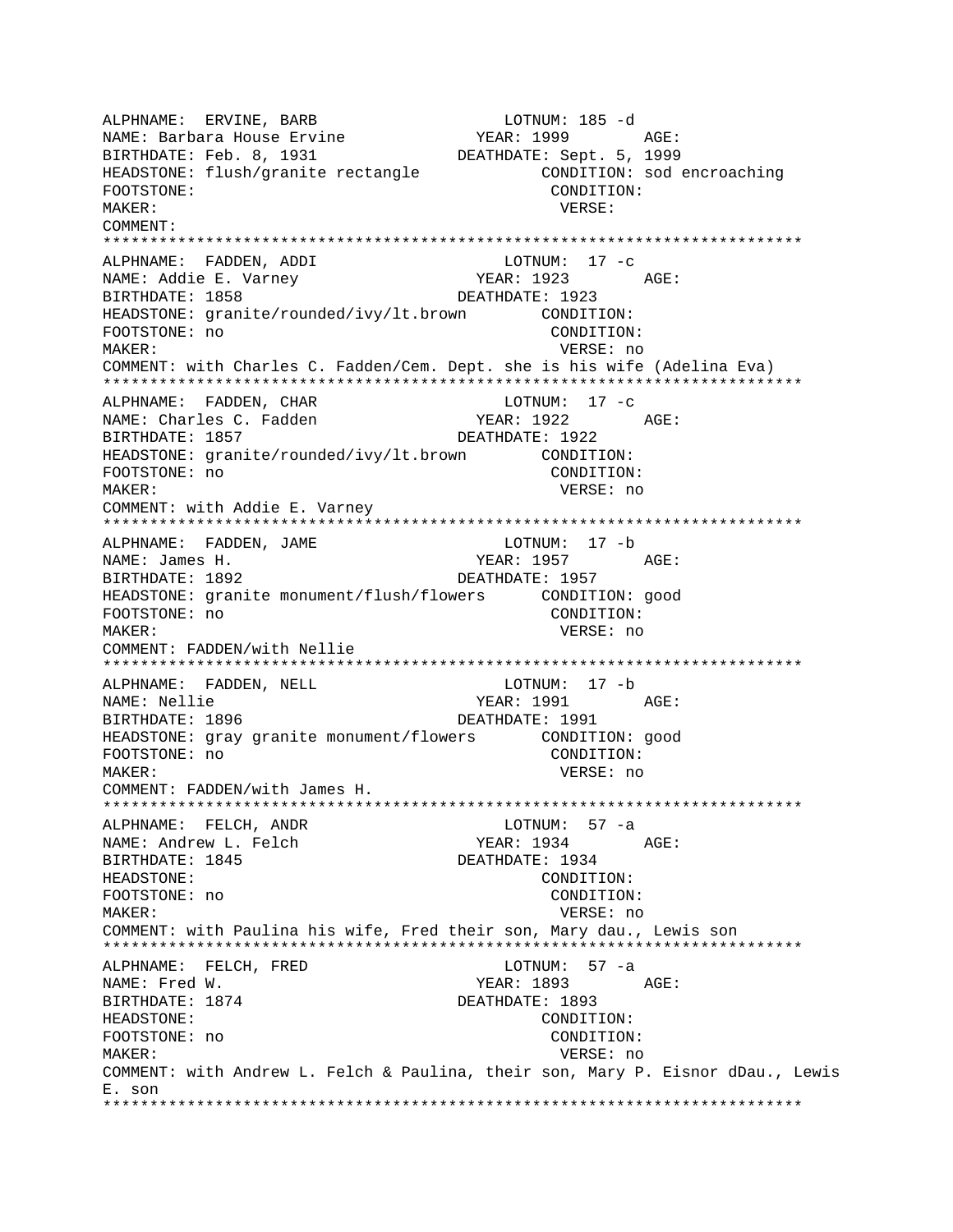ALPHNAME: FELCH, LEWI LOTNUM: 57 -a **YEAR: 1959** AGF: NAME: Lewis E./Son BIRTHDATE: 1879 DEATHDATE: 1959 HEADSTONE: CONDITION: CONDITION: FOOTSTONE: no MAKER: VERSE: no COMMENT: son/with Andrew L. Felch & Paulina his wife, Fred their son, Mary Eisnor dau ALPHNAME: FELCH, PAUL LOTNUM:  $57 - a$ NAME: Paulina Elizabeth YEAR: 1914 AGE: BIRTHDATE: 1851 DEATHDATE: 1914 HEADSTONE: CONDITION: FOOTSTONE: no CONDITION:  $M\Delta KFR$ : VERSE: no COMMENT: with Andrew L. Felch his wife, Fred their son, Mary Eisnor Dau, Lewis  $S<sub>on</sub>$ ALPHNAME: FERRIS, ROBE LOTNUM: 88 -a YEAR: 1873 AGE: 73 NAME: Robert H. Ferris DEATHDATE: Aug. 5, 1873 RIRTHDATE: HEADSTONE: marble/pointed CONDITION: acid rain/chips/lichen FOOTSTONE: no CONDITION: MAKER: G.F. Witherell VERSE: no COMMENT: ALPHNAME: FIELD, BESS LOTNUM: 84 -b  $YEAR: 1974$   $AGE:$ NAME: Alta BIRTHDATE: DEATHDATE: FOOTSTONE: CONDITION: MAKER: VERSE: no COMMENT: LOTNUM: 84 -e ALPHNAME: FIELD, BESS YEAR: 1974 NAME: Bessie Alta Byam AGE: DEATHDATE: Mar. 23, 1974 BIRTHDATE: Aug. 27, 1885 CONDITION: HEADSTONE: #84-b/Alta FOOTSTONE: CONDITION: MAKER: VERSE: no COMMENT: BYAM/front with Paul Field his wife, Daniel P. Byam. his wife Mary P. ALPHNAME: FIELD, PAUL LOTNUM: 84 -a NAME: Paul YEAR: 1970 AGE: BIRTHDATE: DEATHDATE: CONDITION: FOOTSTONE: MAKER: VERSE: no COMMENT: ALPHNAME: FIELD, PAUL LOTNUM: 84 -e NAME: Paul M. F. Field YEAR: 1970 AGE: BIRTHDATE: July 2, 1883 DEATHDATE: Sept. 14, 1970 HEADSTONE: #84-a/Paul CONDITION: FOOTSTONE: CONDITION: MAKER: VERSE: no COMMENT: BYAM/front with his wife Bessie Alta Byam, Daniel P. Byam, wife Mary P.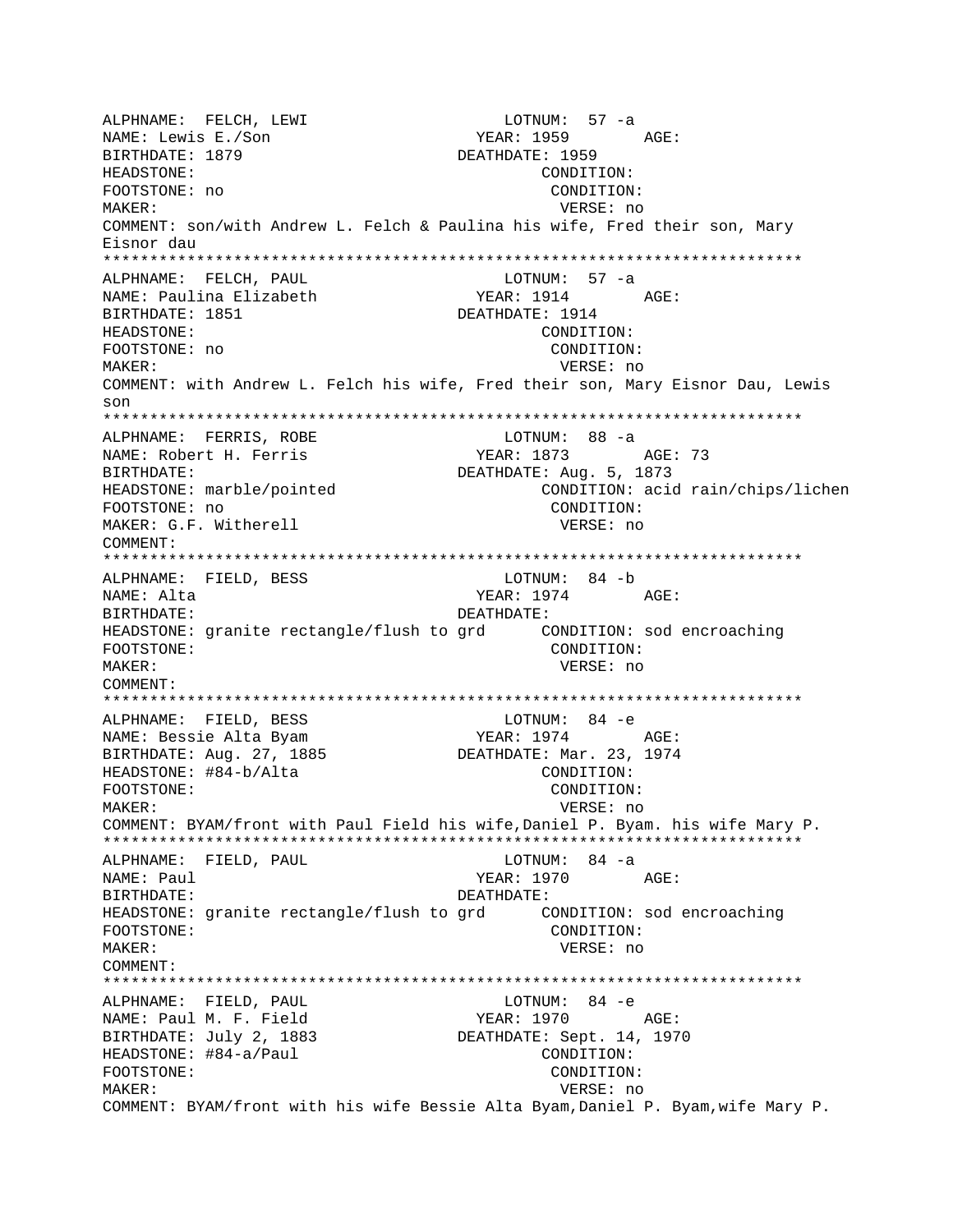\*\*\*\*\*\*\*\*\*\*\*\*\*\*\*\*\*\*\*\*\*\*\*\*\*\*\*\*\*\*\*\*\*\*\*\*\*\*\*\*\*\*\*\*\*\*\*\*\*\*\*\*\*\*\*\*\*\*\*\*\*\*\*\*\*\*\*\*\*\*\*\*\*\*\* ALPHNAME: FINLEY, BERN NAME: Berna Finley The South Communication of the YEAR: 2001 AGE: BIRTHDATE: 1931 DEATHDATE: 2001 HEADSTONE: CONDITION: FOOTSTONE: CONDITION: MAKER: VERSE: COMMENT: "with" Jack Finley/in memory only/not buried here \*\*\*\*\*\*\*\*\*\*\*\*\*\*\*\*\*\*\*\*\*\*\*\*\*\*\*\*\*\*\*\*\*\*\*\*\*\*\*\*\*\*\*\*\*\*\*\*\*\*\*\*\*\*\*\*\*\*\*\*\*\*\*\*\*\*\*\*\*\*\*\*\*\*\* ALPHNAME: FINLEY, BERN LOTNUM: 151mem NAME: Berna Finley YEAR: 2001 AGE: BIRTHDATE: 1931 DEATHDATE: 2001 HEADSTONE: flush/granite rectangle CONDITION: sod encroaching FOOTSTONE: CONDITION: MAKER: VERSE: COMMENT: a memorial stone only/she is not buried here \*\*\*\*\*\*\*\*\*\*\*\*\*\*\*\*\*\*\*\*\*\*\*\*\*\*\*\*\*\*\*\*\*\*\*\*\*\*\*\*\*\*\*\*\*\*\*\*\*\*\*\*\*\*\*\*\*\*\*\*\*\*\*\*\*\*\*\*\*\*\*\*\*\*\* ALPHNAME: FINLEY, BERN LOTNUM: E151mem NAME: Berna Finley TEAR: 2001 AGE: BIRTHDATE: 1931 DEATHDATE: 2001 HEADSTONE: flush grey granite CONDITION: FOOTSTONE: CONDITION: MAKER: VERSE: COMMENT: Not actually buried here/in memory only. \*\*\*\*\*\*\*\*\*\*\*\*\*\*\*\*\*\*\*\*\*\*\*\*\*\*\*\*\*\*\*\*\*\*\*\*\*\*\*\*\*\*\*\*\*\*\*\*\*\*\*\*\*\*\*\*\*\*\*\*\*\*\*\*\*\*\*\*\*\*\*\*\*\*\* ALPHNAME: FINLEY, JACK LOTNUM: 196-M NAME: Jack Finley Name YEAR: AGE: BIRTHDATE: 1929 DEATHDATE: HEADSTONE: CONDITION: FOOTSTONE: CONDITION: MAKER: VERSE: COMMENT: "with" Berna Finley/in memory only/not buried here \*\*\*\*\*\*\*\*\*\*\*\*\*\*\*\*\*\*\*\*\*\*\*\*\*\*\*\*\*\*\*\*\*\*\*\*\*\*\*\*\*\*\*\*\*\*\*\*\*\*\*\*\*\*\*\*\*\*\*\*\*\*\*\*\*\*\*\*\*\*\*\*\*\*\* ALPHNAME: FISH LOTNUM: 163 -a NAME: Fish YEAR: AGE: BIRTHDATE: DEATHDATE: HEADSTONE: pink quartz looking/FISH CONDITION: excellent FOOTSTONE: CONDITION: MAKER: VERSE: COMMENT: \*\*\*\*\*\*\*\*\*\*\*\*\*\*\*\*\*\*\*\*\*\*\*\*\*\*\*\*\*\*\*\*\*\*\*\*\*\*\*\*\*\*\*\*\*\*\*\*\*\*\*\*\*\*\*\*\*\*\*\*\*\*\*\*\*\*\*\*\*\*\*\*\*\*\* ALPHNAME: FISH, CHAR LOTNUM: 101 -a NAME: Little Charlie 1997 (AGE: 1897 (AGE: 1897)<br>BIRTHDATE: July 6, 1896 (DEATHDATE: 0ct. 25, 1897) BIRTHDATE: July 6, 1896 HEADSTONE: CONDITION: FOOTSTONE: CONDITION: MAKER: Andrew & Wheeler Lowell VERSE: no COMMENT: right side/also C.F.M., his wife Lillian, Sarah, Emma \*\*\*\*\*\*\*\*\*\*\*\*\*\*\*\*\*\*\*\*\*\*\*\*\*\*\*\*\*\*\*\*\*\*\*\*\*\*\*\*\*\*\*\*\*\*\*\*\*\*\*\*\*\*\*\*\*\*\*\*\*\*\*\*\*\*\*\*\*\*\*\*\*\*\* ALPHNAME: FISH, CHARLES LOTNUM: 101 -a NAME: C.F.M. Fish YEAR: 1906 AGE: BIRTHDATE: Aug. 28, 1860 DEATHDATE: Dec. 16, 1906 HEADSTONE: CONDITION: FOOTSTONE: CONDITION: MAKER: Andrew & Wheeler Lowell **VERSE:** no COMMENT: front with his wife Lillian/also Sarah,Emma,Charlie \*\*\*\*\*\*\*\*\*\*\*\*\*\*\*\*\*\*\*\*\*\*\*\*\*\*\*\*\*\*\*\*\*\*\*\*\*\*\*\*\*\*\*\*\*\*\*\*\*\*\*\*\*\*\*\*\*\*\*\*\*\*\*\*\*\*\*\*\*\*\*\*\*\*\*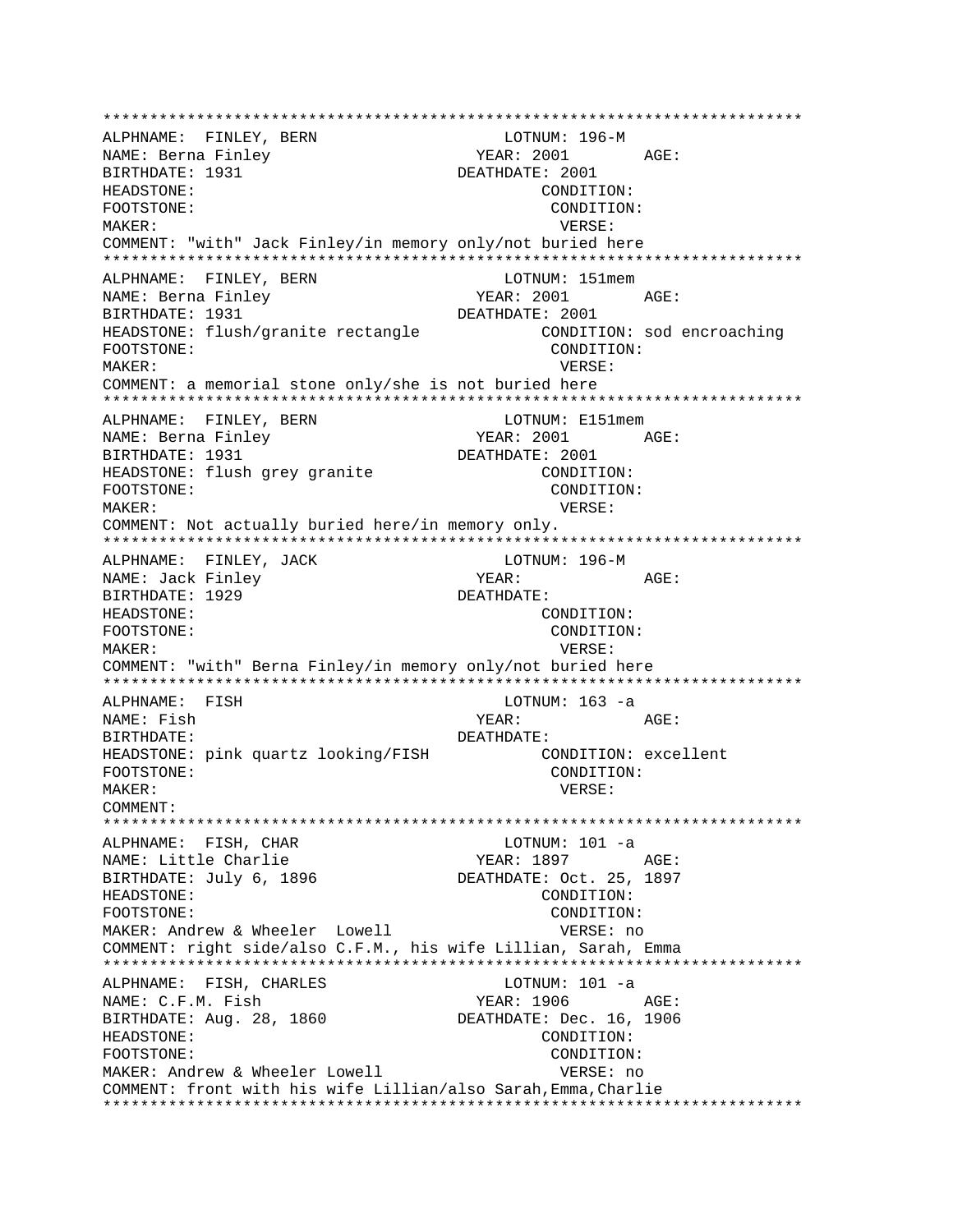ALPHNAME: FISH, EMMA LOTNUM: 101 -a NAME: Emma J. Fish YEAR: 1883 AGE: 18y'rs. BIRTHDATE: DEATHDATE: Sept. 13, 1883 HEADSTONE: CONDITION: FOOTSTONE: CONDITION: MAKER: Andrew & Wheeler Lowell **VERSE:** no COMMENT: left: with Sarah/also C.F.M., Lillian, Charlie \*\*\*\*\*\*\*\*\*\*\*\*\*\*\*\*\*\*\*\*\*\*\*\*\*\*\*\*\*\*\*\*\*\*\*\*\*\*\*\*\*\*\*\*\*\*\*\*\*\*\*\*\*\*\*\*\*\*\*\*\*\*\*\*\*\*\*\*\*\*\*\*\*\*\* ALPHNAME: FISH, LILL LOTNUM: 101 -a<br>NAME: Lillian E. Fish (YEAR: 1940) NAME: Lillian E. Fish The YEAR: 1940 AGE: BIRTHDATE: Aug. 31, 1864 DEATHDATE: Sept. 4, 1940 HEADSTONE: CONDITION: FOOTSTONE: CONDITION: MAKER: Andrew & Wheeler Lowell **VERSE:** no COMMENT: front:with C.F.M. Fish his wife/also Sarah,Emma,Charlie \*\*\*\*\*\*\*\*\*\*\*\*\*\*\*\*\*\*\*\*\*\*\*\*\*\*\*\*\*\*\*\*\*\*\*\*\*\*\*\*\*\*\*\*\*\*\*\*\*\*\*\*\*\*\*\*\*\*\*\*\*\*\*\*\*\*\*\*\*\*\*\*\*\*\* ALPHNAME: FISH, SARA LOTNUM: 101 -a NAME: Sarah W. Fish YEAR: 1892 AGE: 59y'rs. BIRTHDATE:  $DEATHDATE: June 17, 1892$ HEADSTONE: CONDITION: FOOTSTONE: CONDITION: MAKER: Andrew & Wheeler Lowell VERSE: no COMMENT: left:with Emma/also C.F.M., Lillian his wife, Charlie \*\*\*\*\*\*\*\*\*\*\*\*\*\*\*\*\*\*\*\*\*\*\*\*\*\*\*\*\*\*\*\*\*\*\*\*\*\*\*\*\*\*\*\*\*\*\*\*\*\*\*\*\*\*\*\*\*\*\*\*\*\*\*\*\*\*\*\*\*\*\*\*\*\*\* ALPHNAME: FLETCHER, BENJ LOTNUM: 62 -a NAME: Benj. M. Fletcher YEAR: 1906 AGE: BIRTHDATE: Jan. 29, 1827 DEATHDATE: Nov. 10, 1906 HEADSTONE: granite monu/slant/vine,leaves CONDITION: lichen FOOTSTONE: no CONDITION: MAKER: 94 COMMENT: FLETCHER/top:The memory of the just is blessed/Member of Co.G.13 Regt.N.H.Vol. \*\*\*\*\*\*\*\*\*\*\*\*\*\*\*\*\*\*\*\*\*\*\*\*\*\*\*\*\*\*\*\*\*\*\*\*\*\*\*\*\*\*\*\*\*\*\*\*\*\*\*\*\*\*\*\*\*\*\*\*\*\*\*\*\*\*\*\*\*\*\*\*\*\*\* ALPHNAME: FLETCHER, ELLA LOTNUM: 76 -b NAME: Ella M. YEAR: 1870 AGE: 16y'rs.& 3mo's BIRTHDATE: Nov. 14, 1870 HEADSTONE: marble/pointed CONDITION: tipped/bad lichen/a.rain/chips FOOTSTONE: no CONDITION: MAKER: 104 COMMENT: Dau'r. of R. & M.J. Fletcher/Asleep in Jesus \*\*\*\*\*\*\*\*\*\*\*\*\*\*\*\*\*\*\*\*\*\*\*\*\*\*\*\*\*\*\*\*\*\*\*\*\*\*\*\*\*\*\*\*\*\*\*\*\*\*\*\*\*\*\*\*\*\*\*\*\*\*\*\*\*\*\*\*\*\*\*\*\*\*\* ALPHNAME: FLETCHER, FRED LOTNUM: 76 -f NAME: Fred L. Same Communication of the MEAR: 1953 AGE: BIRTHDATE: 1867 DEATHDATE: 1953 HEADSTONE: CONDITION: FOOTSTONE: CONDITION: MAKER: VERSE: no COMMENT: with his wife Julia N. \*\*\*\*\*\*\*\*\*\*\*\*\*\*\*\*\*\*\*\*\*\*\*\*\*\*\*\*\*\*\*\*\*\*\*\*\*\*\*\*\*\*\*\*\*\*\*\*\*\*\*\*\*\*\*\*\*\*\*\*\*\*\*\*\*\*\*\*\*\*\*\*\*\*\* ALPHNAME: FLETCHER, GEOR LOTNUM: 80 -c NAME: George M. Fletcher YEAR: 1900 AGE: BIRTHDATE: 1858 DEATHDATE: 1900 HEADSTONE: granite monument/slanted/vine CONDITION: lichen/chips FOOTSTONE: no CONDITION: MAKER: C. Wheeler/Lowell vances are verse versus versus versus versus no COMMENT: FLETCHER/with Nellie P. Fletcher Fradd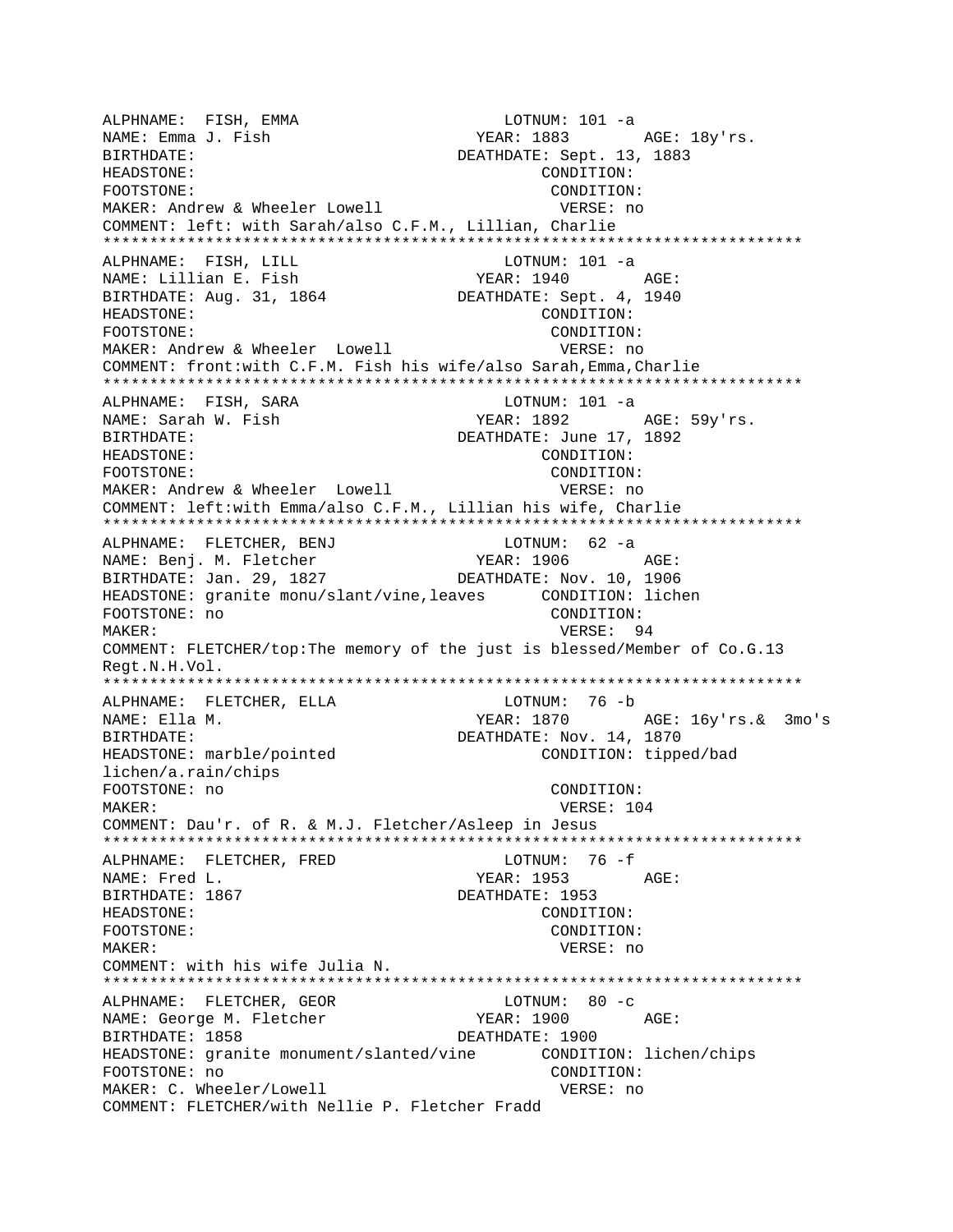ALPHNAME: FLETCHER, JAME LOTNUM: 76 -e YEAR: 1857 AGE: 4mo's. NAME: James W. Fletcher BIRTHDATE: DEATHDATE: Apr. 4,1857 (V.R.) HEADSTONE: marble monument/small/pointed CONDITION: bad mower chips at rear/a.rain FOOTSTONE: no CONDITION: MAKER: VERSE: no COMMENT: in V.R. not on stone:d. Apr. 4, 1857 son of Samuel & Rosanna Fletcher ALPHNAME: FLETCHER, JULI LOTNUM: 76 -f NAME: Julia N.  $YEAR: 1924$   $AGE:$ BIRTHDATE: 1865 DEATHDATE: 1924 HEADSTONE: CONDITION: FOOTSTONE: CONDITION: MAKER: VERSE: no COMMENT: with Fred L. Fletcher his wife ALPHNAME: FLETCHER, LUCI LOTNUM:  $62 - a$ YEAR: 1908 AGE: NAME: Lucinda V. BIRTHDATE: Sept. 15, 1829 DEATHDATE: Oct. 15, 1908 HEADSTONE: granite monu/slant/vine, leaves CONDITION: lichen FOOTSTONE: no CONDITION: MAKER: VERSE: 94 COMMENT: with Benj. M. Fletcher his wife/top: The memory of the just is blessed ALPHNAME: FLETCHER, LUCY LOTNUM: 76 -a YEAR: 1859 NAME: Lucy M.  $\triangle$   $G$   $\Gamma$ : BIRTHDATE: DEATHDATE: May 1, 1859 CONDITION: HEADSTONE: FOOTSTONE: CONDITION: MAKER: VERSE: no COMMENT: with Minnie J./children of R.& M.J. FLETCHER LOTNUM: 94 -a ALPHNAME: FLETCHER, MABE YEAR: 1892 NAME: Mabelle AGE: 24y'rs. 12d'ys DEATHDATE: Sept. 13, 1892 BIRTHDATE: HEADSTONE: marble monument/rounded CONDITION: broken but fixed firm/acidrain CONDITION: FOOTSTONE: no MAKER: S. Sloan VERSE: 3 COMMENT: wife of Fred L. Fletcher/Precious memories cluster Here....... (acid rain) LOTNUM:  $76 -c$ ALPHNAME: FLETCHER, MART NAME: Martha J. Fletcher YEAR: 1911 AGE: BIRTHDATE: July 2, 1829 DEATHDATE: Apr. 1, 1911 HEADSTONE: CONDITION: FOOTSTONE: CONDITION: MAKER: VERSE: no COMMENT: top:MOTHER/bottom:FLETCHER/with Robert Fletcher ALPHNAME: FLETCHER, MINN LOTNUM:  $76 -a$ NAME: Minnie J.  $YEAR: 1856$   $AGE:$ BIRTHDATE: DEATHDATE: July 24, 1856 HEADSTONE: CONDITION: FOOTSTONE: CONDITION: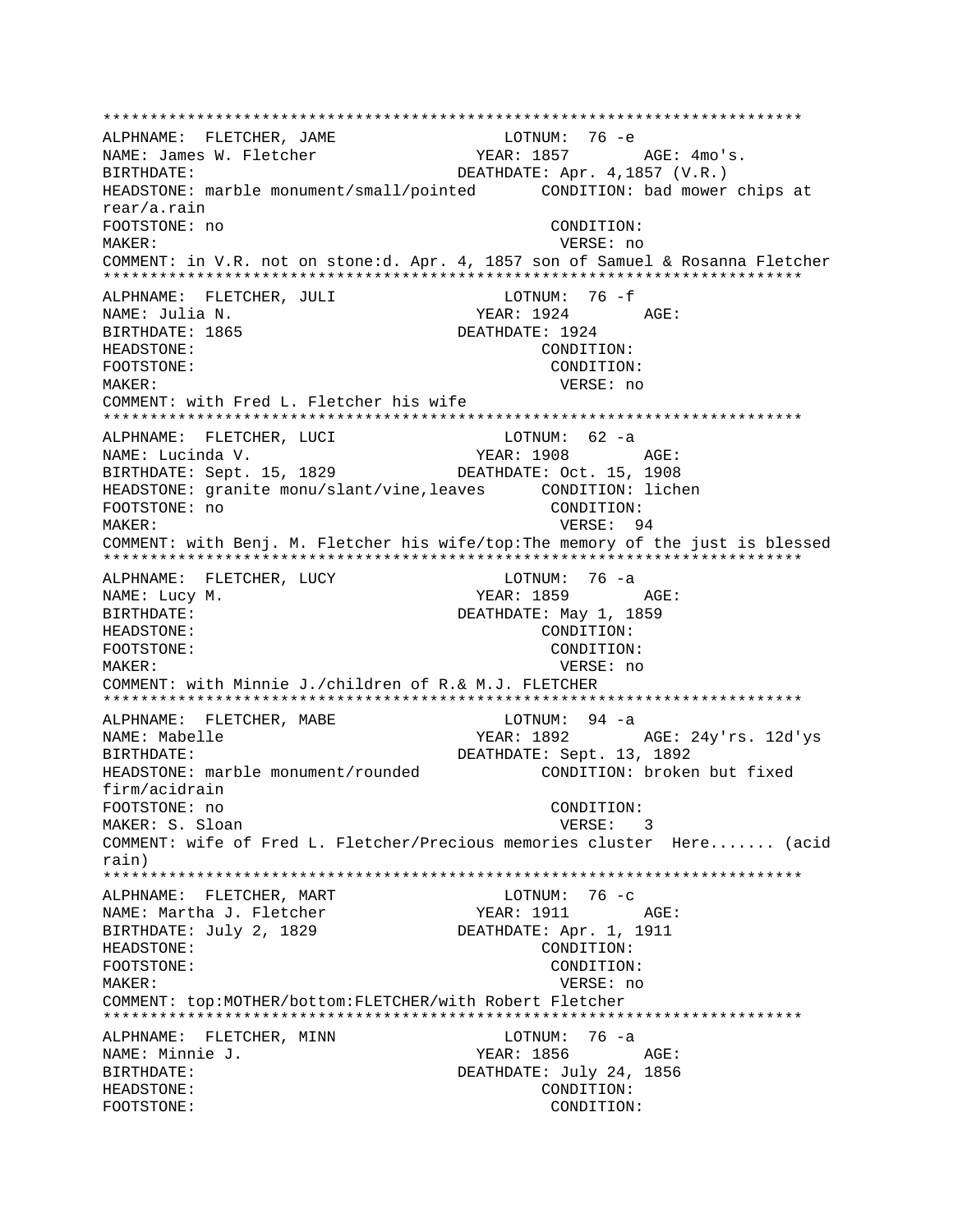MAKER: VERSE: no COMMENT: with Lucy/children of R.& M.J. FLETCHER ALPHNAME: FLETCHER, ROBERT LOTNUM: 76 -c NAME: Robert Fletcher YEAR: 1902 AGE: BIRTHDATE: Nov. 1, 1828 DEATHDATE: Sept. 21, 1902 HEADSTONE: CONDITION: FOOTSTONE: CONDITION: MAKER: VERSE: 121 COMMENT: top:FATHER/bottom:FLETCHER/with Martha/Member of Co.E., 26th Mass. Vols.  $Find the t$ ALPHNAME: FLETCHER, ROSA LOTNUM: 76 -d NAME: Rosanna YEAR: 1856 AGE: 23 BIRTHDATE: DEATHDATE: Dec. 2, 1856 HEADSTONE: marble/pointed CONDITION: bad acid raiin/lichen FOOTSTONE: no CONDITION: MAKER: VERSE: no COMMENT: wife of Samuel Fletcher ALPHNAME: FORD, B. FRA LOTNUM: 174A-a NAME: B. Frank Ford YEAR: 1929 AGE: DEATHDATE: 1929 BIRTHDATE: 1896 HEADSTONE: CONDITION: FOOTSTONE: CONDITION: MAKER: VERSE: COMMENT: with his wife Mildred Dalton Park ALPHNAME: FORD, MILD LOTNUM: 174A-a YEAR: 1961 AGE: NAME: Mildred Dalton Park BIRTHDATE: 1900 DEATHDATE: 1961 HEADSTONE: CONDITION: CONDITION: FOOTSTONE: VERSE: MAKER: COMMENT: with B. Frank Ford his wife LOTNUM: CS033-a ALPHNAME: FOREMAN, DAVI NAME: David B. Foreman YEAR: 1989 AGE: BIRTHDATE: 1920 DEATHDATE: 1989 HEADSTONE: flush/qranite/cross/rectangle CONDITION: sod encroaching FOOTSTONE: CONDITION: MAKER: VERSE: 149 COMMENT: CPL US Army Air Corps World War II ALPHNAME: FOREMAN, DAVI LOTNUM: CS034-a YEAR: 1989 AGE: NAME: David B. BIRTHDATE: 1920 DEATHDATE: 1989 HEADSTONE: #CS33-a/David B. Foreman CONDITION: FOOTSTONE: CONDITION: MAKER: VERSE: COMMENT: 5 pointed star/with Mary H., his wife ALPHNAME: FOREMAN, MARY LOTNUM: CS034-a NAME: Mary H. YEAR: AGE: BIRTHDATE: 1926 DEATHDATE: HEADSTONE: CONDITION: FOOTSTONE: CONDITION: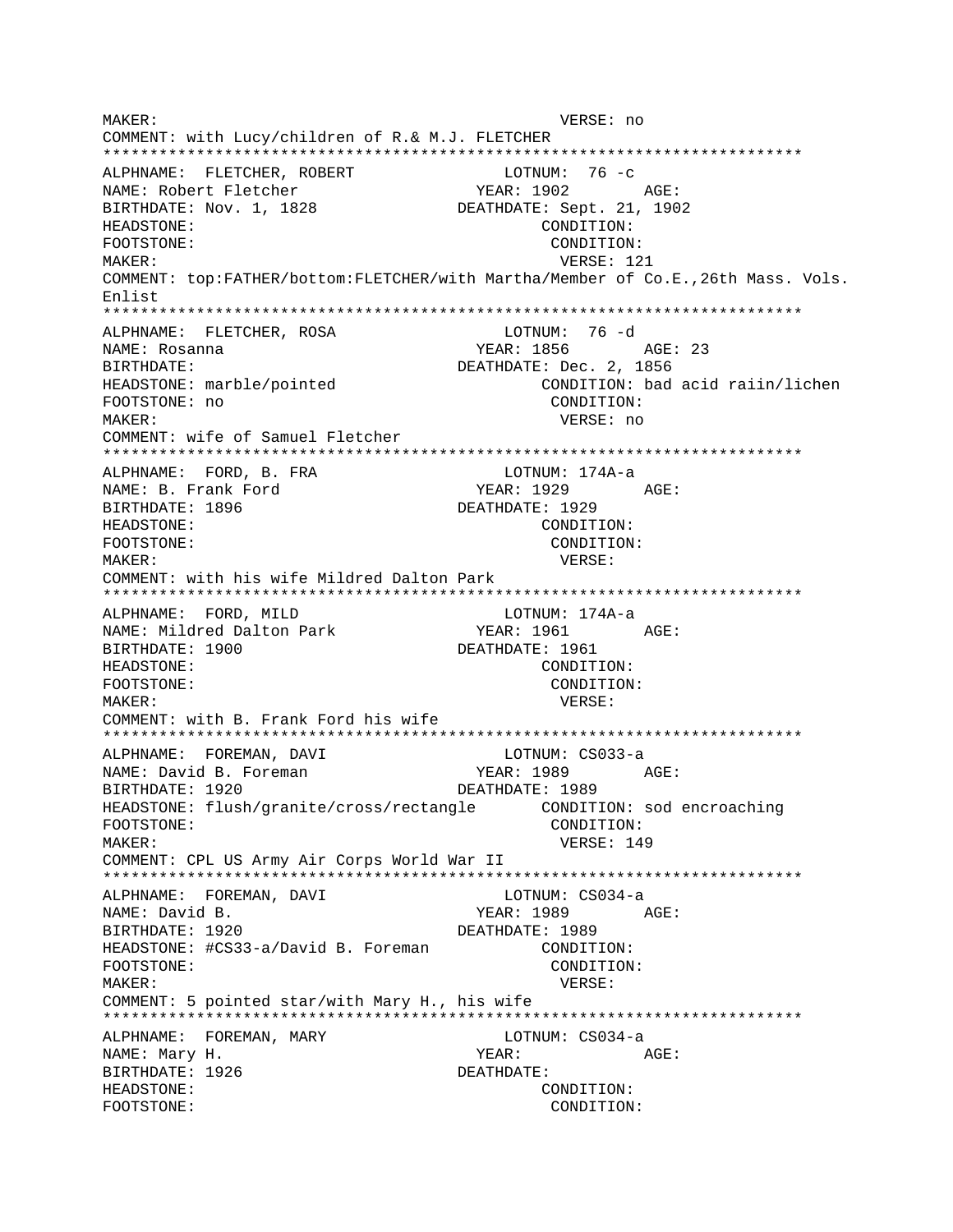MAKER: VERSE: COMMENT: 5 pointed star/with David B., his wife ALPHNAME: FORTE LOTNUM: 136B-d NAME: Forte YEAR: AGE: BIRTHDATE: DEATHDATE: CONDITION: HEADSTONE: FOOTSTONE: CONDITION: MAKER: VERSE: 142 COMMENT: fallen cross on crushed flowers with leaves at upper left/curved design  $on$  top ALPHNAME: FORTE, ELEA LOTNUM: 136B-a NAME: Eleanore G. YEAR: 1990 AGE: BIRTHDATE: 1924 DEATHDATE: 1990 HEADSTONE: flush granite rectangle CONDITION: sod encroaching FOOTSTONE: CONDITION: MAKER: VERSE: COMMENT: ALPHNAME: FORTE, JOSE LOTNUM: 136B-C YEAR: 1993 NAME: Josephine D. AGE: DEATHDATE: 1993 BIRTHDATE: 1890 HEADSTONE: flush granite rectangle CONDITION: good CONDITION: FOOTSTONE: MAKER: VERSE: COMMENT: ALPHNAME: FORTE, PETE LOTNUM: 136B-b NAME: Peter V. YEAR: 1999 AGE: BIRTHDATE: 1924 DEATHDATE: 1999 HEADSTONE: flush granite rectangle CONDITION: sod encroaching CONDITION: FOOTSTONE: MAKER: VERSE: COMMENT: ALPHNAME: FOX, FRAN LOTNUM: E260 -a **YEAR: 2002** NAME: Francis E. Fox AGE: BIRTHDATE: Jun 7 1920 DEATHDATE: Feb 14 2002 HEADSTONE: CONDITION: FOOTSTONE: CONDITION: VERSE: 160 MAKER: COMMENT: with Helen L. Fox LOTNUM: E260 -a ALPHNAME: FOX, HELE NAME: Helen L. Fox YEAR: AGE: BIRTHDATE: 1923 DEATHDATE: HEADSTONE: CONDITION: FOOTSTONE: CONDITION: MAKER: VERSE: COMMENT: with Francis E. Fox ALPHNAME: FRADD, NELL LOTNUM:  $80 - c$ NAME: Nellie P. Fletcher Fradd YEAR: 1929 AGE: BIRTHDATE: 1863 DEATHDATE: 1929 CONDITION: lichen/chips HEADSTONE: granite monument/slanted/vine FOOTSTONE: no CONDITION: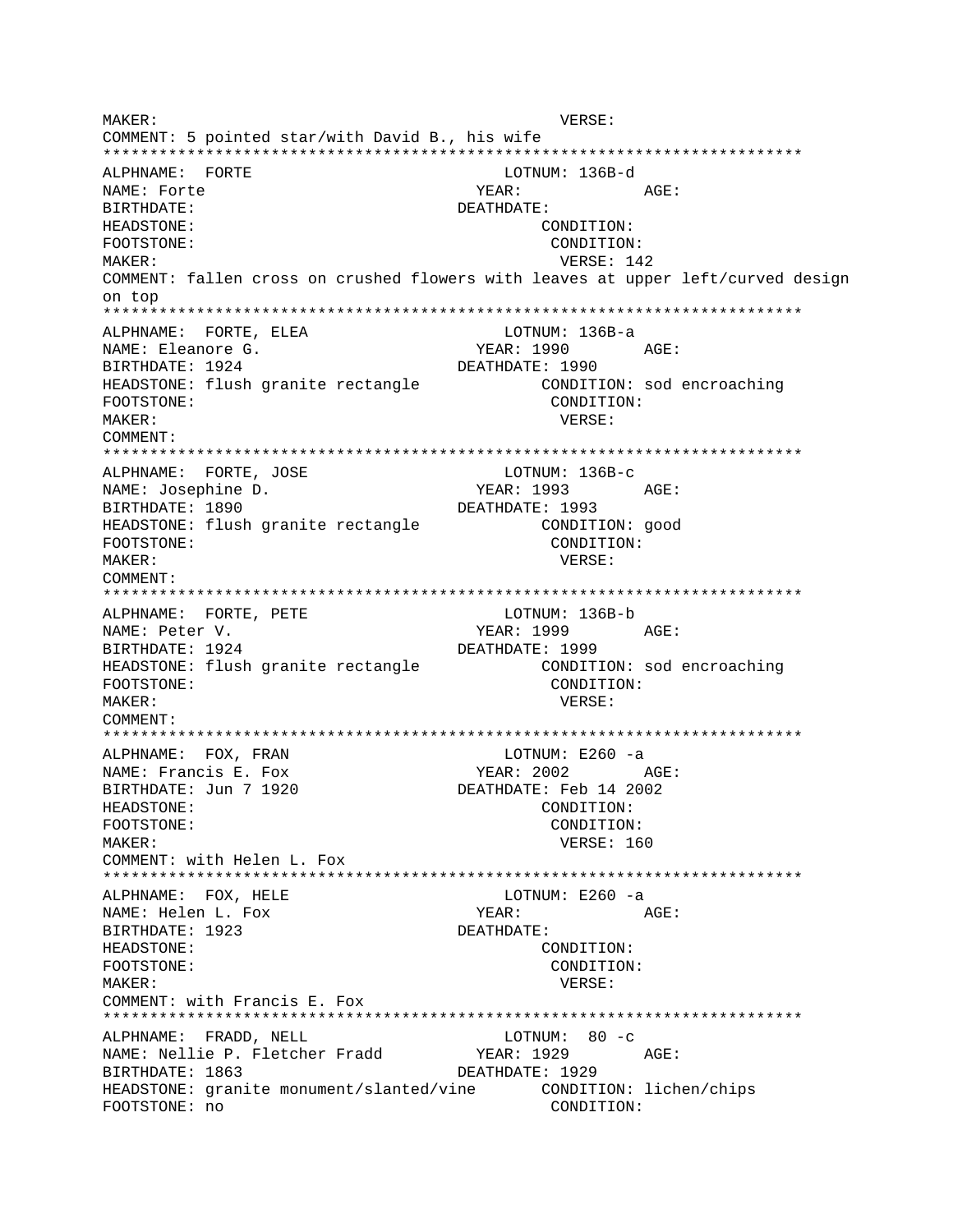MAKER: C. Wheeler/Lowell VERSE: no COMMENT: FLETCHER/with George M. Fletcher ALPHNAME: FREEMAN, BARB LOTNUM: 204A -a NAME: Barbara A. YEAR: 1963 AGE: BIRTHDATE: 1930 DEATHDATE: 1963 HEADSTONE: qran/lily/fallen cross/FREEMAN CONDITION: lichen CONDITION: FOOTSTONE: MAKER: ColmerMonumentWorks 1001LawrenceSt. VERSE: COMMENT: ALPHNAME: FULLER, CHAR LOTNUM: 61 -d NAME: Charles A. W. Fuller YEAR: 1902 AGE: 82y'rs. 9m's. **BIRTHDATE:** DEATHDATE: Feb. 10, 1902 HEADSTONE: marble monu./fancy/oak leaves CONDITION: tipped/acid rain/lichen FOOTSTONE: no CONDITION: MAKER: C. Wheeler, Lowell VERSE: no COMMENT: ALPHNAME: FULLER, ELLE LOTNUM: 61 -a NAME: Ellen L. YEAR: 1848 AGE: 3yrs. 3mos. 23d DEATHDATE: Aug. 28, 1848 BIRTHDATE: CONDITION: acid rain HEADSTONE: marble/flat starting/chips FOOTSTONE: no CONDITION: MAKER: VERSE: 91 COMMENT: Daughter of Chas. A.W. & Emily FULLER/Oh cease thy grief ye parents dear, Thy ALPHNAME: FULLER, EMIL LOTNUM:  $61 - c$ YEAR: 1881 AGE: 60yr's. 11mo's. NAME: Emily DEATHDATE: Aug. 19, 1881 BIRTHDATE: HEADSTONE: marble mon./fancy/leaves, etc. CONDITION: acid rain/lichen CONDITION: FOOTSTONE: no MAKER: Andrews & Wheeler, Lowell VERSE: 93 COMMENT: wife of Chas. A.W. Fuller/rest thee, mother, rest thee, wife In thy quiet, ALPHNAME: FULLER, JULI LOTNUM: 61 -b YEAR: 1848 AGE: 4yrs 11mos 18ds NAME: Julia M. DEATHDATE: Aug. 21, 1848 BIRTHDATE: CONDITION: acid rain HEADSTONE: marble/flat starting/chips FOOTSTONE: no CONDITION: MAKER: VERSE: 92 COMMENT: daughter of Chas. A.W. & Emily FULLER/beautiful, lovely, She was but given A ALPHNAME: FULTON, LAUR LOTNUM: E080 -b ALPHNAME. FOLION,<br>NAME: Laura Louise Fulton YEAR: 2003 AGE: BIRTHDATE: Dec. 27, 1914 DEATHDATE: Jan. 1, 2003 HEADSTONE: CONDITION: FOOTSTONE: CONDITION: MAKER: Adrian Luz VERSE: COMMENT: with William J. Fulton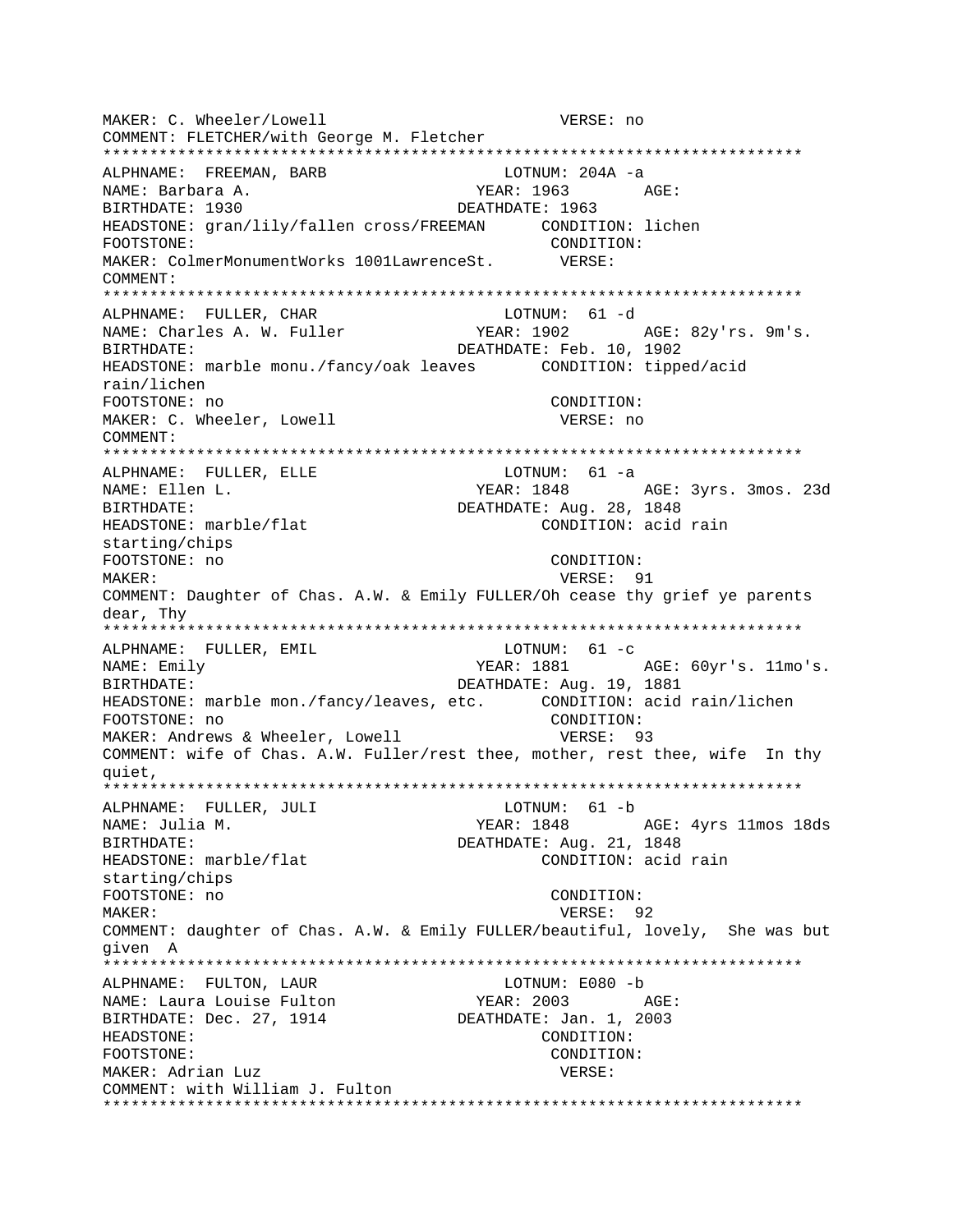ALPHNAME: FULTON, WILL LOTNUM: E080 -a<br>NAME: William J Fulton MAME: YEAR: 1997 AGE: NAME: William J Fulton BIRTHDATE: Jan 8 1914 DEATHDATE: Sep 24 1997 HEADSTONE: flush/granite rectangle/cross CONDITION: sod encroaching FOOTSTONE: CONDITION: MAKER: VERSE: 185 COMMENT: \*\*\*\*\*\*\*\*\*\*\*\*\*\*\*\*\*\*\*\*\*\*\*\*\*\*\*\*\*\*\*\*\*\*\*\*\*\*\*\*\*\*\*\*\*\*\*\*\*\*\*\*\*\*\*\*\*\*\*\*\*\*\*\*\*\*\*\*\*\*\*\*\*\*\* ALPHNAME: FULTON, WILL LOTNUM: E080 -b NAME: William J. Fulton YEAR: 1997 AGE:<br>BIRTHDATE: Jan. 8,1914 DEATHDATE: Sept. 24.1997 DEATHDATE: Sept. 24,1997 HEADSTONE: #E080-a/William J Fulton CONDITION: FOOTSTONE: CONDITION: MAKER: Adrian Luz **VERSE:** COMMENT: with Laura Louise Fulton \*\*\*\*\*\*\*\*\*\*\*\*\*\*\*\*\*\*\*\*\*\*\*\*\*\*\*\*\*\*\*\*\*\*\*\*\*\*\*\*\*\*\*\*\*\*\*\*\*\*\*\*\*\*\*\*\*\*\*\*\*\*\*\*\*\*\*\*\*\*\*\*\*\*\* ALPHNAME: GALLANT, RICH LOTNUM: E135 -a NAME: Richard J. Gallant YEAR: 2000 AGE: BIRTHDATE: Sept. 8, 1961 DEATHDATE: Nov. 22, 2000 HEADSTONE: blkgran./2hearts,male portrait CONDITION: excellent FOOTSTONE: CONDITION: MAKER: Adrian Luz **VERSE: 206** COMMENT: complex design includes 5 baby-size footprints,cross, "xox oxo."Not on cem lst \*\*\*\*\*\*\*\*\*\*\*\*\*\*\*\*\*\*\*\*\*\*\*\*\*\*\*\*\*\*\*\*\*\*\*\*\*\*\*\*\*\*\*\*\*\*\*\*\*\*\*\*\*\*\*\*\*\*\*\*\*\*\*\*\*\*\*\*\*\*\*\*\*\*\* ALPHNAME: GARLAND, EDWI LOTNUM: 116 -a NAME: Edwin H. YEAR: 1866 AGE: BIRTHDATE: Dec. 27, 1865 DEATHDATE: Feb. 23, 1866 HEADSTONE: CONDITION: FOOTSTONE: no CONDITION: MAKER: VERSE: no COMMENT: GARLAND/with parents Samuel,S.Elizabeth/also child. Edwin,Stella,Ernest,Maude \*\*\*\*\*\*\*\*\*\*\*\*\*\*\*\*\*\*\*\*\*\*\*\*\*\*\*\*\*\*\*\*\*\*\*\*\*\*\*\*\*\*\*\*\*\*\*\*\*\*\*\*\*\*\*\*\*\*\*\*\*\*\*\*\*\*\*\*\*\*\*\*\*\*\* ALPHNAME: GARLAND, EDWI LOTNUM: 116 -a NAME: Edwin H. YEAR: 1876 AGE: BIRTHDATE: Feb. 23, 1875 HEADSTONE: CONDITION: FOOTSTONE: no CONDITION: MAKER: VERSE: no COMMENT: GARLAND/with parents Samuel,S.Elizabeth/also child. Edwin,Stella,Ernest,Maude \*\*\*\*\*\*\*\*\*\*\*\*\*\*\*\*\*\*\*\*\*\*\*\*\*\*\*\*\*\*\*\*\*\*\*\*\*\*\*\*\*\*\*\*\*\*\*\*\*\*\*\*\*\*\*\*\*\*\*\*\*\*\*\*\*\*\*\*\*\*\*\*\*\*\* ALPHNAME: GARLAND, ERNE LOTNUM: 116 -a NAME: Ernest A. Garland YEAR: 1936 AGE: BIRTHDATE: 1867 DEATHDATE: 1936 HEADSTONE: CONDITION: FOOTSTONE: no CONDITION: MAKER: VERSE: no COMMENT: GARLAND/with parents Samuel,S.Eizabeth/also child.Edwin,Edwin,Stella,Maude \*\*\*\*\*\*\*\*\*\*\*\*\*\*\*\*\*\*\*\*\*\*\*\*\*\*\*\*\*\*\*\*\*\*\*\*\*\*\*\*\*\*\*\*\*\*\*\*\*\*\*\*\*\*\*\*\*\*\*\*\*\*\*\*\*\*\*\*\*\*\*\*\*\*\* ALPHNAME: GARLAND, MAUD LOTNUM: 116 -a NAME: Maude Garland YEAR: 1949 AGE: BIRTHDATE: 1879 DEATHDATE: 1949 HEADSTONE: CONDITION: FOOTSTONE: no CONDITION: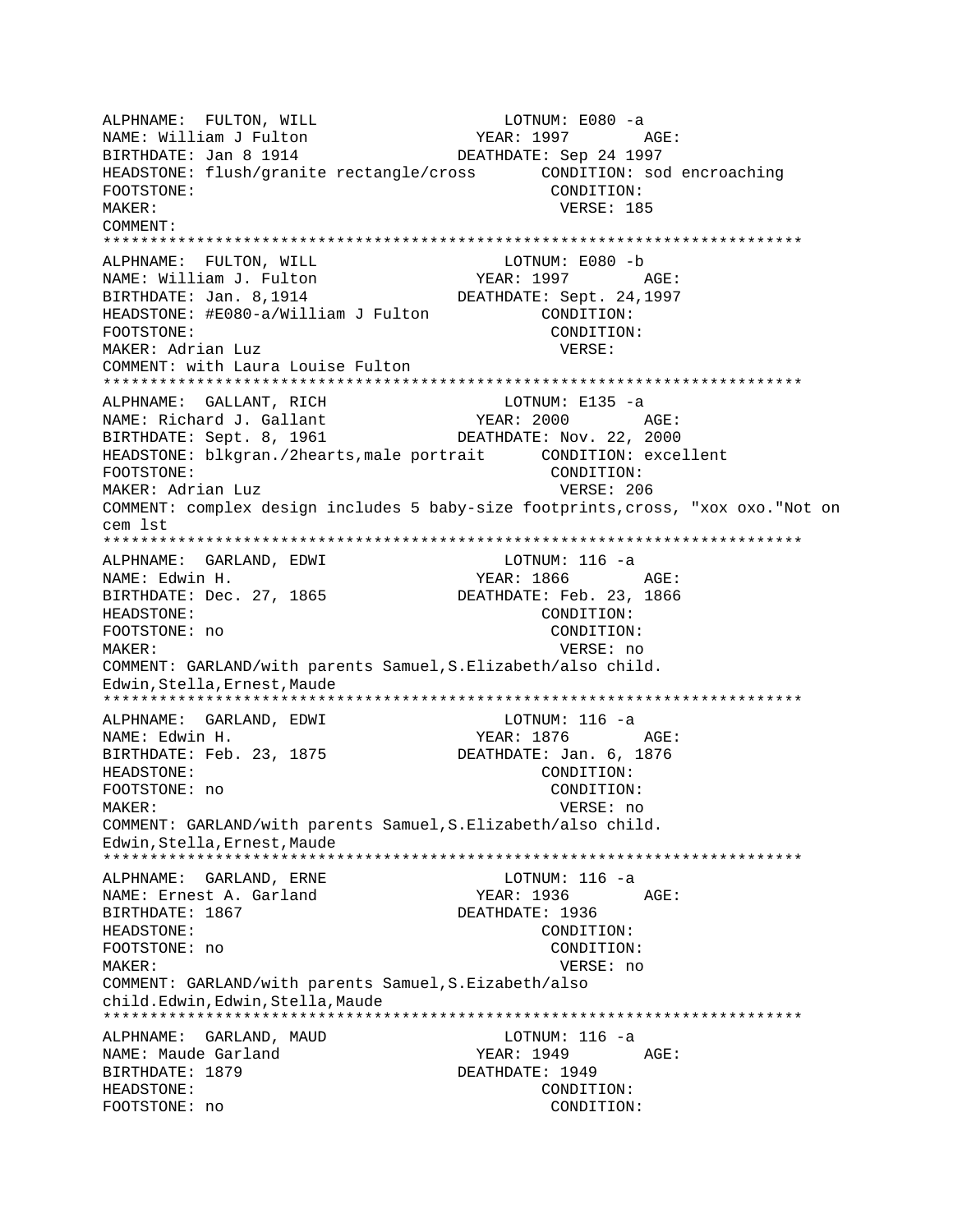MAKER: VERSE: no COMMENT: GARLAND/with Samuel,S.Elizabeth/also their children Edwin,Edwin,Stella,Ernest \*\*\*\*\*\*\*\*\*\*\*\*\*\*\*\*\*\*\*\*\*\*\*\*\*\*\*\*\*\*\*\*\*\*\*\*\*\*\*\*\*\*\*\*\*\*\*\*\*\*\*\*\*\*\*\*\*\*\*\*\*\*\*\*\*\*\*\*\*\*\*\*\*\*\* ALPHNAME: GARLAND, S. E. LOTNUM: 116 -a NAME: S. Elizabeth YEAR: 1923 AGE: BIRTHDATE: July 27, 1839 DEATHDATE: May 10, 1923 HEADSTONE: CONDITION: FOOTSTONE: no CONDITION: MAKER: VERSE: no COMMENT: GARLAND/with Samuel J. his wife, children Edwin, Edwin, Stella, Ernest, Maude \*\*\*\*\*\*\*\*\*\*\*\*\*\*\*\*\*\*\*\*\*\*\*\*\*\*\*\*\*\*\*\*\*\*\*\*\*\*\*\*\*\*\*\*\*\*\*\*\*\*\*\*\*\*\*\*\*\*\*\*\*\*\*\*\*\*\*\*\*\*\*\*\*\*\* ALPHNAME: GARLAND, SAMU LOTNUM: 116 -a NAME: Samuel J. Garland YEAR: 1903 AGE:<br>BIRTHDATE: Dec. 18, 1835 DEATHDATE: Feb. 5, 1903 BIRTHDATE: Dec. 18, 1835 HEADSTONE: CONDITION: FOOTSTONE: no CONDITION: MAKER: USE STREET STREET STREET AS A STREET STREET AS A STREET STREET AS A STREET STREET AS A STREET STREET AS COMMENT: GARLAND/Post 185, G.A.R.,10th Conn. Vols./with S. Elizabeth his wife,children \*\*\*\*\*\*\*\*\*\*\*\*\*\*\*\*\*\*\*\*\*\*\*\*\*\*\*\*\*\*\*\*\*\*\*\*\*\*\*\*\*\*\*\*\*\*\*\*\*\*\*\*\*\*\*\*\*\*\*\*\*\*\*\*\*\*\*\*\*\*\*\*\*\*\* ALPHNAME: GARLAND, STELL LOTNUM: 116 -a NAME: Stella R. Garland YEAR: 1949 AGE: BIRTHDATE: 1869 DEATHDATE: 1949 HEADSTONE: CONDITION: FOOTSTONE: no CONDITION: MAKER: VERSE: no COMMENT: GARLAND/with parents Samuel,S.Elizabeth/also child. Edwin,Edwin,Ernest,Maude \*\*\*\*\*\*\*\*\*\*\*\*\*\*\*\*\*\*\*\*\*\*\*\*\*\*\*\*\*\*\*\*\*\*\*\*\*\*\*\*\*\*\*\*\*\*\*\*\*\*\*\*\*\*\*\*\*\*\*\*\*\*\*\*\*\*\*\*\*\*\*\*\*\*\* ALPHNAME: GARLICK, CLAR LOTNUM: 116A-a NAME: Clarence YEAR: 1967 AGE: BIRTHDATE: Sept. 28, 1901 DEATHDATE: June 14, 1967 HEADSTONE:  $\begin{array}{ccc} \text{FOOTSTONE}: & \text{FOOTSTONE}: & \text{FOOTSTONE}: & \text{FOOTSTONE}: & \text{FOOTSTONE}: & \text{FOOTSTONE}: & \text{FOOTSTONE}: & \text{FOOTSTONE}: & \text{FOOTSTONE}: & \text{FMOTSTONE}: & \text{FMOTSTONE}: & \text{FMOTSTONE}: & \text{FMOTSTONE}: & \text{FMOTSTONE}: & \text{FMOTSTONE}: & \text{FMOTSTONE}: & \text{FMOTSTONE}: & \text{FMOTSTONE}: & \text{FMOTSTONE}: & \text{FMOTSTOLEN}: & \text$ FOOTSTONE: no MAKER: VERSE: no COMMENT: front:GARLICK/rear:inscription/with his wife Dorothy \*\*\*\*\*\*\*\*\*\*\*\*\*\*\*\*\*\*\*\*\*\*\*\*\*\*\*\*\*\*\*\*\*\*\*\*\*\*\*\*\*\*\*\*\*\*\*\*\*\*\*\*\*\*\*\*\*\*\*\*\*\*\*\*\*\*\*\*\*\*\*\*\*\*\* ALPHNAME: GARLICK, DORO LOTNUM: 116A-a NAME: Dorothy M. The Manuscripture of the Magnuscripture of the Magnuscripture of the Magnuscripture of the Ma BIRTHDATE: Aug. 7, 1896 DEATHDATE: Nov.25,1995 HEADSTONE: CONDITION: FOOTSTONE: no CONDITION: MAKER: VERSE: no COMMENT: front:GARLICK/rear:inscription, with Clarence his wife \*\*\*\*\*\*\*\*\*\*\*\*\*\*\*\*\*\*\*\*\*\*\*\*\*\*\*\*\*\*\*\*\*\*\*\*\*\*\*\*\*\*\*\*\*\*\*\*\*\*\*\*\*\*\*\*\*\*\*\*\*\*\*\*\*\*\*\*\*\*\*\*\*\*\* ALPHNAME: GAY, SUSA LOTNUM: 98 -f NAME: Susanna R. Gay  $YEAR: 1935$  AGE: 73yrs. 4ms. BIRTHDATE:  $DEATHDATE: Jan. 4, 1935$ HEADSTONE: marble/rounded/WIFE CONDITION: acid rain/lichen FOOTSTONE: no CONDITION: MAKER: VERSE: no COMMENT: wife of Charles H. Spaulding and Edward G. Gay \*\*\*\*\*\*\*\*\*\*\*\*\*\*\*\*\*\*\*\*\*\*\*\*\*\*\*\*\*\*\*\*\*\*\*\*\*\*\*\*\*\*\*\*\*\*\*\*\*\*\*\*\*\*\*\*\*\*\*\*\*\*\*\*\*\*\*\*\*\*\*\*\*\*\* ALPHNAME: GEARY, ROBE LOTNUM: E234 -a NAME: Robert Joseph Geary YEAR: 2006 AGE: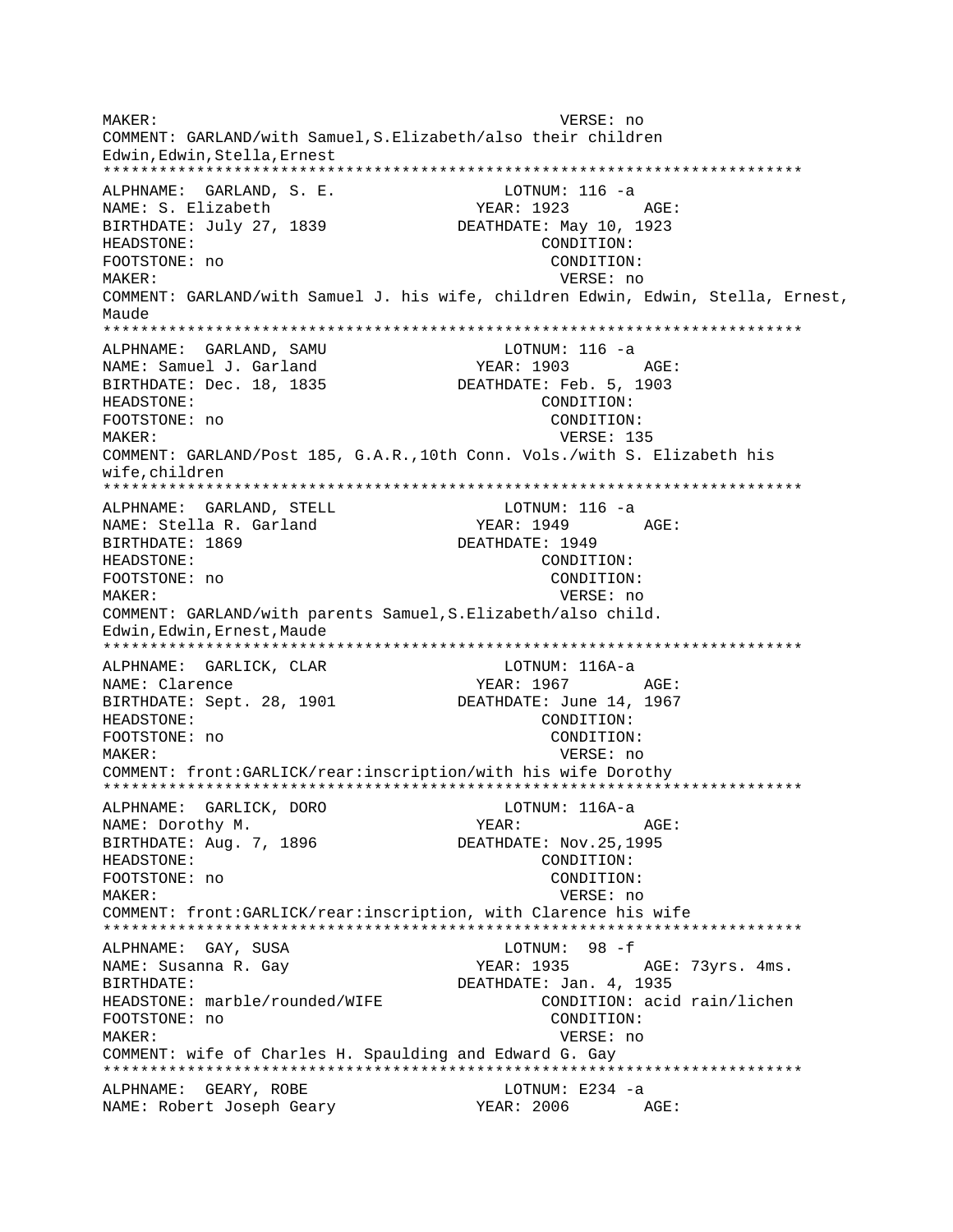BIRTHDATE: Apr 25 1938 DEATHDATE: Apr 16 2000 HEADSTONE: flush/granite rectangle/ cross CONDITION: excellent FOOTSTONE: CONDITION: MAKER: VERSE: 200 COMMENT: \*\*\*\*\*\*\*\*\*\*\*\*\*\*\*\*\*\*\*\*\*\*\*\*\*\*\*\*\*\*\*\*\*\*\*\*\*\*\*\*\*\*\*\*\*\*\*\*\*\*\*\*\*\*\*\*\*\*\*\*\*\*\*\*\*\*\*\*\*\*\*\*\*\*\* ALPHNAME: GEARY, ROBE LOTNUM: E234 -b NAME: Robert J. Geary YEAR: 2000 AGE:<br>BIRTHDATE: April 25, 1938 DEATHDATE: April 16, 2000 BIRTHDATE: April 25, 1938 HEADSTONE: #E234-a/Robert Joseph Geary CONDITION: FOOTSTONE: CONDITION: MAKER: Adrian Lutz **VERSE: 209** COMMENT: GEARY/Devoted husband, Daddy and Papa \*\*\*\*\*\*\*\*\*\*\*\*\*\*\*\*\*\*\*\*\*\*\*\*\*\*\*\*\*\*\*\*\*\*\*\*\*\*\*\*\*\*\*\*\*\*\*\*\*\*\*\*\*\*\*\*\*\*\*\*\*\*\*\*\*\*\*\*\*\*\*\*\*\*\* ALPHNAME: GELINEAU, EUNI LOTNUM: 182 - f NAME: Eunice L. Gelineau YEAR: 1989 AGE: BIRTHDATE: 1918 **DEATHDATE: 1989** HEADSTONE: rec.granite/flush/cross at top CONDITION: good FOOTSTONE: CONDITION: MAKER: VERSE: COMMENT: \*\*\*\*\*\*\*\*\*\*\*\*\*\*\*\*\*\*\*\*\*\*\*\*\*\*\*\*\*\*\*\*\*\*\*\*\*\*\*\*\*\*\*\*\*\*\*\*\*\*\*\*\*\*\*\*\*\*\*\*\*\*\*\*\*\*\*\*\*\*\*\*\*\*\* ALPHNAME: GELINEAU, RICH CHARAGH LOTNUM: 182 -q NAME: Richard P. Gelineau YEAR: 1958 AGE: BIRTHDATE: 1919 DEATHDATE: 1958 HEADSTONE: rectangle/granite/flush/cross CONDITION: good FOOTSTONE: CONDITION: MAKER: VERSE: COMMENT: \*\*\*\*\*\*\*\*\*\*\*\*\*\*\*\*\*\*\*\*\*\*\*\*\*\*\*\*\*\*\*\*\*\*\*\*\*\*\*\*\*\*\*\*\*\*\*\*\*\*\*\*\*\*\*\*\*\*\*\*\*\*\*\*\*\*\*\*\*\*\*\*\*\*\* ALPHNAME: GERRISH, CATH NAME: Catherine C. The South of the YEAR: 1852 AGE: 32y'rs, 6mo's. BIRTHDATE: DEATHDATE: Nov. 3, 1852 HEADSTONE: CONDITION: FOOTSTONE: no CONDITION: MAKER: Andrews & Wheeler, Lowell VERSE: no COMMENT: with Thomas M. Gerrish his wife, children Charles M., Fannie J. Gerrish \*\*\*\*\*\*\*\*\*\*\*\*\*\*\*\*\*\*\*\*\*\*\*\*\*\*\*\*\*\*\*\*\*\*\*\*\*\*\*\*\*\*\*\*\*\*\*\*\*\*\*\*\*\*\*\*\*\*\*\*\*\*\*\*\*\*\*\*\*\*\*\*\*\*\* ALPHNAME: GERRISH, CHAR LOTNUM: 54 -a NAME: Charles M. Name Magnus (2008) NAME: AGE: BIRTHDATE: DEATHDATE: HEADSTONE: CONDITION: FOOTSTONE: no CONDITION: MAKER: Andrews & Wheeler, Lowell VERSE: no COMMENT: Charles M. & Fannie J. children of Thomas & Catherine C. Gerrish \*\*\*\*\*\*\*\*\*\*\*\*\*\*\*\*\*\*\*\*\*\*\*\*\*\*\*\*\*\*\*\*\*\*\*\*\*\*\*\*\*\*\*\*\*\*\*\*\*\*\*\*\*\*\*\*\*\*\*\*\*\*\*\*\*\*\*\*\*\*\*\*\*\*\* ALPHNAME: GERRISH, FANN LOTNUM: 54 -a NAME: Fannie J. YEAR: AGE: BIRTHDATE: DEATHDATE: HEADSTONE: CONDITION: FOOTSTONE: no CONDITION: MAKER: Andrews & Wheeler, Lowell VERSE: no COMMENT: Charles M. & Fannie J. Gerrish Children of Thomas M. & Catherine C. Gerrish \*\*\*\*\*\*\*\*\*\*\*\*\*\*\*\*\*\*\*\*\*\*\*\*\*\*\*\*\*\*\*\*\*\*\*\*\*\*\*\*\*\*\*\*\*\*\*\*\*\*\*\*\*\*\*\*\*\*\*\*\*\*\*\*\*\*\*\*\*\*\*\*\*\*\* ALPHNAME: GERRISH, THOM NAME: Thomas M. Gerrish YEAR: 1889 AGE: 69yr's, 7mo's.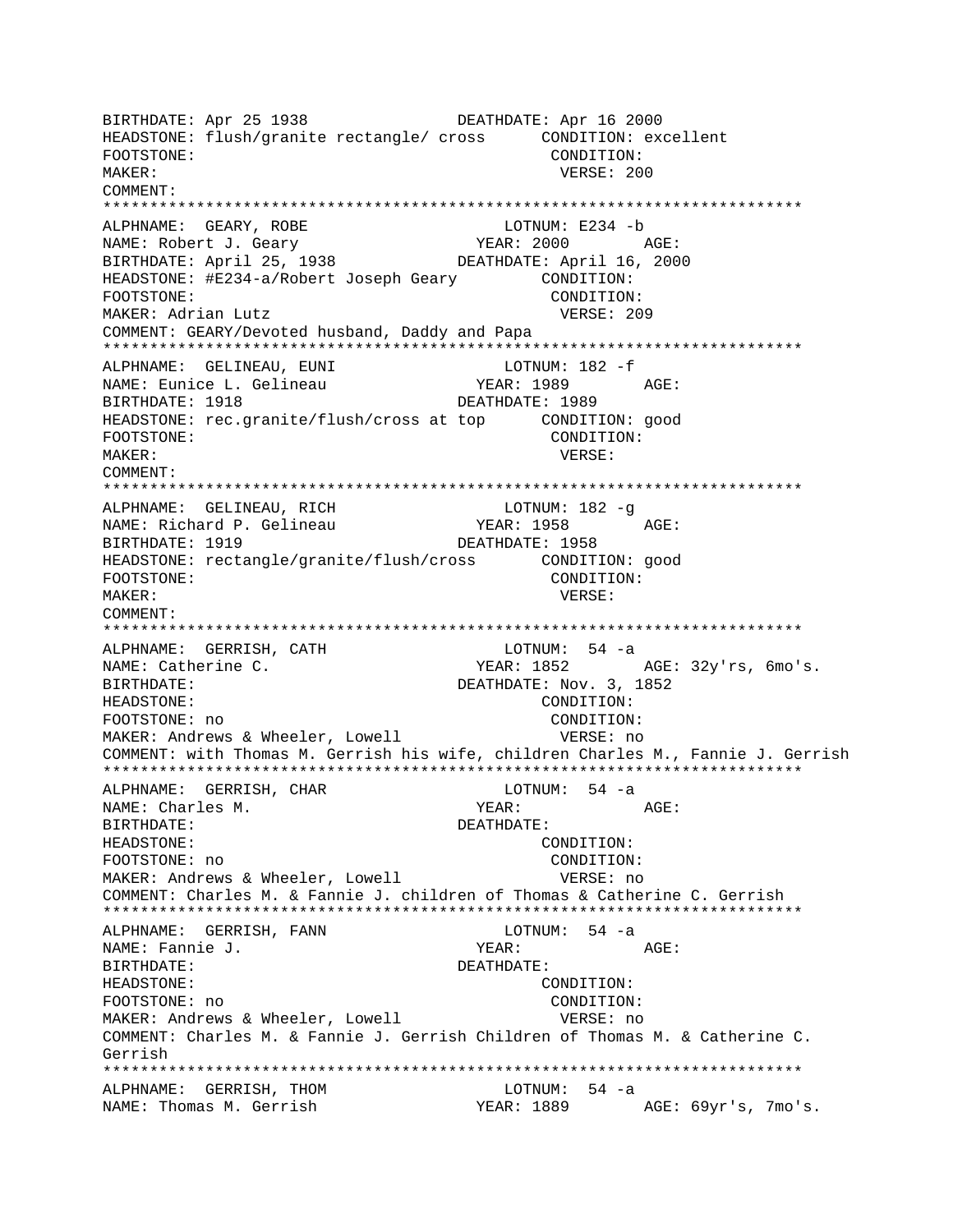BIRTHDATE: DEATHDATE: Sept. 18, 1889 CONDITION: HEADSTONE: FOOTSTONE: no CONDITION: MAKER: Andrews & Wheeler Lowell VERSE: no COMMENT: with Catherine C. his wife, children Charles, Fannie J. Gerrish ALPHNAME: GLADU, MILD LOTNUM: 70 -a NAME: Mildred YEAR: 1977 AGE: BIRTHDATE: DEATHDATE: HEADSTONE: granite rectangle/flush CONDITION: sod encroaching badly FOOTSTONE: CONDITION:  $M\Delta KFR$ : VERSE: no COMMENT: ALPHNAME: GLADU, MILD LOTNUM: 70 -e  $YEAR: 1977$   $AGE: 1977$ NAME: Mildred L. Gladu BIRTHDATE: 1904 DEATHDATE: 1977 HEADSTONE: #70-a/MILDRED CONDITION: FOOTSTONE: CONDITION: MAKER: VERSE: no COMMENT: withValmarGladu, DorothyZollinger, Nathan, wifeWelthy, Minot, wifeClaraBean ALPHNAME: GLADU, VALM LOTNUM: 70 -b NAME: Val YEAR: 1958 AGE: BIRTHDATE: DEATHDATE: HEADSTONE: granite rectangle flush CONDITION: sod encroaching badly FOOTSTONE: CONDITION: MAKER: VERSE: no  $COMMFINT$ :  $LOTNUM: 70 -e$ ALPHNAME: GLADU, VALM YEAR: 1958 AGE: NAME: Valmar J. Gladu DEATHDATE: 1958 BIRTHDATE: 1902 HEADSTONE: #70-b/VAL CONDITION: FOOTSTONE: CONDITION: MAKER: VERSE: no COMMENT: withMildredGladu, Dorothy Zollinger, Nathan, wifeWelthy, Finet, Minot, wifeClaraBean ALPHNAME: GOODRIDGE, ADDI LOTNUM: 43B-d YEAR: 1937 AGE: NAME: Mother BIRTHDATE: Feb. 7, 1873 DEATHDATE: Mar. 9, 1937 CONDITION: flush/lichen HEADSTONE: granite rectangle FOOTSTONE: CONDITION: MAKER: VERSE: no COMMENT: with Eben Goodridge his wife, Theodore S. Puffer, his wife Florence A. Puffer ALPHNAME: GOODRIDGE, ADDI LOTNUM: 43B-f YEAR: 1937 NAME: Addie F. Goodridge AGE: DEATHDATE: Mar. 9, 1937 BIRTHDATE: Feb. 7, 1873 CONDITION: HEADSTONE: #43B-d/Mother FOOTSTONE: CONDITION: MAKER: VERSE: COMMENT: perp.care/with Eben Goodridge his wife, Theodore & Florence Puffer LOTNUM: 43B-e ALPHNAME: GOODRIDGE, EBEN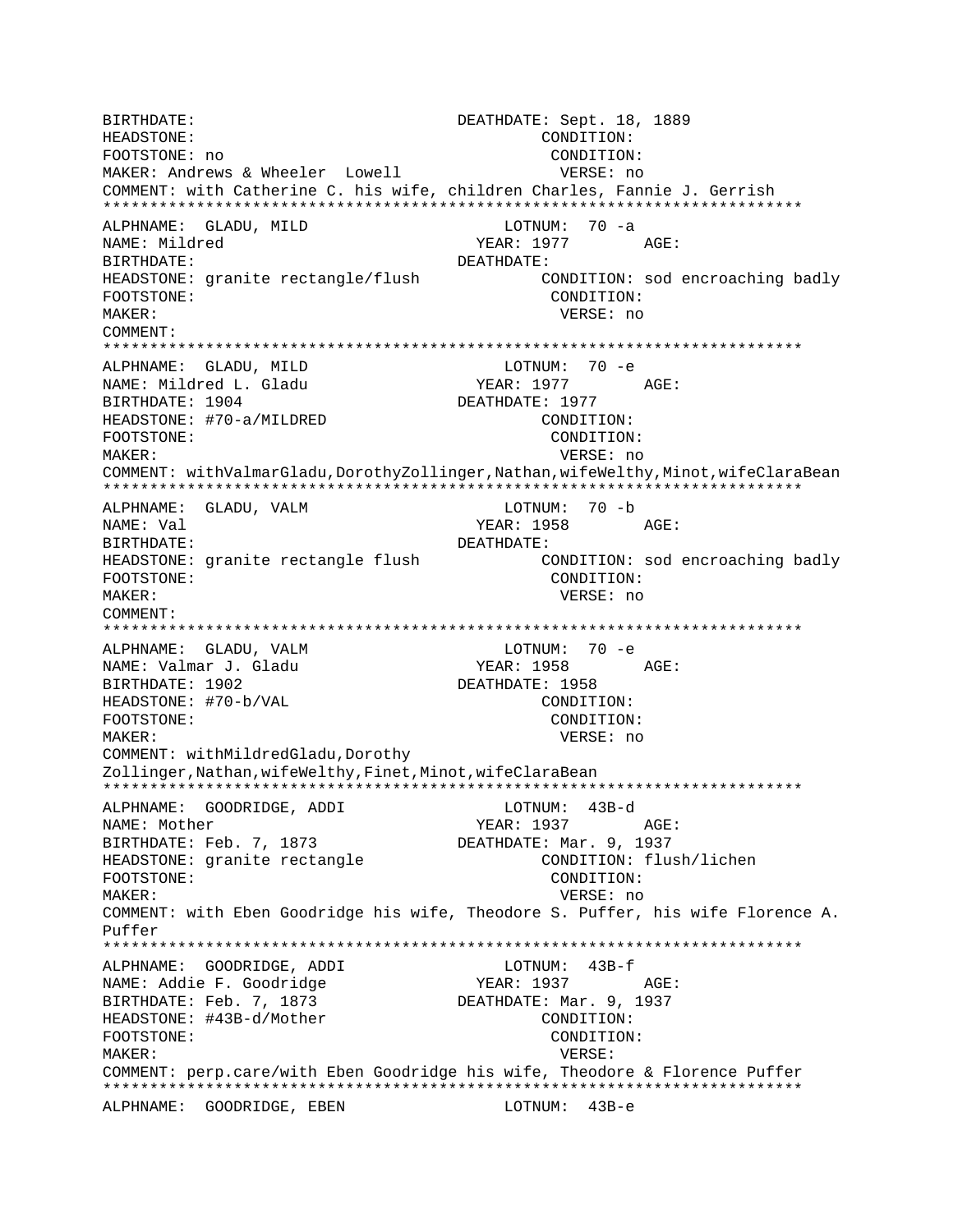YEAR: 1937 AGE: NAME: Dad DEATHDATE: BIRTHDATE: HEADSTONE: granite rectangle CONDITION: flush FOOTSTONE: CONDITION: MAKER: VERSE: no COMMENT: ALPHNAME: GOODRIDGE, EBEN  $LOTNIIM: 43B-f$ NAME: Eben Goodridge YEAR: 1937 AGE: DEATHDATE: Apr. 14, 1937 BIRTHDATE: Mar. 10, 1871 HEADSTONE: #43B-e/Dad CONDITION: FOOTSTONE: CONDITION: VERSE: no MAKER: COMMENT: with his wife Addie F. Goodridge, Theodore S. Puffer, his wife Florence  $P<sub>11</sub>f f<sub>P</sub>r$ ALPHNAME: GOODWILL, HELE LOTNUM: CS023-a NAME: Helen F. YEAR: 1977 AGE: BIRTHDATE: DEATHDATE: 1977 HEADSTONE: CONDITION: CONDITION: FOOTSTONE: MAKER: LuzBrothersInc 1122 GorhamSt.Lowell VERSE: COMMENT: with John J. LOTNUM: CS023-a ALPHNAME: GOODWILL, JOHN NAME: John J. YEAR: 1980 AGE: BIRTHDATE: DEATHDATE: 1980 CONDITION: HEADSTONE: FOOTSTONE: CONDITION: MAKER: LuzBrothersInc 1122 GorhamSt.Lowell VERSE: COMMENT: with Helen F.  $LOTNUM: 52 -a$ ALPHNAME: GRIFFIN, CHAR NAME: Charles Griffin YEAR: 1887 AGE: 66yrs DEATHDATE: June 10, 1887 BIRTHDATE: CONDITION: repaired/lichen/acid HEADSTONE: marble/rounded/FATHER rain FOOTSTONE: no CONDITION: MAKER: C. Wheeler VERSE: no COMMENT: ALPHNAME: GURICH, FRAN LOTNUM: DS12 -a YEAR: 1972 AGE: NAME: Francis Joseph Gurich BIRTHDATE: May 2 1914 DEATHDATE: Jan 28 1972 HEADSTONE: bronze rectangle CONDITION: excellent FOOTSTONE: CONDITION: VERSE: 173 MAKER: COMMENT: MASSACHUSETTS CM3 USNR World War II ALPHNAME: GURICH, LINDA LOTNUM: E049 -b NAME: Linda L. YEAR: 2001 AGE: BIRTHDATE: 1950 DEATHDATE: 2001 HEADSTONE: CONDITION: FOOTSTONE: CONDITION: MAKER: VERSE: COMMENT: with Louis A. his wife Twyla B./their daughter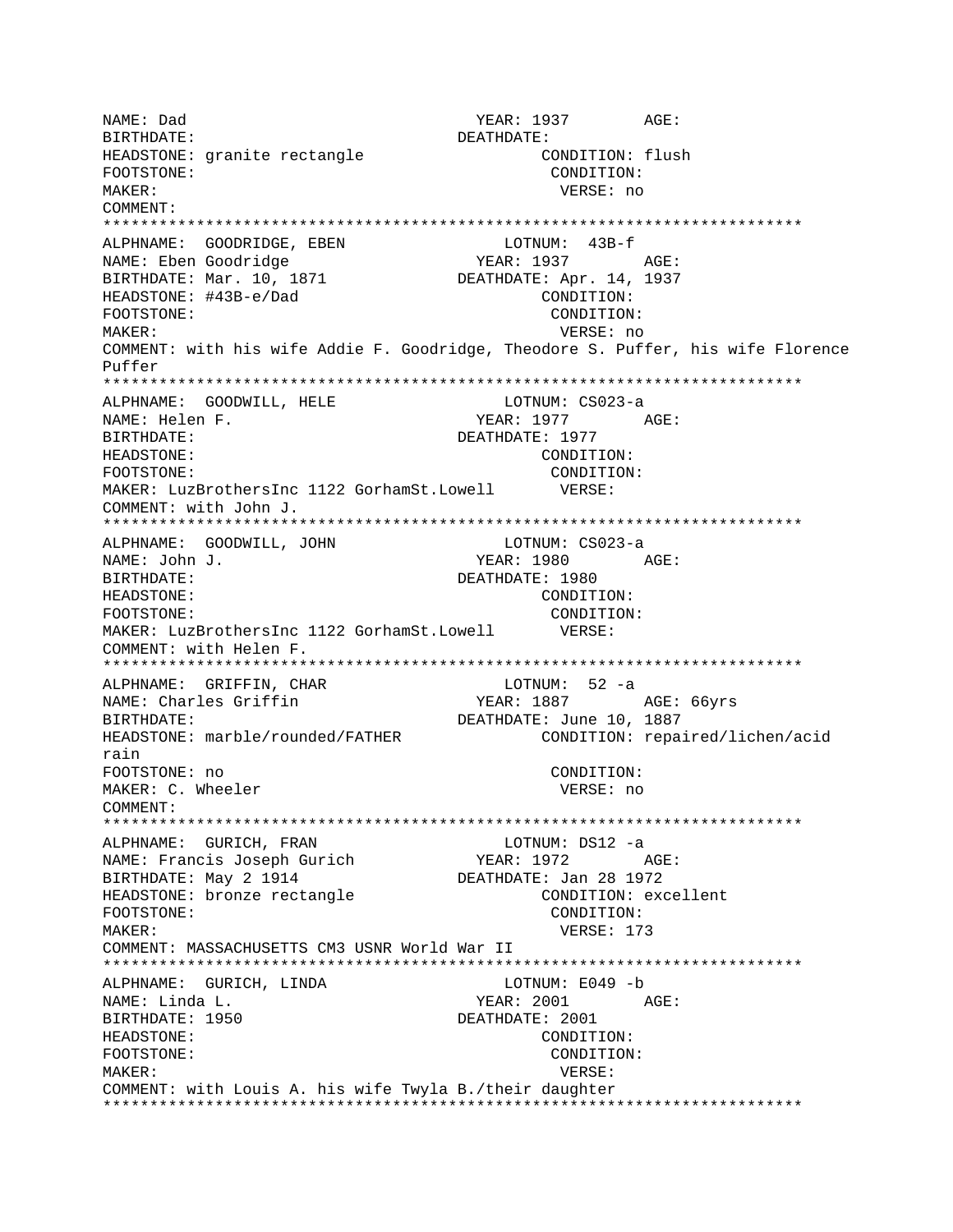ALPHNAME: GURICH, LOUI NAME: Louis A. Gurich YEAR: 2003 AGE: BIRTHDATE: Jun 9 1921 DEATHDATE: Mar 6 2003 HEADSTONE: flush/bronze CONDITION: excellent FOOTSTONE: CONDITION: MAKER: USA NEWSPAPER SERVICES AND MELON MAKER: 184 COMMENT: with Twyla B Gurich \*\*\*\*\*\*\*\*\*\*\*\*\*\*\*\*\*\*\*\*\*\*\*\*\*\*\*\*\*\*\*\*\*\*\*\*\*\*\*\*\*\*\*\*\*\*\*\*\*\*\*\*\*\*\*\*\*\*\*\*\*\*\*\*\*\*\*\*\*\*\*\*\*\*\* ALPHNAME: GURICH, LOUI NAME: Louis A. YEAR: 2003 AGE: BIRTHDATE: 1921 DEATHDATE: 2003 HEADSTONE: #D049-a/Louis A. Gurich CONDITION: FOOTSTONE: CONDITION: MAKER: VERSE: COMMENT: with his wife Twyla B., their daughter Linda L. \*\*\*\*\*\*\*\*\*\*\*\*\*\*\*\*\*\*\*\*\*\*\*\*\*\*\*\*\*\*\*\*\*\*\*\*\*\*\*\*\*\*\*\*\*\*\*\*\*\*\*\*\*\*\*\*\*\*\*\*\*\*\*\*\*\*\*\*\*\*\*\*\*\*\* ALPHNAME: GURICH, TWYL LOTNUME: LOTN<br>NAME: Twyla B. YEAR: NAME: Twyla B. YEAR: YEAR: AGE: BIRTHDATE: 1924 DEATHDATE: HEADSTONE: #D049-a/Twyla B. Gurich CONDITION: FOOTSTONE: CONDITION: MAKER: VERSE: COMMENT: with Louis A. his wife /their daughter Linda L. \*\*\*\*\*\*\*\*\*\*\*\*\*\*\*\*\*\*\*\*\*\*\*\*\*\*\*\*\*\*\*\*\*\*\*\*\*\*\*\*\*\*\*\*\*\*\*\*\*\*\*\*\*\*\*\*\*\*\*\*\*\*\*\*\*\*\*\*\*\*\*\*\*\*\* ALPHNAME: GURICH, TWYL LOTNUM: E049 -a NAME: Twyla B Gurich YEAR: YEAR: AGE: BIRTHDATE: May 5 1924 DEATHDATE: HEADSTONE: flush/bronze CONDITION: sod encroaching FOOTSTONE: CONDITION: MAKER: VERSE: COMMENT: with Louis A. Gurich \*\*\*\*\*\*\*\*\*\*\*\*\*\*\*\*\*\*\*\*\*\*\*\*\*\*\*\*\*\*\*\*\*\*\*\*\*\*\*\*\*\*\*\*\*\*\*\*\*\*\*\*\*\*\*\*\*\*\*\*\*\*\*\*\*\*\*\*\*\*\*\*\*\*\* ALPHNAME: GUZMAN, LYDI LOTNUM: E050 -a NAME: Lydia Guzman R. YEAR: 2001 AGE: BIRTHDATE: Jan. 6, 1935 DEATHDATE: June 6, 2001 HEADSTONE: flush/reddish granite/flowers CONDITION: sod encroaching FOOTSTONE: CONDITION: MAKER: VERSE: COMMENT: ABUELITA/cross between dates \*\*\*\*\*\*\*\*\*\*\*\*\*\*\*\*\*\*\*\*\*\*\*\*\*\*\*\*\*\*\*\*\*\*\*\*\*\*\*\*\*\*\*\*\*\*\*\*\*\*\*\*\*\*\*\*\*\*\*\*\*\*\*\*\*\*\*\*\*\*\*\*\*\*\* ALPHNAME: HADLEY, EDWA **LOTNUM:** 183 -b NAME: Edward  $YEAR: 1963$  AGE: BIRTHDATE: DEATHDATE: HEADSTONE: rectangle/granite/flush CONDITION: good FOOTSTONE: CONDITION: MAKER: VERSE: COMMENT: \*\*\*\*\*\*\*\*\*\*\*\*\*\*\*\*\*\*\*\*\*\*\*\*\*\*\*\*\*\*\*\*\*\*\*\*\*\*\*\*\*\*\*\*\*\*\*\*\*\*\*\*\*\*\*\*\*\*\*\*\*\*\*\*\*\*\*\*\*\*\*\*\*\*\* ALPHNAME: HADLEY, EDWA NAME: Edward W. Hadley YEAR: 1963 AGE: BIRTHDATE: 1897 **DEATHDATE: 1963** HEADSTONE: #183-b/Edward CONDITION: FOOTSTONE: CONDITION: MAKER: VERSE: COMMENT: Perpetual Care/HADLEY/with Elsie L.Staples his wife,Helen E.Campbellhis wife \*\*\*\*\*\*\*\*\*\*\*\*\*\*\*\*\*\*\*\*\*\*\*\*\*\*\*\*\*\*\*\*\*\*\*\*\*\*\*\*\*\*\*\*\*\*\*\*\*\*\*\*\*\*\*\*\*\*\*\*\*\*\*\*\*\*\*\*\*\*\*\*\*\*\*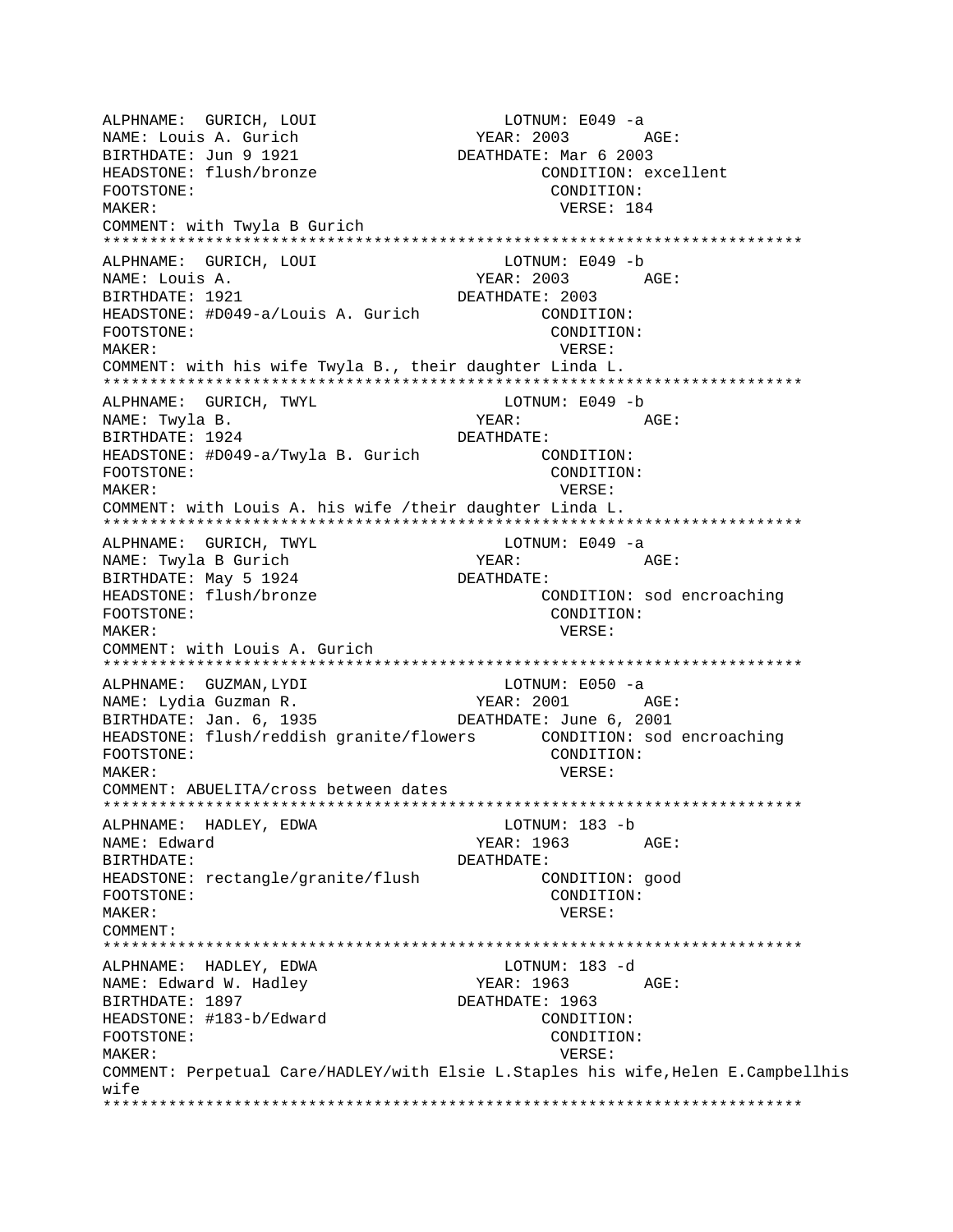ALPHNAME: HADLEY, ELSI LOTNUM: 183 -a YEAR: 2001 AGE: NAME: Elsie BIRTHDATE: DEATHDATE: HEADSTONE: rectangle/granite/flush CONDITION: sod encroaching CONDITION: FOOTSTONE: MAKER: VERSE: COMMENT: ALPHNAME: HADLEY, ELSI LOTNUM: 183 -d NAME: Elsie L. Staples YEAR: 2001 AGE: BIRTHDATE: 1906 DEATHDATE: 2001 HEADSTONE: #183-a/Elsie CONDITION: FOOTSTONE: CONDITION: MAKER: VERSE: COMMENT: Perpetual Care/HADLEY/with Edward W. Hadley his wife, Helen E. Campbell ALPHNAME: HADLEY, HELE LOTNUM: 183 -c NAME: Helen YEAR: 1939 AGE: DEATHDATE: BIRTHDATE: HEADSTONE: rectangle/granite/flush CONDITION: sod encroaching CONDITION: FOOTSTONE: MAKER: VERSE: COMMENT: ALPHNAME: HADLEY, HELE LOTNUM: 183 -d NAME: Helen E. Campbell YEAR: 1939 AGE: BIRTHDATE: 1900 DEATHDATE: 1939 HEADSTONE: #183-c/Helen CONDITION: FOOTSTONE: CONDITION: MAKER: VERSE: COMMENT: Perpetual Care/HADLEY/with Edward W. Hadley his wife, Elsie L. Staples ALPHNAME: HALL, ERNE LOTNUM: 69 -d NAME: Ernest YEAR: 1931 AGE: BIRTHDATE: DEATHDATE: CONDITION: sod encroaching badly HEADSTONE: granite rectangle/flush FOOTSTONE: CONDITION: MAKER: VERSE: no COMMENT: ALPHNAME: HALL, ERNE LOTNUM: 69 -e YEAR: 1931 AGE:<br>DEATHDATE: 1931 NAME: Ernest Hall BIRTHDATE: 1863 HEADSTONE: #69-d/Ernest CONDITION: good FOOTSTONE: CONDITION: MAKER: VERSE: no COMMENT: Perpetual Care/with his wife Nettie, Frank Byam, wife Amelia ALPHNAME: HALL, NETT LOTNUM:  $69 - c$ YEAR: 1961 NAME: Nettie AGE: BIRTHDATE: DEATHDATE: HEADSTONE: granite rectangle/flush CONDITION: sod encroaching slightly FOOTSTONE: CONDITION: MAKER: VERSE: no COMMENT: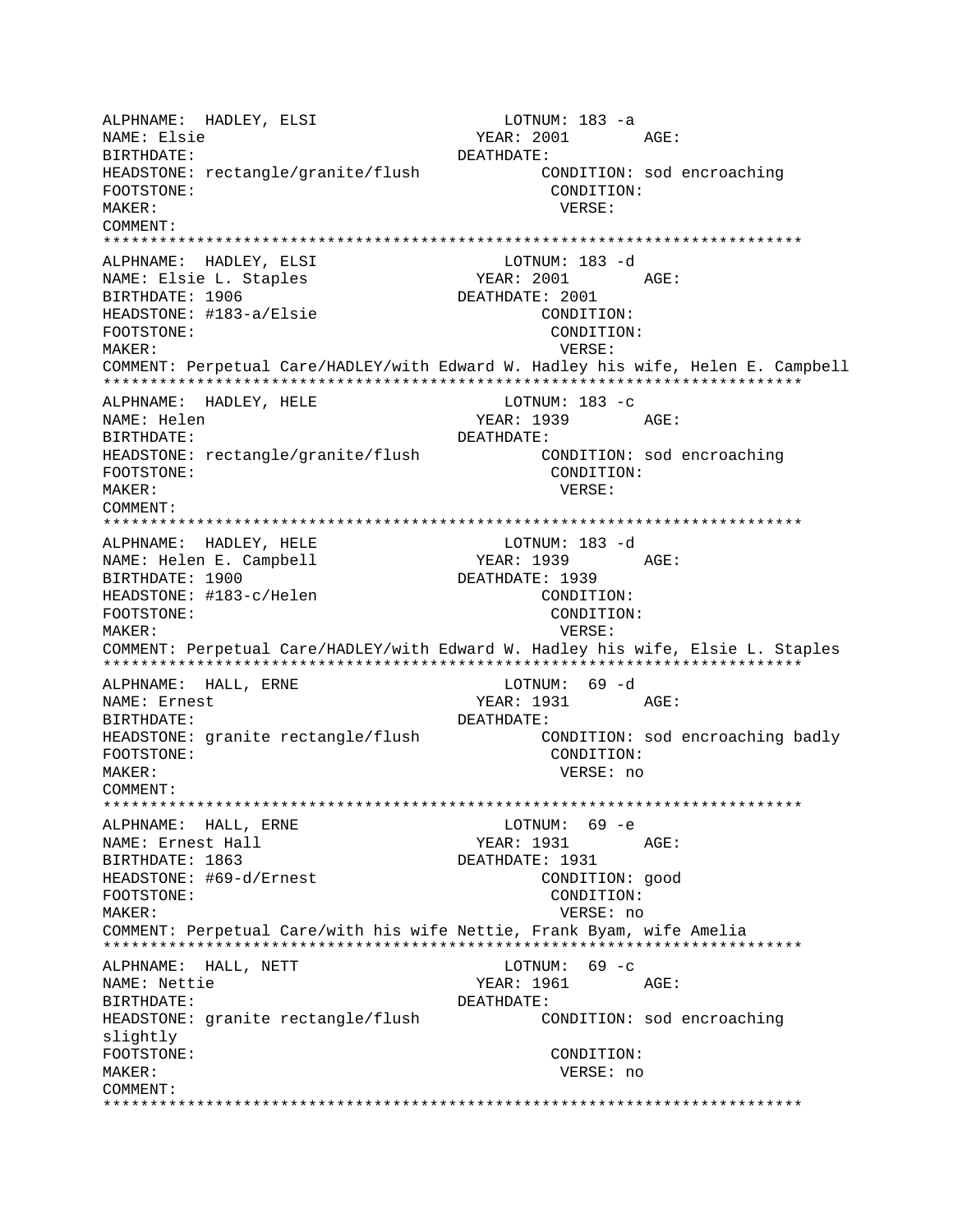LOTNUM: 07<br>
YEAR: 1961 AGE:<br>
2061 ALPHNAME: HALL, NETT NAME: Nettie A. Byam BIRTHDATE: 1877 DEATHDATE: 1961 HEADSTONE: #69-c/Nettie CONDITION: good CONDITION: FOOTSTONE: MAKER: VERSE: no COMMENT: Perpetual Care/with Ernest Hall his wife, Frank Byam, his wife Amelia ALPHNAME: HALLOWAY, WILL LOTNUM: E093-a **YEAR: 1939** NAME: William A. AGE: BIRTHDATE: June 21 2004 DEATHDATE: Sept. 19 1939 HEADSTONE: CONDITION: FOOTSTONE: CONDITION: MAKER: VERSE: 217 COMMENT: with Rosemarie LOTNUM: E093-a<br>YEAR: ALPHNAME: HALLOWELL, ROSE NAME: Rosemarie AGE: BIRTHDATE: Sept 21 1945 DEATHDATE: HEADSTONE: CONDITION: FOOTSTONE: CONDITION: VERSE: 217  $MAKER$ : COMMENT: with William A LOTNUM: CS021-a ALPHNAME: HALLOWS, MILD NAME: Mildred Louise YEAR: 1975 AGE: BIRTHDATE: 1901 DEATHDATE: 1975 HEADSTONE: CONDITION: FOOTSTONE: CONDITION: MAKER: VERSE: COMMENT: HALLOWS/with Isabel E.Taylor ALPHNAME: HAMBLETT, CHAR LOTNUM: CS117-a NAME: Charles M. Hamblett<br>BIRTHDATE: Feb 27, 1918 **YEAR: 1993** AGE: DEATHDATE: Jan 15, 1993 HEADSTONE: flush/granite rectangle CONDITION: sod encroaching FOOTSTONE: CONDITION: MAKER: VERSE: 216 COMMENT: TEC 4 US Army World War II ALPHNAME: HAMBLETT, CHAR LOTNUM: CS118-a YEAR: 1993 AGE: NAME: Charles M.  $BIRTHDATE: 1918$ DEATHDATE: 1993 HEADSTONE: #CS117-a/Charles M.Hamblett CONDITION: FOOTSTONE: CONDITION: MAKER: VERSE: COMMENT: with his wife Mary L. Beaubien ALPHNAME: HAMBLETT, MARY LOTNUM: CS118-a YEAR: 1986 AGE: NAME: Mary L. Beaubien BIRTHDATE: 1927 DEATHDATE: 1986 HEADSTONE: CONDITION: FOOTSTONE: CONDITION: MAKER: VERSE: COMMENT: with Charles M. his wife ALPHNAME: HAMBLETT, Viol LOTNUM: 43B-a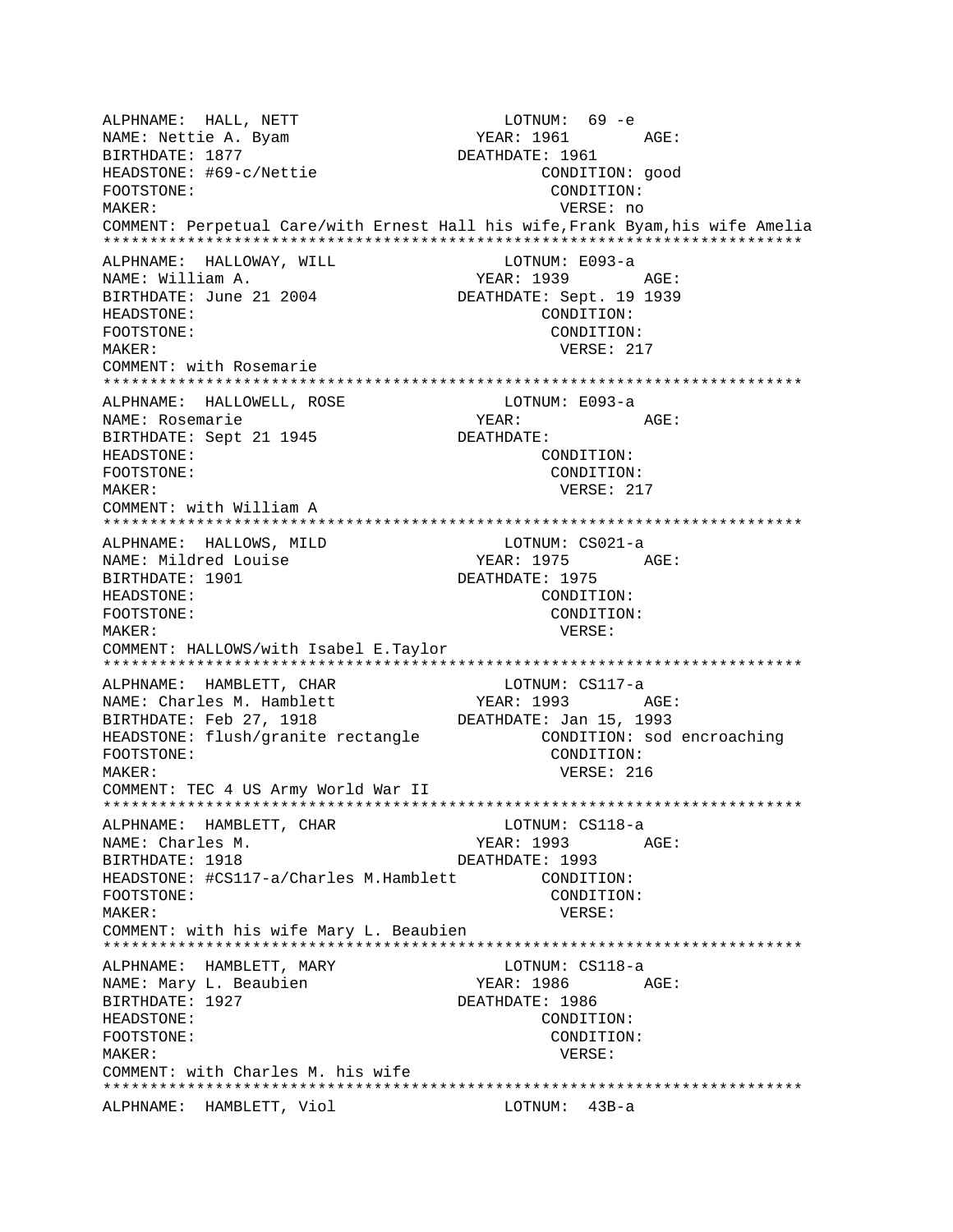YEAR: 1942 AGE: 86y 0m 9d cem.r NAME: Auntie Viola A. DEATHDATE: June 2,1942 cem.rec. BIRTHDATE: HEADSTONE: granite rectangle/Auntie CONDITION: flush/lichen FOOTSTONE: CONDITION: MAKER: VERSE: no COMMENT: ALPHNAME: HARLOW, FRAN LOTNUM: 141 -a YEAR: 1962 NAME: Frank E. AGE: BIRTHDATE: 1886 DEATHDATE: 1962 HEADSTONE: granite rectangle/flush/HARLOW CONDITION: good FOOTSTONE: CONDITION: VERSE: no MAKER: COMMENT: with Mabelle K. ALPHNAME: HARLOW, MABE  $LOTNUM: 141 -a$ NAME: Mabelle K. YEAR: 1959 AGE: BIRTHDATE: 1878 DEATHDATE: 1959 HEADSTONE: granite rectangle flush CONDITION: good FOOTSTONE: CONDITION: MAKER: VERSE: no COMMENT: with Frank E. LOTNUM: 170 -a ALPHNAME: HARRIS, CONS YEAR: 1977 AGE: NAME: Constance S. Harris DEATHDATE: 1977 BIRTHDATE: 1896 HEADSTONE: CONDITION: CONDITION: FOOTSTONE: MAKER: VERSE: COMMENT: with Elijah Dyer, his wife Mathilda, Everett, Eva Harris/Alma, Charles Wilson ALPHNAME: HARRIS, ELIJ LOTNUM: 170 -a YEAR: 1936 AGE: NAME: Elijah Dyer Harris V.S. BIRTHDATE: 1855 DEATHDATE: 1936 HEADSTONE: CONDITION: FOOTSTONE: CONDITION: MAKER: VERSE: COMMENT: with his wife Mathilda, Everett Elijah, Eva, Constance Harris/Alma, Charles Wilson  $LOTNUM: 170 -a$ ALPHNAME: HARRIS, EVA NAME: Eva M. Harris YEAR: 1968 AGE: BIRTHDATE: 1885 DEATHDATE: 1968 HEADSTONE: CONDITION: FOOTSTONE: CONDITION: MAKER: VERSE: COMMENT: with Elijah Dyer, his wife Mathilda, Everett, ConstanceHarris/Alma, Charles Wilson ALPHNAME: HARRIS, EVER  $LOTNUM: 170 -a$ NAME: Everett Elijah Harris AGE: YEAR: 1960 BIRTHDATE: 1897 DEATHDATE: 1960 HEADSTONE: CONDITION: FOOTSTONE: CONDITION: MAKER: VERSE: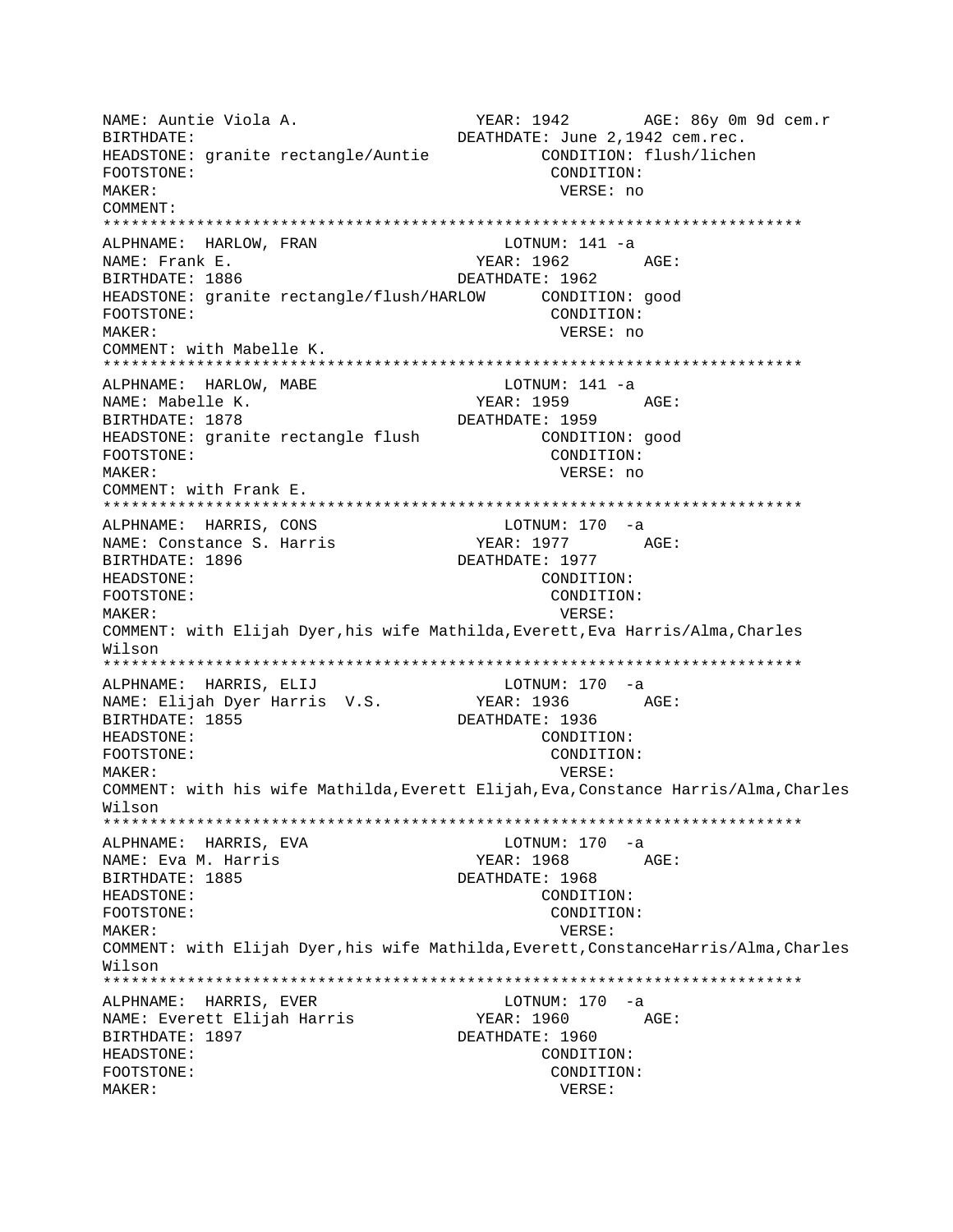COMMENT: with Elijah Dyer,his wife Mathilda,Eva,Constance Harris/Alma,Charles Wilson \*\*\*\*\*\*\*\*\*\*\*\*\*\*\*\*\*\*\*\*\*\*\*\*\*\*\*\*\*\*\*\*\*\*\*\*\*\*\*\*\*\*\*\*\*\*\*\*\*\*\*\*\*\*\*\*\*\*\*\*\*\*\*\*\*\*\*\*\*\*\*\*\*\*\* ALPHNAME: HARRIS, MATH NAME: Mathilda M. Harris YEAR: 1924 AGE: BIRTHDATE: 1856 DEATHDATE: 1924 HEADSTONE: CONDITION: FOOTSTONE: CONDITION: MAKER: VERSE: COMMENT: with ElijahDyer his wife,EverettElijah,Eva,ConstanceHarris/Alma,Charles Wilson \*\*\*\*\*\*\*\*\*\*\*\*\*\*\*\*\*\*\*\*\*\*\*\*\*\*\*\*\*\*\*\*\*\*\*\*\*\*\*\*\*\*\*\*\*\*\*\*\*\*\*\*\*\*\*\*\*\*\*\*\*\*\*\*\*\*\*\*\*\*\*\*\*\*\* ALPHNAME: HARTWELL, FLOR LOTNUM: 144 -a NAME: Florence E. Hartwell YEAR: 1918 AGE: BIRTHDATE: June 28, 1886 DEATHDATE: Jan. 29, 1918 HEADSTONE: CONDITION: FOOTSTONE: CONDITION: MAKER: VERSE: no COMMENT: with William H., Lora M. Hartwell \*\*\*\*\*\*\*\*\*\*\*\*\*\*\*\*\*\*\*\*\*\*\*\*\*\*\*\*\*\*\*\*\*\*\*\*\*\*\*\*\*\*\*\*\*\*\*\*\*\*\*\*\*\*\*\*\*\*\*\*\*\*\*\*\*\*\*\*\*\*\*\*\*\*\* ALPHNAME: HARTWELL, LORA COTNUM: 144 -a NAME: Lora M. Hartwell YEAR: 1904 AGE: BIRTHDATE: May 3, 1863 DEATHDATE: Aug. 11, 1904 HEADSTONE: CONDITION: FOOTSTONE: CONDITION: MAKER: VERSE: no COMMENT: with William H., Florence E. \*\*\*\*\*\*\*\*\*\*\*\*\*\*\*\*\*\*\*\*\*\*\*\*\*\*\*\*\*\*\*\*\*\*\*\*\*\*\*\*\*\*\*\*\*\*\*\*\*\*\*\*\*\*\*\*\*\*\*\*\*\*\*\*\*\*\*\*\*\*\*\*\*\*\* ALPHNAME: HARTWELL, WILL CONNUM: 144 -a NAME: William H. Hartwell YEAR: 1912 AGE: BIRTHDATE: Feb. 8, 1856 DEATHDATE: Oct. 2, 1912 HEADSTONE: CONDITION: FOOTSTONE: CONDITION: MAKER: VERSE: no COMMENT: with Lora M., Florence E. \*\*\*\*\*\*\*\*\*\*\*\*\*\*\*\*\*\*\*\*\*\*\*\*\*\*\*\*\*\*\*\*\*\*\*\*\*\*\*\*\*\*\*\*\*\*\*\*\*\*\*\*\*\*\*\*\*\*\*\*\*\*\*\*\*\*\*\*\*\*\*\*\*\*\* ALPHNAME: HEALD, ALIC NAME: Alice M. Heald YEAR: 1947 AGE: BIRTHDATE: 1930 DEATHDATE: 1947 HEADSTONE: CONDITION: FOOTSTONE: CONDITION: MAKER: VERSE: COMMENT: HEALD/with Roland Heald, Marguerite A. Heald \*\*\*\*\*\*\*\*\*\*\*\*\*\*\*\*\*\*\*\*\*\*\*\*\*\*\*\*\*\*\*\*\*\*\*\*\*\*\*\*\*\*\*\*\*\*\*\*\*\*\*\*\*\*\*\*\*\*\*\*\*\*\*\*\*\*\*\*\*\*\*\*\*\*\* ALPHNAME: HEALD, BENJ LOTNUM: 76A-b YEAR: 1981 AGE: BIRTHDATE: 1886 DEATHDATE: June 2, 1981Cem.rec. HEADSTONE: granite/flush to ground CONDITION: sod starting to encroach FOOTSTONE: no CONDITION: MAKER: VERSE: no COMMENT: HEALD/with Etta May/Cemetery Dept. records: d. June 2, 1981, age 94yrs. \*\*\*\*\*\*\*\*\*\*\*\*\*\*\*\*\*\*\*\*\*\*\*\*\*\*\*\*\*\*\*\*\*\*\*\*\*\*\*\*\*\*\*\*\*\*\*\*\*\*\*\*\*\*\*\*\*\*\*\*\*\*\*\*\*\*\*\*\*\*\*\*\*\*\* ALPHNAME: HEALD, ETTA LOTNUM: 76A-b NAME: Etta May  $YERR: 1955$  AGE: BIRTHDATE: 1888 DEATHDATE: 1955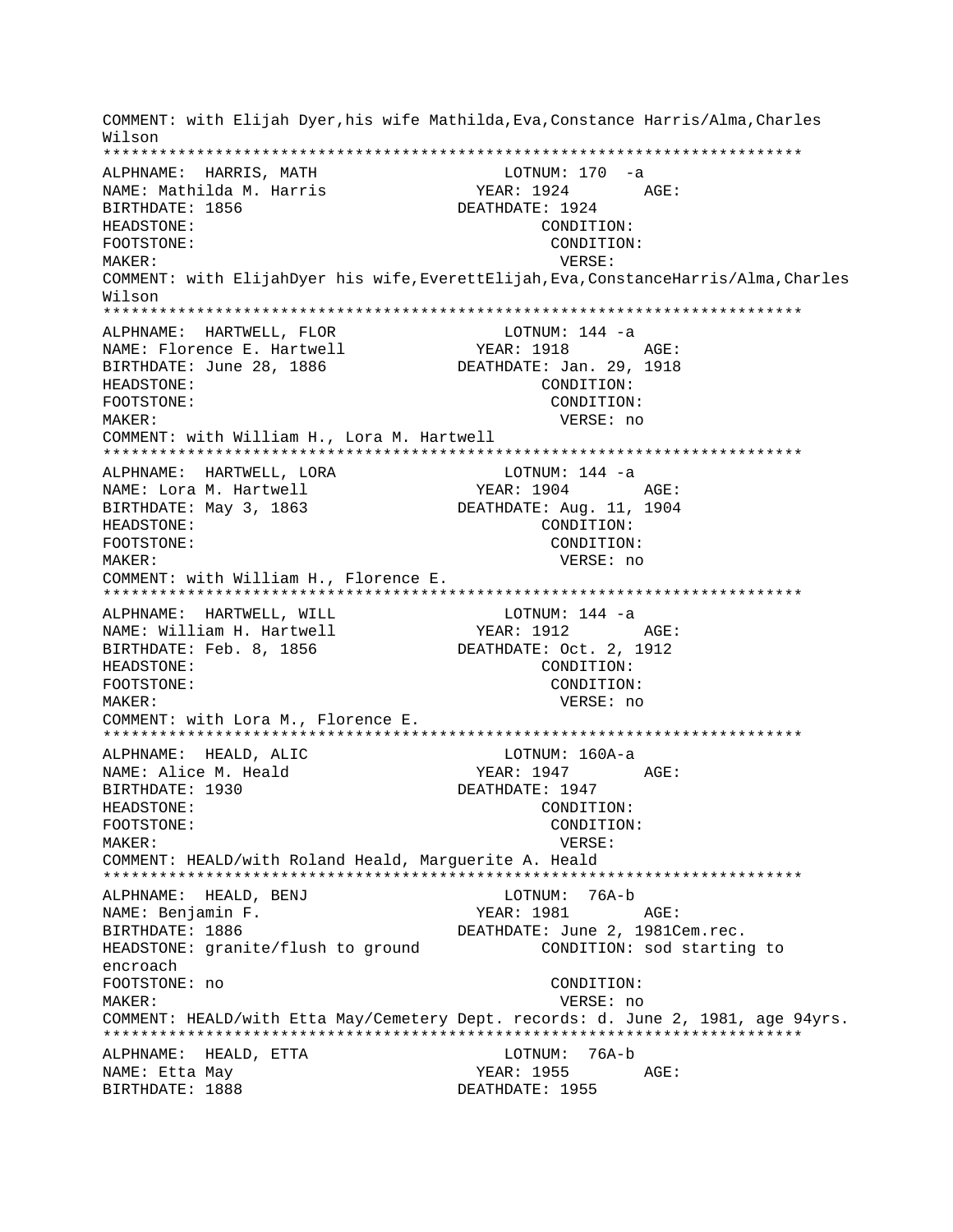HEADSTONE: granite/flush to ground CONDITION: sod starting to encroach FOOTSTONE: no CONDITION: MAKER: VERSE: no COMMENT: HEALD/with Benjamin F. ALPHNAME: HEALD, MARG LOTNUM: 160A-a NAME: Marguerite A. Heald  $YEAR: 1950 AGE:$ BIRTHDATE: 1901 DEATHDATE: 1950 HEADSTONE: CONDITION: FOOTSTONE: CONDITION: MAKER: VERSE: COMMENT: HEALD/with Alice M. Heald, Roland Heald ALPHNAME: HEALD, ROLA LOTNUM: 160A-a NAME: Roland Heald YEAR: 1972 AGE: BIRTHDATE: 1909 DEATHDATE: 1972 HEADSTONE: CONDITION: CONDITION: FOOTSTONE: MAKER: VERSE: COMMENT: HEALD/with Alice M. Heald, Marquerite A. Heald ALPHNAME: HEWINS, GILB LOTNUM: 91B-a YEAR: 1998 NAME: Gilbert Millington Hewins AGE: DEATHDATE: June 9,1998 BIRTHDATE: Jan. 23, 1911 CONDITION: HEADSTONE: FOOTSTONE: no CONDITION: MAKER: VERSE: no COMMENT: with Louise S. Perham his wife, Margaret Southard his wife ALPHNAME: HEWINS, LOUI LOTNUM: 91B-a NAME: Louise S. Perham BIRTHDATE: Dec. 23, 1912 DEATHDATE: Feb. 13, 1981 HEADSTONE: CONDITION: FOOTSTONE: no CONDITION: MAKER: VERSE: no COMMENT: with Gilbert Millington Hewins his wife, Margaret Southard his wife ALPHNAME: HEWINS, MARG LOTNUM: 91B-a YEAR: 1986 NAME: Margaret Southard AGE: DEATHDATE: Mar. 19, 1986 BIRTHDATE: Nov. 29, 1908 HEADSTONE: CONDITION: FOOTSTONE: no CONDITION: MAKER: VERSE: no COMMENT: with Gilbert Millington Hewins his wife, Louise S. Perham his wife ALPHNAME: HEYWOOD, BENJ LOTNUM: 43D-a NAME: Benj. Haywood YEAR: 1862 AGE: 64y'rs. BIRTHDATE: DEATHDATE: June 10, 1862 HEADSTONE: marble/pointed CONDITION: tipped/acid rain/lichen FOOTSTONE: no CONDITION: MAKER: D. Nichols, Lowell VERSE: 53 COMMENT: Dear Father's Grave/Dearest husband God hath called thee First to leave our ALPHNAME: HEYWOOD, ESTH LOTNUM: 43D-b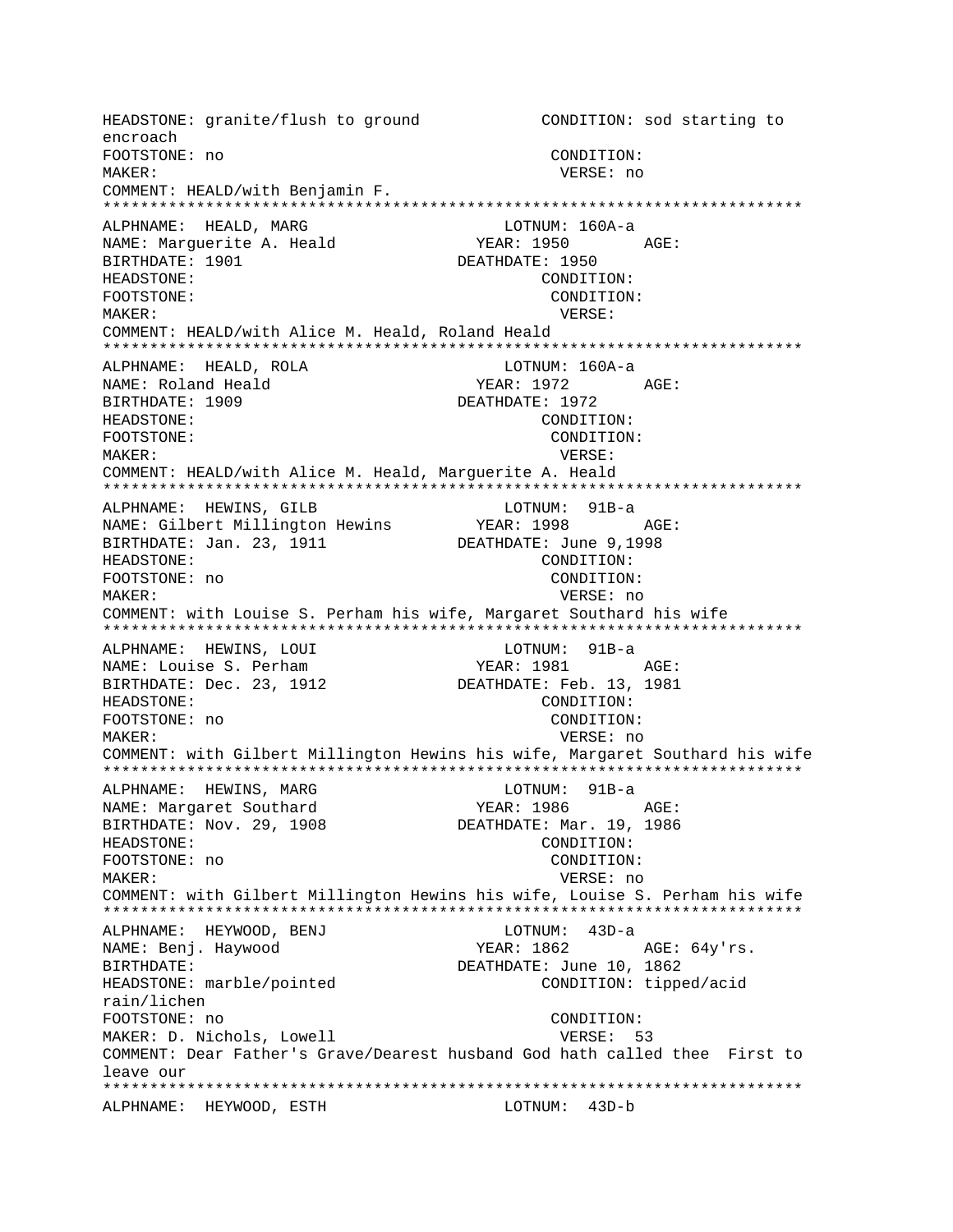NAME: Esther The YEAR: 1893 AGE: BIRTHDATE: Nov. 9, 1807Townsend DEATHDATE: Nov. 26, 1893 HEADSTONE: marble/pointed CONDITION: lichen/acid rain FOOTSTONE: no CONDITION: MAKER: E. Wheeler, Lowell **VERSE:** 54 COMMENT: Dear Mother's Grave/Wife of Benjamin Haywood/Perpetual care/A Heroine of the \*\*\*\*\*\*\*\*\*\*\*\*\*\*\*\*\*\*\*\*\*\*\*\*\*\*\*\*\*\*\*\*\*\*\*\*\*\*\*\*\*\*\*\*\*\*\*\*\*\*\*\*\*\*\*\*\*\*\*\*\*\*\*\*\*\*\*\*\*\*\*\*\*\*\* ALPHNAME: HEYWOOD, HERM NAME: Herman F. Haywood YEAR: 1881 AGE: 32yrs. BIRTHDATE: DEATHDATE: Nov. 23, 1881 HEADSTONE: marble/fancy CONDITION: lichen/acid rain/ FOOTSTONE: no CONDITION: MAKER: Andrews & Wheeler, Lowell **VERSE:** 56 COMMENT: O for a touch of the vanished hand O sound of the voice that is still \*\*\*\*\*\*\*\*\*\*\*\*\*\*\*\*\*\*\*\*\*\*\*\*\*\*\*\*\*\*\*\*\*\*\*\*\*\*\*\*\*\*\*\*\*\*\*\*\*\*\*\*\*\*\*\*\*\*\*\*\*\*\*\*\*\*\*\*\*\*\*\*\*\*\* ALPHNAME: HEYWOOD, JAME LOTNUM: 42 -b NAME: Mr. James Heywood YEAR: 1791 AGE: 66yrs 10mos 15d BIRTHDATE: Novr 6th 1791 HEADSTONE: slate/winged face,column CONDITION: lichen/weedwhacker scars FOOTSTONE: no CONDITION: MAKER: 44 AMERICAN MAKER: 45 COMMENT: In Memory of/Behold and see, as you pass by, As you are now so once was I, As \*\*\*\*\*\*\*\*\*\*\*\*\*\*\*\*\*\*\*\*\*\*\*\*\*\*\*\*\*\*\*\*\*\*\*\*\*\*\*\*\*\*\*\*\*\*\*\*\*\*\*\*\*\*\*\*\*\*\*\*\*\*\*\*\*\*\*\*\*\*\*\*\*\*\* ALPHNAME: HEYWOOD, JOSE LOTNUM: 42 -d NAME: Mr. Joseph Heywood YEAR: 1805 AGE: 45 BIRTHDATE: Sept. 1, 1805 HEADSTONE: slate/willow, urns,columns CONDITION: faded writing FOOTSTONE: no CONDITION: MAKER: SERVICE SERVICES AND MAKER: 46 COMMENT: IN memory of/Friends nor physicians could not save, My mortal body from the \*\*\*\*\*\*\*\*\*\*\*\*\*\*\*\*\*\*\*\*\*\*\*\*\*\*\*\*\*\*\*\*\*\*\*\*\*\*\*\*\*\*\*\*\*\*\*\*\*\*\*\*\*\*\*\*\*\*\*\*\*\*\*\*\*\*\*\*\*\*\*\*\*\*\* ALPHNAME: HEYWOOD, RUFU NAME: Rufus B. Haywood YEAR: 1869 AGE: 30yrs. 2ms. 10d BIRTHDATE: Dec. 11, 1869 HEADSTONE: marble/fancy/rose CONDITION: lichen/acid rain bad FOOTSTONE: no CONDITION: MAKER: Witherell & Co., Lowell VERSE: 55 COMMENT: Stop friends and wish her love Thy body slumbers here That he who come to \*\*\*\*\*\*\*\*\*\*\*\*\*\*\*\*\*\*\*\*\*\*\*\*\*\*\*\*\*\*\*\*\*\*\*\*\*\*\*\*\*\*\*\*\*\*\*\*\*\*\*\*\*\*\*\*\*\*\*\*\*\*\*\*\*\*\*\*\*\*\*\*\*\*\* ALPHNAME: HEYWOOD, SARA LOTNUM: 42 -a NAME: Mrs. Sarah Heywood YEAR: 1802 AGE: 75 BIRTHDATE: DEATHDATE: March 31, 1802 HEADSTONE: slate/urn/columns CONDITION: lichen/weedwhacker scars FOOTSTONE: no CONDITION: MAKER: 43 COMMENT: In memory of/Wife of Mr James Heywood/No more my friend do'nt \*\*\*\*\*\*\*\*\*\*\*\*\*\*\*\*\*\*\*\*\*\*\*\*\*\*\*\*\*\*\*\*\*\*\*\*\*\*\*\*\*\*\*\*\*\*\*\*\*\*\*\*\*\*\*\*\*\*\*\*\*\*\*\*\*\*\*\*\*\*\*\*\*\*\* ALPHNAME: HEYWOOD, SARA LOTNUM: 42 -q NAME: Miss Sarah Heywood YEAR: 1837 AGE: 37 BIRTHDATE: DEATHDATE: Feb. 17, 1837 HEADSTONE: slate/willow,urn,column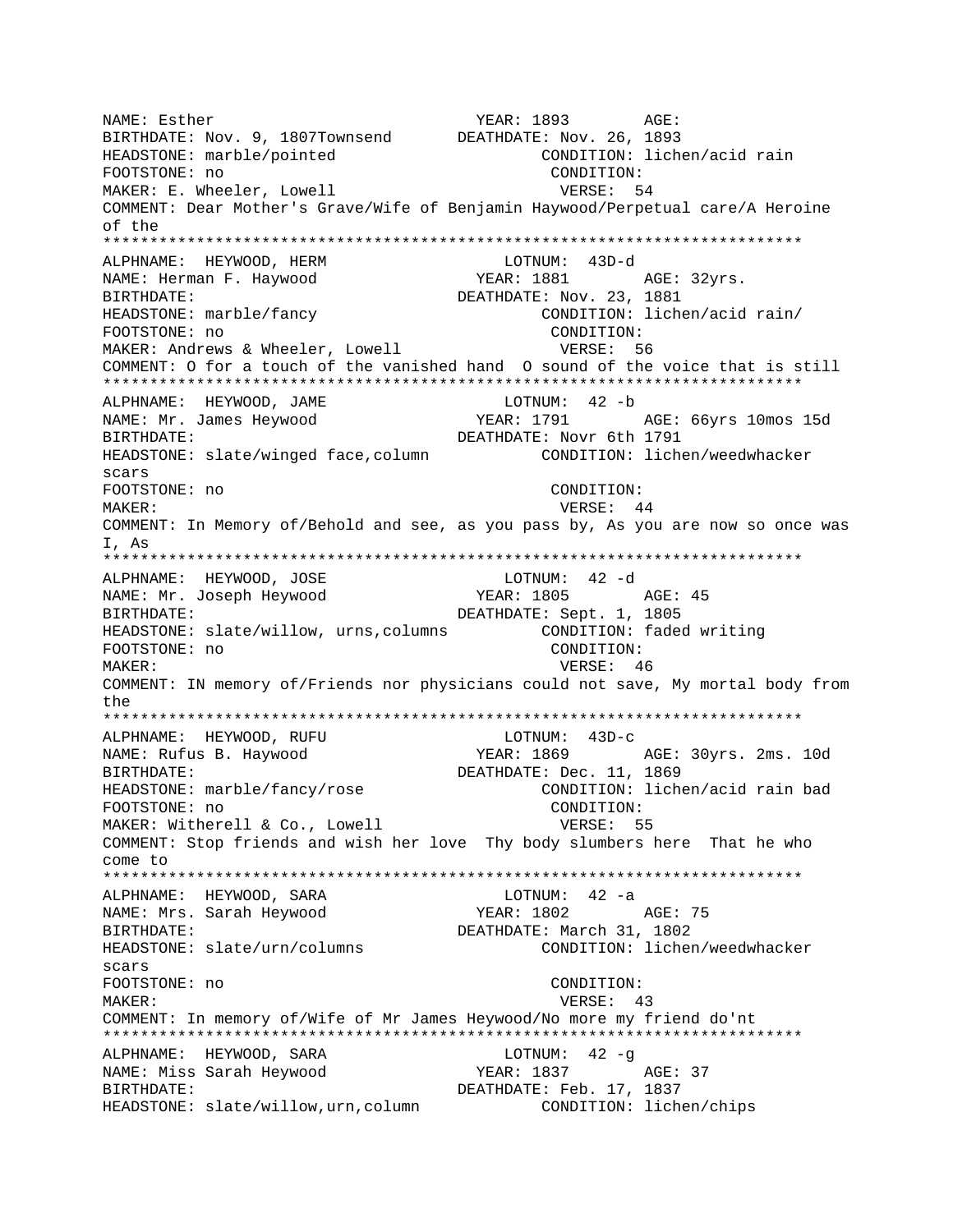FOOTSTONE: no CONDITION: VERSE: 49 MAKER: COMMENT: In memory of/Her mind with scripture truths are amply stored She loved the ALPHNAME: HEYWOOD, SUSA LOTNUM:  $42 -c$ NAME: Mrs. Susanna YEAR: 1833 AGE: 73 RIRTHDATE: DEATHDATE: Oct. 9, 1833 HEADSTONE: slate/willow, urn, columns CONDITION: weedwhacker scars/lichen rear FOOTSTONE: no CONDITION:  $M\Delta KFR$ : VERSE: 45 COMMENT: In memory of/wife of Mr. Joseph Heywood/No more shall we her friendly converse ALPHNAME: HIGGINS, GLAD LOTNUM: 162 -d NAME: Gladys Higgins YEAR: 1992 AGE: BIRTHDATE: July 19, 1900 DEATHDATE: Mar. 13, 1992 HEADSTONE: granite rectangle/flush CONDITION: lichen FOOTSTONE: CONDITION: MAKER: VERSE: 137 COMMENT: Beloved Mother LOTNUM: 162 -c ALPHNAME: HIGGINS, LAWR NAME: Lawrence Hiqqins YEAR: 1975 AGE: BIRTHDATE: Aug 3 1887 DEATHDATE: May 4 1975 HEADSTONE: granite rectangle/flush/cross CONDITION: lichen FOOTSTONE: CONDITION: MAKER: VERSE: 213 COMMENT: CPL US ARMY/WORLD WAR I ALPHNAME: HODSON, ELLA LOTNUM: 98 -d YEAR: 1920 AGE: NAME: Ella G. Hodson BIRTHDATE: 1882 DEATHDATE: 1920 HEADSTONE: marble/rounded CONDITION: sl. loose on base/acidr/lichen FOOTSTONE: no CONDITION: MAKER: VERSE: no COMMENT: Daughter of Charles H. & Susanna R. Spaulding/Cem. Dept:d.June 17,1920 ALPHNAME: HOUSE LOTNUM: 185 -e YEAR: NAME: AGE: BIRTHDATE: DEATHDATE: **HEADSTONE:** CONDITION: FOOTSTONE: CONDITION: MAKER: VERSE: COMMENT: HOUSE ALPHNAME: HOUSE GELINEAU LOTNUM: 182 -d NAME: YEAR: AGE: BIRTHDATE: DEATHDATE: HEADSTONE: CONDITION: FOOTSTONE: CONDITION: MAKER: VERSE: COMMENT: HOUSE GELINEAU ALPHNAME: HOUSE, ALFR LOTNUM: 190A-a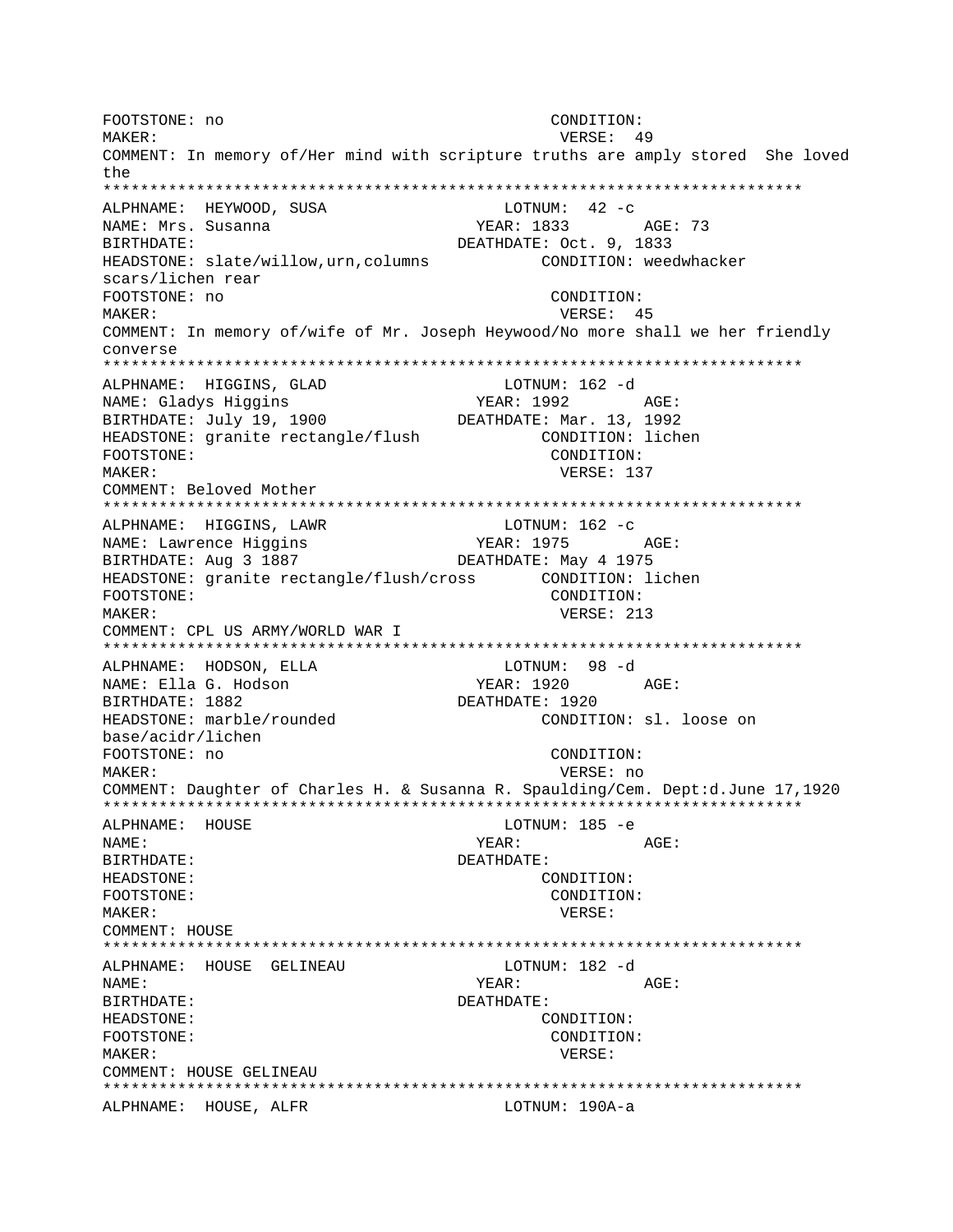NAME: Alfred W. YEAR: 1989 AGE: BIRTHDATE: 1914 DEATHDATE: 1989 HEADSTONE: CONDITION: FOOTSTONE: CONDITION: MAKER: VERSE: COMMENT: HOUSE/with Bessie C. \*\*\*\*\*\*\*\*\*\*\*\*\*\*\*\*\*\*\*\*\*\*\*\*\*\*\*\*\*\*\*\*\*\*\*\*\*\*\*\*\*\*\*\*\*\*\*\*\*\*\*\*\*\*\*\*\*\*\*\*\*\*\*\*\*\*\*\*\*\*\*\*\*\*\* ALPHNAME: HOUSE, ARTH LOTNUM: 182 -c NAME: Arthur W. House YEAR: 1961 AGE: BIRTHDATE: 1881 DEATHDATE: 1961 HEADSTONE: granite rectangle/flush/FATHER CONDITION: sunken/sod encroaching FOOTSTONE: CONDITION: MAKER: VERSE: COMMENT: \*\*\*\*\*\*\*\*\*\*\*\*\*\*\*\*\*\*\*\*\*\*\*\*\*\*\*\*\*\*\*\*\*\*\*\*\*\*\*\*\*\*\*\*\*\*\*\*\*\*\*\*\*\*\*\*\*\*\*\*\*\*\*\*\*\*\*\*\*\*\*\*\*\*\* ALPHNAME: HOUSE, ARTH NAME: Arthur L., Jr. YEAR: YEAR: AGE: BIRTHDATE: Jan. 16, 1945 DEATHDATE:<br>HEADSTONE: CO CONDITION: FOOTSTONE: CONDITION: MAKER: VERSE: COMMENT: with Arthur L., Sr. wife Thelma F. Paignon, son Donald A. \*\*\*\*\*\*\*\*\*\*\*\*\*\*\*\*\*\*\*\*\*\*\*\*\*\*\*\*\*\*\*\*\*\*\*\*\*\*\*\*\*\*\*\*\*\*\*\*\*\*\*\*\*\*\*\*\*\*\*\*\*\*\*\*\*\*\*\*\*\*\*\*\*\*\* ALPHNAME: HOUSE, ARTH LOTNUM: 203B -a NAME: Arthur L., Sr. YEAR: 1993 AGE: BIRTHDATE: Sept. 11, 1911 DEATHDATE: Aug. 10, 1993 HEADSTONE: CONDITION: FOOTSTONE: CONDITION: MAKER: VERSE: COMMENT: with wife Thelma F. Paignon, son Donald A., son Arthur L., Jr. \*\*\*\*\*\*\*\*\*\*\*\*\*\*\*\*\*\*\*\*\*\*\*\*\*\*\*\*\*\*\*\*\*\*\*\*\*\*\*\*\*\*\*\*\*\*\*\*\*\*\*\*\*\*\*\*\*\*\*\*\*\*\*\*\*\*\*\*\*\*\*\*\*\*\* ALPHNAME: HOUSE, ARTH LOTNUM: 203B -a<br>
NAME: Arthur L., Jr. VEAR: YEAR: NAME: Arthur L., Jr. YEAR: YEAR: AGE: BIRTHDATE: Jan. 16, 1945 DEATHDATE: HEADSTONE: CONDITION: FOOTSTONE: CONDITION: MAKER: VERSE: COMMENT: son, with Arthur L, Sr., wife Thelma, son Donald A. \*\*\*\*\*\*\*\*\*\*\*\*\*\*\*\*\*\*\*\*\*\*\*\*\*\*\*\*\*\*\*\*\*\*\*\*\*\*\*\*\*\*\*\*\*\*\*\*\*\*\*\*\*\*\*\*\*\*\*\*\*\*\*\*\*\*\*\*\*\*\*\*\*\*\* ALPHNAME: HOUSE, BESS LOTNUM: 190A-a NAME: Bessie C. The South of the YEAR: 1988 AGE: BIRTHDATE: 1917 **DEATHDATE: 1988** HEADSTONE: CONDITION: FOOTSTONE: CONDITION: MAKER: VERSE: COMMENT: HOUSE/with Alfred W. \*\*\*\*\*\*\*\*\*\*\*\*\*\*\*\*\*\*\*\*\*\*\*\*\*\*\*\*\*\*\*\*\*\*\*\*\*\*\*\*\*\*\*\*\*\*\*\*\*\*\*\*\*\*\*\*\*\*\*\*\*\*\*\*\*\*\*\*\*\*\*\*\*\*\* ALPHNAME: HOUSE, BRUC LOTNUM: 190A-b NAME: Bruce C. House The Magnus YEAR: 1960 AGE: BIRTHDATE: 1940 DEATHDATE: 1960 HEADSTONE: flush/granite rectangle CONDITION: sod encroaching/pollution FOOTSTONE: CONDITION: MAKER: VERSE: COMMENT: \*\*\*\*\*\*\*\*\*\*\*\*\*\*\*\*\*\*\*\*\*\*\*\*\*\*\*\*\*\*\*\*\*\*\*\*\*\*\*\*\*\*\*\*\*\*\*\*\*\*\*\*\*\*\*\*\*\*\*\*\*\*\*\*\*\*\*\*\*\*\*\*\*\*\* ALPHNAME: HOUSE, CHAR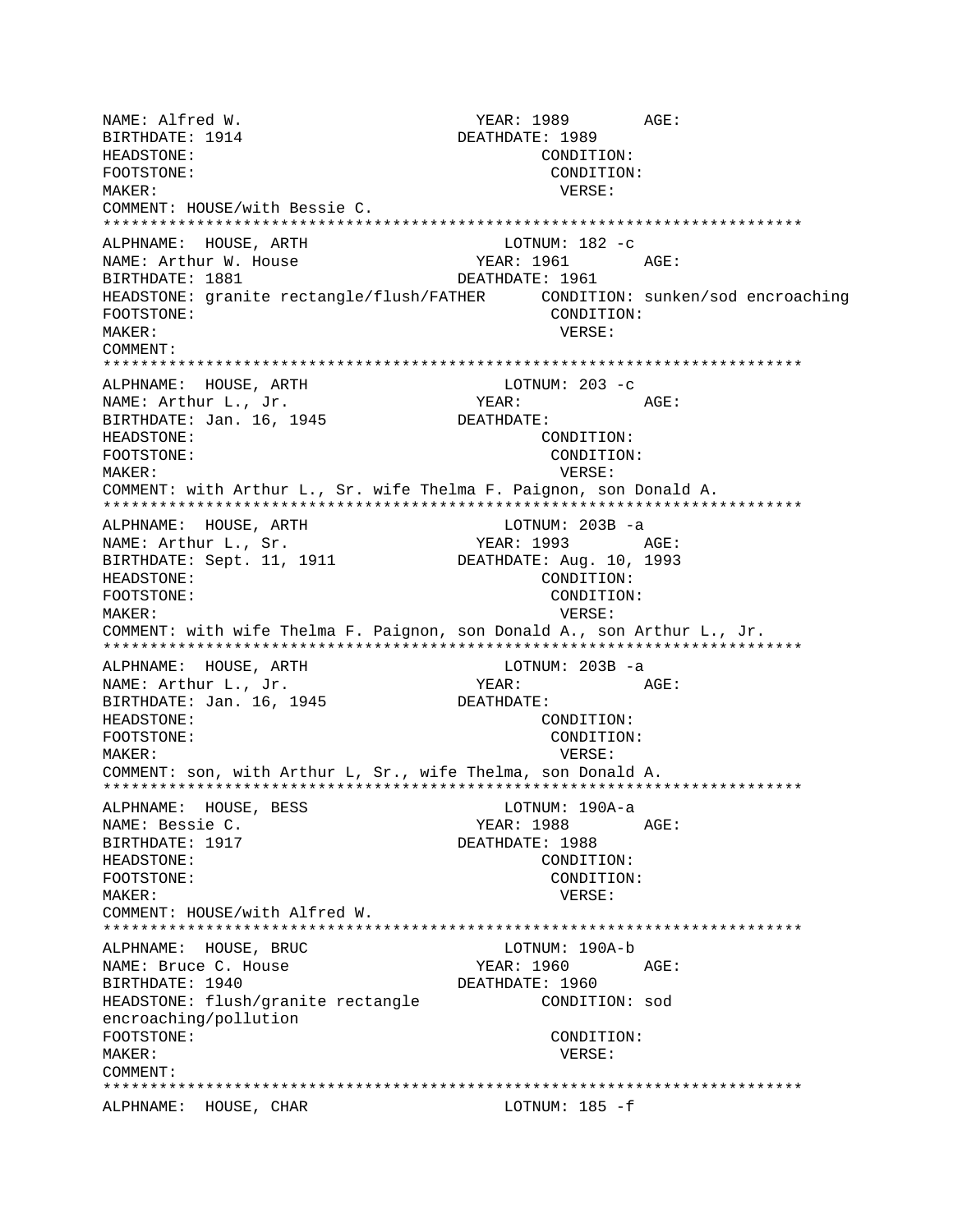NAME: Charles A. House YEAR: 1966 AGE: BIRTHDATE: 1930 DEATHDATE: 1966 HEADSTONE: gran.rect./flush/saber/star CONDITION: sod encroaching FOOTSTONE: CONDITION: MAKER: VERSE: COMMENT: LOTNUM: 186 -a ALPHNAME: HOUSE, CHAR NAME: Charles A. House YEAR: 1974 AGE: DEATHDATE: June 2 1974 BIRTHDATE: Oct 4 1909 HEADSTONE: flush/granite rectangle CONDITION: sod encroaching FOOTSTONE: CONDITION: VERSE: 165 MAKER: COMMENT: 1ST SGT US ARMY ALPHNAME: HOUSE, CORI LOTNUM: 182 -b NAME: Corinna M. House YEAR: 1935 AGE: BIRTHDATE: 1883 DEATHDATE: 1935 HEADSTONE: granite rectangle/flush/MOTHER CONDITION: sod encroaching FOOTSTONE: CONDITION: MAKER: VERSE: COMMENT: ALPHNAME: HOUSE, DONA LOTNUM: 203 -c YEAR: NAME: Donald A. AGE: BIRTHDATE: Aug. 5, 1935 DEATHDATE: HEADSTONE: CONDITION: FOOTSTONE: CONDITION: MAKER: VERSE: COMMENT: with Arthur L., Sr. wife Thelma F. Paignon, son Arthur L., Jr. ALPHNAME: HOUSE, DONA LOTNUM: 203B -a YEAR: NAME: Donald A. AGE: BIRTHDATE: Aug. 5, 1935 DEATHDATE: HEADSTONE: CONDITION: FOOTSTONE: CONDITION: MAKER: VERSE: COMMENT: son, with Arthur, Sr., wife Thelma, son Arthur L., Jr. ALPHNAME: HOUSE, HARR LOTNUM: 186 -b NAME: Harriette Ford House YEAR: AGE: BIRTHDATE: 1922 DEATHDATE: HEADSTONE: CONDITION: FOOTSTONE: CONDITION: MAKER: VERSE: COMMENT: with Ralph E. House LOTNUM:  $185 - b$ ALPHNAME: HOUSE, HAZE NAME: Hazel W. House YEAR: 1982 AGE: BIRTHDATE: Jul. 9, 1908 DEATHDATE: Feb. 19, 1982 HEADSTONE: flush/granite rectangle CONDITION: sod encroaching FOOTSTONE: CONDITION: MAKER: VERSE: COMMENT: ALPHNAME: HOUSE, HORA LOTNUM: 185 -a NAME: Horace B House YEAR: 1945 AGE: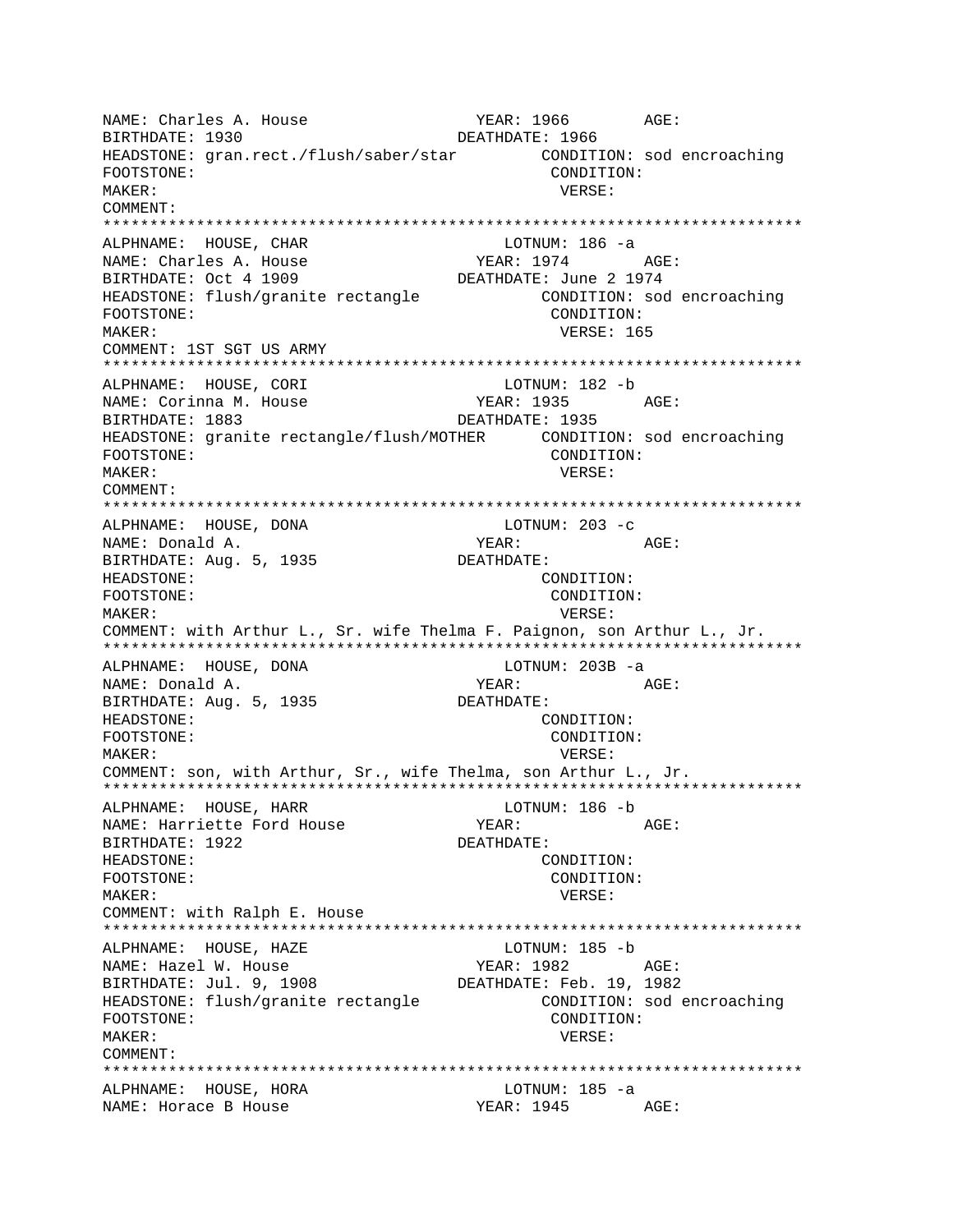BIRTHDATE: Feb 14 1906 DEATHDATE: Nov 28 1945 HEADSTONE: flush/granite rectangle CONDITION: sod encroaching FOOTSTONE: CONDITION: MAKER: VERSE: COMMENT: \*\*\*\*\*\*\*\*\*\*\*\*\*\*\*\*\*\*\*\*\*\*\*\*\*\*\*\*\*\*\*\*\*\*\*\*\*\*\*\*\*\*\*\*\*\*\*\*\*\*\*\*\*\*\*\*\*\*\*\*\*\*\*\*\*\*\*\*\*\*\*\*\*\*\* ALPHNAME: HOUSE, JAME NAME: James Walter House The Magnus of YEAR: 1999 AGE:<br>BIRTHDATE: July 15 1940 DEATHDATE: Sep 1 1999 BIRTHDATE: July 15 1940 HEADSTONE: flush granite rectangle CONDITION: sod encroaching FOOTSTONE: CONDITION: MAKER: VERSE: 164 COMMENT: US Army \*\*\*\*\*\*\*\*\*\*\*\*\*\*\*\*\*\*\*\*\*\*\*\*\*\*\*\*\*\*\*\*\*\*\*\*\*\*\*\*\*\*\*\*\*\*\*\*\*\*\*\*\*\*\*\*\*\*\*\*\*\*\*\*\*\*\*\*\*\*\*\*\*\*\* ALPHNAME: HOUSE, LOUI LOTNUM: 182 -a<br>
NAME: Louise Adams Barchard House YEAR: 1963 AGE: NAME: Louise Adams Barchard House BIRTHDATE: 1885 DEATHDATE: 1963 HEADSTONE: granite rectangle/flush CONDITION: sinking back/sod encroaching FOOTSTONE: CONDITION: MAKER: VERSE: COMMENT: wife of Arthur W. House \*\*\*\*\*\*\*\*\*\*\*\*\*\*\*\*\*\*\*\*\*\*\*\*\*\*\*\*\*\*\*\*\*\*\*\*\*\*\*\*\*\*\*\*\*\*\*\*\*\*\*\*\*\*\*\*\*\*\*\*\*\*\*\*\*\*\*\*\*\*\*\*\*\*\* ALPHNAME: HOUSE, RALP LOTNUM: 186 -b NAME: Ralph E. House YEAR: 1981 AGE: BIRTHDATE: 1916 DEATHDATE: 1981 HEADSTONE: CONDITION: FOOTSTONE: CONDITION: MAKER: ColmerMonumentWorks 1025LawrenceSt. VERSE: COMMENT: with Harriette Ford House \*\*\*\*\*\*\*\*\*\*\*\*\*\*\*\*\*\*\*\*\*\*\*\*\*\*\*\*\*\*\*\*\*\*\*\*\*\*\*\*\*\*\*\*\*\*\*\*\*\*\*\*\*\*\*\*\*\*\*\*\*\*\*\*\*\*\*\*\*\*\*\*\*\*\* ALPHNAME: HOUSE, THEL LOTNUM: 203 -c<br>
NAME: Thelma F. Paignon<br>
YEAR: NAME: Thelma F. Paignon YEAR: YEAR: AGE: BIRTHDATE: Aug. 25, 1912 DEATHDATE: HEADSTONE: CONDITION: FOOTSTONE: CONDITION: MAKER: VERSE: COMMENT: with Arthur L., Sr. wife, son Donald A., son Arthur L., Jr. \*\*\*\*\*\*\*\*\*\*\*\*\*\*\*\*\*\*\*\*\*\*\*\*\*\*\*\*\*\*\*\*\*\*\*\*\*\*\*\*\*\*\*\*\*\*\*\*\*\*\*\*\*\*\*\*\*\*\*\*\*\*\*\*\*\*\*\*\*\*\*\*\*\*\* ALPHNAME: HOUSE, THEL LOTNUM: 203B -a NAME: Thelma F. Paignon YEAR: YEAR: AGE: BIRTHDATE: Aug. 25, 1912 DEATHDATE: HEADSTONE: CONDITION: FOOTSTONE: CONDITION: MAKER: VERSE: COMMENT: with Arthur L. Sr. wife/son Donald A., son Arthur L., Jr. \*\*\*\*\*\*\*\*\*\*\*\*\*\*\*\*\*\*\*\*\*\*\*\*\*\*\*\*\*\*\*\*\*\*\*\*\*\*\*\*\*\*\*\*\*\*\*\*\*\*\*\*\*\*\*\*\*\*\*\*\*\*\*\*\*\*\*\*\*\*\*\*\*\*\* ALPHNAME: HOWARD, SARA CHARA LOTNUM: 188A-a NAME: Sarah Jane Howard Team YEAR: 1941 AGE: BIRTHDATE: 1859 DEATHDATE: 1941 HEADSTONE: flush/granite rectangle CONDITION: good but mower chips FOOTSTONE: CONDITION: MAKER: VERSE: COMMENT: \*\*\*\*\*\*\*\*\*\*\*\*\*\*\*\*\*\*\*\*\*\*\*\*\*\*\*\*\*\*\*\*\*\*\*\*\*\*\*\*\*\*\*\*\*\*\*\*\*\*\*\*\*\*\*\*\*\*\*\*\*\*\*\*\*\*\*\*\*\*\*\*\*\*\* ALPHNAME: HOXIE, DANI LOTNUM: DS14 -a NAME: Daniel W. YEAR: 1972 AGE: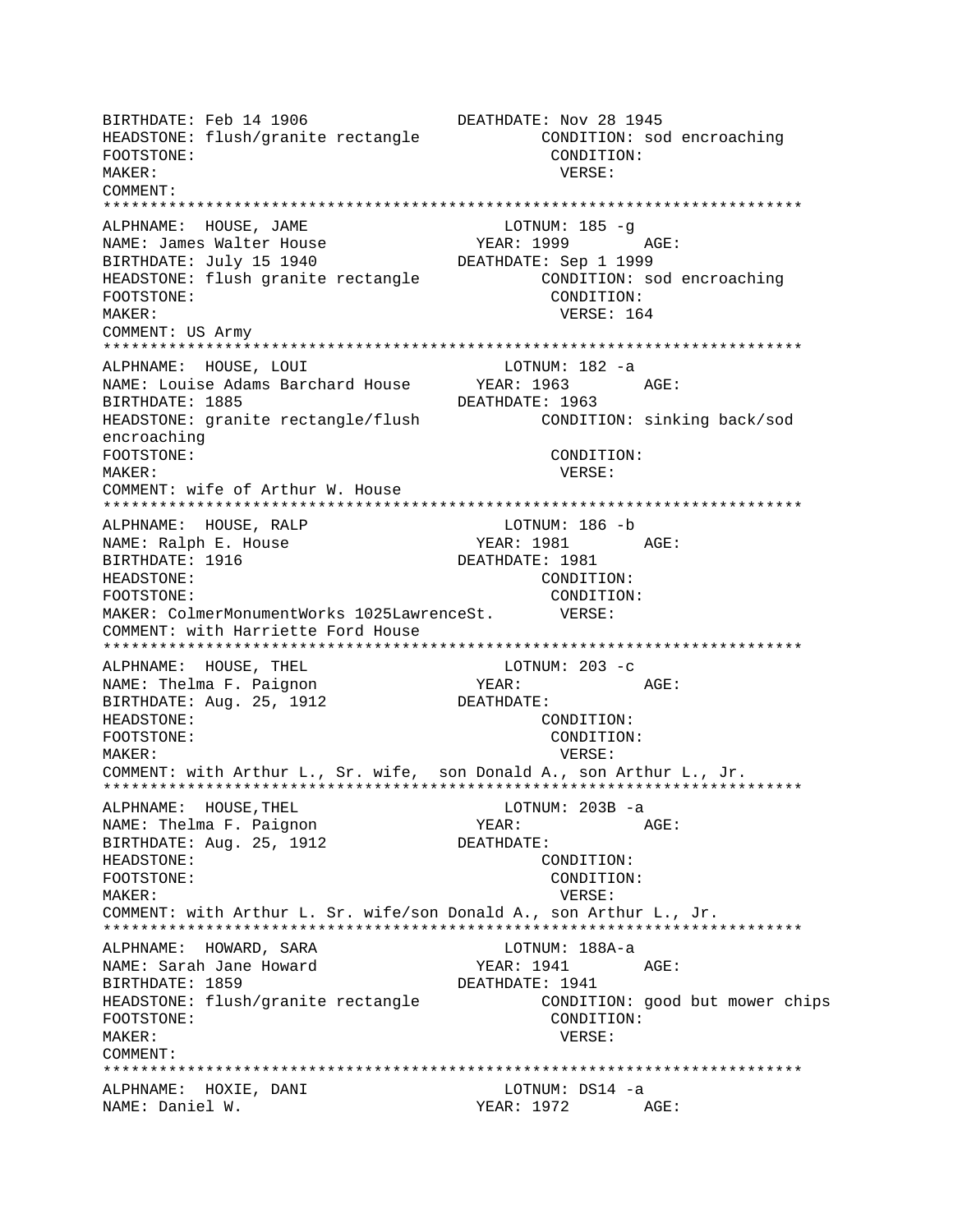BIRTHDATE: 1918 DEATHDATE: 1972 HEADSTONE: CONDITION: FOOTSTONE: CONDITION: MAKER: VERSE: COMMENT: with his wife Ruth F. \*\*\*\*\*\*\*\*\*\*\*\*\*\*\*\*\*\*\*\*\*\*\*\*\*\*\*\*\*\*\*\*\*\*\*\*\*\*\*\*\*\*\*\*\*\*\*\*\*\*\*\*\*\*\*\*\*\*\*\*\*\*\*\*\*\*\*\*\*\*\*\*\*\*\* ALPHNAME: HOXIE, RUTH LOTNUM: DS14 -a YEAR: 2000 AGE: BIRTHDATE: 1919 DEATHDATE: 2000 HEADSTONE: CONDITION: FOOTSTONE: CONDITION: MAKER: VERSE: COMMENT: with Daniel W./his wife \*\*\*\*\*\*\*\*\*\*\*\*\*\*\*\*\*\*\*\*\*\*\*\*\*\*\*\*\*\*\*\*\*\*\*\*\*\*\*\*\*\*\*\*\*\*\*\*\*\*\*\*\*\*\*\*\*\*\*\*\*\*\*\*\*\*\*\*\*\*\*\*\*\*\* ALPHNAME: HUNT, IVAN LOTNUM: CS025-a NAME: Ivan B. Hunt YEAR: 1978 AGE: BIRTHDATE: 1898 DEATHDATE: 1978 HEADSTONE: CONDITION: FOOTSTONE: CONDITION: MAKER: Luz Brothers 117 Gorham St. Lowell VERSE: COMMENT: with Jane K. Hunt \*\*\*\*\*\*\*\*\*\*\*\*\*\*\*\*\*\*\*\*\*\*\*\*\*\*\*\*\*\*\*\*\*\*\*\*\*\*\*\*\*\*\*\*\*\*\*\*\*\*\*\*\*\*\*\*\*\*\*\*\*\*\*\*\*\*\*\*\*\*\*\*\*\*\* ALPHNAME: HUNT, JANE LOTNUM: CS025-a NAME: Jane K. Hunt YEAR: 1965 AGE: BIRTHDATE: 1893 DEATHDATE: 1965 HEADSTONE: CONDITION: FOOTSTONE: CONDITION: MAKER: Luz Brothers 117 Gorham St. Lowell VERSE: COMMENT: with Ivan B. Hunt \*\*\*\*\*\*\*\*\*\*\*\*\*\*\*\*\*\*\*\*\*\*\*\*\*\*\*\*\*\*\*\*\*\*\*\*\*\*\*\*\*\*\*\*\*\*\*\*\*\*\*\*\*\*\*\*\*\*\*\*\*\*\*\*\*\*\*\*\*\*\*\*\*\*\* ALPHNAME: HUTCHINS NAME: infant child YEAR: 1774 AGE: BIRTHDATE: DEATHDATE: Dec. 26, 1774 buried HEADSTONE: unknown where,this likely spot CONDITION: FOOTSTONE: no CONDITION: MAKER: VERSE: no COMMENT: source:Bk. of Christ, Rev. Ebenezer Bridge/Infant child of Thomas Hutchins \*\*\*\*\*\*\*\*\*\*\*\*\*\*\*\*\*\*\*\*\*\*\*\*\*\*\*\*\*\*\*\*\*\*\*\*\*\*\*\*\*\*\*\*\*\*\*\*\*\*\*\*\*\*\*\*\*\*\*\*\*\*\*\*\*\*\*\*\*\*\*\*\*\*\* ALPHNAME: HUTCHINS, ABRA NAME: Abram Hutchins Team (1878 AGE: BIRTHDATE: May 11, 1805 DEATHDATE: June 15, 1878 HEADSTONE: marble/rounded/sickle & wheat CONDITION: acid rain/lichen/sunken FOOTSTONE: marble/rounded/A.H. CONDITION: acid rain/lichen/sunken MAKER: Andrews & Co., Lowell VERSE: 18 COMMENT: Why should we mourn thine absence here Thy spirit seeks a happier sphere \*\*\*\*\*\*\*\*\*\*\*\*\*\*\*\*\*\*\*\*\*\*\*\*\*\*\*\*\*\*\*\*\*\*\*\*\*\*\*\*\*\*\*\*\*\*\*\*\*\*\*\*\*\*\*\*\*\*\*\*\*\*\*\*\*\*\*\*\*\*\*\*\*\*\* ALPHNAME: HUTCHINS, AL LOTNUM: 23 -c NAME: Mr. Al Abram  $YEAR: 1860$  AGE: 24 BIRTHDATE: DEATHDATE: May 27,1860Billerica HEADSTONE: marble/pointed/rose CONDITION: acid rain, crack lower left FOOTSTONE: marble/flat/A.A.H. CONDITION: acid rain/tipped MAKER: D. Nichols, Lowell **VERSE: 20**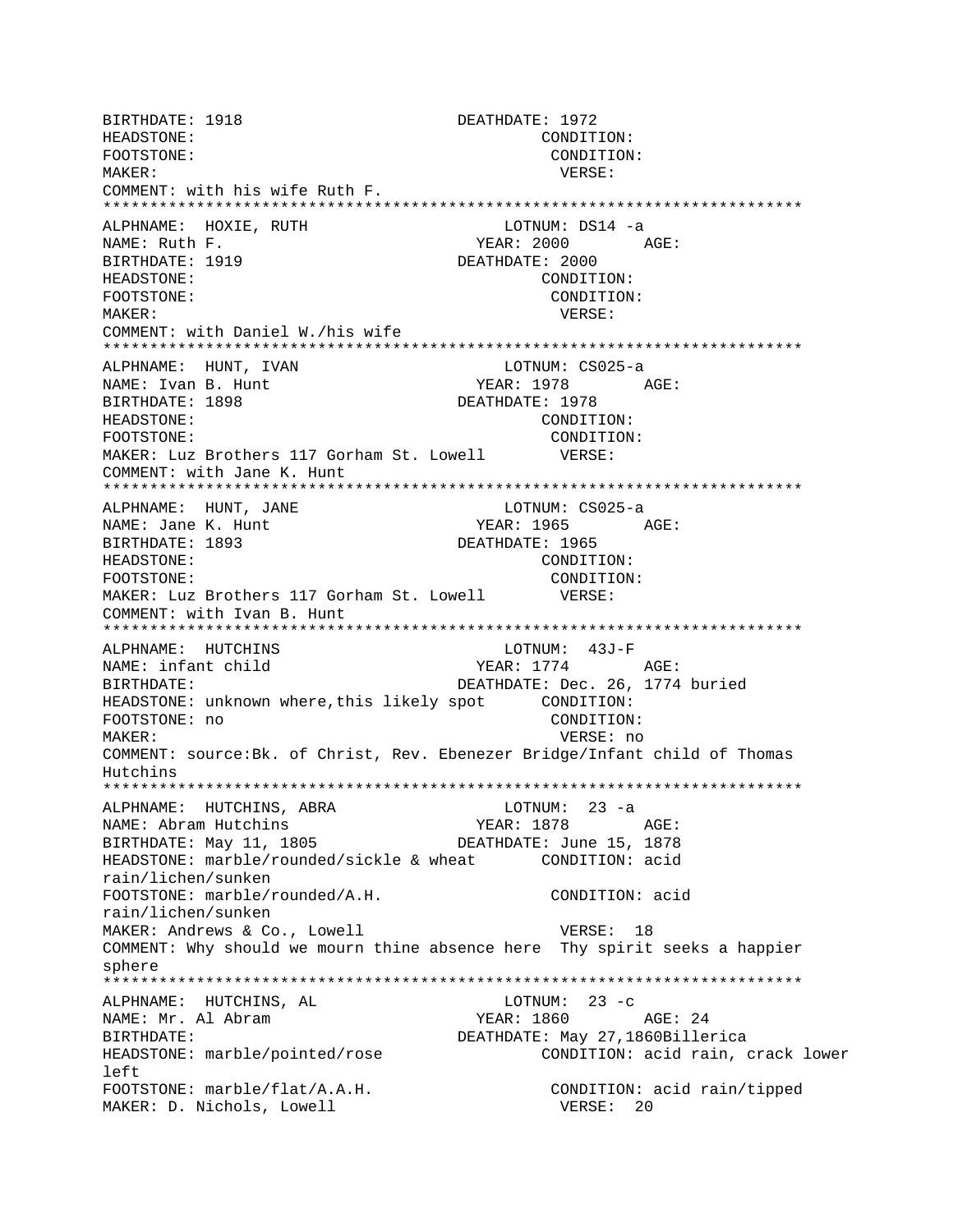COMMENT: At top: In memory of/son of Abram & Betsey Hutchins of Carlisle/Thy memory tho ALPHNAME: HUTCHINS, ANN LOTNUM: 71 -a YEAR: 1933 AGE: 97yrs. 7mos. NAME: Ann E. Hutchins BIRTHDATE: DEATHDATE: Oct. 28, 1933 HEADSTONE: granite monum./rounded CONDITION: chip near top/lichen/loose FOOTSTONE: no CONDITION: MAKER: Witherell, Lowell VERSE: no COMMENT: with George Hutchins his wife ALPHNAME: HUTCHINS, ANNA LOTNUM: 43J-d YEAR: 1819 NAME: Widow Anna Hutchins AGE: 86 BIRTHDATE: DEATHDATE: June 8, 1819 HEADSTONE: slate/urn, willow in pot CONDITION: chips/some mower scratches FOOTSTONE: slate/A.H CONDITION: acid rain VERSE: no MAKER: COMMENT: In memory of ALPHNAME: HUTCHINS, BENJ  $LOTNUM: 1 -q$ YEAR: 1882 NAME: Benj. P. Hutchins AGE: 87yrs. 8mo DEATHDATE: Nov. 28, 1882 BIRTHDATE: CONDITION: 2003 some acid rain HEADSTONE: marble/pointed CONDITION: 2003 sl. tipped FOOTSTONE: marble/flat/B.P.H. MAKER: Andrews & Wheeler Lowell VERSE: 9 COMMENT: Gone to his rest ALPHNAME: HUTCHINS, BETS LOTNUM: 23 -b NAME: Betsey YEAR: 1872 AGE: 66yrs 9ms 23ds. DEATHDATE: Feb. 28, 1872 **BIRTHDATE:** HEADSTONE: marble/rounded/hand up to God CONDITION: acid rain/mower chips FOOTSTONE: marble/flat/B.H. CONDITION: acid rain/lichen/tipped MAKER: O. Goodale VERSE: 19 COMMENT: Dear Mother/Wife of Abram Hutchins/Her children arise up and call her Blessed ALPHNAME: HUTCHINS, ELIA  $LOTNUM: 1 -a$ NAME: Dea. Eliakim Hutchins DEATHDATE: Sept. 19, 1851 BIRTHDATE: CONDITION: sunken/2003 reset but HEADSTONE: marble/pointed too high FOOTSTONE: marble/flat/E.H. CONDITION: OK MAKER: VERSE: no COMMENT: LOTNUM: 1 -h ALPHNAME: HUTCHINS, ELIA YEAR: 1862 NAME: Eliakim Hutchins AGE: 69yrs. & 22ds. DEATHDATE: Sept. 7, 1862 BIRTHDATE: HEADSTONE: marble/pointed CONDITION: bad acid rain/sunken, chipped FOOTSTONE: no CONDITION: MAKER: H. W. Dresser, Lowell VERSE: 4 COMMENT: Adieu dearest husband Affliction and sorrow ( ) Adieu.......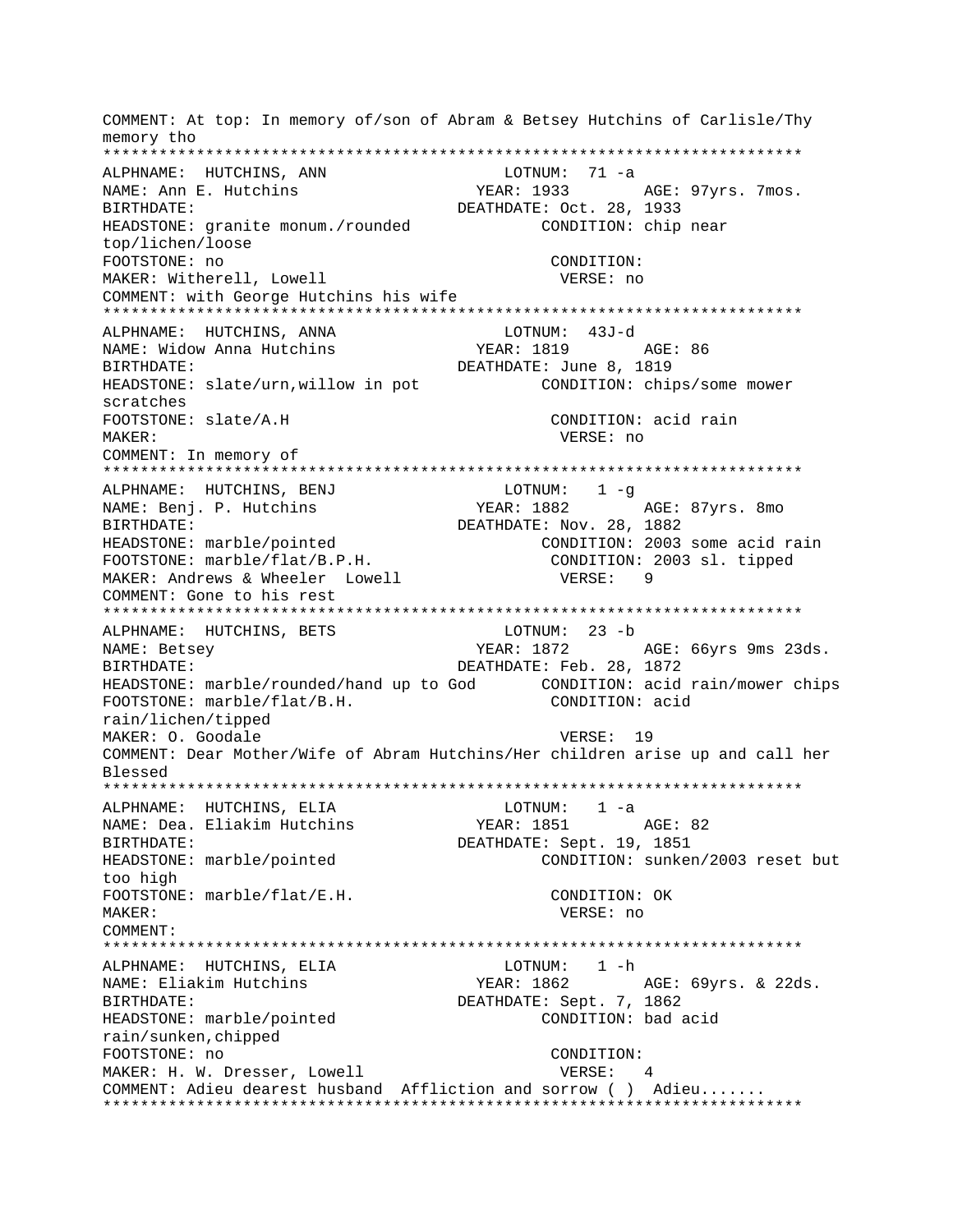ALPHNAME: HUTCHINS, EREN LOTNUM: 71 -b YEAR: 1864 AGE: ?2 yr. 5 mo. NAME: Erena E. BIRTHDATE: DEATHDATE: Aug. 22, 1864 (notinVR) HEADSTONE: short granite monument/pointed CONDITION: bad acid rain/lichen/loose FOOTSTONE: no CONDITION: MAKER: Witherell, Lowell VERSE:  $\overline{2}$ COMMENT: with Georganna, children of George & Ann Hutchins/most verse illegible LOTNUM:  $1 - i$ ALPHNAME: HUTCHINS, EUNI YEAR: 1888 NAME: Eunice AGE: BIRTHDATE: Nov. 8, 1807 DEATHDATE: Aug. 2, 1888 HEADSTONE: marble/rounded/fixed by 2003 CONDITION: acid rain, mold FOOTSTONE: no CONDITION: MAKER: Andrews & Wheeler, Lowell VERSE: 10 COMMENT: wife of Eliakim Hutchins/Weep not for mother who meekly led A life of piety ALPHNAME: HUTCHINS, GEOR  $LOTNUM: 71 -a$ YEAR: 1885 AGE: 56yrs. 10mos. NAME: George Hutchins DEATHDATE: May 21, 1885 BIRTHDATE: HEADSTONE: granite monum./rounded CONDITION: chip near top/lichen/loose FOOTSTONE: no CONDITION: MAKER: VERSE: no COMMENT: with wife Ann E. Hutchins ALPHNAME: HUTCHINS, GEOR LOTNUM: 71 -b NAME: Georganna YEAR: 1860 AGE: 2yr's 8 mo's DEATHDATE: Sept. 2, 1860 RIRTHDATE: HEADSTONE: marble monum./pointed/small CONDITION: acid rain bad/top loose FOOTSTONE: no CONDITION: MAKER: Witherell, Lowell VERSE: 2 COMMENT: on front/with Erena on rear/children of George & Ann Hutchins/most verse illeg ALPHNAME: HUTCHINS, HARR  $LOTNUM: 1 -d$ NAME: Harriet AGE: 22 yrs (VR) YEAR: 1858 BIRTHDATE: DEATHDATE: Dec. 4, 1858 (VR) CONDITION: sunken/death date HEADSTONE: marble/pointed obscured FOOTSTONE: marble/flat/E.H. CONDITION: tipped/2003 sunken MAKER: VERSE: no COMMENT: dau. of B.P. & Phebe Hutchins (death info from Chelms. V.R. & Byam genealogy) LOTNUM: 55 -b ALPHNAME: HUTCHINS, JOHN NAME: John Hutchins DEATHDATE: 1882 BIRTHDATE: 1797 HEADSTONE: CONDITION: FOOTSTONE: no CONDITION: MAKER: VERSE: no COMMENT: with Lois his wife, John Hutchins, his wife Sarah E., Wilmer J. ALPHNAME: HUTCHINS, JOHN LOTNUM: 55 -b YEAR: 1922 AGE: NAME: John Hutchins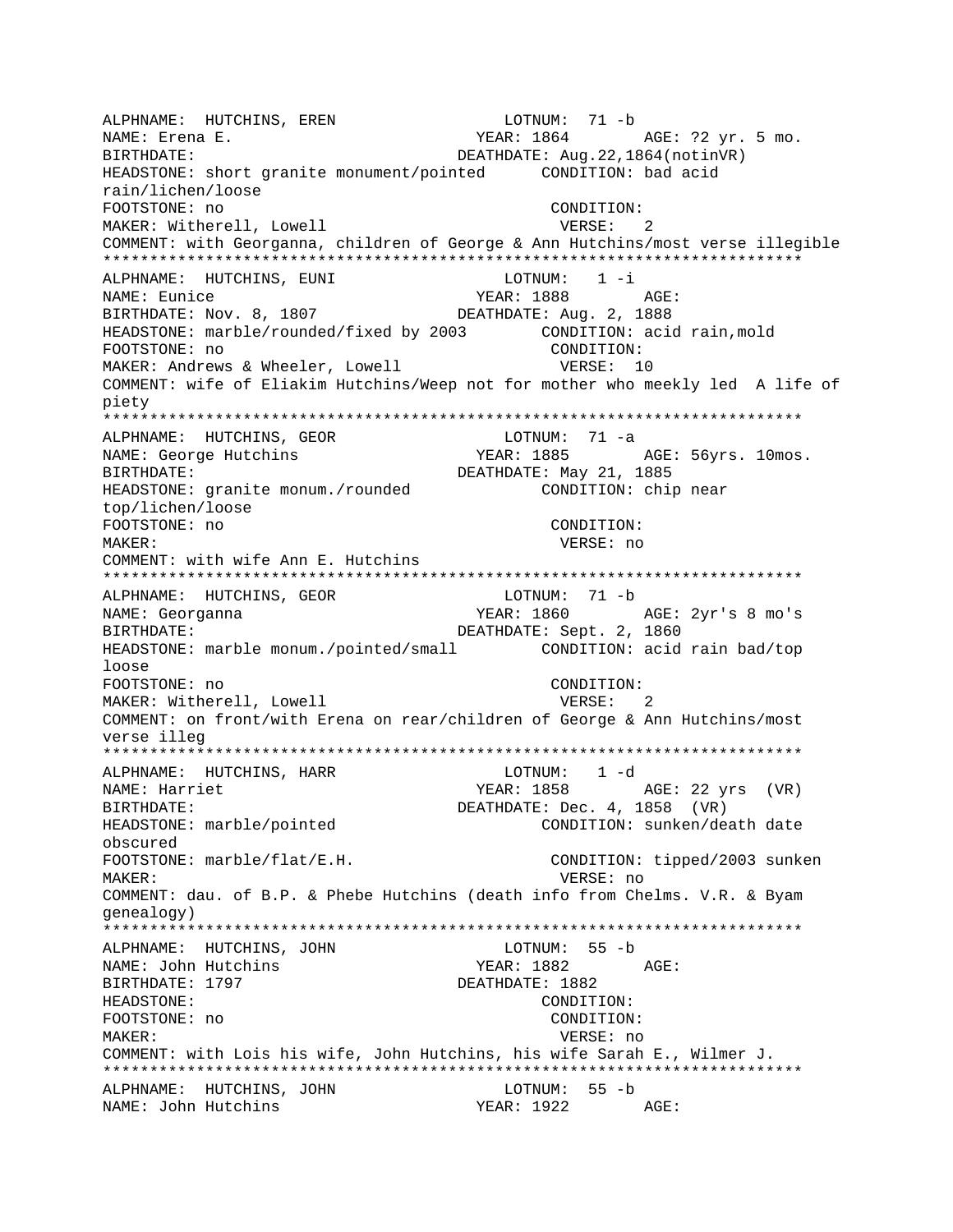BIRTHDATE: 1837 DEATHDATE: 1922 HEADSTONE: CONDITION: FOOTSTONE: no CONDITION: MAKER: VERSE: no COMMENT: with his wife Sarah E., Wilmer J., John, his wife Lois ALPHNAME: HUTCHINS, LOIS LOTNUM: 55 -b NAME: Lois Hutchins YEAR: 1889 AGE: BIRTHDATE: 1804 DEATHDATE: 1889 HEADSTONE: CONDITION: FOOTSTONE: no CONDITION: MAKER: VERSE: no COMMENT: with John his wife, John Hutchins, his wife Sarah E., Wilmer ALPHNAME: HUTCHINS, MARC LOTNUM: 43J-c YEAR: 1796 NAME: Mrs. Marcy Hutchins AGE: 85 DEATHDATE: May ye 3d 1796 BIRTHDATE: HEADSTONE: slate/fancy/face CONDITION: bad lichen/mower scratches FOOTSTONE: slate/Mrs. Marcy Hutchins CONDITION: bad mower scratches MAKER: VERSE: no COMMENT: IN memory of/Relict of Mr. Samuel Hutchins LOTNUM:  $1 - f$ ALPHNAME: HUTCHINS, MART NAME: Martha L. YEAR: 1870 AGE: 64yrs. 8mos. BIRTHDATE: DEATHDATE: Jan. 16, 1870 HEADSTONE: marble/pointed/old mend/reset CONDITION: CONDITION: FOOTSTONE: marble/flat/M.L.H./sl. tipped MAKER: VERSE: no COMMENT: wife of B.P. Hutchins ALPHNAME: HUTCHINS, MARY LOTNUM: 1 -b YEAR: 1855 AGE: 83yrs. NAME: Mary BIRTHDATE: DEATHDATE: June 14, 1855 HEADSTONE: marble/pointed CONDITION: old mend CONDITION: 2003 broken in FOOTSTONE: marble/flat/M.H. 2, pieces there MAKER: VERSE:  $\overline{7}$ COMMENT: wife of Dea. Eliakim Hutchins/Dearest Mother Thou hast left us Here thy loss ALPHNAME: HUTCHINS, MARY  $LOTNUM: 23 - f$ YEAR: 1872 AGE: 24yrs 8ms 14dys NAME: Mary M. DEATHDATE: Nov. 19, 1872 **BIRTHDATE:** HEADSTONE: marble/rounded/flower spray CONDITION: CONDITION: acid FOOTSTONE: marble/flat/M.M.H. rain/tipped/chipped VERSE: 22 MAKER: COMMENT: Dau. of Abram & Betsey Hutchins/There remaineth therefore a rest for the peopl ALPHNAME: HUTCHINS, MIAL LOTNUM: 47 -a NAME: Mial W. Hutchins YEAR: 1925 AGE: BIRTHDATE: 1844 DEATHDATE: 1925 HEADSTONE: granite/partially slanted CONDITION: excellent FOOTSTONE: no CONDITION: MAKER: VERSE: no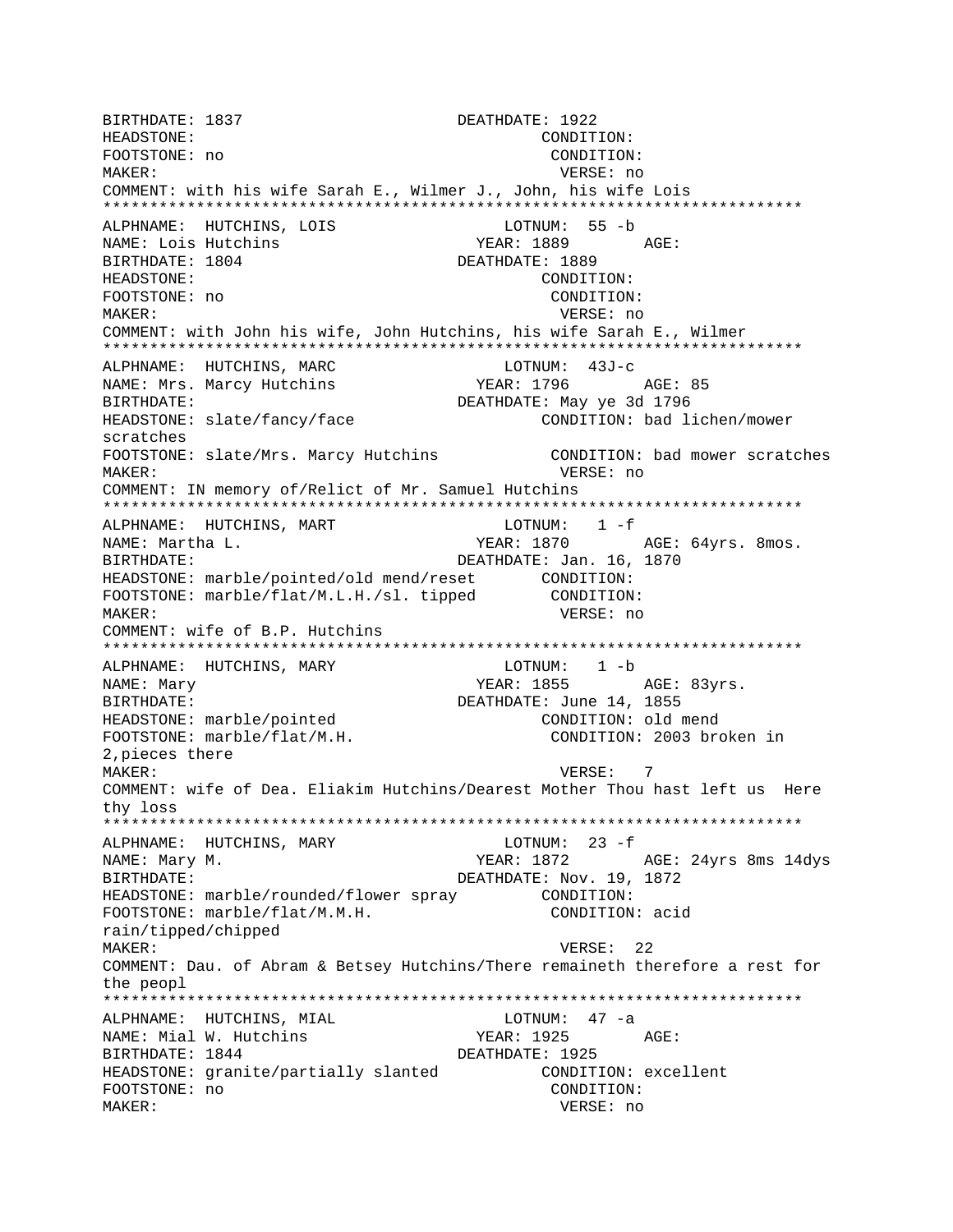\*\*\*\*\*\*\*\*\*\*\*\*\*\*\*\*\*\*\*\*\*\*\*\*\*\*\*\*\*\*\*\*\*\*\*\*\*\*\*\*\*\*\*\*\*\*\*\*\*\*\*\*\*\*\*\*\*\*\*\*\*\*\*\*\*\*\*\*\*\*\*\*\*\*\* ALPHNAME: HUTCHINS, NELL NAME: Nellie Matilda  $YEAR: 1945$  AGE: BIRTHDATE: DEATHDATE: Sept. 24, 1945 HEADSTONE: CONDITION: FOOTSTONE: CONDITION: MAKER: VERSE: COMMENT: \*\*\*\*\*\*\*\*\*\*\*\*\*\*\*\*\*\*\*\*\*\*\*\*\*\*\*\*\*\*\*\*\*\*\*\*\*\*\*\*\*\*\*\*\*\*\*\*\*\*\*\*\*\*\*\*\*\*\*\*\*\*\*\*\*\*\*\*\*\*\*\*\*\*\* ALPHNAME: HUTCHINS, PHEB LOTNUM: 1 -e NAME: Phebe S. Theory of the Summer Search Stephen Weak: 1842 AGE: 44 y (V.R.) BIRTHDATE:  $DE$  DEATHDATE: Jan. 4, 1842 (V.R.) HEADSTONE: marble/flat The CONDITION: reset, so death data gone FOOTSTONE: marble/flat/P.S.H. CONDITION: OK/reset MAKER: VERSE: no COMMENT: To the memory of/wife of Benjamin P. Hutchins \*\*\*\*\*\*\*\*\*\*\*\*\*\*\*\*\*\*\*\*\*\*\*\*\*\*\*\*\*\*\*\*\*\*\*\*\*\*\*\*\*\*\*\*\*\*\*\*\*\*\*\*\*\*\*\*\*\*\*\*\*\*\*\*\*\*\*\*\*\*\*\*\*\*\* ALPHNAME: HUTCHINS, SARA LOTNUM: 55 -b NAME: Sarah E. Hutchins Team YEAR: 1926 AGE: BIRTHDATE: 1845 DEATHDATE: 1926 HEADSTONE: CONDITION: FOOTSTONE: no CONDITION: MAKER: VERSE: no COMMENT: with John his wife, Wilmer J., John, his wife Lois \*\*\*\*\*\*\*\*\*\*\*\*\*\*\*\*\*\*\*\*\*\*\*\*\*\*\*\*\*\*\*\*\*\*\*\*\*\*\*\*\*\*\*\*\*\*\*\*\*\*\*\*\*\*\*\*\*\*\*\*\*\*\*\*\*\*\*\*\*\*\*\*\*\*\* ALPHNAME: HUTCHINS, SIMO<br>
LOTNUM: 23 -d NAME: Simon Samuel Communication of the MEAR: 1838 AGE: 4wks 6dys BIRTHDATE: DEATHDATE: Oct. 27, 1838 HEADSTONE: marble/pointed CONDITION: severe acid rain FOOTSTONE: no CONDITION: MAKER: 21 NOVEMBER: 21 COMMENT: Son of Abram & Betsey/Dear parents I am changed now A golden harpt string A \*\*\*\*\*\*\*\*\*\*\*\*\*\*\*\*\*\*\*\*\*\*\*\*\*\*\*\*\*\*\*\*\*\*\*\*\*\*\*\*\*\*\*\*\*\*\*\*\*\*\*\*\*\*\*\*\*\*\*\*\*\*\*\*\*\*\*\*\*\*\*\*\*\*\* ALPHNAME: HUTCHINS, SOLO NAME: Solomon Hutchins The YEAR: 1813 AGE: 1yr. BIRTHDATE: DEATHDATE: Feb 28, 1813 HEADSTONE: slate/willow,geometric design CONDITION: small chip,bad mower scratches FOOTSTONE: slate/S.H. CONDITION: tipped MAKER: VERSE: no COMMENT: son of Dn. Eliakim & Mrs. Mary Hutchins/C74.30 \*\*\*\*\*\*\*\*\*\*\*\*\*\*\*\*\*\*\*\*\*\*\*\*\*\*\*\*\*\*\*\*\*\*\*\*\*\*\*\*\*\*\*\*\*\*\*\*\*\*\*\*\*\*\*\*\*\*\*\*\*\*\*\*\*\*\*\*\*\*\*\*\*\*\* ALPHNAME: HUTCHINS, THOM **EXAMPLE 10** LOTNUM: 23 -e NAME: Thomas J. Thomas J. Thomas J. The Manusculing States: 24yrs 12dys BIRTHDATE: Oct. 17,1839Carlisle DEATHDATE: Oct. 29th, 1863 HEADSTONE: marble/pointed/shield swordgun CONDITION: acid rain FOOTSTONE: marble/flat CONDITION: broken/half on ground MAKER: Witherell/Lowell **VERSE: 23** COMMENT: Erected in Memory of/Son of Abram & Betsey Hutchins/Who was a Vol. in Co. E. \*\*\*\*\*\*\*\*\*\*\*\*\*\*\*\*\*\*\*\*\*\*\*\*\*\*\*\*\*\*\*\*\*\*\*\*\*\*\*\*\*\*\*\*\*\*\*\*\*\*\*\*\*\*\*\*\*\*\*\*\*\*\*\*\*\*\*\*\*\*\*\*\*\*\* ALPHNAME: HUTCHINS, THOM LOTNUM: 43J-e NAME: Mr. Thomas Hutchins BIRTHDATE: DEATHDATE: Octr 15, 1807

COMMENT: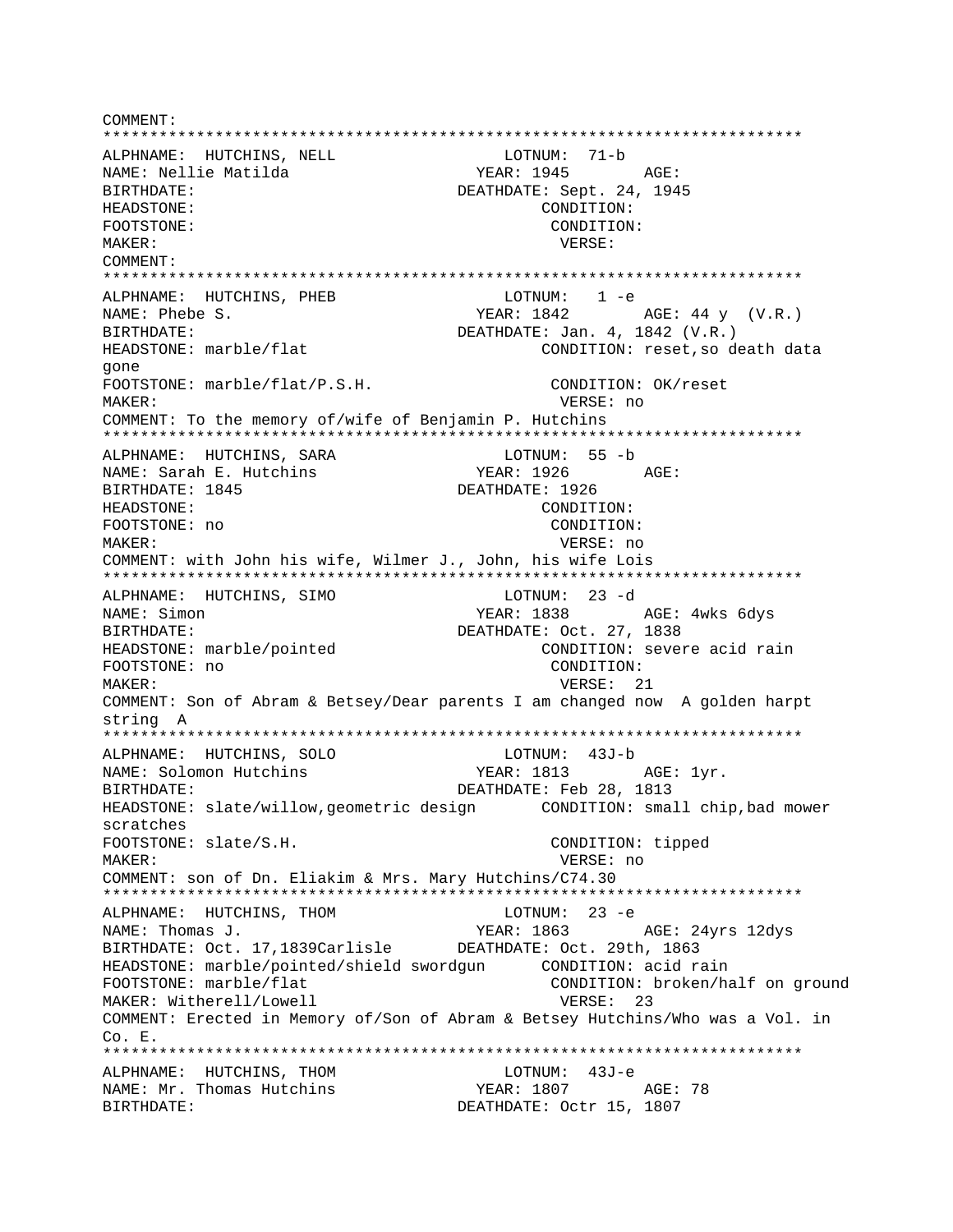HEADSTONE: slate/willow, urn CONDITION: some lichen FOOTSTONE: slate/Mr. T.H. CONDITION: mower scratches MAKER: VERSE: no COMMENT: In Memory of ALPHNAME: HUTCHINS, WILM LOTNUM: 55 -a NAME: Wilmer YEAR: 1934 AGE: RIRTHDATE: DEATHDATE: HEADSTONE: granite rectangle/flush CONDITION: good FOOTSTONE: no CONDITION: MAKER: VERSE: no COMMENT: ALPHNAME: HUTCHINS, WILM LOTNUM: 55 -b NAME: Wilmer J. Hutchins YEAR: 1934  $\triangle G$ F: BIRTHDATE: 1871 DEATHDATE: 1934 HEADSTONE: #55-a/WILMER CONDITION: FOOTSTONE: no CONDITION: MAKER: VERSE: no COMMENT: with John Hutchins, his wife Lois, John Hutchins, his wife Sarah E. ALPHNAME: JACKSON, C.VI LOTNUM: 149A-b YEAR: 1981 NAME: C. Vivian AGE: BIRTHDATE: 1897 DEATHDATE: Sept.13 1981cem.rec. HEADSTONE: CONDITION: FOOTSTONE: CONDITION: MAKER: VERSE: COMMENT: with Charles A. ALPHNAME: JACKSON, CHAR LOTNUM: 149A-a ALPHNAME: Under A. Jackson<br>NAME: Charles A. Jackson YEAR: 1956 AGE: DEATHDATE: Oct 17 1956 BIRTHDATE: Aug 21 1894 CONDITION: FOOTSTONE: VERSE: 146 MAKER: COMMENT: Massachusetts Sgt Medical Department World War I LOTNUM: 149A-b ALPHNAME: JACKSON, CHAR NAME: Charles A. YEAR: 1956 AGE: BIRTHDATE: 1894 DEATHDATE: 1956 HEADSTONE: #149A-a/Charles A. Jackson CONDITION: FOOTSTONE: CONDITION:  $M\Delta KFR$ : VERSE: COMMENT: with C. Vivian ALPHNAME: JOHNSON, ANDR LOTNUM: 139 -b YEAR: 1952 AGE: NAME: Andrine Bruun BIRTHDATE: 1875 DEATHDATE: 1952 HEADSTONE: CONDITION: FOOTSTONE: CONDITION: MAKER: Granitekrafts 5 Park St. Ayer Mass VERSE: COMMENT: JOHNSON/with Hans Johnson his wife, Oluf Bruun, Christen Bruun ALPHNAME: JOHNSON, DORO LOTNUM: DS18 -a NAME: Dorothy M. Staples YEAR: 2000 AGE: BIRTHDATE: Feb. 15, 1915 DEATHDATE: Dec. 13, 2000 HEADSTONE: CONDITION: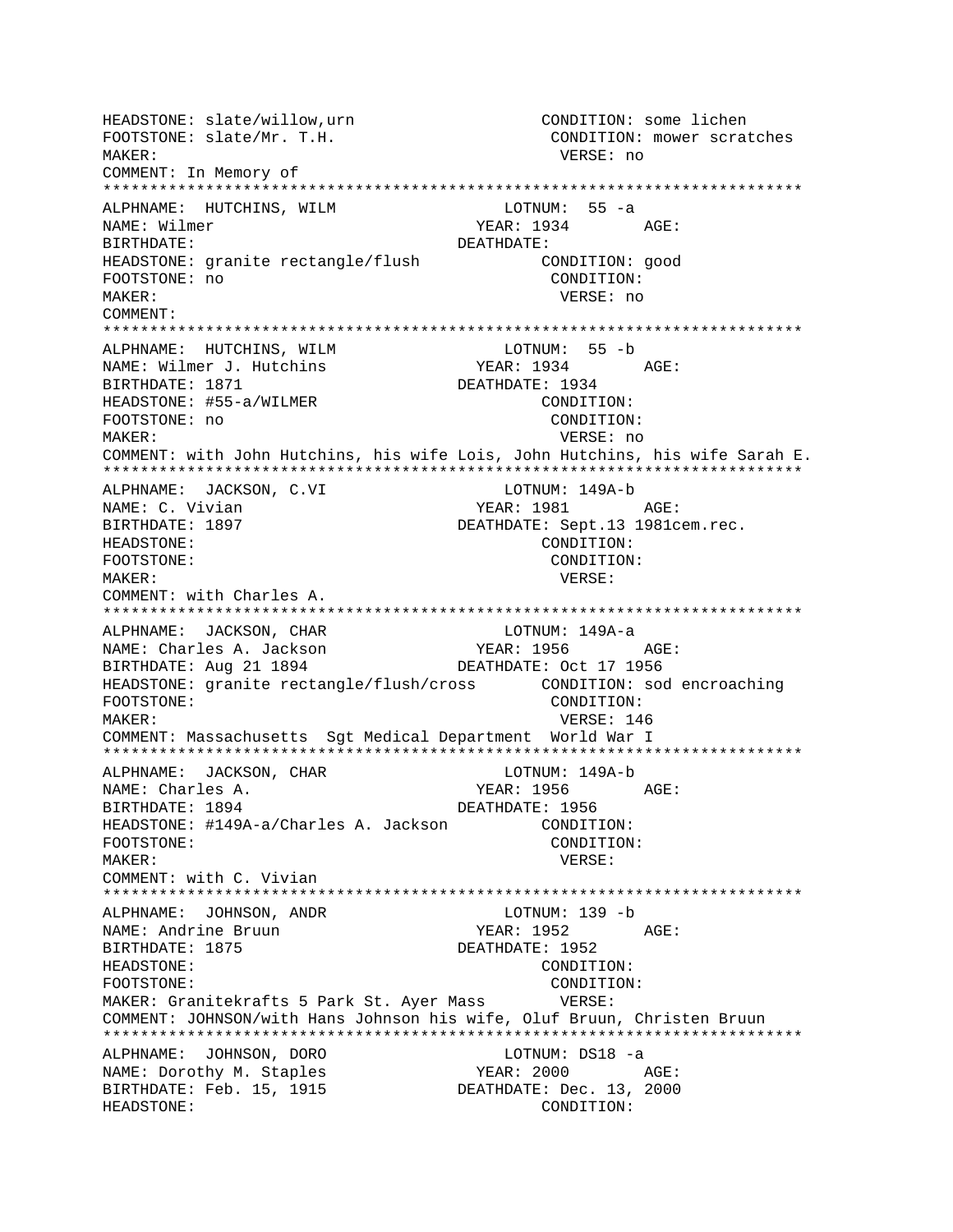FOOTSTONE: CONDITION: MAKER: VERSE: 175 COMMENT: with Raymond B. Sr./Early American Artist Everything a Mother Can Be \*\*\*\*\*\*\*\*\*\*\*\*\*\*\*\*\*\*\*\*\*\*\*\*\*\*\*\*\*\*\*\*\*\*\*\*\*\*\*\*\*\*\*\*\*\*\*\*\*\*\*\*\*\*\*\*\*\*\*\*\*\*\*\*\*\*\*\*\*\*\*\*\*\*\* ALPHNAME: JOHNSON, HANS LOTNUM: 139 -b NAME: Hans Johnson YEAR: 1958 AGE: BIRTHDATE: 1873 DEATHDATE: 1958 HEADSTONE: CONDITION: FOOTSTONE: CONDITION: MAKER: Granitekrafts 5 Park St. Ayer Mass VERSE: COMMENT: front JOHNSON/rear with his wife Andrine Bruun, Oluf Bruun, Christen Bruun \*\*\*\*\*\*\*\*\*\*\*\*\*\*\*\*\*\*\*\*\*\*\*\*\*\*\*\*\*\*\*\*\*\*\*\*\*\*\*\*\*\*\*\*\*\*\*\*\*\*\*\*\*\*\*\*\*\*\*\*\*\*\*\*\*\*\*\*\*\*\*\*\*\*\* ALPHNAME: JOHNSON, RAYM LOTNUM: DS18 -a NAME: Raymond B. Sr. YEAR: 1973 AGE:<br>BIRTHDATE: Nov. 1, 1914 DEATHDATE: Jul. 2, 1973 BIRTHDATE: Nov. 1, 1914 HEADSTONE: CONDITION: FOOTSTONE: CONDITION: MAKER: USE SERVICE STRAIN WERE SERVICE STRAINING WERE SERVICE STRAINING WERE SERVICE STRAINING WERE SERVICE STRAINING WERE SERVICE STRAINING WERE SERVICE STRAINING WERE SERVICE STRAINING WERE SERVICE STRAINING WERE SERVICE COMMENT: with Dorothy M. Staples/Engineer A Loving Father \*\*\*\*\*\*\*\*\*\*\*\*\*\*\*\*\*\*\*\*\*\*\*\*\*\*\*\*\*\*\*\*\*\*\*\*\*\*\*\*\*\*\*\*\*\*\*\*\*\*\*\*\*\*\*\*\*\*\*\*\*\*\*\*\*\*\*\*\*\*\*\*\*\*\* ALPHNAME: JOHNSTON, GEOR LOTNUM: 136A-a NAME: George M. Johnston Tear: 1960 AGE: BIRTHDATE: 1885 DEATHDATE: 1960 HEADSTONE: CONDITION: FOOTSTONE:  $\text{COMDITION:}$ MAKER: VERSE: COMMENT: JOHNSTON on front/rear with Harriet C. Townsend his wife \*\*\*\*\*\*\*\*\*\*\*\*\*\*\*\*\*\*\*\*\*\*\*\*\*\*\*\*\*\*\*\*\*\*\*\*\*\*\*\*\*\*\*\*\*\*\*\*\*\*\*\*\*\*\*\*\*\*\*\*\*\*\*\*\*\*\*\*\*\*\*\*\*\*\* ALPHNAME: JOHNSTON, HARR NAME: Harriet C. Townsend YEAR: 1981 AGE: BIRTHDATE: 1892 DEATHDATE: 1981 HEADSTONE: CONDITION: FOOTSTONE: CONDITION: MAKER: VERSE: COMMENT: JOHNSTON on front/rear with George M. Johnston his wife \*\*\*\*\*\*\*\*\*\*\*\*\*\*\*\*\*\*\*\*\*\*\*\*\*\*\*\*\*\*\*\*\*\*\*\*\*\*\*\*\*\*\*\*\*\*\*\*\*\*\*\*\*\*\*\*\*\*\*\*\*\*\*\*\*\*\*\*\*\*\*\*\*\*\* ALPHNAME: JONES, ETHE LOTNUM: NAME: Ethel J. Same Communications of the Magnus of the YEAR: 2001 AGE: BIRTHDATE: 1920 DEATHDATE: 2001 HEADSTONE: akmost flush granite/JONES CONDITION: excellent FOOTSTONE: CONDITION: MAKER: VERSE: COMMENT: with Glendon F. \*\*\*\*\*\*\*\*\*\*\*\*\*\*\*\*\*\*\*\*\*\*\*\*\*\*\*\*\*\*\*\*\*\*\*\*\*\*\*\*\*\*\*\*\*\*\*\*\*\*\*\*\*\*\*\*\*\*\*\*\*\*\*\*\*\*\*\*\*\*\*\*\*\*\* ALPHNAME: JONES, FOST CONDUCTED LOTNUM: 4 -a NAME: Foster F. Jones YEAR: 1960 AGE: BIRTHDATE: Sept 21 1918 DEATHDATE: Jan 25 1960 HEADSTONE: granite/flush/a cross CONDITION: OK FOOTSTONE: no CONDITION: MAKER: VERSE: no COMMENT: Massachusetts Pvt. Co C 181 Infantry World War II \*\*\*\*\*\*\*\*\*\*\*\*\*\*\*\*\*\*\*\*\*\*\*\*\*\*\*\*\*\*\*\*\*\*\*\*\*\*\*\*\*\*\*\*\*\*\*\*\*\*\*\*\*\*\*\*\*\*\*\*\*\*\*\*\*\*\*\*\*\*\*\*\*\*\* ALPHNAME: JONES, GLEN CONSTRAINING A -b NAME: Glendon F. YEAR: AGE: BIRTHDATE: 1920 DEATHDATE: HEADSTONE: akmost flush granite/JONES CONDITION: excellent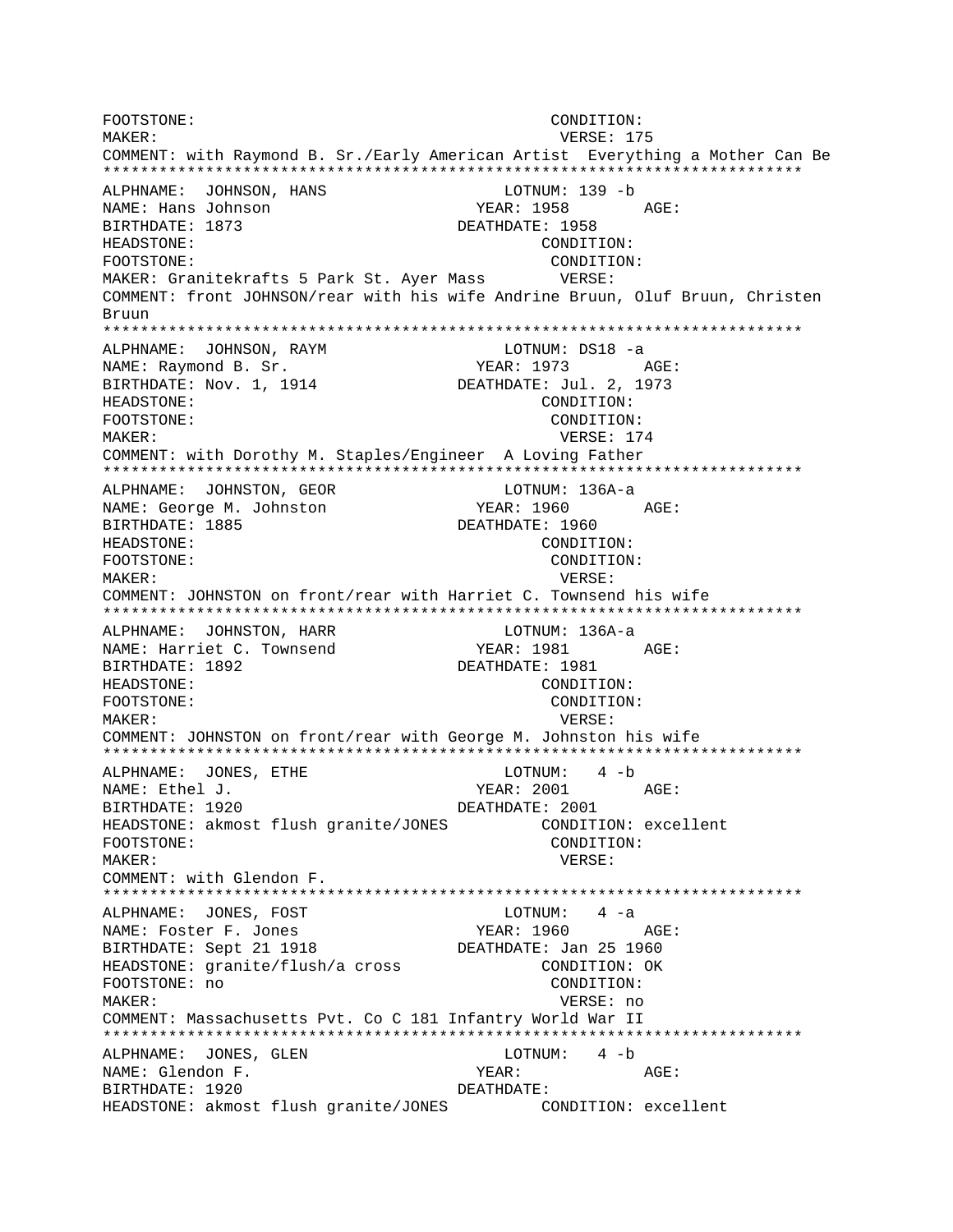FOOTSTONE: CONDITION: MAKER: VERSE: COMMENT: with Ethel J. ALPHNAME: JONES, HATT LOTNUM:  $4 - c$ YEAR: 1936 AGE: NAME: Hattie Fisk Jones BIRTHDATE: 1886 DEATHDATE: 1936 HEADSTONE: granite rectangle/Mother CONDITION: good CONDITION: FOOTSTONE: MAKER: VERSE:  $COMM$  $FNTT$ : ALPHNAME: KABANA, EDWA LOTNUM: E116 -a NAME: Edward D. Kabana YEAR: 2002 AGE: BIRTHDATE: Aug 5 1919 DEATHDATE: Feb 28 2002 HEADSTONE: flush/granite rectangle/cross CONDITION: sod encroaching CONDITION: FOOTSTONE: MAKER: VERSE: 195 COMMENT: ALPHNAME: KABANA, EDWA LOTNUM: E116 -b NAME: Edward Dominick YEAR: 2002 AGE: DEATHDATE: 2002 BIRTHDATE: 1919 HEADSTONE: #E116-a/Edward D. Kabana CONDITION: CONDITION: FOOTSTONE: MAKER: VERSE: 196 COMMENT: KABANA/with Beloved wife Pauline Rita/Together Forever/A loving couple, Aevote ALPHNAME: KABANA, PAUL LOTNUM: E116 -b NAME: Pauline Rita YEAR: AGE: BIRTHDATE: 1916 DEATHDATE: HEADSTONE: CONDITION: FOOTSTONE: CONDITION: VERSE: 196 MAKER: COMMENT: KABANA/Beloved Wife/with Edward Dominick/Together Forever/A loving couple, devo ALPHNAME: KAKNES, JOAN LOTNUM: CS115-a YEAR: AGE: NAME: Joan D. BIRTHDATE: Aug. 15, 1935 DEATHDATE: CONDITION: HEADSTONE: FOOTSTONE: CONDITION: MAKER: Hudson Monuments Inc. Hudson NH VERSE: COMMENT: with William E. ALPHNAME: KAKNES, WILL LOTNUM: CS115-a NAME: William E. YEAR: 1991 AGE: BIRTHDATE: Feb. 24, 1922 DEATHDATE: Nov. 9, 1991 HEADSTONE: CONDITION: FOOTSTONE: CONDITION: MAKER: Hudson Monuments Inc. Hudson NH VERSE: COMMENT: with Joan D. ALPHNAME: KEEFE, EDWA LOTNUM: 43E-a NAME: Edward Keefe YEAR: 1936 AGE: BIRTHDATE: 1860 DEATHDATE: 1936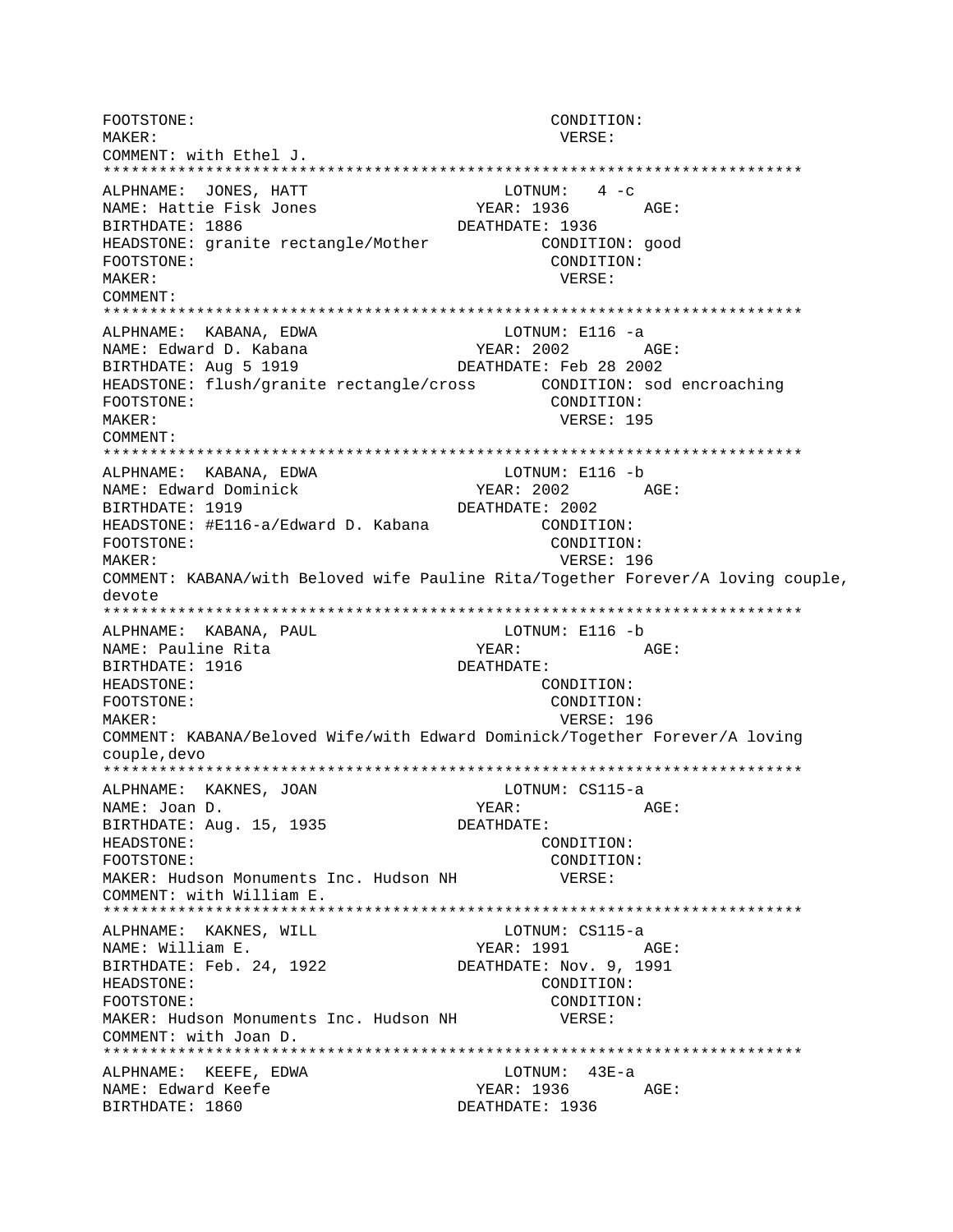HEADSTONE: granite/flush CONDITION: good FOOTSTONE: no CONDITION: MAKER: VERSE: no COMMENT: \*\*\*\*\*\*\*\*\*\*\*\*\*\*\*\*\*\*\*\*\*\*\*\*\*\*\*\*\*\*\*\*\*\*\*\*\*\*\*\*\*\*\*\*\*\*\*\*\*\*\*\*\*\*\*\*\*\*\*\*\*\*\*\*\*\*\*\*\*\*\*\*\*\*\* ALPHNAME: KEEFE, HOWA LOTNUM: CS065-a NAME: Howard L. YEAR: 1991 AGE: BIRTHDATE: Oct. 5, 1902 DEATHDATE: Dec. 5, 1991 HEADSTONE: CONDITION: FOOTSTONE: CONDITION: MAKER: ColmerMonumentWorks,1025LawrenceSt. VERSE: COMMENT: with Louise L. his wife \*\*\*\*\*\*\*\*\*\*\*\*\*\*\*\*\*\*\*\*\*\*\*\*\*\*\*\*\*\*\*\*\*\*\*\*\*\*\*\*\*\*\*\*\*\*\*\*\*\*\*\*\*\*\*\*\*\*\*\*\*\*\*\*\*\*\*\*\*\*\*\*\*\*\* ALPHNAME: KEEFE, LOUI LOTNUM: CS065-a NAME: Louise L.<br>BIRTHDATE: Apr. 21, 1902 DEATHDATE: Dec. 21, 1993 BIRTHDATE: Apr. 21, 1902 HEADSTONE: CONDITION: FOOTSTONE:  $\overline{COMDITION}$ :  $\overline{MAKER}$ :  $\overline{CollmexMonumentWorks}$ ,  $1025$ LawrenceSt.  $\overline{VERSE}$ : MAKER: ColmerMonumentWorks, 1025LawrenceSt. COMMENT: with Howard L. his wife \*\*\*\*\*\*\*\*\*\*\*\*\*\*\*\*\*\*\*\*\*\*\*\*\*\*\*\*\*\*\*\*\*\*\*\*\*\*\*\*\*\*\*\*\*\*\*\*\*\*\*\*\*\*\*\*\*\*\*\*\*\*\*\*\*\*\*\*\*\*\*\*\*\*\* ALPHNAME: KEENAN, ALEX LOTNUM: 159B-a NAME: Alexander R. Keenan Sr. YEAR: 1998 AGE: BIRTHDATE: 1925 DEATHDATE: 1998 HEADSTONE: CONDITION: FOOTSTONE: CONDITION: MAKER: VERSE: 128 COMMENT: KEENAN/with Frances-Ellen Keenan/Remember us \*\*\*\*\*\*\*\*\*\*\*\*\*\*\*\*\*\*\*\*\*\*\*\*\*\*\*\*\*\*\*\*\*\*\*\*\*\*\*\*\*\*\*\*\*\*\*\*\*\*\*\*\*\*\*\*\*\*\*\*\*\*\*\*\*\*\*\*\*\*\*\*\*\*\* ALPHNAME: KEENAN, FRAN LOTNUM: 159B-b NAME: Frances-Ellen Keenan YEAR: YEAR: AGE: BIRTHDATE: 1934 DEATHDATE: HEADSTONE: CONDITION: FOOTSTONE: CONDITION: MAKER: VERSE: 128 COMMENT: KEENAN/with Alexander R.Keenan/Remember us \*\*\*\*\*\*\*\*\*\*\*\*\*\*\*\*\*\*\*\*\*\*\*\*\*\*\*\*\*\*\*\*\*\*\*\*\*\*\*\*\*\*\*\*\*\*\*\*\*\*\*\*\*\*\*\*\*\*\*\*\*\*\*\*\*\*\*\*\*\*\*\*\*\*\* ALPHNAME: KELLY, CLAI CONNERTHE LOTNUM: E097 -a NAME: Claire L. Same Communications of the Magnus Media of the YEAR: 1997 AGE: BIRTHDATE: 1908 DEATHDATE: 1997 HEADSTONE: CONDITION: FOOTSTONE: CONDITION: MAKER: Colmer VERSE: 193 COMMENT: with John W. \*\*\*\*\*\*\*\*\*\*\*\*\*\*\*\*\*\*\*\*\*\*\*\*\*\*\*\*\*\*\*\*\*\*\*\*\*\*\*\*\*\*\*\*\*\*\*\*\*\*\*\*\*\*\*\*\*\*\*\*\*\*\*\*\*\*\*\*\*\*\*\*\*\*\* ALPHNAME: KELLY, DANI LOTNUM: CS075-a NAME: Daniel W. YEAR: 1989 AGE: 1951 BIRTHDATE: 1989 DEATHDATE: HEADSTONE: rec.block/granite/scroll/KELLY CONDITION: excellent FOOTSTONE: CONDITION: MAKER: VERSE: 153 COMMENT: A wonderful Dad \*\*\*\*\*\*\*\*\*\*\*\*\*\*\*\*\*\*\*\*\*\*\*\*\*\*\*\*\*\*\*\*\*\*\*\*\*\*\*\*\*\*\*\*\*\*\*\*\*\*\*\*\*\*\*\*\*\*\*\*\*\*\*\*\*\*\*\*\*\*\*\*\*\*\* ALPHNAME: KELLY, JOHN LOTNUM: E097 -a NAME: John W. 2001 AGE: BIRTHDATE: 1907 DEATHDATE: 2001 HEADSTONE: CONDITION: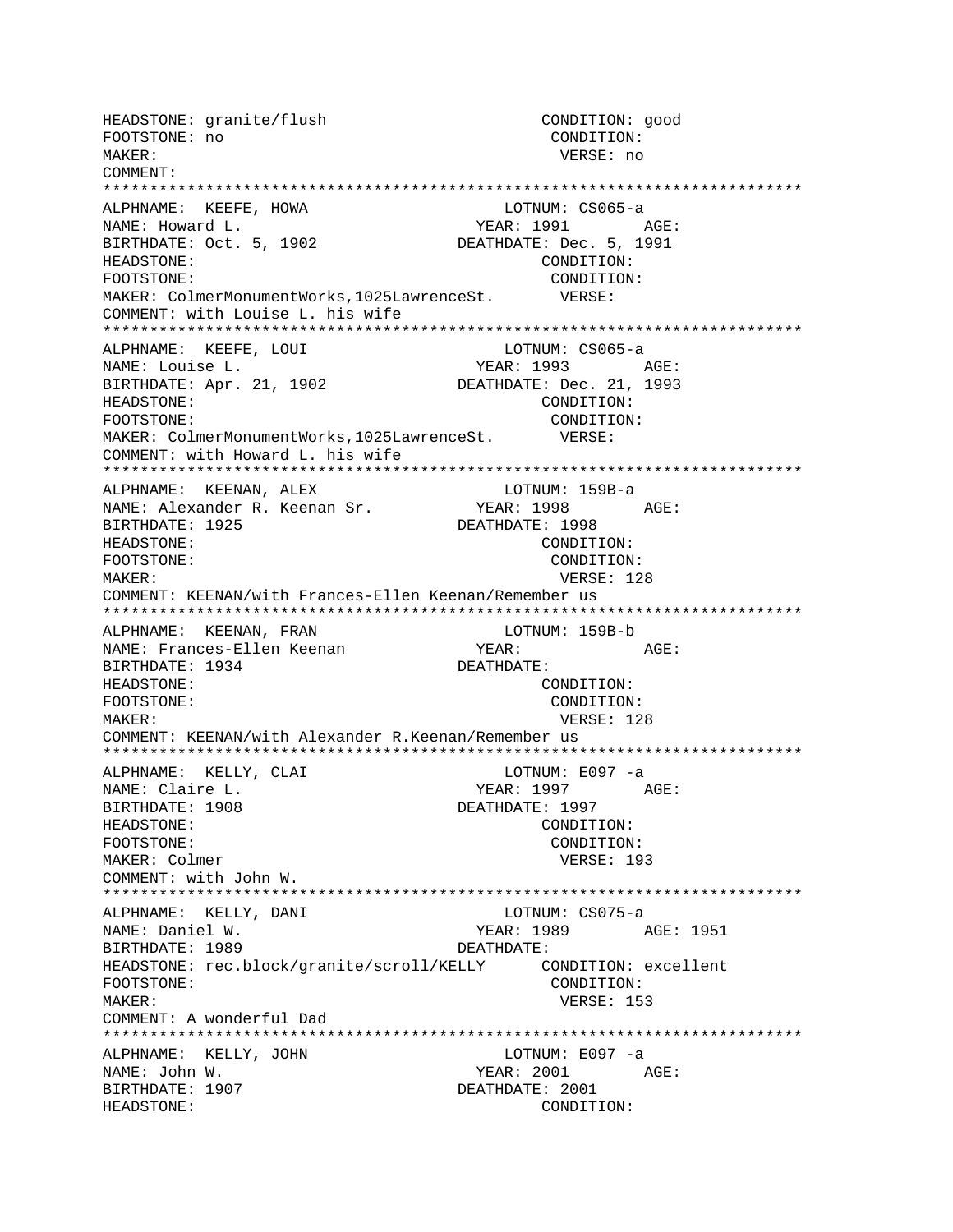FOOTSTONE: CONDITION: VERSE: 193 MAKER: Colmer COMMENT: with Claire L. ALPHNAME: KENDALL, ANGI  $LOTNUM: 90 -a$ YEAR: 1953 AGE: NAME: Angie E. Kendall BIRTHDATE: May 24, 1872 DEATHDATE: Oct. 15, 1953 CONDITION: lichen obscuring HEADSTONE: granite rectangle/raised entire stone FOOTSTONE: no CONDITION: MAKER: VERSE: no COMMENT: ALPHNAME: KENDALL, ETTA LOTNUM: 90 -b YEAR: 1881 AGE: 37yrs.8mos.11dy NAME: Etta P. DEATHDATE: Aug. 25, 1881 BIRTHDATE: HEADSTONE: marble monument/rounded CONDITION: FOOTSTONE: no CONDITION: VERSE: 15 MAKER: COMMENT: wife of Robert N. Kendall (death also read as Aug. 25, 1881 or 4/not in  $V$ R $)$ ALPHNAME: KENDALL, ROBE LOTNUM:  $90 - c$ AGE: 56yrs. 3mos. NAME: Robert N. Kendall YEAR: 1892 DEATHDATE: Dec. 29, 1892 **BIRTHDATE:** HEADSTONE: marble monument/rounded CONDITION: arain/lichen/mower scratch FOOTSTONE: no CONDITION:  $M\Delta KFR$ : VERSE: 15 COMMENT: Co. A, 15th Inf. Mass. Vol./At Rest ALPHNAME: KIMBALL, MAXW LOTNUM: 123B-a YEAR: 1955 AGE: NAME: Maxwell G. Kimball BIRTHDATE: Sept 18 1911 DEATHDATE: Sept 8 1955 CONDITION: FOOTSTONE: MAKER: VERSE: 139 COMMENT: ALPHNAME: KIMBALL, MAXW LOTNUM: 123B-c YEAR: 1955 AGE: NAME: Maxwell G. Kimball BIRTHDATE: 1911 DEATHDATE: 1955 HEADSTONE: #123B-a/Maxwell G. Kimball CONDITION: FOOTSTONE: VERSE: CONDITION: MAKER: ColmerMonumentWorks/1001LawrenceSt. COMMENT: PERPETUAL CARE/KIMBALL/with Mona E. his wife ALPHNAME: KIMBALL, MONA LOTNUM: 123B-b NAME: Mona E. Kimball YEAR: 1994 AGE: DEATHDATE: July 19, 1994 BIRTHDATE: May 11, 1911 FOOTSTONE: CONDITION: MAKER: VERSE: COMMENT: registered nurse/also candle on left, lamp with handle on right ALPHNAME: KIMBALL, MONA LOTNUM: 123B-c NAME: Mona E. YEAR: 1994 AGE: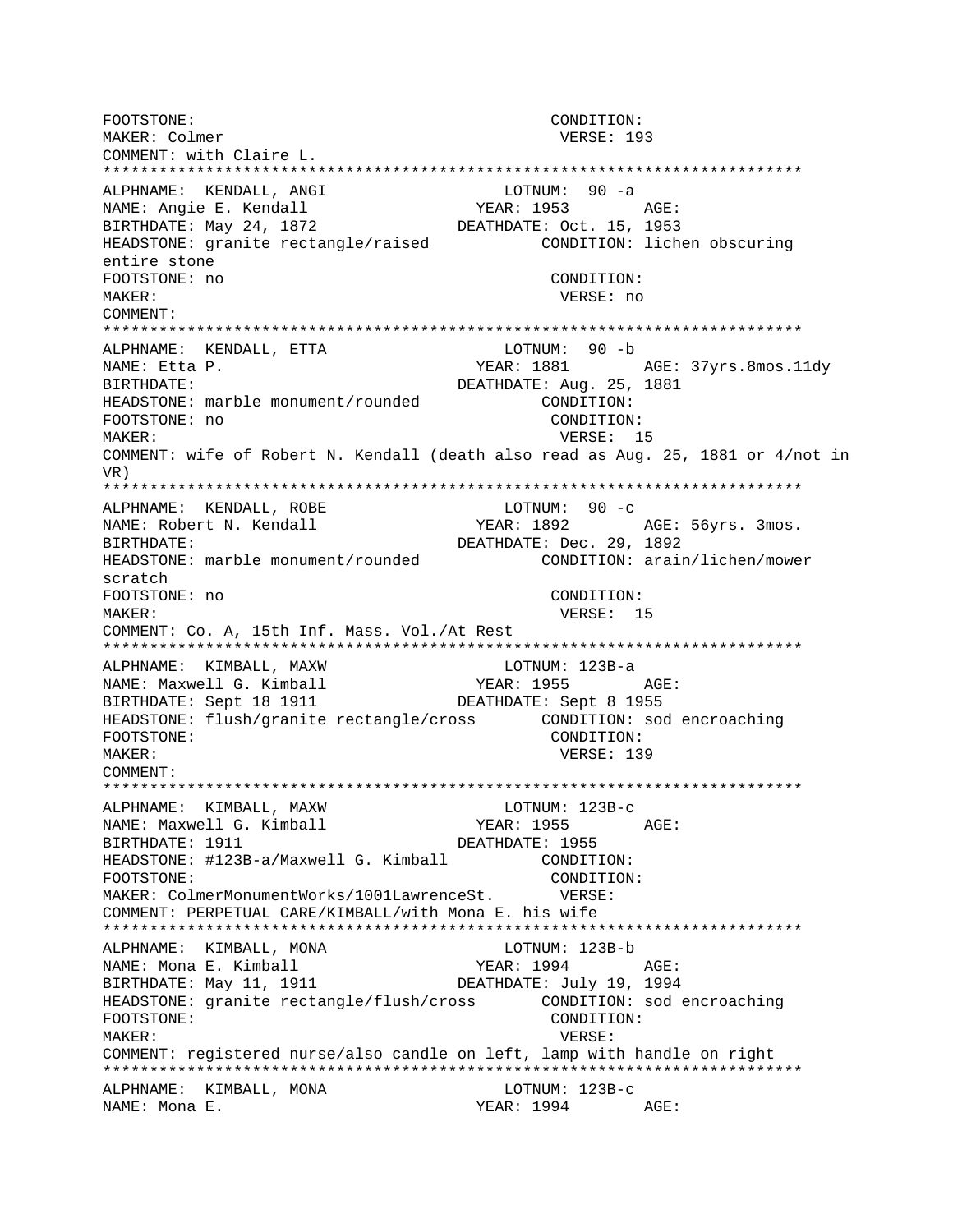BIRTHDATE: 1911 **DEATHDATE: 1994** HEADSTONE: #123B-b/Mona E. Kimball CONDITION: FOOTSTONE: CONDITION: MAKER: ColmerMonumentWorks/1001LawrenceSt. VERSE: COMMENT: PERPETUAL CARE/KIMBALL/with Maxwell G. Kimball his wife \*\*\*\*\*\*\*\*\*\*\*\*\*\*\*\*\*\*\*\*\*\*\*\*\*\*\*\*\*\*\*\*\*\*\*\*\*\*\*\*\*\*\*\*\*\*\*\*\*\*\*\*\*\*\*\*\*\*\*\*\*\*\*\*\*\*\*\*\*\*\*\*\*\*\* ALPHNAME: KIMPTON, ANGE  $L$  LOTNUM: E155mem NAME: Angelica Kimpton  $YEAR:$  AGE: BIRTHDATE: DEATHDATE: HEADSTONE: CONDITION: FOOTSTONE: CONDITION: MAKER: VERSE: COMMENT: Mother of Berna Finley/not in any lot/in memory only/not buried here \*\*\*\*\*\*\*\*\*\*\*\*\*\*\*\*\*\*\*\*\*\*\*\*\*\*\*\*\*\*\*\*\*\*\*\*\*\*\*\*\*\*\*\*\*\*\*\*\*\*\*\*\*\*\*\*\*\*\*\*\*\*\*\*\*\*\*\*\*\*\*\*\*\*\* ALPHNAME: KNOWLES, BRUC LOTNUM: 178 -c NAME: Bruce E. "Biff" YEAR: 1993 AGE: BIRTHDATE: Mar. 21, 1953 DEATHDATE: July 17, 1993 HEADSTONE: granite/flowers/KNOWLES CONDITION: excellent FOOTSTONE: CONDITION: MAKER: HudsonMonumentsInc 72DracutRdHudson VERSE: 161 COMMENT: Till We Meet Again \*\*\*\*\*\*\*\*\*\*\*\*\*\*\*\*\*\*\*\*\*\*\*\*\*\*\*\*\*\*\*\*\*\*\*\*\*\*\*\*\*\*\*\*\*\*\*\*\*\*\*\*\*\*\*\*\*\*\*\*\*\*\*\*\*\*\*\*\*\*\*\*\*\*\* ALPHNAME: KNOWLTON, HARL LOTNUM: 202 -c NAME: Harlan E. The South of the YEAR: 1952 AGE: BIRTHDATE: 1884 DEATHDATE: 1952 HEADSTONE: CONDITION: FOOTSTONE: CONDITION: MAKER: VERSE: COMMENT: with Julia E. his wife \*\*\*\*\*\*\*\*\*\*\*\*\*\*\*\*\*\*\*\*\*\*\*\*\*\*\*\*\*\*\*\*\*\*\*\*\*\*\*\*\*\*\*\*\*\*\*\*\*\*\*\*\*\*\*\*\*\*\*\*\*\*\*\*\*\*\*\*\*\*\*\*\*\*\* ALPHNAME: KNOWLTON, JULI LOTNUM: 202 -C NAME: Julia E. (2008) AGE: YEAR: 1979 AGE: BIRTHDATE: 1888 DEATHDATE: 1979 HEADSTONE: CONDITION: FOOTSTONE: CONDITION: MAKER: VERSE: COMMENT: with Harlan E. his wife \*\*\*\*\*\*\*\*\*\*\*\*\*\*\*\*\*\*\*\*\*\*\*\*\*\*\*\*\*\*\*\*\*\*\*\*\*\*\*\*\*\*\*\*\*\*\*\*\*\*\*\*\*\*\*\*\*\*\*\*\*\*\*\*\*\*\*\*\*\*\*\*\*\*\* ALPHNAME: KNUDSEN, BERT LOTNUM: 139 -a NAME: Bertha Knudsen Name YEAR: 1915 AGE: BIRTHDATE: 1872 DEATHDATE: 1915 HEADSTONE: round./granite/2 round flowers CONDITION: loose on base/lichen/bad chips FOOTSTONE: CONDITION: MAKER: VERSE: no COMMENT: \*\*\*\*\*\*\*\*\*\*\*\*\*\*\*\*\*\*\*\*\*\*\*\*\*\*\*\*\*\*\*\*\*\*\*\*\*\*\*\*\*\*\*\*\*\*\*\*\*\*\*\*\*\*\*\*\*\*\*\*\*\*\*\*\*\*\*\*\*\*\*\*\*\*\* ALPHNAME: KROLL, EVEL NAME: Evelyn E. Kroll YEAR: 1989 AGE: BIRTHDATE: 1907 DEATHDATE: 1989 HEADSTONE: CONDITION: FOOTSTONE: CONDITION: MAKER: VERSE: no COMMENT: CALDER/w/Raymond S.Kroll lovinghus./Charles T. Calder, his wife Elizabeth M. \*\*\*\*\*\*\*\*\*\*\*\*\*\*\*\*\*\*\*\*\*\*\*\*\*\*\*\*\*\*\*\*\*\*\*\*\*\*\*\*\*\*\*\*\*\*\*\*\*\*\*\*\*\*\*\*\*\*\*\*\*\*\*\*\*\*\*\*\*\*\*\*\*\*\* ALPHNAME: KROLL, RAYM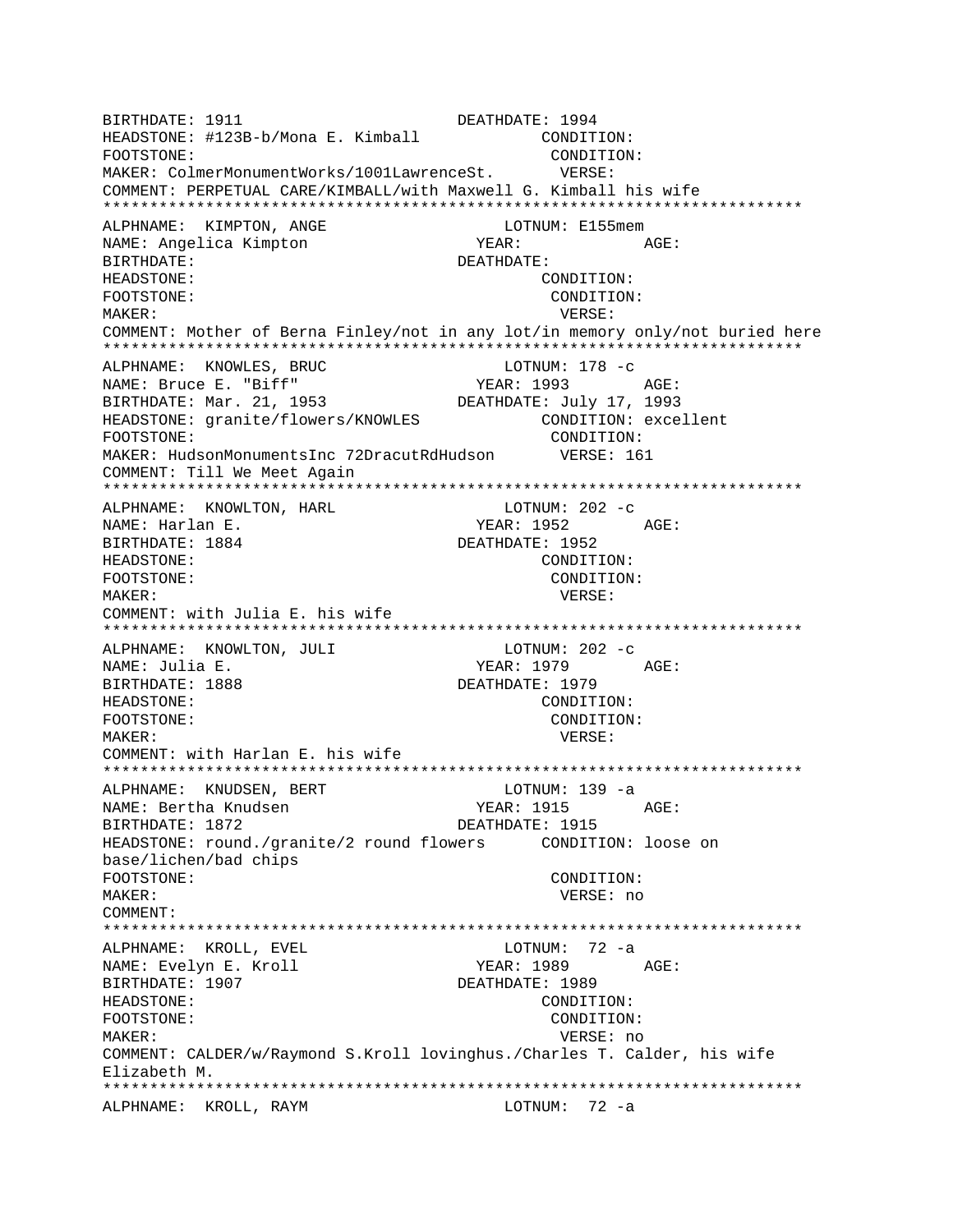NAME: RAYMOND S. KROLL YEAR: 1997 AGE: BIRTHDATE: DEATHDATE: 1997 HEADSTONE: CONDITION: FOOTSTONE: CONDITION: MAKER: VERSE: COMMENT: CALDER/loving husband EVELYN E. KROLL/also with Charles & Eliz. Calder \*\*\*\*\*\*\*\*\*\*\*\*\*\*\*\*\*\*\*\*\*\*\*\*\*\*\*\*\*\*\*\*\*\*\*\*\*\*\*\*\*\*\*\*\*\*\*\*\*\*\*\*\*\*\*\*\*\*\*\*\*\*\*\*\*\*\*\*\*\*\*\*\*\*\* ALPHNAME: LAFFIN, BEAT CHARAGE LOTNUM: 146 -a NAME: Beatrice The Media of the YEAR: 1986 AGE: BIRTHDATE: 1897 DEATHDATE: 1986 HEADSTONE: granite rectangle/flush CONDITION: good but sod encroaching FOOTSTONE: CONDITION: MAKER: VERSE: no COMMENT: with Walter Laffin, Howard Miller, Louisa Miller \*\*\*\*\*\*\*\*\*\*\*\*\*\*\*\*\*\*\*\*\*\*\*\*\*\*\*\*\*\*\*\*\*\*\*\*\*\*\*\*\*\*\*\*\*\*\*\*\*\*\*\*\*\*\*\*\*\*\*\*\*\*\*\*\*\*\*\*\*\*\*\*\*\*\* ALPHNAME: LAFFIN, WALT LOTNUM: 146 -a NAME: Walter  $YEAR: 1964$  AGE: BIRTHDATE: 1901 DEATHDATE: 1964 HEADSTONE: granite rectangle/flush CONDITION: good but sod encroaching FOOTSTONE: CONDITION: MAKER: VERSE: no COMMENT: with Beatrice Laffin, Howard Miller, Louisa Miller \*\*\*\*\*\*\*\*\*\*\*\*\*\*\*\*\*\*\*\*\*\*\*\*\*\*\*\*\*\*\*\*\*\*\*\*\*\*\*\*\*\*\*\*\*\*\*\*\*\*\*\*\*\*\*\*\*\*\*\*\*\*\*\*\*\*\*\*\*\*\*\*\*\*\* ALPHNAME: LANDRY, RALP CONTROL LOTNUM: E046 -a NAME: Ralph J Landry XEAR: 1998 AGE: BIRTHDATE: Jan 13 1925 DEATHDATE: Oct 19 1998 HEADSTONE: flush/gray granite rectangle CONDITION: sod encroaching FOOTSTONE: CONDITION: MAKER: VERSE: 156 COMMENT: TEC 4 US ARMY WORLD WAR II \*\*\*\*\*\*\*\*\*\*\*\*\*\*\*\*\*\*\*\*\*\*\*\*\*\*\*\*\*\*\*\*\*\*\*\*\*\*\*\*\*\*\*\*\*\*\*\*\*\*\*\*\*\*\*\*\*\*\*\*\*\*\*\*\*\*\*\*\*\*\*\*\*\*\* ALPHNAME: LANE, DANI LOTNUM: 119 -c NAME: Daniel W. Lane The Manus YEAR: 1896 AGE: 75yrs 4mos 16dy BIRTHDATE: NOV. 9, 1896 HEADSTONE: marble/rounded CONDITION: leaning against 119-b but firm FOOTSTONE: no CONDITION: MAKER: S. Sloane VERSE: no COMMENT: Section III/mower scratches, break offs \*\*\*\*\*\*\*\*\*\*\*\*\*\*\*\*\*\*\*\*\*\*\*\*\*\*\*\*\*\*\*\*\*\*\*\*\*\*\*\*\*\*\*\*\*\*\*\*\*\*\*\*\*\*\*\*\*\*\*\*\*\*\*\*\*\*\*\*\*\*\*\*\*\*\* ALPHNAME: LANE, EDWA LOTNUM: 119 -a NAME: Edward W. Lane YEAR: 1929 AGE: BIRTHDATE: 1886 DEATHDATE: 1929 HEADSTONE: granite monument/slanted CONDITION: some lichen FOOTSTONE: no CONDITION: MAKER: VERSE: no COMMENT: Section III/with Lyman, Frank A. Lane \*\*\*\*\*\*\*\*\*\*\*\*\*\*\*\*\*\*\*\*\*\*\*\*\*\*\*\*\*\*\*\*\*\*\*\*\*\*\*\*\*\*\*\*\*\*\*\*\*\*\*\*\*\*\*\*\*\*\*\*\*\*\*\*\*\*\*\*\*\*\*\*\*\*\* ALPHNAME: LANE, FRAN LOTNUM: 119 -a NAME: Frank A. Lane YEAR: 1926 AGE: BIRTHDATE: 1854 DEATHDATE: 1926 HEADSTONE: granite monument/slanted CONDITION: some lichen FOOTSTONE: no CONDITION: MAKER: VERSE: no COMMENT: Section III/with Lyman, Edward W. Lane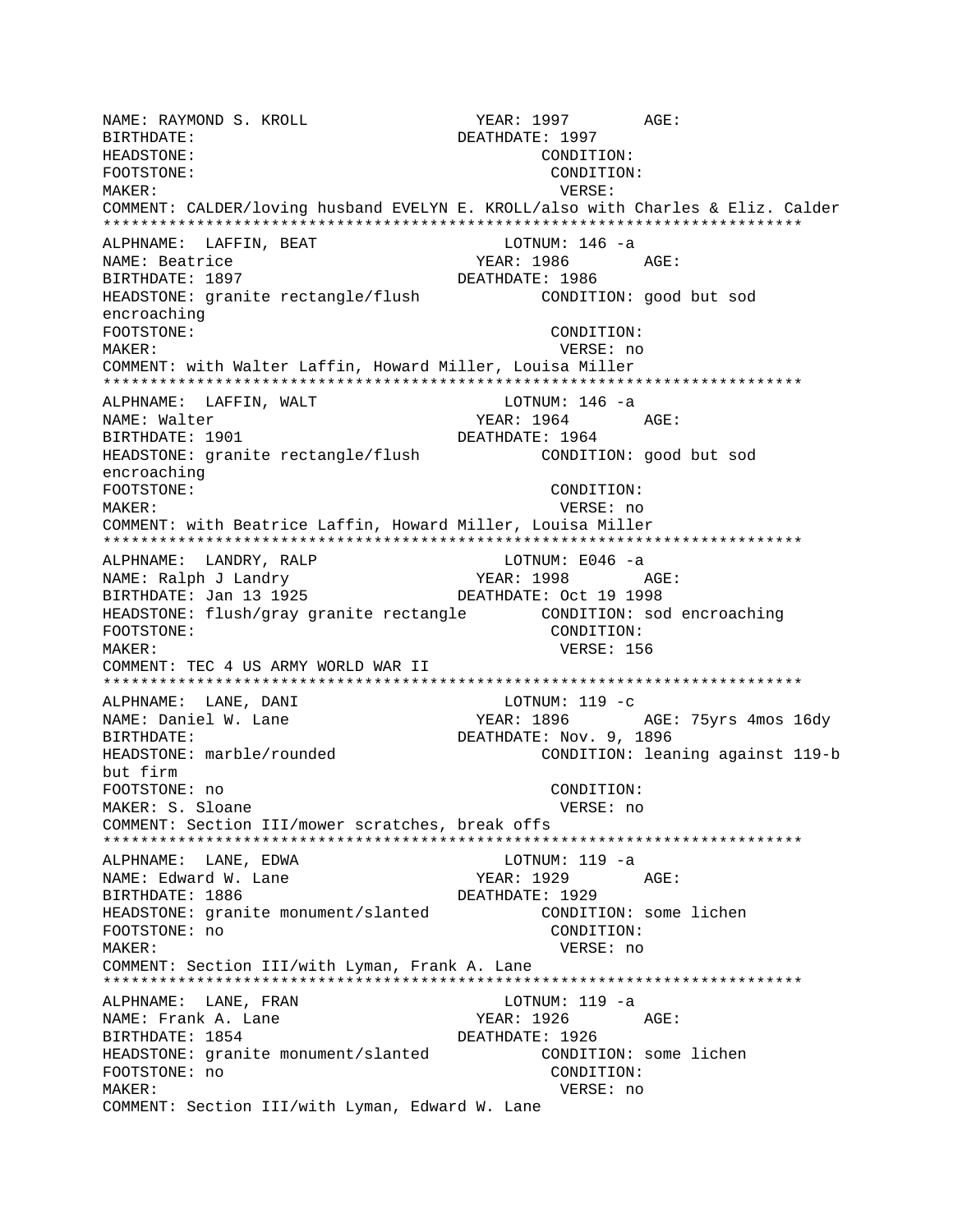ALPHNAME: LANE, LYMA LOTNUM: 119 -a  $YEAR: 1914 \qquad AGE:$ NAME: Lyman Lane BIRTHDATE: 1843 DEATHDATE: 1914 HEADSTONE: granite monument/slanted CONDITION: some lichen FOOTSTONE: no CONDITION: MAKER: VERSE: no COMMENT: Section III/with Frank A., Edward W. Lane LOTNUM: 119 -b ALPHNAME: LANE, MARY NAME: Mary D. Lane YEAR: 1895 AGE: 75yrs 3mos 27dy DEATHDATE: Feb. 9, 1895 BIRTHDATE: HEADSTONE: marble/rounded CONDITION: leaning against 119-c but firm FOOTSTONE: no CONDITION: MAKER: Andrew & Wheeler Lowell VERSE: no COMMENT: Section III/mower scratches, break-offs ALPHNAME: LAPHAM, ALIC LOTNUM: 174B-a NAME: Alice V. Scoboria YEAR: 1945 AGE: BIRTHDATE: 1869 DEATHDATE: 1945 HEADSTONE: CONDITION: FOOTSTONE: CONDITION: MAKER: VERSE: COMMENT: Perpetual Care/LAPHAM/with Edgar B. Lapham his wife, Gertrude M. Lapham ALPHNAME: LAPHAM, BESS LOTNUM: 8/9-c NAME: Bessie YEAR: 1916 AGE: BIRTHDATE: 1914 DEATHDATE: 1916 HEADSTONE: #8/9-d/Bessie CONDITION: FOOTSTONE: CONDITION: MAKER: VERSE: no COMMENT: rear with C. Daniel Lapham, Eva his wife/right: Perpetual Care ALPHNAME: LAPHAM, BESS LOTNUM: 8/9-d NAME: Bessie **BIRTHDATE:** DEATHDATE: HEADSTONE: granite rectangle/2" high CONDITION: good FOOTSTONE: CONDITION: VERSE: no MAKER: COMMENT: ALPHNAME: LAPHAM, C. D.  $LOTNUM: 8/9-c$  $YEAR: 1949$   $AGE:$ NAME: C. Daniel Lapham BIRTHDATE: 1874 DEATHDATE: 1949 HEADSTONE: #8/9-b/C.D.L CONDITION: FOOTSTONE: CONDITION: MAKER: VERSE: no COMMENT: rear/with his wife Eva & Bessie ALPHNAME: LAPHAM, C.D.  $LOTNUM: 8/9-e$ NAME: C.D.L. YEAR: 1949 AGE: BIRTHDATE: DEATHDATE: HEADSTONE: granite rectangle/flush CONDITION: good FOOTSTONE: CONDITION: MAKER: VERSE: no COMMENT: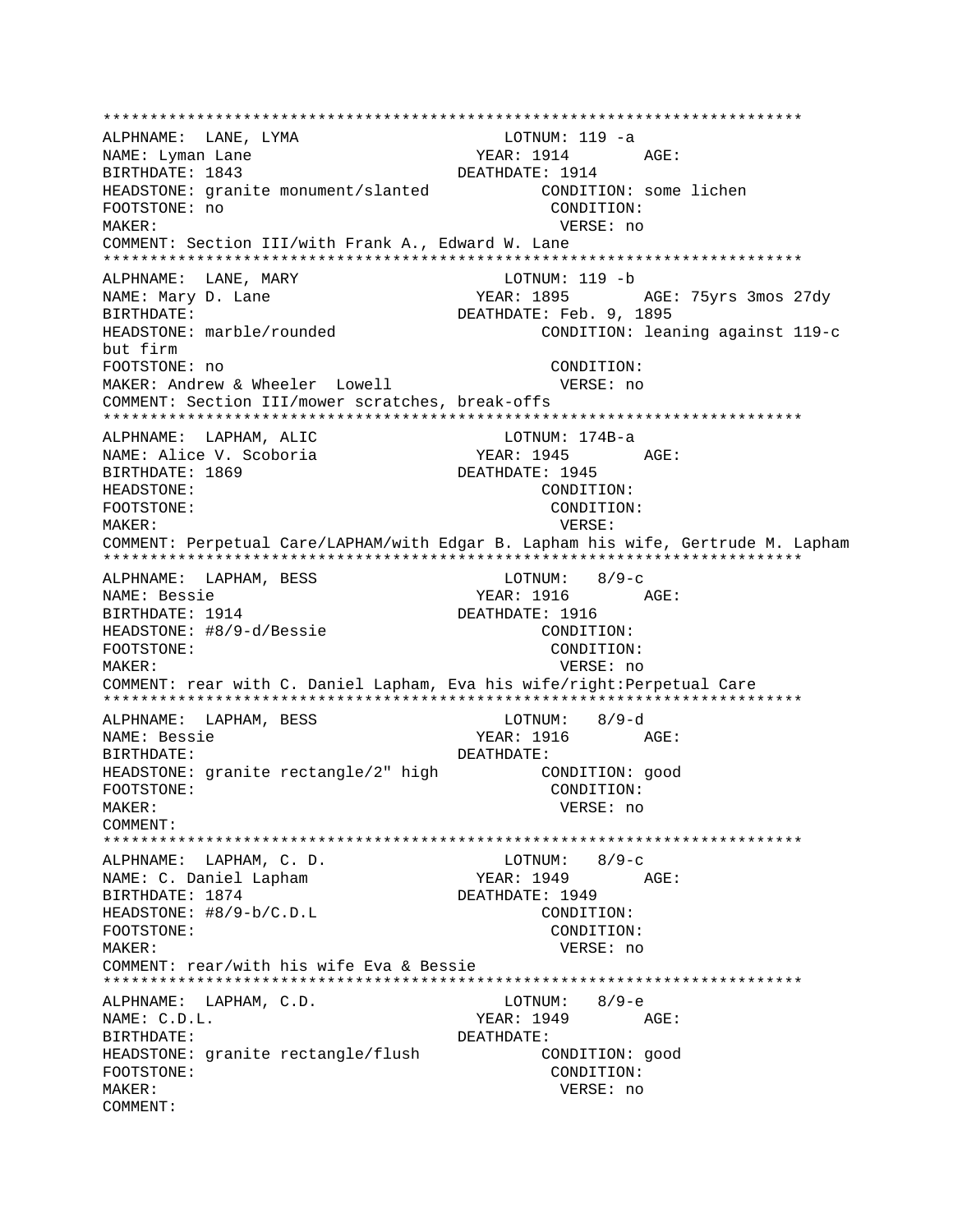\*\*\*\*\*\*\*\*\*\*\*\*\*\*\*\*\*\*\*\*\*\*\*\*\*\*\*\*\*\*\*\*\*\*\*\*\*\*\*\*\*\*\*\*\*\*\*\*\*\*\*\*\*\*\*\*\*\*\*\*\*\*\*\*\*\*\*\*\*\*\*\*\*\*\* ALPHNAME: LAPHAM, DANI NAME: Daniel Lapham YEAR: 1988 AGE: BIRTHDATE: 1918 DEATHDATE: 1988 HEADSTONE:  $\#8/9-q/Daniel Lapham$  CONDITION: FOOTSTONE: CONDITION: MAKER: VERSE: no COMMENT: right/Perpetual Care/with Margaret his wife & Daniel John \*\*\*\*\*\*\*\*\*\*\*\*\*\*\*\*\*\*\*\*\*\*\*\*\*\*\*\*\*\*\*\*\*\*\*\*\*\*\*\*\*\*\*\*\*\*\*\*\*\*\*\*\*\*\*\*\*\*\*\*\*\*\*\*\*\*\*\*\*\*\*\*\*\*\* ALPHNAME: LAPHAM, DANI LOTNUM: 8/9-c NAME: Daniel John YEAR: AGE: BIRTHDATE: 1947 DEATHDATE: space reserved HEADSTONE: CONDITION: FOOTSTONE: CONDITION: MAKER: VERSE: no COMMENT: right/Perpetual Care/with Daniel Lapham & Margaret K. \*\*\*\*\*\*\*\*\*\*\*\*\*\*\*\*\*\*\*\*\*\*\*\*\*\*\*\*\*\*\*\*\*\*\*\*\*\*\*\*\*\*\*\*\*\*\*\*\*\*\*\*\*\*\*\*\*\*\*\*\*\*\*\*\*\*\*\*\*\*\*\*\*\*\* ALPHNAME: LAPHAM, DANI NAME: Daniel Lapham YEAR: 1988 AGE: BIRTHDATE: Oct 16 1918 DEATHDATE: May 26 1988 HEADSTONE: granite rectangle/flush/cross CONDITION: good FOOTSTONE: CONDITION: MAKER: VERSE: no COMMENT: TEC 3 US Army World War II \*\*\*\*\*\*\*\*\*\*\*\*\*\*\*\*\*\*\*\*\*\*\*\*\*\*\*\*\*\*\*\*\*\*\*\*\*\*\*\*\*\*\*\*\*\*\*\*\*\*\*\*\*\*\*\*\*\*\*\*\*\*\*\*\*\*\*\*\*\*\*\*\*\*\* ALPHNAME: LAPHAM, EDGA LOTNUM: 174B-a NAME: Edgar B. Lapham YEAR: 1939 AGE: BIRTHDATE: 1866 DEATHDATE: 1939 HEADSTONE: CONDITION: FOOTSTONE: CONDITION: MAKER: VERSE: COMMENT: Perpetual Care/LAPHAM/with his wife Alice V. Scoboria, Gertrude M. Lapham \*\*\*\*\*\*\*\*\*\*\*\*\*\*\*\*\*\*\*\*\*\*\*\*\*\*\*\*\*\*\*\*\*\*\*\*\*\*\*\*\*\*\*\*\*\*\*\*\*\*\*\*\*\*\*\*\*\*\*\*\*\*\*\*\*\*\*\*\*\*\*\*\*\*\* ALPHNAME: LAPHAM, EDWA LOTNUM: 8/9-b NAME: E.E.L. YEAR: 1926 AGE: BIRTHDATE: DEATHDATE: HEADSTONE: gray granite/flush CONDITION: good FOOTSTONE: CONDITION: MAKER: VERSE: no COMMENT: \*\*\*\*\*\*\*\*\*\*\*\*\*\*\*\*\*\*\*\*\*\*\*\*\*\*\*\*\*\*\*\*\*\*\*\*\*\*\*\*\*\*\*\*\*\*\*\*\*\*\*\*\*\*\*\*\*\*\*\*\*\*\*\*\*\*\*\*\*\*\*\*\*\*\* ALPHNAME: LAPHAM, EDWA NAME: Corp. Edward E. Lapham YEAR: 1926 AGE: BIRTHDATE: 1841 DEATHDATE: 1926 HEADSTONE: #8/9-b/E.E.L. CONDITION: FOOTSTONE: CONDITION: MAKER: VERSE: no COMMENT: LAPHAM/with wife Harriet/Co.K 6th Reg't M.V.M.1862,Co.B 6th Reg't M.V.M.1864 \*\*\*\*\*\*\*\*\*\*\*\*\*\*\*\*\*\*\*\*\*\*\*\*\*\*\*\*\*\*\*\*\*\*\*\*\*\*\*\*\*\*\*\*\*\*\*\*\*\*\*\*\*\*\*\*\*\*\*\*\*\*\*\*\*\*\*\*\*\*\*\*\*\*\* ALPHNAME: LAPHAM, ELIZ LOTNUM: 32 -b NAME: Elizabeth B. YEAR: 1892 AGE: 82yrs BIRTHDATE: DEATHDATE: Apr 17, 1892 HEADSTONE: granite monument/drk gray CONDITION: stone slightly offset FOOTSTONE: no CONDITION: MAKER: VERSE: 33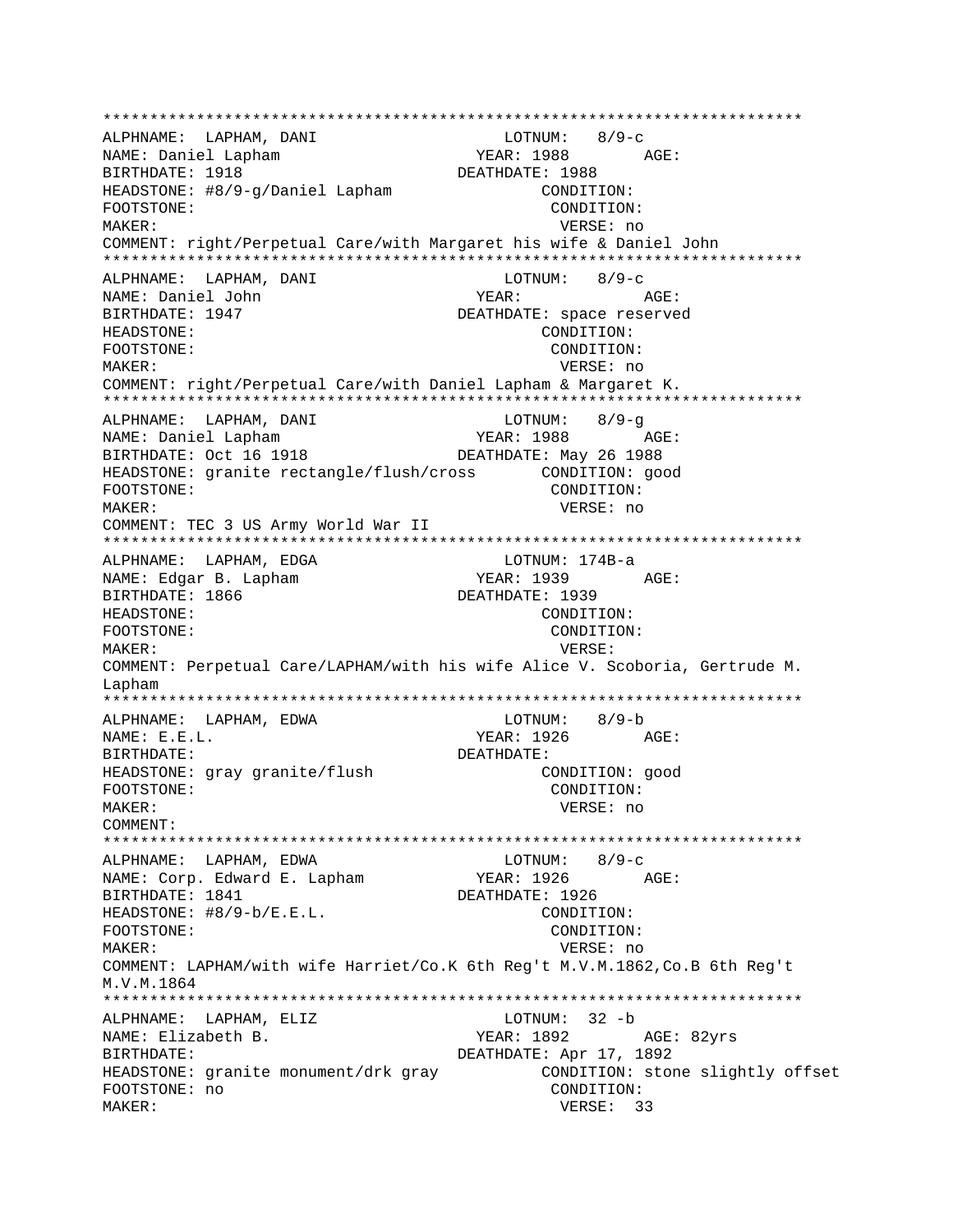COMMENT: LAPHAM/with Elizabeth B. his wife/PREPARE TO MEET THY GOD LOTNUM:  $8/9-c$ ALPHNAME: LAPHAM, EVA NAME: Eva L. YEAR: 1953  $AGE$ : BIRTHDATE: 1884 DEATHDATE: 1953 HEADSTONE:  $#8/9-f/E.L.L.$ CONDITION: FOOTSTONE: CONDITION: VERSE: no MAKER: COMMENT: rear/with C. Daniel "his wife" & Bessie ALPHNAME: LAPHAM, EVA  $LOTNUM: 8/9-f$ NAME: E.L.L. YEAR: 1953 AGE: BIRTHDATE: **DEATHDATE:** HEADSTONE: 6" flat granite square/flush CONDITION: good CONDITION: FOOTSTONE: VERSE: no MAKER: COMMENT: ALPHNAME: LAPHAM, GERT LOTNUM: 174B-a YEAR: 1965 AGE: NAME: Gertrude M. Lapham DEATHDATE: 1965 BIRTHDATE: 1895 HEADSTONE: CONDITION: FOOTSTONE: CONDITION: MAKER: VERSE: COMMENT: Perpetual Care/LAPHAM/daughter/with Edgar B. Lapham, his wife Alice V. ALPHNAME: LAPHAM, HARR LOTNUM: 8/9-c NAME: Harriet L. YEAR: 1927 AGE: BIRTHDATE: 1845 DEATHDATE: 1927 CONDITION: lichen HEADSTONE:  $#8/9-a/H.L.L.$ FOOTSTONE: CONDITION: MAKER: VERSE: no COMMENT: front/LAPHAM/with Edward E. "his wife"  $LOTNUM: 8/9-a$ ALPHNAME: LAPHAM, HARR YEAR: 1927 AGE: NAME: H.L.L. **BIRTHDATE:** DEATHDATE: HEADSTONE: gray granite/flush CONDITION: good FOOTSTONE: CONDITION: VERSE: no MAKER: COMMENT: ALPHNAME: LAPHAM, MARG  $LOTNUM: 8/9-c$ YEAR: 1989 AGE: NAME: Margaret K. BIRTHDATE: 1916 DEATHDATE: 1989 CONDITION: HEADSTONE: #8/9-h/M.K.L. FOOTSTONE: CONDITION: MAKER: VERSE: no COMMENT: right/Perpetual Care/with Daniel Lapham "his wife" & Daniel John  $8/9-h$ ALPHNAME: LAPHAM, MARG LOTNUM: NAME: M.K.L. YEAR: 1989 AGE: BIRTHDATE: DEATHDATE: HEADSTONE: granite rectangle/flush CONDITION: good FOOTSTONE: CONDITION: MAKER: VERSE: no COMMENT: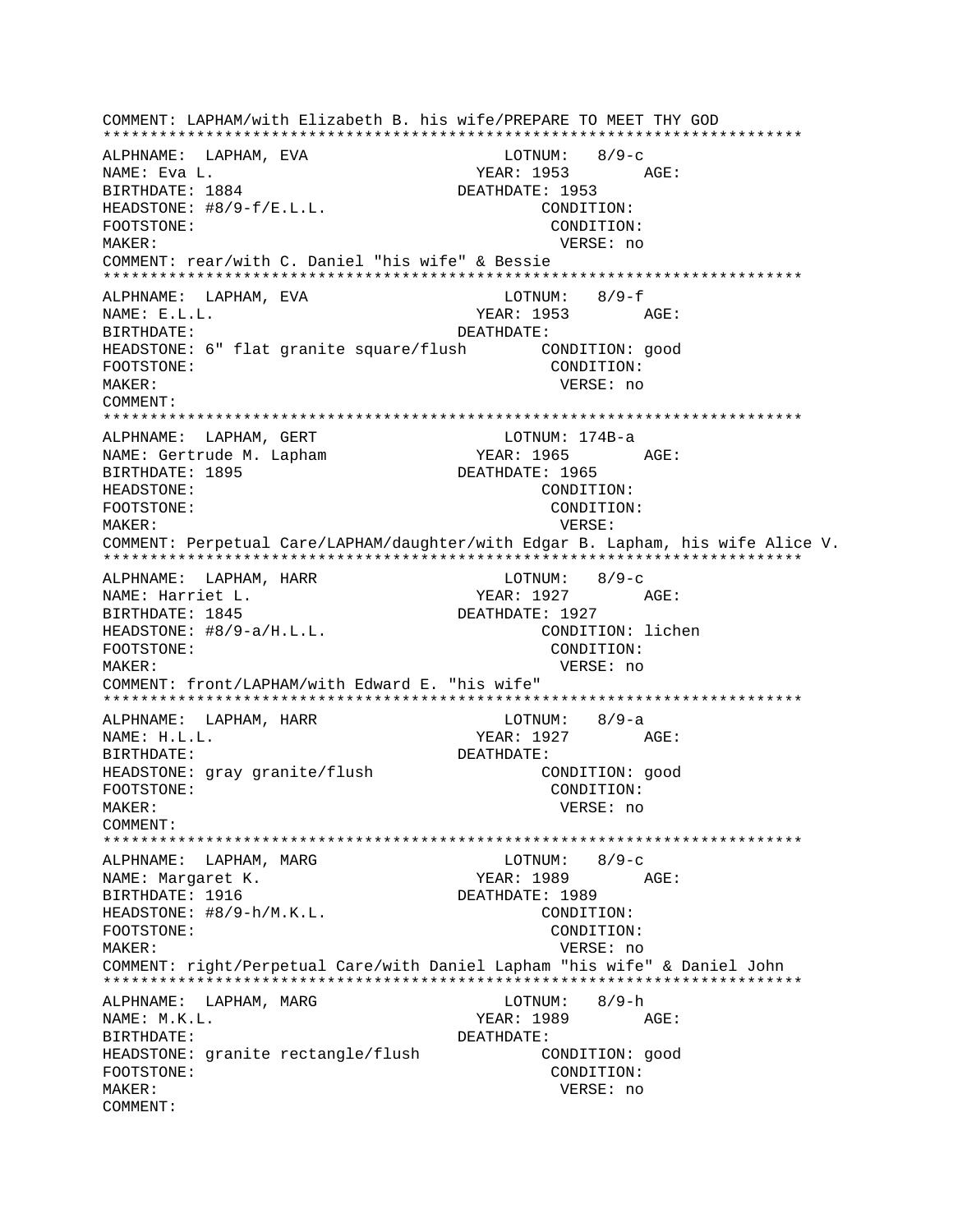\*\*\*\*\*\*\*\*\*\*\*\*\*\*\*\*\*\*\*\*\*\*\*\*\*\*\*\*\*\*\*\*\*\*\*\*\*\*\*\*\*\*\*\*\*\*\*\*\*\*\*\*\*\*\*\*\*\*\*\*\*\*\*\*\*\*\*\*\*\*\*\*\*\*\* ALPHNAME: LAPHAM, MARY NAME: Mary C. Bean YEAR: 1931 AGE: BIRTHDATE: Nov. 26, 1840 DEATHDATE: Sept. 23, 1931 HEADSTONE: marble stone/slant/MARY CONDITION: lichen FOOTSTONE: no CONDITION: MAKER: VERSE: no COMMENT: Mary C. Bean his wife/stone next to Nathan B. Lapham \*\*\*\*\*\*\*\*\*\*\*\*\*\*\*\*\*\*\*\*\*\*\*\*\*\*\*\*\*\*\*\*\*\*\*\*\*\*\*\*\*\*\*\*\*\*\*\*\*\*\*\*\*\*\*\*\*\*\*\*\*\*\*\*\*\*\*\*\*\*\*\*\*\*\* ALPHNAME: LAPHAM, NANC NAME: Nancy M. George YEAR: 1958 AGE: BIRTHDATE: 1870 DEATHDATE: 1958 HEADSTONE: CONDITION: FOOTSTONE: CONDITION: MAKER: VERSE: no COMMENT: Perpetual Care/with Wilber E. Lapham his wife, Nathan G., his wife Pauline W. \*\*\*\*\*\*\*\*\*\*\*\*\*\*\*\*\*\*\*\*\*\*\*\*\*\*\*\*\*\*\*\*\*\*\*\*\*\*\*\*\*\*\*\*\*\*\*\*\*\*\*\*\*\*\*\*\*\*\*\*\*\*\*\*\*\*\*\*\*\*\*\*\*\*\* ALPHNAME: LAPHAM, NATH LOTNUM: 39 -a NAME: Nathan B. Lapham YEAR: 1899 AGE: BIRTHDATE: July 24, 1838 DEATHDATE: July 24, 1899 HEADSTONE: marble stone/slant/NATHAN CONDITION: lichen FOOTSTONE: no CONDITION: MAKER: Chas Wheeler, Lowell VERSE: no COMMENT: base:Co.K 6th Regt. Mass. Vols. \*\*\*\*\*\*\*\*\*\*\*\*\*\*\*\*\*\*\*\*\*\*\*\*\*\*\*\*\*\*\*\*\*\*\*\*\*\*\*\*\*\*\*\*\*\*\*\*\*\*\*\*\*\*\*\*\*\*\*\*\*\*\*\*\*\*\*\*\*\*\*\*\*\*\* ALPHNAME: LAPHAM, NATH CHARLOTHE LOTNUM: 67 -a NAME: Nathan G. Lapham YEAR: 1991 AGE: BIRTHDATE: 1895 DEATHDATE: 1991 HEADSTONE: #67-b/Nathan G. Lapham CONDITION: FOOTSTONE: CONDITION: MAKER: VERSE: no COMMENT: Perpetual Care/with wife Pauline W.,Wilber E. Lapham, his wife Nancy M. \*\*\*\*\*\*\*\*\*\*\*\*\*\*\*\*\*\*\*\*\*\*\*\*\*\*\*\*\*\*\*\*\*\*\*\*\*\*\*\*\*\*\*\*\*\*\*\*\*\*\*\*\*\*\*\*\*\*\*\*\*\*\*\*\*\*\*\*\*\*\*\*\*\*\* ALPHNAME: LAPHAM, NATH LOTNUM: 67 -b NAME: Nathan G. Lapham YEAR: 1991 AGE: BIRTHDATE: Mar 21 1895 DEATHDATE: Jul 12 1991 HEADSTONE: bl&wh.specks/granite rectangle CONDITION: excellent/flush FOOTSTONE: CONDITION: MAKER: VERSE: COMMENT: SGT US Army World War 1 \*\*\*\*\*\*\*\*\*\*\*\*\*\*\*\*\*\*\*\*\*\*\*\*\*\*\*\*\*\*\*\*\*\*\*\*\*\*\*\*\*\*\*\*\*\*\*\*\*\*\*\*\*\*\*\*\*\*\*\*\*\*\*\*\*\*\*\*\*\*\*\*\*\*\* ALPHNAME: LAPHAM, PAUL CONNECTRITION ALPHNAME: 67 -a NAME: Pauline W. Worden YEAR: 1978 AGE: BIRTHDATE: 1898 DEATHDATE: 1978 HEADSTONE: CONDITION: FOOTSTONE: CONDITION: MAKER: VERSE: no COMMENT: Perpetual Care/with Nathan G. Lapham his wife, & Wilber E., Nancy M. Lapham \*\*\*\*\*\*\*\*\*\*\*\*\*\*\*\*\*\*\*\*\*\*\*\*\*\*\*\*\*\*\*\*\*\*\*\*\*\*\*\*\*\*\*\*\*\*\*\*\*\*\*\*\*\*\*\*\*\*\*\*\*\*\*\*\*\*\*\*\*\*\*\*\*\*\* ALPHNAME: LAPHAM, WILB LOTNUM: 67 -a NAME: Wilber E. Lapham YEAR: 1960 AGE: BIRTHDATE: 1868 DEATHDATE: 1960 HEADSTONE: CONDITION: FOOTSTONE: CONDITION: MAKER: VERSE: no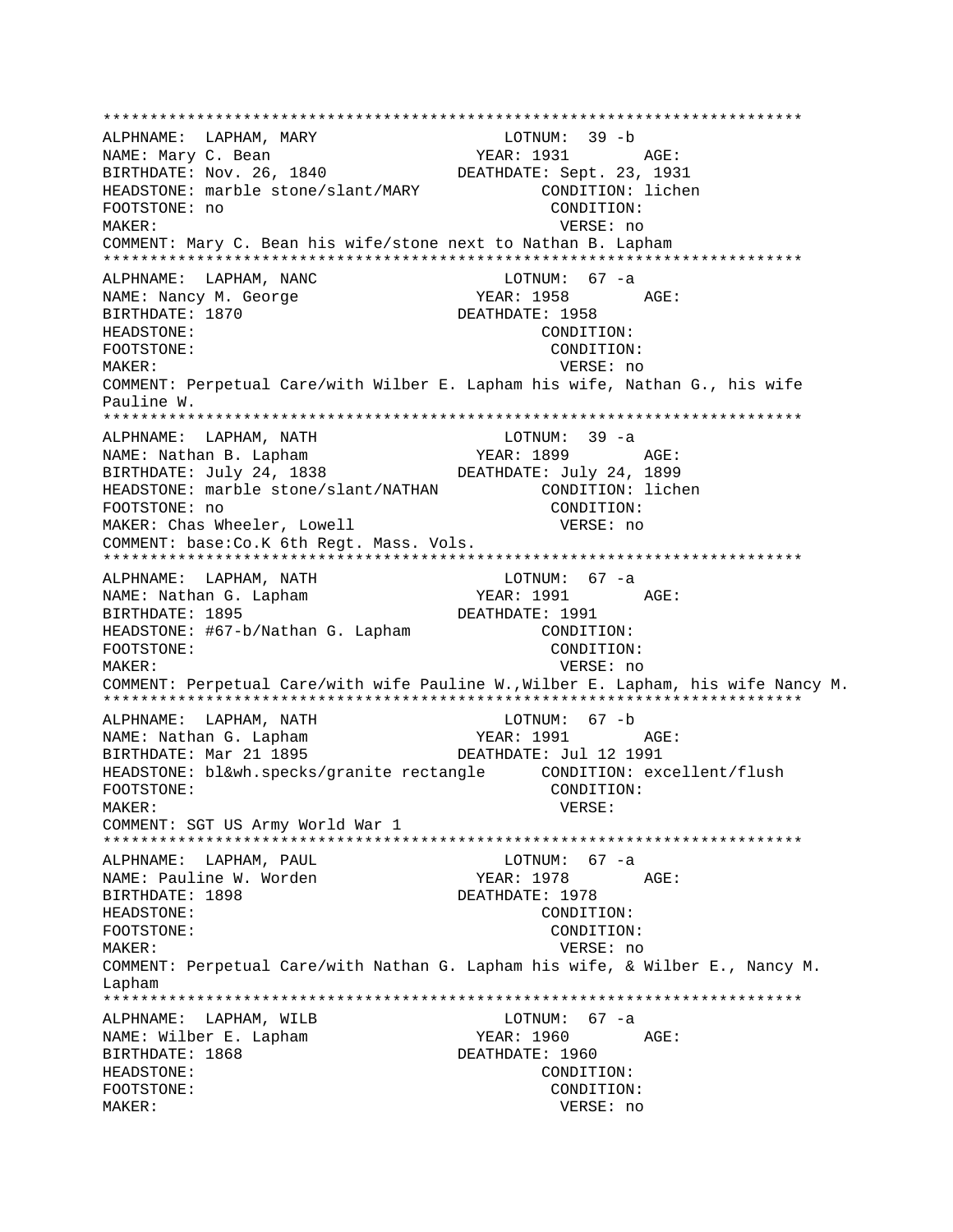COMMENT: Perpetual Care/with Nancy M. George his wife, Nathan G., his wife Pauline W. \*\*\*\*\*\*\*\*\*\*\*\*\*\*\*\*\*\*\*\*\*\*\*\*\*\*\*\*\*\*\*\*\*\*\*\*\*\*\*\*\*\*\*\*\*\*\*\*\*\*\*\*\*\*\*\*\*\*\*\*\*\*\*\*\*\*\*\*\*\*\*\*\*\*\* ALPHNAME: LAPHAM, WILL LOTNUM: 32 -b NAME: William Lapham YEAR: 1859 AGE: 49yrs BIRTHDATE: DEATHDATE: May 5, 1859 HEADSTONE: granite monument/drk gray  $COMDITION:$  stone slightly offset FOOTSTONE: no FOOTSTONE: no MAKER: VERSE: 33 COMMENT: LAPHAM/with Elizabeth B. his wife/PREPARE TO MEET THY GOD \*\*\*\*\*\*\*\*\*\*\*\*\*\*\*\*\*\*\*\*\*\*\*\*\*\*\*\*\*\*\*\*\*\*\*\*\*\*\*\*\*\*\*\*\*\*\*\*\*\*\*\*\*\*\*\*\*\*\*\*\*\*\*\*\*\*\*\*\*\*\*\*\*\*\* ALPHNAME: LAPORTE, ARLE LOTNUM: 161 -a NAME: Arlene M. (Russell) YEAR: YEAR: AGE: BIRTHDATE: Oct. 5, 1920 DEATHDATE: HEADSTONE: CONDITION: FOOTSTONE: CONDITION: MAKER: VERSE: COMMENT: with Robert P., Cynthiarae M. (Johnson) \*\*\*\*\*\*\*\*\*\*\*\*\*\*\*\*\*\*\*\*\*\*\*\*\*\*\*\*\*\*\*\*\*\*\*\*\*\*\*\*\*\*\*\*\*\*\*\*\*\*\*\*\*\*\*\*\*\*\*\*\*\*\*\*\*\*\*\*\*\*\*\*\*\*\* ALPHNAME: LAPORTE, CYNT LOTNUM: 161 -a NAME: Cynthiarae M. (Johnson) YEAR: 1992 AGE: BIRTHDATE: Mar. 7, 1951 HEADSTONE: #161-b/CINDY CONDITION: FOOTSTONE: CONDITION: MAKER: VERSE: COMMENT: with Robert P., Arlene M. (Russell) \*\*\*\*\*\*\*\*\*\*\*\*\*\*\*\*\*\*\*\*\*\*\*\*\*\*\*\*\*\*\*\*\*\*\*\*\*\*\*\*\*\*\*\*\*\*\*\*\*\*\*\*\*\*\*\*\*\*\*\*\*\*\*\*\*\*\*\*\*\*\*\*\*\*\* ALPHNAME: LAPORTE, CYNT LOTNUM: 161 -b NAME: CINDY CONDITERT PROPERTY AGE: BIRTHDATE: DEATHDATE: HEADSTONE: flush/gran. rectangle/crosses CONDITION: excellent FOOTSTONE: CONDITION: MAKER: VERSE: COMMENT: \*\*\*\*\*\*\*\*\*\*\*\*\*\*\*\*\*\*\*\*\*\*\*\*\*\*\*\*\*\*\*\*\*\*\*\*\*\*\*\*\*\*\*\*\*\*\*\*\*\*\*\*\*\*\*\*\*\*\*\*\*\*\*\*\*\*\*\*\*\*\*\*\*\*\* ALPHNAME: LAPORTE, ROBE LOTNUM: 161 -a NAME: Robert P. LaPorte YEAR: AGE: BIRTHDATE: June 29, 1922 HEADSTONE: CONDITION: FOOTSTONE: CONDITION: MAKER: VERSE: COMMENT: with Arlene M. (Russell), Cynthiarae M. (Johnson) \*\*\*\*\*\*\*\*\*\*\*\*\*\*\*\*\*\*\*\*\*\*\*\*\*\*\*\*\*\*\*\*\*\*\*\*\*\*\*\*\*\*\*\*\*\*\*\*\*\*\*\*\*\*\*\*\*\*\*\*\*\*\*\*\*\*\*\*\*\*\*\*\*\*\* ALPHNAME: LAWLOR, Hele LOTNUM: CS108-a NAME: Helen V. YEAR: 1990 AGE: BIRTHDATE: 1929 DEATHDATE: 1990 HEADSTONE: red brown granite/LAWLOR CONDITION: some lichen on base FOOTSTONE: CONDITION: MAKER: VERSE: COMMENT: \*\*\*\*\*\*\*\*\*\*\*\*\*\*\*\*\*\*\*\*\*\*\*\*\*\*\*\*\*\*\*\*\*\*\*\*\*\*\*\*\*\*\*\*\*\*\*\*\*\*\*\*\*\*\*\*\*\*\*\*\*\*\*\*\*\*\*\*\*\*\*\*\*\*\* ALPHNAME: LEACH, CLAR LOTNUM: 46 -b NAME: Clarinna A. Leach YEAR: 1891 AGE: 83 BIRTHDATE: DEATHDATE: Apr. 16, 1891 HEADSTONE: granite monument CONDITION: good FOOTSTONE: no CONDITION: MAKER: S. Sloan VERSE: 15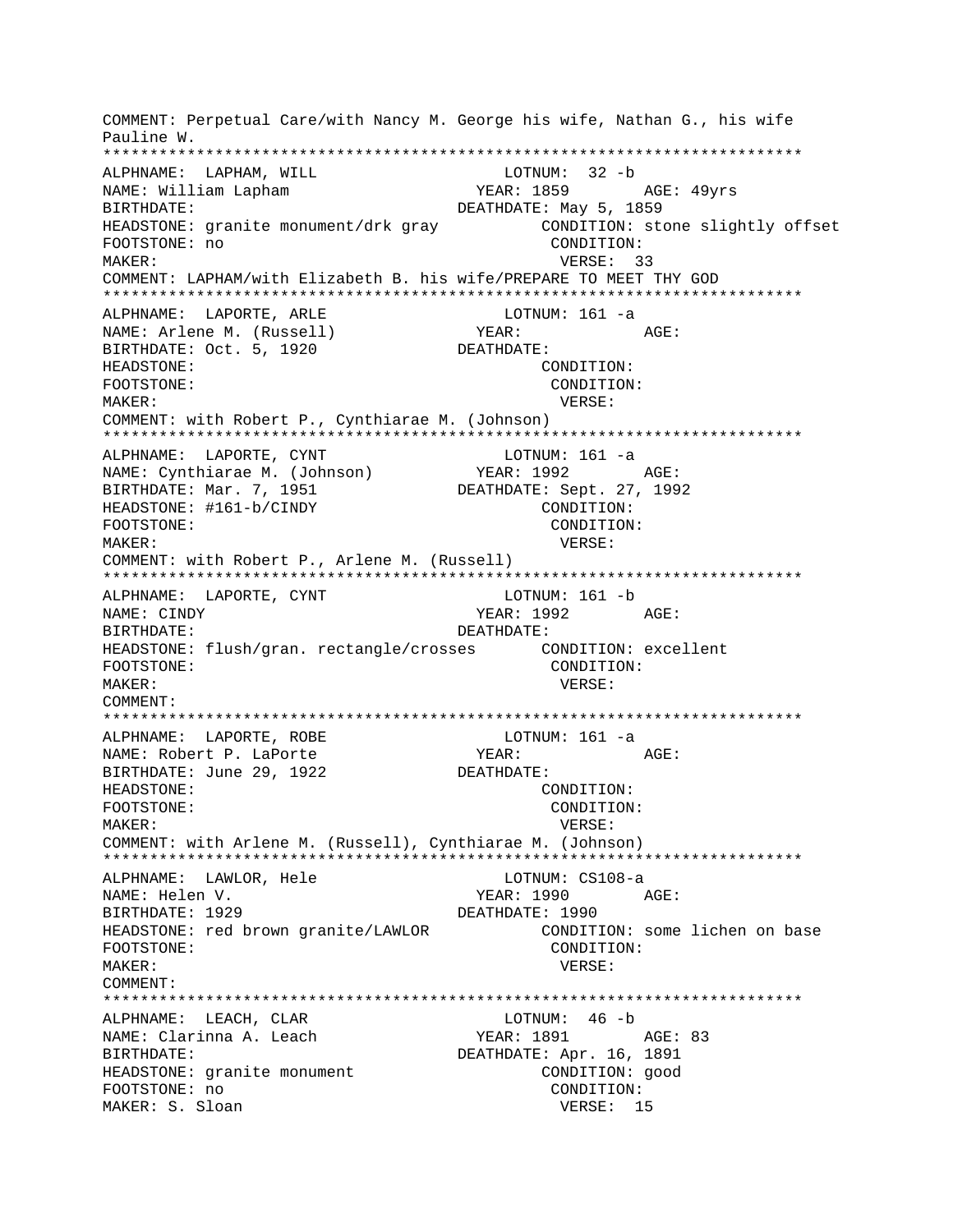COMMENT: At Rest \*\*\*\*\*\*\*\*\*\*\*\*\*\*\*\*\*\*\*\*\*\*\*\*\*\*\*\*\*\*\*\*\*\*\*\*\*\*\*\*\*\*\*\*\*\*\*\*\*\*\*\*\*\*\*\*\*\*\*\*\*\*\*\*\*\*\*\*\*\*\*\*\*\*\* ALPHNAME: LEACH, JACOB LOTNUM: 46 -a NAME: Jacob H. Leach YEAR: YEAR: AGE: BIRTHDATE: DEATHDATE: HEADSTONE: marble/rounded/design CONDITION: chips/mower scratch/lichen FOOTSTONE: no CONDITION: MAKER: VERSE: no COMMENT: Co. I 32 Mass. Inf. \*\*\*\*\*\*\*\*\*\*\*\*\*\*\*\*\*\*\*\*\*\*\*\*\*\*\*\*\*\*\*\*\*\*\*\*\*\*\*\*\*\*\*\*\*\*\*\*\*\*\*\*\*\*\*\*\*\*\*\*\*\*\*\*\*\*\*\*\*\*\*\*\*\*\* ALPHNAME: LEWIS, BESS LOTNUM: 191B-b NAME: Bessie(Betty)L.ProctorLewis YEAR: 1990 AGE: BIRTHDATE: Oct. 6, 1915 DEATHDATE: Nov. 30, 1990 HEADSTONE: flush/granite rectangle CONDITION: sod encroaching FOOTSTONE: CONDITION: MAKER: VERSE: COMMENT: Name on monument should read Bessie (Betty) L. Proctor Lewis \*\*\*\*\*\*\*\*\*\*\*\*\*\*\*\*\*\*\*\*\*\*\*\*\*\*\*\*\*\*\*\*\*\*\*\*\*\*\*\*\*\*\*\*\*\*\*\*\*\*\*\*\*\*\*\*\*\*\*\*\*\*\*\*\*\*\*\*\*\*\*\*\*\*\* ALPHNAME: LEWIS, BESS<br>
NAME: Bessie (Betty) L. Proctor (BEAR: 1990 NAME: Bessie (Betty) L. Proctor YEAR: 1990 AGE: BIRTHDATE: 1915 DEATHDATE: 1990 HEADSTONE: #191B-b/Bessie(Betty)L.Proctor CONDITION: FOOTSTONE: CONDITION: MAKER: VERSE: COMMENT: rear: Walter Frederic Lewis/Her name shd. read Bessie (Betty) L. Proctor Lewis \*\*\*\*\*\*\*\*\*\*\*\*\*\*\*\*\*\*\*\*\*\*\*\*\*\*\*\*\*\*\*\*\*\*\*\*\*\*\*\*\*\*\*\*\*\*\*\*\*\*\*\*\*\*\*\*\*\*\*\*\*\*\*\*\*\*\*\*\*\*\*\*\*\*\* ALPHNAME: LEWIS, WALT LOTNUM: 191B-a NAME: Walter Frederic Lewis YEAR: 1996 AGE: BIRTHDATE: July 6, 1913 DEATHDATE: Oct. 18, 1996 HEADSTONE: flush/granite rectangle CONDITION: lichen starting FOOTSTONE: CONDITION: MAKER: VERSE: COMMENT: \*\*\*\*\*\*\*\*\*\*\*\*\*\*\*\*\*\*\*\*\*\*\*\*\*\*\*\*\*\*\*\*\*\*\*\*\*\*\*\*\*\*\*\*\*\*\*\*\*\*\*\*\*\*\*\*\*\*\*\*\*\*\*\*\*\*\*\*\*\*\*\*\*\*\* ALPHNAME: LEWIS, WALT NAME: Walter Frederic Lewis TEAR: 1996 AGE: BIRTHDATE: 1913 DEATHDATE: 1996 HEADSTONE: #191B-a/Walter Frederic Lewis CONDITION: FOOTSTONE: CONDITION: MAKER: VERSE: COMMENT: rear with Bessie (Betty) Proctor Lewis \*\*\*\*\*\*\*\*\*\*\*\*\*\*\*\*\*\*\*\*\*\*\*\*\*\*\*\*\*\*\*\*\*\*\*\*\*\*\*\*\*\*\*\*\*\*\*\*\*\*\*\*\*\*\*\*\*\*\*\*\*\*\*\*\*\*\*\*\*\*\*\*\*\*\* ALPHNAME: LIBBY, GUY LOTNUM: CS090-a NAME: Guy F.  $\qquad \qquad$  YEAR: 1984  $\qquad$  AGE: BIRTHDATE: 1906 DEATHDATE: 1984 HEADSTONE: CONDITION: FOOTSTONE: CONDITION: MAKER: VERSE: COMMENT: with Ruth \*\*\*\*\*\*\*\*\*\*\*\*\*\*\*\*\*\*\*\*\*\*\*\*\*\*\*\*\*\*\*\*\*\*\*\*\*\*\*\*\*\*\*\*\*\*\*\*\*\*\*\*\*\*\*\*\*\*\*\*\*\*\*\*\*\*\*\*\*\*\*\*\*\*\* ALPHNAME: LIBBY, RUTH LOTNUM: CS090-a NAME: Ruth  $YEAR: 1985$  AGE: BIRTHDATE: 1905 DEATHDATE: 1985 HEADSTONE: CONDITION: FOOTSTONE: CONDITION: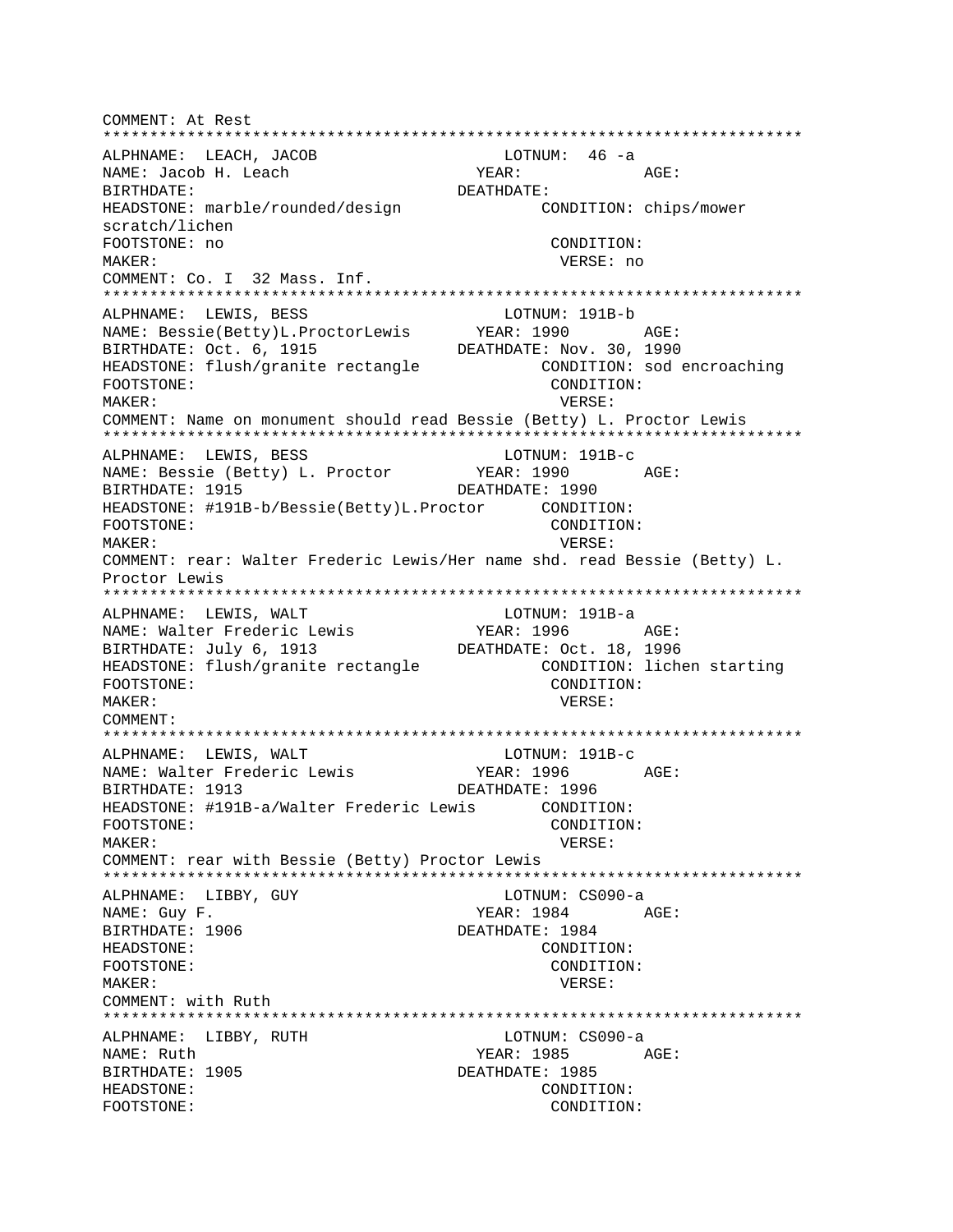MAKER: VERSE: COMMENT: with Guy F. \*\*\*\*\*\*\*\*\*\*\*\*\*\*\*\*\*\*\*\*\*\*\*\*\*\*\*\*\*\*\*\*\*\*\*\*\*\*\*\*\*\*\*\*\*\*\*\*\*\*\*\*\*\*\*\*\*\*\*\*\*\*\*\*\*\*\*\*\*\*\*\*\*\*\* ALPHNAME: LOCKE, GEOR LOTNUM: 140 -a NAME: George F. Locke YEAR: 1905 AGE: 64y'rs,3mo's,27 BIRTHDATE: DEATHDATE: June 30, 1905 HEADSTONE: CONDITION: FOOTSTONE: CONDITION: MAKER: VERSE: 143 COMMENT: rear/with Lydia F. his wife \*\*\*\*\*\*\*\*\*\*\*\*\*\*\*\*\*\*\*\*\*\*\*\*\*\*\*\*\*\*\*\*\*\*\*\*\*\*\*\*\*\*\*\*\*\*\*\*\*\*\*\*\*\*\*\*\*\*\*\*\*\*\*\*\*\*\*\*\*\*\*\*\*\*\* ALPHNAME: LOCKE, LYDI LOTNUM: 140 -a NAME: Lydia F. Locke YEAR: 1926 AGE: BIRTHDATE: June 16, 1844 DEATHDATE: Jan. 13, 1926 HEADSTONE: CONDITION: FOOTSTONE: CONDITION: MAKER: VERSE: COMMENT: rear/with George F. Locke his wife \*\*\*\*\*\*\*\*\*\*\*\*\*\*\*\*\*\*\*\*\*\*\*\*\*\*\*\*\*\*\*\*\*\*\*\*\*\*\*\*\*\*\*\*\*\*\*\*\*\*\*\*\*\*\*\*\*\*\*\*\*\*\*\*\*\*\*\*\*\*\*\*\*\*\* ALPHNAME: LODGE, ALMA LOTNUM: DS07 -a NAME: Alma Lodge YEAR: 1969 AGE: BIRTHDATE: 1882 DEATHDATE: 1969 HEADSTONE: flush/granite rectangle CONDITION: sod encroaching/pollution FOOTSTONE: CONDITION: MAKER: VERSE: COMMENT: \*\*\*\*\*\*\*\*\*\*\*\*\*\*\*\*\*\*\*\*\*\*\*\*\*\*\*\*\*\*\*\*\*\*\*\*\*\*\*\*\*\*\*\*\*\*\*\*\*\*\*\*\*\*\*\*\*\*\*\*\*\*\*\*\*\*\*\*\*\*\*\*\*\*\* ALPHNAME: LOMBARDI, ANNE LOTNUM: E132 -b NAME: Anne-Marie "Collette" BIRTHDATE: DEATHDATE: HEADSTONE: flush/granite/lilies/MOTHER CONDITION: sod encroaching FOOTSTONE: CONDITION: MAKER: VERSE: COMMENT: \*\*\*\*\*\*\*\*\*\*\*\*\*\*\*\*\*\*\*\*\*\*\*\*\*\*\*\*\*\*\*\*\*\*\*\*\*\*\*\*\*\*\*\*\*\*\*\*\*\*\*\*\*\*\*\*\*\*\*\*\*\*\*\*\*\*\*\*\*\*\*\*\*\*\* ALPHNAME: LOMBARDI, ANNE LOTNUM: E132 -d NAME: Anne-Marie YEAR: AGE: BIRTHDATE: Dec. 8, 1948 DEATHDATE: HEADSTONE: #E132-b/Anne-Marie "Collette" CONDITION: FOOTSTONE: CONDITION: MAKER: Adrian Luz VERSE: 198 COMMENT: LOMBARDI/with Anthony J., Jr., Anthony J. Sr. \*\*\*\*\*\*\*\*\*\*\*\*\*\*\*\*\*\*\*\*\*\*\*\*\*\*\*\*\*\*\*\*\*\*\*\*\*\*\*\*\*\*\*\*\*\*\*\*\*\*\*\*\*\*\*\*\*\*\*\*\*\*\*\*\*\*\*\*\*\*\*\*\*\*\* ALPHNAME: LOMBARDI, ANTH LOTNUM: E132 -a NAME: Anthony J., Jr. BIRTHDATE: DEATHDATE: HEADSTONE: flush/gran./motorcycle/doghead CONDITION: sod encroaching FOOTSTONE: CONDITION: MAKER: VERSE: COMMENT: Son \*\*\*\*\*\*\*\*\*\*\*\*\*\*\*\*\*\*\*\*\*\*\*\*\*\*\*\*\*\*\*\*\*\*\*\*\*\*\*\*\*\*\*\*\*\*\*\*\*\*\*\*\*\*\*\*\*\*\*\*\*\*\*\*\*\*\*\*\*\*\*\*\*\*\* ALPHNAME: LOMBARDI, ANTH LOTNUM: E132 -c NAME: Anthony J. Sr. YEAR: YEAR: AGE: BIRTHDATE: DEATHDATE: HEADSTONE: flush/gran./sports car/FATHER CONDITION: sod encroaching FOOTSTONE: CONDITION: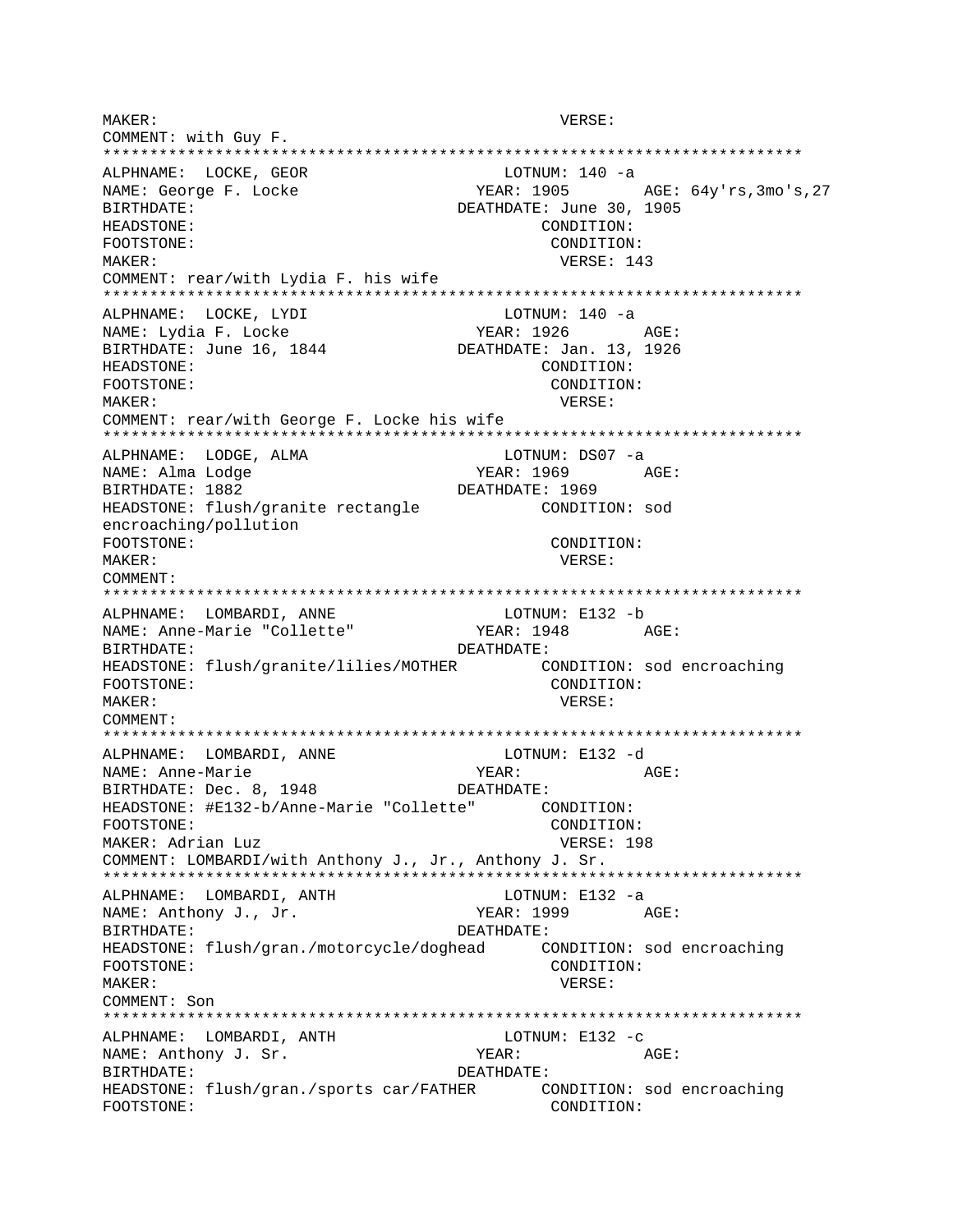MAKER: VERSE: COMMENT: \*\*\*\*\*\*\*\*\*\*\*\*\*\*\*\*\*\*\*\*\*\*\*\*\*\*\*\*\*\*\*\*\*\*\*\*\*\*\*\*\*\*\*\*\*\*\*\*\*\*\*\*\*\*\*\*\*\*\*\*\*\*\*\*\*\*\*\*\*\*\*\*\*\*\* ALPHNAME: LOMBARDI, ANTH LOTNUM: E132 -d NAME: Anthony J. Sr. YEAR: YEAR: AGE: BIRTHDATE: Dec. 3, 1948 DEATHDATE: DEATHDATE: HEADSTONE: #132-c/Anthony J. Sr. CONDITION: FOOTSTONE: CONDITION: MAKER: Adrian Luz VERSE: 198 COMMENT: LOMBARDI front and rear/with Anne-Marie, Anthony J. Jr. \*\*\*\*\*\*\*\*\*\*\*\*\*\*\*\*\*\*\*\*\*\*\*\*\*\*\*\*\*\*\*\*\*\*\*\*\*\*\*\*\*\*\*\*\*\*\*\*\*\*\*\*\*\*\*\*\*\*\*\*\*\*\*\*\*\*\*\*\*\*\*\*\*\*\* ALPHNAME: LOMBARDI, ANTH LOTNUM: E132 -d NAME: Anthony J. Jr. YEAR: 1999 AGE: BIRTHDATE: Dec. 10, 1969 DEATHDATE: June 20, 1999 HEADSTONE: #E132-a/Anthony J., Jr. CONDITION: FOOTSTONE: CONDITION: MAKER: Adrian Luz **VERSE: 198** COMMENT: LOMBARDI/Beloved Son/with Anne-Marie, Anthony J. Sr./etched portrait of Jr. \*\*\*\*\*\*\*\*\*\*\*\*\*\*\*\*\*\*\*\*\*\*\*\*\*\*\*\*\*\*\*\*\*\*\*\*\*\*\*\*\*\*\*\*\*\*\*\*\*\*\*\*\*\*\*\*\*\*\*\*\*\*\*\*\*\*\*\*\*\*\*\*\*\*\* ALPHNAME: LVOVSKAYA, TATY LOTNUM: E161 -a NAME: Tatyana Lvovskaya YEAR: 2004 AGE: BIRTHDATE: 10.18.1944 DEATHDATE: 04.17.2004 HEADSTONE: black granite CONDITION: excellent FOOTSTONE: CONDITION: MAKER: VERSE: COMMENT: \*\*\*\*\*\*\*\*\*\*\*\*\*\*\*\*\*\*\*\*\*\*\*\*\*\*\*\*\*\*\*\*\*\*\*\*\*\*\*\*\*\*\*\*\*\*\*\*\*\*\*\*\*\*\*\*\*\*\*\*\*\*\*\*\*\*\*\*\*\*\*\*\*\*\* ALPHNAME: LaFLAMME, CHAR LOTNUM: E287 -a NAME: Charles J. "Chuck" YEAR: YEAR: AGE: BIRTHDATE: Nov. 8, 1924 DEATHDATE: HEADSTONE: CONDITION: FOOTSTONE: CONDITION: MAKER: Adrian Lutz **VERSE: 203** COMMENT: LaFlamme/with Phyllis E. (Sturtevant) \*\*\*\*\*\*\*\*\*\*\*\*\*\*\*\*\*\*\*\*\*\*\*\*\*\*\*\*\*\*\*\*\*\*\*\*\*\*\*\*\*\*\*\*\*\*\*\*\*\*\*\*\*\*\*\*\*\*\*\*\*\*\*\*\*\*\*\*\*\*\*\*\*\*\* ALPHNAME: LaFLAMME, PHYL LOTNUM: E287 -a NAME: Phyllis E. (Sturtevant) YEAR: YEAR: AGE: BIRTHDATE: Aug. 18, 1924 DEATHDATE: HEADSTONE: CONDITION: FOOTSTONE: CONDITION: MAKER: Adrian Lutz **VERSE: 203** COMMENT: LaFlamme/with Charles J. "Chuck" \*\*\*\*\*\*\*\*\*\*\*\*\*\*\*\*\*\*\*\*\*\*\*\*\*\*\*\*\*\*\*\*\*\*\*\*\*\*\*\*\*\*\*\*\*\*\*\*\*\*\*\*\*\*\*\*\*\*\*\*\*\*\*\*\*\*\*\*\*\*\*\*\*\*\* ALPHNAME: Lot 108-115 No stones LOTNUM: E108-15 NAME:  $YEAR:$  AGE: BIRTHDATE: DEATHDATE: HEADSTONE: CONDITION: FOOTSTONE: CONDITION: MAKER: VERSE: COMMENT: \*\*\*\*\*\*\*\*\*\*\*\*\*\*\*\*\*\*\*\*\*\*\*\*\*\*\*\*\*\*\*\*\*\*\*\*\*\*\*\*\*\*\*\*\*\*\*\*\*\*\*\*\*\*\*\*\*\*\*\*\*\*\*\*\*\*\*\*\*\*\*\*\*\*\* ALPHNAME: MACELROY, ELLE LOTNUM: 189 -a NAME: Ellen Paignon YEAR: 2002 AGE: BIRTHDATE: Nov. 7, 1899 DEATHDATE: Sept. 19, 2002 HEADSTONE: redbrn gran./rose/thorns/cross CONDITION: excellent FOOTSTONE: CONDITION: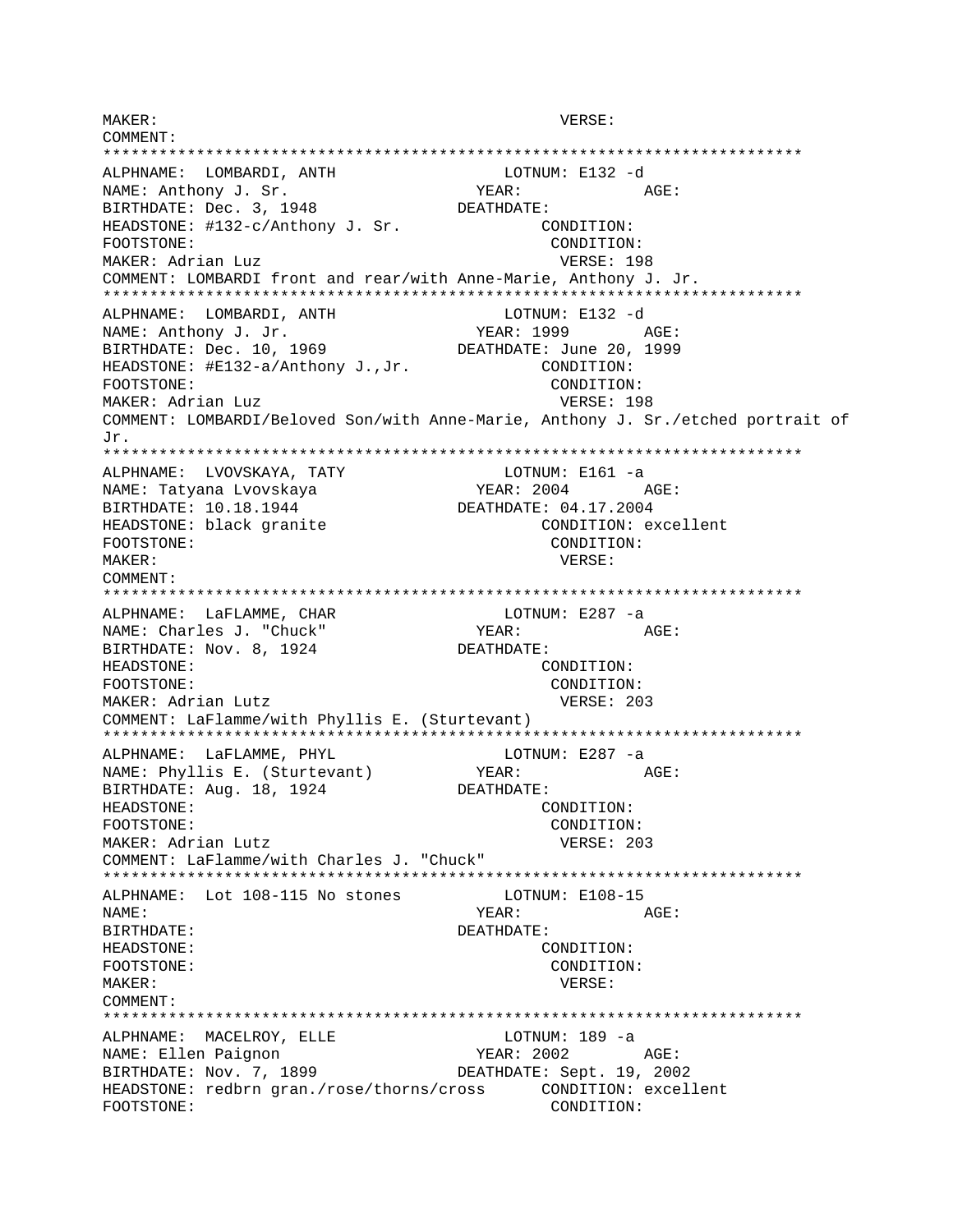MAKER: VERSE: COMMENT: cross,lily-of-valley/MACELROY/with Robert Grant/see #189-b/Ellen E. \*\*\*\*\*\*\*\*\*\*\*\*\*\*\*\*\*\*\*\*\*\*\*\*\*\*\*\*\*\*\*\*\*\*\*\*\*\*\*\*\*\*\*\*\*\*\*\*\*\*\*\*\*\*\*\*\*\*\*\*\*\*\*\*\*\*\*\*\*\*\*\*\*\*\* ALPHNAME: MACELROY, ELLE LOTNUM: 189 -b NAME: Ellen E. The South of the YEAR: 2002 AGE: BIRTHDATE: 1899 DEATHDATE: 2002 HEADSTONE: #189 -a/Ellen Paignon CONDITION: FOOTSTONE: CONDITION: MAKER: VERSE: COMMENT: see #189-a Ellen Paignon/with Emile, Emma, Mabel, Arthur, Grace, Frances \*\*\*\*\*\*\*\*\*\*\*\*\*\*\*\*\*\*\*\*\*\*\*\*\*\*\*\*\*\*\*\*\*\*\*\*\*\*\*\*\*\*\*\*\*\*\*\*\*\*\*\*\*\*\*\*\*\*\*\*\*\*\*\*\*\*\*\*\*\*\*\*\*\*\* ALPHNAME: MACELROY, ROBE LOTNUM: 189 -a NAME: Robert Grant The South Communist MEAR: 1895 AGE: BIRTHDATE: May 26, 1990 DEATHDATE: Aug. 7, 1895 HEADSTONE: redbrn gran./rose/thorns/cross CONDITION: excellent FOOTSTONE: CONDITION: MAKER: VERSE: COMMENT: cross between names,lily-of-valley/MACELROY/with Ellen Paignon \*\*\*\*\*\*\*\*\*\*\*\*\*\*\*\*\*\*\*\*\*\*\*\*\*\*\*\*\*\*\*\*\*\*\*\*\*\*\*\*\*\*\*\*\*\*\*\*\*\*\*\*\*\*\*\*\*\*\*\*\*\*\*\*\*\*\*\*\*\*\*\*\*\*\* ALPHNAME: MACENTEE, HENR CONNUM: 178 -a NAME: Henry J Macentee YEAR: 2003 AGE: BIRTHDATE: Mar 2 1925 DEATHDATE: Jul 11 2003 HEADSTONE: flush/rectangle/granite/cross CONDITION: sod encroaching FOOTSTONE: CONDITION: MAKER: 160 COMMENT: Tec 5 US Army World War II \*\*\*\*\*\*\*\*\*\*\*\*\*\*\*\*\*\*\*\*\*\*\*\*\*\*\*\*\*\*\*\*\*\*\*\*\*\*\*\*\*\*\*\*\*\*\*\*\*\*\*\*\*\*\*\*\*\*\*\*\*\*\*\*\*\*\*\*\*\*\*\*\*\*\* ALPHNAME: MACENTEE, HENR LOTNUM: 178 -b NAME: Henry J. Same Communication of the MEAR: 2003 AGE: BIRTHDATE: Mar. 2, 1925 DEATHDATE: July 11, 2003 HEADSTONE: #178-a/Henry J Macentee CONDITION: FOOTSTONE: CONDITION: MAKER: VERSE: COMMENT: MACENTEE/rear:with Janet F. (Adams), John D. \*\*\*\*\*\*\*\*\*\*\*\*\*\*\*\*\*\*\*\*\*\*\*\*\*\*\*\*\*\*\*\*\*\*\*\*\*\*\*\*\*\*\*\*\*\*\*\*\*\*\*\*\*\*\*\*\*\*\*\*\*\*\*\*\*\*\*\*\*\*\*\*\*\*\* ALPHNAME: MACENTEE, JANE LOTNUM: 178 -b NAME: Janet F. (Adams) YEAR: YEAR: AGE: BIRTHDATE: Mar. 9, 1933 DEATHDATE: HEADSTONE: CONDITION: FOOTSTONE: CONDITION: MAKER: VERSE: COMMENT: MACENTEE/rear:with Henry J., John D. \*\*\*\*\*\*\*\*\*\*\*\*\*\*\*\*\*\*\*\*\*\*\*\*\*\*\*\*\*\*\*\*\*\*\*\*\*\*\*\*\*\*\*\*\*\*\*\*\*\*\*\*\*\*\*\*\*\*\*\*\*\*\*\*\*\*\*\*\*\*\*\*\*\*\* ALPHNAME: MACENTEE, JOHN LOTNUM: 178 -b NAME: John D. YEAR: 1984 AGE: BIRTHDATE: Apr. 15, 1964 DEATHDATE: Oct. 14,1984 HEADSTONE: CONDITION: FOOTSTONE: CONDITION: MAKER: VERSE: COMMENT: MACENTEE/rear:with Henry J., Janet F. \*\*\*\*\*\*\*\*\*\*\*\*\*\*\*\*\*\*\*\*\*\*\*\*\*\*\*\*\*\*\*\*\*\*\*\*\*\*\*\*\*\*\*\*\*\*\*\*\*\*\*\*\*\*\*\*\*\*\*\*\*\*\*\*\*\*\*\*\*\*\*\*\*\*\* ALPHNAME: MANSFIELD, ELLE LOTNUM: 112 -a NAME: Ellen YEAR: AGE: BIRTHDATE: DEATHDATE: HEADSTONE: granite block CONDITION: bad lichen FOOTSTONE: CONDITION: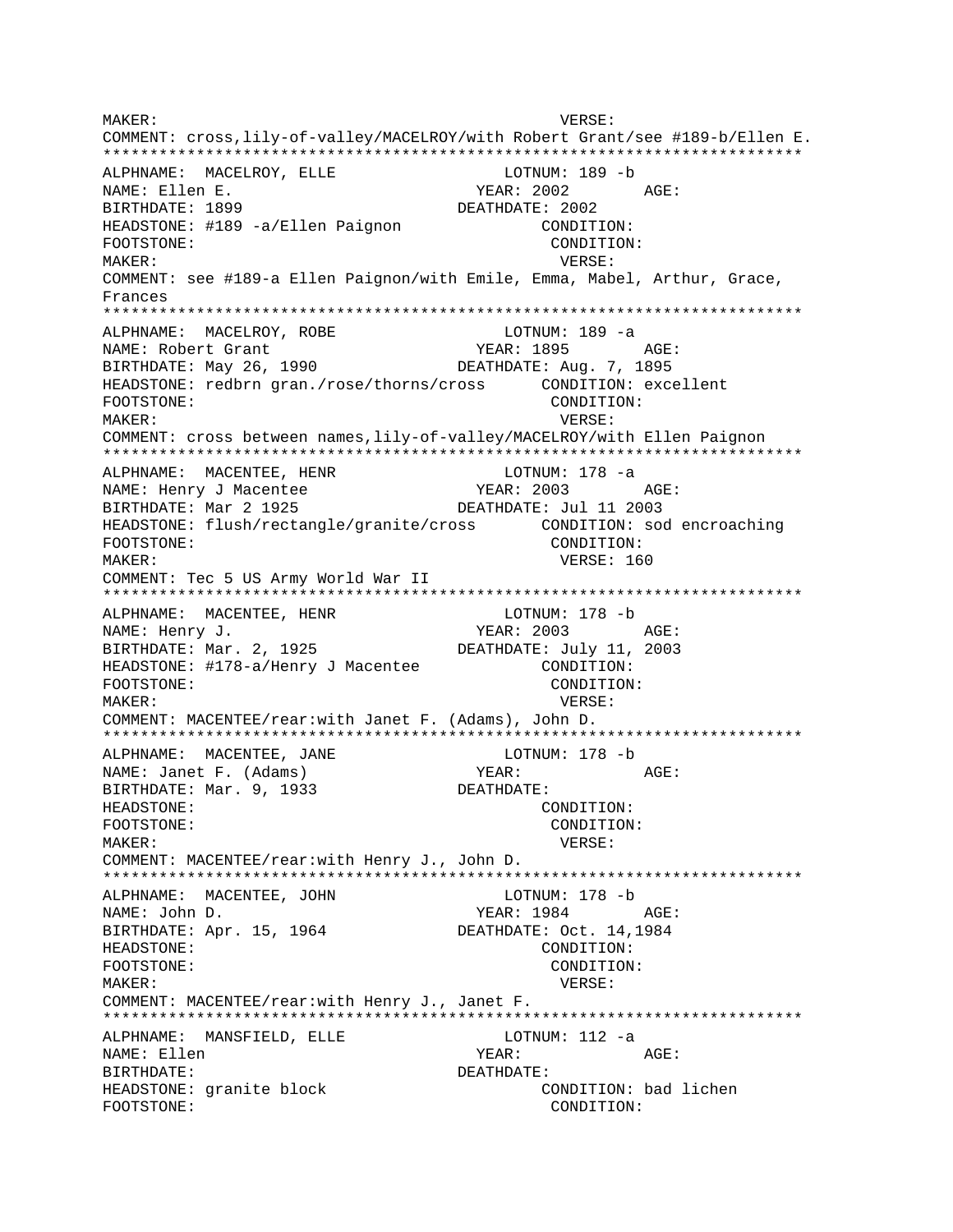MAKER: VERSE: no COMMENT: \*\*\*\*\*\*\*\*\*\*\*\*\*\*\*\*\*\*\*\*\*\*\*\*\*\*\*\*\*\*\*\*\*\*\*\*\*\*\*\*\*\*\*\*\*\*\*\*\*\*\*\*\*\*\*\*\*\*\*\*\*\*\*\*\*\*\*\*\*\*\*\*\*\*\* ALPHNAME: MANSFIELD, ELLE LOTNUM: 113 -b NAME: Ellen Xessex (1928 AGE: BIRTHDATE: 1848 DEATHDATE: 1928 HEADSTONE: CONDITION: FOOTSTONE: CONDITION: MAKER: S. Sloan VERSE: no COMMENT: MANSFIELD/front:with FATHER & MOTHER \*\*\*\*\*\*\*\*\*\*\*\*\*\*\*\*\*\*\*\*\*\*\*\*\*\*\*\*\*\*\*\*\*\*\*\*\*\*\*\*\*\*\*\*\*\*\*\*\*\*\*\*\*\*\*\*\*\*\*\*\*\*\*\*\*\*\*\*\*\*\*\*\*\*\* ALPHNAME: MANSFIELD, ERNE LOTNUM: 113 -a NAME: Ernest Contract Contract Contract Contract PEAR: 1893 AGE: BIRTHDATE: DEATHDATE: HEADSTONE: granite block CONDITION: lichen FOOTSTONE: CONDITION: MAKER: S. Sloan VERSE: no COMMENT: \*\*\*\*\*\*\*\*\*\*\*\*\*\*\*\*\*\*\*\*\*\*\*\*\*\*\*\*\*\*\*\*\*\*\*\*\*\*\*\*\*\*\*\*\*\*\*\*\*\*\*\*\*\*\*\*\*\*\*\*\*\*\*\*\*\*\*\*\*\*\*\*\*\*\* ALPHNAME: MANSFIELD, ERNE LOTNUM: 113 -b NAME: Ernest C. YEAR: 1893 AGE: 17y'rs., 7mo's. BIRTHDATE: DEATHDATE: Sept. 18, 1893 HEADSTONE: 113-a/ERNEST CONDITION: FOOTSTONE: CONDITION: MAKER: S. Sloan VERSE: 119 COMMENT: MANSFIELD/Son of Geo.& Lizzie H. Mansfield/In loving rembrance \*\*\*\*\*\*\*\*\*\*\*\*\*\*\*\*\*\*\*\*\*\*\*\*\*\*\*\*\*\*\*\*\*\*\*\*\*\*\*\*\*\*\*\*\*\*\*\*\*\*\*\*\*\*\*\*\*\*\*\*\*\*\*\*\*\*\*\*\*\*\*\*\*\*\* ALPHNAME: MANSFIELD, GEOR LOTNUM: 113 -b NAME: George P. The Magnus of the Magnus of the YEAR: 1916 AGE: 66y'rs. 3mos. BIRTHDATE: DEATHDATE: Oct. 8, 1916 HEADSTONE: 113-d/George CONDITION: FOOTSTONE: CONDITION: MAKER: S. Sloan VERSE: no COMMENT: MANSFIELD/rear:with Lizzie H./front:FATHER & MOTHER, with Ellen \*\*\*\*\*\*\*\*\*\*\*\*\*\*\*\*\*\*\*\*\*\*\*\*\*\*\*\*\*\*\*\*\*\*\*\*\*\*\*\*\*\*\*\*\*\*\*\*\*\*\*\*\*\*\*\*\*\*\*\*\*\*\*\*\*\*\*\*\*\*\*\*\*\*\* ALPHNAME: MANSFIELD, GEOR NAME: George The Second State of the Second State of the Magnus Age:  $YEAR: 1916$  Age: BIRTHDATE: DEATHDATE: HEADSTONE: granite rectangle/GEORGE CONDITION: lichen starting FOOTSTONE: CONDITION: MAKER: VERSE: no COMMENT: \*\*\*\*\*\*\*\*\*\*\*\*\*\*\*\*\*\*\*\*\*\*\*\*\*\*\*\*\*\*\*\*\*\*\*\*\*\*\*\*\*\*\*\*\*\*\*\*\*\*\*\*\*\*\*\*\*\*\*\*\*\*\*\*\*\*\*\*\*\*\*\*\*\*\* ALPHNAME: MANSFIELD, JERE LOTNUM: 112 -b NAME: Jeremiah C. Mansfield YEAR: 1883 AGE: 66yrs. 6mos. BIRTHDATE: **DEATHDATE:** July 5, 1883 HEADSTONE: granite monument/round/FATHER CONDITION: good FOOTSTONE: no CONDITION: MAKER: S. Sloan VERSE: 117 COMMENT: Death can not sever the ties that Bind our souls, they last forever. Rest. \*\*\*\*\*\*\*\*\*\*\*\*\*\*\*\*\*\*\*\*\*\*\*\*\*\*\*\*\*\*\*\*\*\*\*\*\*\*\*\*\*\*\*\*\*\*\*\*\*\*\*\*\*\*\*\*\*\*\*\*\*\*\*\*\*\*\*\*\*\*\*\*\*\*\* ALPHNAME: MANSFIELD, LEON LOTNUM: 86 -C NAME: Leonard Jarvis The Manus YEAR: 1911 AGE: 91yrs 3mos 21dy BIRTHDATE:  $DEATHDATE:$  Feb. 20, 1911. HEADSTONE: granite pointed CONDITION: good/some lichen base, stone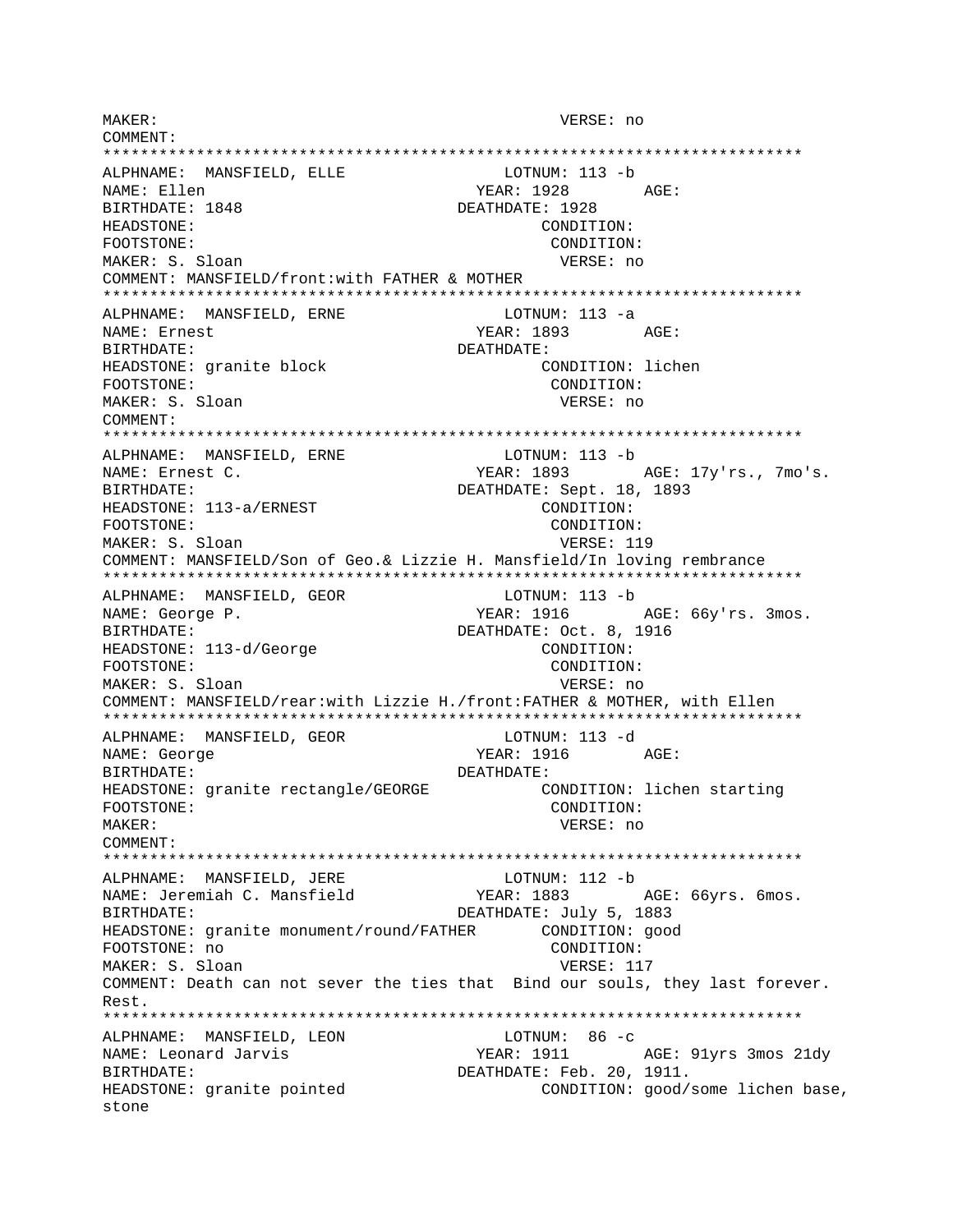FOOTSTONE: CONDITION: MAKER: F. M. Hadley, Lowell VERSE: 134 COMMENT: "They have met beyond the river" ALPHNAME: MANSFIELD, LIZZ LOTNUM: 113 -b YEAR: 1932 AGE: 81y'rs. 4mo's NAME: Lizzie H. BIRTHDATE: DEATHDATE: Oct. 4, 1932 CONDITION: HEADSTONE: 113-c/LIZZIE FOOTSTONE: CONDITION: MAKER: S. Sloan VERSE: no COMMENT: MANSFIELD/rear:with George P./front:FATHER & MOTHER with Ellen ALPHNAME: MANSFIELD, LIZZ LOTNUM:  $113 - c$ NAME: Lizzie YEAR: 1932 AGE: BIRTHDATE: DEATHDATE: CONDITION: bad lichen HEADSTONE: granite rectangle/LIZZIE FOOTSTONE: CONDITION: MAKER: VERSE: no COMMENT: ALPHNAME: MANSFIELD, LIZZ LOTNUM: 86 -a YEAR: 1888 AGE: 42 yrs. 9 mos. NAME: Lizzie DEATHDATE: Feb. 4, 1888 BIRTHDATE: CONDITION: big, bad chip lf rear HEADSTONE: granite/pointed/leaves of base FOOTSTONE: CONDITION: MAKER: VERSE: 132 COMMENT: "I KNOW THAT MY REDEEMER LIVETH" ALPHNAME: MANSFIELD, MARY LOTNUM: 86 -b YEAR: 1893 AGE: 81 y'rs 4 mo's NAME: Mary E. DEATHDATE: June 1, 1893 BIRTHDATE: CONDITION: HEADSTONE: granite/pointed slightlyoffcenterofbase/lichen FOOTSTONE: CONDITION: MAKER: S. Sloan VERSE: 133 COMMENT: SHE IS WAITING OVER THE RIVER FOR ME ALPHNAME: MANSFIELD, MAUD  $LOTNUM: 115 -a$ NAME: Maude E. YEAR: 1896 AGE: BIRTHDATE: 1888 DEATHDATE: 1896 HEADSTONE: CONDITION: FOOTSTONE: no CONDITION: MAKER: I.M. Hadley VERSE: no COMMENT: BYAM/with George, Jennie, Mabel, A. Elizabeth ALPHNAME: MANSFIELD, MAY LOTNUM: 113 -b NAME: Tiny May YEAR: 1887 AGE: 19 days V.R. DEATHDATE: May 25, 1887 V.R. **BIRTHDATE:** HEADSTONE: CONDITION: FOOTSTONE: CONDITION: MAKER: S. Sloan VERSE: no COMMENT: MANSFIELD/left side ALPHNAME: MANSFIELD, SUSA LOTNUM:  $112 - c$ NAME: Susan E. Mansfield YEAR: 1884 AGE: 65yrs. 7mos. BIRTHDATE: DEATHDATE: June 4, 1884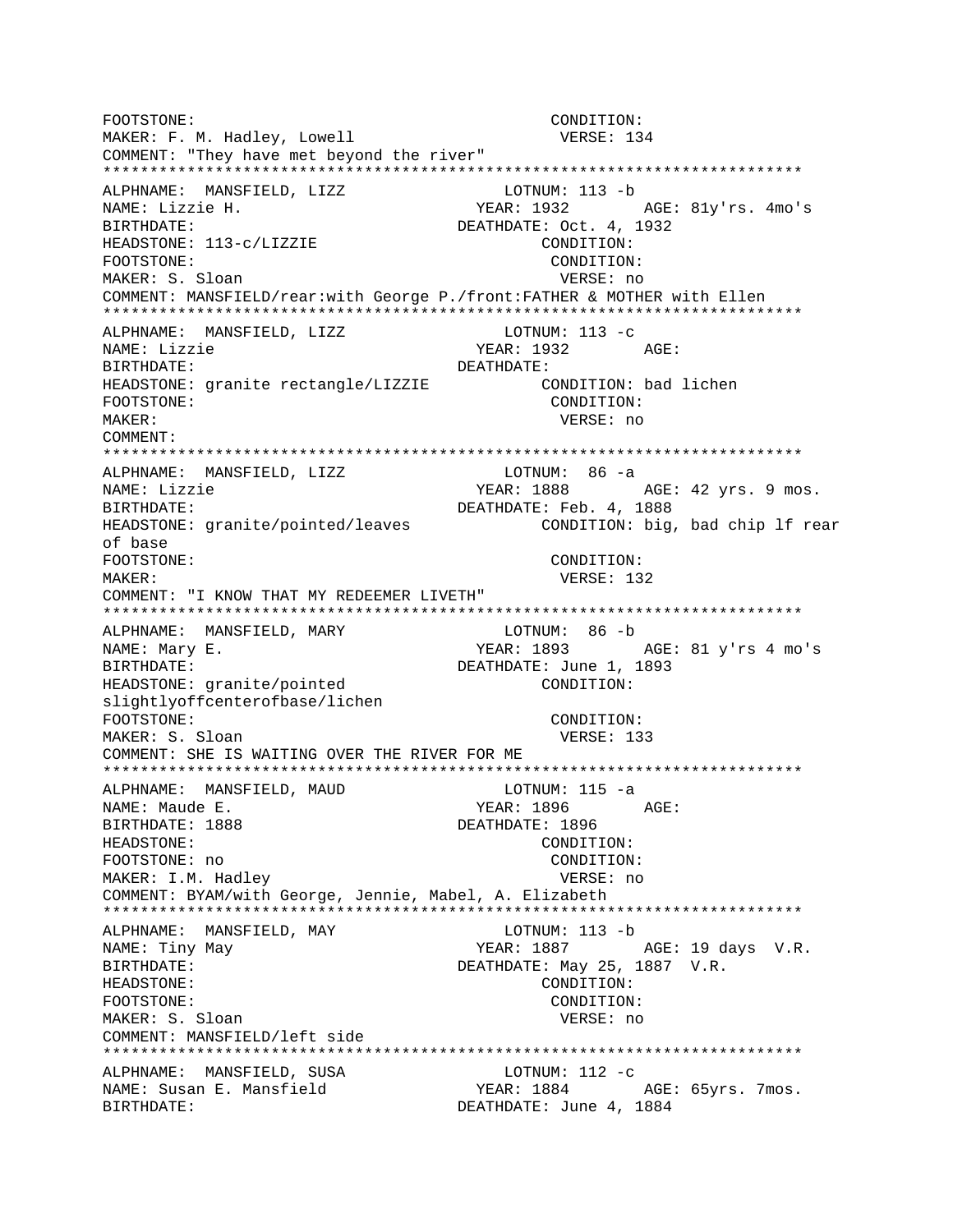HEADSTONE: granite monument/round/MOTHER CONDITION: good FOOTSTONE: no CONDITION: MAKER: S. Sloan probably vERSE: 118 COMMENT: Earth doth not cover our loved ones "Heaven hath received them." Rest. \*\*\*\*\*\*\*\*\*\*\*\*\*\*\*\*\*\*\*\*\*\*\*\*\*\*\*\*\*\*\*\*\*\*\*\*\*\*\*\*\*\*\*\*\*\*\*\*\*\*\*\*\*\*\*\*\*\*\*\*\*\*\*\*\*\*\*\*\*\*\*\*\*\*\* ALPHNAME: MARBLE, JOSE LOTNUM: 24 - c NAME: Joseph Marble **Ageler Accord Marble** YEAR: 1854 AGE: 43 BIRTHDATE: DEATHDATE: May 26, 1854 HEADSTONE: marble/pointed CONDITION: acid rain/lichen FOOTSTONE: no CONDITION: MAKER: D. Nichols, Lowell **VERSE: 26** COMMENT: He is the hope, the blissful hope. Which Jesus \*\*\*\*\*\*\*\*\*\*\*\*\*\*\*\*\*\*\*\*\*\*\*\*\*\*\*\*\*\*\*\*\*\*\*\*\*\*\*\*\*\*\*\*\*\*\*\*\*\*\*\*\*\*\*\*\*\*\*\*\*\*\*\*\*\*\*\*\*\*\*\*\*\*\* ALPHNAME: MARBLE, NANCY LOTNUM: 24 -b NAME: Nancy Same Communication of the MEAR: 1885 AGE: 71yrs. 5ms. BIRTHDATE: DEATHDATE: June 25, 1885 HEADSTONE: marble/rounded/MOTHER on top CONDITION: acid rain/MOTHER obscured FOOTSTONE: no CONDITION: MAKER: VERSE: 25 COMMENT: Wife of Joseph Marble/"Blessed are the pure in heart For they shall see God." \*\*\*\*\*\*\*\*\*\*\*\*\*\*\*\*\*\*\*\*\*\*\*\*\*\*\*\*\*\*\*\*\*\*\*\*\*\*\*\*\*\*\*\*\*\*\*\*\*\*\*\*\*\*\*\*\*\*\*\*\*\*\*\*\*\*\*\*\*\*\*\*\*\*\* ALPHNAME: MARSHALL, JOHN LOTNUM: 29 -a NAME: John Marshall YEAR: 1776 AGE: 12 days BIRTHDATE: DEATHDATE: Dec. 25, 1776 HEADSTONE: slate/leaf branch CONDITION: bad lichen FOOTSTONE: slate/John Marshall CONDITION: loose MAKER: VERSE: no COMMENT: Here lies the body of/Son of Dr. Jonas Marshall & Mrs. Mary his wife \*\*\*\*\*\*\*\*\*\*\*\*\*\*\*\*\*\*\*\*\*\*\*\*\*\*\*\*\*\*\*\*\*\*\*\*\*\*\*\*\*\*\*\*\*\*\*\*\*\*\*\*\*\*\*\*\*\*\*\*\*\*\*\*\*\*\*\*\*\*\*\*\*\*\* ALPHNAME: MARSHALL, MARY LOTNUM: 29 -C NAME: Mrs. Mary Marshall YEAR: 1776 AGE: 38yrs 10mos 7dy BIRTHDATE: DEATHDATE: Decr ye 17th 1776 HEADSTONE: slate/sl.fancy/face,vines,bird CONDITION: lichen/surface crack rt.side FOOTSTONE: slate/MrsMaryMarshall/flow CONDITION: tipped badly MAKER: USA CONTROLLER SERVICES AND MERSE SERVICES AND MERSE SERVICES AND MERSE SERVICES AND MERSE SERVICES AND MERSE SERVICES AND MERSE SERVICES AND MERSE SERVICES AND MERSEUP. COMMENT: ERECTED In memory of/wife of Dr. Jonas Marshall \*\*\*\*\*\*\*\*\*\*\*\*\*\*\*\*\*\*\*\*\*\*\*\*\*\*\*\*\*\*\*\*\*\*\*\*\*\*\*\*\*\*\*\*\*\*\*\*\*\*\*\*\*\*\*\*\*\*\*\*\*\*\*\*\*\*\*\*\*\*\*\*\*\*\* ALPHNAME: MARSHALL, SIBY LOTNUM: 29 -b NAME: Sibyl Marshall YEAR: 1776 AGE: 1yr 2mos &7days BIRTHDATE: Decr 16 1776 HEADSTONE: slate CONDITION: FOOTSTONE: slate/Sibyl Marshall CONDITION: loose, rt.side broken off MAKER: VERSE: no COMMENT: Here lies the Body of/Daughter of Dr Jonas Marshall & Mrs Mary his wife \*\*\*\*\*\*\*\*\*\*\*\*\*\*\*\*\*\*\*\*\*\*\*\*\*\*\*\*\*\*\*\*\*\*\*\*\*\*\*\*\*\*\*\*\*\*\*\*\*\*\*\*\*\*\*\*\*\*\*\*\*\*\*\*\*\*\*\*\*\*\*\*\*\*\* ALPHNAME: MARTIN, CLAY CONNECTRITION: 43A-a NAME: Clayton G. Martin YEAR: 1949 AGE: BIRTHDATE: 1880 DEATHDATE: 1949 HEADSTONE: CONDITION: FOOTSTONE: no CONDITION: MAKER: VERSE: no COMMENT: with Eva J. his wife, Beatrice A. Carson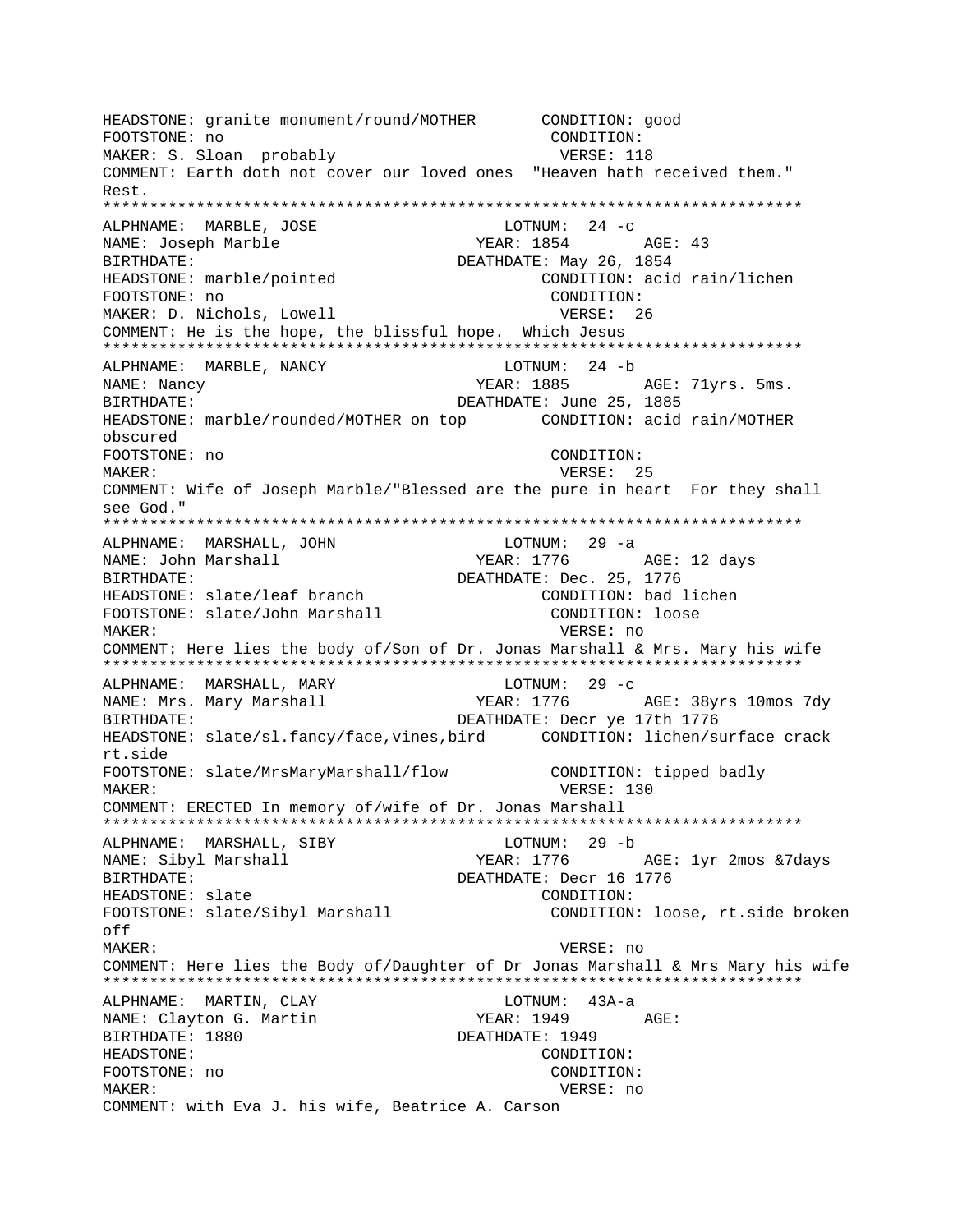\*\*\*\*\*\*\*\*\*\*\*\*\*\*\*\*\*\*\*\*\*\*\*\*\*\*\*\*\*\*\*\*\*\*\*\*\*\*\*\*\*\*\*\*\*\*\*\*\*\*\*\*\*\*\*\*\*\*\*\*\*\*\*\*\*\*\*\*\*\*\*\*\*\*\* ALPHNAME: MARTIN, ETHE LOTNUM: CS020-a NAME: Ethel I. Martin YEAR: YEAR: AGE: BIRTHDATE: DEATHDATE: HEADSTONE: red brown granite/flush/rec. CONDITION: excellent FOOTSTONE: CONDITION: MAKER: VERSE: COMMENT: \*\*\*\*\*\*\*\*\*\*\*\*\*\*\*\*\*\*\*\*\*\*\*\*\*\*\*\*\*\*\*\*\*\*\*\*\*\*\*\*\*\*\*\*\*\*\*\*\*\*\*\*\*\*\*\*\*\*\*\*\*\*\*\*\*\*\*\*\*\*\*\*\*\*\* ALPHNAME: MARTIN, EVA LOTNUM: 43A-a NAME: Eva J. YEAR: AGE: BIRTHDATE: 1885 DEATHDATE: HEADSTONE: CONDITION: FOOTSTONE: no CONDITION: MAKER: VERSE: no COMMENT: with Clayton G. Martin his wife, Beatrice A. Carson \*\*\*\*\*\*\*\*\*\*\*\*\*\*\*\*\*\*\*\*\*\*\*\*\*\*\*\*\*\*\*\*\*\*\*\*\*\*\*\*\*\*\*\*\*\*\*\*\*\*\*\*\*\*\*\*\*\*\*\*\*\*\*\*\*\*\*\*\*\*\*\*\*\*\* ALPHNAME: MARTIN, FRAN NAME: Francis W. Martin YEAR: 1891 AGE: 28y'rs1mo.&2dys BIRTHDATE: DEATHDATE: June 30, 1891 HEADSTONE: granite/pointed  $\begin{array}{ccc} \text{COMDITION:} & \text{good} \\ \text{FOOTSTONE:} & \text{no} \end{array}$ FOOTSTONE: no MAKER: T7 COMMENT: My Son, "God thought it best to call thee home." \*\*\*\*\*\*\*\*\*\*\*\*\*\*\*\*\*\*\*\*\*\*\*\*\*\*\*\*\*\*\*\*\*\*\*\*\*\*\*\*\*\*\*\*\*\*\*\*\*\*\*\*\*\*\*\*\*\*\*\*\*\*\*\*\*\*\*\*\*\*\*\*\*\*\* ALPHNAME: MARTIN, SAMU LOTNUM: 53 -a NAME: Samuel W. Martin YEAR: 1894 AGE: BIRTHDATE: April 14, 1824 DEATHDATE: Jan. 25, 1894 HEADSTONE: granite/rounded/MARTIN CONDITION: slightly tipped/lichen FOOTSTONE: no condition: MAKER: VERSE: 15 COMMENT: with Sarah his wife/at rest \*\*\*\*\*\*\*\*\*\*\*\*\*\*\*\*\*\*\*\*\*\*\*\*\*\*\*\*\*\*\*\*\*\*\*\*\*\*\*\*\*\*\*\*\*\*\*\*\*\*\*\*\*\*\*\*\*\*\*\*\*\*\*\*\*\*\*\*\*\*\*\*\*\*\* ALPHNAME: MARTIN, SAMU LOTNUM: 53 -c NAME: Samuel H. Martin YEAR: 1890 AGE: 30y'rs3mo's&7dy BIRTHDATE: DEATHDATE: Oct. 30, 1890 HEADSTONE: granite/pointed/FLT in circles CONDITION: slightly tipped forward FOOTSTONE: no CONDITION: MAKER: S. Sloan VERSE: 78 COMMENT: MARTIN/Precious memor'ies cluster here. \*\*\*\*\*\*\*\*\*\*\*\*\*\*\*\*\*\*\*\*\*\*\*\*\*\*\*\*\*\*\*\*\*\*\*\*\*\*\*\*\*\*\*\*\*\*\*\*\*\*\*\*\*\*\*\*\*\*\*\*\*\*\*\*\*\*\*\*\*\*\*\*\*\*\* ALPHNAME: MARTIN, SARA LOTNUM: 53 -a NAME: Sarah YEAR: 1911 AGE: BIRTHDATE: Nov. 18, 1832 DEATHDATE: April 8, 1911 HEADSTONE: granite/rounded/MARTIN CONDITION: slightly tipped/lichen FOOTSTONE: no CONDITION: MAKER: VERSE: 15 COMMENT: at rest/with Samuel W. Martin his wife \*\*\*\*\*\*\*\*\*\*\*\*\*\*\*\*\*\*\*\*\*\*\*\*\*\*\*\*\*\*\*\*\*\*\*\*\*\*\*\*\*\*\*\*\*\*\*\*\*\*\*\*\*\*\*\*\*\*\*\*\*\*\*\*\*\*\*\*\*\*\*\*\*\*\* ALPHNAME: MCCORMACK, PHIL LOTNUM: 159A -a NAME: Philip J.  $YEAR: 1979$  AGE: BIRTHDATE: Oct. 10, 1931 DEATHDATE: May 19, 1979 HEADSTONE: drkgraygranite/rounded/crosses CONDITION: excellent FOOTSTONE: CONDITION: MAKER: VERSE: 136 COMMENT: front: McCORMACK/A friend to all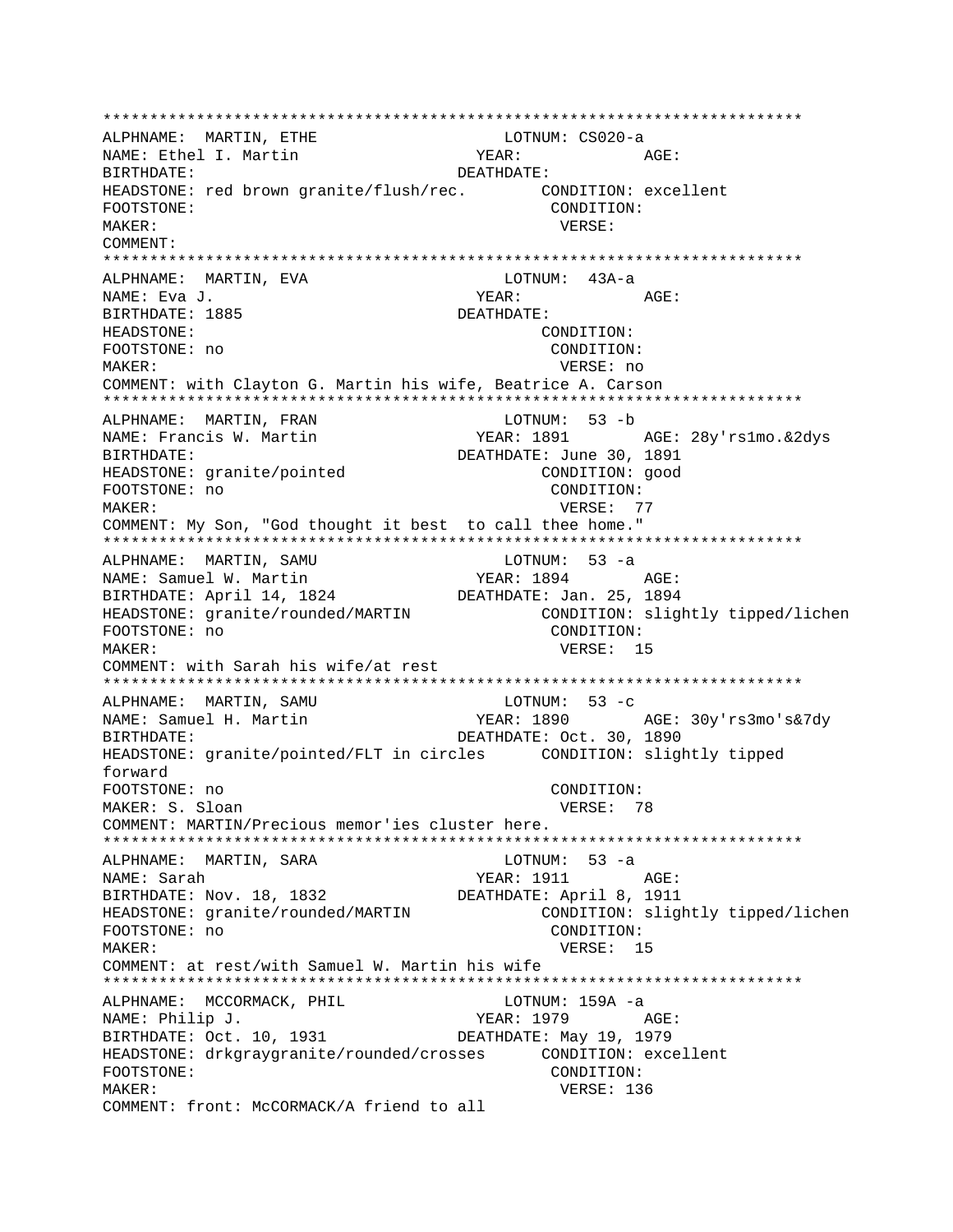ALPHNAME: MCCORMICK, JOHN LOTNUM: 187B-a YEAR: 1941 AGE: NAME: John BIRTHDATE: 1888 DEATHDATE: 1941 HEADSTONE: CONDITION: FOOTSTONE: CONDITION: MAKER: VERSE: COMMENT: with Sarah his wife ALPHNAME: MCCORMICK, SARA LOTNUM: 187B-a NAME: Sarah YEAR: 1970 AGE: BIRTHDATE: 18--DEATHDATE: 1970 HEADSTONE: CONDITION: FOOTSTONE: CONDITION: MAKER: VERSE: COMMENT: with John his wife/cem. rec. b. Aug. 18, 1889 ALPHNAME: MCINTIRE, EDA LOTNUM: 12 -b NAME: Eda YEAR: 1833 AGE: 24 BIRTHDATE: DEATHDATE: Aug. 20, 1833 HEADSTONE: slate/willow & urn, column CONDITION: 2003 good, reset, lichen CONDITION: 2003 good FOOTSTONE: slate/rounded/E. M. MAKER: B. Day - Lowell VERSE: no COMMENT: In memory of/Daughter of Jacob & Rebekah McIntire / 6 at bottom ALPHNAME: MCINTIRE, NATH LOTNUM: 12 -a NAME: Nathaniel T. YEAR: 1829 AGE: 18 BIRTHDATE: DEATHDATE: Nov. 12, 1829 HEADSTONE: slate/willow & urn, column CONDITION: 2003 good, reset FOOTSTONE: slate/rounded/N.T.M. CONDITION: 2003 tipped/bad srape on front MAKER: B. Day, Lowell VERSE: no COMMENT: In memory of/son of Jacob & Rebekah McIntire 5 or 6 + 10 at bottom ALPHNAME: MCKELVIE, GLAD  $LOTNUM: 102 -a$ YEAR: 1999 NAME: Gladys E. AGE: DEATHDATE: Mar. 16, 1999 BIRTHDATE: Oct. 30, 1908 HEADSTONE: granite/flush/McKelvie CONDITION: excellent FOOTSTONE: CONDITION: MAKER: VERSE: no COMMENT: with William F., his wife ALPHNAME: MCKELVIE, WILL  $LOTNUM: 102 -a$ NAME: William F.  $YEAR: 1975 AGE:$ BIRTHDATE: Jun. 6, 1905 DEATHDATE: Nov. 17, 1975 HEADSTONE: granite/flush/McKelvie CONDITION: excellent FOOTSTONE: CONDITION: MAKER: VERSE: no COMMENT: with his wife Gladys E. Dawes LOTNUM:  $27 -c$ ALPHNAME: MESERVE, BERT NAME: Bertha Frances Murkland YEAR: 1960 AGE: BIRTHDATE: 1874 DEATHDATE: 1960 HEADSTONE: CONDITION: FOOTSTONE: no CONDITION: MAKER: VERSE: no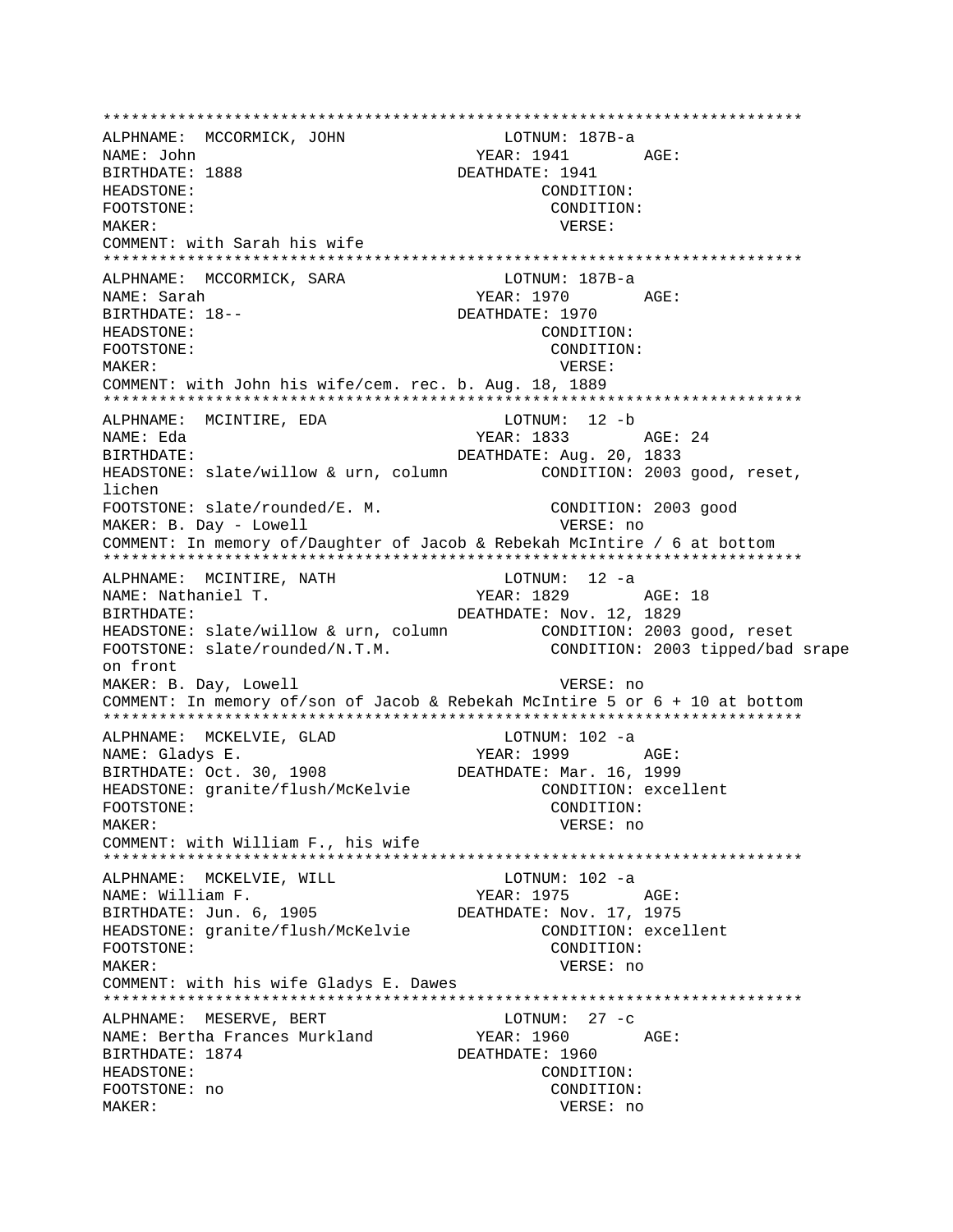COMMENT: front with Harry Chamberlain Meserve his wife, Lois, Faith ALPHNAME: MESERVE, ERNE LOTNUM:  $27 - c$ YEAR: 1857 AGE: NAME: Ernest C. Meserve BIRTHDATE: 1854 DEATHDATE: 1857 HEADSTONE: CONDITION: FOOTSTONE: no CONDITION: MAKER: VERSE: no COMMENT: rear: with Harry, Nancy ALPHNAME: MESERVE, FAIT  $LOTNUM: 27 -c$ NAME: Faith Lucena Meserve M.D. YEAR: 1946 AGE: BIRTHDATE: 1895 DEATHDATE: 1946 HEADSTONE: CONDITION: FOOTSTONE: no CONDITION: MAKER: VERSE: no COMMENT: front with Harry, Bertha, Lois ALPHNAME: MESERVE, HARR LOTNUM:  $27 -c$  $YEAR: 1925$   $AGE:$ NAME: Harry Chamberlain Meserve DEATHDATE: 1925 BIRTHDATE: 1868 HEADSTONE: CONDITION: FOOTSTONE: no CONDITION: MAKER: VERSE: 129 COMMENT: 1917 Capt. Chap. 68th Regt. C.A.C.-A.E.F. 1919/with wife Bertha, Lois, Faith ALPHNAME: MESERVE, HARR LOTNUM: 27 -c **YEAR: 1900** NAME: Harry Meserve  $\triangle$   $G$   $F$ : BIRTHDATE: 1833 DEATHDATE: 1900 HEADSTONE: CONDITION: FOOTSTONE: no CONDITION: MAKER: VERSE: no COMMENT: Back with his wife Nancy, Ernest/Lieut. Co. A. 33rd Reqt. Mass. Vols. LOTNUM:  $27 - c$ ALPHNAME: MESERVE, LOIS **YEAR: 1900** NAME: Lois Murkland Meserve  $AGE:$ BIRTHDATE: 1899 DEATHDATE: 1900 HEADSTONE: CONDITION: FOOTSTONE: no CONDITION: MAKER: VERSE: no COMMENT: front with Harry, Bertha, Faith Meserve ALPHNAME: MESERVE, NANC LOTNUM:  $27 - c$ NAME: Nancy Lucenia Chamberlain YEAR: 1904 AGE: BIRTHDATE: 1833 DEATHDATE: 1904 HEADSTONE: CONDITION: FOOTSTONE: no CONDITION: MAKER: VERSE: no COMMENT: Back with Harry his wife, Ernest C. Meserve ALPHNAME: MILLER, EDWI LOTNUM: 146 -b NAME: Edwin A. Miller YEAR: 1908 AGE: BIRTHDATE: July 28, 1830 DEATHDATE: Sept. 13, 1908 HEADSTONE: CONDITION: FOOTSTONE: CONDITION: MAKER: VERSE: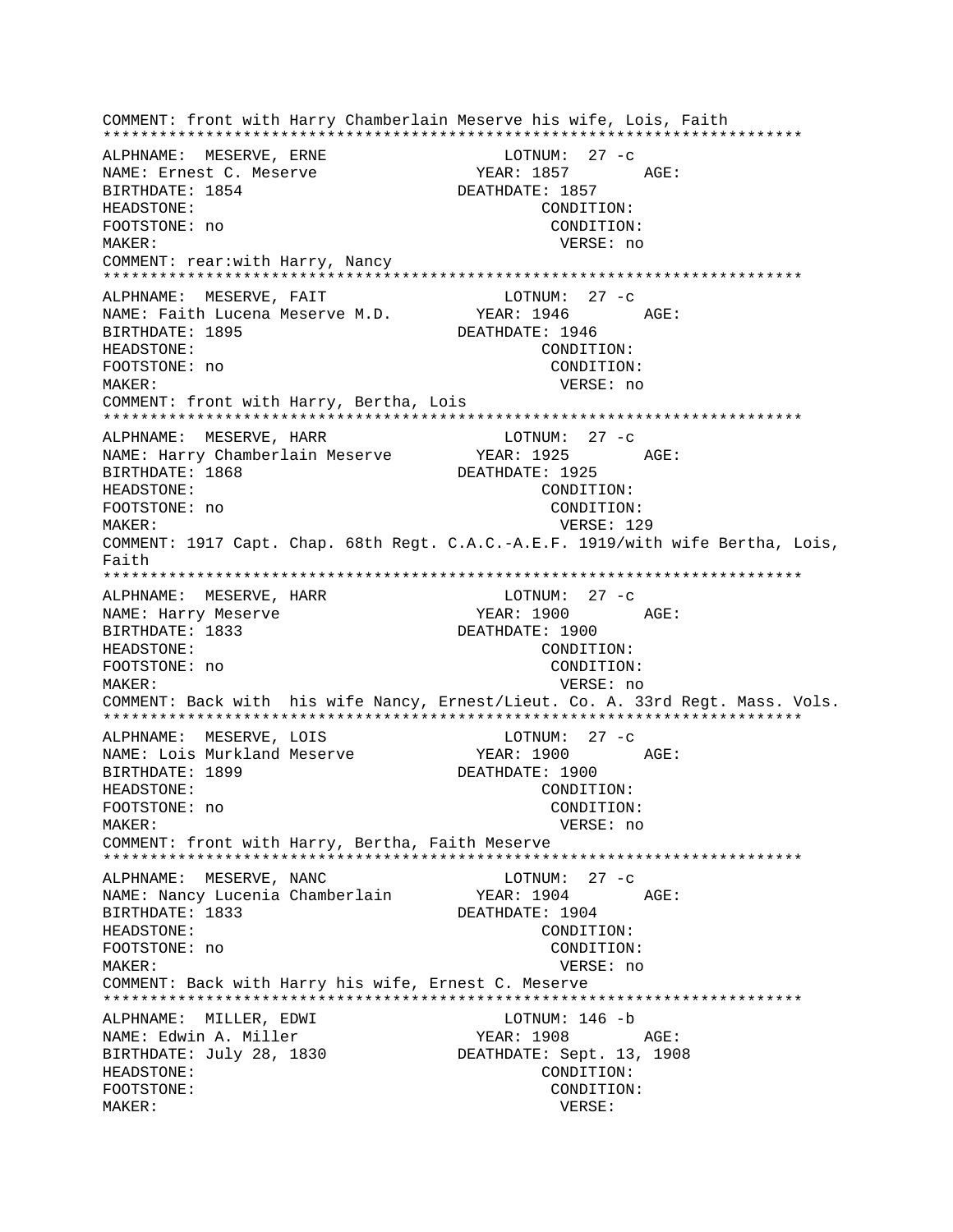COMMENT: with Emma his wife, Harry A. son \*\*\*\*\*\*\*\*\*\*\*\*\*\*\*\*\*\*\*\*\*\*\*\*\*\*\*\*\*\*\*\*\*\*\*\*\*\*\*\*\*\*\*\*\*\*\*\*\*\*\*\*\*\*\*\*\*\*\*\*\*\*\*\*\*\*\*\*\*\*\*\*\*\*\* ALPHNAME: MILLER, EMMA NAME: Emma YEAR: 1909 AGE: BIRTHDATE: Feb. 21, 1832 DEATHDATE: Mar. 20, 1909 HEADSTONE: CONDITION: FOOTSTONE: CONDITION: MAKER: VERSE: COMMENT: with Edwin his wife, Harry A. son \*\*\*\*\*\*\*\*\*\*\*\*\*\*\*\*\*\*\*\*\*\*\*\*\*\*\*\*\*\*\*\*\*\*\*\*\*\*\*\*\*\*\*\*\*\*\*\*\*\*\*\*\*\*\*\*\*\*\*\*\*\*\*\*\*\*\*\*\*\*\*\*\*\*\* ALPHNAME: MILLER, HARR LOTNUM: 146 -b NAME: Harry A. Same Communications of the MEAR: 1937 AGE: BIRTHDATE: Mar. 14, 1857 DEATHDATE: Jan. 21, 1937 HEADSTONE: CONDITION: FOOTSTONE: CONDITION: MAKER: VERSE: COMMENT: son/with Edwin A. Miller, his wife Emma \*\*\*\*\*\*\*\*\*\*\*\*\*\*\*\*\*\*\*\*\*\*\*\*\*\*\*\*\*\*\*\*\*\*\*\*\*\*\*\*\*\*\*\*\*\*\*\*\*\*\*\*\*\*\*\*\*\*\*\*\*\*\*\*\*\*\*\*\*\*\*\*\*\*\* ALPHNAME: MILLER, HOWA LOTNUM: 146 -a NAME: Howard AGE: BIRTHDATE: 1877 DEATHDATE: 1948 HEADSTONE: granite rectangle/flush CONDITION: good but sod encroaching FOOTSTONE: CONDITION: MAKER: VERSE: no COMMENT: with Walter Laffin, Beatrice Laffin, Louisa Miller \*\*\*\*\*\*\*\*\*\*\*\*\*\*\*\*\*\*\*\*\*\*\*\*\*\*\*\*\*\*\*\*\*\*\*\*\*\*\*\*\*\*\*\*\*\*\*\*\*\*\*\*\*\*\*\*\*\*\*\*\*\*\*\*\*\*\*\*\*\*\*\*\*\*\* ALPHNAME: MILLER, LOUI LOTNUM: 146 -a NAME: Louisa YEAR: 1956 AGE: BIRTHDATE: 1879 DEATHDATE: 1956 HEADSTONE: granite rectangle/flush CONDITION: good but sod encroaching FOOTSTONE: CONDITION: MAKER: VERSE: no COMMENT: with Walter Laffin, Beatrice Laffin, Howard Miller \*\*\*\*\*\*\*\*\*\*\*\*\*\*\*\*\*\*\*\*\*\*\*\*\*\*\*\*\*\*\*\*\*\*\*\*\*\*\*\*\*\*\*\*\*\*\*\*\*\*\*\*\*\*\*\*\*\*\*\*\*\*\*\*\*\*\*\*\*\*\*\*\*\*\* ALPHNAME: MILNER, EVER<br>NAME: Everett Eugene Milner (1997) YEAR: 2002 NAME: Everett Eugene Milner YEAR: 2002 AGE: BIRTHDATE: Jun 24 1929 DEATHDATE: May 9 2002 HEADSTONE: flush/granite rectangle CONDITION: sod encroaching FOOTSTONE: CONDITION: MAKER: 210 COMMENT: \*\*\*\*\*\*\*\*\*\*\*\*\*\*\*\*\*\*\*\*\*\*\*\*\*\*\*\*\*\*\*\*\*\*\*\*\*\*\*\*\*\*\*\*\*\*\*\*\*\*\*\*\*\*\*\*\*\*\*\*\*\*\*\*\*\*\*\*\*\*\*\*\*\*\* ALPHNAME: MILNER, EVER LOTNUM: E275 -b NAME: Everett E. The South Communication of the YEAR: 1929 AGE: BIRTHDATE: June 24, 1929 DEATHDATE: May 9, 2002 HEADSTONE: #E275-a/Everett Eugene Milner CONDITION: FOOTSTONE: JUDITH - CK DATE CONDITION: MAKER: Colmer Monument Wks.1025LawrenceAve VERSE: COMMENT: MILNER \*\*\*\*\*\*\*\*\*\*\*\*\*\*\*\*\*\*\*\*\*\*\*\*\*\*\*\*\*\*\*\*\*\*\*\*\*\*\*\*\*\*\*\*\*\*\*\*\*\*\*\*\*\*\*\*\*\*\*\*\*\*\*\*\*\*\*\*\*\*\*\*\*\*\* ALPHNAME: MOLEON, ANGE LOTNUM: E090 -a NAME: Angelica E(Fernandez)Moleon YEAR: 2003 AGE: BIRTHDATE: Sept. 16, 1911 DEATHDATE: Feb. 4, 2003 HEADSTONE: CONDITION: FOOTSTONE: CONDITION: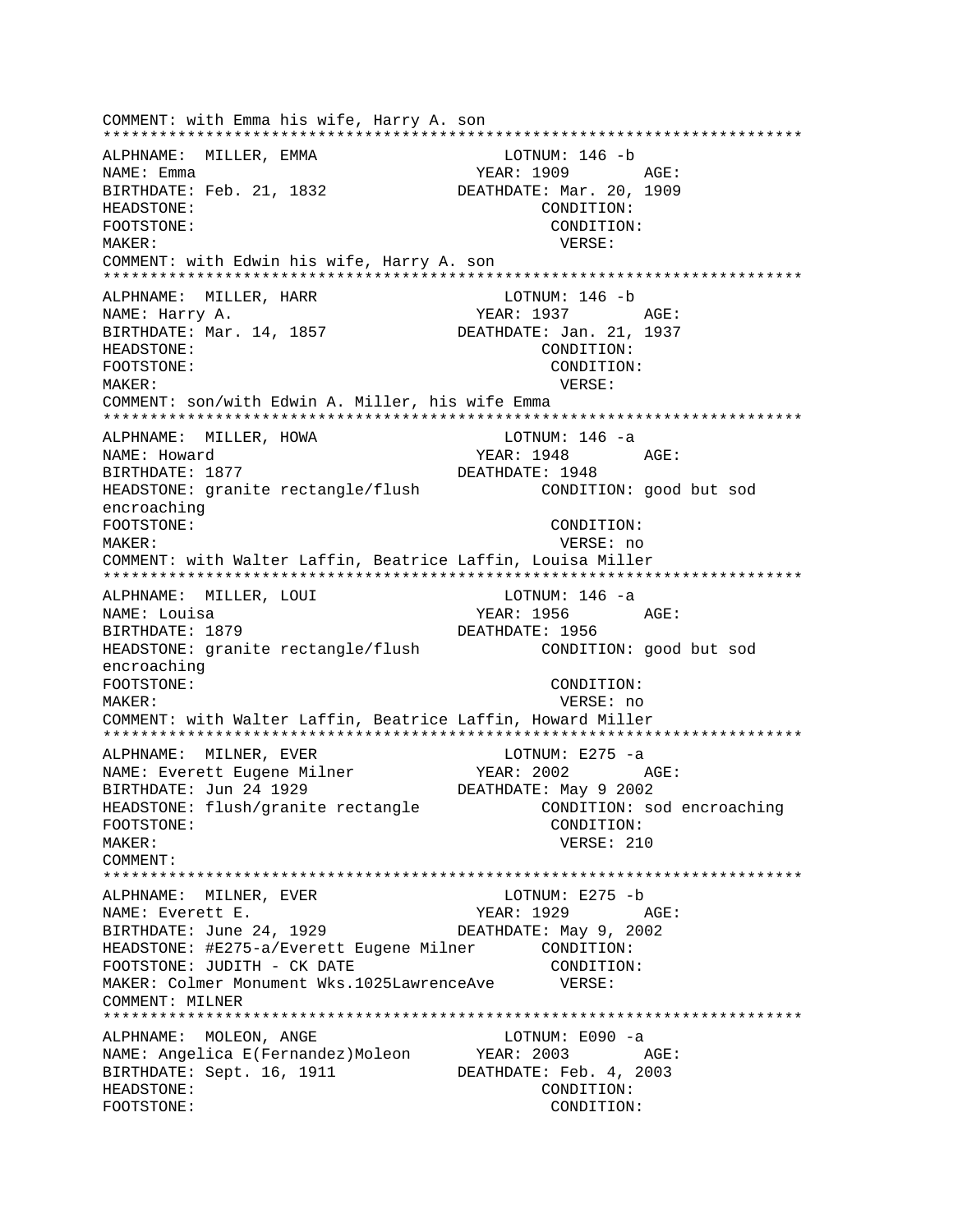MAKER: Hudson Monuments Inc VERSE: COMMENT: with Carlos Manuel Moran, Josefina F. Moran \*\*\*\*\*\*\*\*\*\*\*\*\*\*\*\*\*\*\*\*\*\*\*\*\*\*\*\*\*\*\*\*\*\*\*\*\*\*\*\*\*\*\*\*\*\*\*\*\*\*\*\*\*\*\*\*\*\*\*\*\*\*\*\*\*\*\*\*\*\*\*\*\*\*\* ALPHNAME: MONTAGUE, GEOR LOTNUM: 35 -b NAME: Georgianna Stevens Montaque BIRTHDATE: 1849 DEATHDATE: 1912 HEADSTONE: CONDITION: FOOTSTONE: no CONDITION: MAKER: VERSE: no COMMENT: with Charles Howard, Mary Jane, Elizabeth Edee, Frederick Howard Stevens \*\*\*\*\*\*\*\*\*\*\*\*\*\*\*\*\*\*\*\*\*\*\*\*\*\*\*\*\*\*\*\*\*\*\*\*\*\*\*\*\*\*\*\*\*\*\*\*\*\*\*\*\*\*\*\*\*\*\*\*\*\*\*\*\*\*\*\*\*\*\*\*\*\*\* ALPHNAME: MOORE, ARTH LOTNUM: 104A-a NAME: Arthur S. Moore  $YEAR: 1940$  AGE: BIRTHDATE: 1897 DEATHDATE: 1940 HEADSTONE: granite block CONDITION: sunken/lichen FOOTSTONE: no CONDITION: MAKER: VERSE: no COMMENT: \*\*\*\*\*\*\*\*\*\*\*\*\*\*\*\*\*\*\*\*\*\*\*\*\*\*\*\*\*\*\*\*\*\*\*\*\*\*\*\*\*\*\*\*\*\*\*\*\*\*\*\*\*\*\*\*\*\*\*\*\*\*\*\*\*\*\*\*\*\*\*\*\*\*\* ALPHNAME: MOORE, CLAR LOTNUM: 104B-a NAME: Clara M. Werner The State of The YEAR: 1961 AGE: BIRTHDATE: 1903 DEATHDATE: 1961 HEADSTONE: granite block CONDITION: sunken FOOTSTONE: no CONDITION: MAKER: VERSE: no COMMENT: WIFE \*\*\*\*\*\*\*\*\*\*\*\*\*\*\*\*\*\*\*\*\*\*\*\*\*\*\*\*\*\*\*\*\*\*\*\*\*\*\*\*\*\*\*\*\*\*\*\*\*\*\*\*\*\*\*\*\*\*\*\*\*\*\*\*\*\*\*\*\*\*\*\*\*\*\* ALPHNAME: MOORE, HARR LOTNUM: 104A-b NAME: Harriet R. Moore  $YEAR: 1951$  AGE: BIRTHDATE: 1865 DEATHDATE: 1951 HEADSTONE: granite block/MOTHER CONDITION: sunken/severe lichen FOOTSTONE: no CONDITION: MAKER: VERSE: no COMMENT: \*\*\*\*\*\*\*\*\*\*\*\*\*\*\*\*\*\*\*\*\*\*\*\*\*\*\*\*\*\*\*\*\*\*\*\*\*\*\*\*\*\*\*\*\*\*\*\*\*\*\*\*\*\*\*\*\*\*\*\*\*\*\*\*\*\*\*\*\*\*\*\*\*\*\* ALPHNAME: MORAN, CARL LOTNUM: E090 -a NAME: Carlos Manuel Moran YEAR: 1995 AGE: BIRTHDATE: Apr. 11, 1905 DEATHDATE: Aug. 29, 1995 HEADSTONE: CONDITION: FOOTSTONE: CONDITION: MAKER: Hudson Monuments Inc **VERSE:** COMMENT: with Josefina F. Moran, Angelica E. (Fernandez) Moleon \*\*\*\*\*\*\*\*\*\*\*\*\*\*\*\*\*\*\*\*\*\*\*\*\*\*\*\*\*\*\*\*\*\*\*\*\*\*\*\*\*\*\*\*\*\*\*\*\*\*\*\*\*\*\*\*\*\*\*\*\*\*\*\*\*\*\*\*\*\*\*\*\*\*\* ALPHNAME: MORAN, JOSE LOTNUM: E090 -a NAME: Josefina F. Moran BIRTHDATE: Sept. 30, 1908 DEATHDATE: Feb. 6, 1995 HEADSTONE: CONDITION: FOOTSTONE: CONDITION: MAKER: Hudson Monuments Inc and VERSE: COMMENT: with Carlos Manuel Moran, Angelica E. (Fernandez) Moleon \*\*\*\*\*\*\*\*\*\*\*\*\*\*\*\*\*\*\*\*\*\*\*\*\*\*\*\*\*\*\*\*\*\*\*\*\*\*\*\*\*\*\*\*\*\*\*\*\*\*\*\*\*\*\*\*\*\*\*\*\*\*\*\*\*\*\*\*\*\*\*\*\*\*\* ALPHNAME: MORRILL, CHAR LOTNUM: 195 -a NAME: Charles E. The South of the YEAR: 1939 AGE: BIRTHDATE: 1876 DEATHDATE: 1939 HEADSTONE: CONDITION: FOOTSTONE: CONDITION: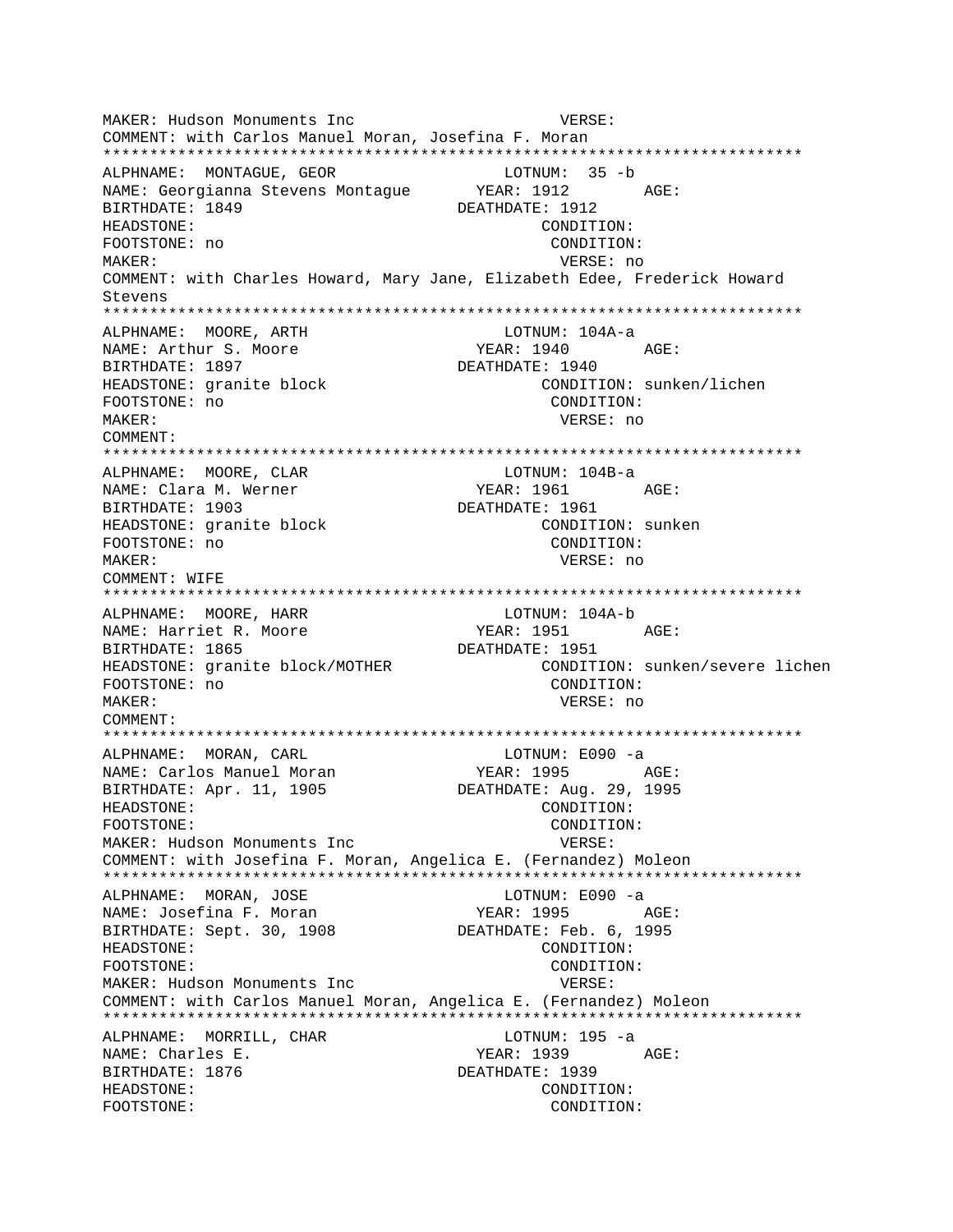MAKER: VERSE: COMMENT: with Gertrude G. \*\*\*\*\*\*\*\*\*\*\*\*\*\*\*\*\*\*\*\*\*\*\*\*\*\*\*\*\*\*\*\*\*\*\*\*\*\*\*\*\*\*\*\*\*\*\*\*\*\*\*\*\*\*\*\*\*\*\*\*\*\*\*\*\*\*\*\*\*\*\*\*\*\*\* ALPHNAME: MORRILL, GERT LOTNUM: 195 -a NAME: Gertrude G. The Mass of the MEAR: AGE: BIRTHDATE: 1892 DEATHDATE: HEADSTONE: CONDITION: FOOTSTONE: CONDITION: MAKER: VERSE: COMMENT: with Charles E. \*\*\*\*\*\*\*\*\*\*\*\*\*\*\*\*\*\*\*\*\*\*\*\*\*\*\*\*\*\*\*\*\*\*\*\*\*\*\*\*\*\*\*\*\*\*\*\*\*\*\*\*\*\*\*\*\*\*\*\*\*\*\*\*\*\*\*\*\*\*\*\*\*\*\* ALPHNAME: MORRIS, FRAN LOTNUM: CS099-a NAME: Frances E. Morris Team YEAR: 1990 AGE: BIRTHDATE: 1921 DEATHDATE: 1990 HEADSTONE: CONDITION: FOOTSTONE: CONDITION: MAKER: ColmerMonumentWorks/1025 LawrenceLO VERSE: COMMENT: MORRIS/with James F. Morris \*\*\*\*\*\*\*\*\*\*\*\*\*\*\*\*\*\*\*\*\*\*\*\*\*\*\*\*\*\*\*\*\*\*\*\*\*\*\*\*\*\*\*\*\*\*\*\*\*\*\*\*\*\*\*\*\*\*\*\*\*\*\*\*\*\*\*\*\*\*\*\*\*\*\* ALPHNAME: MORRIS, JAME LOTNUM: CS099-a NAME: James F. Morris The Magnus YEAR: 2000 AGE: BIRTHDATE: 1918 DEATHDATE: 2000 HEADSTONE: CONDITION: FOOTSTONE: CONDITION: MAKER: ColmerMonumentWorks/1025 LawrenceLO VERSE: COMMENT: MORRIS/with Frances E.Morris \*\*\*\*\*\*\*\*\*\*\*\*\*\*\*\*\*\*\*\*\*\*\*\*\*\*\*\*\*\*\*\*\*\*\*\*\*\*\*\*\*\*\*\*\*\*\*\*\*\*\*\*\*\*\*\*\*\*\*\*\*\*\*\*\*\*\*\*\*\*\*\*\*\*\* ALPHNAME: MURPHY, EDWA LOTNUM: E048 -a NAME: Edward J. Same Communications of the MEAR: 1996 AGE: BIRTHDATE: 1929 DEATHDATE: 1996 HEADSTONE: CONDITION: FOOTSTONE:  $\text{COMDITION:}$ MAKER: Designed&crafted by Colmer Monument VERSE: COMMENT: with Shirley E. \*\*\*\*\*\*\*\*\*\*\*\*\*\*\*\*\*\*\*\*\*\*\*\*\*\*\*\*\*\*\*\*\*\*\*\*\*\*\*\*\*\*\*\*\*\*\*\*\*\*\*\*\*\*\*\*\*\*\*\*\*\*\*\*\*\*\*\*\*\*\*\*\*\*\* ALPHNAME: MURPHY, SHIR NAME: Shirley E. The South of the South States of the YEAR: 1999 AGE: BIRTHDATE: 1924 DEATHDATE: 1999 HEADSTONE: CONDITION: FOOTSTONE: CONDITION:<br>
MAKER: Designed&crafted by Colmer Monument VERSE: MAKER: Designed&crafted by Colmer Monument COMMENT: with Edward J. \*\*\*\*\*\*\*\*\*\*\*\*\*\*\*\*\*\*\*\*\*\*\*\*\*\*\*\*\*\*\*\*\*\*\*\*\*\*\*\*\*\*\*\*\*\*\*\*\*\*\*\*\*\*\*\*\*\*\*\*\*\*\*\*\*\*\*\*\*\*\*\*\*\*\* ALPHNAME: MCCARTHY LOTNUM: E021 -b NAME: YEAR: AGE: BIRTHDATE: DEATHDATE: HEADSTONE: CONDITION: FOOTSTONE: CONDITION: MAKER: VERSE: COMMENT: \*\*\*\*\*\*\*\*\*\*\*\*\*\*\*\*\*\*\*\*\*\*\*\*\*\*\*\*\*\*\*\*\*\*\*\*\*\*\*\*\*\*\*\*\*\*\*\*\*\*\*\*\*\*\*\*\*\*\*\*\*\*\*\*\*\*\*\*\*\*\*\*\*\*\* ALPHNAME: MCCARTHY, JOHN LOTNUM: E021 -a NAME: John F. McCarthy **YEAR: 1991** AGE: BIRTHDATE: 1964 DEATHDATE: 1991 HEADSTONE: flush/granite rectangle/cross CONDITION: sod encroaching FOOTSTONE: CONDITION: MAKER: VERSE: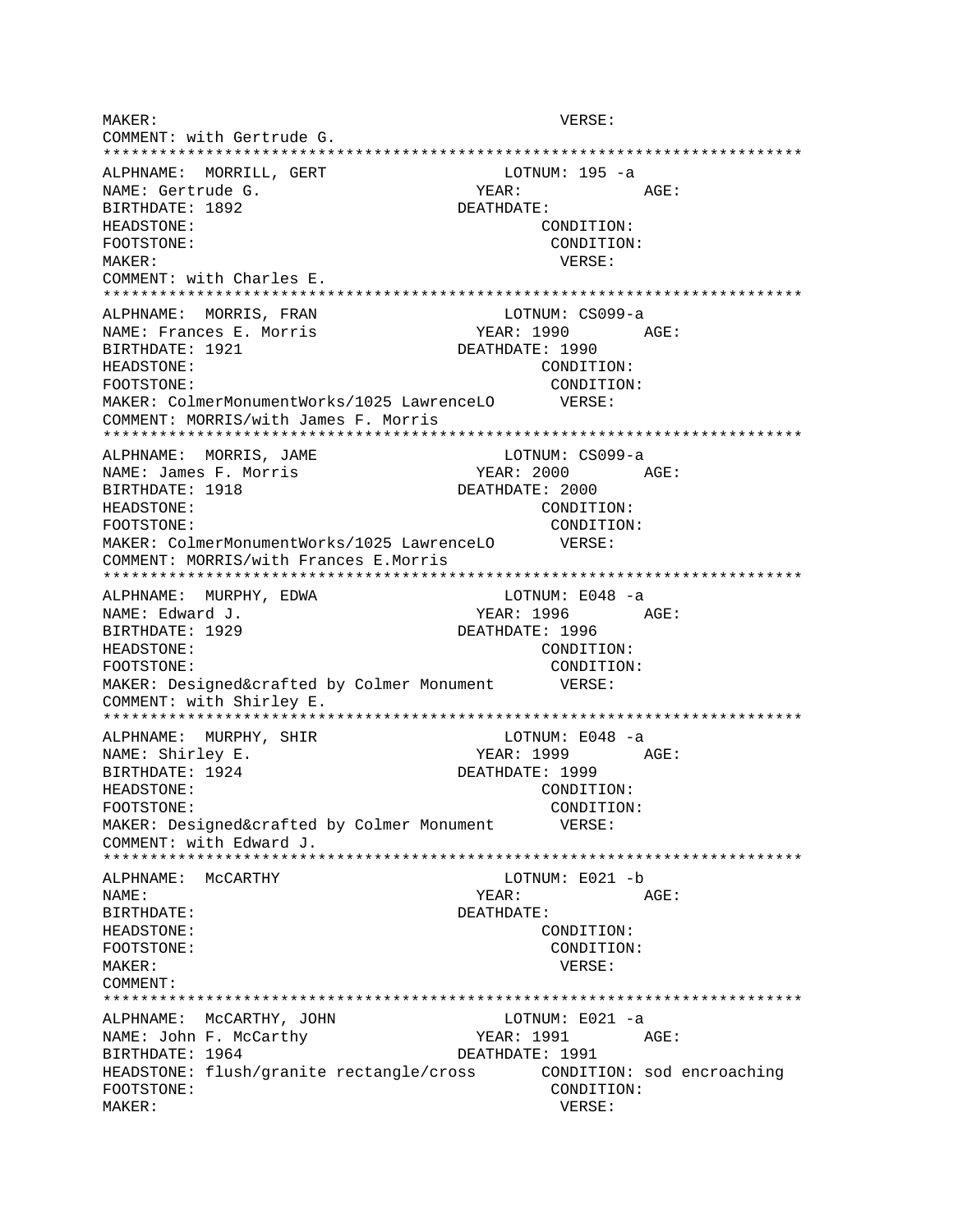COMMENT: \*\*\*\*\*\*\*\*\*\*\*\*\*\*\*\*\*\*\*\*\*\*\*\*\*\*\*\*\*\*\*\*\*\*\*\*\*\*\*\*\*\*\*\*\*\*\*\*\*\*\*\*\*\*\*\*\*\*\*\*\*\*\*\*\*\*\*\*\*\*\*\*\*\*\* ALPHNAME: MCCRADY, CLAI CONNECTRITION: E077 -a NAME: Claire P. The Contract of the MEAR: 2003 AGE: BIRTHDATE: Jan. 15, 1932 DEATHDATE: Jan. 15, 2003 HEADSTONE: CONDITION: FOOTSTONE: CONDITION: MAKER: VERSE: COMMENT: rear with Robert E. \*\*\*\*\*\*\*\*\*\*\*\*\*\*\*\*\*\*\*\*\*\*\*\*\*\*\*\*\*\*\*\*\*\*\*\*\*\*\*\*\*\*\*\*\*\*\*\*\*\*\*\*\*\*\*\*\*\*\*\*\*\*\*\*\*\*\*\*\*\*\*\*\*\*\* ALPHNAME: MCCRADY, ROBE LOTNUM: E077 -a NAME: Robert E. The South of the South of the YEAR: 2001 AGE: BIRTHDATE: Sept. 8, 1934 DEATHDATE: Jan. 17, 2001 HEADSTONE: CONDITION: FOOTSTONE: CONDITION: MAKER: VERSE: COMMENT: rear with Claire P. \*\*\*\*\*\*\*\*\*\*\*\*\*\*\*\*\*\*\*\*\*\*\*\*\*\*\*\*\*\*\*\*\*\*\*\*\*\*\*\*\*\*\*\*\*\*\*\*\*\*\*\*\*\*\*\*\*\*\*\*\*\*\*\*\*\*\*\*\*\*\*\*\*\*\* ALPHNAME: MCKEON, EDWA NAME: Edward P McKeon The State of the YEAR: 2002 AGE: BIRTHDATE: Mar 17 1931 DEATHDATE: Dec 21 2002 HEADSTONE: flush/granite rectangle/cross CONDITION: sod encroaching FOOTSTONE: CONDITION: MAKER: 204 COMMENT: Not on cem. list. \*\*\*\*\*\*\*\*\*\*\*\*\*\*\*\*\*\*\*\*\*\*\*\*\*\*\*\*\*\*\*\*\*\*\*\*\*\*\*\*\*\*\*\*\*\*\*\*\*\*\*\*\*\*\*\*\*\*\*\*\*\*\*\*\*\*\*\*\*\*\*\*\*\*\* ALPHNAME: MCKEON, EDWA and the LOTNUM: E139 -b NAME: Edward P. YEAR: 2002 AGE: BIRTHDATE: Mar. 17 1931 DEATHDATE: Dec. 21, 2002 HEADSTONE: #E139-a/Edward P. McKeon CONDITION: FOOTSTONE: CONDITION: MAKER: Hudson Monuments, Inc. The MAKER: VERSE: COMMENT: with Helen E. (Downey)/small stone cross leaning against base on right \*\*\*\*\*\*\*\*\*\*\*\*\*\*\*\*\*\*\*\*\*\*\*\*\*\*\*\*\*\*\*\*\*\*\*\*\*\*\*\*\*\*\*\*\*\*\*\*\*\*\*\*\*\*\*\*\*\*\*\*\*\*\*\*\*\*\*\*\*\*\*\*\*\*\* ALPHNAME: McKEON, HELE LOTNUM: E139 -b NAME: Helen E. (Downey) YEAR: AGE: BIRTHDATE: Jan. 13, 1931 HEADSTONE: CONDITION: FOOTSTONE: CONDITION: MAKER: Hudson Monuments, Inc. The Controller Makers: VERSE: COMMENT: with Edward P./small stone cross leaning against base on right \*\*\*\*\*\*\*\*\*\*\*\*\*\*\*\*\*\*\*\*\*\*\*\*\*\*\*\*\*\*\*\*\*\*\*\*\*\*\*\*\*\*\*\*\*\*\*\*\*\*\*\*\*\*\*\*\*\*\*\*\*\*\*\*\*\*\*\*\*\*\*\*\*\*\* ALPHNAME: NICHOLS, GERT LOTNUM: 182 -e NAME: Gertrude Nichles Team YEAR: 1943 AGE: BIRTHDATE: 1877 DEATHDATE: 1943 HEADSTONE: rec.granite/flush/SISTER/cross CONDITION: sunken/pollution/sod encroach FOOTSTONE: CONDITION: MAKER: VERSE: COMMENT: \*\*\*\*\*\*\*\*\*\*\*\*\*\*\*\*\*\*\*\*\*\*\*\*\*\*\*\*\*\*\*\*\*\*\*\*\*\*\*\*\*\*\*\*\*\*\*\*\*\*\*\*\*\*\*\*\*\*\*\*\*\*\*\*\*\*\*\*\*\*\*\*\*\*\* ALPHNAME: NICKERSON, EMMA LOTNUM: 172 -a NAME: Emma Carson Nickerson YEAR: 1926 AGE: BIRTHDATE: Nov. 18, 1865 DEATHDATE: Feb. 23, 1926 HEADSTONE: CONDITION: FOOTSTONE: CONDITION: MAKER: LowellMonumentCoManufacturersLowell VERSE: 158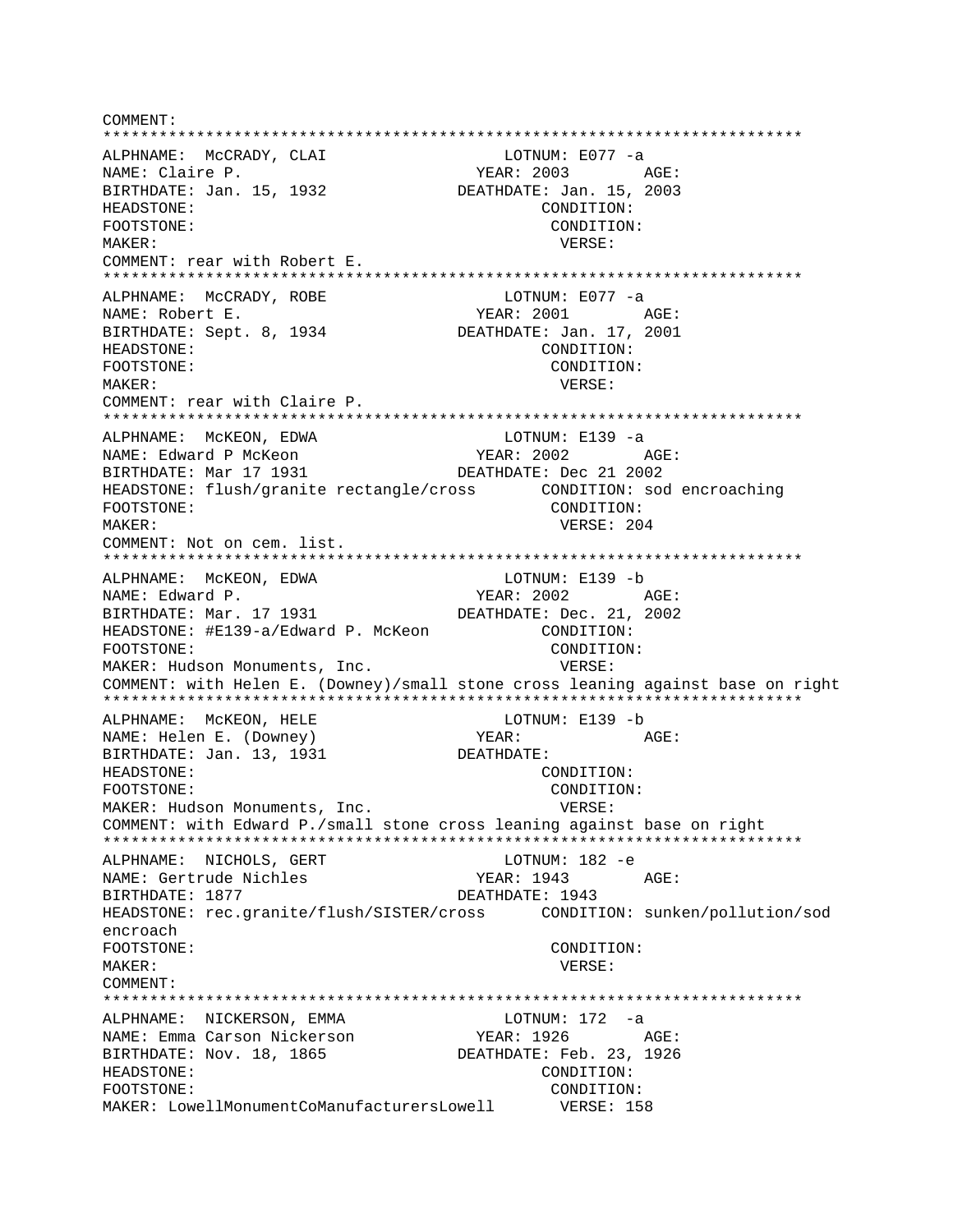COMMENT: on front:NICKERSON/rear:Rev.George,George,Viola/Bessie Nickerson Currier \*\*\*\*\*\*\*\*\*\*\*\*\*\*\*\*\*\*\*\*\*\*\*\*\*\*\*\*\*\*\*\*\*\*\*\*\*\*\*\*\*\*\*\*\*\*\*\*\*\*\*\*\*\*\*\*\*\*\*\*\*\*\*\*\*\*\*\*\*\*\*\*\*\*\* ALPHNAME: NICKERSON, GEOR LOTNUM: 172 -a NAME: Rev. George H. Nickerson BIRTHDATE: 1864 DEATHDATE: 1946 HEADSTONE: CONDITION: FOOTSTONE: CONDITION: MAKER: LowellMonumentCoManufacturersLowell VERSE: COMMENT: on front:NICKERSON/rear:Emma Carson,George,Viola/Bessie Nickerson Currier \*\*\*\*\*\*\*\*\*\*\*\*\*\*\*\*\*\*\*\*\*\*\*\*\*\*\*\*\*\*\*\*\*\*\*\*\*\*\*\*\*\*\*\*\*\*\*\*\*\*\*\*\*\*\*\*\*\*\*\*\*\*\*\*\*\*\*\*\*\*\*\*\*\*\* ALPHNAME: NICKERSON, GEOR LOTNUM: 172 -a NAME: George Carson Nickerson YEAR: 1967 AGE: BIRTHDATE: 1898 DEATHDATE: 1967 HEADSTONE: CONDITION: FOOTSTONE: CONDITION: MAKER: LowellMonumentCoManufacturersLowell VERSE: COMMENT: on front:NICKERSON/rear:Emma Carson,Rev. George,Viola/Bessie Nickerson Currier \*\*\*\*\*\*\*\*\*\*\*\*\*\*\*\*\*\*\*\*\*\*\*\*\*\*\*\*\*\*\*\*\*\*\*\*\*\*\*\*\*\*\*\*\*\*\*\*\*\*\*\*\*\*\*\*\*\*\*\*\*\*\*\*\*\*\*\*\*\*\*\*\*\*\* ALPHNAME: NICKERSON, VIOL LOTNUM: 172 -a NAME: Viola Byam Nickerson YEAR: 2000 AGE: BIRTHDATE: 1902 DEATHDATE: 2000 HEADSTONE: CONDITION: FOOTSTONE: CONDITION: MAKER: LowellMonumentCoManufacturersLowell VERSE: COMMENT: On front:NICKERSON/rear:Rev.George,Emma Carson,George/Bessie Nickerson Currier \*\*\*\*\*\*\*\*\*\*\*\*\*\*\*\*\*\*\*\*\*\*\*\*\*\*\*\*\*\*\*\*\*\*\*\*\*\*\*\*\*\*\*\*\*\*\*\*\*\*\*\*\*\*\*\*\*\*\*\*\*\*\*\*\*\*\*\*\*\*\*\*\*\*\* ALPHNAME: NICKLES, MART NAME: Martha Ella YEAR: 1878 AGE: 19yrs 10mos 21d BIRTHDATE: Aug. 9, 1858 Acton DEATHDATE: July 1,1878 Westford HEADSTONE: marble/rounded CONDITION: acidrain/lichen FOOTSTONE: no CONDITION: MAKER: Andrews & Co., Lowell **VERSE:** 37 COMMENT: In memory of/Dau. of John & Hannah W. Nickles/"None knew her but to love her" \*\*\*\*\*\*\*\*\*\*\*\*\*\*\*\*\*\*\*\*\*\*\*\*\*\*\*\*\*\*\*\*\*\*\*\*\*\*\*\*\*\*\*\*\*\*\*\*\*\*\*\*\*\*\*\*\*\*\*\*\*\*\*\*\*\*\*\*\*\*\*\*\*\*\* ALPHNAME: NO STONES NAME: YEAR: AGE: BIRTHDATE: DEATHDATE: HEADSTONE: CONDITION: FOOTSTONE: CONDITION: MAKER: VERSE: COMMENT: \*\*\*\*\*\*\*\*\*\*\*\*\*\*\*\*\*\*\*\*\*\*\*\*\*\*\*\*\*\*\*\*\*\*\*\*\*\*\*\*\*\*\*\*\*\*\*\*\*\*\*\*\*\*\*\*\*\*\*\*\*\*\*\*\*\*\*\*\*\*\*\*\*\*\* ALPHNAME: NO STONES LOTNUM: E267-74 NAME: YEAR: AGE: BIRTHDATE: DEATHDATE: HEADSTONE: CONDITION: FOOTSTONE: CONDITION: MAKER: VERSE: COMMENT: \*\*\*\*\*\*\*\*\*\*\*\*\*\*\*\*\*\*\*\*\*\*\*\*\*\*\*\*\*\*\*\*\*\*\*\*\*\*\*\*\*\*\*\*\*\*\*\*\*\*\*\*\*\*\*\*\*\*\*\*\*\*\*\*\*\*\*\*\*\*\*\*\*\*\* ALPHNAME: NO STONES LOTNUM: E276-85 NAME: YEAR: AGE: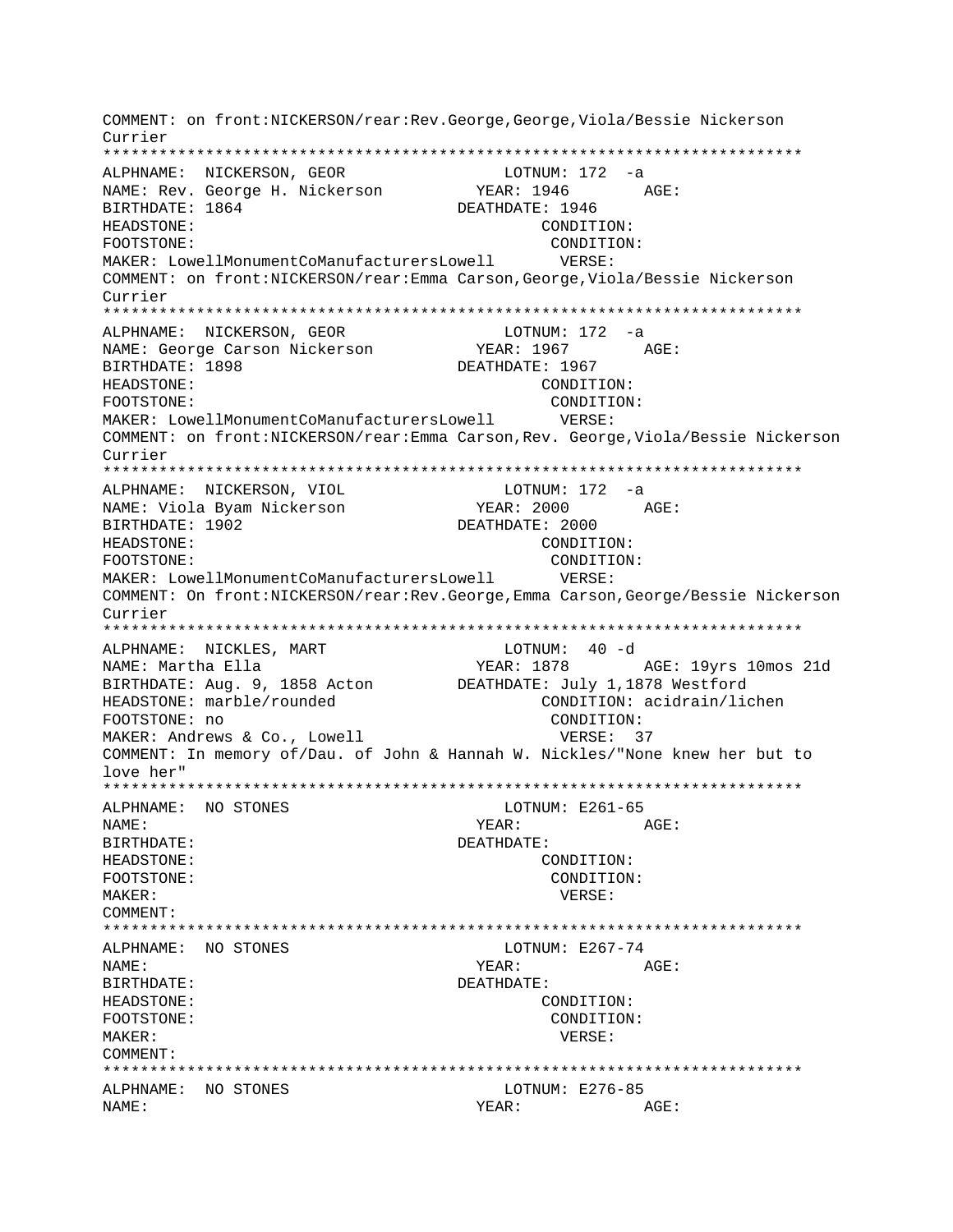BIRTHDATE: DEATHDATE: HEADSTONE: CONDITION: FOOTSTONE: CONDITION: MAKER: VERSE: COMMENT: \*\*\*\*\*\*\*\*\*\*\*\*\*\*\*\*\*\*\*\*\*\*\*\*\*\*\*\*\*\*\*\*\*\*\*\*\*\*\*\*\*\*\*\*\*\*\*\*\*\*\*\*\*\*\*\*\*\*\*\*\*\*\*\*\*\*\*\*\*\*\*\*\*\*\* ALPHNAME: NOT IN CEMETERY RECORDS LOTNUM: E235-59 NAME: YEAR: AGE: BIRTHDATE: DEATHDATE: HEADSTONE: CONDITION: FOOTSTONE: CONDITION: MAKER: VERSE: COMMENT: \*\*\*\*\*\*\*\*\*\*\*\*\*\*\*\*\*\*\*\*\*\*\*\*\*\*\*\*\*\*\*\*\*\*\*\*\*\*\*\*\*\*\*\*\*\*\*\*\*\*\*\*\*\*\*\*\*\*\*\*\*\*\*\*\*\*\*\*\*\*\*\*\*\*\* ALPHNAME: No lot LOTNUM: DS13 NAME: YEAR: AGE: BIRTHDATE: DEATHDATE: HEADSTONE: CONDITION: FOOTSTONE: CONDITION: MAKER: VERSE: COMMENT: \*\*\*\*\*\*\*\*\*\*\*\*\*\*\*\*\*\*\*\*\*\*\*\*\*\*\*\*\*\*\*\*\*\*\*\*\*\*\*\*\*\*\*\*\*\*\*\*\*\*\*\*\*\*\*\*\*\*\*\*\*\*\*\*\*\*\*\*\*\*\*\*\*\*\* ALPHNAME: No stone LOTNUM: 11 NAME: YEAR: AGE: BIRTHDATE: DEATHDATE: HEADSTONE: CONDITION: FOOTSTONE: CONDITION: MAKER: VERSE: COMMENT: \*\*\*\*\*\*\*\*\*\*\*\*\*\*\*\*\*\*\*\*\*\*\*\*\*\*\*\*\*\*\*\*\*\*\*\*\*\*\*\*\*\*\*\*\*\*\*\*\*\*\*\*\*\*\*\*\*\*\*\*\*\*\*\*\*\*\*\*\*\*\*\*\*\*\* ALPHNAME: No stone and the LOTNUM: E098 NAME: YEAR: AGE: BIRTHDATE: DEATHDATE: HEADSTONE: CONDITION: FOOTSTONE: CONDITION: MAKER: VERSE: COMMENT: \*\*\*\*\*\*\*\*\*\*\*\*\*\*\*\*\*\*\*\*\*\*\*\*\*\*\*\*\*\*\*\*\*\*\*\*\*\*\*\*\*\*\*\*\*\*\*\*\*\*\*\*\*\*\*\*\*\*\*\*\*\*\*\*\*\*\*\*\*\*\*\*\*\*\* ALPHNAME: No stone LOTNUM: E099 NAME: YEAR: AGE: BIRTHDATE: DEATHDATE: HEADSTONE: CONDITION: FOOTSTONE: CONDITION: MAKER: VERSE: COMMENT: \*\*\*\*\*\*\*\*\*\*\*\*\*\*\*\*\*\*\*\*\*\*\*\*\*\*\*\*\*\*\*\*\*\*\*\*\*\*\*\*\*\*\*\*\*\*\*\*\*\*\*\*\*\*\*\*\*\*\*\*\*\*\*\*\*\*\*\*\*\*\*\*\*\*\* ALPHNAME: No stone LOTNUM: E100 NAME: YEAR: AGE: BIRTHDATE: DEATHDATE: HEADSTONE: CONDITION: FOOTSTONE: CONDITION: MAKER: VERSE: COMMENT: \*\*\*\*\*\*\*\*\*\*\*\*\*\*\*\*\*\*\*\*\*\*\*\*\*\*\*\*\*\*\*\*\*\*\*\*\*\*\*\*\*\*\*\*\*\*\*\*\*\*\*\*\*\*\*\*\*\*\*\*\*\*\*\*\*\*\*\*\*\*\*\*\*\*\* ALPHNAME: No stone LOTNUM: E102B NAME: YEAR: AGE: BIRTHDATE: DEATHDATE: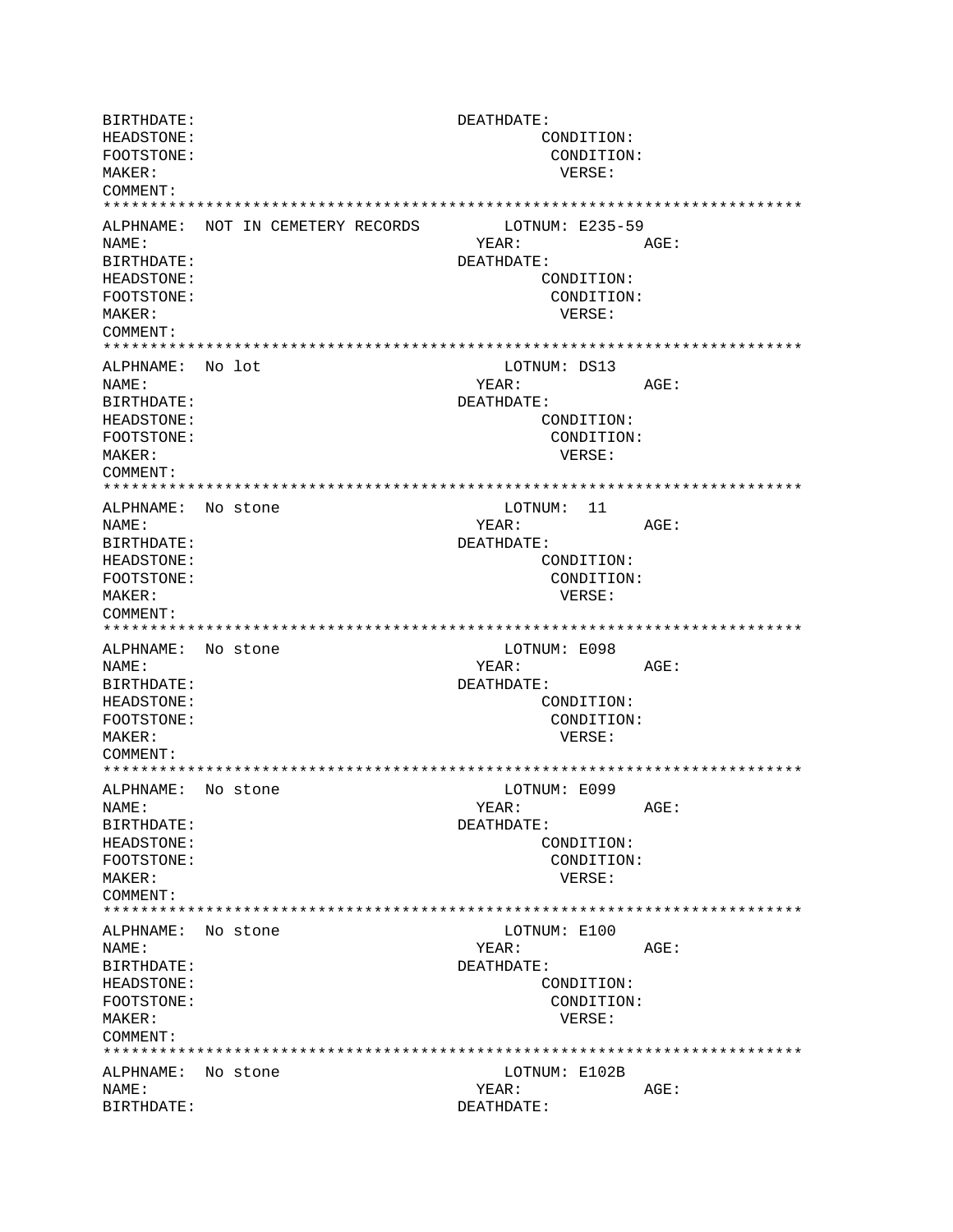HEADSTONE: CONDITION: FOOTSTONE: CONDITION: MAKER: VERSE: COMMENT: ALPHNAME: No stone LOTNUM: E104 NAME: YEAR: AGE: **BIRTHDATE:** DEATHDATE: HEADSTONE: CONDITION: FOOTSTONE: CONDITION: MAKER: VERSE: COMMENT: ALPHNAME: No stone LOTNUM: E106 NAME: YEAR: AGE: BIRTHDATE: DEATHDATE: HEADSTONE: CONDITION: FOOTSTONE: CONDITION: MAKER: VERSE: COMMENT: ALPHNAME: No stone LOTNUM: 156B NAME: YEAR: AGE: BIRTHDATE: DEATHDATE: CONDITION: HEADSTONE: FOOTSTONE: CONDITION: MAKER: VERSE: COMMENT: LOTNUM: CS-022 ALPHNAME: No stone NAME: YEAR: AGE: BIRTHDATE: DEATHDATE: HEADSTONE: CONDITION: FOOTSTONE: CONDITION: MAKER: VERSE: COMMENT: Not on cemetery list. LOTNUM: 6 ALPHNAME: No stones NAME: YEAR: AGE: BIRTHDATE: DEATHDATE: HEADSTONE: CONDITION: FOOTSTONE: CONDITION:  $M\Delta KFR$ : VERSE: COMMENT: ALPHNAME: No stones LOTNUM: 10 NAME: YEAR: AGE: BIRTHDATE: DEATHDATE: HEADSTONE: CONDITION: CONDITION: FOOTSTONE: MAKER: VERSE: COMMENT: ALPHNAME: No stones LOTNUM: 13 NAME: YEAR: AGE: BIRTHDATE: DEATHDATE: HEADSTONE: CONDITION: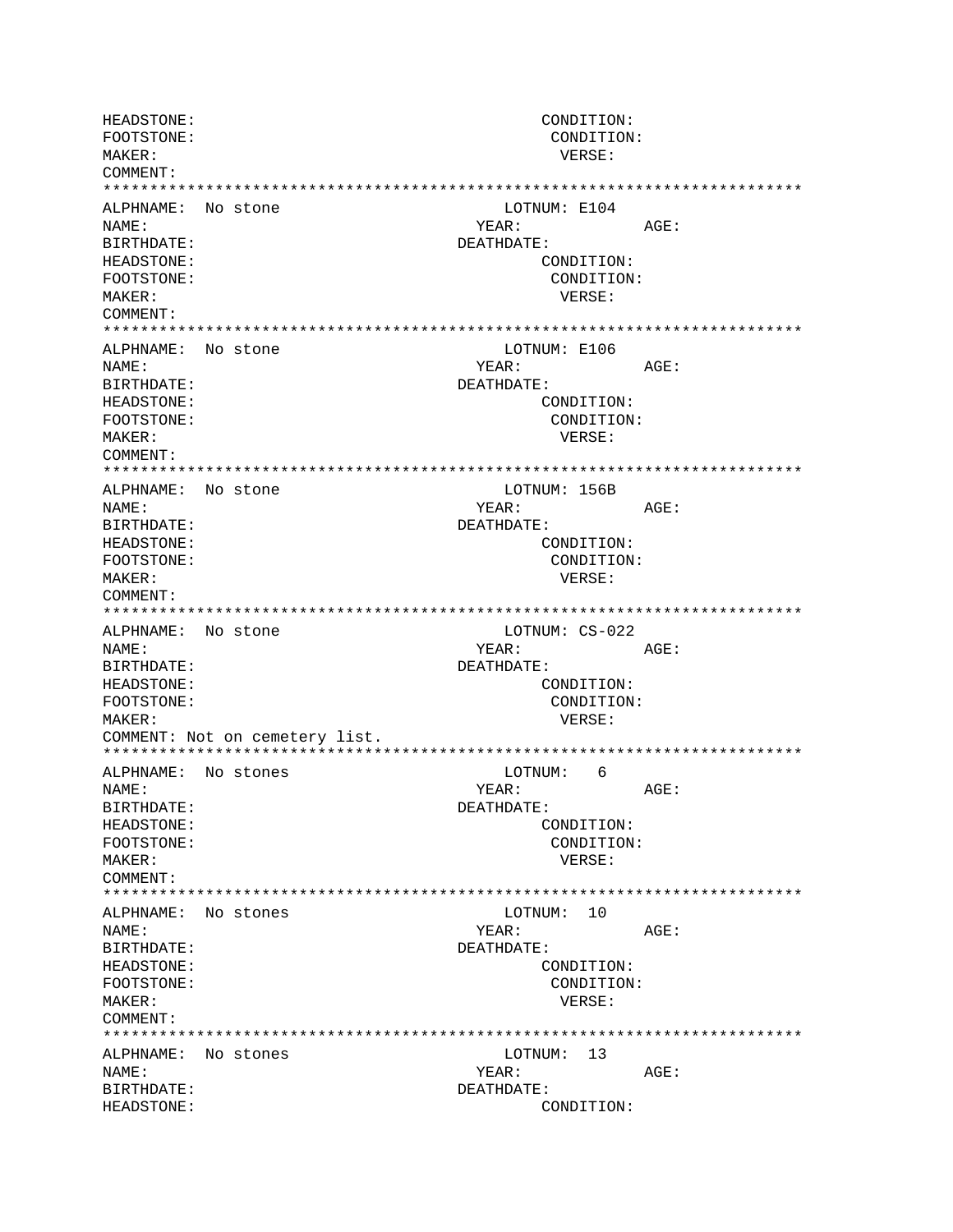FOOTSTONE: CONDITION: MAKER: VERSE: COMMENT: LOTNUM: 19 ALPHNAME: No stones NAME: YEAR: AGE: BIRTHDATE: DEATHDATE: CONDITION: HEADSTONE: FOOTSTONE: CONDITION: MAKER: VERSE:  $COMM$  $FNTT$ : ALPHNAME: No stones LOTNUM: 20 NAME: YEAR: AGE: BIRTHDATE: DEATHDATE: HEADSTONE: CONDITION: FOOTSTONE: CONDITION: MAKER: VERSE: COMMENT: ALPHNAME: No stones LOTNUM: 21 NAME: YEAR: AGE: BIRTHDATE: DEATHDATE: HEADSTONE: CONDITION: CONDITION: FOOTSTONE: MAKER: VERSE: COMMENT: LOTNUM: 48 ALPHNAME: No stones AGE: NAMF: YEAR: BIRTHDATE: DEATHDATE: HEADSTONE: CONDITION: CONDITION: FOOTSTONE: MAKER: VERSE: COMMENT: LOTNUM: 51 ALPHNAME: No stones NAME: YEAR: AGE: BIRTHDATE: DEATHDATE: HEADSTONE: CONDITION: FOOTSTONE: CONDITION: VERSE: MAKER: COMMENT: ALPHNAME: No stones LOTNUM: 49 NAME: YEAR:  $AGE:$ BIRTHDATE: DEATHDATE: HEADSTONE: CONDITION: FOOTSTONE: CONDITION: MAKER: VERSE: COMMENT: ALPHNAME: No stones LOTNUM: 64 NAME: YEAR: AGE: BIRTHDATE: DEATHDATE: HEADSTONE: CONDITION: FOOTSTONE: CONDITION: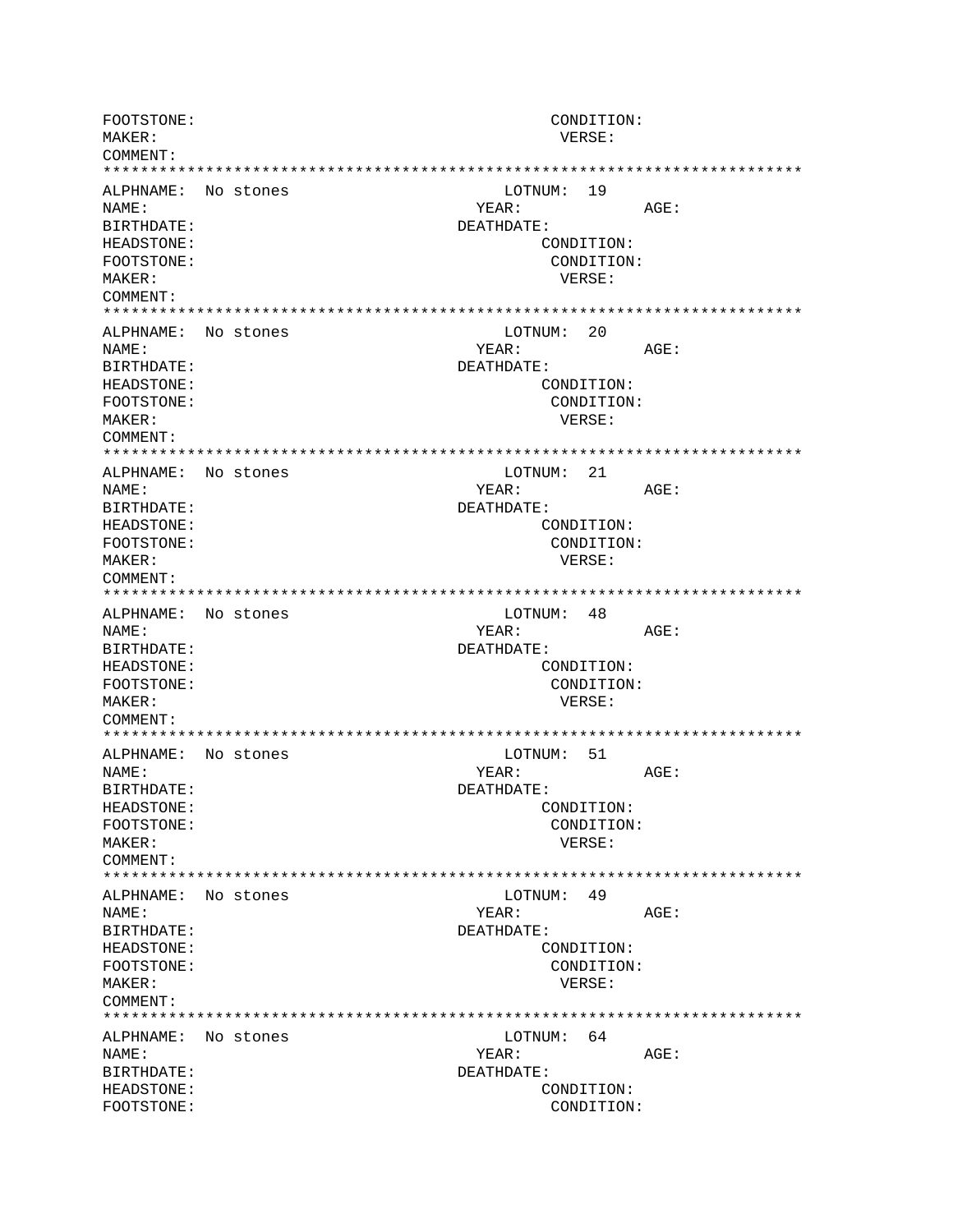MAKER: VERSE: COMMENT: ALPHNAME: No stones LOTNUM: 77 NAME: YEAR: AGE: BIRTHDATE: DEATHDATE: HEADSTONE: CONDITION: FOOTSTONE: CONDITION: MAKER: VERSE: COMMENT: ALPHNAME: No stones LOTNUM: 77A NAME: YEAR: AGE: BIRTHDATE: DEATHDATE: HEADSTONE: CONDITION: FOOTSTONE: CONDITION: MAKER: VERSE: COMMENT: LOTNUM: 106 ALPHNAME: No stones NAME: YEAR: AGE: BIRTHDATE: DEATHDATE: HEADSTONE: CONDITION: FOOTSTONE: CONDITION: MAKER: VERSE: COMMENT: LOTNUM: 108 ALPHNAME: No stones NAME: YEAR:  $\triangle G$ F: BIRTHDATE: DEATHDATE: HEADSTONE: CONDITION: CONDITION: FOOTSTONE: MAKER: VERSE: COMMENT: ALPHNAME: No stones LOTNUM: 114 AGE: NAME: YEAR: BIRTHDATE: DEATHDATE: HEADSTONE: CONDITION: FOOTSTONE: CONDITION: MAKER: VERSE: COMMENT: ALPHNAME: No stones LOTNUM: 160B NAME: YEAR: AGE: DEATHDATE: **RIRTHDATE:** HEADSTONE: CONDITION: FOOTSTONE: CONDITION: VERSE: MAKER: COMMENT: ALPHNAME: No stones LOTNUM: 153 NAME: YEAR: AGE: BIRTHDATE: DEATHDATE: HEADSTONE: CONDITION: FOOTSTONE: CONDITION: MAKER: VERSE: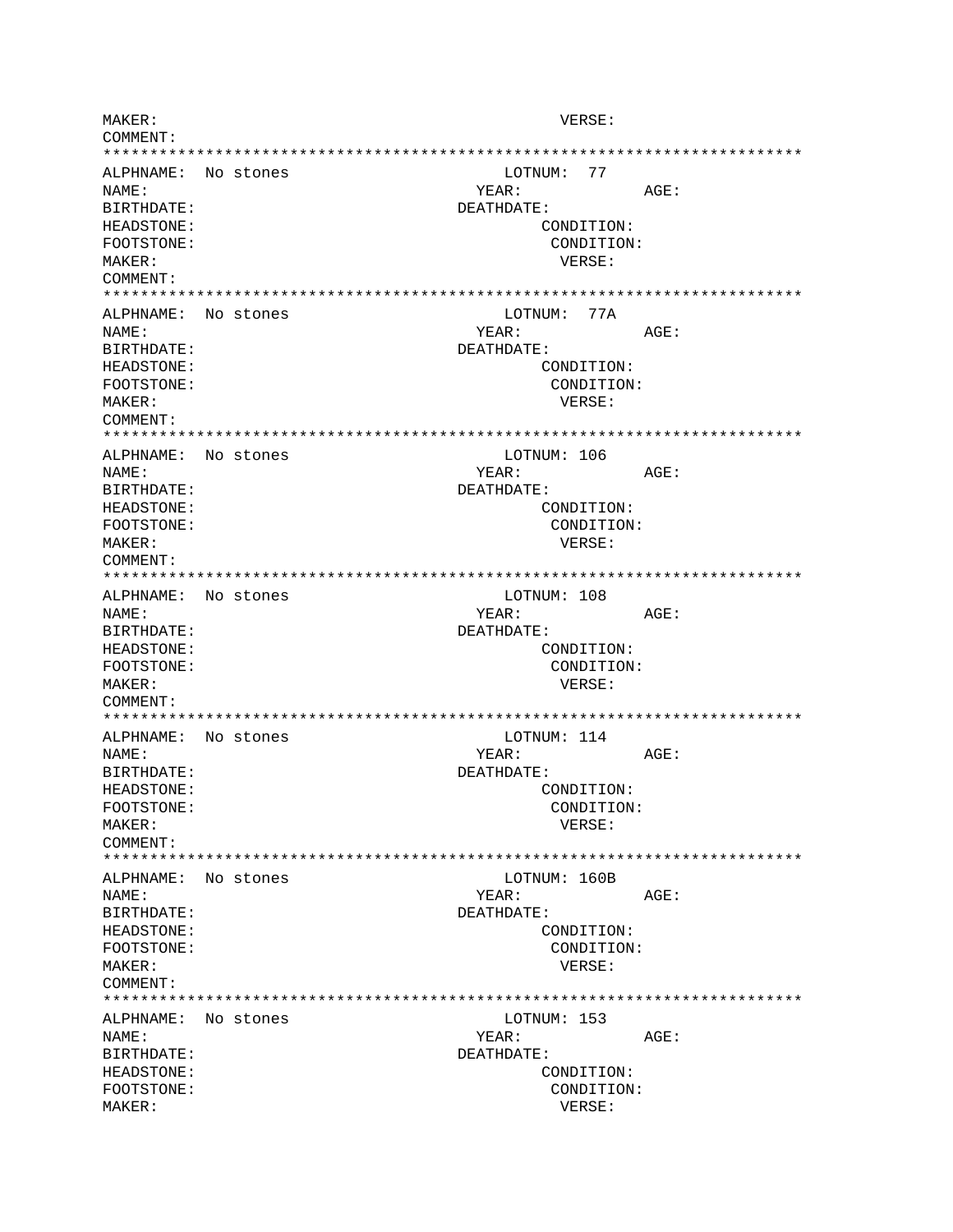COMMENT: ALPHNAME: No stones LOTNUM: CS031 NAME: YEAR:  $AGE:$ DEATHDATE: BIRTHDATE: HEADSTONE: CONDITION: FOOTSTONE: CONDITION: MAKER: VERSE: COMMENT: ALPHNAME: No stones LOTNUM: CS037-a NAMF: VFAR: AGE: BIRTHDATE: DEATHDATE: HEADSTONE: CONDITION: FOOTSTONE: CONDITION: MAKER: VERSE: COMMENT: ALPHNAME: No stones LOTNUM: CS038-a NAME: YEAR: AGE: BIRTHDATE: DEATHDATE: HEADSTONE: CONDITION: FOOTSTONE: CONDITION: VERSE: MAKER: COMMENT: ALPHNAME: No stones LOTNUM: CS041-a YEAR: NAME: AGE: **BIRTHDATE:** DEATHDATE: HEADSTONE: CONDITION: FOOTSTONE: CONDITION: VERSE: MAKER: COMMENT: ALPHNAME: No stones LOTNUM: CS042-a NAME: YEAR: AGE: BIRTHDATE: DEATHDATE: HEADSTONE: CONDITION: FOOTSTONE: CONDITION: VERSE: MAKER: COMMENT: LOTNUM: CS043-a ALPHNAME: No stones NAME: YEAR: AGE: BIRTHDATE: DEATHDATE: HEADSTONE: CONDITION: FOOTSTONE: CONDITION: MAKER: VERSE: COMMENT: ALPHNAME: No stones LOTNUM: CS044-a AGE: NAME: YEAR: BIRTHDATE: DEATHDATE: HEADSTONE: CONDITION: FOOTSTONE: CONDITION: MAKER: VERSE: COMMENT: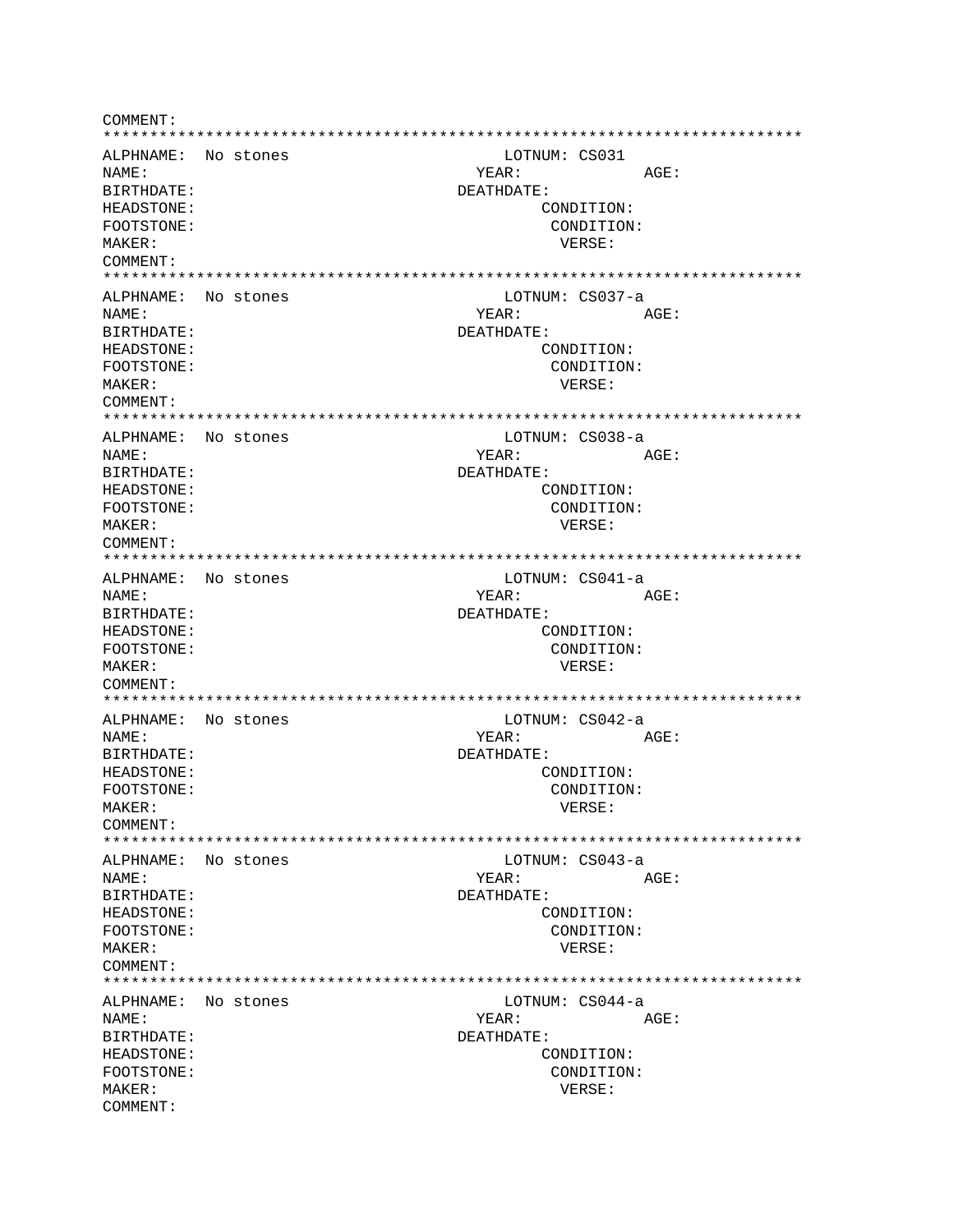ALPHNAME: No stones LOTNUM: CS045-a NAME: YEAR: AGE: BIRTHDATE: DEATHDATE: HEADSTONE: CONDITION: FOOTSTONE: CONDITION: MAKER: VERSE: COMMENT: ALPHNAME: No stones LOTNUM: CS046-a NAME: YEAR: AGE: RIRTHDATE: DEATHDATE: HEADSTONE: CONDITION: FOOTSTONE: CONDITION: MAKER: VERSE: COMMENT: ALPHNAME: No stones LOTNUM: CS047-a NAME: YEAR: AGE: DEATHDATE: BIRTHDATE: HEADSTONE: CONDITION: FOOTSTONE: CONDITION: VERSE: MAKER: COMMENT: ALPHNAME: No stones LOTNUM: CS048-a NAME: YEAR: AGE: DEATHDATE: BIRTHDATE: HEADSTONE: CONDITION: FOOTSTONE: CONDITION: MAKER: VERSE: COMMENT: ALPHNAME: No stones LOTNUM: CS051-a NAME: YEAR: AGE: BIRTHDATE: DEATHDATE: HEADSTONE: CONDITION: FOOTSTONE: CONDITION: MAKER: VERSE: COMMENT: ALPHNAME: No stones LOTNUM: CS053-a AGE: NAME: YEAR: **BIRTHDATE:** DEATHDATE: **HEADSTONE:** CONDITION: FOOTSTONE: CONDITION: VERSE: MAKER: COMMENT: ALPHNAME: No stones LOTNUM: CS055-a NAME: YEAR: AGE: BIRTHDATE: DEATHDATE: CONDITION: HEADSTONE: FOOTSTONE: CONDITION: MAKER: VERSE: COMMENT: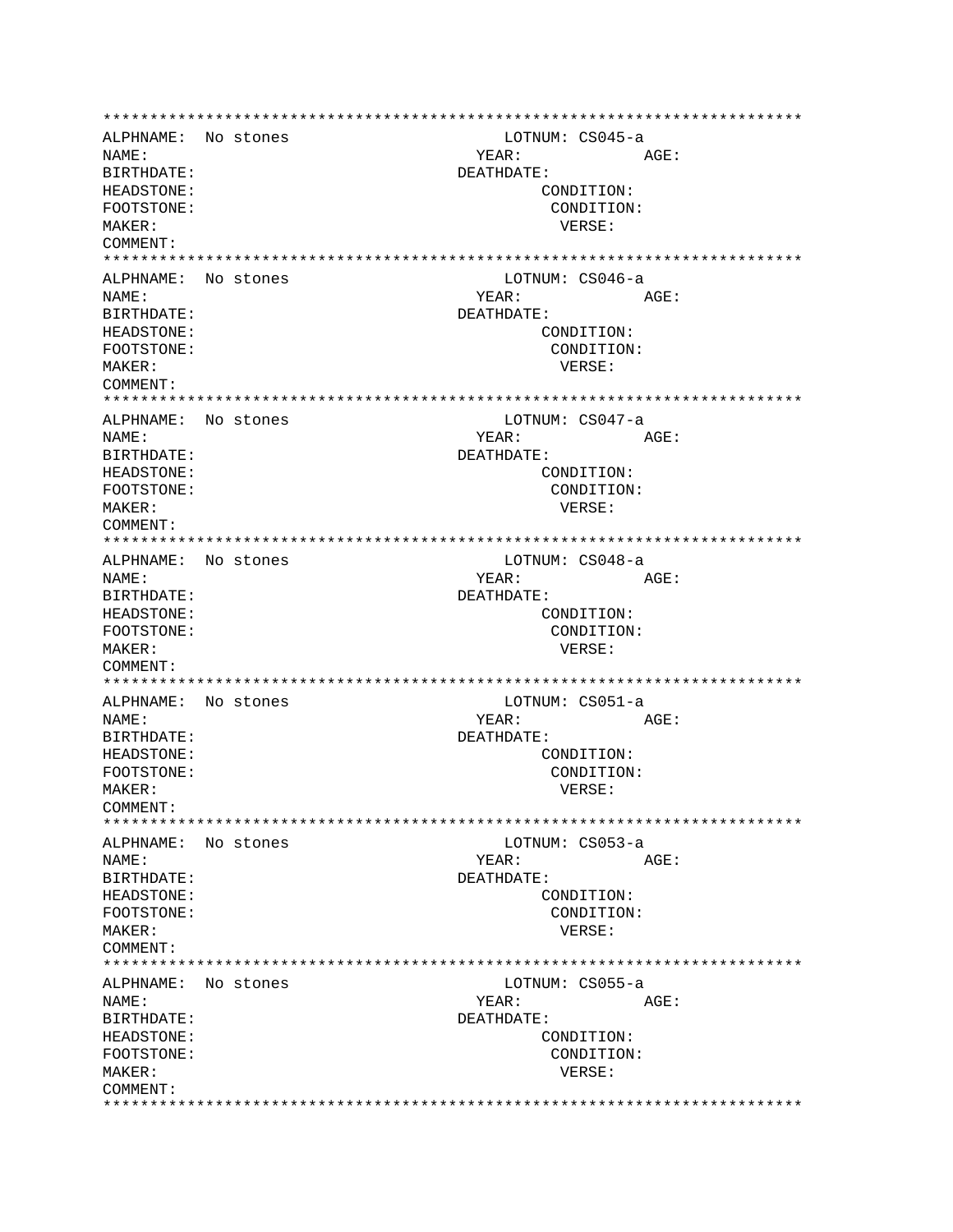ALPHNAME: No stones<br>
NAME: No stones<br>
NAME: AGE: NAME: YEAR: AGE: BIRTHDATE: DEATHDATE: HEADSTONE: CONDITION: FOOTSTONE: CONDITION: MAKER: VERSE: COMMENT: \*\*\*\*\*\*\*\*\*\*\*\*\*\*\*\*\*\*\*\*\*\*\*\*\*\*\*\*\*\*\*\*\*\*\*\*\*\*\*\*\*\*\*\*\*\*\*\*\*\*\*\*\*\*\*\*\*\*\*\*\*\*\*\*\*\*\*\*\*\*\*\*\*\*\* ALPHNAME: No stones LOTNUM: CS058-a NAME: AGE: BIRTHDATE: DEATHDATE: HEADSTONE: CONDITION: FOOTSTONE: CONDITION: MAKER: VERSE: COMMENT: \*\*\*\*\*\*\*\*\*\*\*\*\*\*\*\*\*\*\*\*\*\*\*\*\*\*\*\*\*\*\*\*\*\*\*\*\*\*\*\*\*\*\*\*\*\*\*\*\*\*\*\*\*\*\*\*\*\*\*\*\*\*\*\*\*\*\*\*\*\*\*\*\*\*\* ALPHNAME: No stones LOTNUM: CS059-a NAME:  $YEAR:$  AGE: BIRTHDATE: DEATHDATE: HEADSTONE: CONDITION: FOOTSTONE: CONDITION: MAKER: VERSE: COMMENT: \*\*\*\*\*\*\*\*\*\*\*\*\*\*\*\*\*\*\*\*\*\*\*\*\*\*\*\*\*\*\*\*\*\*\*\*\*\*\*\*\*\*\*\*\*\*\*\*\*\*\*\*\*\*\*\*\*\*\*\*\*\*\*\*\*\*\*\*\*\*\*\*\*\*\* ALPHNAME: No stones LOTNUM: CS061-a NAME: YEAR: AGE: BIRTHDATE: DEATHDATE: HEADSTONE: CONDITION: FOOTSTONE: CONDITION: MAKER: VERSE: COMMENT: \*\*\*\*\*\*\*\*\*\*\*\*\*\*\*\*\*\*\*\*\*\*\*\*\*\*\*\*\*\*\*\*\*\*\*\*\*\*\*\*\*\*\*\*\*\*\*\*\*\*\*\*\*\*\*\*\*\*\*\*\*\*\*\*\*\*\*\*\*\*\*\*\*\*\* ALPHNAME: No stones and LOTNUM: CS062-a NAME: YEAR: AGE: BIRTHDATE: DEATHDATE: HEADSTONE: CONDITION: FOOTSTONE: CONDITION: MAKER: VERSE: COMMENT: \*\*\*\*\*\*\*\*\*\*\*\*\*\*\*\*\*\*\*\*\*\*\*\*\*\*\*\*\*\*\*\*\*\*\*\*\*\*\*\*\*\*\*\*\*\*\*\*\*\*\*\*\*\*\*\*\*\*\*\*\*\*\*\*\*\*\*\*\*\*\*\*\*\*\* ALPHNAME: No stones LOTNUM: CS063-a NAME: YEAR: AGE: BIRTHDATE: DEATHDATE: HEADSTONE: CONDITION: FOOTSTONE: CONDITION: MAKER: VERSE: COMMENT: \*\*\*\*\*\*\*\*\*\*\*\*\*\*\*\*\*\*\*\*\*\*\*\*\*\*\*\*\*\*\*\*\*\*\*\*\*\*\*\*\*\*\*\*\*\*\*\*\*\*\*\*\*\*\*\*\*\*\*\*\*\*\*\*\*\*\*\*\*\*\*\*\*\*\* ALPHNAME: No stones LOTNUM: CS064-a NAME: YEAR: AGE: BIRTHDATE: DEATHDATE: HEADSTONE: CONDITION: FOOTSTONE: CONDITION: MAKER: VERSE: COMMENT: \*\*\*\*\*\*\*\*\*\*\*\*\*\*\*\*\*\*\*\*\*\*\*\*\*\*\*\*\*\*\*\*\*\*\*\*\*\*\*\*\*\*\*\*\*\*\*\*\*\*\*\*\*\*\*\*\*\*\*\*\*\*\*\*\*\*\*\*\*\*\*\*\*\*\* ALPHNAME: No stones LOTNUM: CS066-a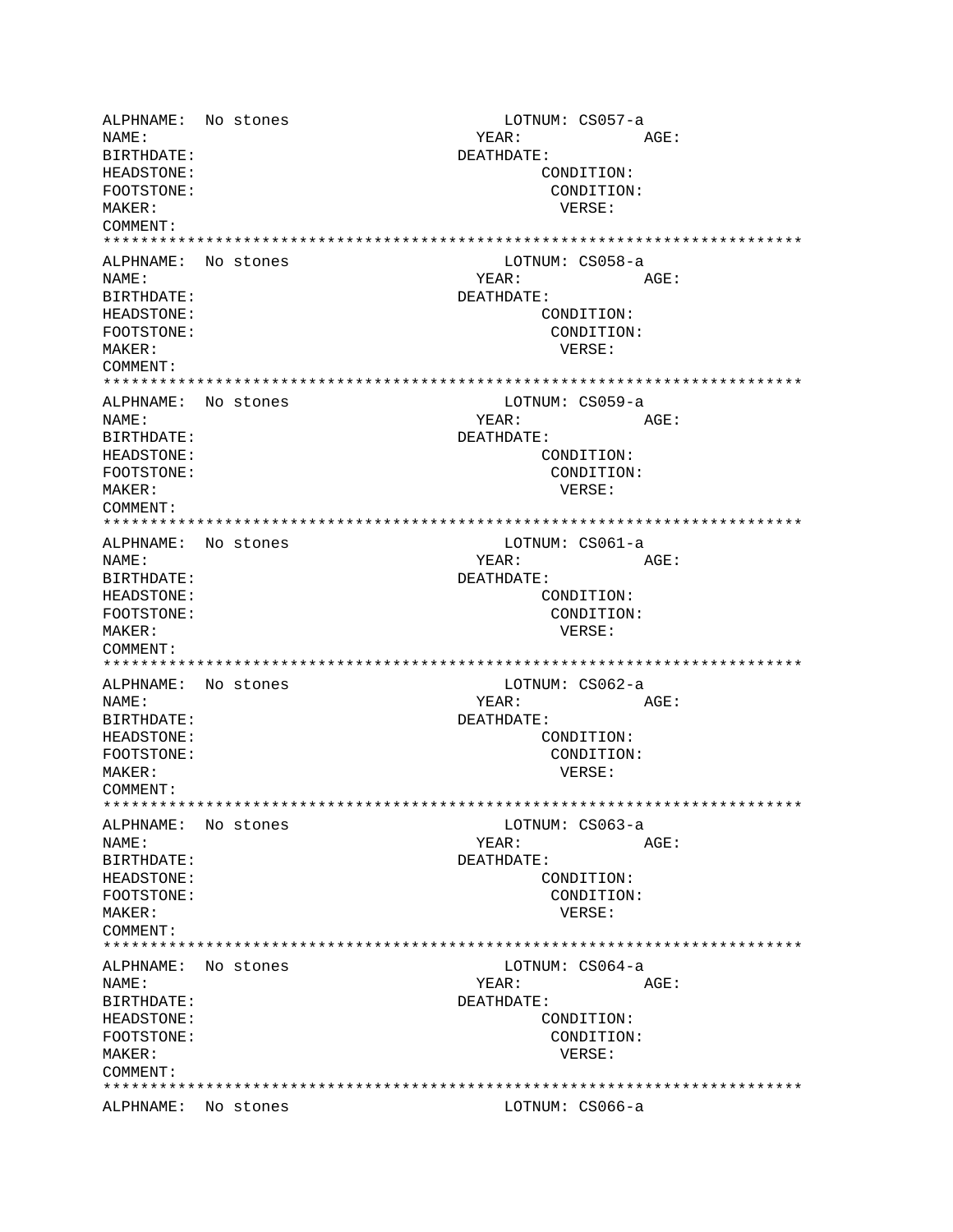NAME:  $YEAR:$  AGE: BIRTHDATE: DEATHDATE: HEADSTONE: CONDITION: FOOTSTONE: CONDITION: MAKER: VERSE: COMMENT: \*\*\*\*\*\*\*\*\*\*\*\*\*\*\*\*\*\*\*\*\*\*\*\*\*\*\*\*\*\*\*\*\*\*\*\*\*\*\*\*\*\*\*\*\*\*\*\*\*\*\*\*\*\*\*\*\*\*\*\*\*\*\*\*\*\*\*\*\*\*\*\*\*\*\* ALPHNAME: No stones and the LOTNUM: CS076-a NAME: YEAR: AGE: BIRTHDATE: DEATHDATE: HEADSTONE: CONDITION: FOOTSTONE: CONDITION: MAKER: VERSE: COMMENT: \*\*\*\*\*\*\*\*\*\*\*\*\*\*\*\*\*\*\*\*\*\*\*\*\*\*\*\*\*\*\*\*\*\*\*\*\*\*\*\*\*\*\*\*\*\*\*\*\*\*\*\*\*\*\*\*\*\*\*\*\*\*\*\*\*\*\*\*\*\*\*\*\*\*\* ALPHNAME: No stones NAME: YEAR: AGE: BIRTHDATE: DEATHDATE: CONDITION: FOOTSTONE: CONDITION: MAKER: VERSE: COMMENT: \*\*\*\*\*\*\*\*\*\*\*\*\*\*\*\*\*\*\*\*\*\*\*\*\*\*\*\*\*\*\*\*\*\*\*\*\*\*\*\*\*\*\*\*\*\*\*\*\*\*\*\*\*\*\*\*\*\*\*\*\*\*\*\*\*\*\*\*\*\*\*\*\*\*\* ALPHNAME: No stones and the LOTNUM: CS078-a NAME: YEAR: AGE: BIRTHDATE: DEATHDATE: HEADSTONE: CONDITION: FOOTSTONE: CONDITION: MAKER: VERSE: COMMENT: \*\*\*\*\*\*\*\*\*\*\*\*\*\*\*\*\*\*\*\*\*\*\*\*\*\*\*\*\*\*\*\*\*\*\*\*\*\*\*\*\*\*\*\*\*\*\*\*\*\*\*\*\*\*\*\*\*\*\*\*\*\*\*\*\*\*\*\*\*\*\*\*\*\*\* ALPHNAME: No stones LOTNUM: CS080-a NAME: YEAR: AGE: BIRTHDATE: DEATHDATE: HEADSTONE: CONDITION: FOOTSTONE: CONDITION: MAKER: VERSE: COMMENT: \*\*\*\*\*\*\*\*\*\*\*\*\*\*\*\*\*\*\*\*\*\*\*\*\*\*\*\*\*\*\*\*\*\*\*\*\*\*\*\*\*\*\*\*\*\*\*\*\*\*\*\*\*\*\*\*\*\*\*\*\*\*\*\*\*\*\*\*\*\*\*\*\*\*\* ALPHNAME: No stones NAME: YEAR: AGE: BIRTHDATE: DEATHDATE: HEADSTONE: CONDITION: FOOTSTONE: CONDITION: MAKER: VERSE: COMMENT: \*\*\*\*\*\*\*\*\*\*\*\*\*\*\*\*\*\*\*\*\*\*\*\*\*\*\*\*\*\*\*\*\*\*\*\*\*\*\*\*\*\*\*\*\*\*\*\*\*\*\*\*\*\*\*\*\*\*\*\*\*\*\*\*\*\*\*\*\*\*\*\*\*\*\* ALPHNAME: No stones NAME: YEAR: AGE: BIRTHDATE: DEATHDATE: HEADSTONE: CONDITION: FOOTSTONE: CONDITION: MAKER: VERSE: COMMENT: \*\*\*\*\*\*\*\*\*\*\*\*\*\*\*\*\*\*\*\*\*\*\*\*\*\*\*\*\*\*\*\*\*\*\*\*\*\*\*\*\*\*\*\*\*\*\*\*\*\*\*\*\*\*\*\*\*\*\*\*\*\*\*\*\*\*\*\*\*\*\*\*\*\*\* ALPHNAME: No stones LOTNUM: CS085-a NAME: YEAR: AGE: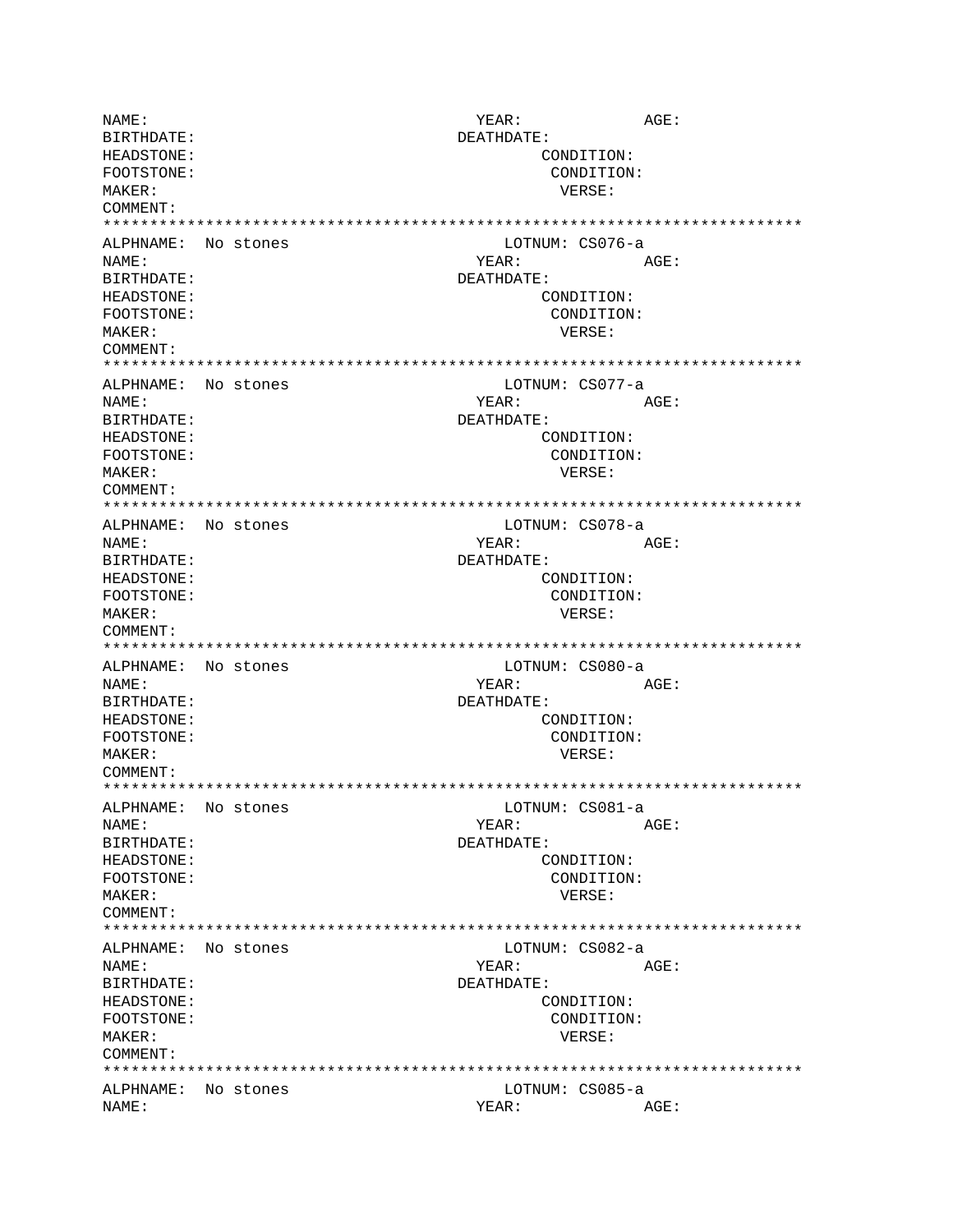BIRTHDATE: DEATHDATE: HEADSTONE: CONDITION: FOOTSTONE: CONDITION: MAKER: VERSE: COMMENT: \*\*\*\*\*\*\*\*\*\*\*\*\*\*\*\*\*\*\*\*\*\*\*\*\*\*\*\*\*\*\*\*\*\*\*\*\*\*\*\*\*\*\*\*\*\*\*\*\*\*\*\*\*\*\*\*\*\*\*\*\*\*\*\*\*\*\*\*\*\*\*\*\*\*\* ALPHNAME: No stones LOTNUM: CS086-a NAME: YEAR: AGE: BIRTHDATE: DEATHDATE: HEADSTONE: CONDITION: FOOTSTONE: CONDITION: MAKER: VERSE: COMMENT: \*\*\*\*\*\*\*\*\*\*\*\*\*\*\*\*\*\*\*\*\*\*\*\*\*\*\*\*\*\*\*\*\*\*\*\*\*\*\*\*\*\*\*\*\*\*\*\*\*\*\*\*\*\*\*\*\*\*\*\*\*\*\*\*\*\*\*\*\*\*\*\*\*\*\* ALPHNAME: No stones and LOTNUM: CS087-a NAME: YEAR: AGE: BIRTHDATE: DEATHDATE: HEADSTONE: CONDITION: FOOTSTONE: CONDITION: MAKER: VERSE: COMMENT: \*\*\*\*\*\*\*\*\*\*\*\*\*\*\*\*\*\*\*\*\*\*\*\*\*\*\*\*\*\*\*\*\*\*\*\*\*\*\*\*\*\*\*\*\*\*\*\*\*\*\*\*\*\*\*\*\*\*\*\*\*\*\*\*\*\*\*\*\*\*\*\*\*\*\* ALPHNAME: No stones and the LOTNUM: CS084-a NAME: YEAR: AGE: BIRTHDATE: DEATHDATE: HEADSTONE: CONDITION: FOOTSTONE: CONDITION: MAKER: VERSE: COMMENT: \*\*\*\*\*\*\*\*\*\*\*\*\*\*\*\*\*\*\*\*\*\*\*\*\*\*\*\*\*\*\*\*\*\*\*\*\*\*\*\*\*\*\*\*\*\*\*\*\*\*\*\*\*\*\*\*\*\*\*\*\*\*\*\*\*\*\*\*\*\*\*\*\*\*\* ALPHNAME: No stones and the LOTNUM: CS088-a NAME: YEAR: AGE: BIRTHDATE: DEATHDATE: HEADSTONE: CONDITION: FOOTSTONE: CONDITION: MAKER: VERSE: COMMENT: \*\*\*\*\*\*\*\*\*\*\*\*\*\*\*\*\*\*\*\*\*\*\*\*\*\*\*\*\*\*\*\*\*\*\*\*\*\*\*\*\*\*\*\*\*\*\*\*\*\*\*\*\*\*\*\*\*\*\*\*\*\*\*\*\*\*\*\*\*\*\*\*\*\*\* ALPHNAME: No stones and the LOTNUM: CS089-a NAME: YEAR: AGE: BIRTHDATE: DEATHDATE: HEADSTONE: CONDITION: FOOTSTONE: CONDITION: MAKER: VERSE: COMMENT: \*\*\*\*\*\*\*\*\*\*\*\*\*\*\*\*\*\*\*\*\*\*\*\*\*\*\*\*\*\*\*\*\*\*\*\*\*\*\*\*\*\*\*\*\*\*\*\*\*\*\*\*\*\*\*\*\*\*\*\*\*\*\*\*\*\*\*\*\*\*\*\*\*\*\* ALPHNAME: No stones LOTNUM: CS091-a NAME: YEAR: AGE: BIRTHDATE: DEATHDATE: HEADSTONE: CONDITION: FOOTSTONE: CONDITION: MAKER: VERSE: COMMENT: \*\*\*\*\*\*\*\*\*\*\*\*\*\*\*\*\*\*\*\*\*\*\*\*\*\*\*\*\*\*\*\*\*\*\*\*\*\*\*\*\*\*\*\*\*\*\*\*\*\*\*\*\*\*\*\*\*\*\*\*\*\*\*\*\*\*\*\*\*\*\*\*\*\*\* ALPHNAME: No stones LOTNUM: CS093-a NAME: YEAR: AGE: BIRTHDATE: DEATHDATE: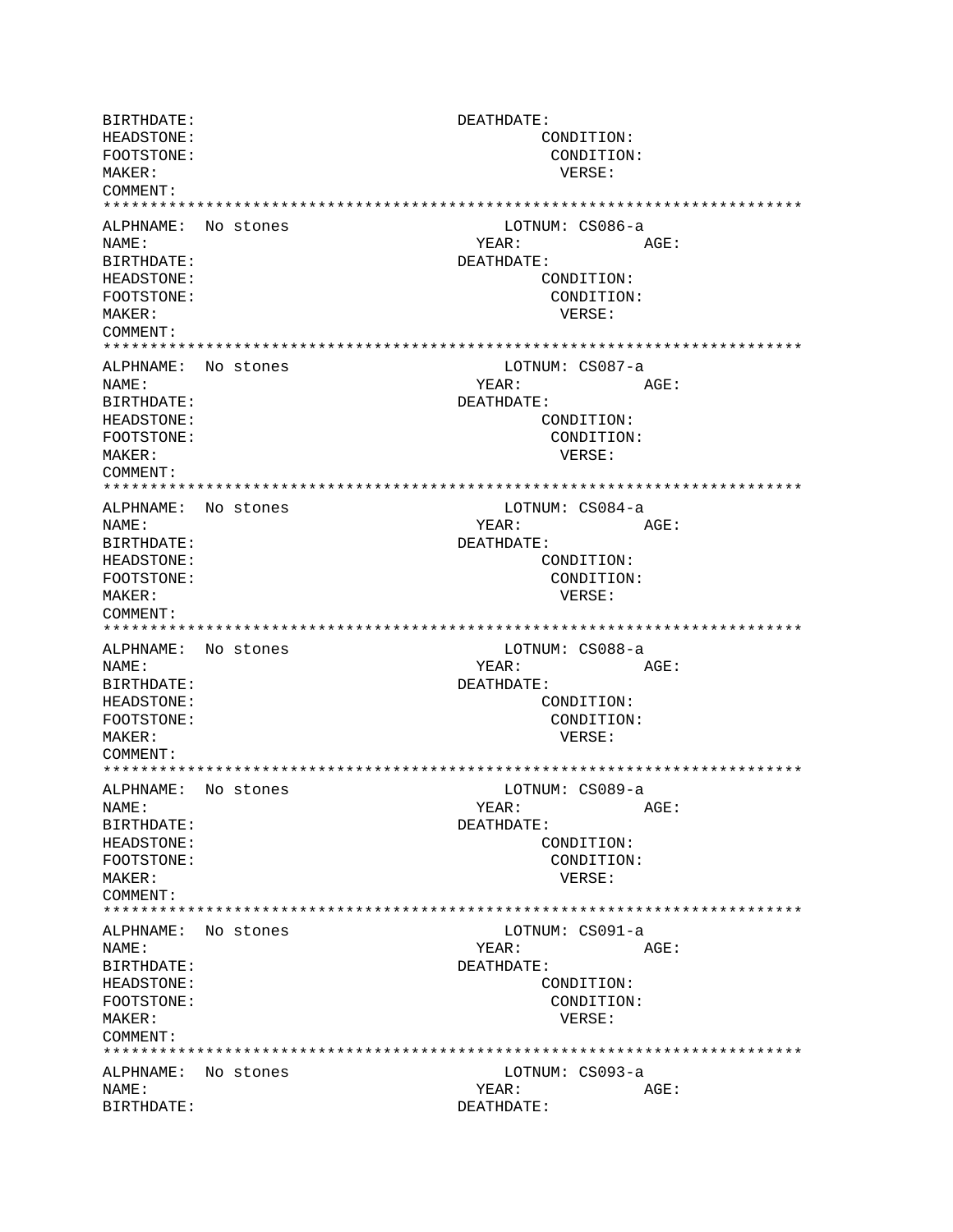HEADSTONE: CONDITION: FOOTSTONE: CONDITION: MAKER: VERSE: COMMENT: ALPHNAME: No stones LOTNUM: CS094-a NAME: YEAR: AGE: **BIRTHDATE:** DEATHDATE: HEADSTONE: CONDITION: FOOTSTONE: CONDITION: MAKER: VERSE: COMMENT: ALPHNAME: No stones LOTNUM: CS095-a NAME: YEAR: AGE: BIRTHDATE: DEATHDATE: HEADSTONE: CONDITION: FOOTSTONE: CONDITION: MAKER: VERSE: COMMENT: ALPHNAME: No stones LOTNUM: CS096-a NAME: YEAR: AGE: BIRTHDATE: DEATHDATE: CONDITION: HEADSTONE: CONDITION: FOOTSTONE: MAKER: VERSE: COMMENT: LOTNUM: CS100-a ALPHNAME: No stones NAME: YEAR: AGE: BIRTHDATE: DEATHDATE: HEADSTONE: CONDITION: FOOTSTONE: CONDITION: MAKER: VERSE:  $COMM$  $FNT$ : ALPHNAME: No stones LOTNUM: CS102-a AGE: NAME: YEAR: BIRTHDATE: DEATHDATE: HEADSTONE: CONDITION: FOOTSTONE: CONDITION:  $M\Delta KFR$ : VERSE: COMMENT: ALPHNAME: No stones LOTNUM: CS103-a YEAR: NAME: AGE: BIRTHDATE: DEATHDATE: HEADSTONE: CONDITION: CONDITION: FOOTSTONE: MAKER: VERSE: COMMENT: ALPHNAME: No stones LOTNUM: CS104-a NAME: YEAR: AGE: BIRTHDATE: DEATHDATE: HEADSTONE: CONDITION: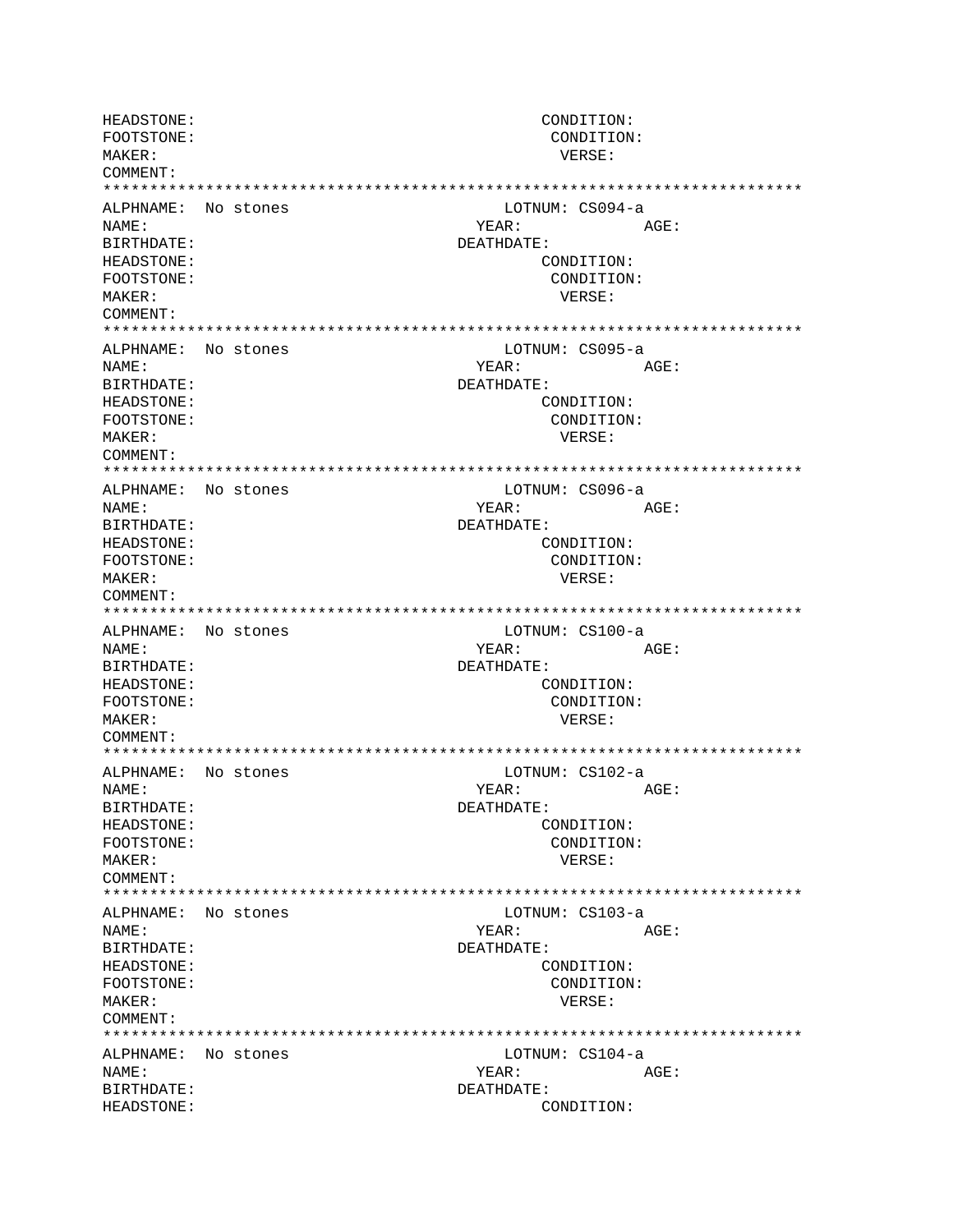FOOTSTONE: CONDITION: MAKER: VERSE: COMMENT: LOTNUM: CS105-a ALPHNAME: No stones NAME: YEAR: AGE: BIRTHDATE: DEATHDATE: CONDITION: HEADSTONE: FOOTSTONE: CONDITION: MAKER: VERSE:  $COMM$  $FNTT$ : ALPHNAME: No stones LOTNUM: CS106-a NAME: YEAR: AGE: BIRTHDATE: DEATHDATE: HEADSTONE: CONDITION: FOOTSTONE: CONDITION: MAKER: VERSE: COMMENT: ALPHNAME: No stones LOTNUM: CS107-a NAME: YEAR: AGE: BIRTHDATE: DEATHDATE: HEADSTONE: CONDITION: FOOTSTONE: CONDITION: MAKER: VERSE: COMMENT: ALPHNAME: No stones LOTNUM: CS109-a AGE: NAMF: YEAR: BIRTHDATE: DEATHDATE: HEADSTONE: CONDITION: CONDITION: FOOTSTONE: MAKER: VERSE: COMMENT: ALPHNAME: No stones LOTNUM: CS110-a NAME: AGE: YEAR: BIRTHDATE: DEATHDATE: HEADSTONE: CONDITION: CONDITION: FOOTSTONE: VERSE: MAKER: COMMENT: ALPHNAME: No stones LOTNUM: CS112-a YEAR: NAME:  $\triangle$   $G$   $F$ : BIRTHDATE: DEATHDATE: HEADSTONE: CONDITION: FOOTSTONE: CONDITION: MAKER: VERSE: COMMENT: ALPHNAME: No stones LOTNUM: CS113-a NAME: YEAR: AGE: BIRTHDATE: DEATHDATE: HEADSTONE: CONDITION: FOOTSTONE: CONDITION: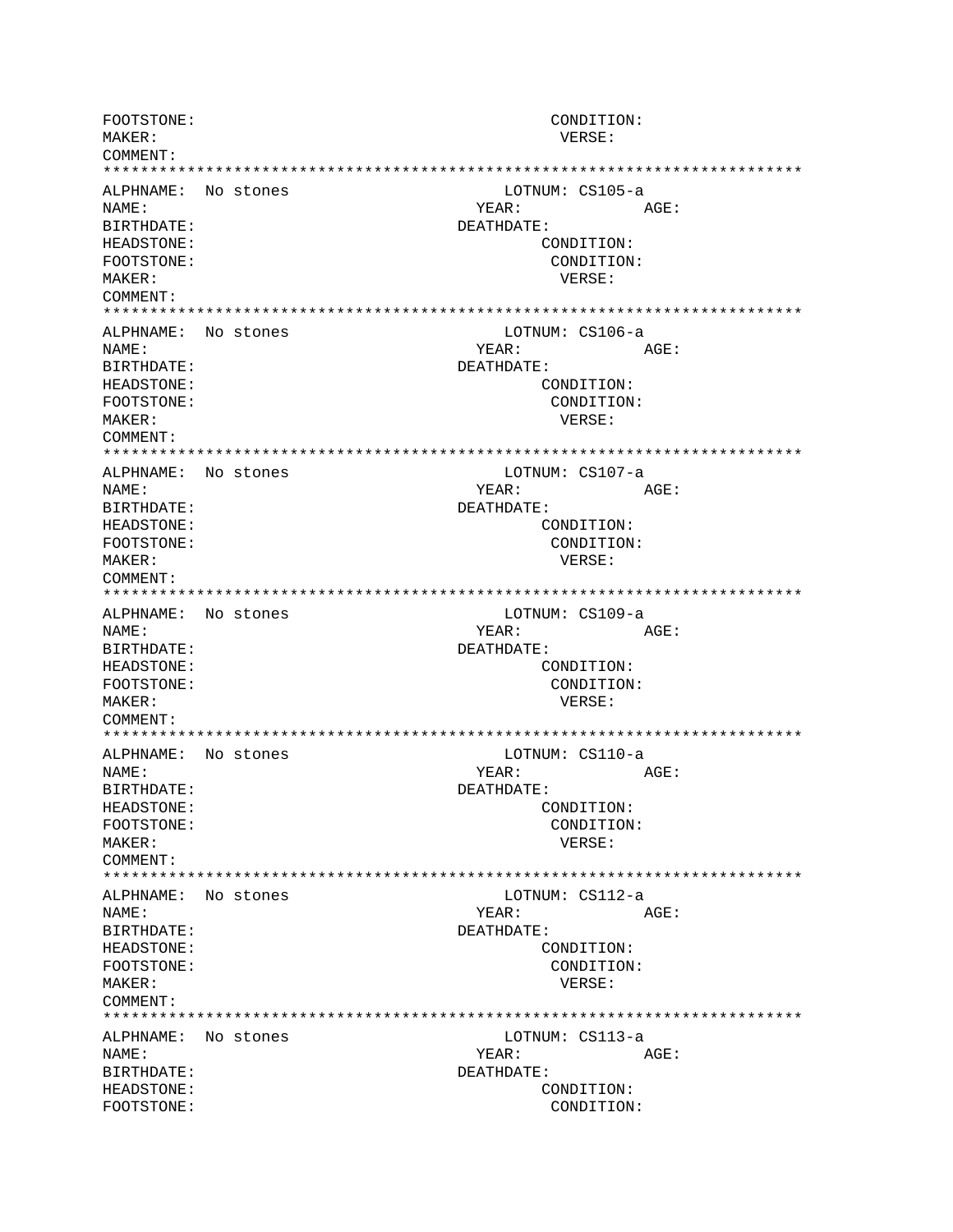MAKER: VERSE:  $COMM$ **FNT:** ALPHNAME: No stones LOTNUM: CS114-a NAME: YEAR: AGE: BIRTHDATE: DEATHDATE: HEADSTONE: CONDITION: FOOTSTONE: CONDITION: MAKER: VERSE: COMMENT: ALPHNAME: No stones LOTNUM: CS116-a NAME: YEAR: AGE: BIRTHDATE: DEATHDATE: HEADSTONE: CONDITION: FOOTSTONE: CONDITION: MAKER: VERSE: COMMENT: LOTNUM: CS120-a ALPHNAME: No stones NAME: YEAR: AGE: BIRTHDATE: DEATHDATE: HEADSTONE: CONDITION: FOOTSTONE: CONDITION: MAKER: VERSE: COMMENT: ALPHNAME: No stones LOTNUM: 173 NAME: YEAR:  $\triangle G$ F: BIRTHDATE: DEATHDATE: HEADSTONE: CONDITION: CONDITION: FOOTSTONE: MAKER: VERSE: COMMENT: ALPHNAME: No stones LOTNUM: 175A NAME: YEAR: AGE: BIRTHDATE: DEATHDATE: HEADSTONE: CONDITION: CONDITION: FOOTSTONE: MAKER: VERSE: COMMENT: ALPHNAME: No stones LOTNUM: 177 NAME: YEAR: AGE: DEATHDATE: **RIRTHDATE:** HEADSTONE: CONDITION: FOOTSTONE: CONDITION: VERSE: MAKER: COMMENT: ALPHNAME: No stones LOTNUM: 179 NAME: YEAR: AGE: BIRTHDATE: DEATHDATE: HEADSTONE: CONDITION: FOOTSTONE: CONDITION: MAKER: VERSE: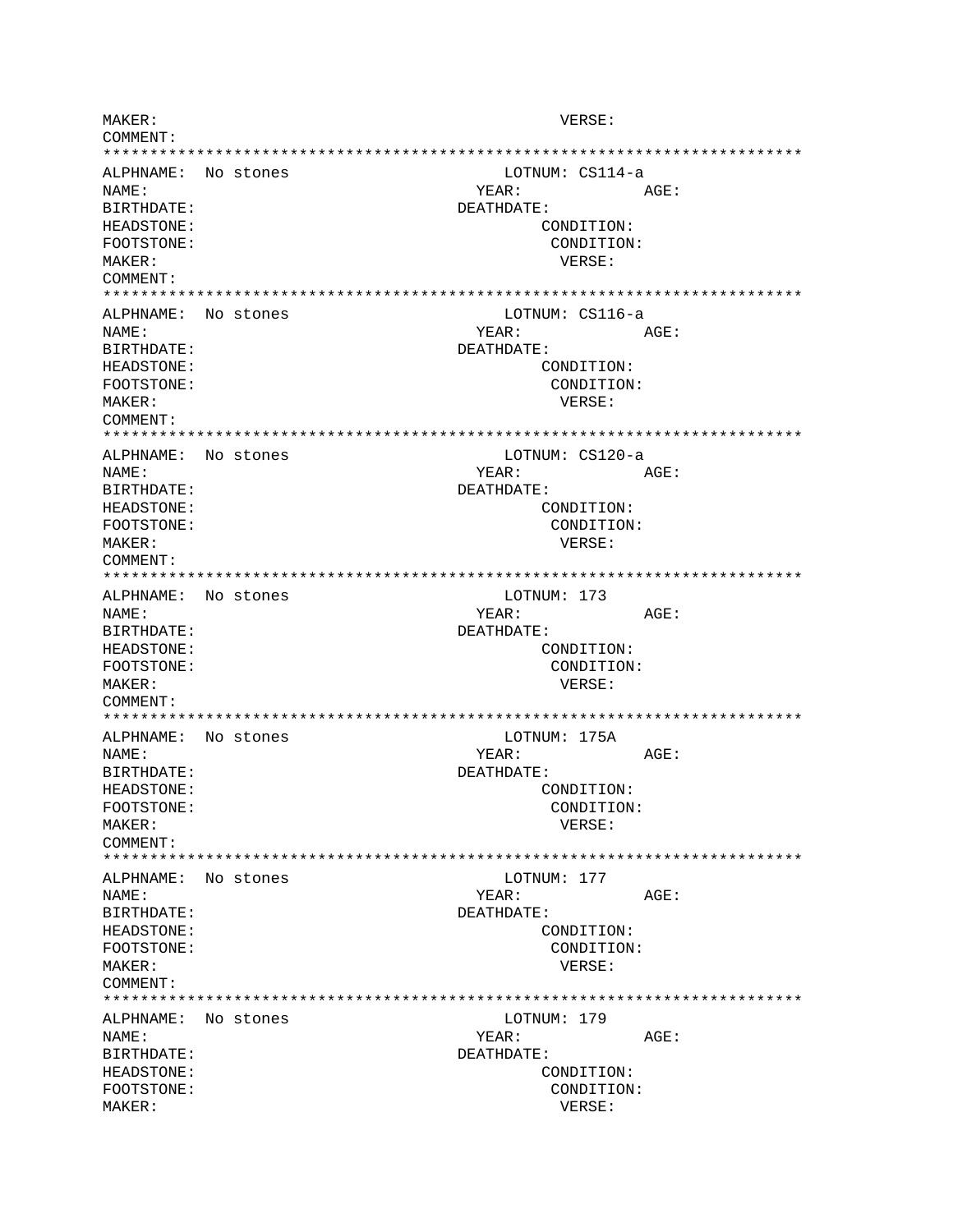COMMENT: ALPHNAME: No stones LOTNUM: 180 NAME: YEAR: AGE: BIRTHDATE: DEATHDATE: HEADSTONE: CONDITION: FOOTSTONE: CONDITION: MAKER: VERSE: COMMENT: ALPHNAME: No stones LOTNUM: 181 NAMF: VFAR:  $\Delta C$ F: BIRTHDATE: DEATHDATE: HEADSTONE: CONDITION: FOOTSTONE: CONDITION: MAKER: VERSE: COMMENT: ALPHNAME: No stones LOTNUM: 190B NAME: YEAR: AGE: BIRTHDATE: DEATHDATE: HEADSTONE: CONDITION: FOOTSTONE: CONDITION: MAKER: VERSE: COMMENT: ALPHNAME: No stones LOTNUM: 192-194 NAME: YEAR: AGE: BIRTHDATE: DEATHDATE: CONDITION: HEADSTONE: FOOTSTONE: CONDITION: MAKER: VERSE: COMMENT: Now in section DS, with different number system ALPHNAME: No stones LOTNUM: 201B YEAR: NAME: AGE: BIRTHDATE: DEATHDATE: HEADSTONE: CONDITION: FOOTSTONE: CONDITION: VERSE: MAKER: COMMENT: Tree - do not sell LOTNUM: 205 ALPHNAME: No stones NAME: YEAR: AGE: **BIRTHDATE:** DEATHDATE: HEADSTONE: CONDITION: FOOTSTONE: CONDITION: MAKER: VERSE: COMMENT: ALPHNAME: No stones LOTNUM: CS024 AGE: NAME: YEAR: BIRTHDATE: DEATHDATE: HEADSTONE: CONDITION: FOOTSTONE: CONDITION: MAKER: VERSE: COMMENT: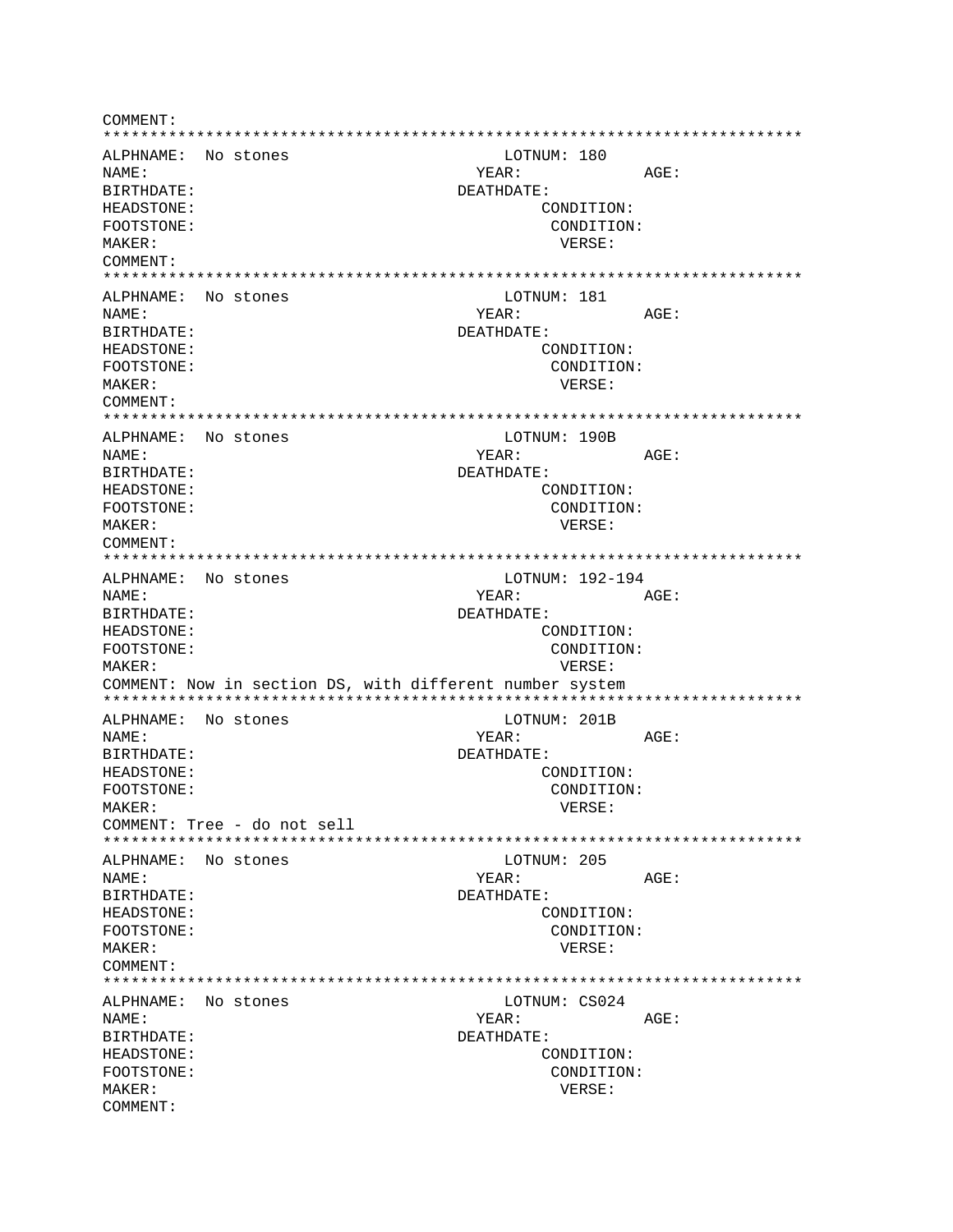ALPHNAME: No stones LOTNUM: CS026 NAME: YEAR: AGE: BIRTHDATE: DEATHDATE: HEADSTONE: CONDITION: FOOTSTONE: CONDITION: MAKER: VERSE: COMMENT: ALPHNAME: No stones LOTNUM: CS028 NAME: YEAR: AGE: RIRTHDATE: DEATHDATE: HEADSTONE: CONDITION: FOOTSTONE: CONDITION: MAKER: VERSE: COMMENT: ALPHNAME: No stones LOTNUM: DS06 NAME: YEAR: AGE: BIRTHDATE: DEATHDATE: HEADSTONE: CONDITION: FOOTSTONE: CONDITION: MAKER: VERSE: COMMENT: ALPHNAME: No stones LOTNUM: DS09 NAME:  $YEAR:$ AGE: DEATHDATE: BIRTHDATE: HEADSTONE: CONDITION: FOOTSTONE: CONDITION: MAKER: VERSE: COMMENT: ALPHNAME: No stones LOTNUM: DS11 NAME: YEAR: AGE: BIRTHDATE: DEATHDATE: HEADSTONE: CONDITION: FOOTSTONE: CONDITION: MAKER: VERSE: COMMENT: ALPHNAME: No stones LOTNUM: DS15 NAME: YEAR: AGE: **BIRTHDATE:** DEATHDATE: **HEADSTONE:** CONDITION: CONDITION: FOOTSTONE: VERSE: MAKER: COMMENT: ALPHNAME: No stones LOTNUM: DS17 NAME: YEAR: AGE: BIRTHDATE: DEATHDATE: HEADSTONE: CONDITION: FOOTSTONE: CONDITION: MAKER: VERSE: COMMENT: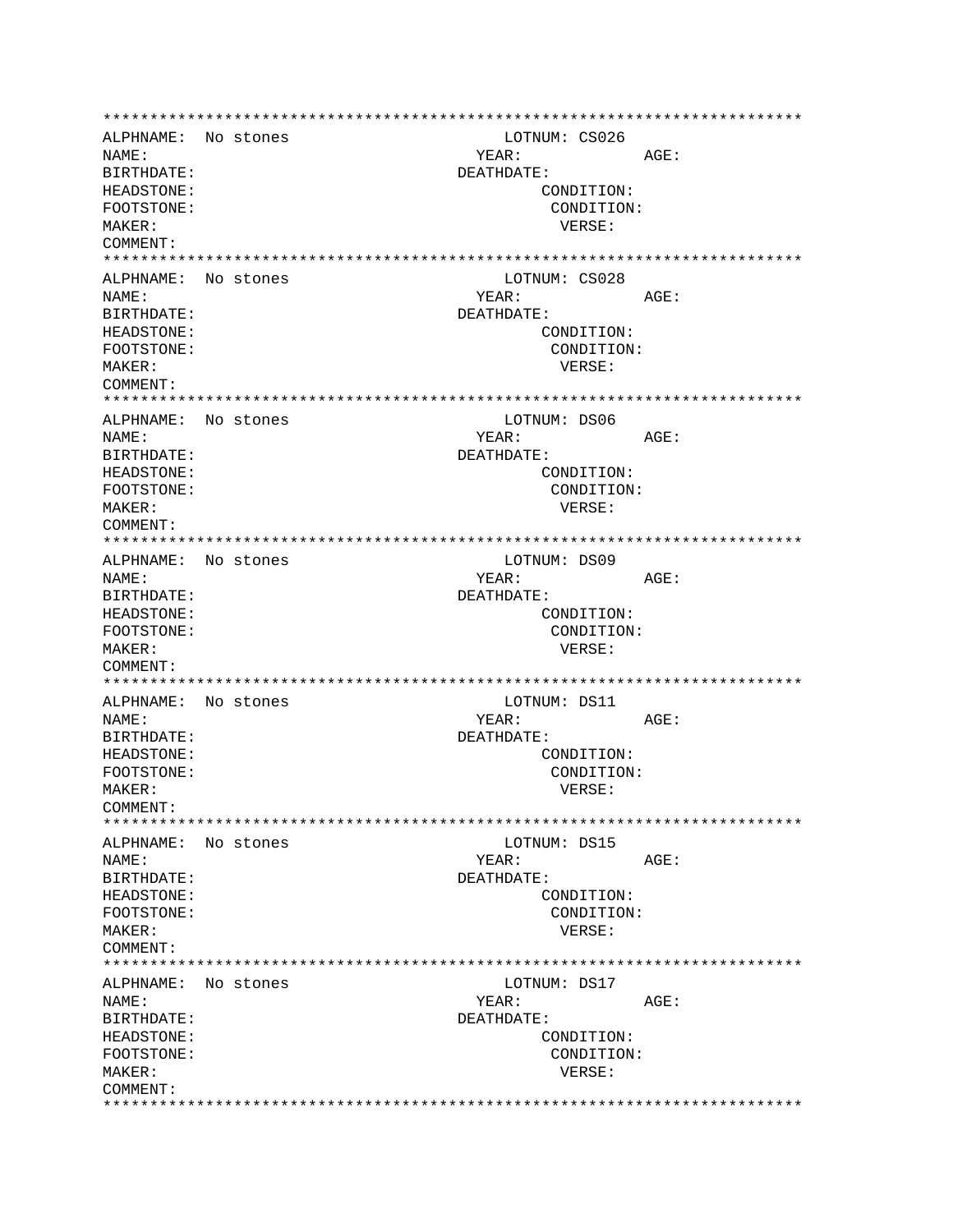ALPHNAME: No stones LOTNUM: DS19 NAME: YEAR: AGE: BIRTHDATE: DEATHDATE: HEADSTONE: CONDITION: FOOTSTONE: CONDITION: MAKER: VERSE: COMMENT: \*\*\*\*\*\*\*\*\*\*\*\*\*\*\*\*\*\*\*\*\*\*\*\*\*\*\*\*\*\*\*\*\*\*\*\*\*\*\*\*\*\*\*\*\*\*\*\*\*\*\*\*\*\*\*\*\*\*\*\*\*\*\*\*\*\*\*\*\*\*\*\*\*\*\* ALPHNAME: No stones LOTNUM: CS052-a NAME: AGE: BIRTHDATE: DEATHDATE: HEADSTONE: CONDITION: FOOTSTONE: CONDITION: MAKER: VERSE: COMMENT: \*\*\*\*\*\*\*\*\*\*\*\*\*\*\*\*\*\*\*\*\*\*\*\*\*\*\*\*\*\*\*\*\*\*\*\*\*\*\*\*\*\*\*\*\*\*\*\*\*\*\*\*\*\*\*\*\*\*\*\*\*\*\*\*\*\*\*\*\*\*\*\*\*\*\* ALPHNAME: No stones LOTNUM: CS067-a NAME:  $YEAR:$  AGE: BIRTHDATE: DEATHDATE: HEADSTONE: CONDITION: FOOTSTONE: CONDITION: MAKER: VERSE: COMMENT: \*\*\*\*\*\*\*\*\*\*\*\*\*\*\*\*\*\*\*\*\*\*\*\*\*\*\*\*\*\*\*\*\*\*\*\*\*\*\*\*\*\*\*\*\*\*\*\*\*\*\*\*\*\*\*\*\*\*\*\*\*\*\*\*\*\*\*\*\*\*\*\*\*\*\* ALPHNAME: No stones LOTNUM: CS068-a NAME: YEAR: AGE: BIRTHDATE: DEATHDATE: HEADSTONE: CONDITION: FOOTSTONE: CONDITION: MAKER: VERSE: COMMENT: \*\*\*\*\*\*\*\*\*\*\*\*\*\*\*\*\*\*\*\*\*\*\*\*\*\*\*\*\*\*\*\*\*\*\*\*\*\*\*\*\*\*\*\*\*\*\*\*\*\*\*\*\*\*\*\*\*\*\*\*\*\*\*\*\*\*\*\*\*\*\*\*\*\*\* ALPHNAME: No stones and LOTNUM: CS069-a NAME: YEAR: AGE: BIRTHDATE: DEATHDATE: HEADSTONE: CONDITION: FOOTSTONE: CONDITION: MAKER: VERSE: COMMENT: \*\*\*\*\*\*\*\*\*\*\*\*\*\*\*\*\*\*\*\*\*\*\*\*\*\*\*\*\*\*\*\*\*\*\*\*\*\*\*\*\*\*\*\*\*\*\*\*\*\*\*\*\*\*\*\*\*\*\*\*\*\*\*\*\*\*\*\*\*\*\*\*\*\*\* ALPHNAME: No stones LOTNUM: CS070-a NAME: YEAR: AGE: BIRTHDATE: DEATHDATE: HEADSTONE: CONDITION: FOOTSTONE: CONDITION: MAKER: VERSE: COMMENT: \*\*\*\*\*\*\*\*\*\*\*\*\*\*\*\*\*\*\*\*\*\*\*\*\*\*\*\*\*\*\*\*\*\*\*\*\*\*\*\*\*\*\*\*\*\*\*\*\*\*\*\*\*\*\*\*\*\*\*\*\*\*\*\*\*\*\*\*\*\*\*\*\*\*\* ALPHNAME: No stones LOTNUM: CS071-a NAME: YEAR: AGE: BIRTHDATE: DEATHDATE: HEADSTONE: CONDITION: FOOTSTONE: CONDITION: MAKER: VERSE: COMMENT: \*\*\*\*\*\*\*\*\*\*\*\*\*\*\*\*\*\*\*\*\*\*\*\*\*\*\*\*\*\*\*\*\*\*\*\*\*\*\*\*\*\*\*\*\*\*\*\*\*\*\*\*\*\*\*\*\*\*\*\*\*\*\*\*\*\*\*\*\*\*\*\*\*\*\* ALPHNAME: No stones LOTNUM: CS072-a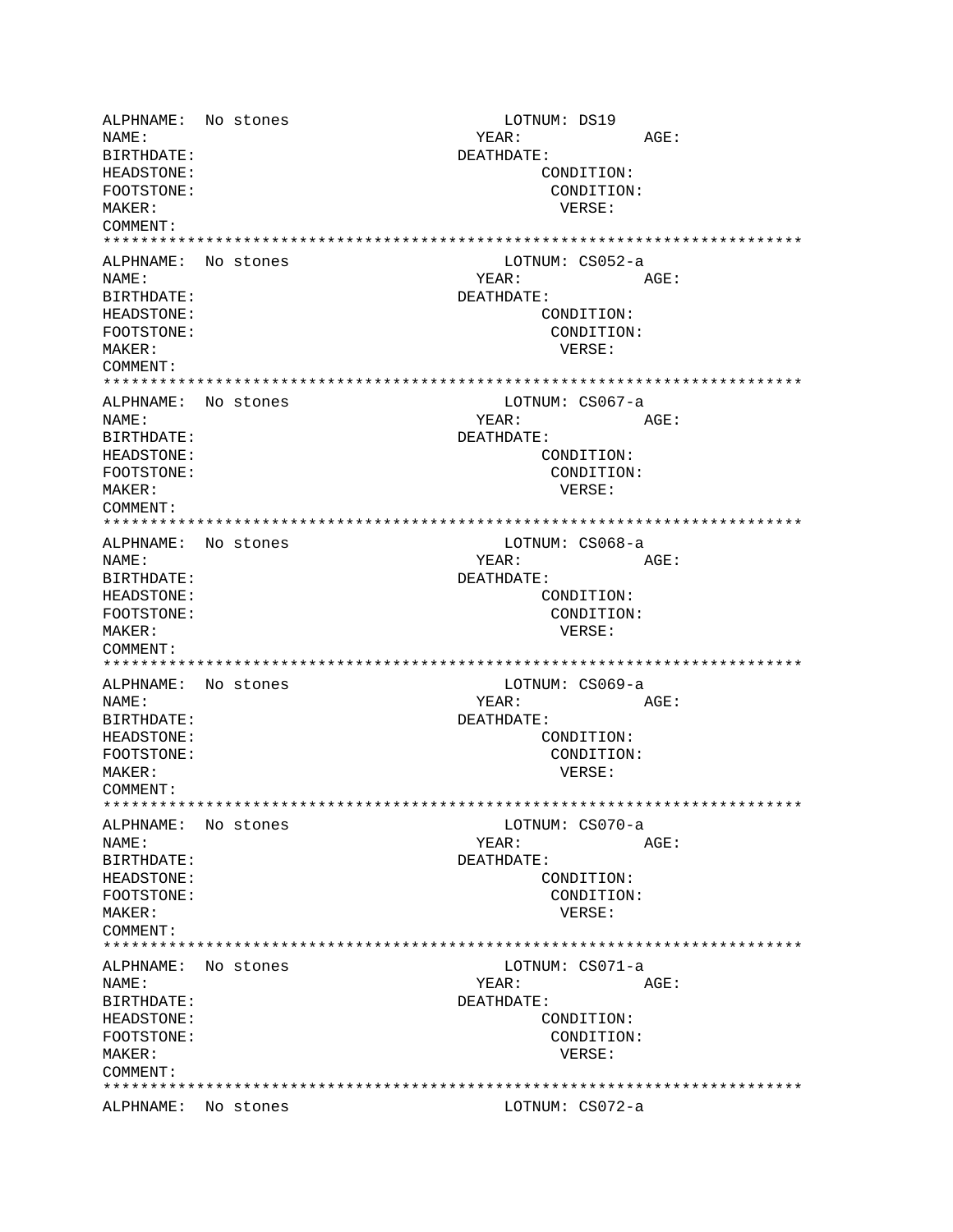AGE: NAME: YEAR: DEATHDATE: **BIRTHDATE:** HEADSTONE: CONDITION: FOOTSTONE: CONDITION: MAKER: VERSE: COMMENT: ALPHNAME: No stones LOTNUM: CS073-a NAME: YEAR: AGE: BIRTHDATE: DEATHDATE: HEADSTONE: CONDITION: CONDITION: FOOTSTONE: MAKER: VERSE: COMMENT: ALPHNAME: No stones LOTNUM: CS074-a NAME: YEAR: AGE: BIRTHDATE: DEATHDATE: HEADSTONE: CONDITION: CONDITION: FOOTSTONE: MAKER: VERSE: COMMENT: LOTNUM: E001 ALPHNAME: No stones NAME: AGE: YEAR: DEATHDATE: BIRTHDATE: HEADSTONE: CONDITION: FOOTSTONE: CONDITION: MAKER: VERSE: COMMENT: LOTNUM: E003 ALPHNAME: No stones YEAR: NAME: AGE: BIRTHDATE: DEATHDATE: HEADSTONE: CONDITION: FOOTSTONE: CONDITION: MAKER: VERSE: COMMENT: LOTNUM: E004 ALPHNAME: No stones NAME: YEAR: AGE: BIRTHDATE: DEATHDATE: HEADSTONE: CONDITION: FOOTSTONE: CONDITION: MAKER: VERSE:  $COMM$  $R$  $N$  $T$ : LOTNUM: E005 ALPHNAME: No stones NAME: YEAR: AGE: BIRTHDATE: DEATHDATE: HEADSTONE: CONDITION: FOOTSTONE: CONDITION: MAKER: VERSE: COMMENT: ALPHNAME: No stones LOTNUM: E006 NAME: YEAR: AGE: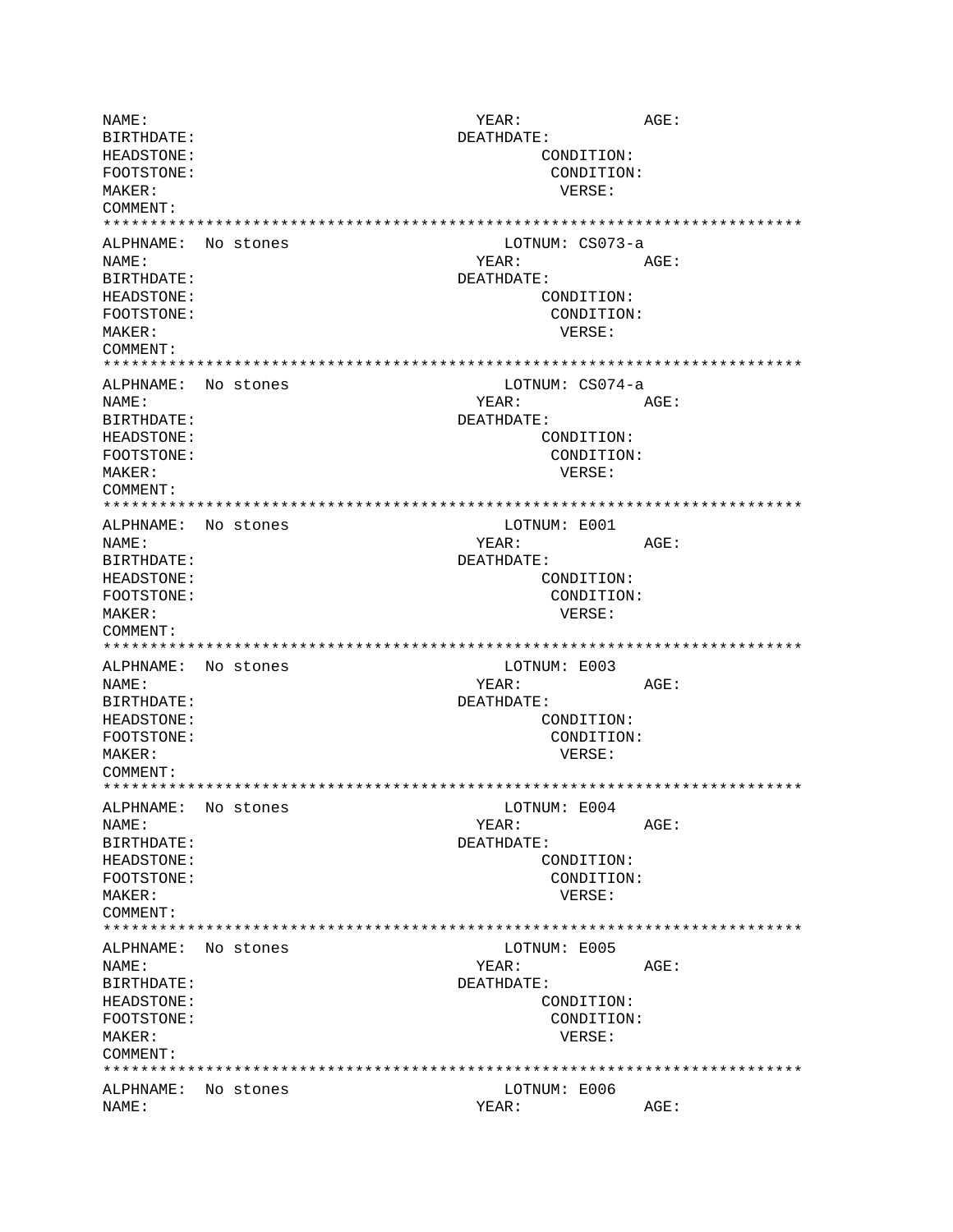**BIRTHDATE:** DEATHDATE: HEADSTONE: CONDITION: FOOTSTONE: CONDITION: MAKER: VERSE: COMMENT: ALPHNAME: No stones LOTNUM: E007 NAME: YEAR: AGE: BIRTHDATE: DEATHDATE: HEADSTONE: CONDITION: FOOTSTONE: CONDITION:  $M\Delta K$ <sub>F</sub>P: VERSE: COMMENT: ALPHNAME: No stones LOTNUM: E008 NAME: YEAR:  $AGE:$ BIRTHDATE: DEATHDATE: HEADSTONE: CONDITION: FOOTSTONE: CONDITION: MAKER: VERSE: COMMENT: ALPHNAME: No stones LOTNUM: E010 NAME: YEAR: AGE: **BIRTHDATE:** DEATHDATE: HEADSTONE: CONDITION: FOOTSTONE: CONDITION: MAKER: VERSE:  $COMMFINT$ : ALPHNAME: No stones LOTNUM: E011 NAME: YEAR: AGE: DEATHDATE: BIRTHDATE: HEADSTONE: CONDITION: FOOTSTONE: CONDITION: VERSE: MAKER: COMMENT: ALPHNAME: No stones LOTNUM: E013 NAME: YEAR: AGE: DEATHDATE: BIRTHDATE: HEADSTONE: CONDITION: FOOTSTONE: CONDITION: MAKER: VERSE: COMMENT: ALPHNAME: No stones LOTNUM: E014 NAME: YEAR: AGE: BIRTHDATE: DEATHDATE: HEADSTONE: CONDITION: FOOTSTONE: CONDITION: MAKER: VERSE: COMMENT: ALPHNAME: No stones LOTNUM: E015B NAME: YEAR: AGE: BIRTHDATE: DEATHDATE: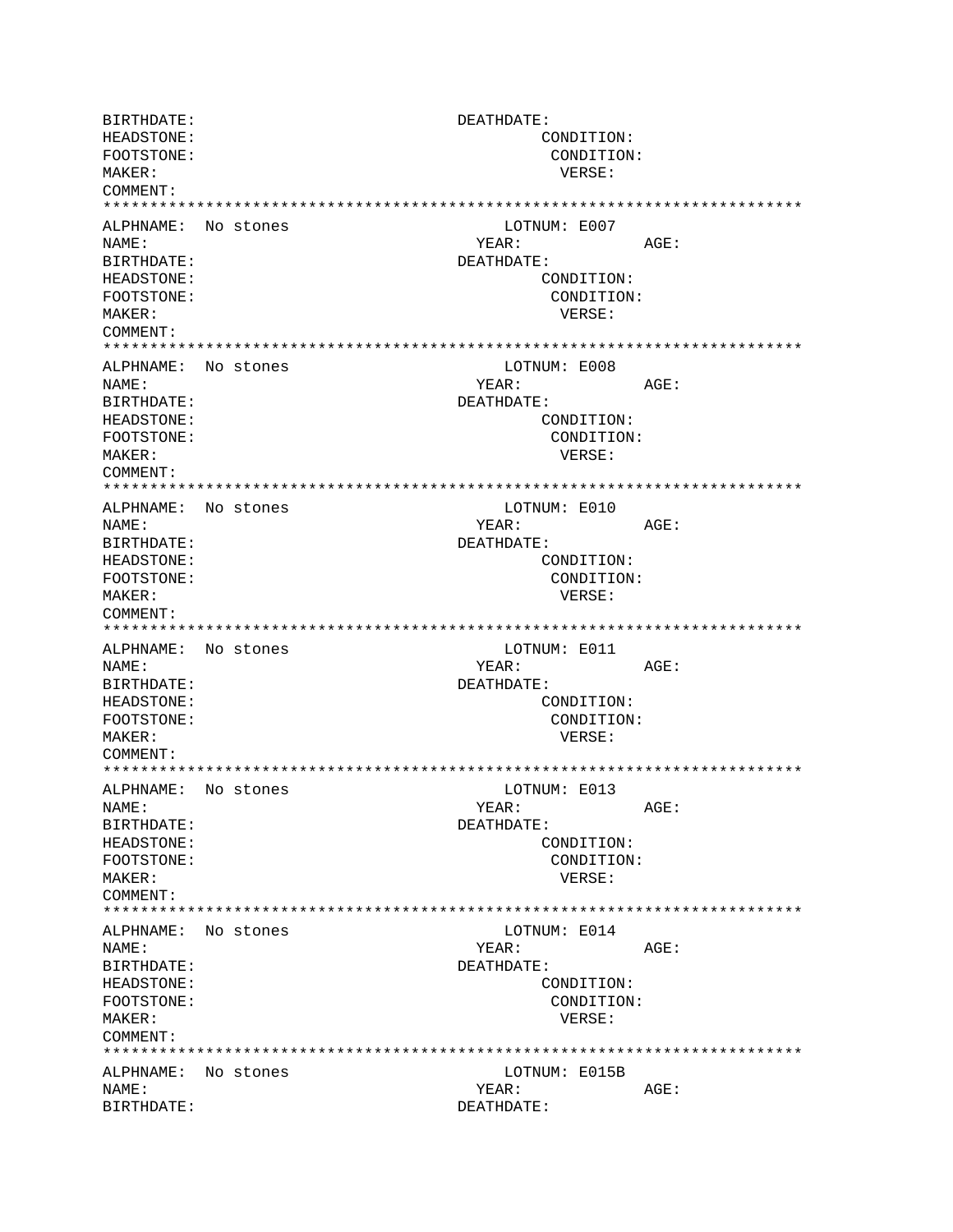HEADSTONE: CONDITION: FOOTSTONE: CONDITION: MAKER: VERSE: COMMENT: ALPHNAME: No stones LOTNUM: E016 NAME: YEAR: AGE: **BIRTHDATE:** DEATHDATE: HEADSTONE: CONDITION: FOOTSTONE: CONDITION: MAKER: VERSE: COMMENT: ALPHNAME: No stones LOTNUM: E019 NAME: YEAR: AGE: BIRTHDATE: DEATHDATE: HEADSTONE: CONDITION: FOOTSTONE: CONDITION: MAKER: VERSE: COMMENT: ALPHNAME: No stones LOTNUM: E020 NAME: YEAR: AGE: BIRTHDATE: DEATHDATE: CONDITION: HEADSTONE: FOOTSTONE: CONDITION: MAKER: VERSE: COMMENT: ALPHNAME: No stones LOTNUM: E022 NAME: YEAR: AGE: BIRTHDATE: DEATHDATE: HEADSTONE: CONDITION: FOOTSTONE: CONDITION: MAKER: VERSE:  $COMM$  $FNT$ : ALPHNAME: No stones LOTNUM: E023 AGE: NAME: YEAR: BIRTHDATE: DEATHDATE: HEADSTONE: CONDITION: FOOTSTONE: CONDITION:  $M\Delta KFR$ : VERSE: COMMENT: ALPHNAME: No stones LOTNUM: E024 NAME: YEAR: AGE: BIRTHDATE: DEATHDATE: HEADSTONE: CONDITION: CONDITION: FOOTSTONE: MAKER: VERSE: COMMENT: ALPHNAME: No stones LOTNUM: E025 NAME: YEAR: AGE: BIRTHDATE: DEATHDATE: HEADSTONE: CONDITION: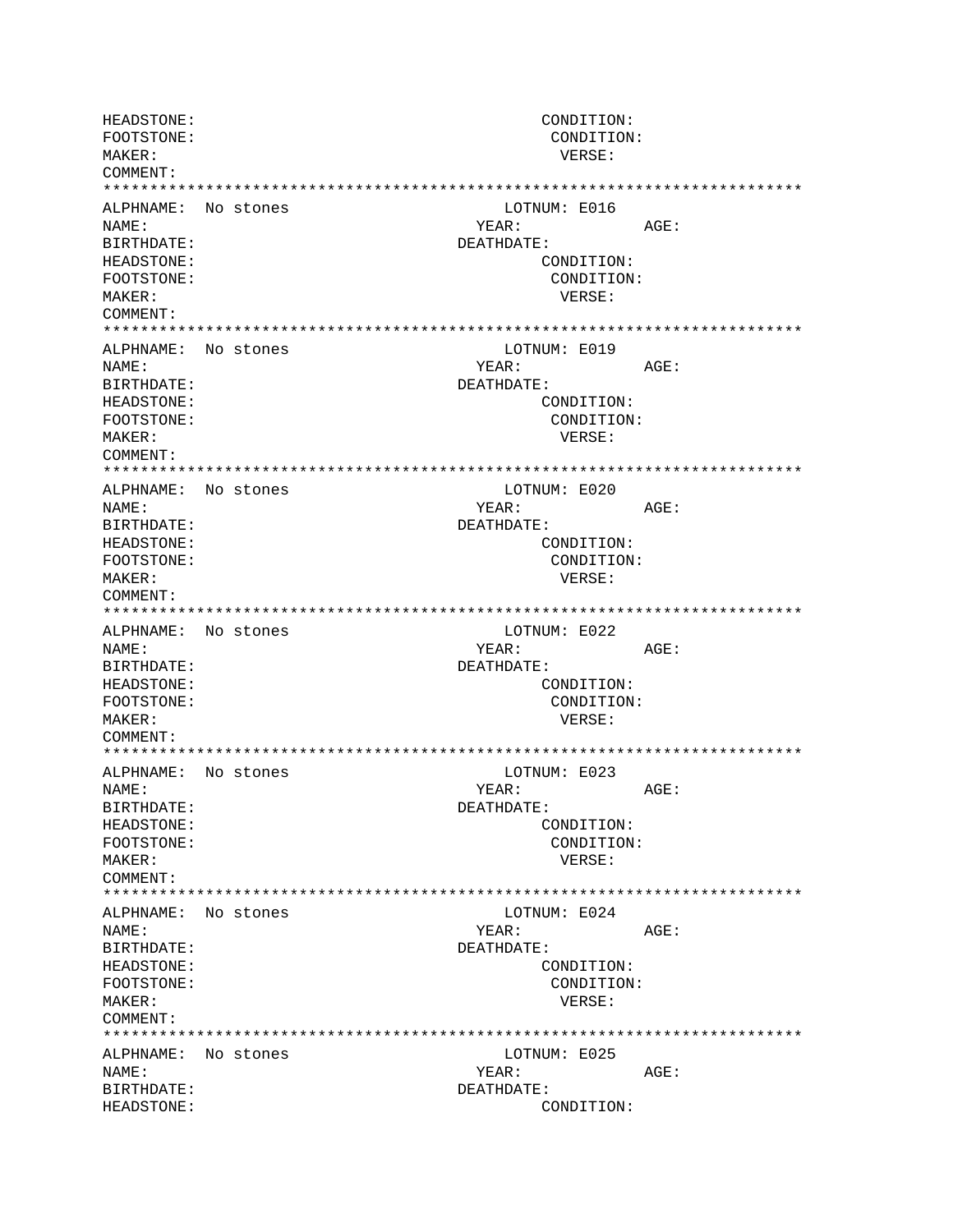FOOTSTONE: CONDITION: MAKER: VERSE: COMMENT: LOTNUM: E026 ALPHNAME: No stones NAME: YEAR: AGE: BIRTHDATE: DEATHDATE: CONDITION: HEADSTONE: FOOTSTONE: CONDITION: MAKER: VERSE:  $COMM$  $FNTT$ : ALPHNAME: No stones LOTNUM: E040 NAME: YEAR: AGE: BIRTHDATE: DEATHDATE: HEADSTONE: CONDITION: FOOTSTONE: CONDITION: MAKER: VERSE: COMMENT: ALPHNAME: No stones LOTNUM: E044 NAME: YEAR: AGE: BIRTHDATE: DEATHDATE: HEADSTONE: CONDITION: FOOTSTONE: CONDITION: MAKER: VERSE: COMMENT: LOTNUM: E051 ALPHNAME: No stones NAMF: YEAR: AGE: BIRTHDATE: DEATHDATE: HEADSTONE: CONDITION: CONDITION: FOOTSTONE: MAKER: VERSE: COMMENT: lots 51-75 not on cemetery list ALPHNAME: No stones LOTNUM: E076 NAME: YEAR:  $AGE:$ BIRTHDATE: DEATHDATE: CONDITION: HEADSTONE: CONDITION: FOOTSTONE: VERSE: MAKER: COMMENT: ALPHNAME: No stones LOTNUM: E078 NAME: YEAR:  $AGE:$ BIRTHDATE: DEATHDATE: HEADSTONE: CONDITION: FOOTSTONE: CONDITION: MAKER: VERSE: COMMENT: LOTNUM: E079 ALPHNAME: No stones NAME: YEAR: AGE: BIRTHDATE: DEATHDATE: HEADSTONE: CONDITION: FOOTSTONE: CONDITION: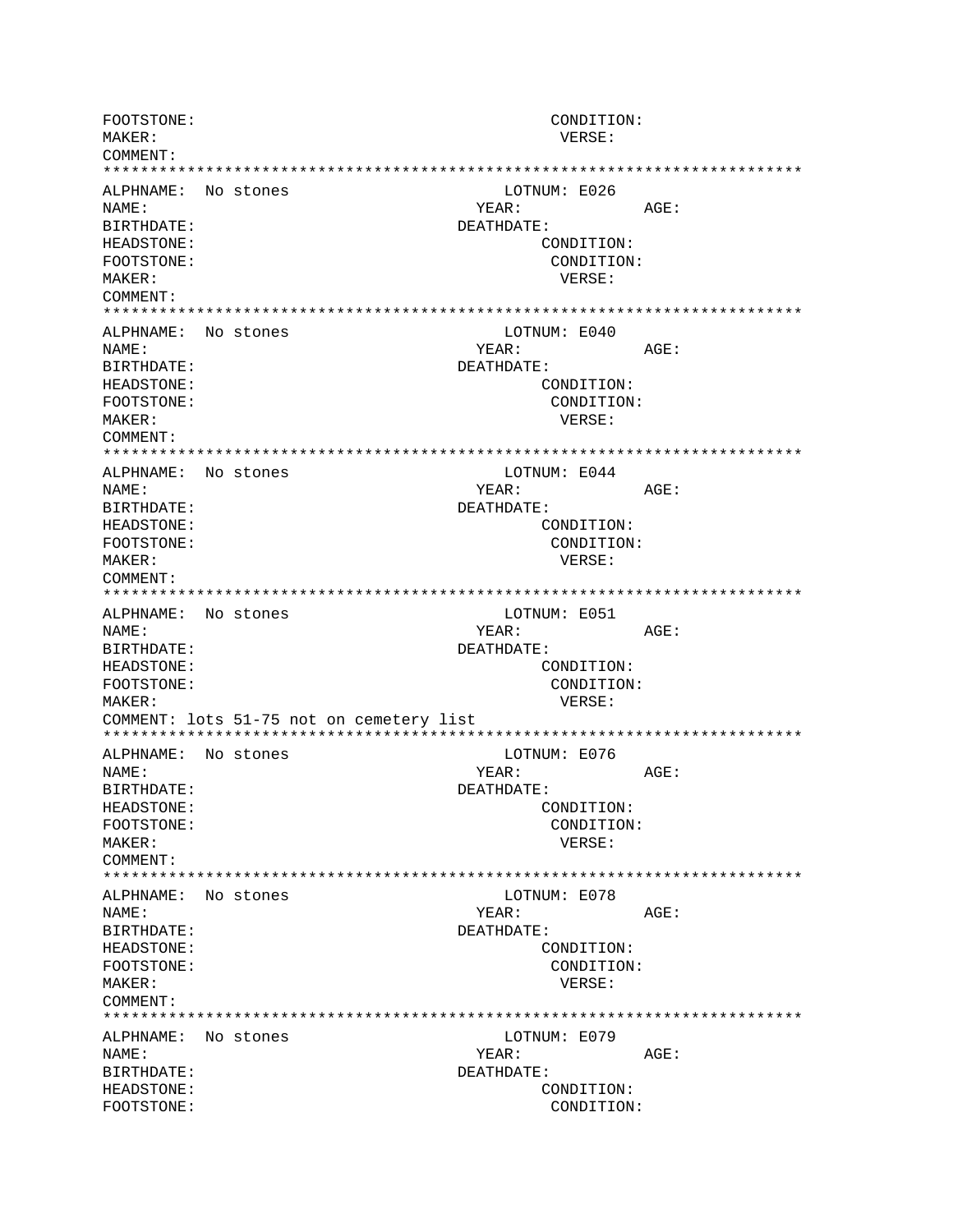MAKER: VERSE:  $COMM$  $FNT$ : ALPHNAME: No stones LOTNUM: E085 NAME: YEAR: AGE: BIRTHDATE: DEATHDATE: HEADSTONE: CONDITION: FOOTSTONE: CONDITION: MAKER: VERSE: COMMENT: ALPHNAME: No stones LOTNUM: 204B NAME: YEAR: AGE: BIRTHDATE: DEATHDATE: HEADSTONE: CONDITION: FOOTSTONE: CONDITION: MAKER: VERSE: COMMENT: LOTNUM: E009 ALPHNAME: No stones NAME: YEAR: AGE: BIRTHDATE: DEATHDATE: HEADSTONE: CONDITION: FOOTSTONE: CONDITION: MAKER: VERSE: COMMENT: ALPHNAME: No stones LOTNUM: E027 NAME: YEAR:  $\triangle G$ F: BIRTHDATE: DEATHDATE: HEADSTONE: CONDITION: CONDITION: FOOTSTONE: MAKER: VERSE: COMMENT: ALPHNAME: No stones LOTNUM: E028 NAME: YEAR: AGE: BIRTHDATE: DEATHDATE: HEADSTONE: CONDITION: FOOTSTONE: CONDITION: MAKER: VERSE: COMMENT: ALPHNAME: No stones LOTNUM: E029 NAME: YEAR: AGE: DEATHDATE: **RIRTHDATE:** HEADSTONE: CONDITION: FOOTSTONE: CONDITION: VERSE: MAKER: COMMENT: ALPHNAME: No stones LOTNUM: E030 NAME: YEAR: AGE: BIRTHDATE: DEATHDATE: HEADSTONE: CONDITION: FOOTSTONE: CONDITION: MAKER: VERSE: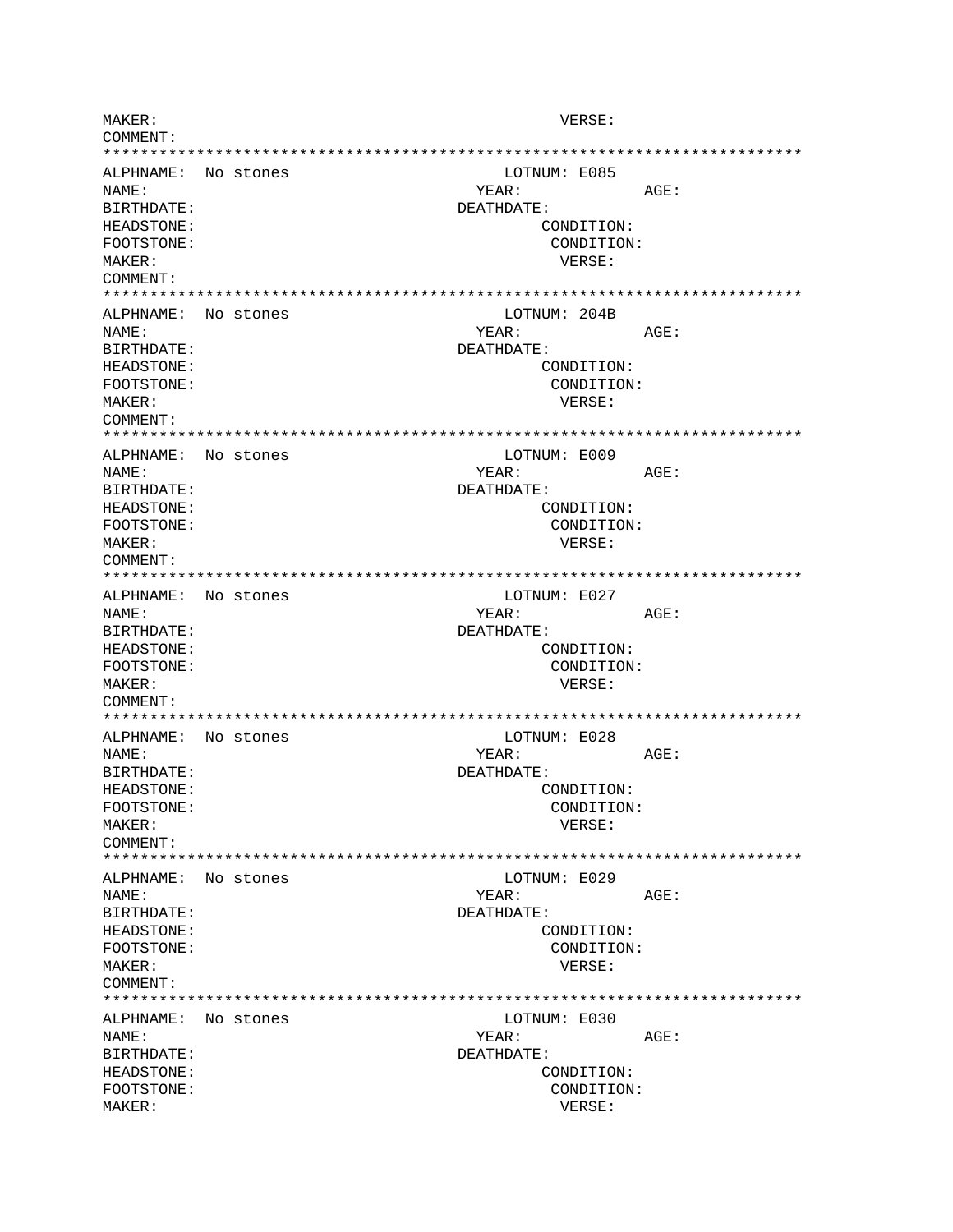COMMENT: ALPHNAME: No stones LOTNUM: E031 NAME: YEAR: AGE: BIRTHDATE: DEATHDATE: HEADSTONE: CONDITION: FOOTSTONE: CONDITION: MAKER: VERSE: COMMENT: ALPHNAME: No stones LOTNUM: E032 NAMF: VFAR: AGE: BIRTHDATE: DEATHDATE: HEADSTONE: CONDITION: FOOTSTONE: CONDITION: MAKER: VERSE: COMMENT: ALPHNAME: No stones LOTNUM: E033 NAME: YEAR: AGE: BIRTHDATE: DEATHDATE: HEADSTONE: CONDITION: FOOTSTONE: CONDITION: MAKER: VERSE: COMMENT: ALPHNAME: No stones LOTNUM: E034 NAME: YEAR: AGE: **BIRTHDATE:** DEATHDATE: HEADSTONE: CONDITION: FOOTSTONE: CONDITION: VERSE: MAKER: COMMENT: ALPHNAME: No stones LOTNUM: E035 NAME: AGE: YEAR: BIRTHDATE: DEATHDATE: HEADSTONE: CONDITION: FOOTSTONE: CONDITION: VERSE: MAKER: COMMENT: LOTNUM: E037 -a ALPHNAME: No stones AGE: NAME: YEAR: BIRTHDATE: DEATHDATE: HEADSTONE: CONDITION: FOOTSTONE: CONDITION: MAKER: VERSE: COMMENT: ALPHNAME: No stones LOTNUM: E038 -a NAME: YEAR: AGE: BIRTHDATE: DEATHDATE: HEADSTONE: CONDITION: FOOTSTONE: CONDITION: MAKER: VERSE: COMMENT: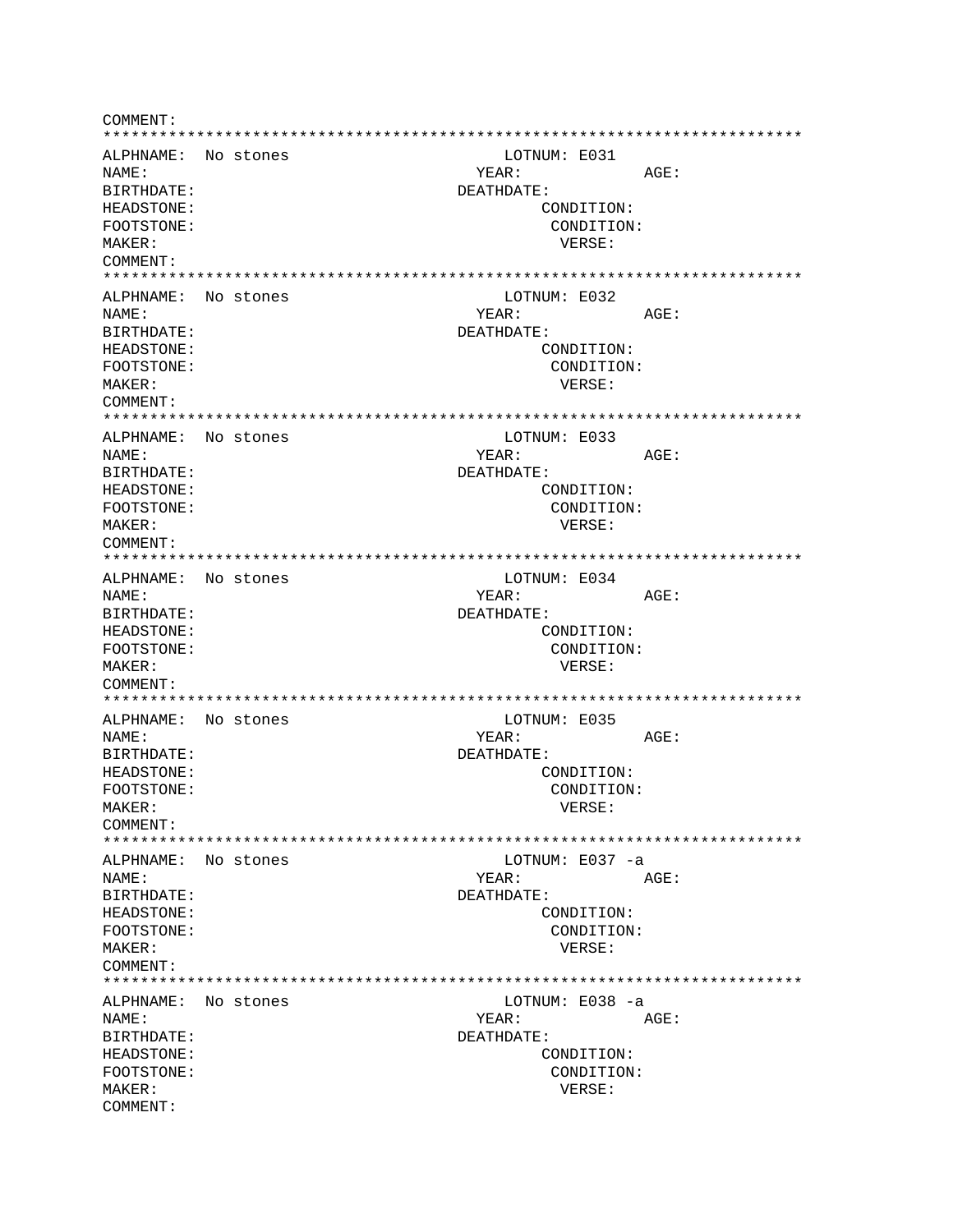ALPHNAME: No stones LOTNUM: E086 -a NAME: YEAR: AGE: BIRTHDATE: DEATHDATE: HEADSTONE: CONDITION: FOOTSTONE: CONDITION: MAKER: VERSE: COMMENT: ALPHNAME: No stones LOTNUM: E087 -a NAME: YEAR: AGE: RIRTHDATE: DEATHDATE: HEADSTONE: CONDITION: FOOTSTONE: CONDITION: MAKER: VERSE: COMMENT: ALPHNAME: No stones LOTNUM: E096 -a NAME: YEAR: AGE: DEATHDATE: BIRTHDATE: HEADSTONE: CONDITION: FOOTSTONE: CONDITION: VERSE: MAKER: COMMENT: ALPHNAME: No stones LOTNUM: E134 NAME: YEAR: AGE: DEATHDATE: BIRTHDATE: HEADSTONE: CONDITION: FOOTSTONE: CONDITION: MAKER: VERSE: COMMENT: ALPHNAME: No stones LOTNUM: E159-60 NAME: YEAR: AGE: BIRTHDATE: DEATHDATE: HEADSTONE: CONDITION: FOOTSTONE: CONDITION: MAKER: VERSE: COMMENT: ALPHNAME: No stones LOTNUM: E101A AGE: NAME: YEAR: **BIRTHDATE:** DEATHDATE: HEADSTONE: CONDITION: FOOTSTONE: CONDITION: VERSE: MAKER: COMMENT: ALPHNAME: No stones LOTNUM: E128B NAME: YEAR: AGE: BIRTHDATE: DEATHDATE: HEADSTONE: CONDITION: FOOTSTONE: CONDITION: MAKER: VERSE: COMMENT: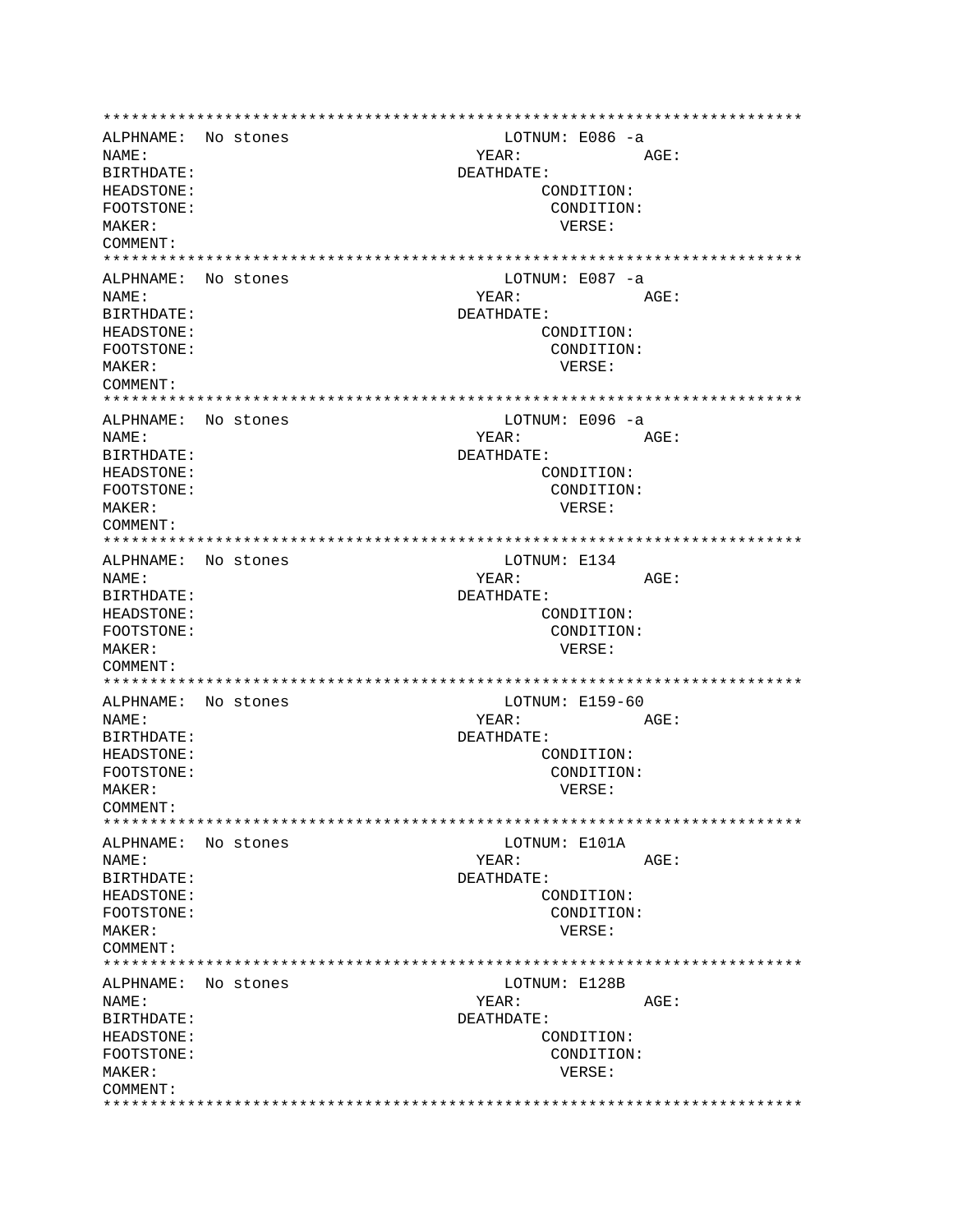ALPHNAME: No stones LOTNUM: E133 NAME: YEAR: AGE: BIRTHDATE: DEATHDATE: HEADSTONE: CONDITION: FOOTSTONE: CONDITION: MAKER: VERSE: COMMENT: \*\*\*\*\*\*\*\*\*\*\*\*\*\*\*\*\*\*\*\*\*\*\*\*\*\*\*\*\*\*\*\*\*\*\*\*\*\*\*\*\*\*\*\*\*\*\*\*\*\*\*\*\*\*\*\*\*\*\*\*\*\*\*\*\*\*\*\*\*\*\*\*\*\*\* ALPHNAME: No stones NAME: AGE: BIRTHDATE: DEATHDATE: HEADSTONE: CONDITION: FOOTSTONE: CONDITION: MAKER: VERSE: COMMENT: \*\*\*\*\*\*\*\*\*\*\*\*\*\*\*\*\*\*\*\*\*\*\*\*\*\*\*\*\*\*\*\*\*\*\*\*\*\*\*\*\*\*\*\*\*\*\*\*\*\*\*\*\*\*\*\*\*\*\*\*\*\*\*\*\*\*\*\*\*\*\*\*\*\*\* ALPHNAME: No stones LOTNUM: E152-55 NAME: YEAR: AGE: BIRTHDATE: DEATHDATE: HEADSTONE: CONDITION: FOOTSTONE: CONDITION: MAKER: VERSE: COMMENT: \*\*\*\*\*\*\*\*\*\*\*\*\*\*\*\*\*\*\*\*\*\*\*\*\*\*\*\*\*\*\*\*\*\*\*\*\*\*\*\*\*\*\*\*\*\*\*\*\*\*\*\*\*\*\*\*\*\*\*\*\*\*\*\*\*\*\*\*\*\*\*\*\*\*\* ALPHNAME: No stones and the control of the LOTNUM: E158A and the MAME: AGE: NAME: YEAR: AGE: BIRTHDATE: DEATHDATE: HEADSTONE: CONDITION: FOOTSTONE: CONDITION: MAKER: VERSE: COMMENT: \*\*\*\*\*\*\*\*\*\*\*\*\*\*\*\*\*\*\*\*\*\*\*\*\*\*\*\*\*\*\*\*\*\*\*\*\*\*\*\*\*\*\*\*\*\*\*\*\*\*\*\*\*\*\*\*\*\*\*\*\*\*\*\*\*\*\*\*\*\*\*\*\*\*\* ALPHNAME: No stones LOTNUM: E156B NAME: YEAR: AGE: BIRTHDATE: DEATHDATE: HEADSTONE: CONDITION: FOOTSTONE: CONDITION: MAKER: VERSE: COMMENT: \*\*\*\*\*\*\*\*\*\*\*\*\*\*\*\*\*\*\*\*\*\*\*\*\*\*\*\*\*\*\*\*\*\*\*\*\*\*\*\*\*\*\*\*\*\*\*\*\*\*\*\*\*\*\*\*\*\*\*\*\*\*\*\*\*\*\*\*\*\*\*\*\*\*\* ALPHNAME: No stones and the LOTNUM: C125 NAME: YEAR: AGE: BIRTHDATE: DEATHDATE: HEADSTONE: CONDITION: FOOTSTONE: CONDITION: MAKER: VERSE: COMMENT: \*\*\*\*\*\*\*\*\*\*\*\*\*\*\*\*\*\*\*\*\*\*\*\*\*\*\*\*\*\*\*\*\*\*\*\*\*\*\*\*\*\*\*\*\*\*\*\*\*\*\*\*\*\*\*\*\*\*\*\*\*\*\*\*\*\*\*\*\*\*\*\*\*\*\* ALPHNAME: No stones NAME: YEAR: AGE: BIRTHDATE: DEATHDATE: HEADSTONE: CONDITION: FOOTSTONE: CONDITION: MAKER: VERSE: COMMENT: \*\*\*\*\*\*\*\*\*\*\*\*\*\*\*\*\*\*\*\*\*\*\*\*\*\*\*\*\*\*\*\*\*\*\*\*\*\*\*\*\*\*\*\*\*\*\*\*\*\*\*\*\*\*\*\*\*\*\*\*\*\*\*\*\*\*\*\*\*\*\*\*\*\*\* ALPHNAME: No stones LOTNUM: E200-33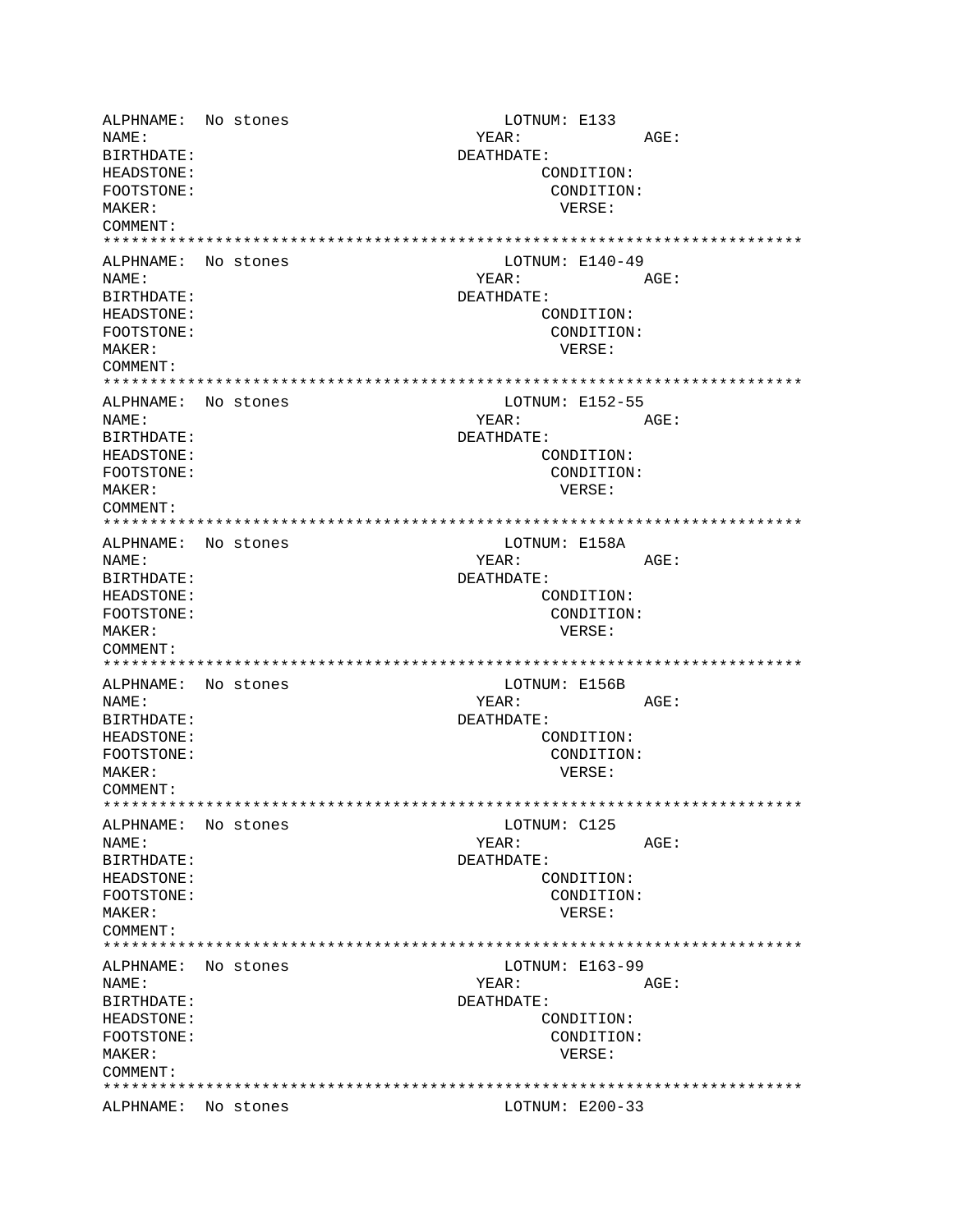NAME:  $YEAR:$  AGE: BIRTHDATE: DEATHDATE: HEADSTONE: CONDITION: FOOTSTONE: CONDITION: MAKER: VERSE: COMMENT: \*\*\*\*\*\*\*\*\*\*\*\*\*\*\*\*\*\*\*\*\*\*\*\*\*\*\*\*\*\*\*\*\*\*\*\*\*\*\*\*\*\*\*\*\*\*\*\*\*\*\*\*\*\*\*\*\*\*\*\*\*\*\*\*\*\*\*\*\*\*\*\*\*\*\* ALPHNAME: No stones and the LOTNUM: E094 NAME: YEAR: AGE: BIRTHDATE: DEATHDATE: HEADSTONE: CONDITION: FOOTSTONE: CONDITION: MAKER: VERSE: COMMENT: \*\*\*\*\*\*\*\*\*\*\*\*\*\*\*\*\*\*\*\*\*\*\*\*\*\*\*\*\*\*\*\*\*\*\*\*\*\*\*\*\*\*\*\*\*\*\*\*\*\*\*\*\*\*\*\*\*\*\*\*\*\*\*\*\*\*\*\*\*\*\*\*\*\*\* ALPHNAME: No stones, not to be sold NAME: YEAR: AGE: BIRTHDATE: DEATHDATE: HEADSTONE: CONDITION: FOOTSTONE: CONDITION: MAKER: VERSE: COMMENT: \*\*\*\*\*\*\*\*\*\*\*\*\*\*\*\*\*\*\*\*\*\*\*\*\*\*\*\*\*\*\*\*\*\*\*\*\*\*\*\*\*\*\*\*\*\*\*\*\*\*\*\*\*\*\*\*\*\*\*\*\*\*\*\*\*\*\*\*\*\*\*\*\*\*\* ALPHNAME: Not on Cemetery List LOTNUM: E117-27 NAME: YEAR: AGE: BIRTHDATE: DEATHDATE: HEADSTONE: CONDITION: FOOTSTONE: CONDITION: MAKER: VERSE: COMMENT: \*\*\*\*\*\*\*\*\*\*\*\*\*\*\*\*\*\*\*\*\*\*\*\*\*\*\*\*\*\*\*\*\*\*\*\*\*\*\*\*\*\*\*\*\*\*\*\*\*\*\*\*\*\*\*\*\*\*\*\*\*\*\*\*\*\*\*\*\*\*\*\*\*\*\* ALPHNAME: Not on Cemetery List [107NUM: E129-31] NAME: YEAR: AGE: BIRTHDATE: DEATHDATE: HEADSTONE: CONDITION: FOOTSTONE: CONDITION: MAKER: VERSE: COMMENT: \*\*\*\*\*\*\*\*\*\*\*\*\*\*\*\*\*\*\*\*\*\*\*\*\*\*\*\*\*\*\*\*\*\*\*\*\*\*\*\*\*\*\*\*\*\*\*\*\*\*\*\*\*\*\*\*\*\*\*\*\*\*\*\*\*\*\*\*\*\*\*\*\*\*\* ALPHNAME: Not on Cemetery list NAME: YEAR: AGE: BIRTHDATE: DEATHDATE: HEADSTONE: CONDITION: FOOTSTONE: CONDITION: MAKER: VERSE: COMMENT: \*\*\*\*\*\*\*\*\*\*\*\*\*\*\*\*\*\*\*\*\*\*\*\*\*\*\*\*\*\*\*\*\*\*\*\*\*\*\*\*\*\*\*\*\*\*\*\*\*\*\*\*\*\*\*\*\*\*\*\*\*\*\*\*\*\*\*\*\*\*\*\*\*\*\* ALPHNAME: Not on cemetery list LOTNUM: E105 NAME: YEAR: AGE: BIRTHDATE: DEATHDATE: HEADSTONE: CONDITION: FOOTSTONE: CONDITION: MAKER: VERSE: COMMENT: \*\*\*\*\*\*\*\*\*\*\*\*\*\*\*\*\*\*\*\*\*\*\*\*\*\*\*\*\*\*\*\*\*\*\*\*\*\*\*\*\*\*\*\*\*\*\*\*\*\*\*\*\*\*\*\*\*\*\*\*\*\*\*\*\*\*\*\*\*\*\*\*\*\*\* ALPHNAME: Not on cemetery records NAME: YEAR: AGE: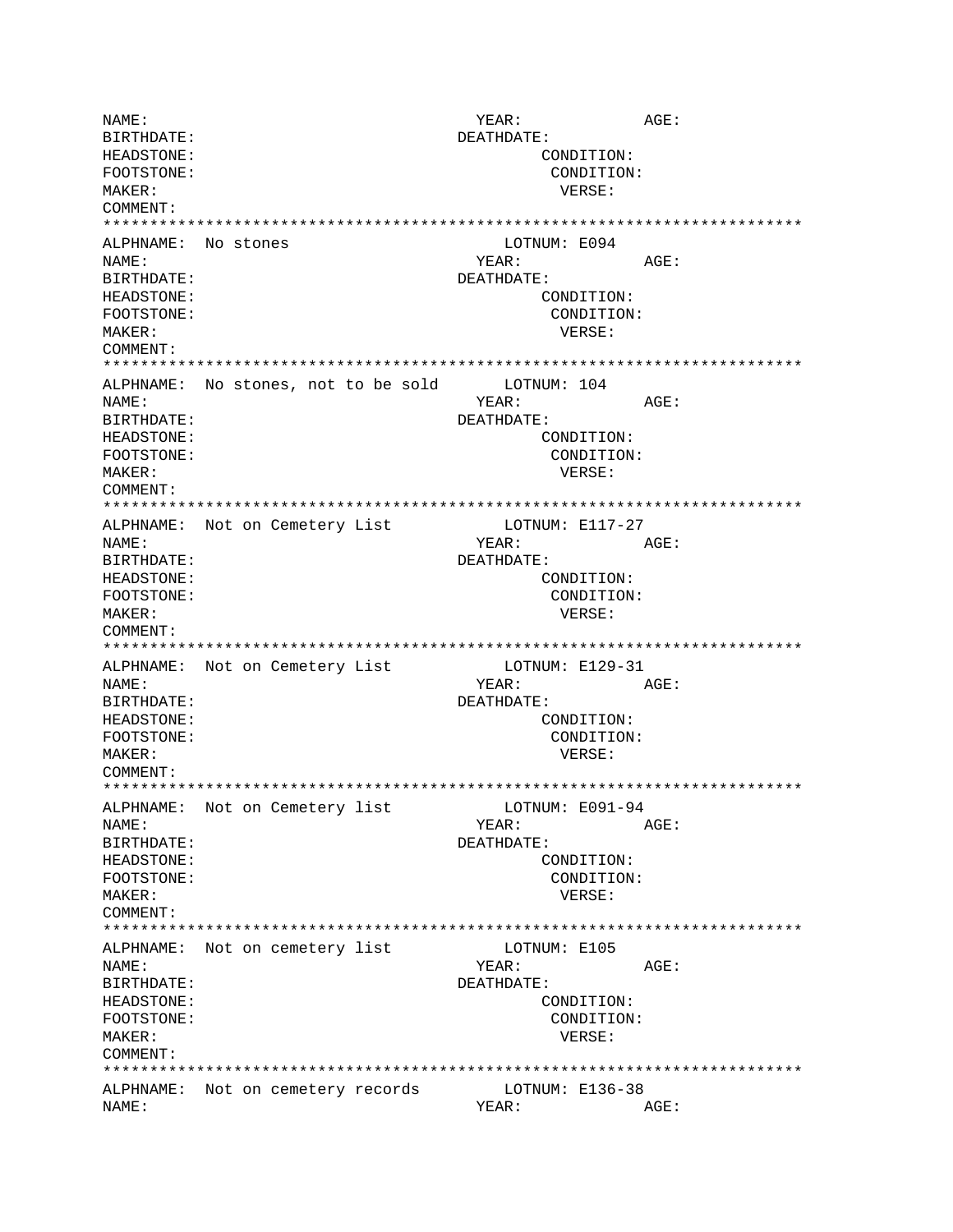BIRTHDATE: DEATHDATE: HEADSTONE: CONDITION: FOOTSTONE: CONDITION: MAKER: VERSE: COMMENT: \*\*\*\*\*\*\*\*\*\*\*\*\*\*\*\*\*\*\*\*\*\*\*\*\*\*\*\*\*\*\*\*\*\*\*\*\*\*\*\*\*\*\*\*\*\*\*\*\*\*\*\*\*\*\*\*\*\*\*\*\*\*\*\*\*\*\*\*\*\*\*\*\*\*\* ALPHNAME: Not to be sold all the LOTNUM: 66 NAME: AGE: BIRTHDATE: DEATHDATE: HEADSTONE: CONDITION: FOOTSTONE: CONDITION: MAKER: VERSE: COMMENT: \*\*\*\*\*\*\*\*\*\*\*\*\*\*\*\*\*\*\*\*\*\*\*\*\*\*\*\*\*\*\*\*\*\*\*\*\*\*\*\*\*\*\*\*\*\*\*\*\*\*\*\*\*\*\*\*\*\*\*\*\*\*\*\*\*\*\*\*\*\*\*\*\*\*\* ALPHNAME: O'DONNELL, MICH LOTNUM: E012 -a NAME: Michael E. YEAR: 1993 AGE: BIRTHDATE: Mar. 2, 1953 DEATHDATE: Mar. 4, 1993 HEADSTONE: granite/4 shamrocks, banner CONDITION: lichen FOOTSTONE: CONDITION: MAKER: LuzBrothersInc.,1122GorhamSt.Lowell VERSE: 190 COMMENT: cem. record & V.R.: Michael d. March 14, 1993 \*\*\*\*\*\*\*\*\*\*\*\*\*\*\*\*\*\*\*\*\*\*\*\*\*\*\*\*\*\*\*\*\*\*\*\*\*\*\*\*\*\*\*\*\*\*\*\*\*\*\*\*\*\*\*\*\*\*\*\*\*\*\*\*\*\*\*\*\*\*\*\*\*\*\* ALPHNAME: O'HARA, CHAR LOTNUM: CS060-a NAME: Charles A. YEAR: 1987 AGE: BIRTHDATE: June 14, 1931 DEATHDATE: June 15, 1987 HEADSTONE: CONDITION: FOOTSTONE: CONDITION: MAKER: VERSE: COMMENT: with Joan E. \*\*\*\*\*\*\*\*\*\*\*\*\*\*\*\*\*\*\*\*\*\*\*\*\*\*\*\*\*\*\*\*\*\*\*\*\*\*\*\*\*\*\*\*\*\*\*\*\*\*\*\*\*\*\*\*\*\*\*\*\*\*\*\*\*\*\*\*\*\*\*\*\*\*\* ALPHNAME: O'HARA, JOAN LOTNUM: CS060 NAME: Joan E. YEAR: AGE: BIRTHDATE: Sept. 1, 1932 DEATHDATE: HEADSTONE: CONDITION: FOOTSTONE: CONDITION: MAKER: VERSE: COMMENT: with Charles A. \*\*\*\*\*\*\*\*\*\*\*\*\*\*\*\*\*\*\*\*\*\*\*\*\*\*\*\*\*\*\*\*\*\*\*\*\*\*\*\*\*\*\*\*\*\*\*\*\*\*\*\*\*\*\*\*\*\*\*\*\*\*\*\*\*\*\*\*\*\*\*\*\*\*\* ALPHNAME: OLENCHAK, DORO LOTNUM: CS040-a NAME: Dorothy L. The Mass of the MEAR: 1983 AGE: BIRTHDATE: 1924 DEATHDATE: 1983 HEADSTONE: CONDITION: FOOTSTONE: CONDITION: MAKER: Barre Guild **VERSE:** COMMENT: with Leonard A. \*\*\*\*\*\*\*\*\*\*\*\*\*\*\*\*\*\*\*\*\*\*\*\*\*\*\*\*\*\*\*\*\*\*\*\*\*\*\*\*\*\*\*\*\*\*\*\*\*\*\*\*\*\*\*\*\*\*\*\*\*\*\*\*\*\*\*\*\*\*\*\*\*\*\* ALPHNAME: OLENCHAK, LEON LOTNUM: CS039-a NAME: Leonard A. Olenchak Sr. BIRTHDATE: Oct 30 1920 DEATHDATE: Jan 21 1994 HEADSTONE: bronze rect./flush/Olenchak CONDITION: sod encroaching FOOTSTONE: CONDITION: MAKER: USE SERVICE SERVICES AND MERSE SERVICES AND MERSE SERVICES AND MERSE SERVICES AND MERSE SERVICES AND ME COMMENT: cross between dates \*\*\*\*\*\*\*\*\*\*\*\*\*\*\*\*\*\*\*\*\*\*\*\*\*\*\*\*\*\*\*\*\*\*\*\*\*\*\*\*\*\*\*\*\*\*\*\*\*\*\*\*\*\*\*\*\*\*\*\*\*\*\*\*\*\*\*\*\*\*\*\*\*\*\* ALPHNAME: OLENCHAK, LEON LOTNUM: CS040-a NAME: Leonard A. YEAR: 1994 AGE: BIRTHDATE: 1920 DEATHDATE: 1994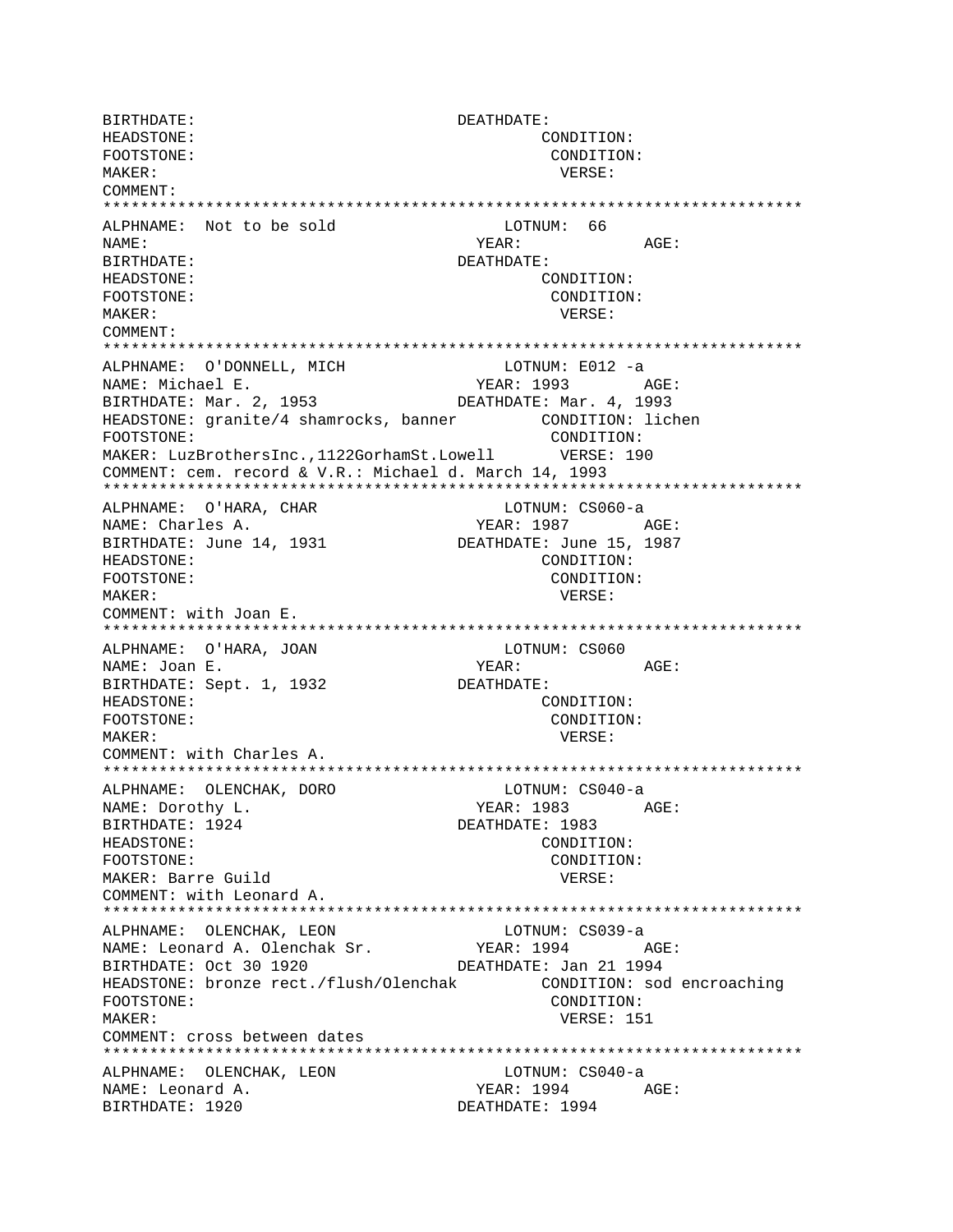HEADSTONE: #CS39-a/Leonard A.Olenchak Sr. CONDITION: FOOTSTONE: CONDITION: MAKER: Barre Guild VERSE: COMMENT: with Dorothy L. \*\*\*\*\*\*\*\*\*\*\*\*\*\*\*\*\*\*\*\*\*\*\*\*\*\*\*\*\*\*\*\*\*\*\*\*\*\*\*\*\*\*\*\*\*\*\*\*\*\*\*\*\*\*\*\*\*\*\*\*\*\*\*\*\*\*\*\*\*\*\*\*\*\*\* ALPHNAME: PAIGNON, ARTH LOTNUM: 189 -b NAME: Arthur L. Same Communications of the Magnus Media of the Magnus AGE: BIRTHDATE: 1902 DEATHDATE: 1976 HEADSTONE: CONDITION: FOOTSTONE: CONDITION: MAKER: VERSE: COMMENT: with Emile, Emma, Mabel, Grace, Frances, Ellen \*\*\*\*\*\*\*\*\*\*\*\*\*\*\*\*\*\*\*\*\*\*\*\*\*\*\*\*\*\*\*\*\*\*\*\*\*\*\*\*\*\*\*\*\*\*\*\*\*\*\*\*\*\*\*\*\*\*\*\*\*\*\*\*\*\*\*\*\*\*\*\*\*\*\* ALPHNAME: PAIGNON, EMIL CHARAGE LOTNUM: 189 -b NAME: Emile E. The South of the South States of the YEAR: 1943 AGE: BIRTHDATE: 1871 DEATHDATE: 1943 HEADSTONE: CONDITION: FOOTSTONE: CONDITION: MAKER: VERSE: COMMENT: with Emma, Mabel, Arthur, Grace, Frances, Ellen \*\*\*\*\*\*\*\*\*\*\*\*\*\*\*\*\*\*\*\*\*\*\*\*\*\*\*\*\*\*\*\*\*\*\*\*\*\*\*\*\*\*\*\*\*\*\*\*\*\*\*\*\*\*\*\*\*\*\*\*\*\*\*\*\*\*\*\*\*\*\*\*\*\*\* ALPHNAME: PAIGNON, EMMA NAME: Emma Roy YEAR: 1954 AGE: BIRTHDATE: 1870 DEATHDATE: 1954 HEADSTONE: CONDITION: FOOTSTONE: CONDITION: MAKER: VERSE: COMMENT: with Emile, Mabel, Arthur, Grace, Frances, Ellen \*\*\*\*\*\*\*\*\*\*\*\*\*\*\*\*\*\*\*\*\*\*\*\*\*\*\*\*\*\*\*\*\*\*\*\*\*\*\*\*\*\*\*\*\*\*\*\*\*\*\*\*\*\*\*\*\*\*\*\*\*\*\*\*\*\*\*\*\*\*\*\*\*\*\* ALPHNAME: PAIGNON, FRAN LOTNUM: 189 -b NAME: Frances J. The Communication of the Magnus of the Magnus of the Magnus AGE: BIRTHDATE: 1914 DEATHDATE: HEADSTONE: CONDITION: FOOTSTONE: CONDITION: MAKER: VERSE: COMMENT: with Emile, Emma, Mabel, Arthur, Grace, Ellen \*\*\*\*\*\*\*\*\*\*\*\*\*\*\*\*\*\*\*\*\*\*\*\*\*\*\*\*\*\*\*\*\*\*\*\*\*\*\*\*\*\*\*\*\*\*\*\*\*\*\*\*\*\*\*\*\*\*\*\*\*\*\*\*\*\*\*\*\*\*\*\*\*\*\* ALPHNAME: PAIGNON, GRAC LOTNUM: 189 -b NAME: Grace E. YEAR: AGE: BIRTHDATE: 1907 DEATHDATE: HEADSTONE: CONDITION: FOOTSTONE: CONDITION: MAKER: VERSE: COMMENT: with Emile, Emma, Mabel, Arthur, Frances, Ellen \*\*\*\*\*\*\*\*\*\*\*\*\*\*\*\*\*\*\*\*\*\*\*\*\*\*\*\*\*\*\*\*\*\*\*\*\*\*\*\*\*\*\*\*\*\*\*\*\*\*\*\*\*\*\*\*\*\*\*\*\*\*\*\*\*\*\*\*\*\*\*\*\*\*\* ALPHNAME: PAIGNON, MABE LOTNUM: 189 -b NAME: Mabel M. YEAR: 1985 AGE: BIRTHDATE: 1897 DEATHDATE: 1985 HEADSTONE: CONDITION: FOOTSTONE: CONDITION: MAKER: VERSE: COMMENT: with Emile, Emma, Arthur, Grace, Frances, Ellen \*\*\*\*\*\*\*\*\*\*\*\*\*\*\*\*\*\*\*\*\*\*\*\*\*\*\*\*\*\*\*\*\*\*\*\*\*\*\*\*\*\*\*\*\*\*\*\*\*\*\*\*\*\*\*\*\*\*\*\*\*\*\*\*\*\*\*\*\*\*\*\*\*\*\* ALPHNAME: PALMER, SUSA and the LOTNUM: 80 -a NAME: Susan A. YEAR: 1893 AGE: BIRTHDATE: 1827 DEATHDATE: 1893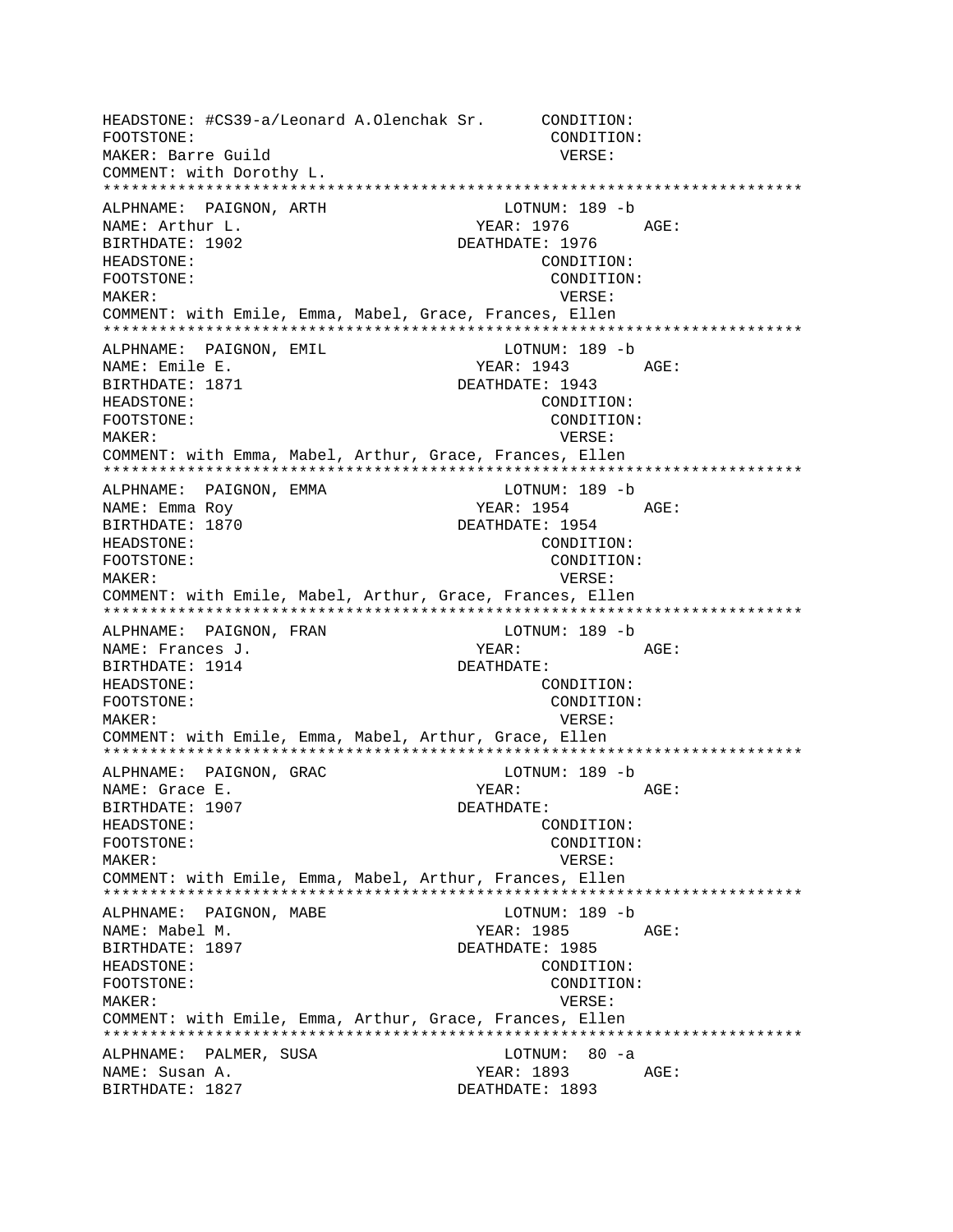HEADSTONE: marble mon/rounded/leaf branch CONDITION: acid rain starting/sm. chip FOOTSTONE: no CONDITION: MAKER: S. Sloan probably VERSE: 15 COMMENT: in same lot next to Tristram Palmer his wife/top:MOTHER/"At Rest" ALPHNAME: PALMER, TRIS LOTNUM: 80 -b NAME: Tristram F. Palmer YEAR: 1892 AGE: BIRTHDATE: 1817 DEATHDATE: 1892 starting/some lichen FOOTSTONE: no CONDITION: MAKER: S. Sloan VERSE: 87 COMMENT: top:FATHER/"Gone before" ALPHNAME: PARK LOTNUM: 78 -d NAME: Park YEAR: AGE: BIRTHDATE: DEATHDATE: CONDITION: HEADSTONE: #78-a,b,c,e FOOTSTONE: CONDITION: MAKER: VERSE: no COMMENT: LOTNUM: 79 -a ALPHNAME: PARK, A. H. YEAR: 1930 AGE: NAME: A. Heady Park BIRTHDATE: 1857 DEATHDATE: 1930 HEADSTONE: CONDITION: FOOTSTONE: no CONDITION:  $M\Delta KFR$ : VERSE: no COMMENT: rear:with Celia Battles Park Dow his wife/left side: Homer Battles Park ALPHNAME: PARK, ALEX LOTNUM: 78 -a YEAR: 1934 AGE: NAME: Alexander G. Park DEATHDATE: 1934 BIRTHDATE: 1896 CONDITION: acid rain HEADSTONE: granite/flush to ground CONDITION: FOOTSTONE: MAKER: VERSE: no COMMENT: ALPHNAME: PARK, ALEX  $LOTNUM: 82 -a$ NAME: Alexander Joseph Park YEAR: 1906 AGE: DEATHDATE: 1906 BIRTHDATE: 1886 HEADSTONE: CONDITION: FOOTSTONE: no CONDITION: MAKER: VERSE: no COMMENT: with Elizabeth his wife, John and Rebecca Park/their son/moved 1932 to Lot 43C LOTNUM:  $82 - a$ ALPHNAME: PARK, ELIZ YEAR: 1949 AGE: NAME: Elizabeth Garland Park BIRTHDATE: 1870 DEATHDATE: 1949 HEADSTONE: CONDITION: FOOTSTONE: CONDITION: VERSE: no MAKER: COMMENT: with Alexander Joseph Park his wife LOTNUM:  $78 - c$ ALPHNAME: PARK, ETHE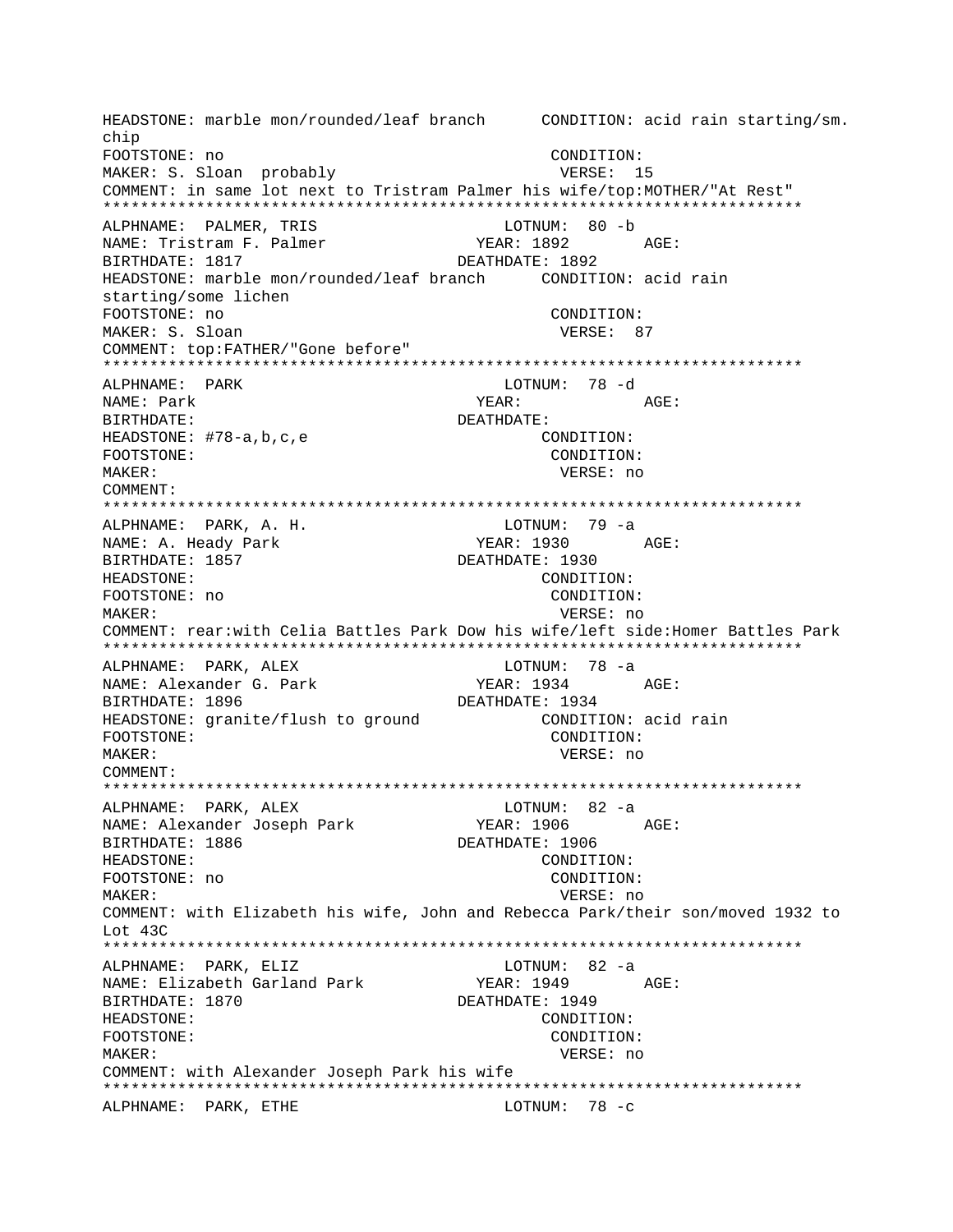YEAR: 1982 AGE: NAME: Ethel M. Park DEATHDATE: 1982 BIRTHDATE: 1894 HEADSTONE: granite/flush to ground CONDITION: sod encroaching FOOTSTONE: CONDITION: MAKER: VERSE: no COMMENT: ALPHNAME: PARK, HOME LOTNUM: 79 -a NAME: Homer Battles Park YEAR: 1961 AGE: BIRTHDATE: 1902 DEATHDATE: 1961 HEADSTONE: CONDITION: FOOTSTONE: no CONDITION: MAKER: VERSE: no COMMENT: on left side/rear: A. Heady Park, Celia Battles Park Dow ALPHNAME: PARK, JESS LOTNUM: 78 -e YEAR: 1982 AGE: NAME: Jessie C. Park BIRTHDATE: 1892 DEATHDATE: 1982 HEADSTONE: granite/flush to ground CONDITION: sod encroaching FOOTSTONE: CONDITION: MAKER: VERSE: no COMMENT: LOTNUM: 82 -a ALPHNAME: PARK, JOHN NAME: John Nesmith Park YEAR: 1901 AGE: BIRTHDATE: 1821 DEATHDATE: 1901 HEADSTONE: CONDITION: FOOTSTONE: no CONDITION: MAKER: VERSE: no COMMENT: with his wife Rebecca, son Alexander, his wife Elizabeth ALPHNAME: PARK, REBE LOTNUM: 82 -a YEAR: 1929 AGE: NAME: Rebecca Frances Park DEATHDATE: 1929 RIRTHDATE: 1836 HEADSTONE: CONDITION: FOOTSTONE: no CONDITION: MAKER: VERSE: no COMMENT: with John Nesmith Park his wife, their son Alexander, his wife Elizabeth ALPHNAME: PARK, RUTH LOTNUM: 78 -b NAME: Ruth A. Park YEAR: 1979 AGE: BIRTHDATE: 1892 DEATHDATE: 1979 HEADSTONE: granite/flush to ground CONDITION: good FOOTSTONE: CONDITION: MAKER: VERSE: no COMMENT: LOTNUM:  $34 - f$ ALPHNAME: PARKER NAME: Royce M. YEAR: 1992 AGE: BIRTHDATE: Dec. 8, 1904 DEATHDATE: Dec. 22, 1992 HEADSTONE: gray granite/flush CONDITION: FOOTSTONE: CONDITION: MAKER: VERSE: COMMENT: See also Royce M. Parker #34-a ALPHNAME: PARKER, EDGA LOTNUM: 34 -e YEAR: 1918 AGE: NAME: Edgar R. Parker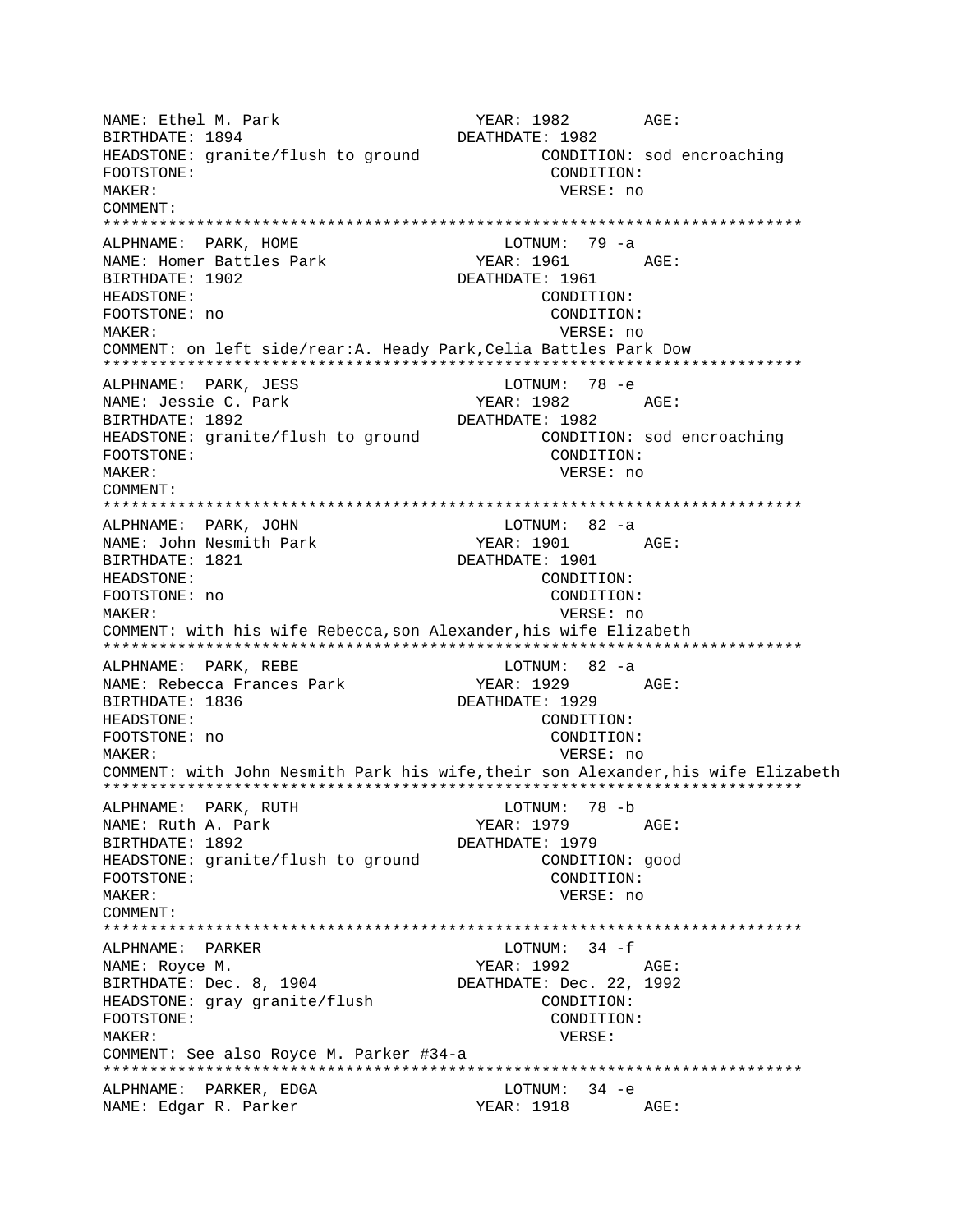BIRTHDATE: Apr. 17, 1871<br>HEADSTONE: marble monum./rounded DEATHDATE: May 29, 1918<br>CONDITION: acid rain/lichen on HEADSTONE: marble monum./rounded top FOOTSTONE: no CONDITION: MAKER: VERSE: no COMMENT: \*\*\*\*\*\*\*\*\*\*\*\*\*\*\*\*\*\*\*\*\*\*\*\*\*\*\*\*\*\*\*\*\*\*\*\*\*\*\*\*\*\*\*\*\*\*\*\*\*\*\*\*\*\*\*\*\*\*\*\*\*\*\*\*\*\*\*\*\*\*\*\*\*\*\* ALPHNAME: PARKER, GRAC NAME: Grace M. (28, 1874)<br>BIRTHDATE: Sept. 28, 1874 (28) DEATHDATE: Oct. 4, 1974 BIRTHDATE: Sept. 28, 1874 HEADSTONE: marble monum./rounded/rosebuds CONDITION: lichen FOOTSTONE: no CONDITION: MAKER: VERSE: 35 COMMENT: wife of Edgar R. Parker/Trust in God \*\*\*\*\*\*\*\*\*\*\*\*\*\*\*\*\*\*\*\*\*\*\*\*\*\*\*\*\*\*\*\*\*\*\*\*\*\*\*\*\*\*\*\*\*\*\*\*\*\*\*\*\*\*\*\*\*\*\*\*\*\*\*\*\*\*\*\*\*\*\*\*\*\*\* ALPHNAME: PARKER, MADG NAME: Madge B. The Matter of the Magnus of the Magnus of the Magnus AGE: BIRTHDATE: Jul. 12, 1908 DEATHDATE: Apr. 14, 1996<br>HEADSTONE: CONDITION: CONDITION: FOOTSTONE: no CONDITION: MAKER: VERSE: no COMMENT: PARKER/with Royce M. \*\*\*\*\*\*\*\*\*\*\*\*\*\*\*\*\*\*\*\*\*\*\*\*\*\*\*\*\*\*\*\*\*\*\*\*\*\*\*\*\*\*\*\*\*\*\*\*\*\*\*\*\*\*\*\*\*\*\*\*\*\*\*\*\*\*\*\*\*\*\*\*\*\*\* ALPHNAME: PARKER, MARI LOTNUM: 34 -c NAME: Maria S. YEAR: 1883 AGE: 35 BIRTHDATE:  $DEATHDATE: Feb.12, 1883$ HEADSTONE: marble monu./slant/MARIA front CONDITION: lichen FOOTSTONE: no CONDITION: MAKER: Wm. Andrews & Co. Lowell VERSE: 15 COMMENT: inscript. on rear/wife of Newell E. Parker/At Rest \*\*\*\*\*\*\*\*\*\*\*\*\*\*\*\*\*\*\*\*\*\*\*\*\*\*\*\*\*\*\*\*\*\*\*\*\*\*\*\*\*\*\*\*\*\*\*\*\*\*\*\*\*\*\*\*\*\*\*\*\*\*\*\*\*\*\*\*\*\*\*\*\*\*\* ALPHNAME: PARKER, NEWE **LOTNUM:** 34 -b NAME: Newell E. Parker YEAR: 1900 AGE: 58 BIRTHDATE: DEATHDATE: Mar. 9, 1900 HEADSTONE: marble monument CONDITION: lichen<br>FOOTSTONE: no<br>CONDITION: FOOTSTONE: no MAKER: C. Wheeler, Lowell **VERSE:** 34 COMMENT: front:Newell/rear:Newell E. Parker/"To die is gain" \*\*\*\*\*\*\*\*\*\*\*\*\*\*\*\*\*\*\*\*\*\*\*\*\*\*\*\*\*\*\*\*\*\*\*\*\*\*\*\*\*\*\*\*\*\*\*\*\*\*\*\*\*\*\*\*\*\*\*\*\*\*\*\*\*\*\*\*\*\*\*\*\*\*\* ALPHNAME: PARKER, ROYC LOTNUM: 34 -a NAME: Royce M. Same Communications of the MEAR: 1992 AGE: BIRTHDATE: Dec. 8, 1904 DEATHDATE: Dec. 22, 1992 HEADSTONE: #34-f/Royce Parker CONDITION: FOOTSTONE: no CONDITION: MAKER: VERSE: no COMMENT: PARKER/with Madge R./see also Royce M. Parker #34-f \*\*\*\*\*\*\*\*\*\*\*\*\*\*\*\*\*\*\*\*\*\*\*\*\*\*\*\*\*\*\*\*\*\*\*\*\*\*\*\*\*\*\*\*\*\*\*\*\*\*\*\*\*\*\*\*\*\*\*\*\*\*\*\*\*\*\*\*\*\*\*\*\*\*\* ALPHNAME: PARKER, ROYC LOTNUM: 34 -f NAME: Royce M. Parker YEAR: 1992 AGE: BIRTHDATE: Dec 8 1904 DEATHDATE: Dec 22 1992 HEADSTONE: flush rectangle/lt.gr. granite CONDITION: good FOOTSTONE: CONDITION: MAKER: VERSE: COMMENT: MM2 US Navy World War II \*\*\*\*\*\*\*\*\*\*\*\*\*\*\*\*\*\*\*\*\*\*\*\*\*\*\*\*\*\*\*\*\*\*\*\*\*\*\*\*\*\*\*\*\*\*\*\*\*\*\*\*\*\*\*\*\*\*\*\*\*\*\*\*\*\*\*\*\*\*\*\*\*\*\* ALPHNAME: PARKHURST, CELI NAME: Celia Charles Age: 74yrs. 2mos.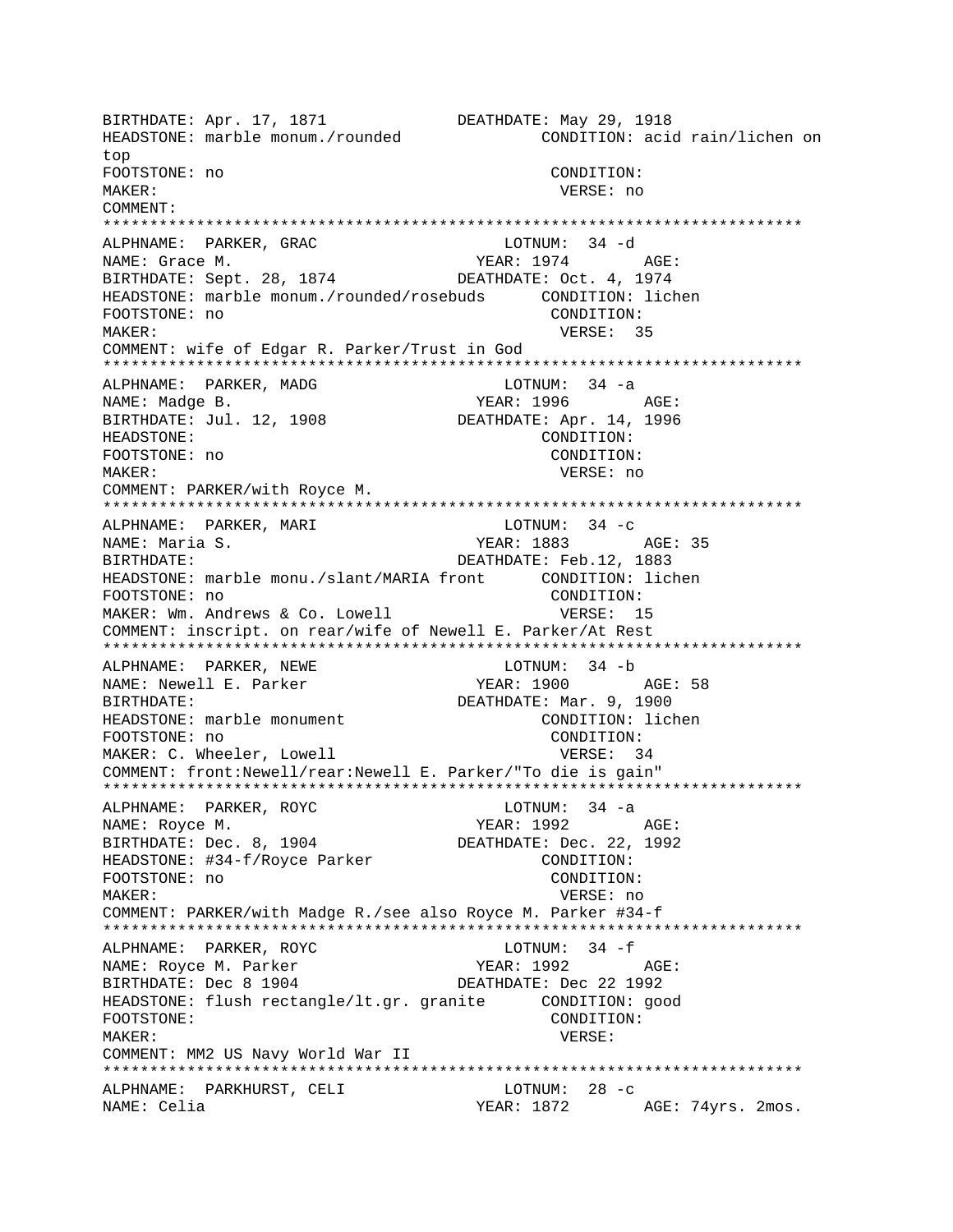BIRTHDATE: DEATHDATE: July 29, 1872 CONDITION: maker now obscured by HEADSTONE: marble/pointed cement FOOTSTONE: no CONDITION: MAKER: D. Nichols, Lowell VERSE: no COMMENT: Wife of Rev. John Parkhurst ALPHNAME: PARKHURST, EDNA  $LOTNIIM: 84 -e$ YEAR: 1955 NAME: Ednah F. Byam AGE: BIRTHDATE: Apr. 24, 1877 DEATHDATE: Dec. 6, 1955 HEADSTONE: #84-h/Ednah CONDITION: FOOTSTONE: CONDITION: VERSE: no MAKER: COMMENT: PARKHURST/rear with George Thomas Parkhurst his wife ALPHNAME: PARKHURST, EDNA LOTNUM: 84 -h NAME: Ednah YEAR: 1955  $AGE$ : BIRTHDATE: DEATHDATE: HEADSTONE: granite rectangle CONDITION: sl. raised/almost flush FOOTSTONE: CONDITION: MAKER: VERSE: no COMMENT: ALPHNAME: PARKHURST, ELEA LOTNUM: 84 -e **YEAR: 2000** NAME: Eleanor Parkhurst AGE: BIRTHDATE: July 27, 1909 DEATHDATE: June 18, 2000 HEADSTONE: #84-q/Eleanor CONDITION: FOOTSTONE: CONDITION: MAKER: VERSE: COMMENT: LOTNUM: 84 -g ALPHNAME: PARKHURST, ELEA YEAR: 2000 NAME: Eleanor AGE: BIRTHDATE: DEATHDATE: CONDITION: excellent HEADSTONE: granite rectangle FOOTSTONE: CONDITION: MAKER: VERSE: COMMENT: ALPHNAME: PARKHURST, ELIZ LOTNUM: 199B-b YEAR: 1965 AGE: NAME: Elizabeth DEATHDATE: 1965 BIRTHDATE: 1880 **HEADSTONE:** CONDITION: FOOTSTONE: CONDITION: MAKER: VERSE: COMMENT: with Harry F.his mother, his wife Helen E./cem rec. Elizabeth (Parkhurst) Dobson LOTNUM: 28 -b ALPHNAME: PARKHURST, EUST AGE: 27y'rs, 10mo's. NAME: Eustace M. Parkhurst YEAR: 1858 DEATHDATE: Oct. 23, 1858 BIRTHDATE: HEADSTONE: marble/pointed CONDITION: chip/right side base FOOTSTONE: no CONDITION: MAKER: D. Nichols, Lowell VERSE: 29 COMMENT: "Watch for ye know not what hour your Lord doth come."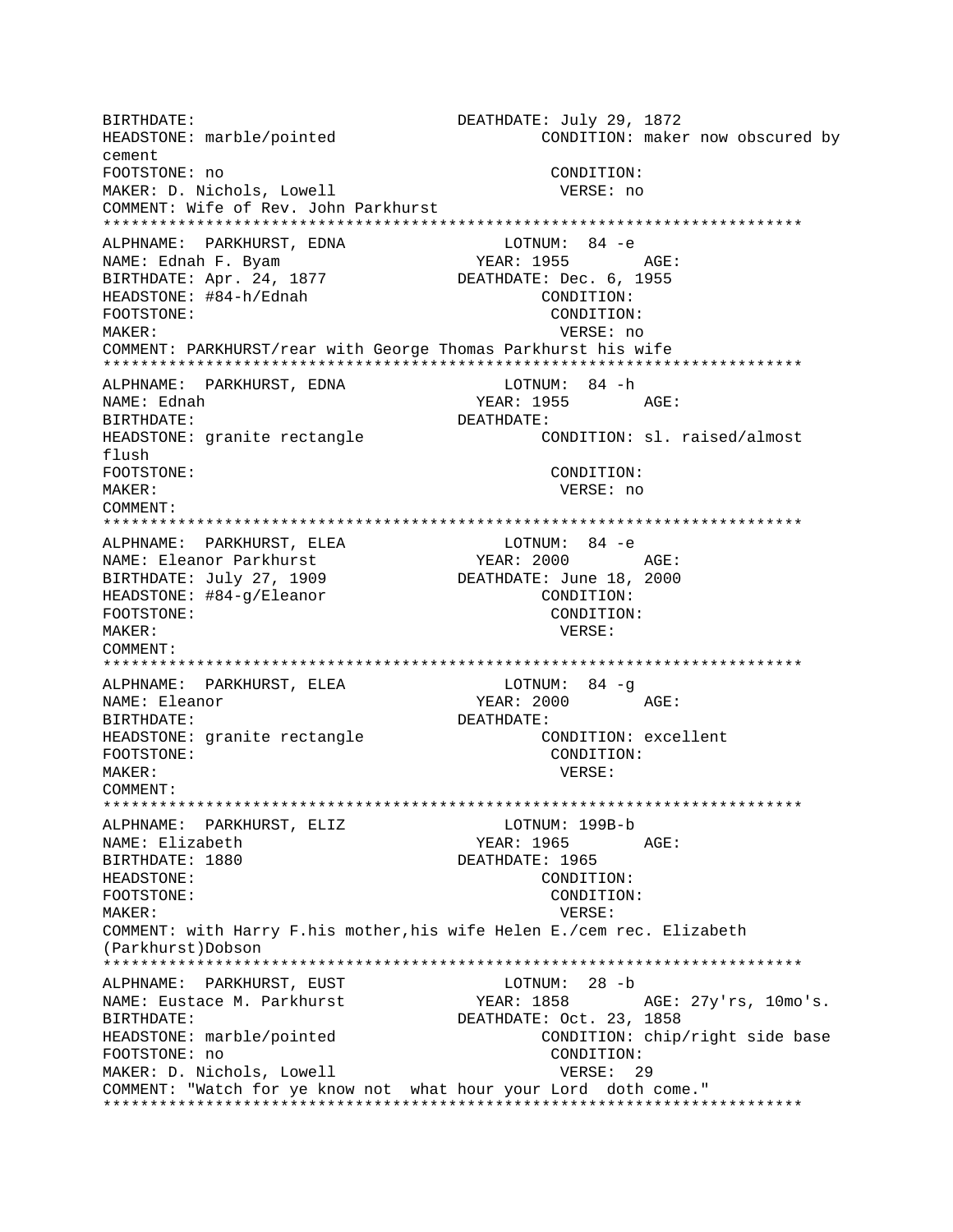ALPHNAME: PARKHURST, GEOR LOTNUM: 84 -e NAME: George Thomas Parkhurst BIRTHDATE: Sept. 21, 1877 DEATHDATE: Apr. 17, 1961 HEADSTONE:  $\#84-f/Thomas$  CONDITION: FOOTSTONE: CONDITION: MAKER: VERSE: no COMMENT: PARKHURST/rear with his wife Ednah F. Byam \*\*\*\*\*\*\*\*\*\*\*\*\*\*\*\*\*\*\*\*\*\*\*\*\*\*\*\*\*\*\*\*\*\*\*\*\*\*\*\*\*\*\*\*\*\*\*\*\*\*\*\*\*\*\*\*\*\*\*\*\*\*\*\*\*\*\*\*\*\*\*\*\*\*\* ALPHNAME: PARKHURST, GEOR NAME: Thomas 6 and 1961 and 1961 and 1961 and 1961 and 1961 and 1961 and 1961 and 1961 and 1970 and 1981 and 1 BIRTHDATE: DEATHDATE: HEADSTONE: granite rectangle CONDITION: sl. raised/almost flush FOOTSTONE: CONDITION: MAKER: VERSE: no COMMENT: \*\*\*\*\*\*\*\*\*\*\*\*\*\*\*\*\*\*\*\*\*\*\*\*\*\*\*\*\*\*\*\*\*\*\*\*\*\*\*\*\*\*\*\*\*\*\*\*\*\*\*\*\*\*\*\*\*\*\*\*\*\*\*\*\*\*\*\*\*\*\*\*\*\*\* ALPHNAME: PARKHURST, HARR LOTNUM: 199B-b NAME: Harry F. The Communication of the STEAR: 1954 AGE: BIRTHDATE: 1897 **DEATHDATE: 1954** HEADSTONE: CONDITION: FOOTSTONE: CONDITION: MAKER: VERSE: COMMENT: with his wife Helen E., his mother Elizabeth \*\*\*\*\*\*\*\*\*\*\*\*\*\*\*\*\*\*\*\*\*\*\*\*\*\*\*\*\*\*\*\*\*\*\*\*\*\*\*\*\*\*\*\*\*\*\*\*\*\*\*\*\*\*\*\*\*\*\*\*\*\*\*\*\*\*\*\*\*\*\*\*\*\*\* ALPHNAME: PARKHURST, HELE LOTNUM: 199B-b NAME: Helen E. YEAR: 1966 AGE: BIRTHDATE: 1912 DEATHDATE: 1966 HEADSTONE: CONDITION: FOOTSTONE: CONDITION: MAKER: VERSE: COMMENT: with Harry F. his wife, his mother Elizabeth \*\*\*\*\*\*\*\*\*\*\*\*\*\*\*\*\*\*\*\*\*\*\*\*\*\*\*\*\*\*\*\*\*\*\*\*\*\*\*\*\*\*\*\*\*\*\*\*\*\*\*\*\*\*\*\*\*\*\*\*\*\*\*\*\*\*\*\*\*\*\*\*\*\*\* ALPHNAME: PARKHURST, JAME LOTNUM: 12 -d NAME: James W. Sames W. Same Manuscript (1860 AGE: 5m's 19d's BIRTHDATE:  $DERTHDATE: Jan. 19, 1860$ HEADSTONE: marble/pointed CONDITION: 2003 tipped sl. but good FOOTSTONE: no CONDITION: MAKER: 13 COMMENT: Son of Julius T. & Catherine E. Parkhurst/gone home \*\*\*\*\*\*\*\*\*\*\*\*\*\*\*\*\*\*\*\*\*\*\*\*\*\*\*\*\*\*\*\*\*\*\*\*\*\*\*\*\*\*\*\*\*\*\*\*\*\*\*\*\*\*\*\*\*\*\*\*\*\*\*\*\*\*\*\*\*\*\*\*\*\*\* ALPHNAME: PARKHURST, JOHN LOTNUM: 28 -d NAME: Rev. John Parkhurst YEAR: 1875 AGE: 86y'rs 1mo. BIRTHDATE:  $DEATHDATE: Feb. 17, 1875$ HEADSTONE: marble/pointed/design CONDITION: sunken/offset FOOTSTONE: no CONDITION: MAKER: obscured VERSE: 30 COMMENT: Through faith and guidience he has inherited the promises \*\*\*\*\*\*\*\*\*\*\*\*\*\*\*\*\*\*\*\*\*\*\*\*\*\*\*\*\*\*\*\*\*\*\*\*\*\*\*\*\*\*\*\*\*\*\*\*\*\*\*\*\*\*\*\*\*\*\*\*\*\*\*\*\*\*\*\*\*\*\*\*\*\*\* ALPHNAME: PARKHURST, JULI LOTNUM: 12 -c NAME: Julius T. Parkhurst YEAR: 1860 AGE: 42y'rs 10 mos. BIRTHDATE: USING THE SERIES OF A REATHER DEATHDATE: Jan. 26, 1860 HEADSTONE: marble/pointed CONDITION: lichen FOOTSTONE: marble/flat/JPT CONDITION: 2003 tipped to side MAKER: J.B. Winter, Lowell **VERSE:** 12 COMMENT: He was a just man and fear'd God. And he is not, for God took him.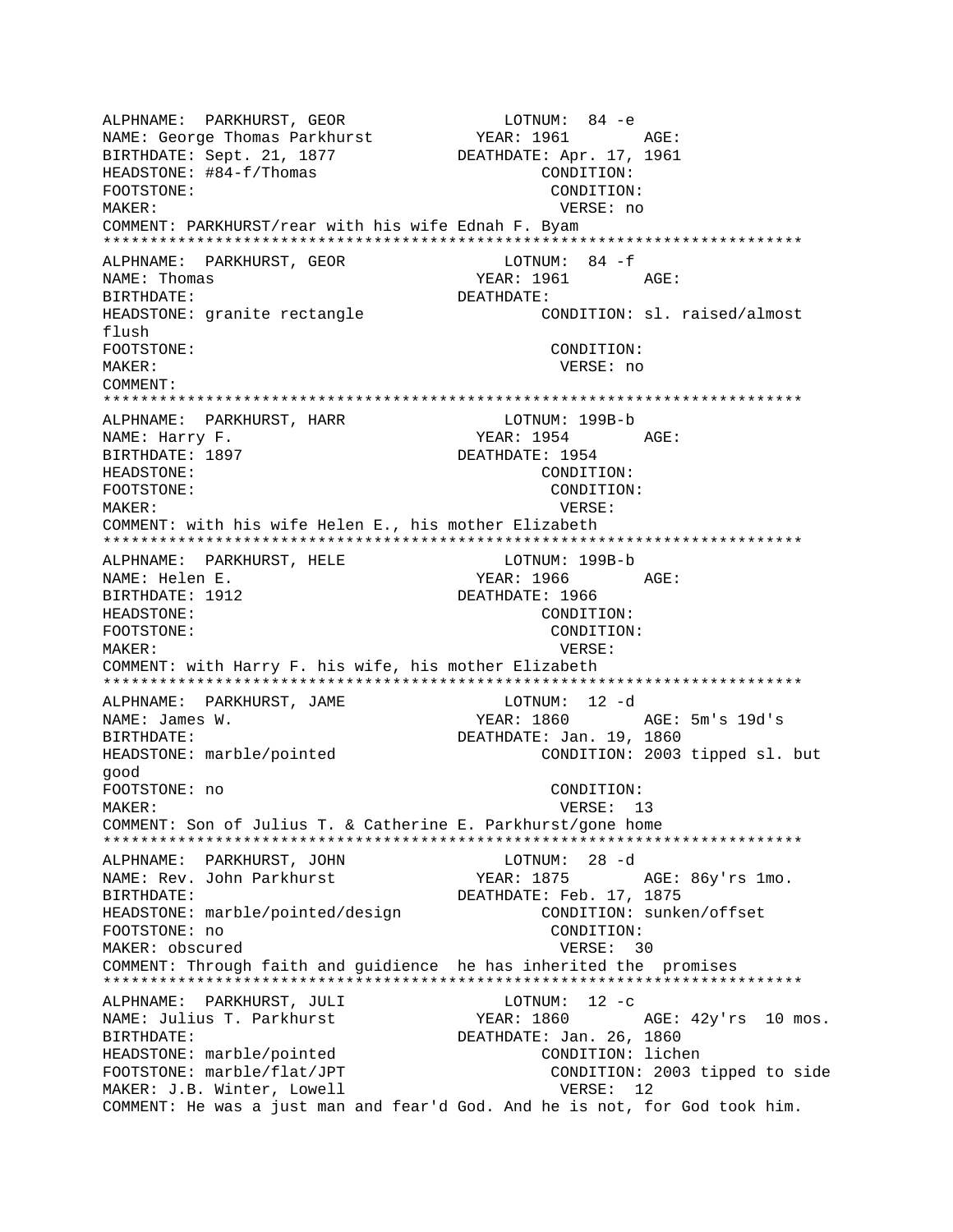\*\*\*\*\*\*\*\*\*\*\*\*\*\*\*\*\*\*\*\*\*\*\*\*\*\*\*\*\*\*\*\*\*\*\*\*\*\*\*\*\*\*\*\*\*\*\*\*\*\*\*\*\*\*\*\*\*\*\*\*\*\*\*\*\*\*\*\*\*\*\*\*\*\*\* ALPHNAME: PARKHURST, MARI LOTNUM: 28 -a NAME: Maria A. Parkhurst YEAR: 1843 AGE: BIRTHDATE: Dec. 5, 1820 DEATHDATE: Aug. 29, 1843 HEADSTONE: slate/willow/urn/columns CONDITION: crack beginning right side FOOTSTONE: no CONDITION: MAKER: VERSE: 28 COMMENT: In memory of/"More than conquer or through Jesus" \*\*\*\*\*\*\*\*\*\*\*\*\*\*\*\*\*\*\*\*\*\*\*\*\*\*\*\*\*\*\*\*\*\*\*\*\*\*\*\*\*\*\*\*\*\*\*\*\*\*\*\*\*\*\*\*\*\*\*\*\*\*\*\*\*\*\*\*\*\*\*\*\*\*\* ALPHNAME: PARKHURST, ROBE LOTNUM: 199B-a NAME: Robert Charles Parkhurst BIRTHDATE: Aug 22 1946 DEATHDATE: May 20 1976 HEADSTONE: flush/granite rectangle CONDITION: sod encroaching FOOTSTONE: CONDITION: MAKER: USE SERVICES IN THE MAKER: 169 COMMENT: PFC US ARMY VIETNAM \*\*\*\*\*\*\*\*\*\*\*\*\*\*\*\*\*\*\*\*\*\*\*\*\*\*\*\*\*\*\*\*\*\*\*\*\*\*\*\*\*\*\*\*\*\*\*\*\*\*\*\*\*\*\*\*\*\*\*\*\*\*\*\*\*\*\*\*\*\*\*\*\*\*\* ALPHNAME: PARLEE, CARO NAME: Carol E. YEAR: 1994 AGE: DEATHDATE: 1994 HEADSTONE: CONDITION: FOOTSTONE: CONDITION: MAKER: VERSE: COMMENT: with Frederick his wife/Henry G., Marilyn E. \*\*\*\*\*\*\*\*\*\*\*\*\*\*\*\*\*\*\*\*\*\*\*\*\*\*\*\*\*\*\*\*\*\*\*\*\*\*\*\*\*\*\*\*\*\*\*\*\*\*\*\*\*\*\*\*\*\*\*\*\*\*\*\*\*\*\*\*\*\*\*\*\*\*\* ALPHNAME: PARLEE, EDIT LOTNUM: 103 -a NAME: Edith D. Parlee YEAR: 1984 AGE: BIRTHDATE: 1896 DEATHDATE: 1984 HEADSTONE: CONDITION: FOOTSTONE: CONDITION: MAKER: Luz Brothers,1122 Groham St. Lowell VERSE: no COMMENT: front:flowers/Perpetual Care/rear:with Henry M. Parlee \*\*\*\*\*\*\*\*\*\*\*\*\*\*\*\*\*\*\*\*\*\*\*\*\*\*\*\*\*\*\*\*\*\*\*\*\*\*\*\*\*\*\*\*\*\*\*\*\*\*\*\*\*\*\*\*\*\*\*\*\*\*\*\*\*\*\*\*\*\*\*\*\*\*\* ALPHNAME: PARLEE, FRED LOTNUM: 150 -a NAME: Frederick Parlee  $YERR: 1997$  AGE: BIRTHDATE: Oct 21 1920 DEATHDATE: Aug 22 1997 HEADSTONE: granite rectangle/flush/cross CONDITION: sod encroching FOOTSTONE: CONDITION: MAKER: VERSE: 147 COMMENT: \*\*\*\*\*\*\*\*\*\*\*\*\*\*\*\*\*\*\*\*\*\*\*\*\*\*\*\*\*\*\*\*\*\*\*\*\*\*\*\*\*\*\*\*\*\*\*\*\*\*\*\*\*\*\*\*\*\*\*\*\*\*\*\*\*\*\*\*\*\*\*\*\*\*\* ALPHNAME: PARLEE, FRED<br>NAME: Frederick YEAR: 1997 AGE: BIRTHDATE: 1920 DEATHDATE: 1997 HEADSTONE: #150-a/Frederick Parlee CONDITION: FOOTSTONE:  $\text{COMDITION:}$ MAKER: VERSE: COMMENT: with his wife Carol E./Henry G., Marilyn E. \*\*\*\*\*\*\*\*\*\*\*\*\*\*\*\*\*\*\*\*\*\*\*\*\*\*\*\*\*\*\*\*\*\*\*\*\*\*\*\*\*\*\*\*\*\*\*\*\*\*\*\*\*\*\*\*\*\*\*\*\*\*\*\*\*\*\*\*\*\*\*\*\*\*\* ALPHNAME: PARLEE, HARR LOTNUM: 188A-b NAME: Harriet M. Same Magnus (2008) 2014 1976 AGE: BIRTHDATE: 1884 DEATHDATE: 1976 HEADSTONE: CONDITION: FOOTSTONE: CONDITION: MAKER: VERSE: COMMENT: with Harvey T. his wife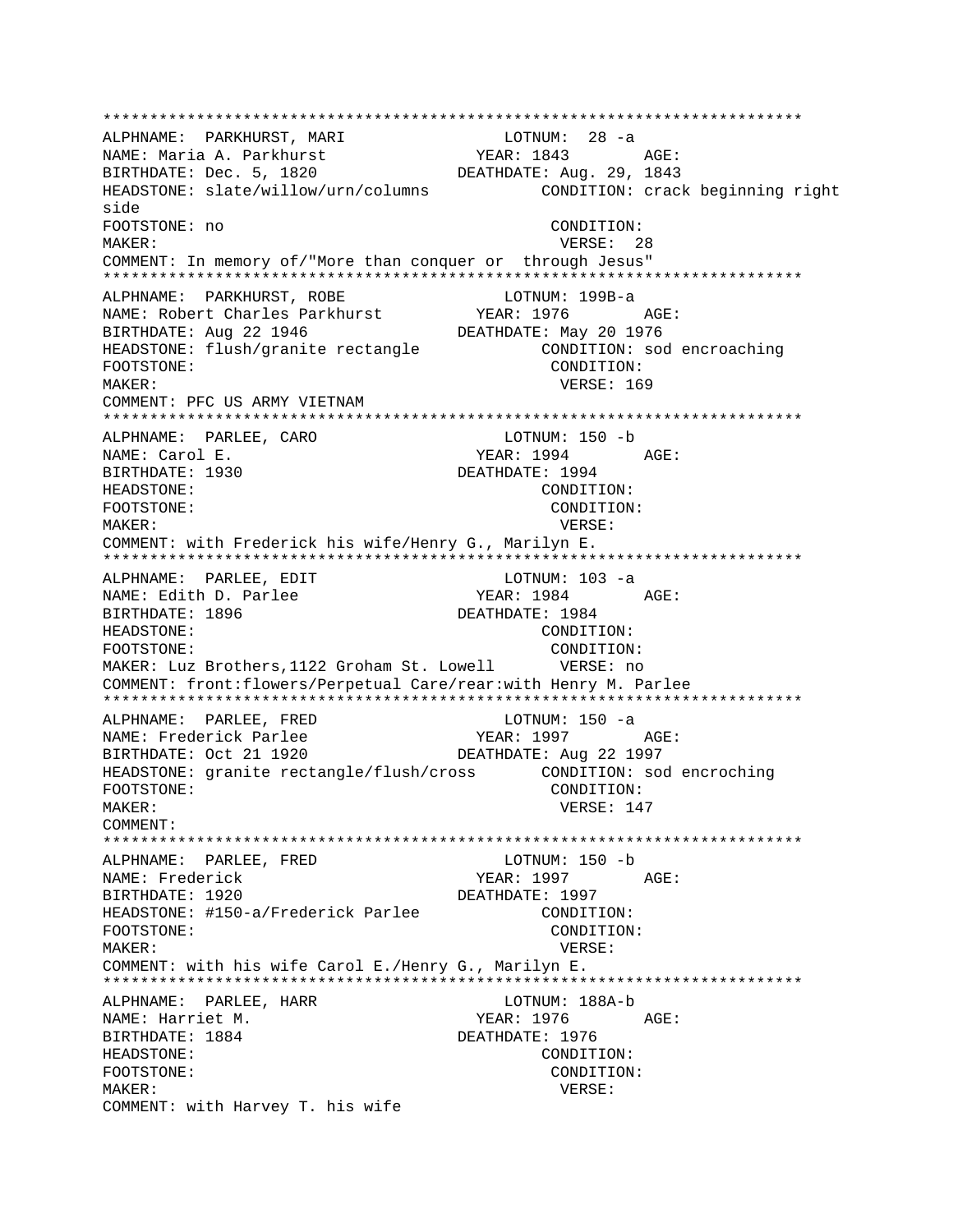\*\*\*\*\*\*\*\*\*\*\*\*\*\*\*\*\*\*\*\*\*\*\*\*\*\*\*\*\*\*\*\*\*\*\*\*\*\*\*\*\*\*\*\*\*\*\*\*\*\*\*\*\*\*\*\*\*\*\*\*\*\*\*\*\*\*\*\*\*\*\*\*\*\*\* ALPHNAME: PARLEE, HARV NAME: Harvey T. The Manus of the Magnus of the Magnus of the Magnus of the Magnus of the Magnus of the Magnus of the Magnus of the Magnus of the Magnus of the Magnus of the Magnus of the Magnus of the Magnus of the Magnus BIRTHDATE: 1894 DEATHDATE: 1981 HEADSTONE: CONDITION: FOOTSTONE: CONDITION: MAKER: VERSE: COMMENT: with his wife Harriet M. \*\*\*\*\*\*\*\*\*\*\*\*\*\*\*\*\*\*\*\*\*\*\*\*\*\*\*\*\*\*\*\*\*\*\*\*\*\*\*\*\*\*\*\*\*\*\*\*\*\*\*\*\*\*\*\*\*\*\*\*\*\*\*\*\*\*\*\*\*\*\*\*\*\*\* ALPHNAME: PARLEE, HENR LOTNUM: 103 -a NAME: Henry M. Parlee  $YERR: 1955$  AGE: BIRTHDATE: 1894 DEATHDATE: 1955 HEADSTONE: CONDITION: FOOTSTONE: CONDITION: MAKER: Luz Brothers,1122 Gorham St. Lowell VERSE: no COMMENT: front: flowers/perpetual Care/rear:with Edith D. Parlee \*\*\*\*\*\*\*\*\*\*\*\*\*\*\*\*\*\*\*\*\*\*\*\*\*\*\*\*\*\*\*\*\*\*\*\*\*\*\*\*\*\*\*\*\*\*\*\*\*\*\*\*\*\*\*\*\*\*\*\*\*\*\*\*\*\*\*\*\*\*\*\*\*\*\* ALPHNAME: PARLEE, HENR LOTNUM: 150 -b NAME: Henry G. Same Manuscript (1990) and Manuscript (1991) and Manuscript (1991) and Manuscript (1991) and Ma BIRTHDATE: 1931 DEATHDATE: HEADSTONE: CONDITION: FOOTSTONE: CONDITION: MAKER: VERSE: COMMENT: with his wife Marilyn E./Frederick, his wife Carol E. \*\*\*\*\*\*\*\*\*\*\*\*\*\*\*\*\*\*\*\*\*\*\*\*\*\*\*\*\*\*\*\*\*\*\*\*\*\*\*\*\*\*\*\*\*\*\*\*\*\*\*\*\*\*\*\*\*\*\*\*\*\*\*\*\*\*\*\*\*\*\*\*\*\*\* ALPHNAME: PARLEE, MARI LOTNUM: 150 -b NAME: Marilyn E. The Marilyn E. The Marilyn E. The Marilyn E. The Marilyn E. The Marilyn E. The Marilyn E. The Marilyn E. The Marilyn E. The Marilyn E. The Marilyn E. The Marilyn E. The Marilyn E. The Marilyn E. The Marily BIRTHDATE: 1924 DEATHDATE: 1993 HEADSTONE: CONDITION: FOOTSTONE: CONDITION: MAKER: VERSE: COMMENT: with Henry G. his wife/Frederick, his wife Carol E. \*\*\*\*\*\*\*\*\*\*\*\*\*\*\*\*\*\*\*\*\*\*\*\*\*\*\*\*\*\*\*\*\*\*\*\*\*\*\*\*\*\*\*\*\*\*\*\*\*\*\*\*\*\*\*\*\*\*\*\*\*\*\*\*\*\*\*\*\*\*\*\*\*\*\* ALPHNAME: PARLEE, VELM LOTNUM: 191A-b NAME: Velma F. YEAR: 1973 AGE: DEATHDATE: 1973 HEADSTONE: CONDITION: FOOTSTONE: CONDITION: MAKER: VERSE: 177 COMMENT: with William H. Parlee \*\*\*\*\*\*\*\*\*\*\*\*\*\*\*\*\*\*\*\*\*\*\*\*\*\*\*\*\*\*\*\*\*\*\*\*\*\*\*\*\*\*\*\*\*\*\*\*\*\*\*\*\*\*\*\*\*\*\*\*\*\*\*\*\*\*\*\*\*\*\*\*\*\*\* ALPHNAME: PARLEE, WILL CONNECTED LOTNUM: 191A-a ALPHNAME: FARLEE, WILL<br>NAME: William Henry Parlee YEAR: 1990 AGE: BIRTHDATE: Nov 13 1915 DEATHDATE: Jul 30 1990 HEADSTONE: flush granite rectangle/cross CONDITION: sod encroaching FOOTSTONE: CONDITION: MAKER: USA CONTROLLER WERE WERSE: 157 COMMENT: \*\*\*\*\*\*\*\*\*\*\*\*\*\*\*\*\*\*\*\*\*\*\*\*\*\*\*\*\*\*\*\*\*\*\*\*\*\*\*\*\*\*\*\*\*\*\*\*\*\*\*\*\*\*\*\*\*\*\*\*\*\*\*\*\*\*\*\*\*\*\*\*\*\*\* ALPHNAME: PARLEE, WILL **LOTNUM:** 191A -b NAME: William H. Same Manuscript (NEAR: AGE: AGE: AGE: 2014) BIRTHDATE: 1915 DEATHDATE: July 30,1990 cem.rec HEADSTONE: #191A-a/William Henry Parlee CONDITION: FOOTSTONE: CONDITION: MAKER: VERSE: 177 COMMENT: In Loving Memory/Rest in Peace/with Velma F. \*\*\*\*\*\*\*\*\*\*\*\*\*\*\*\*\*\*\*\*\*\*\*\*\*\*\*\*\*\*\*\*\*\*\*\*\*\*\*\*\*\*\*\*\*\*\*\*\*\*\*\*\*\*\*\*\*\*\*\*\*\*\*\*\*\*\*\*\*\*\*\*\*\*\*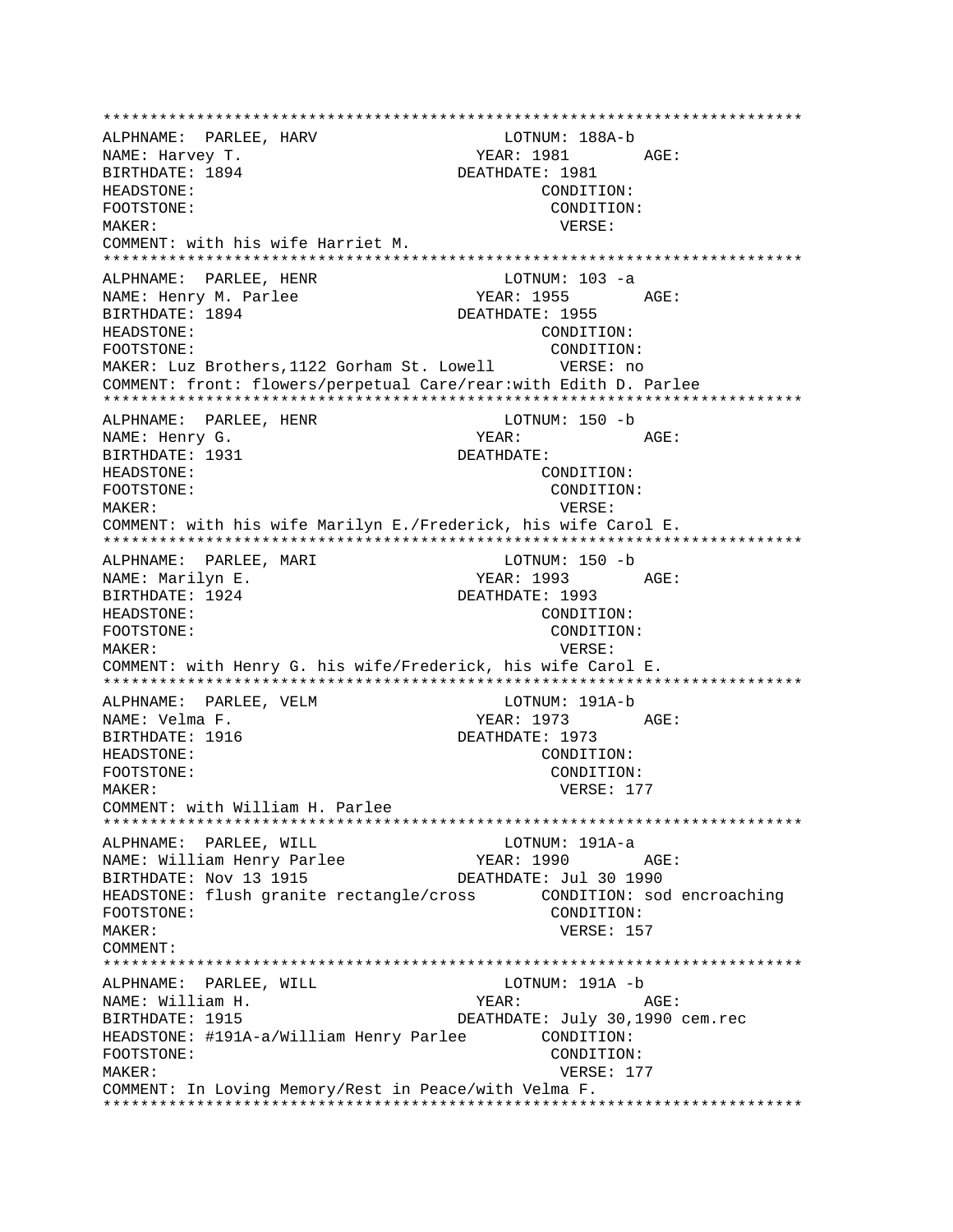ALPHNAME: PEARSON, ROBE LOTNUM: 152 -a NAME: Robert W. Pearson BIRTHDATE: 1908 DEATHDATE: 1978 HEADSTONE: CONDITION: FOOTSTONE: CONDITION: MAKER: broken off  $V$  versus versus versus versus versus versus versus versus versus versus versus versus versus versus versus versus versus versus versus versus versus versus versus versus versus versus versus versus vers COMMENT: PEARSON/Masonic symbol/with Vera O. his wife, Robert W. Pearson, Jr. \*\*\*\*\*\*\*\*\*\*\*\*\*\*\*\*\*\*\*\*\*\*\*\*\*\*\*\*\*\*\*\*\*\*\*\*\*\*\*\*\*\*\*\*\*\*\*\*\*\*\*\*\*\*\*\*\*\*\*\*\*\*\*\*\*\*\*\*\*\*\*\*\*\*\* ALPHNAME: PEARSON, ROBE LOTNUM: 152 -a NAME: Robert W. Pearson, Jr. BIRTHDATE: 1938 DEATHDATE: 2000 HEADSTONE: CONDITION: FOOTSTONE: CONDITION: MAKER: broken off  $V$ ERSE: COMMENT: PEARSON/with Robert W., his wife Vera O. \*\*\*\*\*\*\*\*\*\*\*\*\*\*\*\*\*\*\*\*\*\*\*\*\*\*\*\*\*\*\*\*\*\*\*\*\*\*\*\*\*\*\*\*\*\*\*\*\*\*\*\*\*\*\*\*\*\*\*\*\*\*\*\*\*\*\*\*\*\*\*\*\*\*\* ALPHNAME: PEARSON, VERA LOTNUM: 152 -a NAME: Vera 0. <br>
YEAR: 2001 AGE: BIRTHDATE: 1909 DEATHDATE: 2001 HEADSTONE: CONDITION: FOOTSTONE: CONDITION: MAKER: broken off  $V$ ERSE: COMMENT: PEARSON/with Robert W. Pearson his wife, Robert W. Pearson, Jr. \*\*\*\*\*\*\*\*\*\*\*\*\*\*\*\*\*\*\*\*\*\*\*\*\*\*\*\*\*\*\*\*\*\*\*\*\*\*\*\*\*\*\*\*\*\*\*\*\*\*\*\*\*\*\*\*\*\*\*\*\*\*\*\*\*\*\*\*\*\*\*\*\*\*\* ALPHNAME: PECKINS, ABIG LOTNUM: 43M-a NAME: Mrs. Abigail **YEAR: 1835** AGE: 75 BIRTHDATE: DEATHDATE: Dec. 15, 1835 HEADSTONE: slate/wil,urn/col,ripple,desig CONDITION: mower scratches FOOTSTONE: slate/rounded/A.P. CONDITION: mower scratch MAKER: J. Park type/see 43K-d VERSE: no COMMENT: In memory of/fancy I,f/wife of Rev. John Peckins \*\*\*\*\*\*\*\*\*\*\*\*\*\*\*\*\*\*\*\*\*\*\*\*\*\*\*\*\*\*\*\*\*\*\*\*\*\*\*\*\*\*\*\*\*\*\*\*\*\*\*\*\*\*\*\*\*\*\*\*\*\*\*\*\*\*\*\*\*\*\*\*\*\*\* ALPHNAME: PECKINS, ABIG LOTNUM: 43M-C NAME: Miss Abiqail 1930 YEAR: 1830 AGE: 44 BIRTHDATE: DEATHDATE: Oct. 27, 1830 HEADSTONE: slate/wilurn,col,design,ripple CONDITION: mower scratches FOOTSTONE: slate/rounded/A.P. CONDITION: badly tipped/mower scratch MAKER: J. Park type see 43K-d VERSE: no COMMENT: In memory of/daughter of Rev. John, Mrs. Abigail Peckins \*\*\*\*\*\*\*\*\*\*\*\*\*\*\*\*\*\*\*\*\*\*\*\*\*\*\*\*\*\*\*\*\*\*\*\*\*\*\*\*\*\*\*\*\*\*\*\*\*\*\*\*\*\*\*\*\*\*\*\*\*\*\*\*\*\*\*\*\*\*\*\*\*\*\* ALPHNAME: PECKINS, HANN LOTNUM: 43N-a NAME: Hannah 1941 YEAR: 1841 AGE: 44 BIRTHDATE: DEATHDATE: Aug. 31, 1841 HEADSTONE: slate/urnwil,col,design,ripple CONDITION: mower scratches/chips FOOTSTONE: slate/rounded/H.P. CONDITION: tipped but firm/chip MAKER: J. Park type see 43K-d vERSE: no COMMENT: In memory of/wife of John Peckens Jr./fancy I,f \*\*\*\*\*\*\*\*\*\*\*\*\*\*\*\*\*\*\*\*\*\*\*\*\*\*\*\*\*\*\*\*\*\*\*\*\*\*\*\*\*\*\*\*\*\*\*\*\*\*\*\*\*\*\*\*\*\*\*\*\*\*\*\*\*\*\*\*\*\*\*\*\*\*\* ALPHNAME: PECKINS, JOHN LOTNUM: 43M-b NAME: Rev. John Peckins TEAR: 1846 AGE: 91 BIRTHDATE: DEATHDATE: July 30, 1846 HEADSTONE: slate/wilurn,col,lilies,ripple CONDITION: sunken/mower scratches/chip FOOTSTONE: slate/rounded/J.P. CONDITION: flat on ground/sod encroach'g MAKER: J. Park type see 43K-d VERSE: no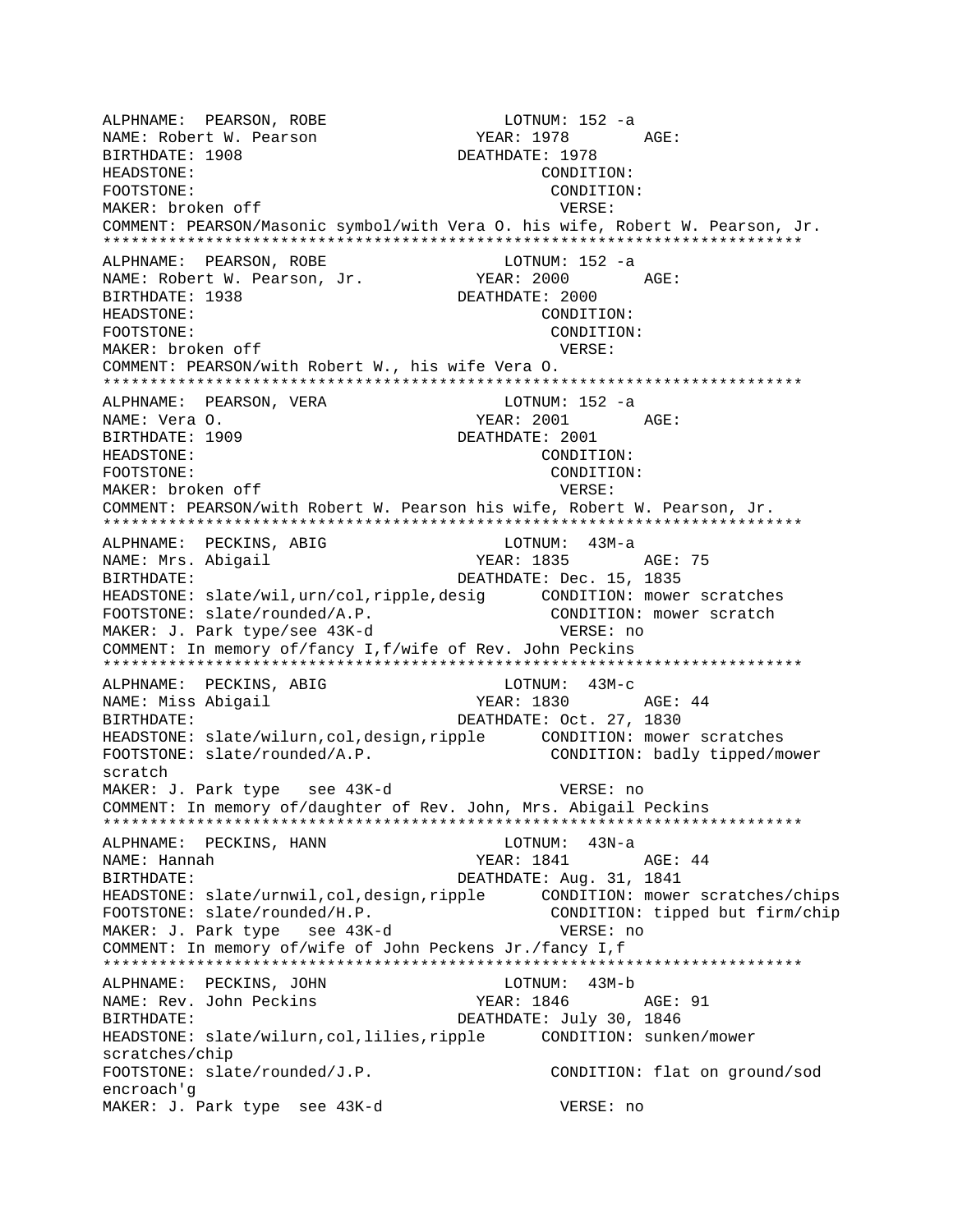COMMENT: ALPHNAME: PELSUE, BETS LOTNUM: 68B-a NAME: Betsy Pelsue YEAR: 1808 AGE: 30 DEATHDATE: Oct. 9, 1808 BIRTHDATE: HEADSTONE: slate/willow.urn/columns/bannr CONDITION: good CONDITION: tipped/chipped FOOTSTONE: slate/Mr.W.P., Mrs.B.P., W.P MAKER: VERSE: 98 COMMENT: Sacred to the memory of/with William his wife, their son William/let those tha ALPHNAME: PELSUE, WILL LOTNUM: 68B-a NAME: Ens. William Pelsue YEAR: 1808 AGE: 35 BIRTHDATE: DEATHDATE: Oct. 2, 1808 CONDITION: tipped/chipped FOOTSTONE: slate/Mr.W.P., Mrs.B.P, W.P. VERSE: 98 MAKER: COMMENT: Sacred to the memory of/with wife Betsy, their son William/let those that see ALPHNAME: PELSUE, WILL LOTNUM: 68B-a **YEAR: 1808** NAME: William  $AGE: 4$ DEATHDATE: Oct. 4, 1808 BIRTHDATE: CONDITION: tipped/chipped FOOTSTONE: slate/Mr.W.P., Nrs.B.P./W.P VERSE: 98 MAKER: COMMENT: Sacred to the memory of/with Ens. William, Betsy Pelsue, their son/Let those ALPHNAME: PERHAM, ARNO LOTNUM: 168 -b YEAR: 1970 AGE: NAME: Anold C. Perham BIRTHDATE: May 21, 1882 DEATHDATE: Jan. 17, 1970 HEADSTONE: CONDITION: FOOTSTONE: CONDITION: VERSE: MAKER: COMMENT: with his wife Harriet M. Emerson, his wife Bessie L. Adams ALPHNAME: PERHAM, BESS LOTNUM: 168 -b NAME: Bessie L. Adams YEAR: 1962 AGE: BIRTHDATE: Sept. 12, 1880 DEATHDATE: May 11, 1962 HEADSTONE: CONDITION: FOOTSTONE: CONDITION: MAKER: VERSE: COMMENT: with Arnold C. Perham, his wife, his wife Harriet M. Emerson ALPHNAME: PERHAM, HARO LOTNUM:  $168 - a$ NAME: Harold C. YEAR: AGE: BIRTHDATE: Aug. 17, 1915 DEATHDATE: HEADSTONE: CONDITION: FOOTSTONE: CONDITION: MAKER: VERSE: COMMENT: with his beloved wife Stella C. ALPHNAME: PERHAM, HARR LOTNUM: 168 -b NAME: Harriet M. Emerson YEAR: 1918 AGE: BIRTHDATE: Oct. 15, 1881 DEATHDATE: Oct. 6, 1918 HEADSTONE: CONDITION: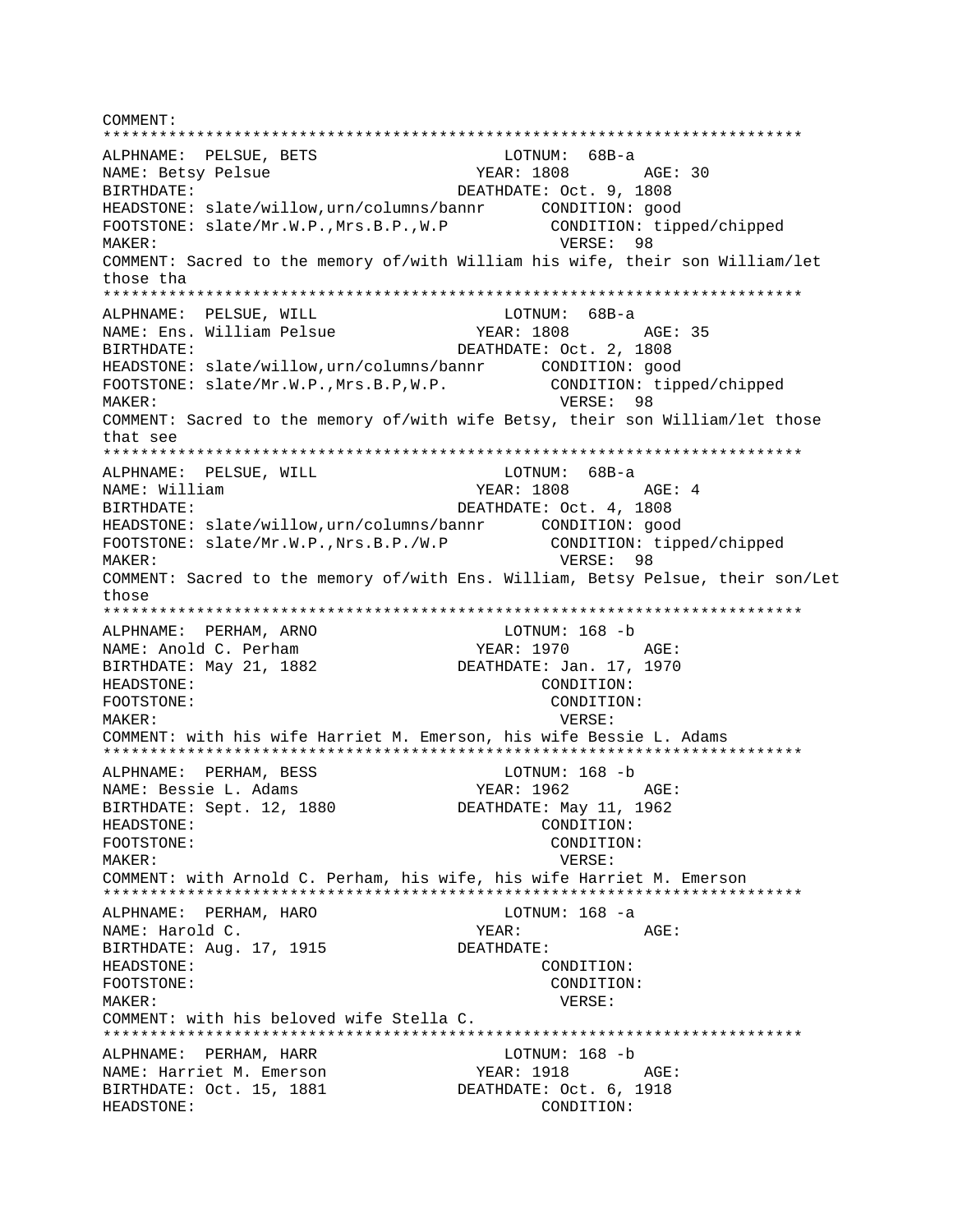FOOTSTONE: CONDITION: MAKER: VERSE: COMMENT: with Arnold C. Perham, his wife, his wife Bessie L. Adams \*\*\*\*\*\*\*\*\*\*\*\*\*\*\*\*\*\*\*\*\*\*\*\*\*\*\*\*\*\*\*\*\*\*\*\*\*\*\*\*\*\*\*\*\*\*\*\*\*\*\*\*\*\*\*\*\*\*\*\*\*\*\*\*\*\*\*\*\*\*\*\*\*\*\* ALPHNAME: PERHAM, STEL LOTNUM: 168 -a NAME: Stella C. YEAR: AGE: BIRTHDATE: May 4, 1915 DEATHDATE: HEADSTONE: CONDITION: FOOTSTONE: CONDITION: MAKER: VERSE: COMMENT: with Harold C., his beloved wife \*\*\*\*\*\*\*\*\*\*\*\*\*\*\*\*\*\*\*\*\*\*\*\*\*\*\*\*\*\*\*\*\*\*\*\*\*\*\*\*\*\*\*\*\*\*\*\*\*\*\*\*\*\*\*\*\*\*\*\*\*\*\*\*\*\*\*\*\*\*\*\*\*\*\* ALPHNAME: PETERSON, CARO LOTNUM: E150 -a NAME: Carolyn Quint Peterson YEAR: AGE: BIRTHDATE: Mar. 4, 1945 DEATHDATE: HEADSTONE: CONDITION: FOOTSTONE: CONDITION: MAKER: Adrian Luz VERSE: 205 COMMENT: Beloved wife and mother/clouds, road, trees/ with Kenneth William Peterson \*\*\*\*\*\*\*\*\*\*\*\*\*\*\*\*\*\*\*\*\*\*\*\*\*\*\*\*\*\*\*\*\*\*\*\*\*\*\*\*\*\*\*\*\*\*\*\*\*\*\*\*\*\*\*\*\*\*\*\*\*\*\*\*\*\*\*\*\*\*\*\*\*\*\* ALPHNAME: PETERSON, KENN LOTNUM: E150 -a NAME: Kenneth William Peterson YEAR: 2002 AGE: BIRTHDATE: Apr. 8, 1942 DEATHDATE: Dec. 21, 2002 HEADSTONE: CONDITION: FOOTSTONE: CONDITION: MAKER: Adrian Luz VERSE: 205 COMMENT: Beloved husband and father/clouds, road, trees/with Carolyn Quint Peterson \*\*\*\*\*\*\*\*\*\*\*\*\*\*\*\*\*\*\*\*\*\*\*\*\*\*\*\*\*\*\*\*\*\*\*\*\*\*\*\*\*\*\*\*\*\*\*\*\*\*\*\*\*\*\*\*\*\*\*\*\*\*\*\*\*\*\*\*\*\*\*\*\*\*\* ALPHNAME: PHILBROOK, EVEL LOTNUM: 148 -b NAME: Evelyn M. Philbrook YEAR: 1991 AGE: BIRTHDATE: Sept. 19, 1920 DEATHDATE: Sept. 17, 1991 HEADSTONE: gran rect/flush/openbook/roses CONDITION: good FOOTSTONE: CONDITION: MAKER: USE NERSE: 144 COMMENT: music notes surround the verse/She had a heart of gold \*\*\*\*\*\*\*\*\*\*\*\*\*\*\*\*\*\*\*\*\*\*\*\*\*\*\*\*\*\*\*\*\*\*\*\*\*\*\*\*\*\*\*\*\*\*\*\*\*\*\*\*\*\*\*\*\*\*\*\*\*\*\*\*\*\*\*\*\*\*\*\*\*\*\* ALPHNAME: PHILBROOK/WILSON LOTNUM: 148 -c NAME: YEAR: AGE: BIRTHDATE: DEATHDATE: HEADSTONE: CONDITION: FOOTSTONE: CONDITION: MAKER: VERSE: COMMENT: WILSON/PHILBROOK \*\*\*\*\*\*\*\*\*\*\*\*\*\*\*\*\*\*\*\*\*\*\*\*\*\*\*\*\*\*\*\*\*\*\*\*\*\*\*\*\*\*\*\*\*\*\*\*\*\*\*\*\*\*\*\*\*\*\*\*\*\*\*\*\*\*\*\*\*\*\*\*\*\*\* ALPHNAME: PHILLIPS, LAUR LOTNUM: CS035-a NAME: Laura S. YEAR: 1979 AGE: BIRTHDATE: Aug. 5, 1905 DEATHDATE: Aug. 4, 1979 HEADSTONE: CONDITION: FOOTSTONE: CONDITION: MAKER: VERSE: COMMENT: PHILLIPS/cross held by praying arms/with Robert R. his wife \*\*\*\*\*\*\*\*\*\*\*\*\*\*\*\*\*\*\*\*\*\*\*\*\*\*\*\*\*\*\*\*\*\*\*\*\*\*\*\*\*\*\*\*\*\*\*\*\*\*\*\*\*\*\*\*\*\*\*\*\*\*\*\*\*\*\*\*\*\*\*\*\*\*\* ALPHNAME: PHILLIPS, ROBE LOTNUM: CS035 NAME: Robert R. YEAR: 1983 AGE: BIRTHDATE: July 7, 1905 DEATHDATE: April 11, 1983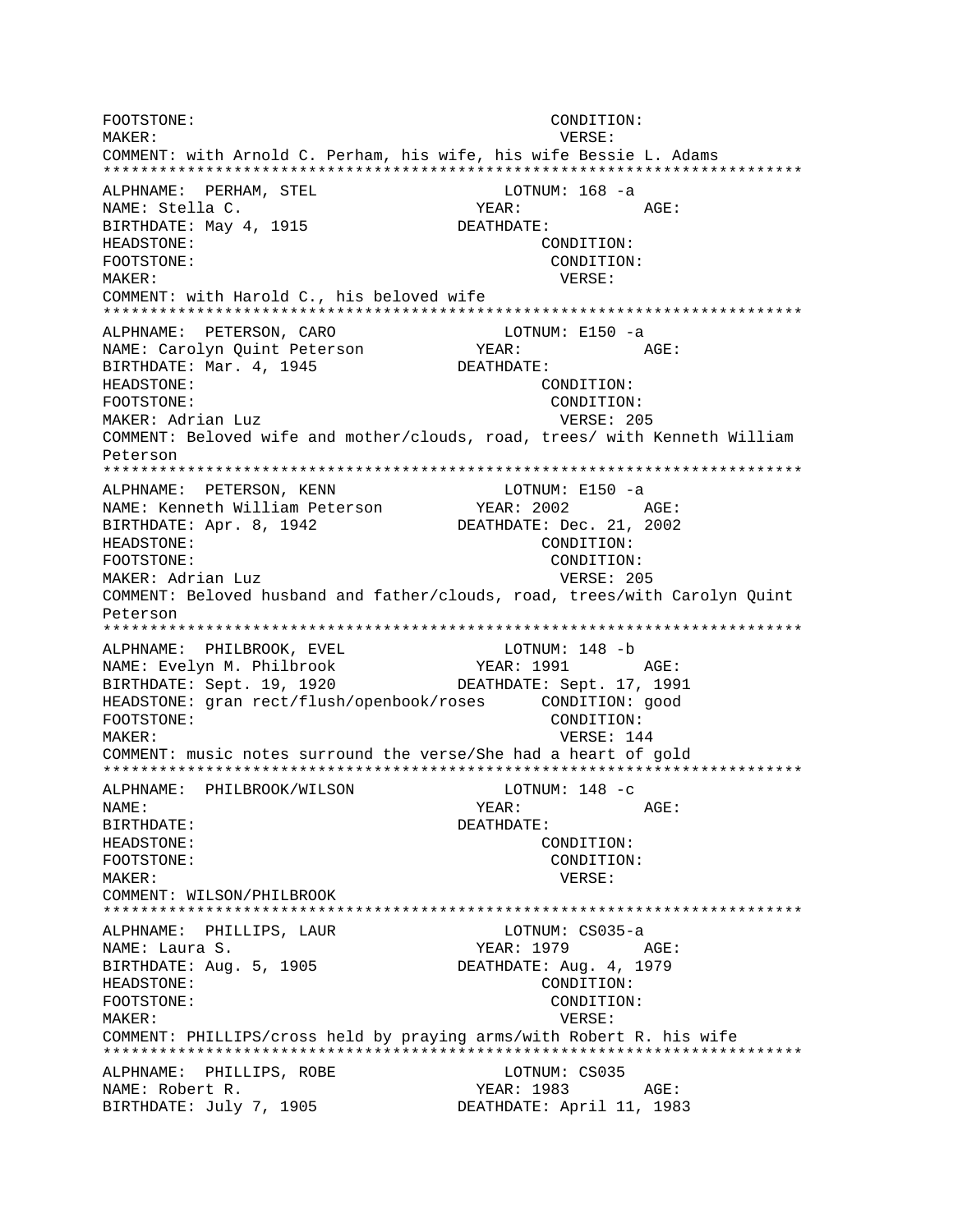HEADSTONE: CONDITION: FOOTSTONE: CONDITION: MAKER: VERSE: COMMENT: PHILLIPS/cross held by praying arms/with Laura S. his wife ALPHNAME: PICKARD, DANI LOTNUM: 141 -b YEAR: 1907 NAME: Daniel J. Pickard AGE: BIRTHDATE: Oct. 14, 1823 DEATHDATE: May 12, 1907 HEADSTONE: #141 -d/FATHER CONDITION: FOOTSTONE: CONDITION: MAKER: VERSE: no COMMENT: with his wife Lucy A. Warren ALPHNAME: PICKARD, DANI LOTNUM: 141 -d NAME: Father YEAR: 1907 AGE: BIRTHDATE: DEATHDATE: HEADSTONE: granite rectangle/flush CONDITION: sod encroach.bad/blackpollutio FOOTSTONE: CONDITION: MAKER: VERSE: COMMENT: ALPHNAME: PICKARD, LUCY LOTNUM: 141 -b NAME: Lucy A. Warren YEAR: 1931 AGE: BIRTHDATE: May 10, 1844 DEATHDATE: Mar. 27, 1931 HEADSTONE: #141 -c/MOTHER CONDITION: FOOTSTONE: CONDITION: MAKER: VERSE: no COMMENT: with Daniel J. Pickard, his wife ALPHNAME: PICKARD, LUCY LOTNUM:  $141 - c$ YEAR: 1931 AGE: NAME: Mother BIRTHDATE: DEATHDATE: HEADSTONE: granite rectangle/flush CONDITION: sod encroaching badly FOOTSTONE: CONDITION: VERSE: MAKER: COMMENT:  $LOTNUM: 1 - c$ ALPHNAME: PIERCE, ANNA NAME: Anna YEAR: 1852 AGE: 87yr DEATHDATE: Jan. 31, 1852 BIRTHDATE: CONDITION: badly sunken/verse HEADSTONE: marble/pointed buried FOOTSTONE: marble/flat/A.P. CONDITION: sunken/2003tipped, new big chip MAKER: VERSE: 8 COMMENT: wife of Amos Pierce/She passed in the fulness of days to rest LOTNUM:  $22 - a$ ALPHNAME: PIKE, ALBE NAME: Albert E. Pike YEAR: 1863 AGE: 20yrs. DEATHDATE: Dec. 4, 1863 BIRTHDATE: HEADSTONE: rounded/marble/soldier CONDITION: cracked across head of soldier FOOTSTONE: no CONDITION: MAKER: VERSE: no COMMENT: A member of Co. E 26th Req't Mass. Vol's.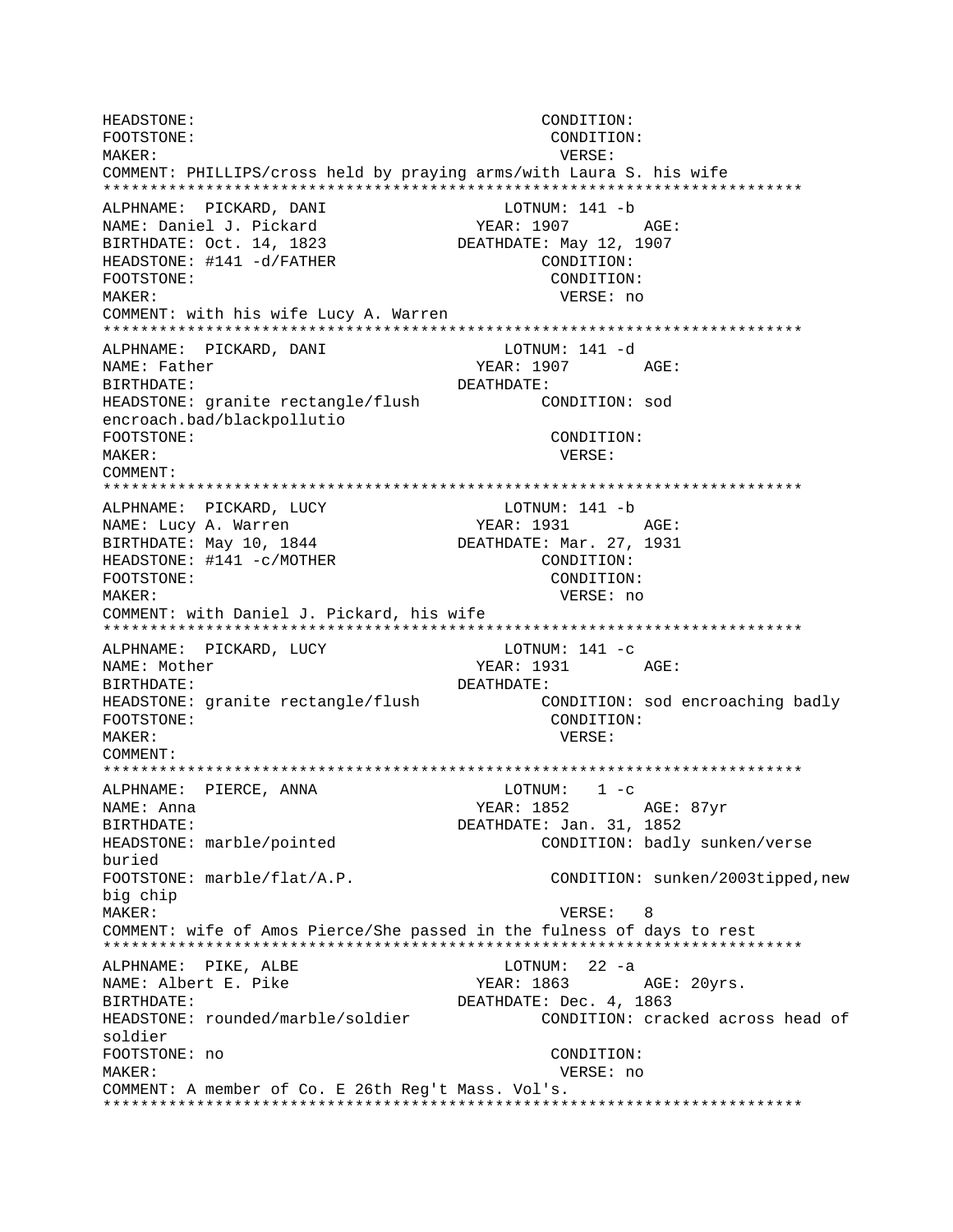ALPHNAME: PINNEY, ALDE LOTNUM: 92 -a NAME: Alden Pinney YEAR: 1885 AGE: 70 BIRTHDATE: Nar. 28, 1885 HEADSTONE: 92-b/FATHER CONDITION: FOOTSTONE: CONDITION: MAKER: Wm. Andrews Co. Lowell **VERSE: 104** COMMENT: front: with wife Martha Maria/"Asleep in Jesus Departed this life" \*\*\*\*\*\*\*\*\*\*\*\*\*\*\*\*\*\*\*\*\*\*\*\*\*\*\*\*\*\*\*\*\*\*\*\*\*\*\*\*\*\*\*\*\*\*\*\*\*\*\*\*\*\*\*\*\*\*\*\*\*\*\*\*\*\*\*\*\*\*\*\*\*\*\* ALPHNAME: PINNEY, ALDE NAME: Father The Contract of the Contract of Texas and YEAR: 1885 AGE: BIRTHDATE: DEATHDATE: HEADSTONE: granite/slanted/ivy CONDITION: lichen FOOTSTONE: CONDITION: MAKER: VERSE: COMMENT: \*\*\*\*\*\*\*\*\*\*\*\*\*\*\*\*\*\*\*\*\*\*\*\*\*\*\*\*\*\*\*\*\*\*\*\*\*\*\*\*\*\*\*\*\*\*\*\*\*\*\*\*\*\*\*\*\*\*\*\*\*\*\*\*\*\*\*\*\*\*\*\*\*\*\* ALPHNAME: PINNEY, MART<br>NAME: Martha Maria YEAR: 1883 AGE: 70 BIRTHDATE: DEATHDATE: Apr. 29, 1883 HEADSTONE: 92-c/MOTHER CONDITION: FOOTSTONE: CONDITION: MAKER: Wm. Andrews Co. Lowell **VERSE: 104** COMMENT: front: with Alden Pinney,wife/"Asleep in Jesus Departed this life" \*\*\*\*\*\*\*\*\*\*\*\*\*\*\*\*\*\*\*\*\*\*\*\*\*\*\*\*\*\*\*\*\*\*\*\*\*\*\*\*\*\*\*\*\*\*\*\*\*\*\*\*\*\*\*\*\*\*\*\*\*\*\*\*\*\*\*\*\*\*\*\*\*\*\* ALPHNAME: PINNEY, MART LOTNUM: 92 -c NAME: Mother The Magnus of the Magnus of the Magnus of the YEAR: 1883 BIRTHDATE: DEATHDATE: HEADSTONE: granite/slanted/ivy CONDITION: lichen FOOTSTONE: CONDITION: MAKER: VERSE: no COMMENT: \*\*\*\*\*\*\*\*\*\*\*\*\*\*\*\*\*\*\*\*\*\*\*\*\*\*\*\*\*\*\*\*\*\*\*\*\*\*\*\*\*\*\*\*\*\*\*\*\*\*\*\*\*\*\*\*\*\*\*\*\*\*\*\*\*\*\*\*\*\*\*\*\*\*\* ALPHNAME: POND, FRED LOTNUM: 105 -a NAME: Frederick L. YEAR: 1982 AGE: BIRTHDATE: 1896<br>HEADSTONE: granite/flush/POND DEATHDATE: 1982<br>CONDITION: sod encroaching HEADSTONE: granite/flush/POND FOOTSTONE: no CONDITION: MAKER: VERSE: no COMMENT: with Verna L. \*\*\*\*\*\*\*\*\*\*\*\*\*\*\*\*\*\*\*\*\*\*\*\*\*\*\*\*\*\*\*\*\*\*\*\*\*\*\*\*\*\*\*\*\*\*\*\*\*\*\*\*\*\*\*\*\*\*\*\*\*\*\*\*\*\*\*\*\*\*\*\*\*\*\* ALPHNAME: POND, VERN LOTNUM: 105 -a NAME: Verna L. YEAR: 1961 AGE: BIRTHDATE: 1895 DEATHDATE: 1961 HEADSTONE: granite/flush/POND CONDITION: sod encroaching FOOTSTONE: no CONDITION: MAKER: VERSE: no COMMENT: with Frederick L. \*\*\*\*\*\*\*\*\*\*\*\*\*\*\*\*\*\*\*\*\*\*\*\*\*\*\*\*\*\*\*\*\*\*\*\*\*\*\*\*\*\*\*\*\*\*\*\*\*\*\*\*\*\*\*\*\*\*\*\*\*\*\*\*\*\*\*\*\*\*\*\*\*\*\* ALPHNAME: PONTEFRACT, ELLA LOTNUM: 203A -b NAME: Ella Armour and YEAR: 1960 AGE: BIRTHDATE: 1894 DEATHDATE: 1960 HEADSTONE: CONDITION: FOOTSTONE: CONDITION: MAKER: ColmerMonumentWorks 1001LawrenceSt. VERSE: COMMENT: with Henry M. Pontefract his wife, his sister Ethel C. Pontefract \*\*\*\*\*\*\*\*\*\*\*\*\*\*\*\*\*\*\*\*\*\*\*\*\*\*\*\*\*\*\*\*\*\*\*\*\*\*\*\*\*\*\*\*\*\*\*\*\*\*\*\*\*\*\*\*\*\*\*\*\*\*\*\*\*\*\*\*\*\*\*\*\*\*\* ALPHNAME: PONTEFRACT, ETHE **LOTNUM:** 203A -b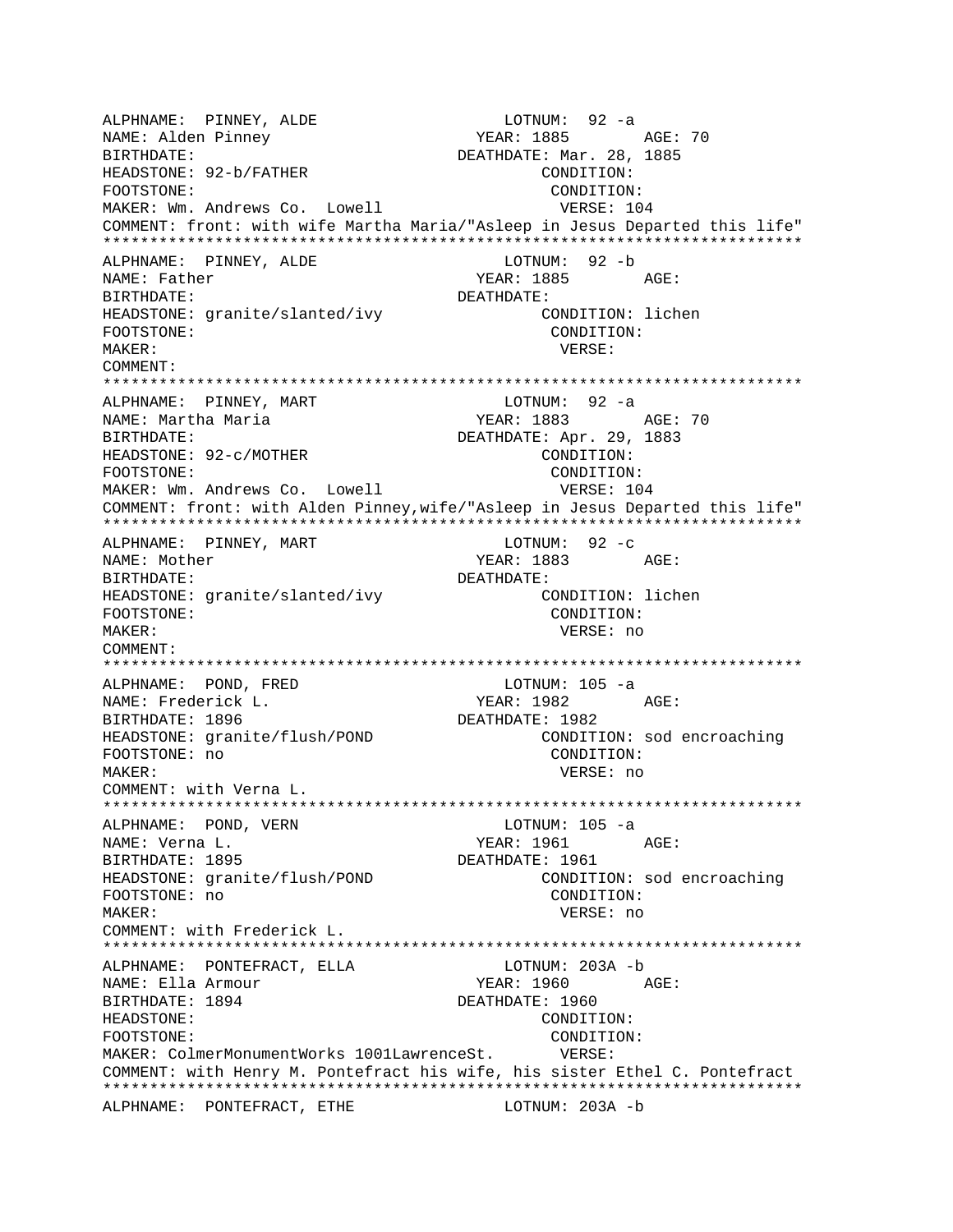NAME: Ethel C. Pontefract The Magnus of PEAR: 1997 AGE:<br>BIRTHDATE: 1907 BEATHDATE: 1997 BIRTHDATE: 1907 HEADSTONE: CONDITION: FOOTSTONE: CONDITION: MAKER: ColmerMonumentWorks 1001LawrenceSt. VERSE: COMMENT: with Henry M. Pontefract his sister/his wife Ella Armour \*\*\*\*\*\*\*\*\*\*\*\*\*\*\*\*\*\*\*\*\*\*\*\*\*\*\*\*\*\*\*\*\*\*\*\*\*\*\*\*\*\*\*\*\*\*\*\*\*\*\*\*\*\*\*\*\*\*\*\*\*\*\*\*\*\*\*\*\*\*\*\*\*\*\* ALPHNAME: PONTEFRACT, HENR LOTNUM: 203A -a<br>
NAME: Henry M. Pontefract Manus (1983 / NAME: Henry M. Pontefract Team YEAR: 1983 AGE: BIRTHDATE: 1899 DEATHDATE: 1983 HEADSTONE: flush/granite rectangle CONDITION: sod encroaching FOOTSTONE: CONDITION: MAKER: VERSE: 170 COMMENT: SEA 1 US Navy World War I \*\*\*\*\*\*\*\*\*\*\*\*\*\*\*\*\*\*\*\*\*\*\*\*\*\*\*\*\*\*\*\*\*\*\*\*\*\*\*\*\*\*\*\*\*\*\*\*\*\*\*\*\*\*\*\*\*\*\*\*\*\*\*\*\*\*\*\*\*\*\*\*\*\*\* ALPHNAME: PONTEFRACT, HENR LOTNUM: 203A -b NAME: Henry M. Pontefract BIRTHDATE: 1899 DEATHDATE: 1983 HEADSTONE: #203A-a/Henry M. Pontefract CONDITION: FOOTSTONE: CONDITION: MAKER: ColmerMonumentWorks 1001LawrenceSt. VERSE: COMMENT: with his wife Ella Armour, his sister Ethel C. Pontefract \*\*\*\*\*\*\*\*\*\*\*\*\*\*\*\*\*\*\*\*\*\*\*\*\*\*\*\*\*\*\*\*\*\*\*\*\*\*\*\*\*\*\*\*\*\*\*\*\*\*\*\*\*\*\*\*\*\*\*\*\*\*\*\*\*\*\*\*\*\*\*\*\*\*\* ALPHNAME: POULIOT, RUSS LOTNUM: E128A-a NAME: Russ YEAR: 2002 AGE: BIRTHDATE: 1963 DEATHDATE: 2002 HEADSTONE: small plastic card typed CONDITION: FOOTSTONE: CONDITION: MAKER: VERSE: COMMENT: In Memory of/Rest in Peace/last name from cemetery records \*\*\*\*\*\*\*\*\*\*\*\*\*\*\*\*\*\*\*\*\*\*\*\*\*\*\*\*\*\*\*\*\*\*\*\*\*\*\*\*\*\*\*\*\*\*\*\*\*\*\*\*\*\*\*\*\*\*\*\*\*\*\*\*\*\*\*\*\*\*\*\*\*\*\* ALPHNAME: PROCTOR, HOSE LOTNUM: 42 -e NAME: Hosea Procter The YEAR: 1796 AGE: 19 years BIRTHDATE: DEATHDATE: March ye 6th 1796 HEADSTONE: slate/fancy shoulder/face etc. CONDITION: lichen FOOTSTONE: no CONDITION: MAKER: 47 COMMENT: ERECTED By a Number of Friends In Memory of/O Procter, friend of Virtue, \*\*\*\*\*\*\*\*\*\*\*\*\*\*\*\*\*\*\*\*\*\*\*\*\*\*\*\*\*\*\*\*\*\*\*\*\*\*\*\*\*\*\*\*\*\*\*\*\*\*\*\*\*\*\*\*\*\*\*\*\*\*\*\*\*\*\*\*\*\*\*\*\*\*\* ALPHNAME: PROCTOR, LUCY LOTNUM: 14 -c NAME: Lucy Amanda 1853 AGE: 18 BIRTHDATE: DEATHDATE: Sept. 21, 1853 HEADSTONE: marble/pointed CONDITION: acid rain, verse partly obscd. FOOTSTONE: no CONDITION: MAKER: B. Day, Lowell **VERSE: 123** COMMENT: Daughter of Willard & Maria Proctor \*\*\*\*\*\*\*\*\*\*\*\*\*\*\*\*\*\*\*\*\*\*\*\*\*\*\*\*\*\*\*\*\*\*\*\*\*\*\*\*\*\*\*\*\*\*\*\*\*\*\*\*\*\*\*\*\*\*\*\*\*\*\*\*\*\*\*\*\*\*\*\*\*\*\* ALPHNAME: PROCTOR, MARI NAME: Maria YEAR: 1891 AGE: 81 BIRTHDATE: SALL DEATHDATE: Jan. 17, 1891 HEADSTONE: marble/rounded CONDITION: not secure FOOTSTONE: no CONDITION: MAKER: VERSE: no COMMENT: Wife of Willard Proctor \*\*\*\*\*\*\*\*\*\*\*\*\*\*\*\*\*\*\*\*\*\*\*\*\*\*\*\*\*\*\*\*\*\*\*\*\*\*\*\*\*\*\*\*\*\*\*\*\*\*\*\*\*\*\*\*\*\*\*\*\*\*\*\*\*\*\*\*\*\*\*\*\*\*\*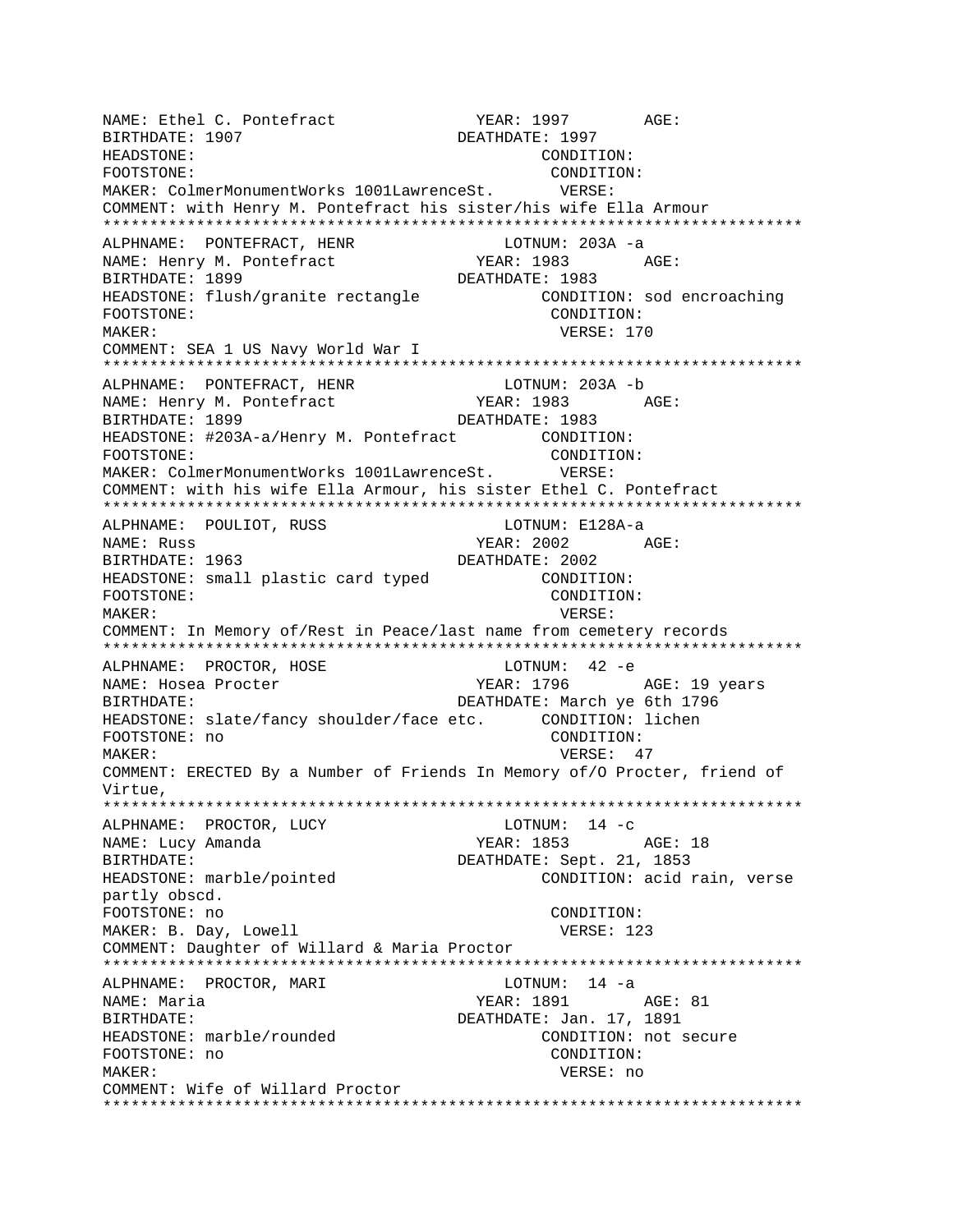ALPHNAME: PROCTOR, MARY<br>NAME: Miss Mary Proctor BIRTHDATE: DEATHDATE: Novr 6, 1795 HEADSTONE: slate/urn, willow, column CONDITION: some lichen FOOTSTONE: slate/Miss M.P. CONDITION: good MAKER: VERSE: no COMMENT: In Memory of/Daughter of Mr. Samuel, Mrs. Lydia Proctor LOTNUM: 43M-d ALPHNAME: PROCTOR, RUFU YEAR: 1800 AGE: 18mos. 6 days NAME: Rufus Pecken Procter BIRTHDATE: DEATHDATE: Octr. 11, 1800 HEADSTONE: slate/draped urn CONDITION: lichen on verse&name/mower scr FOOTSTONE: slate/R.P.P. CONDITION: lichen/base cracked VERSE: 71  $M\Delta KFR$ : COMMENT: IN memory of/son of Mr. Gaius, Mrs. Betsy Proctor/My lovely child why art thou ALPHNAME: PROCTOR, SAMU LOTNUM: 59 -a YEAR: 1799 AGE: 73 NAME: Mr. Samuel Proctor DEATHDATE: Octr 5 1799 RIRTHDATE: HEADSTONE: slate/willow, urn, column CONDITION: lichen/mower scratches CONDITION: lichen FOOTSTONE: slate/Mr S.P. MAKER: VERSE: no COMMENT: ERECTED In Memory of LOTNUM: 14 -b ALPHNAME: PROCTOR, WILL YEAR: 1853 AGE: 56 NAME: Willard Proctor DEATHDATE: Aug. 28, 1853 BIRTHDATE: HEADSTONE: marble/pointed CONDITION: slightly sunken, some lichen FOOTSTONE: no CONDITION: MAKER: B. Day, Lowell VERSE: 14 COMMENT: There is rest beyond the grave ALPHNAME: PROCTOR. CARO LOTNUM: 14 -d YEAR: 1856 NAME: Caroline Elizabeth AGE: 14yrs11mos11dys DEATHDATE: Jan. 15, 1856 BIRTHDATE: HEADSTONE: marble/pointed/dove CONDITION: acid rain CONDITION: FOOTSTONE: no MAKER: Clausen & Barry Charlestown VERSE: 7 COMMENT: daughter of Willard & Maria Proctor/Dearest Caroline thou has left us. Here ALPHNAME: PUFFER, FLOR  $LOTNUM: 43B-c$ NAME: Florence YEAR: 1937 AGE: DEATHDATE: BIRTHDATE: HEADSTONE: granite rectangle CONDITION: flush/lichen FOOTSTONE: CONDITION: MAKER: VERSE: no COMMENT: ALPHNAME: PUFFER, FLOR LOTNUM: 43B-f NAME: Florence A. Puffer YEAR: 1974 AGE: DEATHDATE: May 5, 1974 BIRTHDATE: Feb. 8, 1894 HEADSTONE: #43B-c/Florence CONDITION: FOOTSTONE: CONDITION: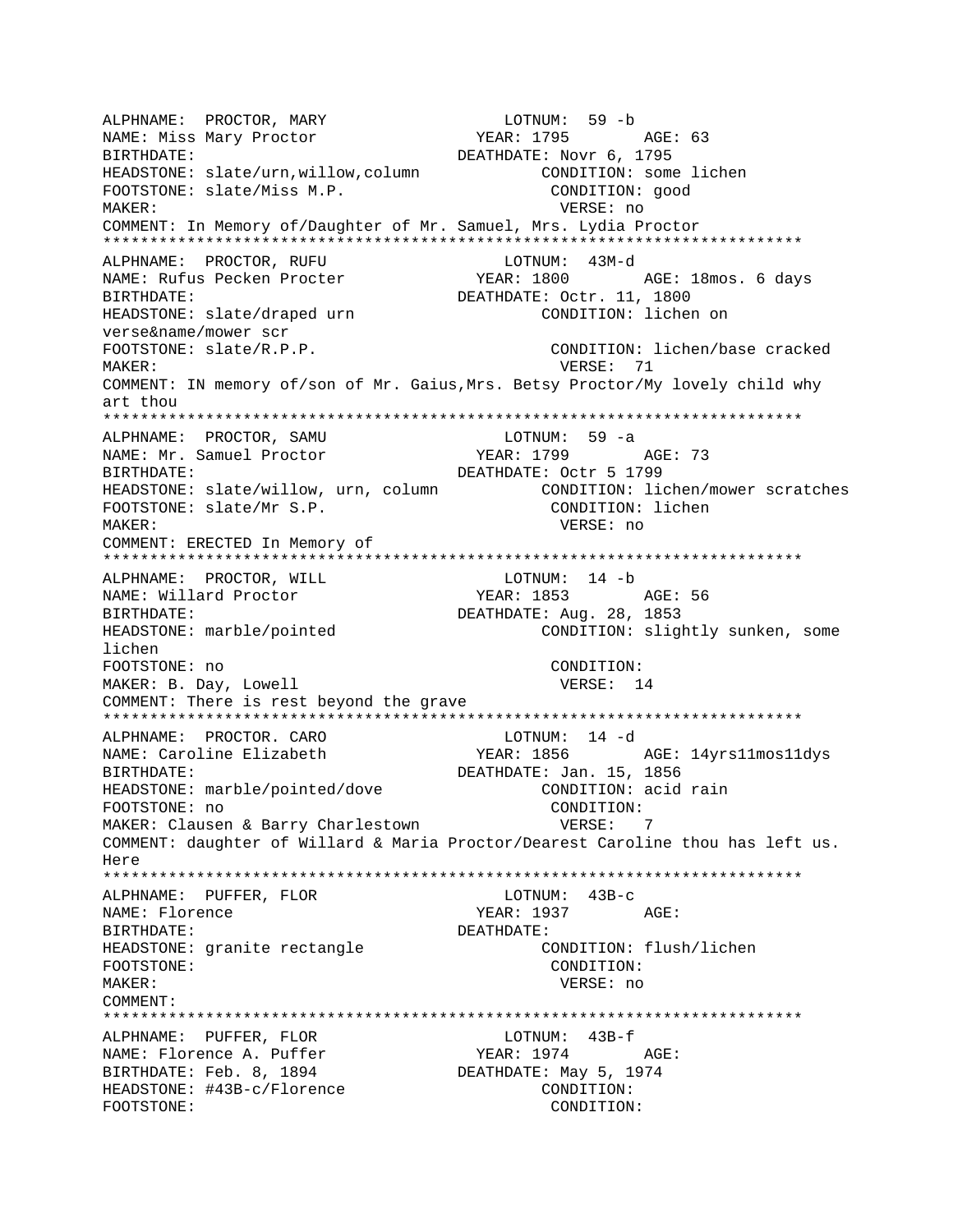MAKER: VERSE: no COMMENT: with Eben Goodridge, his wife Addie F., Theodore S. Puffer his wife perp.care ALPHNAME: PUFFER, THEO LOTNUM: 43B-b NAME: Ted  $YEAR: 1943 AGE:$ BIRTHDATE: DEATHDATE: HEADSTONE: granite rectangle CONDITION: lichen/flush CONDITION: FOOTSTONE: MAKER: VERSE: no  $COMM$  $FNTT$ : ALPHNAME: PUFFER, THEO LOTNUM: 43B-f YEAR: 1943 NAME: Theodore S. Puffer AGE: BIRTHDATE: July 30, 1888 DEATHDATE: May 13, 1943 HEADSTONE: #43B-b/Ted CONDITION: FOOTSTONE: CONDITION: MAKER: VERSE: no COMMENT: with Eben Goodridge, his wife Addie F., his wife Florence A. Puffer perp.care ALPHNAME: PURCELL, FRAN  $LOTNUM: 137 - b$ YEAR: 1989 NAME: Frances Neary  $AGE:$ DEATHDATE: Apr. 12, 1989 BIRTHDATE: Nov. 21, 1926 HEADSTONE: CONDITION: CONDITION: FOOTSTONE: MAKER: VERSE: COMMENT: PURCELL/rear with Herman L. Purcell, his wife Susie A. Meehan, Raymond  $P_{11}$  $P_{21}$ ALPHNAME: PURCELL, HERM LOTNUM:  $137 - a$ NAME: "Boots" YEAR: 1951 AGE: BIRTHDATE: DEATHDATE: HEADSTONE: granite rectangle/flush CONDITION: sod encroaching FOOTSTONE: CONDITION: MAKER: VERSE: COMMENT: ALPHNAME: PURCELL, HERM LOTNUM: 137 -b NAME: Herman L. Purcell Sr. YEAR: 1951 AGE: BIRTHDATE: Nov. 16, 1874 DEATHDATE: Aug. 16, 1951 HEADSTONE: #137-a/"BOOTS" CONDITION: FOOTSTONE: CONDITION: MAKER: VERSE: COMMENT: PURCELL/rear with his wife Susie A. Meehan, Frances Neary, Raymond Purcell Sr. ALPHNAME: PURCELL, RAYM LOTNUM: 137 -b NAME: Raymond F. Purcell, Sr. YEAR: 1998 AGE: DEATHDATE: Dec. 16, 1998 BIRTHDATE: Nov. 14, 1924 HEADSTONE: CONDITION: FOOTSTONE: CONDITION: MAKER: VERSE: COMMENT: PURCELL/rear with Herman L. Purcell, his wife Susie A. Meehan, Frances Neary ALPHNAME: PURCELL, SUSI LOTNUM: 137 -b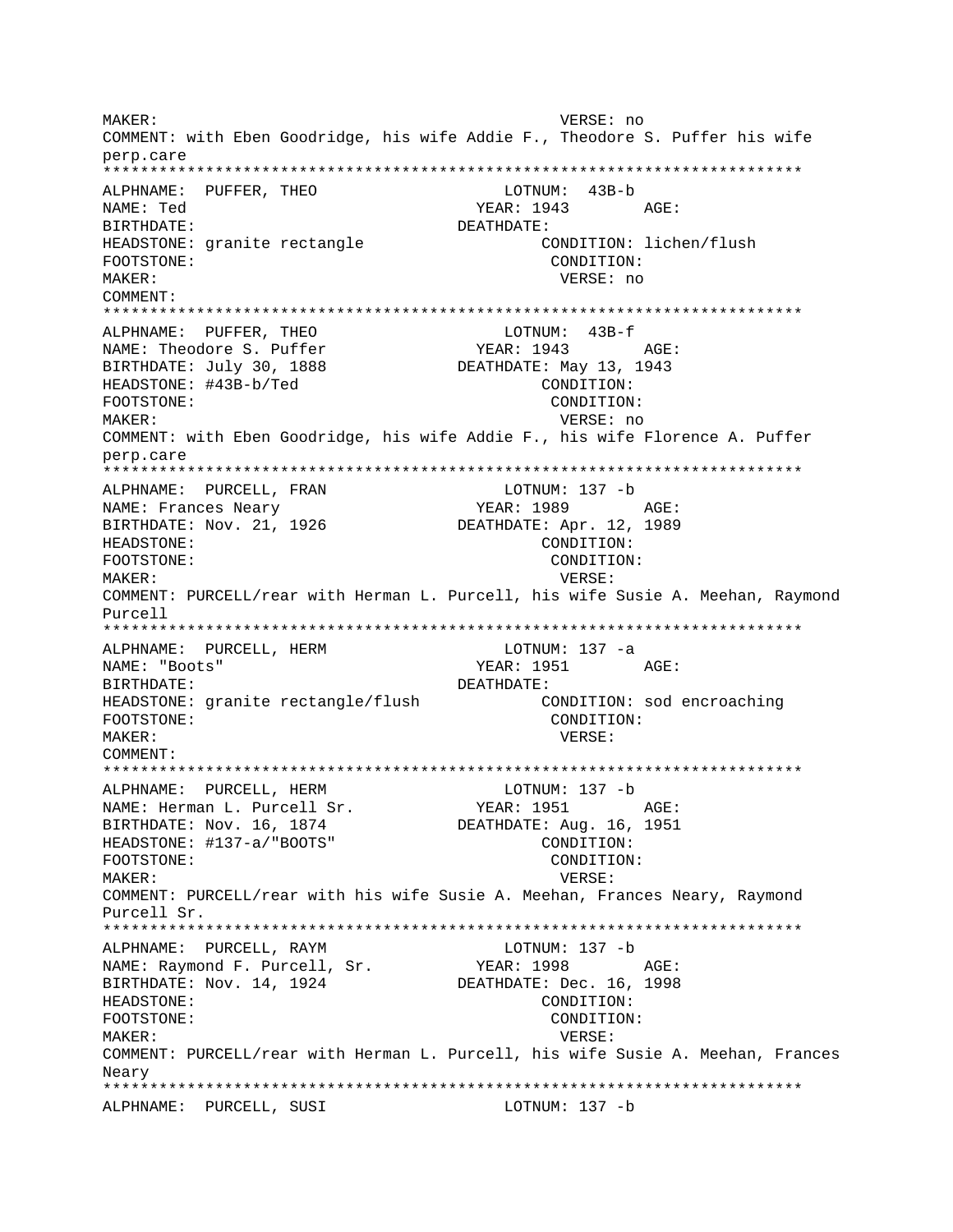NAME: Susie A. Meehan YEAR: 1958 AGE:<br>BIRTHDATE: Jan. 23, 1885 BIRTHDATE: Mar. 1, 1958 BIRTHDATE: Jan. 23, 1885 HEADSTONE: CONDITION: FOOTSTONE: CONDITION: MAKER: VERSE: COMMENT: PURCELL/rear with Herman L. Purcell hiswife, Frances Neary, Raymond Purcell Sr \*\*\*\*\*\*\*\*\*\*\*\*\*\*\*\*\*\*\*\*\*\*\*\*\*\*\*\*\*\*\*\*\*\*\*\*\*\*\*\*\*\*\*\*\*\*\*\*\*\*\*\*\*\*\*\*\*\*\*\*\*\*\*\*\*\*\*\*\*\*\*\*\*\*\* ALPHNAME: Part of lot 53 NAME: AGE: BIRTHDATE: DEATHDATE: HEADSTONE: CONDITION: FOOTSTONE: CONDITION: MAKER: VERSE: COMMENT: \*\*\*\*\*\*\*\*\*\*\*\*\*\*\*\*\*\*\*\*\*\*\*\*\*\*\*\*\*\*\*\*\*\*\*\*\*\*\*\*\*\*\*\*\*\*\*\*\*\*\*\*\*\*\*\*\*\*\*\*\*\*\*\*\*\*\*\*\*\*\*\*\*\*\* ALPHNAME: RAYMOND, DANI NAME: Daniel Raymond YEAR: 1887 AGE: 76 V.R. BIRTHDATE:  $DEATHDATE: Dec. 10, 1887 V.R.$ HEADSTONE: marble CONDITION: missing/flush granite foundat. FOOTSTONE: no CONDITION: MAKER: VERSE: COMMENT: marble base next to wife/V.R. say he is buried in So. Chelms. \*\*\*\*\*\*\*\*\*\*\*\*\*\*\*\*\*\*\*\*\*\*\*\*\*\*\*\*\*\*\*\*\*\*\*\*\*\*\*\*\*\*\*\*\*\*\*\*\*\*\*\*\*\*\*\*\*\*\*\*\*\*\*\*\*\*\*\*\*\*\*\*\*\*\* ALPHNAME: RAYMOND, ELIZ LOTNUM: 107 -a NAME: Eliza J. YEAR: 1878 AGE: 56 BIRTHDATE: DEATHDATE: Aug. 3, 1878 HEADSTONE: marble/rounded CONDITION: broken in 2, on ground/ac. rain FOOTSTONE: CONDITION: MAKER: Andrews & Wheeler Lowell. VERSE: no COMMENT: Wife of Daniel Raymond \*\*\*\*\*\*\*\*\*\*\*\*\*\*\*\*\*\*\*\*\*\*\*\*\*\*\*\*\*\*\*\*\*\*\*\*\*\*\*\*\*\*\*\*\*\*\*\*\*\*\*\*\*\*\*\*\*\*\*\*\*\*\*\*\*\*\*\*\*\*\*\*\*\*\* ALPHNAME: RAYMOND, ETHE LOTNUM: E089B-a NAME: Ethel M. Raymond YEAR: 1997 AGE:<br>BIRTHDATE: Dec. 31, 1910 DEATHDATE: May 15, 1997 BIRTHDATE: Dec. 31, 1910 HEADSTONE: flush/granite/floral design CONDITION: sod encroaching FOOTSTONE: CONDITION: MAKER: VERSE: COMMENT: \*\*\*\*\*\*\*\*\*\*\*\*\*\*\*\*\*\*\*\*\*\*\*\*\*\*\*\*\*\*\*\*\*\*\*\*\*\*\*\*\*\*\*\*\*\*\*\*\*\*\*\*\*\*\*\*\*\*\*\*\*\*\*\*\*\*\*\*\*\*\*\*\*\*\* ALPHNAME: REDMOND, ANDR NAME: A.J.R. 2007 NAME: A.J.R. 2008. BIRTHDATE: DEATHDATE: HEADSTONE: granite/flush CONDITION: lichen but legible FOOTSTONE: CONDITION: MAKER: VERSE: no COMMENT: \*\*\*\*\*\*\*\*\*\*\*\*\*\*\*\*\*\*\*\*\*\*\*\*\*\*\*\*\*\*\*\*\*\*\*\*\*\*\*\*\*\*\*\*\*\*\*\*\*\*\*\*\*\*\*\*\*\*\*\*\*\*\*\*\*\*\*\*\*\*\*\*\*\*\* ALPHNAME: REDMOND, ANDR LOTNUM: 99 -f NAME: Andrew J. YEAR: 1877 AGE: BIRTHDATE: 1874 DEATHDATE: 1877 HEADSTONE: #99-c/A.J.R.. CONDITION: FOOTSTONE: CONDITION: MAKER: VERSE: no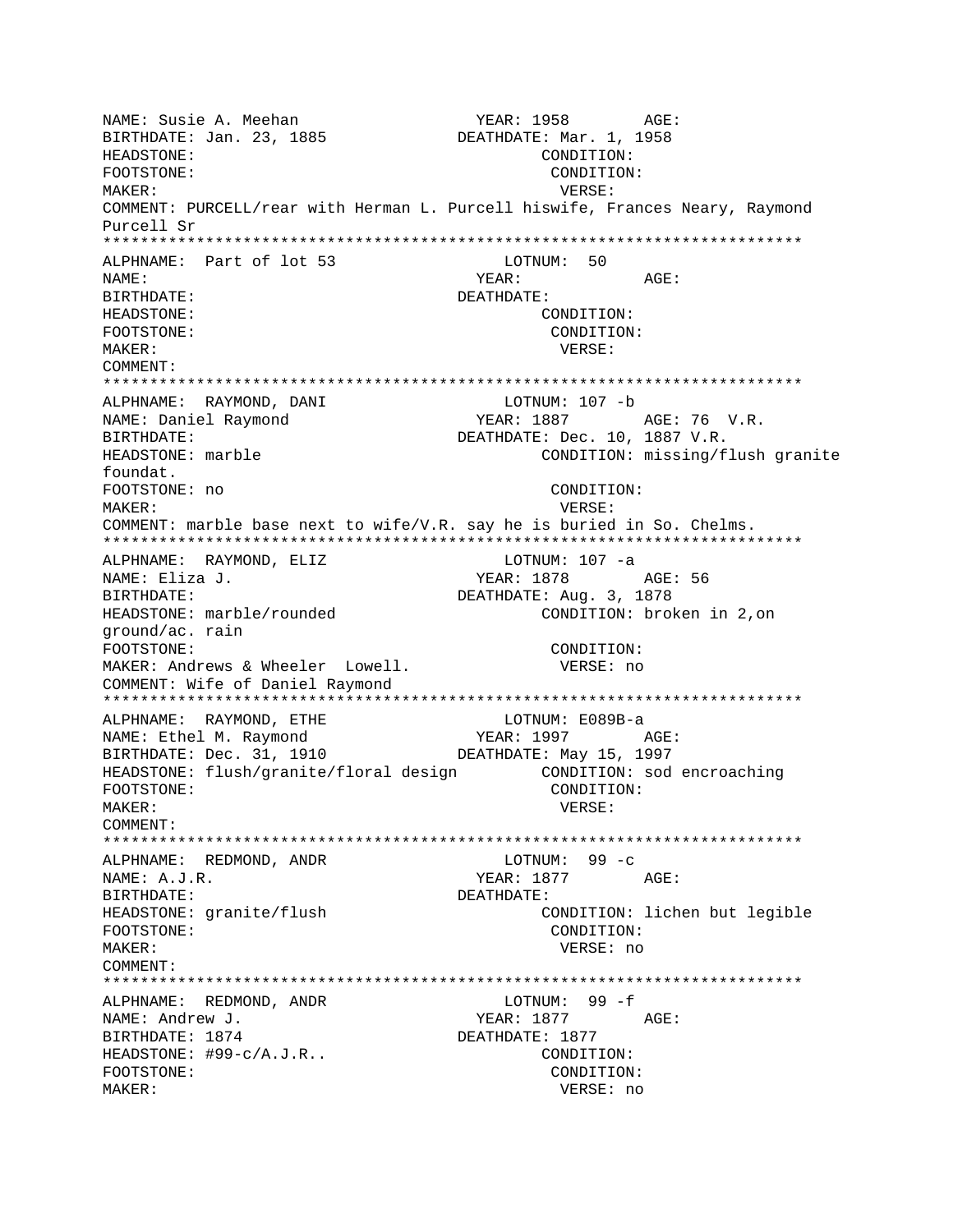COMMENT: REDMOND/Perpetual Care/child of William & Mary/with them,also William,Sarah \*\*\*\*\*\*\*\*\*\*\*\*\*\*\*\*\*\*\*\*\*\*\*\*\*\*\*\*\*\*\*\*\*\*\*\*\*\*\*\*\*\*\*\*\*\*\*\*\*\*\*\*\*\*\*\*\*\*\*\*\*\*\*\*\*\*\*\*\*\*\*\*\*\*\* ALPHNAME: REDMOND, CORA LOTNUM: 200A-a NAME: Cora B. YEAR: 1944 AGE: BIRTHDATE: 1882 DEATHDATE: 1944 HEADSTONE: CONDITION: FOOTSTONE: CONDITION: MAKER: VERSE: COMMENT: with John A. his wife, Joseph L. Berube, Marion B. Berube \*\*\*\*\*\*\*\*\*\*\*\*\*\*\*\*\*\*\*\*\*\*\*\*\*\*\*\*\*\*\*\*\*\*\*\*\*\*\*\*\*\*\*\*\*\*\*\*\*\*\*\*\*\*\*\*\*\*\*\*\*\*\*\*\*\*\*\*\*\*\*\*\*\*\* ALPHNAME: REDMOND, JOHN CONNECTED BOOTH LOTNUM: 200A-a NAME: John A. YEAR: 1968 AGE: BIRTHDATE: 1880 DEATHDATE: 1968 HEADSTONE: CONDITION: FOOTSTONE: CONDITION: MAKER: VERSE: COMMENT: with his wife Cora B., Joseph L. Berube, Marion B. Berube \*\*\*\*\*\*\*\*\*\*\*\*\*\*\*\*\*\*\*\*\*\*\*\*\*\*\*\*\*\*\*\*\*\*\*\*\*\*\*\*\*\*\*\*\*\*\*\*\*\*\*\*\*\*\*\*\*\*\*\*\*\*\*\*\*\*\*\*\*\*\*\*\*\*\* ALPHNAME: REDMOND, MARY **LOTNUM:** 99 -f NAME: Mary D. Same Communications of the MEAR: 1937 AGE: BIRTHDATE: 1855 DEATHDATE: 1937 HEADSTONE: #99-b/Mary D. CONDITION: FOOTSTONE: CONDITION: MAKER: VERSE: no COMMENT: REDMOND/Perpetual Care/rear:with William,hiswife,childrenAndrew,William,Sarah \*\*\*\*\*\*\*\*\*\*\*\*\*\*\*\*\*\*\*\*\*\*\*\*\*\*\*\*\*\*\*\*\*\*\*\*\*\*\*\*\*\*\*\*\*\*\*\*\*\*\*\*\*\*\*\*\*\*\*\*\*\*\*\*\*\*\*\*\*\*\*\*\*\*\* ALPHNAME: REDMOND, MARY LOTNUM: 99 -b NAME: M.D.R. 2008 AGE: YEAR: 1937 AGE: BIRTHDATE: DEATHDATE: HEADSTONE: flush rectangle/gray granite CONDITION: good FOOTSTONE: CONDITION: MAKER: VERSE: COMMENT: \*\*\*\*\*\*\*\*\*\*\*\*\*\*\*\*\*\*\*\*\*\*\*\*\*\*\*\*\*\*\*\*\*\*\*\*\*\*\*\*\*\*\*\*\*\*\*\*\*\*\*\*\*\*\*\*\*\*\*\*\*\*\*\*\*\*\*\*\*\*\*\*\*\*\* ALPHNAME: REDMOND, SARA NAME: Sarah A. YEAR: 1963 AGE: BIRTHDATE: 1876 **DEATHDATE: 1963** HEADSTONE: #99-e/Sarah A. CONDITION: FOOTSTONE: CONDITION: MAKER: VERSE: no COMMENT: Army Medical Corps 1918-1919/REDMOND/Perpetual Care/rear:withparents \*\*\*\*\*\*\*\*\*\*\*\*\*\*\*\*\*\*\*\*\*\*\*\*\*\*\*\*\*\*\*\*\*\*\*\*\*\*\*\*\*\*\*\*\*\*\*\*\*\*\*\*\*\*\*\*\*\*\*\*\*\*\*\*\*\*\*\*\*\*\*\*\*\*\* ALPHNAME: REDMOND, SARA LOTNUM: 99 -e NAME: S.A.R. 2007 AGE: YEAR: 1963 BIRTHDATE: DEATHDATE: HEADSTONE: flush rectangle/shiny granite CONDITION: good FOOTSTONE: CONDITION: MAKER: VERSE: COMMENT: \*\*\*\*\*\*\*\*\*\*\*\*\*\*\*\*\*\*\*\*\*\*\*\*\*\*\*\*\*\*\*\*\*\*\*\*\*\*\*\*\*\*\*\*\*\*\*\*\*\*\*\*\*\*\*\*\*\*\*\*\*\*\*\*\*\*\*\*\*\*\*\*\*\*\* ALPHNAME: REDMOND, WILL CONNECTRITION: 99 -f NAME: William Redmond YEAR: 1902 AGE: BIRTHDATE: 1846 DEATHDATE: 1902 HEADSTONE: #99-a/William Redmond CONDITION: FOOTSTONE: CONDITION: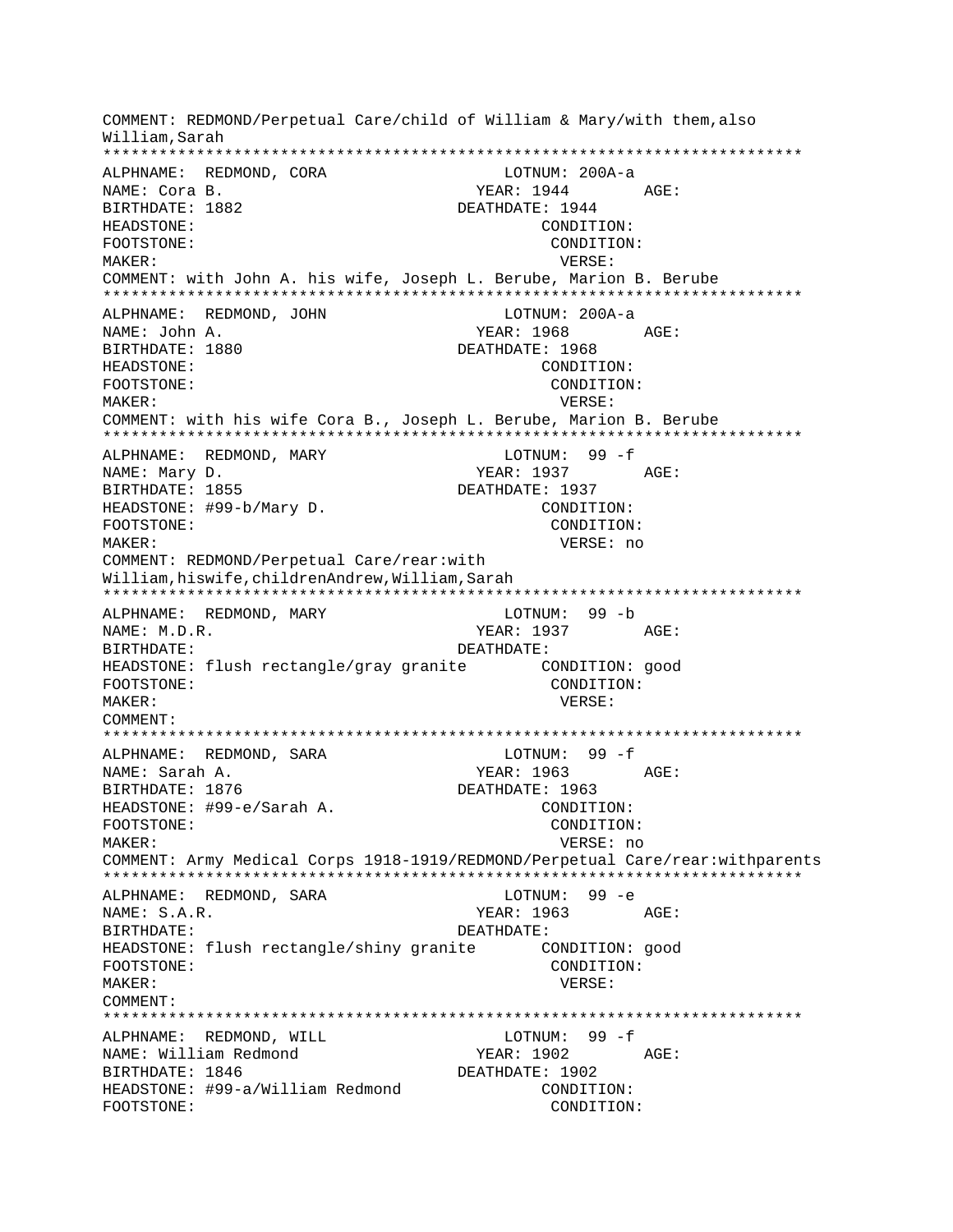MAKER: VERSE: no COMMENT: PerpetualCare/front:REDMOND/rear:with wife Mary, children Andrew, William, Sarah ALPHNAME: REDMOND, WILL LOTNUM:  $99 - f$ NAME: William H. YEAR: 1910 AGE: BIRTHDATE: 1875 DEATHDATE: 1910 HEADSTONE: #99-d/W.H.R. CONDITION: CONDITION: FOOTSTONE: MAKER: VERSE: no COMMENT: REDMOND/Perpetual Care/child of William, Mary/with them, also Andrew, Sarah ALPHNAME: REDMOND, WILL LOTNUM: 99 -a NAME: W.R. YEAR: 1902 AGE: BIRTHDATE: DEATHDATE: HEADSTONE: flush rectangle/gray granite CONDITION: good CONDITION: FOOTSTONE: VERSE: MAKER: COMMENT: ALPHNAME: REED, KENN LOTNUM: 199A-a NAME: Kenneth R. YEAR: 1972 AGE: DEATHDATE: Feb. 27, 1972 BIRTHDATE: CONDITION: sod encroaching/lichen HEADSTONE: flush/granite rectangle FOOTSTONE: CONDITION: MAKER: VERSE: COMMENT: ALPHNAME: REED, KENN LOTNUM: 199A-b YEAR: 1972 AGE: NAME: Kenneth R. Reid BIRTHDATE: 1902 DEATHDATE: 1972 HEADSTONE: #199A-a/Kenneth R. CONDITION: FOOTSTONE: CONDITION: MAKER: ColmerMonumentWorks 1001LawrenceSt. VERSE: COMMENT: REID/Masonic symbol between his dates/with his wife Viola C. ALPHNAME: REED, VIOL LOTNUM: 199A-b NAME: Viola C. YEAR: AGE: BIRTHDATE: 1904 DEATHDATE: HEADSTONE: CONDITION: FOOTSTONE: CONDITION: VERSE: MAKER: ColmerMonumentWorks 1001LawrenceSt. COMMENT: 5 pointed star after her birth date/with Kenneth R. Reid his wife ALPHNAME: RICH, CHILD LOTNUM: 43J-G NAME: child of Elisha Rich YEAR: 1774 AGE: DEATHDATE: Dec. 26 1774 buried RIRTHDATE: HEADSTONE: none but this likely spot CONDITION: FOOTSTONE: CONDITION: MAKER: VERSE: COMMENT: source: Book of Christ, by Rev. Ebenezer Bridge22 ALPHNAME: RLOWATER, ORVI LOTNUM: 164 -a NAME: Orville A. Clowater YEAR: 1964 AGE: BIRTHDATE: 1896 DEATHDATE: 1964 HEADSTONE: #164-b/Orville Clowater CONDITION: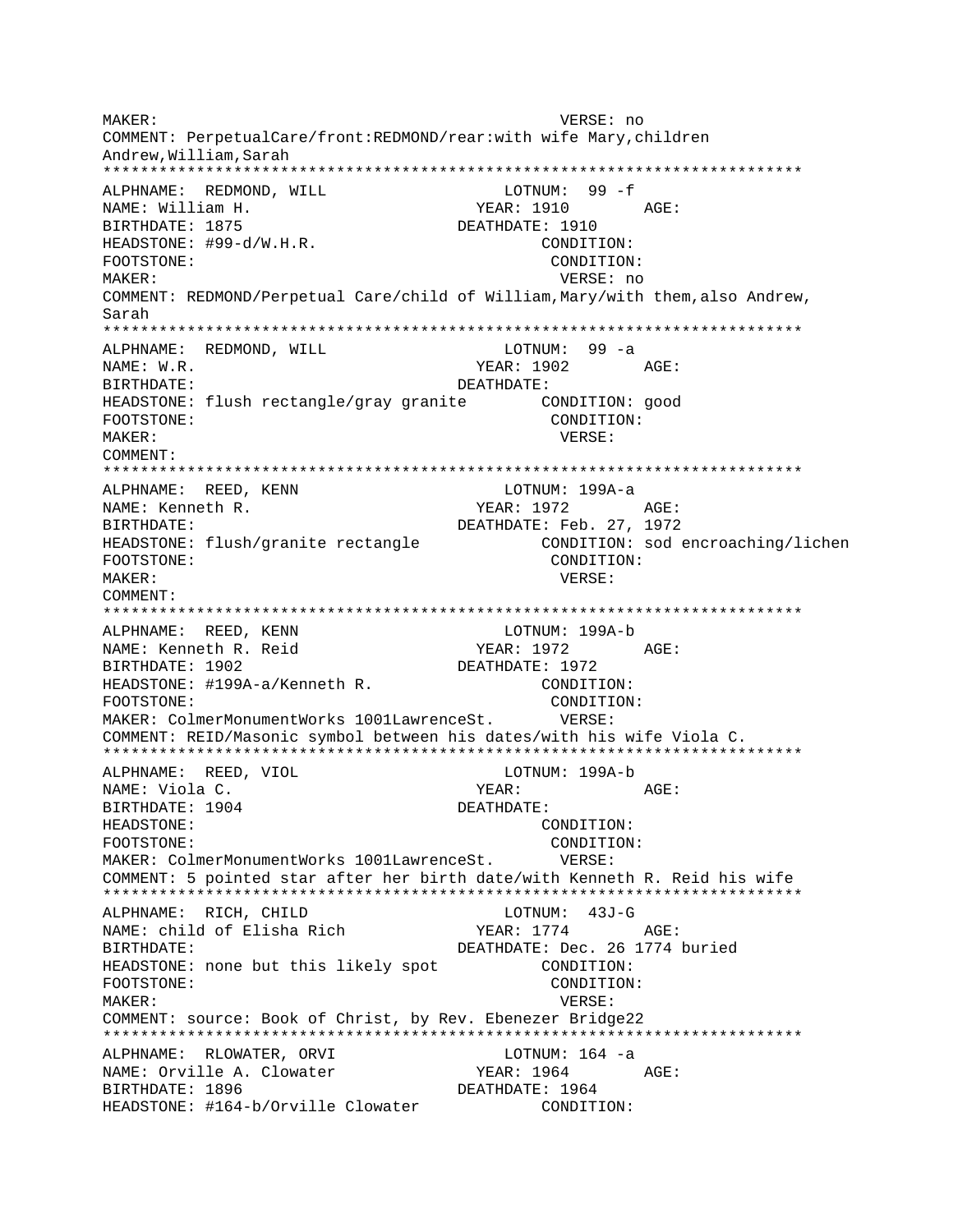FOOTSTONE: CONDITION: MAKER: VERSE: COMMENT: BYAM CLOWATER/with his wife Doris B. Clowater/Marion R. Clowater ALPHNAME: ROBBINS, BENJ LOTNUM: 87 -a YEAR: 1906 AGE: NAME: Benj. O. Robbins BIRTHDATE: May 31, 1837 DEATHDATE: Feb. 11, 1906 CONDITION: HEADSTONE: FOOTSTONE: no CONDITION: MAKER: VERSE: no COMMENT: rear/with Mary J. his wife ALPHNAME: ROBBINS, CHAR LOTNUM: 81 -a YEAR: 1941 NAME: Charles O. AGE: BIRTHDATE: 1862 DEATHDATE: 1941 HEADSTONE: granite/flush CONDITION: sod encroaching FOOTSTONE: no CONDITION: VERSE: no MAKER: COMMENT: ROBBINS/with Etta J. ALPHNAME: ROBBINS, CHAR LOTNUM: 76A-a NAME: Charles B. YEAR: 1965 AGE: DEATHDATE: 1965 BIRTHDATE: 1886 CONDITION: some lichen HEADSTONE: granite/flush CONDITION: FOOTSTONE: no MAKER: VERSE: no COMMENT: ROBBINS/with Evangeline M. ALPHNAME: ROBBINS, ELZI LOTNUM: 87 -a NAME: Elzina BIRTHDATE: Apr. 17, 1810 DEATHDATE: Apr. 24, 1881 CONDITION: HEADSTONE: FOOTSTONE: no CONDITION: MAKER: VERSE: no COMMENT: front: with James Robbins his wife/base: ROBBINS/top: R LOTNUM:  $87 - a$ ALPHNAME: ROBBINS, ELZI **YEAR: 1891** NAME: Elzina E. AGE: BIRTHDATE: Dec. 10, 1832 DEATHDATE: May 18, 1891 CONDITION: HEADSTONE: FOOTSTONE: no CONDITION: VERSE: no MAKER: COMMENT: right side/Dau. of James and Elzina Robbins/with James A. ALPHNAME: ROBBINS, ETTA LOTNUM: 81 -a YEAR: 1931 AGE: NAME: Etta J. DEATHDATE: 1931 BIRTHDATE: 1866 HEADSTONE: granite/flush CONDITION: sod encroaching FOOTSTONE: no CONDITION: MAKER: VERSE: no COMMENT: ROBBINS/with Charles O. LOTNUM: 76A-a ALPHNAME: ROBBINS, EVAN NAME: Evangeline M. YEAR: 1949 AGE: BIRTHDATE: 1888 DEATHDATE: 1949 HEADSTONE: granite rectangle/flush CONDITION: some lichen FOOTSTONE: no CONDITION: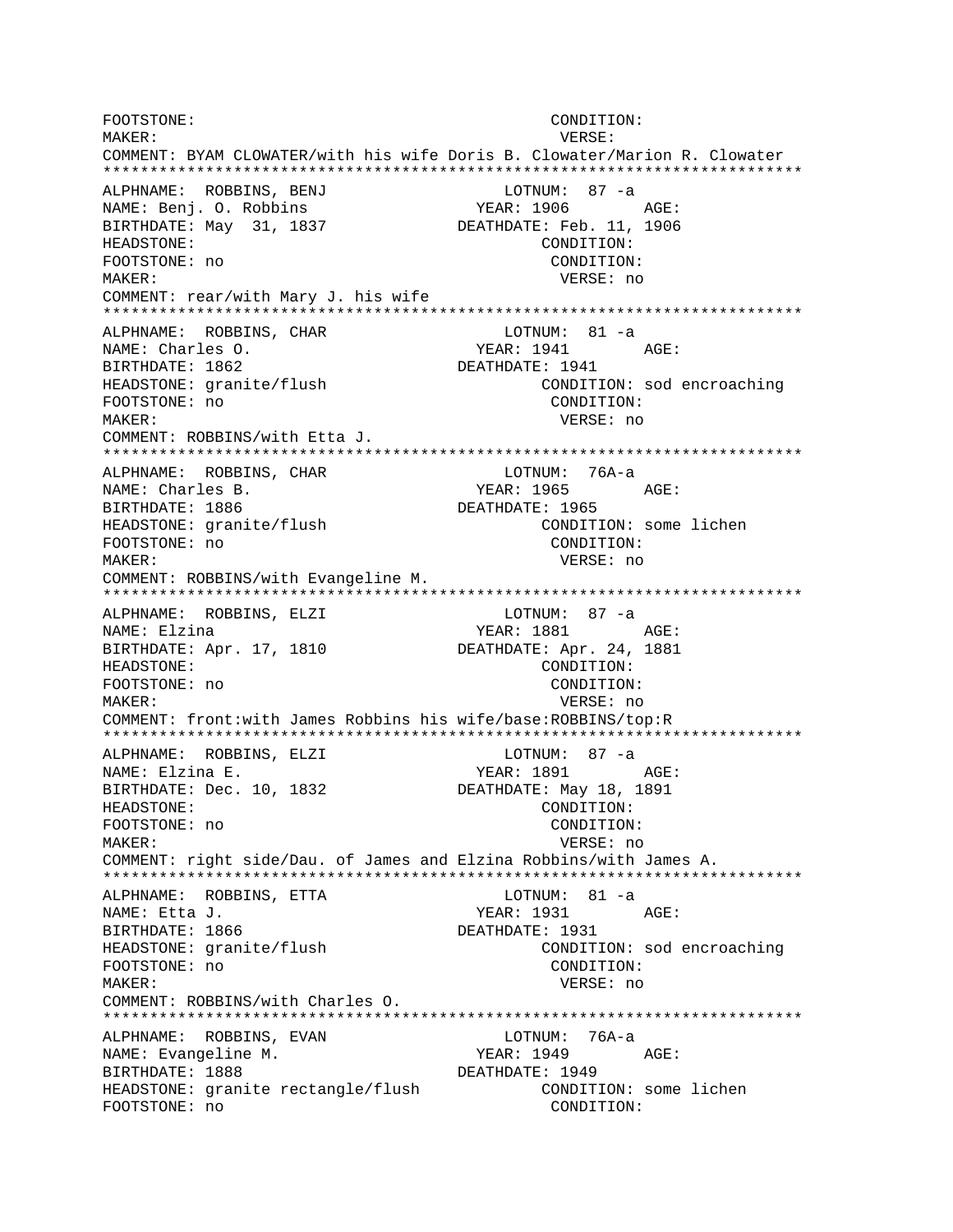MAKER: VERSE: no COMMENT: ROBBINS/with Charles B. \*\*\*\*\*\*\*\*\*\*\*\*\*\*\*\*\*\*\*\*\*\*\*\*\*\*\*\*\*\*\*\*\*\*\*\*\*\*\*\*\*\*\*\*\*\*\*\*\*\*\*\*\*\*\*\*\*\*\*\*\*\*\*\*\*\*\*\*\*\*\*\*\*\*\* ALPHNAME: ROBBINS, JAME LOTNUM: 87 -a NAME: James Robbins YEAR: 1889 AGE: BIRTHDATE: Oct. 28, 1806 DEATHDATE: Jan. 2, 1889 HEADSTONE: CONDITION: FOOTSTONE: no CONDITION: MAKER: VERSE: no COMMENT: front:with Elzina his wife/base:ROBBINS/top:R \*\*\*\*\*\*\*\*\*\*\*\*\*\*\*\*\*\*\*\*\*\*\*\*\*\*\*\*\*\*\*\*\*\*\*\*\*\*\*\*\*\*\*\*\*\*\*\*\*\*\*\*\*\*\*\*\*\*\*\*\*\*\*\*\*\*\*\*\*\*\*\*\*\*\* ALPHNAME: ROBBINS, JAME LOTNUM: 87 -a NAME: James A. (2008) 252 MAME: James A. (2008) 252 MAGE: 2886 BIRTHDATE: Jan. 27, 1834 DEATHDATE: Sept. 7, 1886 HEADSTONE: CONDITION: FOOTSTONE: no CONDITION: MAKER: VERSE: no COMMENT: right side/son of James and Elzina Robbins/with Elzina E. \*\*\*\*\*\*\*\*\*\*\*\*\*\*\*\*\*\*\*\*\*\*\*\*\*\*\*\*\*\*\*\*\*\*\*\*\*\*\*\*\*\*\*\*\*\*\*\*\*\*\*\*\*\*\*\*\*\*\*\*\*\*\*\*\*\*\*\*\*\*\*\*\*\*\* ALPHNAME: ROBBINS, MARY LOTNUM: 87 -a NAME: Mary J. (2008) THE MANUS AGE: THE MANUS AGE: THE MANUS AGE:  $YERR: 1873$  AGE: BIRTHDATE: Mar. 31, 1843 DEATHDATE: Apr. 27, 1873 HEADSTONE: CONDITION: FOOTSTONE: no CONDITION: MAKER: VERSE: no COMMENT: rear/with Benj. O. Robbins his wife \*\*\*\*\*\*\*\*\*\*\*\*\*\*\*\*\*\*\*\*\*\*\*\*\*\*\*\*\*\*\*\*\*\*\*\*\*\*\*\*\*\*\*\*\*\*\*\*\*\*\*\*\*\*\*\*\*\*\*\*\*\*\*\*\*\*\*\*\*\*\*\*\*\*\* ALPHNAME: RODRIGUES, ARTH LOTNUM: CS092-a NAME: Arthur C. THE SERIES RESERT STARE SERIES AND MANUSCRIPT AND MODEL SERIES AND AGES BIRTHDATE: Oct. 21, 1919 DEATHDATE: July 11, 1986 HEADSTONE: CONDITION: FOOTSTONE: CONDITION: MAKER: ColmerMonumentWorks,1025LawrenceSt. VERSE: COMMENT: with Elizabeth M wife \*\*\*\*\*\*\*\*\*\*\*\*\*\*\*\*\*\*\*\*\*\*\*\*\*\*\*\*\*\*\*\*\*\*\*\*\*\*\*\*\*\*\*\*\*\*\*\*\*\*\*\*\*\*\*\*\*\*\*\*\*\*\*\*\*\*\*\*\*\*\*\*\*\*\* ALPHNAME: RODRIGUES, ELIZ LOTNUM: CS092-a NAME: Elizabeth M YEAR: AGE: BIRTHDATE: Sept. 14, 1924 DEATHDATE: HEADSTONE: CONDITION: FOOTSTONE: CONDITION: MAKER: ColmerMonumentWorks,1025LawrenceSt. VERSE: COMMENT: wife/with Arthur C. \*\*\*\*\*\*\*\*\*\*\*\*\*\*\*\*\*\*\*\*\*\*\*\*\*\*\*\*\*\*\*\*\*\*\*\*\*\*\*\*\*\*\*\*\*\*\*\*\*\*\*\*\*\*\*\*\*\*\*\*\*\*\*\*\*\*\*\*\*\*\*\*\*\*\* ALPHNAME: S. LOTNUM: 43J-a NAME: J.A.S. YEAR: AGE: BIRTHDATE: DEATHDATE: HEADSTONE: missing Oct. 1990 CONDITION: FOOTSTONE: slate/rounded J.A.S. CONDITION: severely tipped MAKER: VERSE: COMMENT: located with Hutchins stones, lot 43J \*\*\*\*\*\*\*\*\*\*\*\*\*\*\*\*\*\*\*\*\*\*\*\*\*\*\*\*\*\*\*\*\*\*\*\*\*\*\*\*\*\*\*\*\*\*\*\*\*\*\*\*\*\*\*\*\*\*\*\*\*\*\*\*\*\*\*\*\*\*\*\*\*\*\* ALPHNAME: SARGENT, ALFR LOTNUM: 162 -b NAME: Alfred H. Sargent YEAR: 1948 AGE: BIRTHDATE: Nov. 10, 1874 DEATHDATE: June 25, 1948 HEADSTONE: CONDITION: FOOTSTONE: CONDITION: MAKER: Ayer Monument Co. Ayer, Mass WERSE: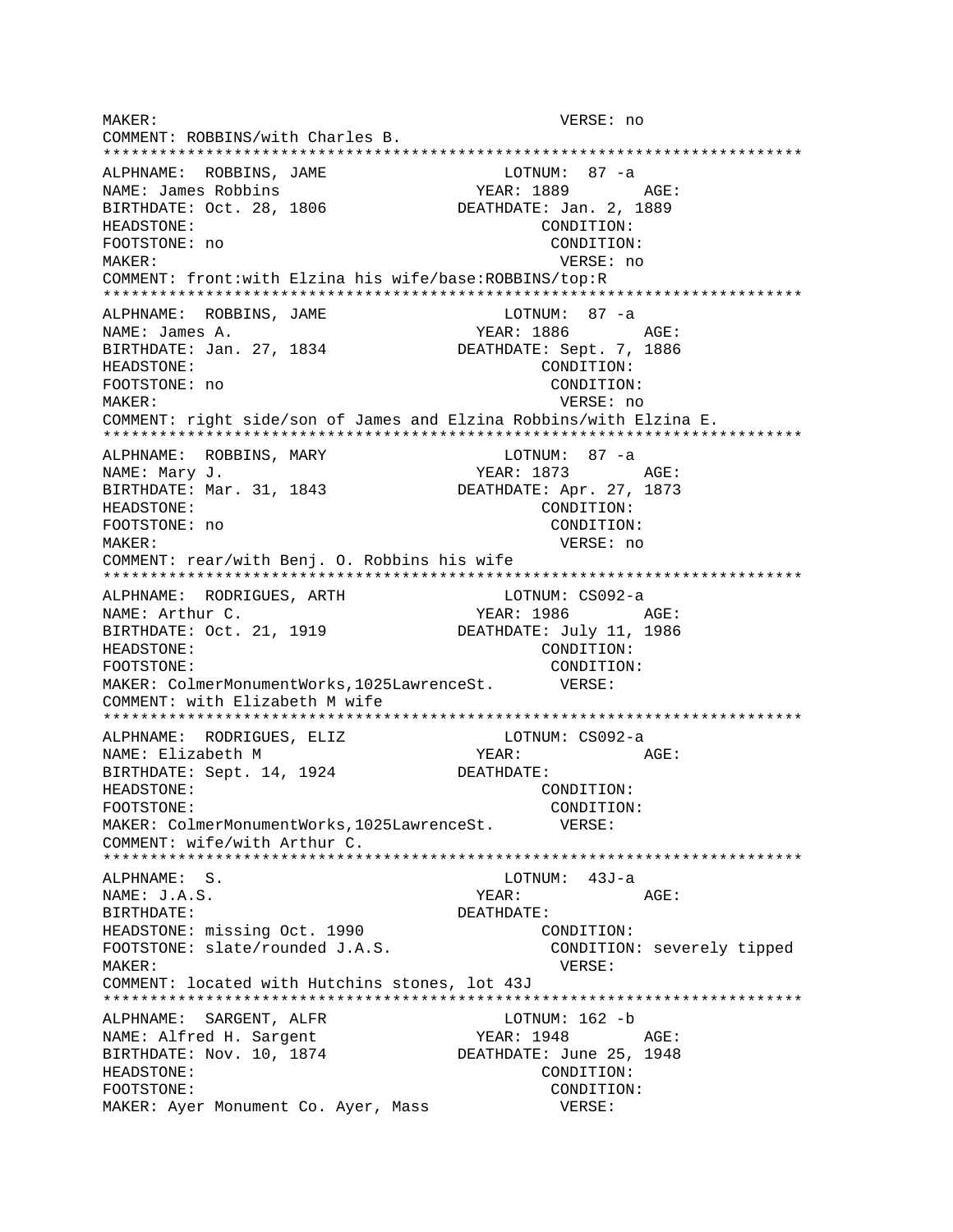COMMENT: SARGENT HIGGINS/with his wife Caroline A. Iten, Helen L. Sargent \*\*\*\*\*\*\*\*\*\*\*\*\*\*\*\*\*\*\*\*\*\*\*\*\*\*\*\*\*\*\*\*\*\*\*\*\*\*\*\*\*\*\*\*\*\*\*\*\*\*\*\*\*\*\*\*\*\*\*\*\*\*\*\*\*\*\*\*\*\*\*\*\*\*\* ALPHNAME: SARGENT, CARO LOTNUM: 162 -b NAME: Caroline A. Iten YEAR: 1929 AGE: BIRTHDATE: Oct. 30, 1875 DEATHDATE: Dec. 7, 1929 HEADSTONE: #162-a/MOTHER/C.A.Sargent CONDITION: FOOTSTONE: CONDITION: MAKER: Ayer Monument Co. Ayer, Mass VERSE: COMMENT: SARGENT HIGGINS/with Alfred H. Sargent his wife, Helen L. Sargent \*\*\*\*\*\*\*\*\*\*\*\*\*\*\*\*\*\*\*\*\*\*\*\*\*\*\*\*\*\*\*\*\*\*\*\*\*\*\*\*\*\*\*\*\*\*\*\*\*\*\*\*\*\*\*\*\*\*\*\*\*\*\*\*\*\*\*\*\*\*\*\*\*\*\* ALPHNAME: SARGENT, CARO LOTNUM: 162 -a NAME: C.A. Sargent YEAR: 1929 AGE: BIRTHDATE: 1875 DEATHDATE: 1929 HEADSTONE: granite/slanted/MOTHER CONDITION: bad lichen/chip top  $l$  $\ominus$ ft FOOTSTONE: CONDITION: MAKER: VERSE: COMMENT: \*\*\*\*\*\*\*\*\*\*\*\*\*\*\*\*\*\*\*\*\*\*\*\*\*\*\*\*\*\*\*\*\*\*\*\*\*\*\*\*\*\*\*\*\*\*\*\*\*\*\*\*\*\*\*\*\*\*\*\*\*\*\*\*\*\*\*\*\*\*\*\*\*\*\* ALPHNAME: SARGENT, HELE LOTNUM: 162 -b NAME: Helen L. Sargent YEAR: 1975 AGE: BIRTHDATE: Dec. 12, 1905 DEATHDATE: Mar. 17, 1975 HEADSTONE: CONDITION: FOOTSTONE: CONDITION: MAKER: Ayer Monument Co. Ayer, Mass VERSE: COMMENT: SARGENT HIGGINS/with Alfred H. Sargent, his wife Caroline A. Iten \*\*\*\*\*\*\*\*\*\*\*\*\*\*\*\*\*\*\*\*\*\*\*\*\*\*\*\*\*\*\*\*\*\*\*\*\*\*\*\*\*\*\*\*\*\*\*\*\*\*\*\*\*\*\*\*\*\*\*\*\*\*\*\*\*\*\*\*\*\*\*\*\*\*\* ALPHNAME: SASSER, ALIC LOTNUM: DS04 -a NAME: Alice Mae (Sickles) YEAR: 1998 AGE: BIRTHDATE: Mar. 6, 1915 DEATHDATE: Jan. 16, 1998 HEADSTONE: CONDITION: FOOTSTONE: CONDITION: MAKER: VERSE: COMMENT: with Robert/beloved wife \*\*\*\*\*\*\*\*\*\*\*\*\*\*\*\*\*\*\*\*\*\*\*\*\*\*\*\*\*\*\*\*\*\*\*\*\*\*\*\*\*\*\*\*\*\*\*\*\*\*\*\*\*\*\*\*\*\*\*\*\*\*\*\*\*\*\*\*\*\*\*\*\*\*\* ALPHNAME: SASSER, ROBE LOTNUM: DS03 -a NAME: Robert C Sasser The YEAR: 1967 AGE: BIRTHDATE: Jan 19 1928 DEATHDATE: Sept 7 1967 HEADSTONE: flush granite rectangle/cross CONDITION: sod encroaching/pollution FOOTSTONE: CONDITION: MAKER: VERSE: 172 COMMENT: MASSACHUSETTS CAPTAIN US ARMY RES WORLD WAR II KOREA ARCOM & OLC \*\*\*\*\*\*\*\*\*\*\*\*\*\*\*\*\*\*\*\*\*\*\*\*\*\*\*\*\*\*\*\*\*\*\*\*\*\*\*\*\*\*\*\*\*\*\*\*\*\*\*\*\*\*\*\*\*\*\*\*\*\*\*\*\*\*\*\*\*\*\*\*\*\*\* ALPHNAME: SASSER, ROBE LOTNUM: DS04 -a NAME: Robert TEAR: 1967 AGE: BIRTHDATE: Jan. 19, 1928 DEATHDATE: Sept. 7, 1967 HEADSTONE: #DS03-a/Robert C Sasser CONDITION: FOOTSTONE: CONDITION: MAKER: VERSE: COMMENT: with beloved wife Alice Mae (Sickles) \*\*\*\*\*\*\*\*\*\*\*\*\*\*\*\*\*\*\*\*\*\*\*\*\*\*\*\*\*\*\*\*\*\*\*\*\*\*\*\*\*\*\*\*\*\*\*\*\*\*\*\*\*\*\*\*\*\*\*\*\*\*\*\*\*\*\*\*\*\*\*\*\*\*\* ALPHNAME: SCANDARIATO, ROSE LOTNUM: CS056-a NAME: Rose (Nanny Rose) 7EAR: 1981 AGE: BIRTHDATE: 1901 DEATHDATE: 1981 HEADSTONE: granite/heart shaped/floral CONDITION: bad lichen FOOTSTONE: CONDITION: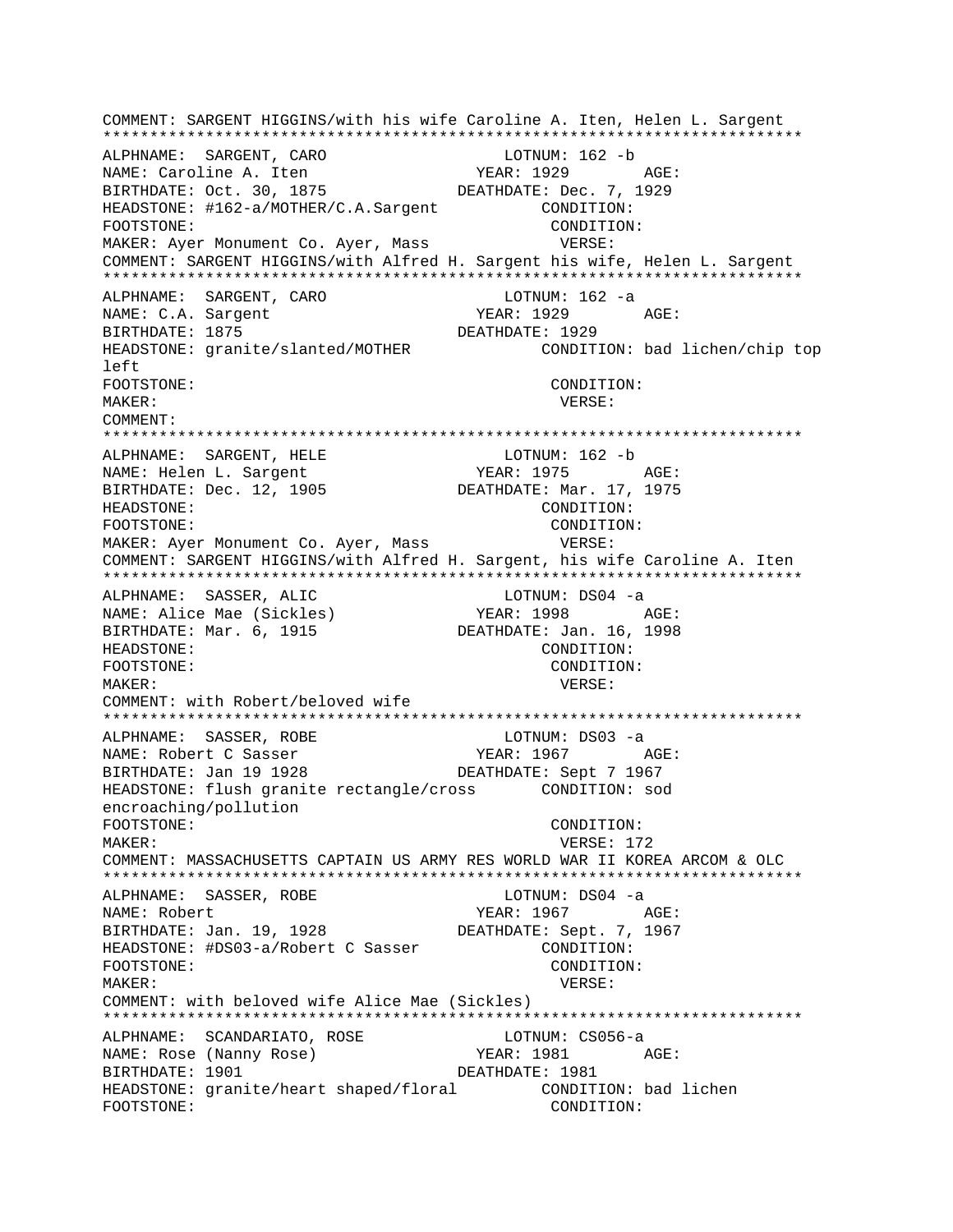MAKER: [illegible] Guild VERSE: COMMENT: SCANDARIATO ALPHNAME: SCHIRALDI, JANE LOTNUM: 124 -d NAME: Janet YEAR: 1974 AGE: BIRTHDATE: DEATHDATE: HEADSTONE: flush/granite rectangle CONDITION: sod encroaching CONDITION: FOOTSTONE: MAKER: VERSE: COMMENT: ALPHNAME: SCHIRALDI, JANE LOTNUM: 124 -e NAME: Janet Byam Schiraldi YEAR: 1974 AGE: BIRTHDATE: 1930 DEATHDATE: 1974 HEADSTONE: #124-d/JANET CONDITION: FOOTSTONE: CONDITION: MAKER: VERSE: 141 COMMENT: rear/with Kenneth H Byam, Ella L., Beth Byam Yates  $LOTNUM: 117 -e$ ALPHNAME: SCOBORIA YEAR: NAME: Scoboria AGE: BIRTHDATE: DEATHDATE: HEADSTONE: CONDITION: FOOTSTONE: CONDITION: VERSE: MAKER: COMMENT: no inscriptions ALPHNAME: SCOBORIA, ALIC LOTNUM: 96 -c YEAR: 1868 AGE: 2yrs. 10mo's NAME: Alice V. DEATHDATE: Mar. 12, 1868 BIRTHDATE: HEADSTONE: marble/rounded/ALICE CONDITION: acid rn/sl.tipped/lichen/loose FOOTSTONE: no CONDITION: MAKER: VERSE: 51 COMMENT: dau. of Joseph & Maggie Scoboria/For such is the kingdom of heaven. ALPHNAME: SCOBORIA, ARTH LOTNUM: 117 -b YEAR: 1908 NAME: Arthur G. Scoboria M.D. AGE: BIRTHDATE: 1872 DEATHDATE: 1950 HEADSTONE: granite rectangle/flush CONDITION: good FOOTSTONE: CONDITION: MAKER: VERSE: COMMENT: LOTNUM: 117 -i ALPHNAME: SCOBORIA, ARTH NAME: Arthur Scoboria YEAR: 1908 AGE: DEATHDATE: 1908 BIRTHDATE: 1838 HEADSTONE: rectangle granite flush CONDITION: sod encroaching FOOTSTONE: CONDITION: MAKER: VERSE: COMMENT: ALPHNAME: SCOBORIA, EDIT  $LOTNUM: 96 -a$ NAME: Edith YEAR: 1883 AGE: 83y'rs, 2mo's BIRTHDATE: DEATHDATE: Apr. 18, 1883 HEADSTONE: marble/rounded/MOTHER CONDITION: acid rain/lichen FOOTSTONE: no CONDITION: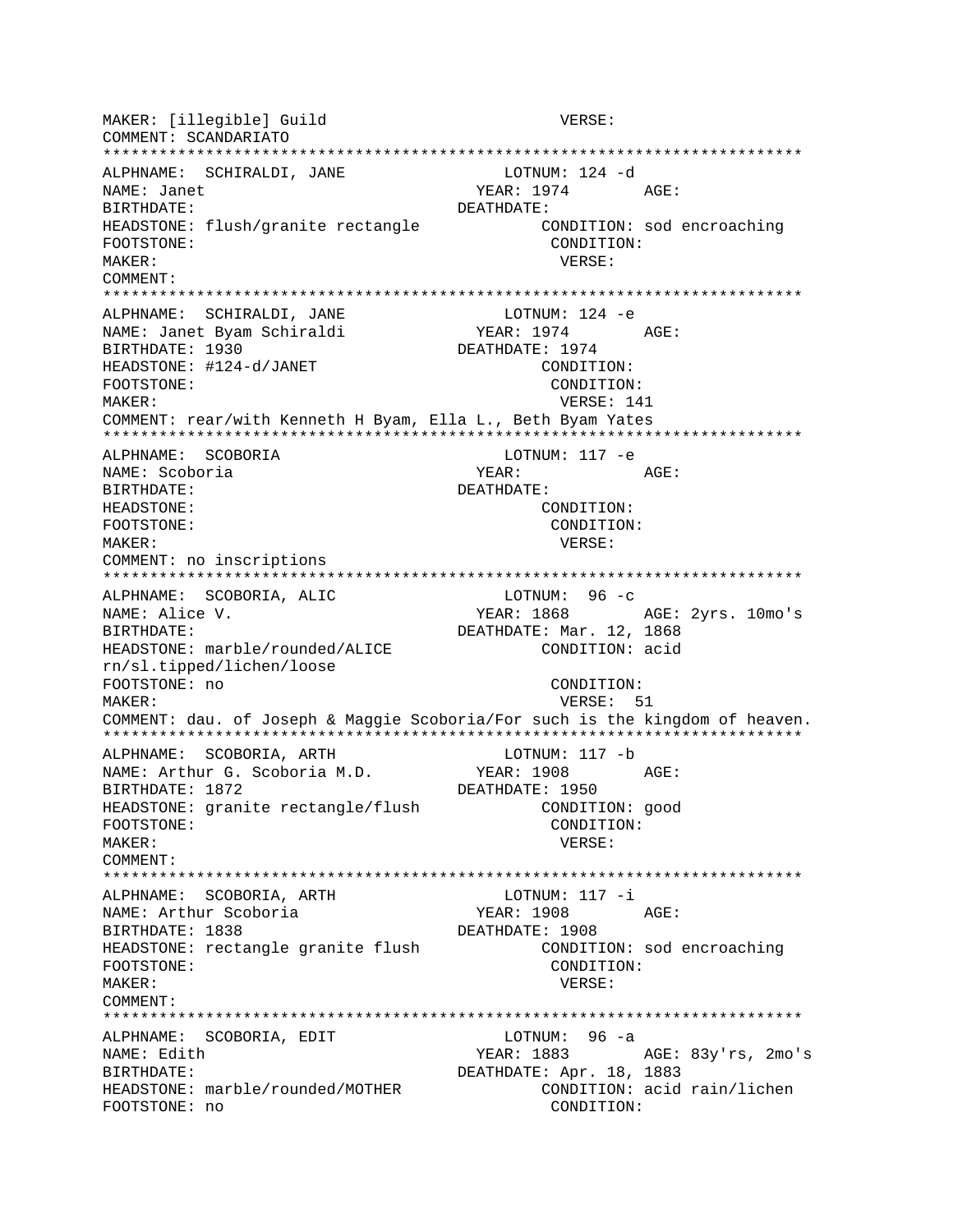MAKER: S. Sloan VERSE: 112 COMMENT: wife of John Scoboria/For me to live in Christ and to die is gain ALPHNAME: SCOBORIA, EUNI LOTNUM: 117 -d NAME: Eunice C. Scoboria YEAR: 1985 AGE: BIRTHDATE: 1902 DEATHDATE: 1985 HEADSTONE: granite rectangle/flush CONDITION: sod encroaching CONDITION: FOOTSTONE: MAKER: VERSE: COMMENT: ALPHNAME: SCOBORIA, EUNI LOTNUM: 117 -h NAME: Eunice Scoboria YEAR: 1908 AGE: BIRTHDATE: 1842 DEATHDATE: 1908 HEADSTONE: granite rectangle/flush CONDITION: small chip/sod encroaching FOOTSTONE: CONDITION: MAKER: VERSE: COMMENT: ALPHNAME: SCOBORIA, JOHN LOTNUM: 97 -a NAME: John Scoboria YEAR: 1917 AGE: DEATHDATE: 1917 BIRTHDATE: 1830 HEADSTONE: CONDITION: FOOTSTONE: CONDITION: MAKER: VERSE: no COMMENT: SCOBORIA/with Louisa V. his wife, Mary A. his wife ALPHNAME: SCOBORIA, JOHN LOTNUM: 117 -q YEAR: 1946 NAME: John P. Scoboria AGE: BIRTHDATE: 1867 DEATHDATE: 1946 HEADSTONE: granite rectangle/flush CONDITION: good CONDITION: FOOTSTONE: MAKER: VERSE: COMMENT: ALPHNAME: SCOBORIA, JOSE LOTNUM: 96 -b YEAR: 1905 NAME: Joseph Scoboria AGE: BIRTHDATE: Feb. 11, 1832 DEATHDATE: Jan. 4, 1905 CONDITION: HEADSTONE: FOOTSTONE: CONDITION: MAKER: VERSE: no COMMENT: with Margaret J. Scoboria ALPHNAME: SCOBORIA, LOUI LOTNUM: 97 -a YEAR: 1886 AGE: NAME: Louisa V. DEATHDATE: 1886 BIRTHDATE: 1837 HEADSTONE: CONDITION: FOOTSTONE: CONDITION: MAKER: VERSE: no COMMENT: SCOBORIA/with John his wife, Mary A. his wife ALPHNAME: SCOBORIA, MARG LOTNUM: 96 -b NAME: Margaret J. Scoboria YEAR: 1905 AGE: BIRTHDATE: Mar. 22. 1835 DEATHDATE: July 7, 1905 HEADSTONE: CONDITION: FOOTSTONE: CONDITION: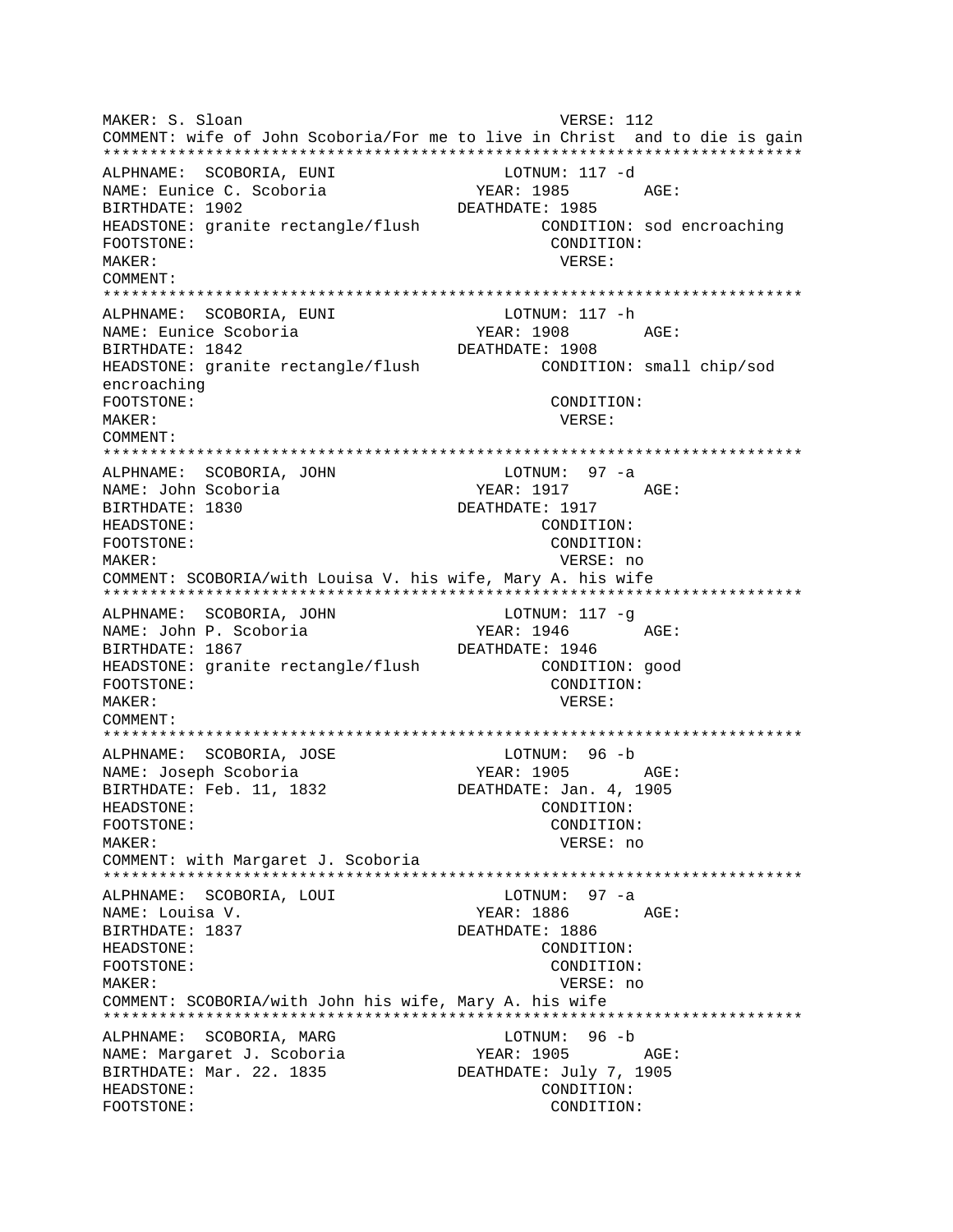MAKER: VERSE: no COMMENT: with Joseph Scoboria LOTNUM: 97 -a ALPHNAME: SCOBORIA, MARY YEAR: 1935 AGE: NAME: Mary A. BIRTHDATE: 1848 DEATHDATE: 1935 HEADSTONE: CONDITION: FOOTSTONE: CONDITION: MAKER: VERSE: no COMMENT: SCOBORIA/with John his wife, Louisa his wife ALPHNAME: SCOBORIA, MARY LOTNUM: 117 -a NAME: Mary B. Scorboria YEAR: 1967 AGE: BIRTHDATE: 1876 DEATHDATE: 1967 HEADSTONE: flush granite rectangle CONDITION: sunken FOOTSTONE: CONDITION: MAKER: VERSE: COMMENT: wife of Arthur G. ALPHNAME: SCOBORIA, PHYL LOTNUM:  $117 -c$ NAME: Phyllis G. Scoboria **YEAR: 2000** AGE: BIRTHDATE: 1910 DEATHDATE: 2000 HEADSTONE: flush granite rectangle CONDITION: excellent FOOTSTONE: CONDITION: MAKER: VERSE: COMMENT: ALPHNAME: SCOBORIA, SUSA<br>NAME: Susan C. Scoboria LOTNUM: 117 -f YEAR: 1960 AGE:<br>DEATHDATE: 1960 BIRTHDATE: 1865 HEADSTONE: granite rectangle/flush CONDITION: sod encroaching CONDITION: FOOTSTONE: MAKER: VERSE: COMMENT: ALPHNAME: SEARLE, ABIG LOTNUM: 43CD-b YEAR: 1833 NAME: Abigail Searle AGE: 27 DEATHDATE: May 6, 1833 BIRTHDATE: HEADSTONE: round.slate/columns/urn willow CONDITION: good but recent bad mowerscrat FOOTSTONE: rounded slate/A.S. CONDITION: mower scratches MAKER: VERSE: COMMENT: LOTNUM: 43CD-a ALPHNAME: SEARLE, URIA NAME: Uriah A. YEAR: 1833 AGE: 1 yr. DEATHDATE: Dec. 29, 1833 BIRTHDATE: FOOTSTONE: rounded slate/U.A.S. CONDITION: tipped forward & to right VERSE: 124 MAKER: COMMENT: Son of Augustus H. & Rebrcah Searle/Adieu sweet babe, We shall soon meet. ALPHNAME: SHERWIN, HARR LOTNUM: 175B-a YEAR: 1977 AGE: NAME: Harry DEATHDATE: 1977 BIRTHDATE: 1903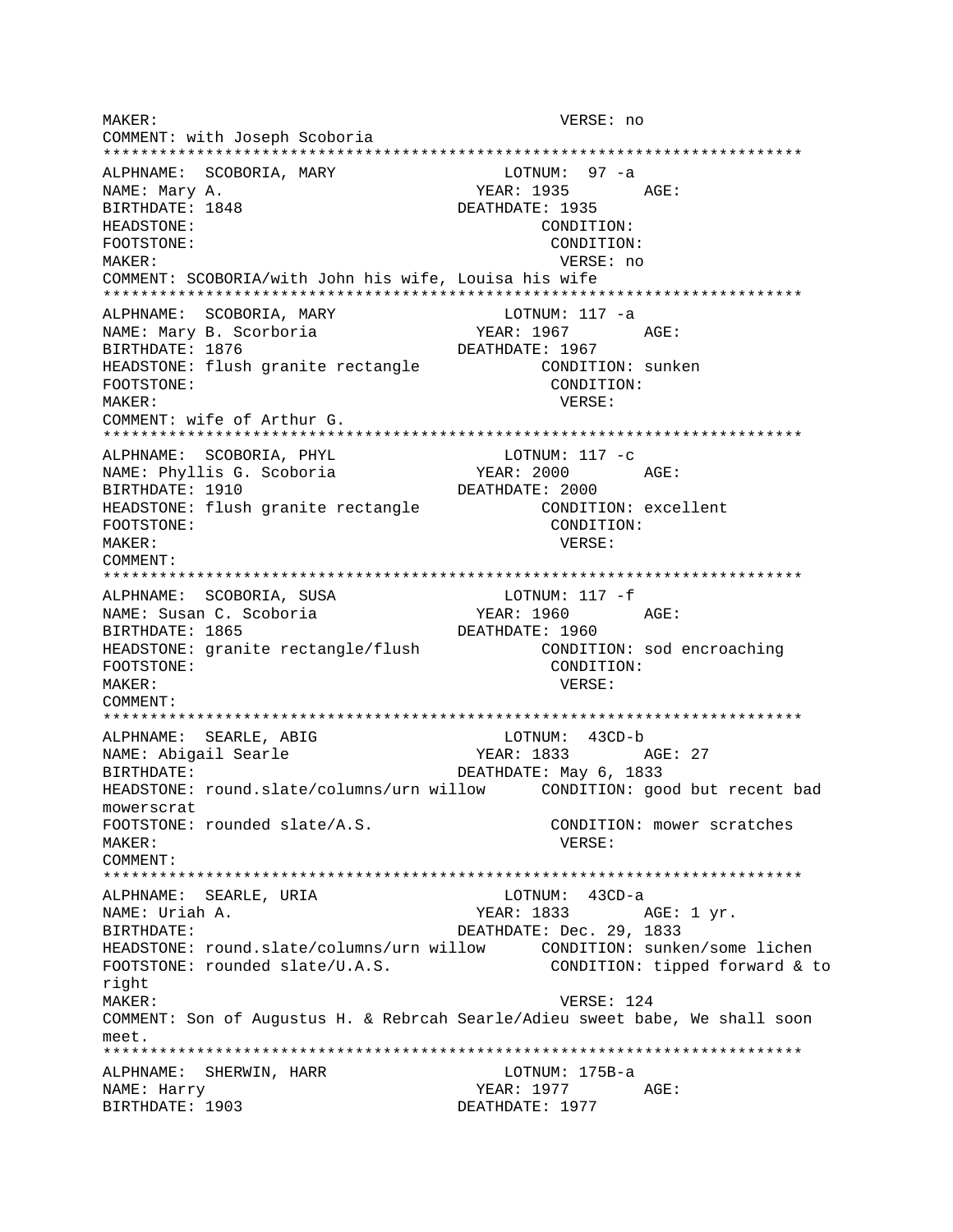HEADSTONE: CONDITION: FOOTSTONE: CONDITION: MAKER: VERSE: COMMENT: front with his wife Rachel S. \*\*\*\*\*\*\*\*\*\*\*\*\*\*\*\*\*\*\*\*\*\*\*\*\*\*\*\*\*\*\*\*\*\*\*\*\*\*\*\*\*\*\*\*\*\*\*\*\*\*\*\*\*\*\*\*\*\*\*\*\*\*\*\*\*\*\*\*\*\*\*\*\*\*\* ALPHNAME: SHERWIN, RACH LOTNUM: 175B-a NAME: Rachel S. YEAR: 1970 AGE: BIRTHDATE: 1895 DEATHDATE: 1970 HEADSTONE: CONDITION: FOOTSTONE: CONDITION: MAKER: VERSE: COMMENT: front with Harry his wife \*\*\*\*\*\*\*\*\*\*\*\*\*\*\*\*\*\*\*\*\*\*\*\*\*\*\*\*\*\*\*\*\*\*\*\*\*\*\*\*\*\*\*\*\*\*\*\*\*\*\*\*\*\*\*\*\*\*\*\*\*\*\*\*\*\*\*\*\*\*\*\*\*\*\* ALPHNAME: SHURTLEFF, WILL LOTNUM: 68A-a NAME: William C. Shurtleff BIRTHDATE: 0ct. 26, 1851 HEADSTONE: marble/flat CONDITION: chip/lichen/acid rain FOOTSTONE: marble/flat/W.C.S. CONDITION: badly tipped/a.rain/chips MAKER: M. Davis **VERSE: 1998** VERSE: no COMMENT: \*\*\*\*\*\*\*\*\*\*\*\*\*\*\*\*\*\*\*\*\*\*\*\*\*\*\*\*\*\*\*\*\*\*\*\*\*\*\*\*\*\*\*\*\*\*\*\*\*\*\*\*\*\*\*\*\*\*\*\*\*\*\*\*\*\*\*\*\*\*\*\*\*\*\* ALPHNAME: SILK, ELEA LOTNUM: E043 -a NAME: Eleanor M. Sand Controller and MEAR: 1992 AGE: BIRTHDATE: 1914 DEATHDATE: 1992 HEADSTONE: CONDITION: FOOTSTONE: CONDITION: MAKER: Adrian Luz VERSE: COMMENT: SILK/with Errol W. \*\*\*\*\*\*\*\*\*\*\*\*\*\*\*\*\*\*\*\*\*\*\*\*\*\*\*\*\*\*\*\*\*\*\*\*\*\*\*\*\*\*\*\*\*\*\*\*\*\*\*\*\*\*\*\*\*\*\*\*\*\*\*\*\*\*\*\*\*\*\*\*\*\*\* ALPHNAME: SILK, ERRO NAME: Errol H. Same Communications of the MEAR: 2001 AGE: BIRTHDATE: 1912 DEATHDATE: 2001 HEADSTONE: CONDITION: FOOTSTONE: CONDITION: MAKER: Adrian Luz **VERSE:** COMMENT: SILK/with Eleanor M. \*\*\*\*\*\*\*\*\*\*\*\*\*\*\*\*\*\*\*\*\*\*\*\*\*\*\*\*\*\*\*\*\*\*\*\*\*\*\*\*\*\*\*\*\*\*\*\*\*\*\*\*\*\*\*\*\*\*\*\*\*\*\*\*\*\*\*\*\*\*\*\*\*\*\* ALPHNAME: SIMONDS, ELIZ NAME: Mrs. Elizabeth L.T. YEAR: 1829 AGE: 21 BIRTHDATE: DEATHDATE: Sept. 28, 1829 HEADSTONE: round.slate/columns/urn willow CONDITION: mower scrates/reset too high FOOTSTONE: rounded slate/E.L.T. CONDITION: good MAKER: VERSE: 125 COMMENT: Wife of Mr. Abel Simonds/ The months of affliction are o'er, The days and then \*\*\*\*\*\*\*\*\*\*\*\*\*\*\*\*\*\*\*\*\*\*\*\*\*\*\*\*\*\*\*\*\*\*\*\*\*\*\*\*\*\*\*\*\*\*\*\*\*\*\*\*\*\*\*\*\*\*\*\*\*\*\*\*\*\*\*\*\*\*\*\*\*\*\* ALPHNAME: SIMPSON, CHAR LOTNUM: 176 -a NAME: Charles H Simpson Sr YEAR: 1985 AGE: BIRTHDATE: 1894 DEATHDATE: 1985 HEADSTONE: flush/granite/cross in circle CONDITION: sod encroaching FOOTSTONE: CONDITION: MAKER: USE SERVICE SERVICES AND MERSE SERVICES AND MERSE SERVICES AND MERSE SERVICES AND MERSE SERVICES AND ME COMMENT: PFC US ARMY WORLD WAR 1 \*\*\*\*\*\*\*\*\*\*\*\*\*\*\*\*\*\*\*\*\*\*\*\*\*\*\*\*\*\*\*\*\*\*\*\*\*\*\*\*\*\*\*\*\*\*\*\*\*\*\*\*\*\*\*\*\*\*\*\*\*\*\*\*\*\*\*\*\*\*\*\*\*\*\* ALPHNAME: SIMPSON, CHAR LOTNUM: 176 -b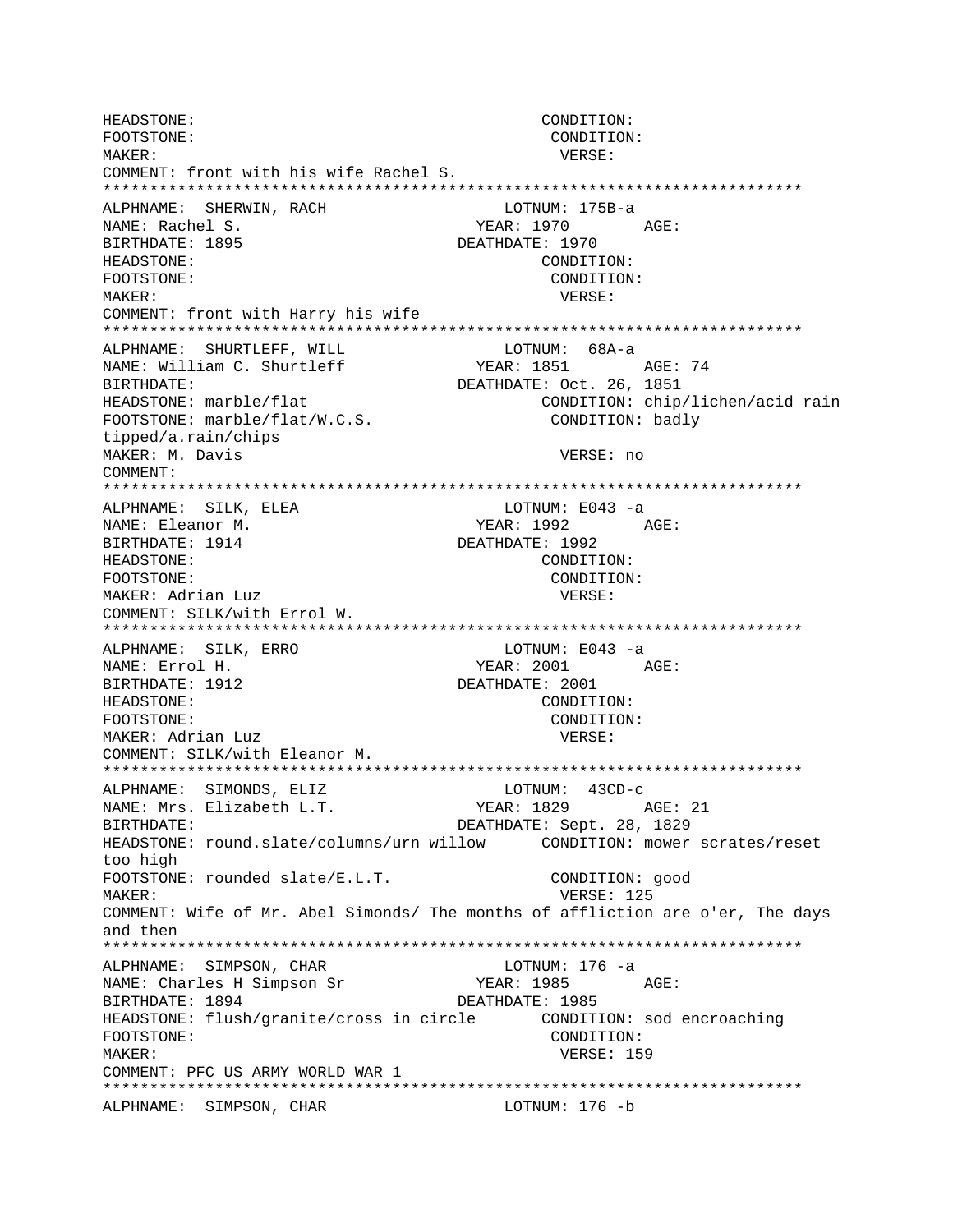NAME: Charles H. (2008) 2008 - YEAR: 1985 AGE:<br>BIRTHDATE: 1894 DEATHDATE: 1985 BIRTHDATE: 1894 DEATHDATE: 1985 HEADSTONE: #176-a/Charles H. Simpson Sr. CONDITION: FOOTSTONE: CONDITION: MAKER: VERSE: COMMENT: SIMPSON/with his wife Doris B., their grandson Peter B. \*\*\*\*\*\*\*\*\*\*\*\*\*\*\*\*\*\*\*\*\*\*\*\*\*\*\*\*\*\*\*\*\*\*\*\*\*\*\*\*\*\*\*\*\*\*\*\*\*\*\*\*\*\*\*\*\*\*\*\*\*\*\*\*\*\*\*\*\*\*\*\*\*\*\* ALPHNAME: SIMPSON, CHRIS LOTNUM: E036 -a NAME: Christine M. NAME: YEAR: AGE: BIRTHDATE: 1974 DEATHDATE: HEADSTONE: CONDITION: FOOTSTONE: CONDITION: MAKER: VERSE: COMMENT: rear:daughter of Deborah/ with James, Mary, Deborah, Donald \*\*\*\*\*\*\*\*\*\*\*\*\*\*\*\*\*\*\*\*\*\*\*\*\*\*\*\*\*\*\*\*\*\*\*\*\*\*\*\*\*\*\*\*\*\*\*\*\*\*\*\*\*\*\*\*\*\*\*\*\*\*\*\*\*\*\*\*\*\*\*\*\*\*\* ALPHNAME: SIMPSON, DEBO LOTNUM: E036 -a NAME: Deborah A. Simpson YEAR: YEAR: AGE: BIRTHDATE: 1955 DEATHDATE: HEADSTONE: CONDITION: FOOTSTONE: CONDITION: MAKER: VERSE: COMMENT: rear:with James, Mary, Donald,Christine daughter of Deborah \*\*\*\*\*\*\*\*\*\*\*\*\*\*\*\*\*\*\*\*\*\*\*\*\*\*\*\*\*\*\*\*\*\*\*\*\*\*\*\*\*\*\*\*\*\*\*\*\*\*\*\*\*\*\*\*\*\*\*\*\*\*\*\*\*\*\*\*\*\*\*\*\*\*\* ALPHNAME: SIMPSON, DONA LOTNUM: E036 -a NAME: Donald J. Simpson  $YEAR:$  AGE: BIRTHDATE: 1956 DEATHDATE: HEADSTONE: CONDITION: FOOTSTONE: CONDITION: MAKER: VERSE: COMMENT: rear:son/with James, Mary, Deborah, Christine daughter of Deborah \*\*\*\*\*\*\*\*\*\*\*\*\*\*\*\*\*\*\*\*\*\*\*\*\*\*\*\*\*\*\*\*\*\*\*\*\*\*\*\*\*\*\*\*\*\*\*\*\*\*\*\*\*\*\*\*\*\*\*\*\*\*\*\*\*\*\*\*\*\*\*\*\*\*\* ALPHNAME: SIMPSON, DORI LOTNUM: 176 -b NAME: Doris B. The Magnus of the MEAR: 1980 AGE: BIRTHDATE: 1900 DEATHDATE: 1980 HEADSTONE: CONDITION: FOOTSTONE: CONDITION: MAKER: VERSE: COMMENT: SIMPSON/with Charles H. his wife,their grandson Peter B./V.R. Doris I. Simpson \*\*\*\*\*\*\*\*\*\*\*\*\*\*\*\*\*\*\*\*\*\*\*\*\*\*\*\*\*\*\*\*\*\*\*\*\*\*\*\*\*\*\*\*\*\*\*\*\*\*\*\*\*\*\*\*\*\*\*\*\*\*\*\*\*\*\*\*\*\*\*\*\*\*\* ALPHNAME: SIMPSON, Dona and LOTNUM: 122 -a NAME: Donald C. YEAR: 1947 AGE: BIRTHDATE: 1939 DEATHDATE: 1947 HEADSTONE: CONDITION: FOOTSTONE: CONDITION: MAKER: ColmerMonumentWorks,1001LawrenceSt. VERSE: COMMENT: rear/with James E. Simpson, his wife Katherine D. Clark, George S. \*\*\*\*\*\*\*\*\*\*\*\*\*\*\*\*\*\*\*\*\*\*\*\*\*\*\*\*\*\*\*\*\*\*\*\*\*\*\*\*\*\*\*\*\*\*\*\*\*\*\*\*\*\*\*\*\*\*\*\*\*\*\*\*\*\*\*\*\*\*\*\*\*\*\* ALPHNAME: SIMPSON, George S. LOTNUM: 122 -a NAME: George S. The Magnus of the Magnus of the Magnus of the Magnus of the Magnus of the Magnus of the Magnus of the Magnus of the Magnus of the Magnus of the Magnus of the Magnus of the Magnus of the Magnus of the Magnus BIRTHDATE: 1903 DEATHDATE: 1974 HEADSTONE: CONDITION: FOOTSTONE: CONDITION: MAKER: ColmerMonumentWorks,1001LawrenceSt. VERSE: COMMENT: rear/brother with James E. Simpson, his wife Katherine D. Clark, Donald  $C_{\perp}$ \*\*\*\*\*\*\*\*\*\*\*\*\*\*\*\*\*\*\*\*\*\*\*\*\*\*\*\*\*\*\*\*\*\*\*\*\*\*\*\*\*\*\*\*\*\*\*\*\*\*\*\*\*\*\*\*\*\*\*\*\*\*\*\*\*\*\*\*\*\*\*\*\*\*\*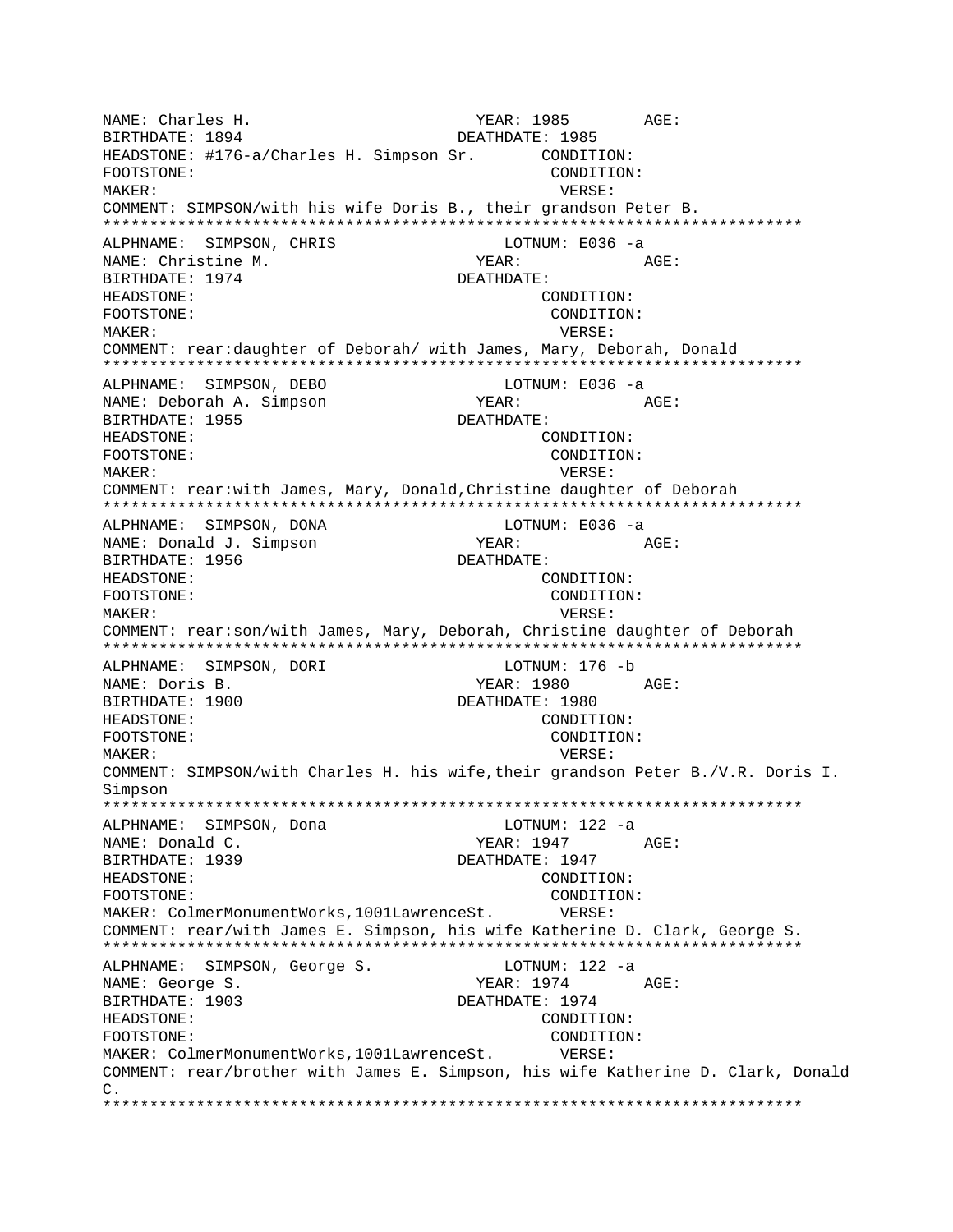ALPHNAME: SIMPSON, JAME LOTNUM: 122 -a NAME: James E. Simpson BIRTHDATE: 1912 DEATHDATE: 1992 HEADSTONE: CONDITION: FOOTSTONE:  $\text{COMDITION:}$ MAKER: ColmerMonumentWorks,1001LawrenceSt. VERSE: COMMENT: rear/with his wife Katherine D. Clark, Donald C., George S. Simpson \*\*\*\*\*\*\*\*\*\*\*\*\*\*\*\*\*\*\*\*\*\*\*\*\*\*\*\*\*\*\*\*\*\*\*\*\*\*\*\*\*\*\*\*\*\*\*\*\*\*\*\*\*\*\*\*\*\*\*\*\*\*\*\*\*\*\*\*\*\*\*\*\*\*\* ALPHNAME: SIMPSON, JAME LOTNUM: E036 -a NAME: James E. Simpson, Jr. YEAR: YEAR: AGE: BIRTHDATE: 1930 DEATHDATE: HEADSTONE: CONDITION: FOOTSTONE: CONDITION: MAKER: VERSE: COMMENT: rear:with beloved wife Mary B.Kukulski,daughter Deborah,son Donald,Christine M \*\*\*\*\*\*\*\*\*\*\*\*\*\*\*\*\*\*\*\*\*\*\*\*\*\*\*\*\*\*\*\*\*\*\*\*\*\*\*\*\*\*\*\*\*\*\*\*\*\*\*\*\*\*\*\*\*\*\*\*\*\*\*\*\*\*\*\*\*\*\*\*\*\*\* ALPHNAME: SIMPSON, KATH LOTNUM: 122 -a NAME: Katherine D. Clark YEAR: YEAR: AGE: BIRTHDATE: 1912 DEATHDATE: HEADSTONE: CONDITION: FOOTSTONE: CONDITION: MAKER: ColmerMonumentWorks,1001LawrenceSt. VERSE: COMMENT: rear/with James E. Simpson his wife, Donald C., George S. \*\*\*\*\*\*\*\*\*\*\*\*\*\*\*\*\*\*\*\*\*\*\*\*\*\*\*\*\*\*\*\*\*\*\*\*\*\*\*\*\*\*\*\*\*\*\*\*\*\*\*\*\*\*\*\*\*\*\*\*\*\*\*\*\*\*\*\*\*\*\*\*\*\*\* ALPHNAME: SIMPSON, MARY LOTNUM: E036 -a NAME: Mary B. Kukulski YEAR: AGE: BIRTHDATE: 1937 DEATHDATE: HEADSTONE: CONDITION: FOOTSTONE: CONDITION: MAKER: VERSE: COMMENT: rear:with James beloved wife,daughter Deborah,sonDonald,Christine dauofDeborah \*\*\*\*\*\*\*\*\*\*\*\*\*\*\*\*\*\*\*\*\*\*\*\*\*\*\*\*\*\*\*\*\*\*\*\*\*\*\*\*\*\*\*\*\*\*\*\*\*\*\*\*\*\*\*\*\*\*\*\*\*\*\*\*\*\*\*\*\*\*\*\*\*\*\* ALPHNAME: SIMPSON, PETE LOTNUM: 176 -b NAME: Peter B. The Magnus of the MEAR: 1985 AGE: BIRTHDATE: 1958 DEATHDATE: 1985 HEADSTONE: CONDITION: FOOTSTONE: CONDITION: MAKER: VERSE: COMMENT: SIMPSON/with Charles H., his wife Doris B., their grandson \*\*\*\*\*\*\*\*\*\*\*\*\*\*\*\*\*\*\*\*\*\*\*\*\*\*\*\*\*\*\*\*\*\*\*\*\*\*\*\*\*\*\*\*\*\*\*\*\*\*\*\*\*\*\*\*\*\*\*\*\*\*\*\*\*\*\*\*\*\*\*\*\*\*\* ALPHNAME: SLOAN, P. LOTNUM: 92 -a NAME: P. Maria Sloan YEAR: 1903 AGE: BIRTHDATE: 1838 DEATHDATE: 1903 HEADSTONE: CONDITION: FOOTSTONE: CONDITION: MAKER: Wm. Andrews Co. Lowell VERSE: 110 COMMENT: right side:with Samuel Sloan his wife/"Saved by Grace." \*\*\*\*\*\*\*\*\*\*\*\*\*\*\*\*\*\*\*\*\*\*\*\*\*\*\*\*\*\*\*\*\*\*\*\*\*\*\*\*\*\*\*\*\*\*\*\*\*\*\*\*\*\*\*\*\*\*\*\*\*\*\*\*\*\*\*\*\*\*\*\*\*\*\* ALPHNAME: SLOAN, SAMU LOTNUM: 92 -a NAME: Samuel Sloan YEAR: 1901 AGE: BIRTHDATE: 1844 DEATHDATE: 1901 HEADSTONE: CONDITION: FOOTSTONE: CONDITION: MAKER: Wm. Andrews Co. Lowell VERSE: 110 COMMENT: right side: with P. Maria his wife/"Saved by Grace"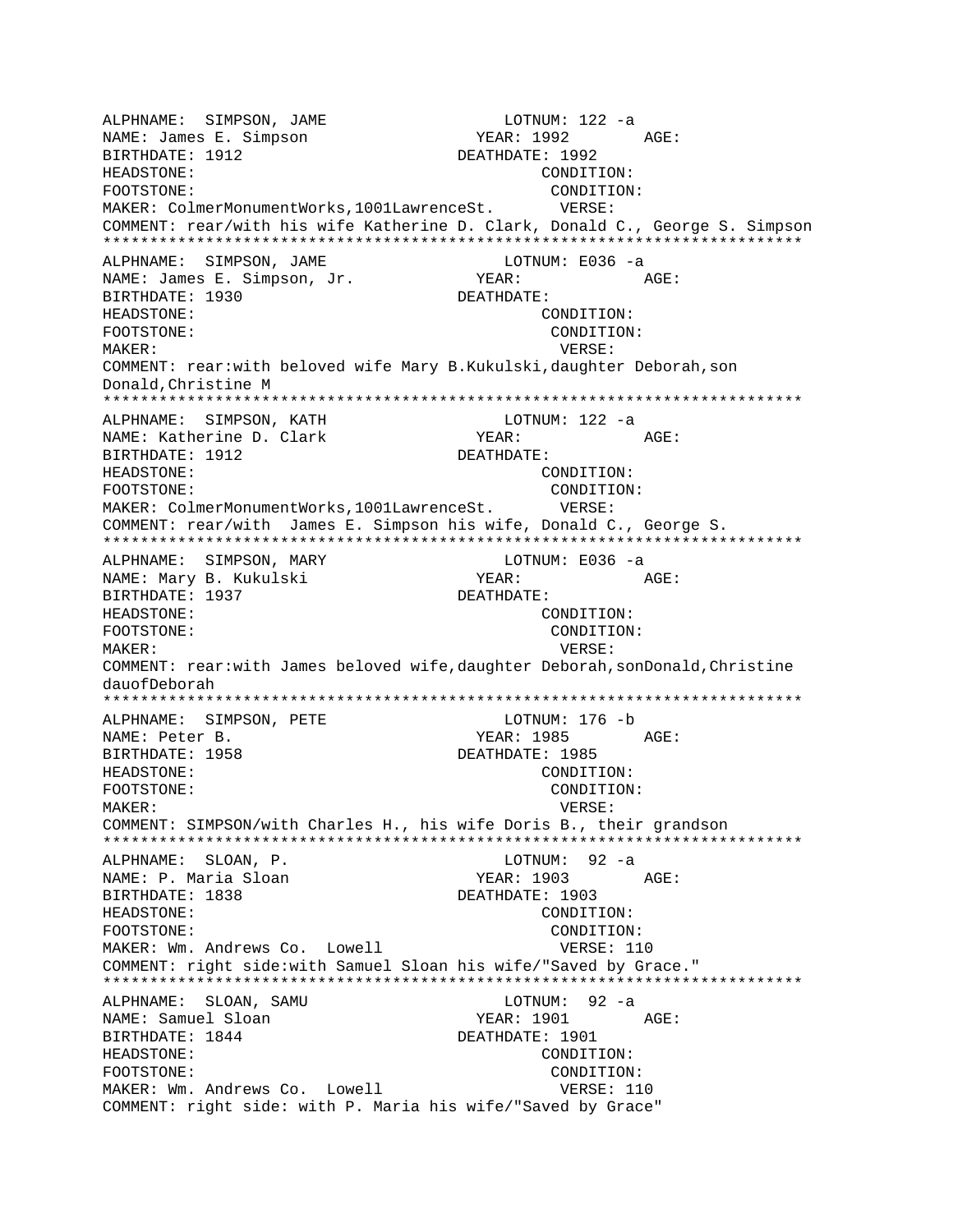ALPHNAME: SMITH, ANN LOTNUM: 91 -b YEAR: 1885 AGE: NAME: Anne L. Smith NAME. ANNE D. SALLIN<br>BIRTHDATE: Apr. 11, 1803 Me. DEATHDATE: Jan. 23, 1885 HEADSTONE: marble/double/rounded CONDITION: acid rain/lichen/mower scratch FOOTSTONE: no CONDITION: MAKER: VERSE: no COMMENT: on same granite base with Rev. William Smith/Born in Pembroke, Me. ALPHNAME: SMITH, DONA LOTNUM: 148 -d NAME: Donald A. Smith YEAR: 1971 AGE: BIRTHDATE: 1952 DEATHDATE: 1971 HEADSTONE: granite rect./flower, leaf des. CONDITION: sod encroaching FOOTSTONE: CONDITION: VERSE: 145 MAKER: COMMENT: he left a little of himself behind ALPHNAME: SMITH, FRED LOTNUM: E002 -a YEAR: 1992 AGE: NAME: Frederick E. DEATHDATE: 1992 BIRTHDATE: 1915 HEADSTONE: CONDITION: FOOTSTONE: CONDITION: MAKER: VERSE: COMMENT: with his wife Mary B. ALPHNAME: SMITH, MARY LOTNUM: E002 -a NAME: Mary B. YEAR: 1996 AGE: BIRTHDATE: 1916 DEATHDATE: 1996 HEADSTONE: CONDITION: FOOTSTONE: CONDITION: MAKER: VERSE: COMMENT: with Frederick E. his wife LOTNUM: 91 -a ALPHNAME: SMITH, WILL NAME: Rev. William L. Smith YEAR: 1889 AGE: BIRTHDATE: Sept.3,1808 Dennys. DEATHDATE: Jan. 4, 1889 HEADSTONE: marble/double/rounded/FATHER CONDITION: acid rain/lichen/mower scratch FOOTSTONE: no CONDITION: MAKER: Andrews & Wheeler VERSE: no COMMENT: on same granite base with Anne L. Smith/born Dennysville, Me. ALPHNAME: SPANO, EUGE LOTNUM:  $E047 -a$ NAME: Eugene A. YEAR: AGE: BIRTHDATE: 1925 DEATHDATE: HEADSTONE: CONDITION: CONDITION: FOOTSTONE: MAKER: HudsonMonumentsInc72DracutRd.Hudson VERSE: COMMENT: SPANO/with Geraldine A. ALPHNAME: SPANO, GERA LOTNUM: E047 -a NAME: Geraldine A. YEAR: AGE: BIRTHDATE: 1931 DEATHDATE: HEADSTONE: CONDITION: FOOTSTONE: CONDITION: MAKER: HudsonMonumentsInc72DracutRd.Hudson VERSE: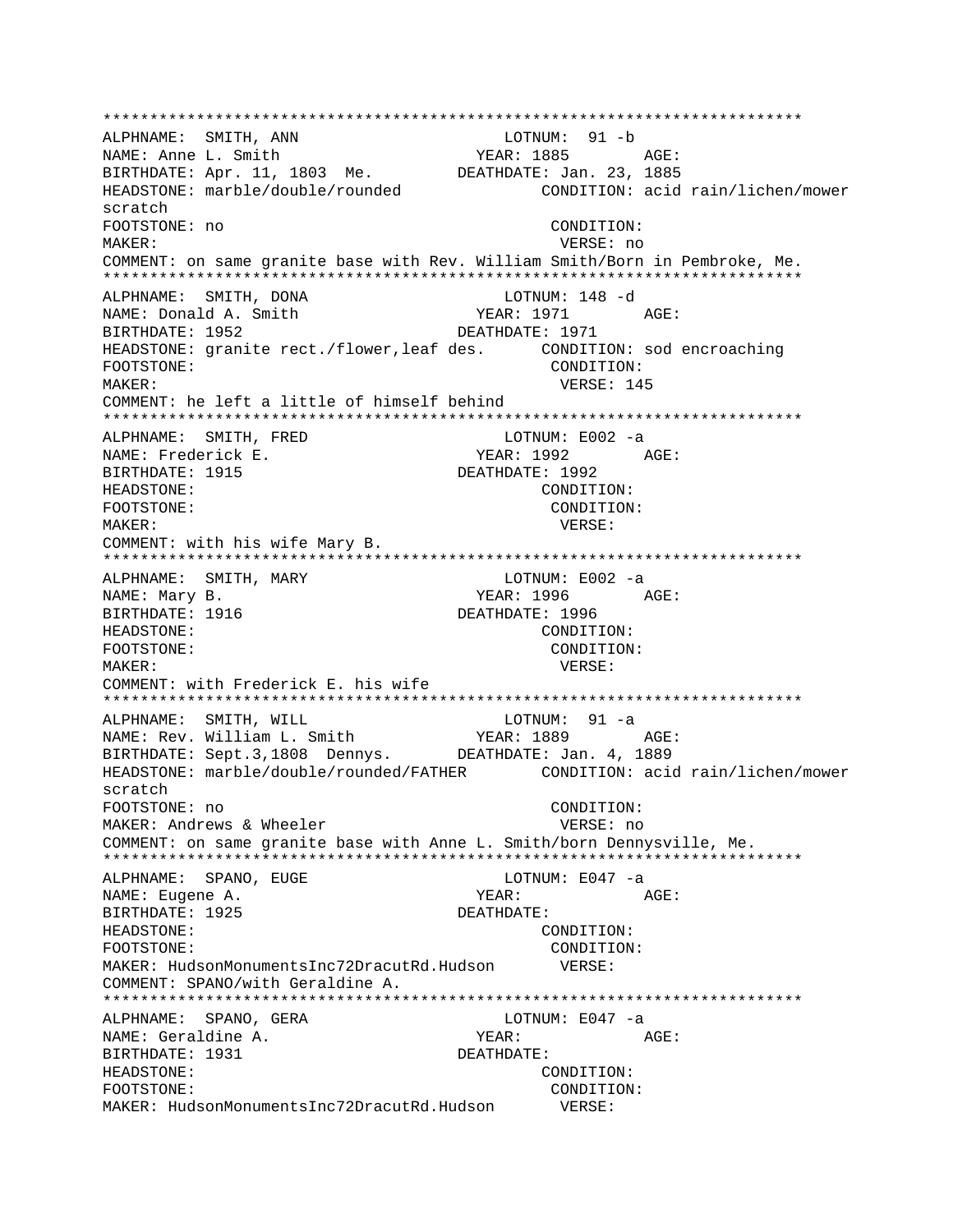COMMENT: SPANO/with Eugene A. ALPHNAME: SPAULDING, ASA LOTNUM: 430-e YEAR: 1796 AGE: 1year 8 months NAME: Asa Spaulding BIRTHDATE: DEATHDATE: Febr 14th 1796 HEADSTONE: slate/design CONDITION: lichen CONDITION: FOOTSTONE: no MAKER: VERSE: no COMMENT: In memory of/Son of Mr. Henry Spaulding and Mrs. Mary his wife ALPHNAME: SPAULDING, BENJ LOTNUM: 76B-c NAME: Benjamin J. Spaulding YEAR: 1904 AGE: 80yrs. 5m's BIRTHDATE: DEATHDATE: May 12, 1904 HEADSTONE: marble/double monument/FATHER CONDITION: bad acid rain/lichen FOOTSTONE: no CONDITION: MAKER: A.N. Kidder VERSE: no COMMENT: with Mary A. Spaulding ALPHNAME: SPAULDING, BENJ LOTNUM: 76B-f YEAR: 1883 AGE: 83yrs 10mos 6dy NAME: Benjamin Spalding DEATHDATE: Oct. 27, 1883 BIRTHDATE: HEADSTONE: marble/sl. rounded CONDITION: acid rain/lichen FOOTSTONE: no CONDITION: VERSE: 73 MAKER: A.& W. COMMENT: "I am the resurrection and the life." ALPHNAME: SPAULDING, CHAR LOTNUM: 98 -e YEAR: 1887 AGE: 30y'rs, 4m's. NAME: Charles H. Spaulding BIRTHDATE: DEATHDATE: Oct. 10, 1887 HEADSTONE: marble/rounded/HUSBAND CONDITION: acid rain/lichen FOOTSTONE: no CONDITION: MAKER: Andrews & Wheeler Lowell VERSE: 114 COMMENT: "Watch therefore for ye know not what hour your Lord doth come" LOTNUM: 43K-f ALPHNAME: SPAULDING, ELIJ **YEAR: 1800** NAME: Elijah AGE: 16 days DEATHDATE: July 29, 1800 BIRTHDATE: HEADSTONE: slate/smallwillow, draped urn CONDITION: large chip middle of abia tr FOOTSTONE: rounded/E.S. H.S. CONDITION: chipped/tipped MAKER: VERSE: 68 COMMENT: In memory of 2 children son&daughter of Deacon John&Mrs.Lucy Spalding/sleep on ALPHNAME: SPAULDING, ELIJ LOTNUM: 430-d NAME: Elijah Spaulding YEAR: 1798 AGE: 15 DEATHDATE: Octr 14th 1798 BIRTHDATE: HEADSTONE: slate/fancy/knob on column top CONDITION: bad mower scratches/lichen FOOTSTONE: slate/E.S. CONDITION: much lichen covers initials MAKER: VERSE: no COMMENT: IN Memory of/Son of Mr. Henry & Mrs. Mary his wife ALPHNAME: SPAULDING, ELIZ LOTNUM: 73 -c YEAR: 1885 AGE: 75yrs 11mos 24d NAME: Elizabeth A. Tuck BIRTHDATE: DEATHDATE: Sept. 24, 1885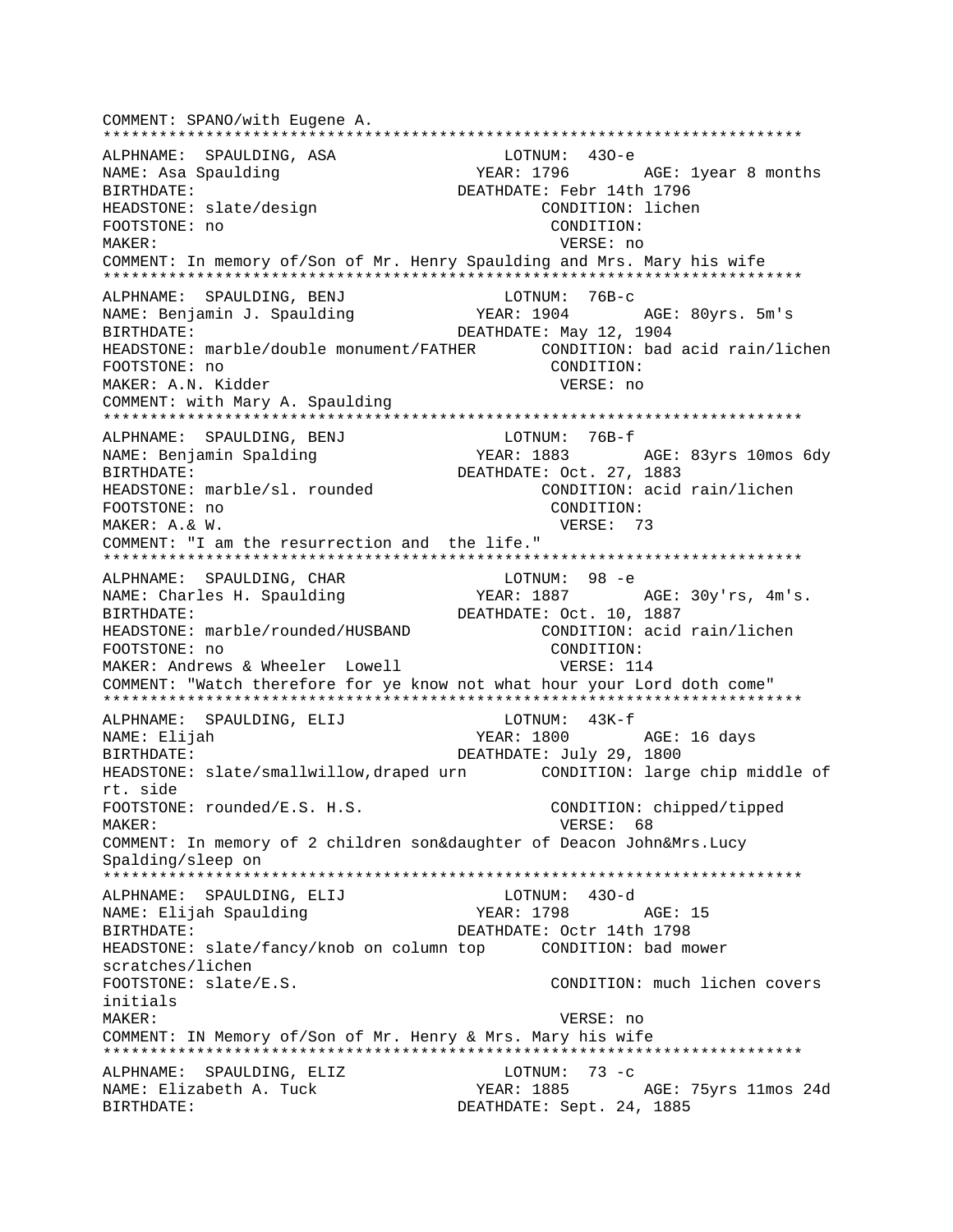HEADSTONE: marble/rounded CONDITION: acid rain/lichen/chips FOOTSTONE: no CONDITION: MAKER: A & W VERSE: no COMMENT: Wife of Isaiah Spaulding ALPHNAME: SPAULDING, ELLE LOTNUM: 33 -a NAME: Ellen A. Spaulding AGE: BIRTHDATE: Oct. 7, 1846 DEATHDATE: May 1, 1927 CONDITION: lichen HEADSTONE: granite/drk.gray/slanted FOOTSTONE: no CONDITION: MAKER: VERSE: no COMMENT: Top:NELLIE ALPHNAME: SPAULDING, ETHE LOTNUM: 98 -c NAME: Ethel Lulu YEAR: 1881 AGE: infant DEATHDATE: Oct. 25, 1881 BIRTHDATE: HEADSTONE: marble/small CONDITION: sl. offset/acid rain/loose FOOTSTONE: no CONDITION: MAKER: A. & W. VERSE: no COMMENT: rear: rosebud, ETHEL/Infant dau. of Frank J. & Julia L. Spaulding LOTNUM: 98 -a ALPHNAME: SPAULDING, ETTA NAME: Etta G.  $YEAR: 1960$   $AGE:$ BIRTHDATE: 1862 DEATHDATE: 1960 HEADSTONE: CONDITION: FOOTSTONE: CONDITION:  $M\Delta KFR$ : VERSE: no COMMENT: rear: SPAULDING/with Frank J. his wife, Geo. Chester  $LOTNUM: 43R-c$ ALPHNAME: SPAULDING, FRAN YEAR: 1849 NAME: Francis W. AGE: 14yrs. DEATHDATE: Feb. 4, 1849 BIRTHDATE: HEADSTONE: marble/flat CONDITION: bad acid rain/mower/tipped bad FOOTSTONE: no CONDITION: MAKER: VERSE: 123 COMMENT: Son of Benjamin & Polly Spaulding Dearest brother thou hast left us ALPHNAME: SPAULDING, FRAN LOTNUM: 98 -a YEAR: 1937 AGE: NAME: Frank J. DEATHDATE: 1937 BIRTHDATE: 1851 HEADSTONE: CONDITION: FOOTSTONE: CONDITION: MAKER: VERSE: no COMMENT: rear: SPAULDING/with his wife Etta G., Geo. Chester ALPHNAME: SPAULDING, GEOR  $LOTNUM: 98 -a$ **YEAR: 1890** NAME: Geo. Chester AGE: DEATHDATE: 1890 BIRTHDATE: 1889 HEADSTONE: CONDITION: FOOTSTONE: CONDITION: MAKER: VERSE: no COMMENT: rear: SPAULDING/with Frank J., his wife Etta G. ALPHNAME: SPAULDING, HANN LOTNUM: 43K-a NAME: Widow Hannah Spaulding (PEAR: 1814 AGE: 83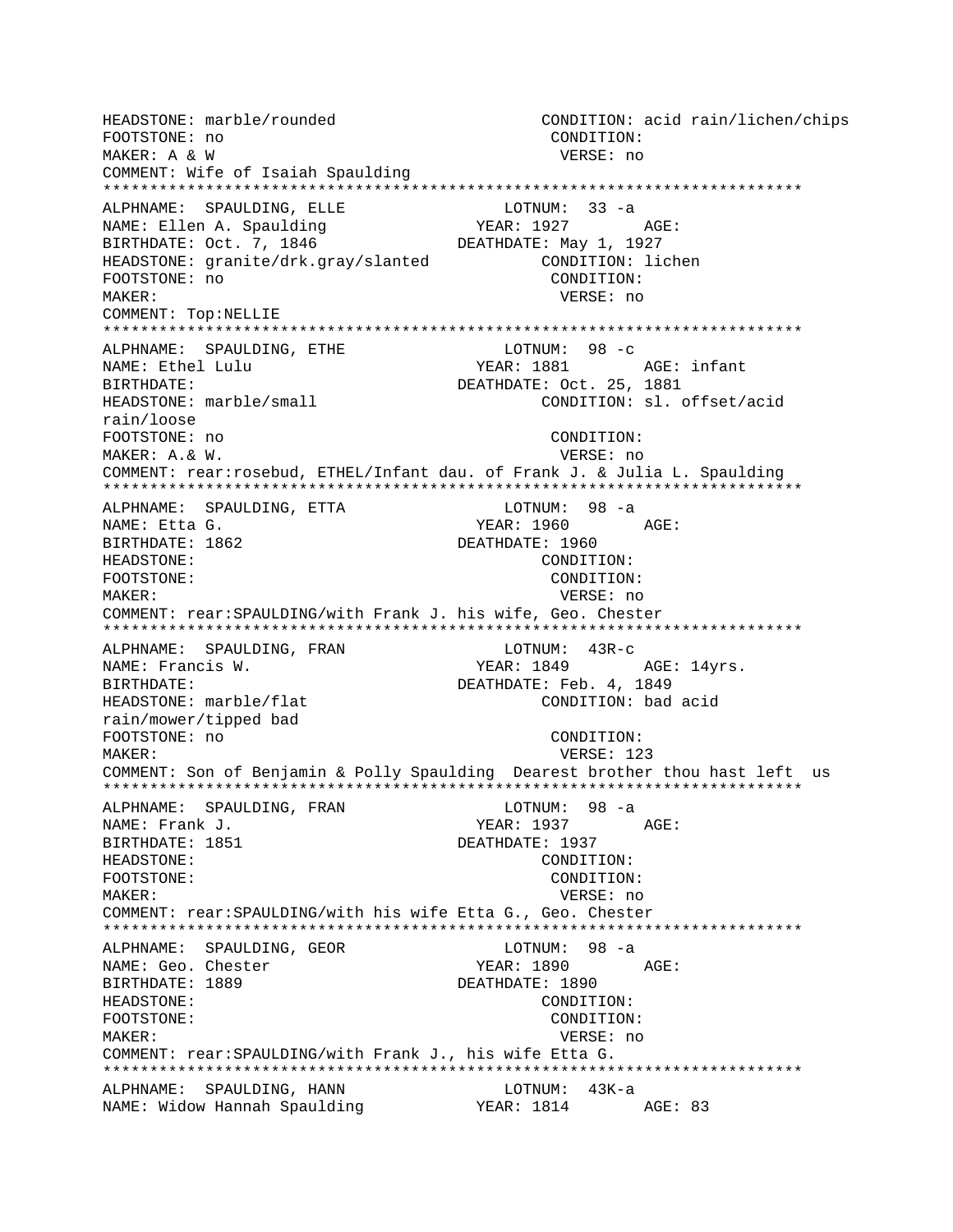DEATHDATE: July 17, 1814 RIRTHDATE: CONDITION: some lichen/base HEADSTONE: slate/willow, urn/fancy chipped FOOTSTONE: slate/H.S. CONDITION: fair MAKER: VERSE: 39 COMMENT: IN memory of/Blessed are the dead that die in the Lord. ALPHNAME: SPAULDING, HANN  $LOTNUM: 43K-f$ NAME: Hannah YEAR: 1801 AGE: 1y.3m.15d. (VR) DEATHDATE: Oct. 28, 1801 (VR) BIRTHDATE: HEADSTONE: slate/draped urn, small willow CONDITION: large chip middle of nt side FOOTSTONE: rounded/E.S. H.S. CONDITION: chipped/tipped MAKER: VERSE: 68 COMMENT: In memory of 2 children son&daughter of Deacon John&Mrs.Lucy Spalding/sleep on ALPHNAME: SPAULDING, HELE  $LOTNUM: 37 -a$ NAME: Helen M. DEATHDATE: 1914 BIRTHDATE: 1848 HEADSTONE: CONDITION: FOOTSTONE: no CONDITION: MAKER: VERSE: no COMMENT: SPAULDING/with Orren J. Spaulding his wife LOTNUM: 43F-a ALPHNAME: SPAULDING, HENR YEAR: 1827 NAME: Mr. Henry Spaulding AGE: 63 DEATHDATE: April 25, 1827 BIRTHDATE: CONDITION: good but inscript. HEADSTONE: slate/urn, willow, column fading CONDITION: FOOTSTONE: no VERSE: 57 MAKER: COMMENT: In memory of/Though in dust I lay my head Yet gracious God thou wilt not ALPHNAME: SPAULDING, HENR  $LOTNUM: 430-c$ NAME: Mr. Henry Spaulding YEAR: 1832 AGE: 79 DEATHDATE: June 29, 1832 BIRTHDATE: HEADSTONE: slate/willow, urn, inscr. design CONDITION: lichen/mower scratches FOOTSTONE: slate/rounded/H.S. CONDITION: tipped/lichen/mower MAKER: VERSE: no COMMENT: IN Memory of LOTNUM:  $73 - a$ ALPHNAME: SPAULDING, HENR NAME: Henry S. Spaulding DEATHDATE: June 22, 1862 BIRTHDATE: Mar. 4, 1836 HEADSTONE: marble/pointed CONDITION: acid rain/chips/lichen FOOTSTONE: no CONDITION: MAKER: Witherell, Lowell VERSE: no COMMENT: with Patty Spaulding/Co. E 26th Regt. M.V.M./Died at Fort St. Philip ALPHNAME: SPAULDING, IRA LOTNUM: 43R-d YEAR: 1829 NAME: Ira Spaulding AGE: 56yr's BIRTHDATE: DEATHDATE: Sept. 18, 1829 HEADSTONE: slate/fancy design/urns/willow CONDITION: excellent FOOTSTONE: no CONDITION: MAKER: VERSE: no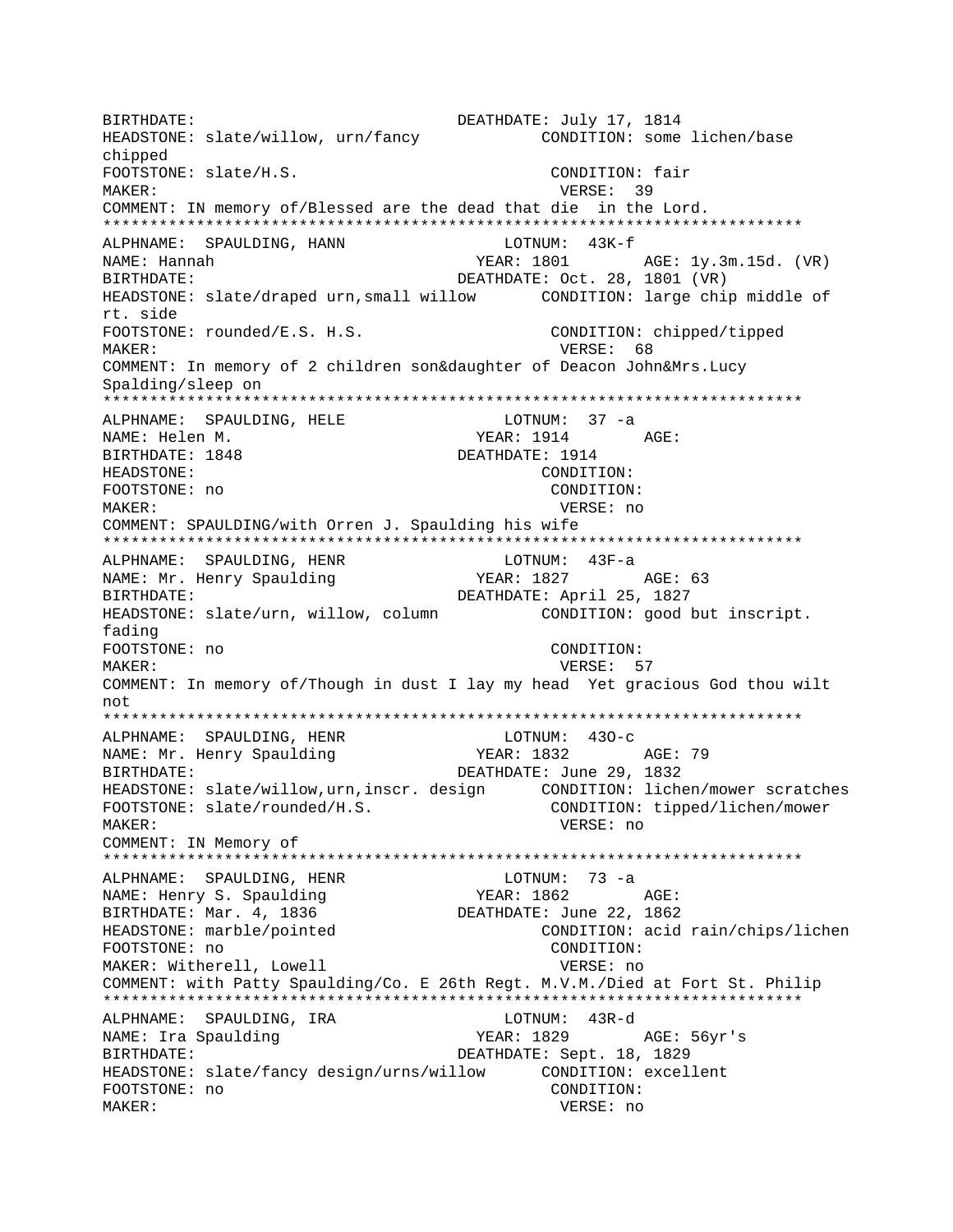COMMENT: with Joanna F. his wife ALPHNAME: SPAULDING, ISAI LOTNUM:  $33 - c$ ALPHNAME. JERUSLE<br>NAME: Isaiah Byam Spaulding YEAR: 1896 AGE: BIRTHDATE: Apr. 20, 1818 DEATHDATE: Oct. 25, 1896 HEADSTONE: granite monument/drk gray CONDITION: lichen starting on base FOOTSTONE: no CONDITION: MAKER: VERSE: no COMMENT: SPAULDING/with his wife Mary A. Richardson ALPHNAME: SPAULDING, ISAI LOTNUM: 73 -b NAME: Isaiah Spaulding YEAR: 1882 AGE: 89yrs 11mos 9dy **BIRTHDATE:** DEATHDATE: July 24, 1882 CONDITION: acid rain/lichen/chips HEADSTONE: marble/rounded CONDITION: FOOTSTONE: no MAKER: VERSE: no COMMENT: LOTNUM: 43R-d ALPHNAME: SPAULDING, JOAN YEAR: 1840 AGE: 67yr's NAME: Joanna F. BIRTHDATE: DEATHDATE: Apr. 5, 1840 HEADSTONE: slate/fancy design CONDITION: excellent FOOTSTONE: no CONDITION: MAKER: VERSE: no COMMENT: with Ira Spaulding his wife ALPHNAME: SPAULDING, JOHN LOTNUM: 43K-b **YEAR: 1805** NAME: Mr. John Spaulding AGE: 80 DEATHDATE: Octr. 12. 1805 BIRTHDATE: HEADSTONE: slate/willow, urn CONDITION: lichen/mower scratches FOOTSTONE: slate/Mr. J.S. CONDITION: lichen/tipped/mower scratches VERSE: 64 MAKER: COMMENT: ERECTED in memory of/Stay gentle reader stop awhile of death be not afraid, ALPHNAME: SPAULDING, JOHN LOTNUM: 43K-d YEAR: 1835 AGE: 73 NAME: Dea. John Spaulding BIRTHDATE: DEATHDATE: Sept. 13, 1835 scrts.lichen  $FOOTSTONE: \; slide/rounded/J.S.$ CONDITION: tipped to side but sturdy MAKER: J. Park, Carlisle VERSE: 66 COMMENT: In memory of/fancy I, f/Farewell, ye friends, whose tender care, Has long LOTNUM: 98 -b ALPHNAME: SPAULDING, JULI YEAR: 1886 NAME: Julia L. AGE: 30y'rs. 8mo's. DEATHDATE: May 4, 1886 BIRTHDATE: HEADSTONE: marble monument/fancy/torch CONDITION: acid rain/lichen CONDITION: FOOTSTONE: no MAKER: Andrews & Wheeler, Lowell VERSE: 113 COMMENT: wife of Frank J. Spaulding/Ours the loss, and not our darling's, Ours the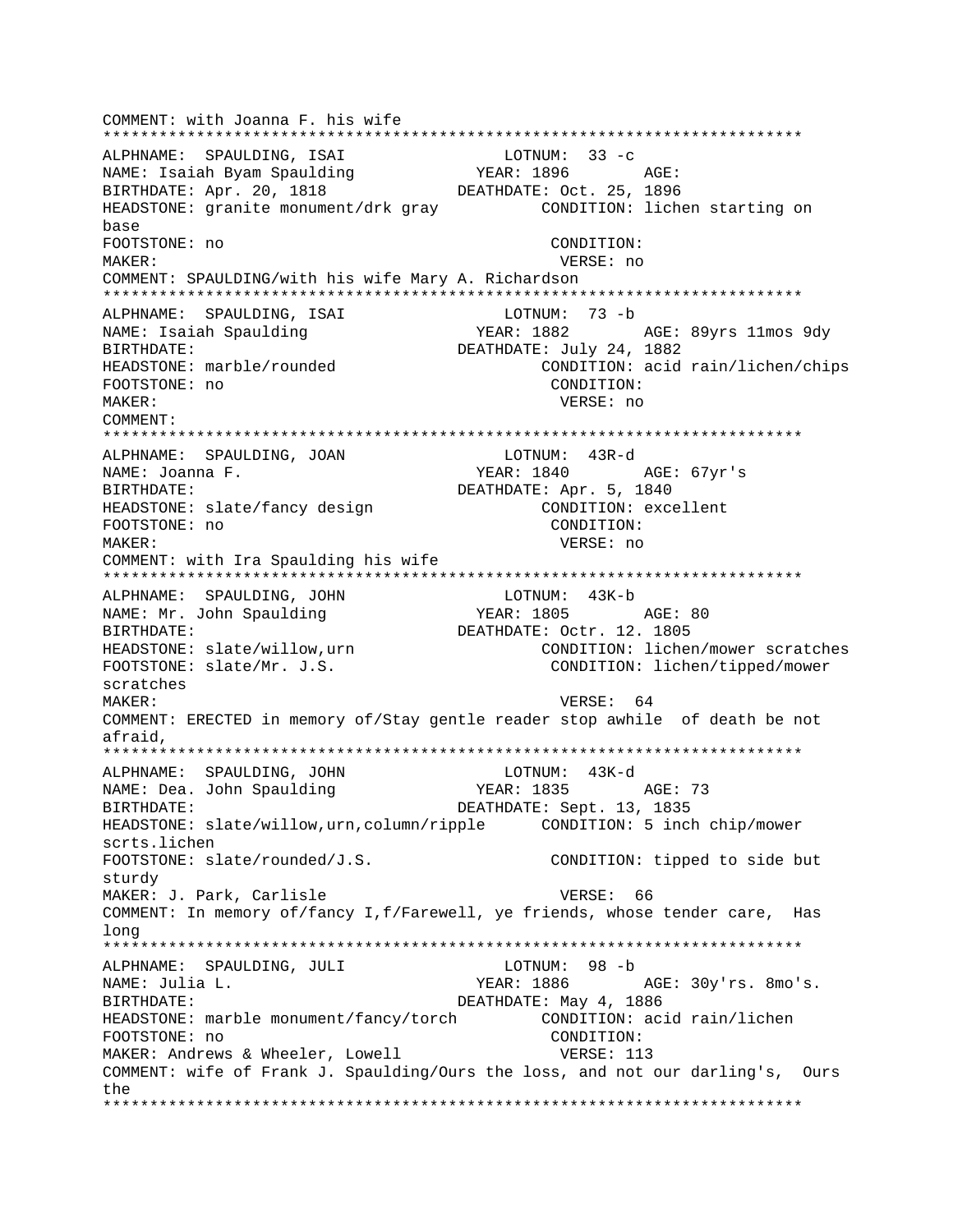ALPHNAME: SPAULDING, L. R LOTNUM: 33 -b NAME: L. Rosamond Spaulding (YEAR: 1923 AGE: BIRTHDATE: June 3, 1852 DEATHDATE: July 24, 1923 HEADSTONE: granite mon./drk. gray/slanted CONDITION: stone shifted/lichen FOOTSTONE: no footstone CONDITION: MAKER: VERSE: no COMMENT: Perpetual Care/top:ROSA \*\*\*\*\*\*\*\*\*\*\*\*\*\*\*\*\*\*\*\*\*\*\*\*\*\*\*\*\*\*\*\*\*\*\*\*\*\*\*\*\*\*\*\*\*\*\*\*\*\*\*\*\*\*\*\*\*\*\*\*\*\*\*\*\*\*\*\*\*\*\*\*\*\*\* ALPHNAME: SPAULDING, LUCY LOTNUM: 43K-e NAME: Mrs. Lucy Spaulding Tear: 1802 AGE: 40 BIRTHDATE: DEATHDATE: March 20, 1802 HEADSTONE: slate/smallwill.,drapedurn,col CONDITION: large chip at bottom left FOOTSTONE: slate/Miss L.S. CONDITION: tipped MAKER: VERSE: 67 COMMENT: In Memory of/wife of Deac John Spaulding/Affliction fore long time I bore, \*\*\*\*\*\*\*\*\*\*\*\*\*\*\*\*\*\*\*\*\*\*\*\*\*\*\*\*\*\*\*\*\*\*\*\*\*\*\*\*\*\*\*\*\*\*\*\*\*\*\*\*\*\*\*\*\*\*\*\*\*\*\*\*\*\*\*\*\*\*\*\*\*\*\* ALPHNAME: SPAULDING, MARY LOTNUM: 33 -C<br>
NAME: Mary A. Richardson (YEAR: 1899) NAME: Mary A. Richardson YEAR: 1899 AGE: BIRTHDATE: Oct. 31, 1825 DEATHDATE: Oct. 24, 1899 HEADSTONE: granite monument/drk gray CONDITION: lichen starting on base FOOTSTONE: no CONDITION: MAKER: VERSE: no COMMENT: SPAULDING/with Isaiah Byam Spaulding his wife \*\*\*\*\*\*\*\*\*\*\*\*\*\*\*\*\*\*\*\*\*\*\*\*\*\*\*\*\*\*\*\*\*\*\*\*\*\*\*\*\*\*\*\*\*\*\*\*\*\*\*\*\*\*\*\*\*\*\*\*\*\*\*\*\*\*\*\*\*\*\*\*\*\*\* ALPHNAME: SPAULDING, MARY LOTNUM: 43K-C NAME: Mrs. Mary Chamber 2018 MEAR: 1846 AGE: 80 BIRTHDATE: DEATHDATE: July 7, 1846 HEADSTONE: slate/willow,urn,columns/fancy CONDITION: good/some lichen FOOTSTONE: slate/flat/M.S. CONDITION: mower scratches on initials MAKER: VERSE: 65 COMMENT: In memory of/Wife of Dea.John Spaulding/Erected by SamuelV.andJohn F.Spaulding \*\*\*\*\*\*\*\*\*\*\*\*\*\*\*\*\*\*\*\*\*\*\*\*\*\*\*\*\*\*\*\*\*\*\*\*\*\*\*\*\*\*\*\*\*\*\*\*\*\*\*\*\*\*\*\*\*\*\*\*\*\*\*\*\*\*\*\*\*\*\*\*\*\*\* ALPHNAME: SPAULDING, MARY LOTNUM: 43K-g NAME: Mary Ann Santa Communications of the Mary Ages of the Mary Ages of the Mary Ages of the Mary Ages of the Mary Ages of the Mary Ages of the Mary Ages of the Mary Ages of the Mary Ages of the Mary Ages of the Mary Ages BIRTHDATE: NOV. 10, 1821 HEADSTONE: slate CONDITION: restored to lot Sept. 1993 FOOTSTONE: slate/M.A.S. CONDITION: restored to lot Sept. 1993 MAKER: VERSE: 122 COMMENT: Daug. of Dea. John and Mary Spaulding/stone restored to lot from cem. office \*\*\*\*\*\*\*\*\*\*\*\*\*\*\*\*\*\*\*\*\*\*\*\*\*\*\*\*\*\*\*\*\*\*\*\*\*\*\*\*\*\*\*\*\*\*\*\*\*\*\*\*\*\*\*\*\*\*\*\*\*\*\*\*\*\*\*\*\*\*\*\*\*\*\* ALPHNAME: SPAULDING, MARY NAME: Mrs. Mary **YEAR: 1820** AGE: 64 BIRTHDATE: Dec. 20, 1820 HEADSTONE: slate/willow,urn,rosette,col. CONDITION: lichen/mower scratches FOOTSTONE: slate/M.S. CONDITION: badly tipped/mower/lichen/chip MAKER: VERSE: no COMMENT: IN memory of/wife of Mr. Henry Spaulding \*\*\*\*\*\*\*\*\*\*\*\*\*\*\*\*\*\*\*\*\*\*\*\*\*\*\*\*\*\*\*\*\*\*\*\*\*\*\*\*\*\*\*\*\*\*\*\*\*\*\*\*\*\*\*\*\*\*\*\*\*\*\*\*\*\*\*\*\*\*\*\*\*\*\*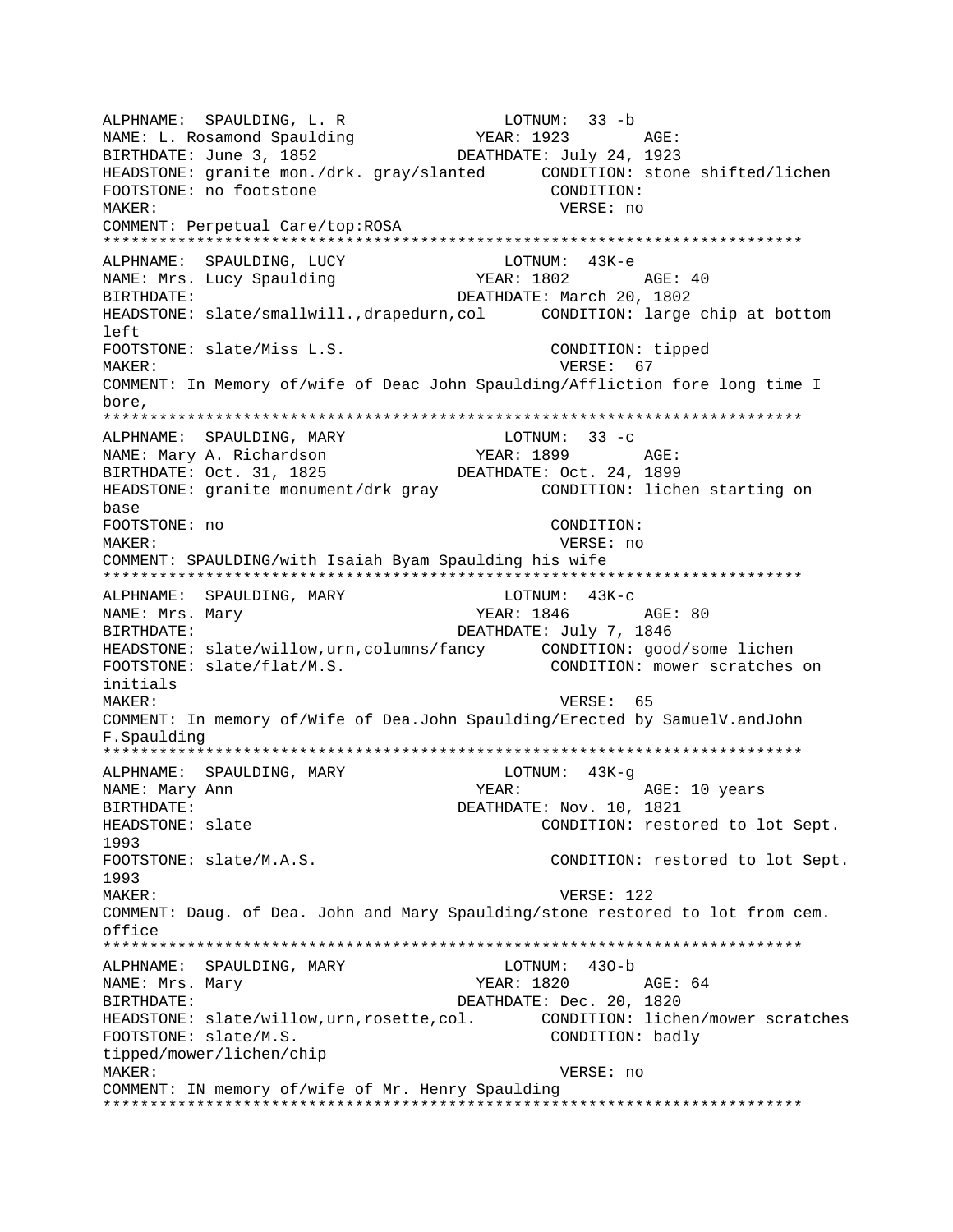ALPHNAME: SPAULDING, MARY LOTNUM: 43R-b NAME: Mary Spaulding BIRTHDATE: Sept. 8, 1798 **DEATHDATE: April 25, 1888** HEADSTONE: marble/rounded CONDITION: acid rain/chips FOOTSTONE: no CONDITION: MAKER: A & W VERSE: 104 COMMENT: with Sophronia Spaulding/Sleep in Jesus \*\*\*\*\*\*\*\*\*\*\*\*\*\*\*\*\*\*\*\*\*\*\*\*\*\*\*\*\*\*\*\*\*\*\*\*\*\*\*\*\*\*\*\*\*\*\*\*\*\*\*\*\*\*\*\*\*\*\*\*\*\*\*\*\*\*\*\*\*\*\*\*\*\*\* ALPHNAME: SPAULDING, MARY NAME: Mary A. D. Spaulding YEAR: 1902 AGE: 73yrs. 23dy. BIRTHDATE: 1, 1902 HEADSTONE: marble/double/FATHER/MOTHER CONDITION: bad acid rain/lichen FOOTSTONE: no CONDITION: MAKER: A.N. Kidder VERSE: no COMMENT: with Benjamin J. Spaulding \*\*\*\*\*\*\*\*\*\*\*\*\*\*\*\*\*\*\*\*\*\*\*\*\*\*\*\*\*\*\*\*\*\*\*\*\*\*\*\*\*\*\*\*\*\*\*\*\*\*\*\*\*\*\*\*\*\*\*\*\*\*\*\*\*\*\*\*\*\*\*\*\*\*\* ALPHNAME: SPAULDING, NELL NAME: Nellie G. YEAR: 1890 AGE: 21y'rs. 7mo's BIRTHDATE: DEATHDATE: Aug. 17, 1890 HEADSTONE: marble fancy/vines CONDITION: bad lichen/slightly tipped fwd FOOTSTONE: no CONDITION: MAKER: 72 COMMENT: Dau. of Benj.J. & M.A.D. Spaulding/Meet me in Heaven \*\*\*\*\*\*\*\*\*\*\*\*\*\*\*\*\*\*\*\*\*\*\*\*\*\*\*\*\*\*\*\*\*\*\*\*\*\*\*\*\*\*\*\*\*\*\*\*\*\*\*\*\*\*\*\*\*\*\*\*\*\*\*\*\*\*\*\*\*\*\*\*\*\*\* ALPHNAME: SPAULDING, ORRE LOTNUM: 37 -a NAME: Orren J. Spaulding Tear: 1916 AGE: BIRTHDATE: 1850 DEATHDATE: 1916 HEADSTONE: CONDITION: FOOTSTONE: no CONDITION: MAKER: VERSE: no COMMENT: SPAULDING/with Helen M. his wife \*\*\*\*\*\*\*\*\*\*\*\*\*\*\*\*\*\*\*\*\*\*\*\*\*\*\*\*\*\*\*\*\*\*\*\*\*\*\*\*\*\*\*\*\*\*\*\*\*\*\*\*\*\*\*\*\*\*\*\*\*\*\*\*\*\*\*\*\*\*\*\*\*\*\* ALPHNAME: SPAULDING, PAT LOTNUM: 76B-e NAME: Patty Charles Agents Agents: 1829 AGE: 29y'rs. BIRTHDATE: DEATHDATE: Sept. 14, 1829 HEADSTONE: marble/sl. rounded  $\begin{array}{ccc} & \text{COMDITION: acid rain/lichen} \\ \text{FOOTSTONE: no} & & \text{COMDITION:} \end{array}$ FOOTSTONE: no MAKER: A & W VERSE: no COMMENT: Wife of Benj. Spaulding \*\*\*\*\*\*\*\*\*\*\*\*\*\*\*\*\*\*\*\*\*\*\*\*\*\*\*\*\*\*\*\*\*\*\*\*\*\*\*\*\*\*\*\*\*\*\*\*\*\*\*\*\*\*\*\*\*\*\*\*\*\*\*\*\*\*\*\*\*\*\*\*\*\*\* ALPHNAME: SPAULDING, PATT LOTNUM: 73 -a NAME: Patty **YEAR: 1866** AGE: 75y'rs. BIRTHDATE: Nay 1, 1866 HEADSTONE: marble/pointed CONDITION: acid rain/chips/lichen FOOTSTONE: marble/flat/P.S. CONDITION: sunken MAKER: Witherell, Lowell **VERSE:** no COMMENT: wife of Isaiah Spaulding/with Henry S. Spaulding \*\*\*\*\*\*\*\*\*\*\*\*\*\*\*\*\*\*\*\*\*\*\*\*\*\*\*\*\*\*\*\*\*\*\*\*\*\*\*\*\*\*\*\*\*\*\*\*\*\*\*\*\*\*\*\*\*\*\*\*\*\*\*\*\*\*\*\*\*\*\*\*\*\*\* ALPHNAME: SPAULDING, POLL LOTNUM: 76B-d NAME: Polly F. P. (2008) STAR: 1874 AGE: 74y. 8mo. 4days BIRTHDATE:  $DEATHDATE:$  DEATHDATE: Apr. 6, 1874 HEADSTONE: marble/sl. rounded CONDITION: bad acid rain/lichen/chips FOOTSTONE: no CONDITION: MAKER: Andrews & Wheeler Lowell VERSE: no COMMENT: Wife of Benj. Spalding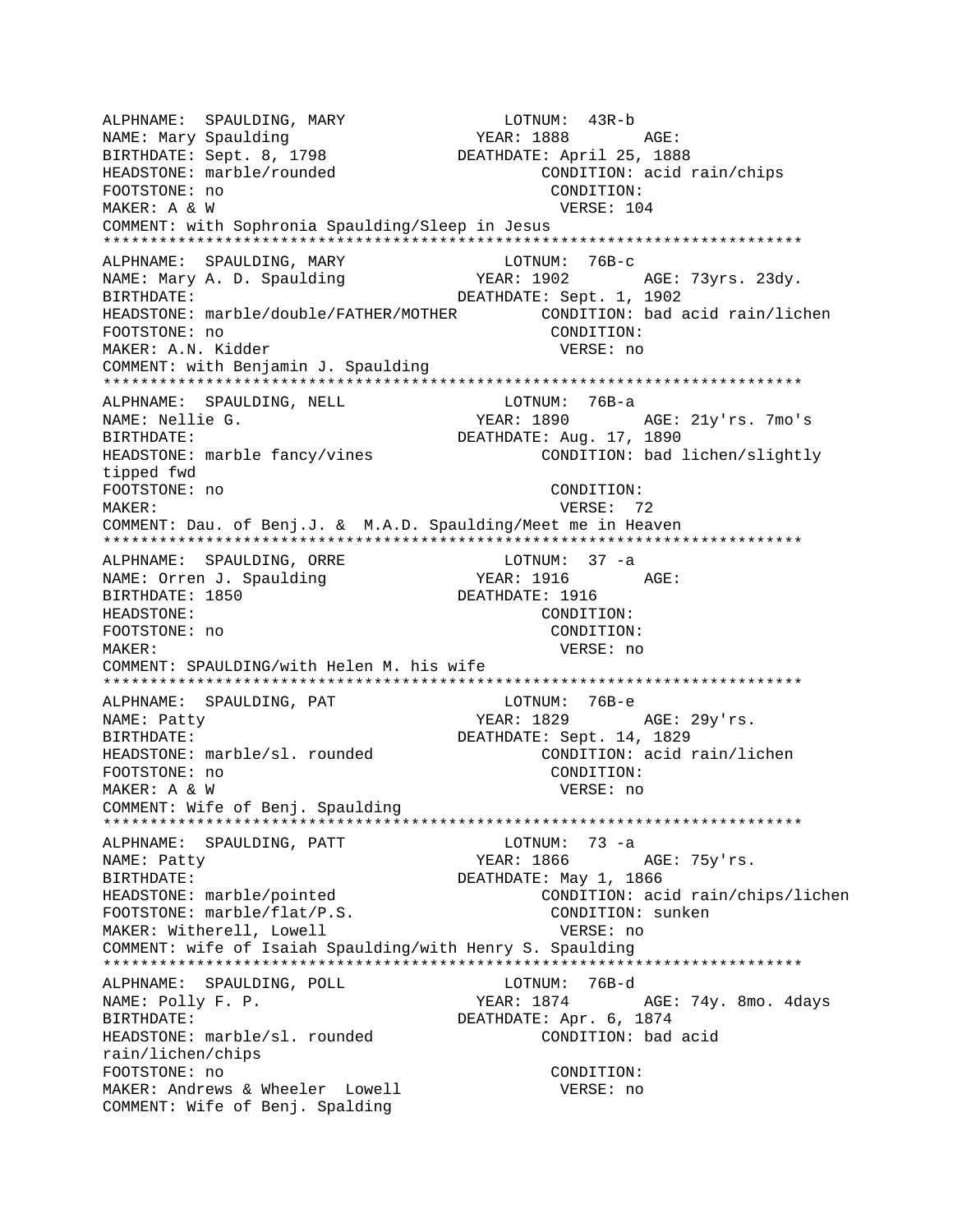ALPHNAME: SPAULDING, RACH  $LOTNUM: 430-a$ YEAR: 1861 AGE: 80y'rs 9mo's NAME: Miss Rachel Spaulding DEATHDATE: Dec. 9, 1861 BIRTHDATE: HEADSTONE: slate/willow CONDITION: mower scratches FOOTSTONE: no CONDITION: MAKER: VERSE: no COMMENT: ALPHNAME: SPAULDING, RACH  $LOTNUM: 43R-a$ NAME: Rachel BIRTHDATE: DEATHDATE: July 23, 1870 HEADSTONE: marble/pointed CONDITION: acid rain FOOTSTONE: no CONDITION: MAKER: Andrews & Wheeler Lowell VERSE: no COMMENT: with Rufus D. Spaulding his wife ALPHNAME: SPAULDING, RUFU LOTNUM: 43R-a YEAR: 1870 AGE: 44 NAME: Rufus D. Spaulding BIRTHDATE: DEATHDATE: Jan. 23, 1870 HEADSTONE: marble/pointed CONDITION: acid rain FOOTSTONE: no CONDITION: MAKER: Andrews & Wheeler Lowell VERSE: no COMMENT: with Rachel, his wife ALPHNAME: SPAULDING, SARA LOTNUM: 76B-b NAME: Sarah L.  $YEAR: 1921$   $AGE:$ BIRTHDATE: Dec. 12, 1862 DEATHDATE: July 23, 1921  $2003$ FOOTSTONE: no CONDITION: MAKER: VERSE: no COMMENT: Dau. of Dea. B.J. & M.A. Spaulding LOTNUM: 43R-b ALPHNAME: SPAULDING, SOPH YEAR: 1833 AGE: NAME: Sophronia Spaulding DEATHDATE: Nov. 1833 BIRTHDATE: April 20, 1797 HEADSTONE: marble/rounded CONDITION: acid rain/chips FOOTSTONE: no CONDITION: VERSE: 104 MAKER: A & W COMMENT: with Mary Spaulding/Sleep in Jesus \*\*\*\*\*\*\*\*\*\*\*\*\*\*\*\*\*\* ALPHNAME: STAFFORD, IDA  $LOTNUM: 24 -a$ YEAR: 1859 AGE: 1yr. & 7mo. NAME: Ida Lizzie BIRTHDATE: DEATHDATE: Oct. 6, 1859 HEADSTONE: marble/pointed CONDITION: reset/sunken/verse obscured FOOTSTONE: no CONDITION: MAKER: VERSE: 24 COMMENT: dau. of E. & J.A. Stafford/This lovely flower has fled that left us here in LOTNUM: 59B-d ALPHNAME: STEVENS, ASA NAME: Asa Stevens YEAR: 1843 AGE: 36y'rs. 2mo's BIRTHDATE: DEATHDATE: Oct. 16, 1843 HEADSTONE: marble/pointed CONDITION: a.rain/tipped/scratches/chips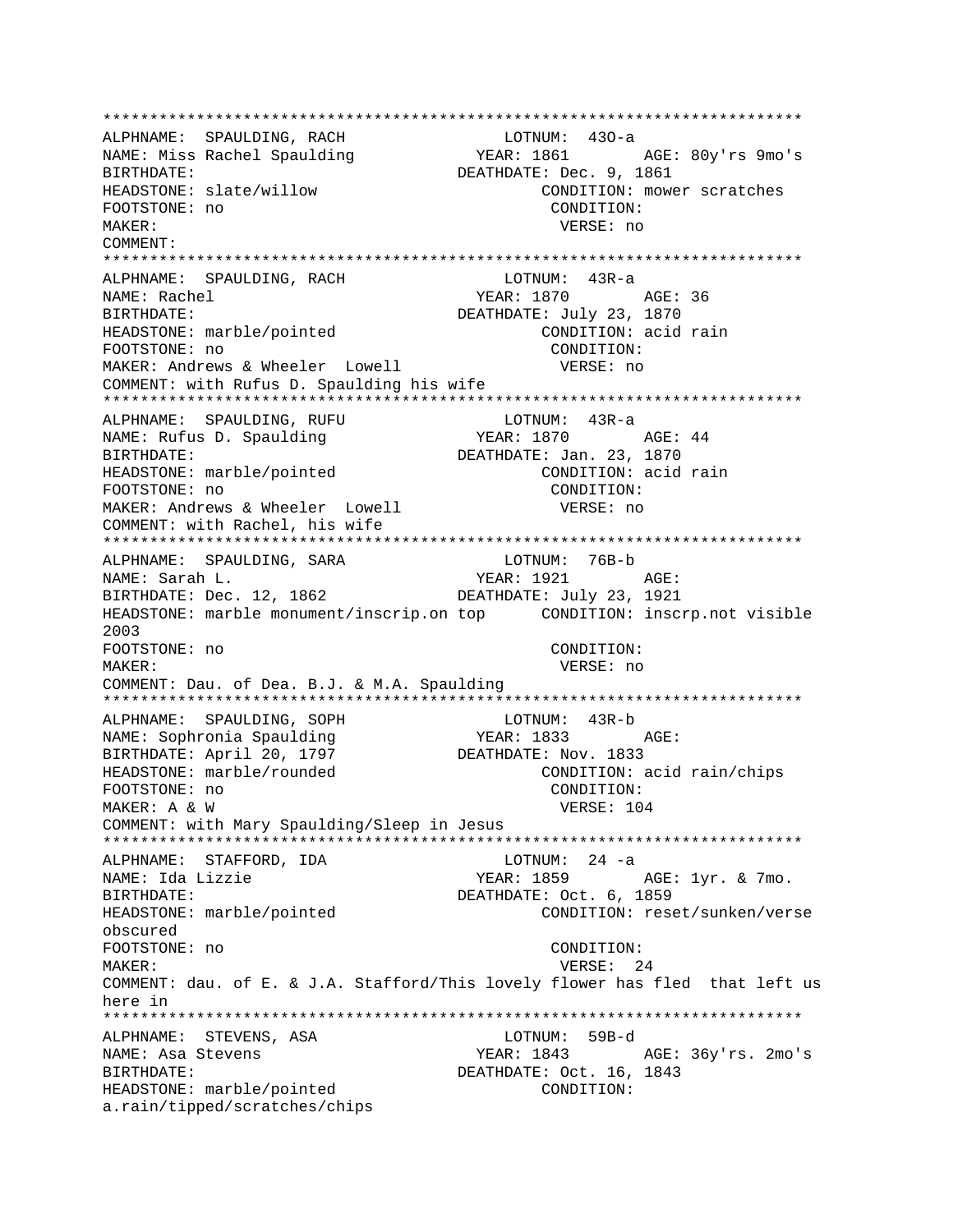FOOTSTONE: marble/flat/A.S. CONDITION: tipped MAKER: D. Nichols, Lowell VERSE: 90 COMMENT: In Heavenly rest Away from every earthly care, Dear father we will meet thee ALPHNAME: STEVENS, CHAR LOTNUM: 35 -b YEAR: 1919 NAME: Charles Howard Stevens AGE: BIRTHDATE: 1854 DEATHDATE: 1919 HEADSTONE: CONDITION: FOOTSTONE: no CONDITION: MAKER: VERSE: no COMMENT: with Mary Jane, Elizabeth Edee, Frederick Howard Stevens, Georgianna Montague ALPHNAME: STEVENS, ELIZ LOTNUM: 35 -b YEAR: 1945 AGE: NAME: Mary Jane Stevens BIRTHDATE: 1859 DEATHDATE: 1945 HEADSTONE: CONDITION: FOOTSTONE: no CONDITION: MAKER: VERSE: no COMMENT: with Charles H., Elizabeth Edee, Frederick H., Georgianna Montague ALPHNAME: STEVENS, ELIZ LOTNUM: 35 -b YEAR: 1889 AGE: NAME: Elizabeth Edee Stevens BIRTHDATE: 1883 DEATHDATE: 1889 CONDITION: HEADSTONE: FOOTSTONE: no CONDITION: MAKER: VERSE: no COMMENT: with Charles H., Mary Jane, Frederick H. Stevens, Georgianna Montague ALPHNAME: STEVENS, FRED  $LOTNUM: 35 -a$ YEAR: 1951 AGE: NAME: Frederick H. Stevens DEATHDATE: Dec 9 1951 BIRTHDATE: June 9 1882 HEADSTONE: CONDITION: FOOTSTONE: copper plate/flush CONDITION: MAKER: VERSE: no COMMENT: Massachusetts SGT 24 Construction CO AS World War I ALPHNAME: STEVENS, FRED LOTNUM: 35 -b YEAR: 1951 NAME: Frederick Howard Stevens AGE: BIRTHDATE: 1882 DEATHDATE: 1951 HEADSTONE: 35-a/Frederick H. Stevens CONDITION: FOOTSTONE: CONDITION: MAKER: VERSE: no COMMENT: with Charles H., Mary Jane, Elizabeth Edee Stevens, Georgianna Montague ALPHNAME: STEVENS, PORT LOTNUM: 59B-b NAME: Porter YEAR: 1858 AGE: 18 **BIRTHDATE:** DEATHDATE: Oct. 29, 1858 HEADSTONE: marble/pointed CONDITION: acid rain FOOTSTONE: marble/flat/P.S. CONDITION: replaced in ground/tipped MAKER: D. Nichols VERSE: 87 COMMENT: Son of Asa & Harriet Stevens/Not lost, but gone before. LOTNUM: 430-a ALPHNAME: STEVENS, Poll YEAR: 1877 AGE: 80y'rs 11 mo's NAME: Polly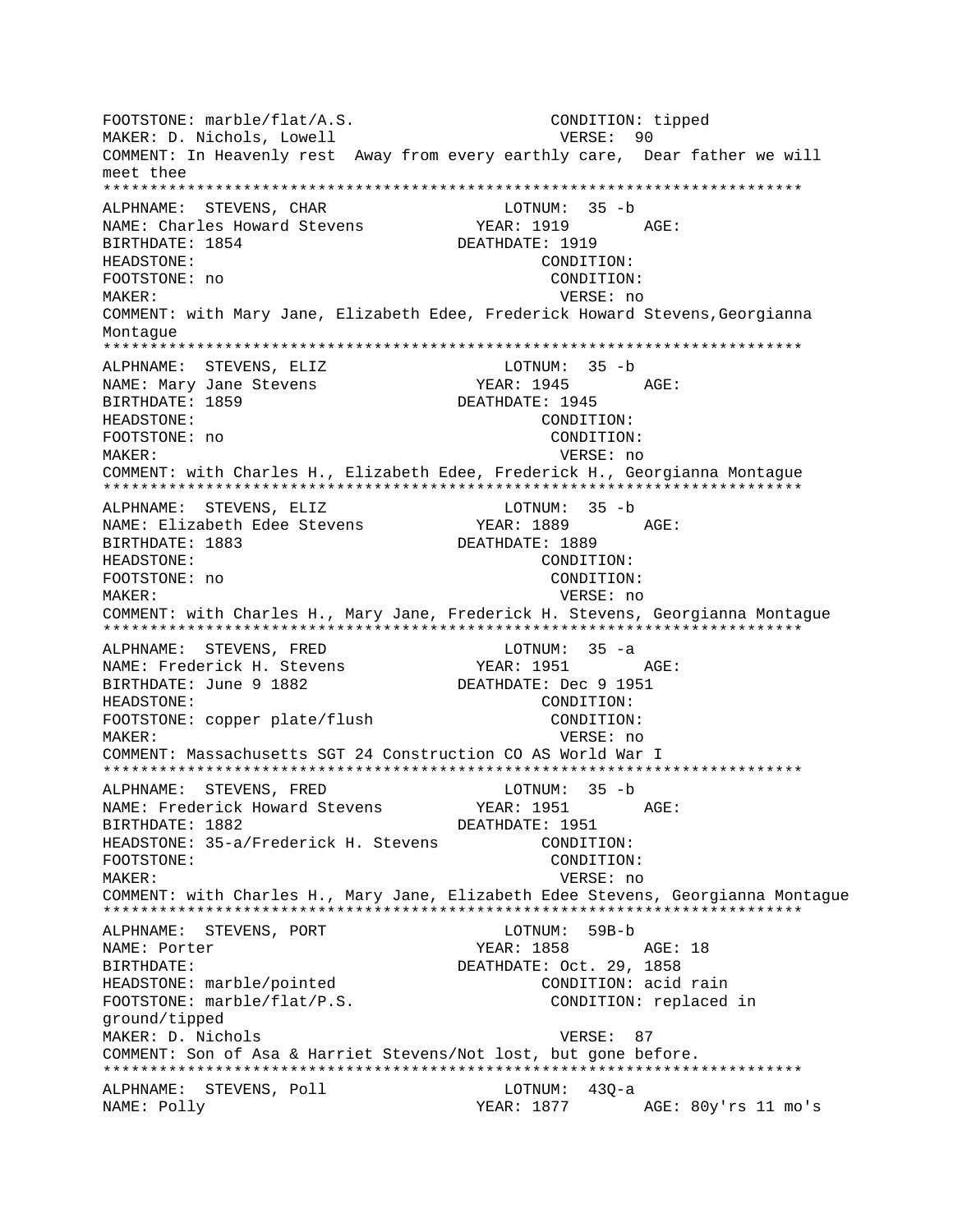BIRTHDATE: DEATHDATE: Aug. 12, 1877 HEADSTONE: marble/pointed CONDITION: acid rain/age fading/lichen FOOTSTONE: no CONDITION: MAKER: S. Sloan VERSE: no COMMENT: wife of Samson Stevens ALPHNAME: STEVENS, SAM LOTNUM: 430-c YEAR: 1817 NAME: Mr. Samson Stevens AGE: 48 BIRTHDATE: DEATHDATE: April 11, 1817 CONDITION: lichen/mower scratches HEADSTONE: slate/urn, willow, side design CONDITION: FOOTSTONE: no VERSE: 70 MAKER: COMMENT: IN memory of/One day in health the next alas he's gone A mother, wife, nine ALPHNAME: STEVENS, SAMP LOTNUM: 43Q-b YEAR: 1865 AGE: 70y'rs 7mo's NAME: Sampson Stevens BIRTHDATE: DEATHDATE: Nov. 20, 1865 HEADSTONE: marble/pointed CONDITION: fair CONDITION: FOOTSTONE: no MAKER: name obscured, Lowell VERSE: no COMMENT: ALPHNAME: STROBEL, WILL LOTNUM: E015A-a YEAR: 1994 AGE: NAME: William H Strobel BIRTHDATE: Nov 4 1944 DEATHDATE: July 14 1994 HEADSTONE: flush/granite/rectangle/cross CONDITION: sod encroaching FOOTSTONE: CONDITION: VERSE: 178 MAKER: COMMENT: PC3 US NAVY VIETNAM LOTNUM:  $206 -a$ ALPHNAME: SWANSON, HILD YEAR: NAME: Hilding L. AGE: BIRTHDATE: 1927 DEATHDATE: HEADSTONE: CONDITION: FOOTSTONE: CONDITION: MAKER: HudsonMonumentsIn72DracutRdHudsonNH VERSE: COMMENT: SWANSON/with Joyce A. ALPHNAME: SWANSON, JOYC LOTNUM: 206 -a YEAR: 1988 AGE:<br>DEATHDATE: 1988 NAME: Joyce A. BIRTHDATE: 1931 HEADSTONE: CONDITION: FOOTSTONE: CONDITION: MAKER: HudsonMonumentsIn72DracutRdHudsonNH VERSE: COMMENT: SWANSON/with Hilding L. ALPHNAME: SWEETSER, ALDE  $LOTNUM: 3 -a$ YEAR: 1898 AGE: NAME: Alden L. BIRTHDATE: 1897 DEATHDATE: 1898 CONDITION: HEADSTONE: FOOTSTONE: no CONDITION: MAKER: VERSE: no COMMENT: SWEETSER/with Howard & Lora ALPHNAME: SWEETSER, AURI  $LOTNUM: 2 -a$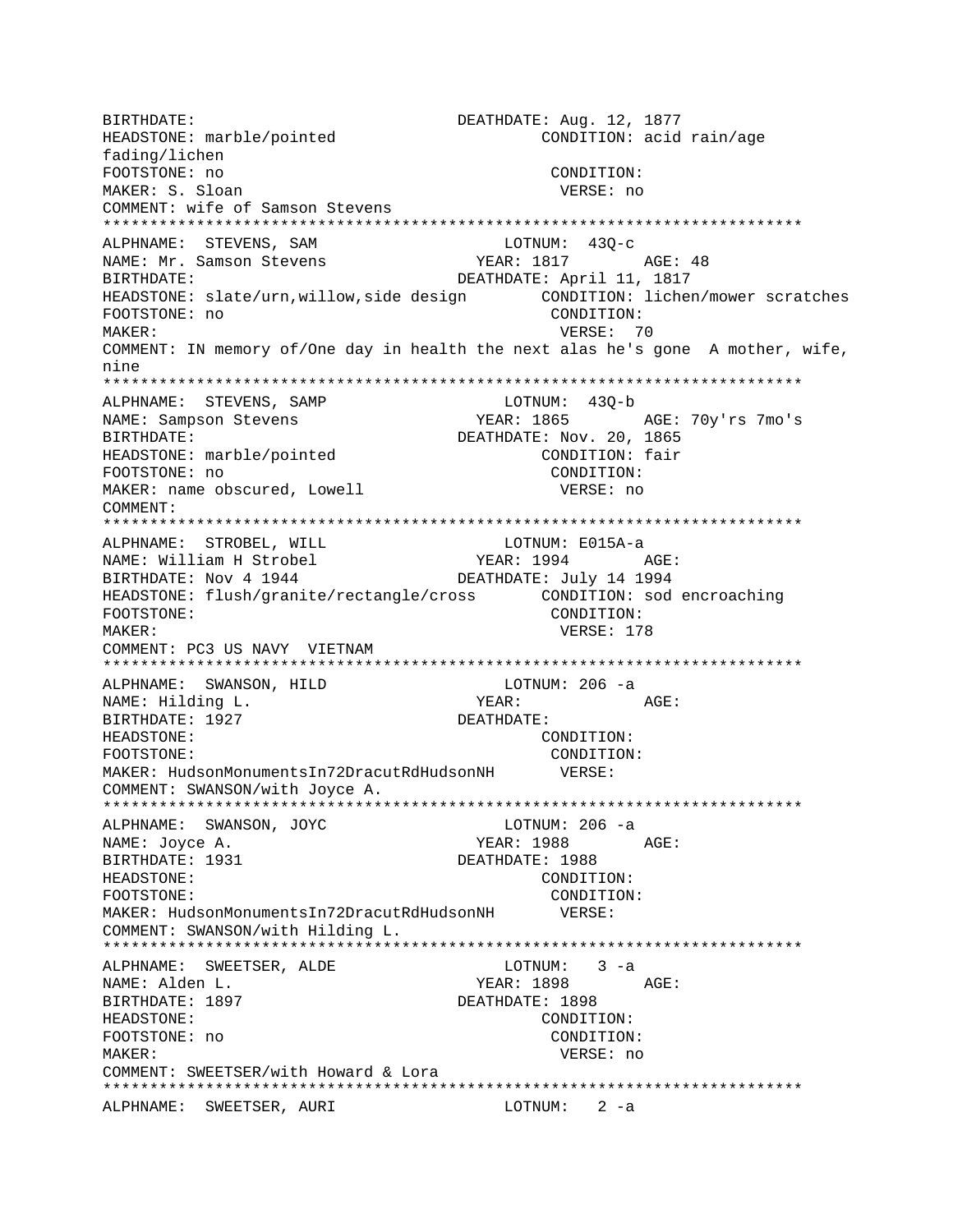YEAR: 1869 AGE: NAME: Aurilla L. BIRTHDATE: 1839 DEATHDATE: 1869 HEADSTONE: CONDITION: FOOTSTONE: no CONDITION: VERSE: 11 MAKER: COMMENT: so. side with husb. Lorenzo/We shall meet again ALPHNAME: SWEETSER, DORA LOTNUM: 2 -a **YEAR: 1880** NAME: Dora E. AGE: BIRTHDATE: 1869 DEATHDATE: 1880 HEADSTONE: CONDITION: FOOTSTONE: no CONDITION: MAKER: VERSE: no COMMENT: west side with Eva/children of Lorenzo & Aurilla ALPHNAME: SWEETSER, DUPE LOTNUM:  $45 -c$ YEAR: 1838 AGE: 24y'rs NAME: Dupee Sweetser BIRTHDATE: DEATHDATE: July 22,1838Richmond HEADSTONE: CONDITION: CONDITION: FOOTSTONE: no MAKER: G.F. Witherell, Lowell VERSE: no COMMENT: side/d. Richmond, Va./front:Elias, Mary, John A. Sweetser LOTNUM:  $45 -c$ ALPHNAME: SWEETSER, ELIA **YEAR: 1868** NAME: Elias Sweetser AGE: 83y'rs.& 4mo's BIRTHDATE: DEATHDATE: July 4, 1868 HEADSTONE: CONDITION: FOOTSTONE: no CONDITION: MAKER: G.F. Witherell, Lowell VERSE: no COMMENT: with Mary his wife, John A. their son/side:Dupee Sweetser ALPHNAME: SWEETSER, EVA LOTNUM:  $2 -a$ YEAR: 1863 AGE: NAME: Eva A. BIRTHDATE: 1861 DEATHDATE: 1863 HEADSTONE: CONDITION: FOOTSTONE: no CONDITION: MAKER: VERSE: no COMMENT: west side with Dora/children of Lorenzo & Aurilla ALPHNAME: SWEETSER, HOWA  $LOTNUM: 3 -a$ NAME: Howard M. YEAR: 1943 AGE: DEATHDATE: 1943 BIRTHDATE: 1866 HEADSTONE: CONDITION: FOOTSTONE: no CONDITION: MAKER: VERSE: no COMMENT: SWEETSER/with wife Lora & Alden LOTNUM:  $45 -c$ ALPHNAME: SWEETSER, JOHN NAME: John A. YEAR: 1826 AGE: 1y'r 8mo's DEATHDATE: Apr. 28, 1826 BIRTHDATE: HEADSTONE: CONDITION: FOOTSTONE: no CONDITION: MAKER: G.F. Witherell, Lowell VERSE: no COMMENT: with Elias Sweetser, Mary/their son/side: Dupee Sweetser ALPHNAME: SWEETSER, JOHN LOTNUM: 83 -a YEAR: 1882 AGE: NAME: John Sweetser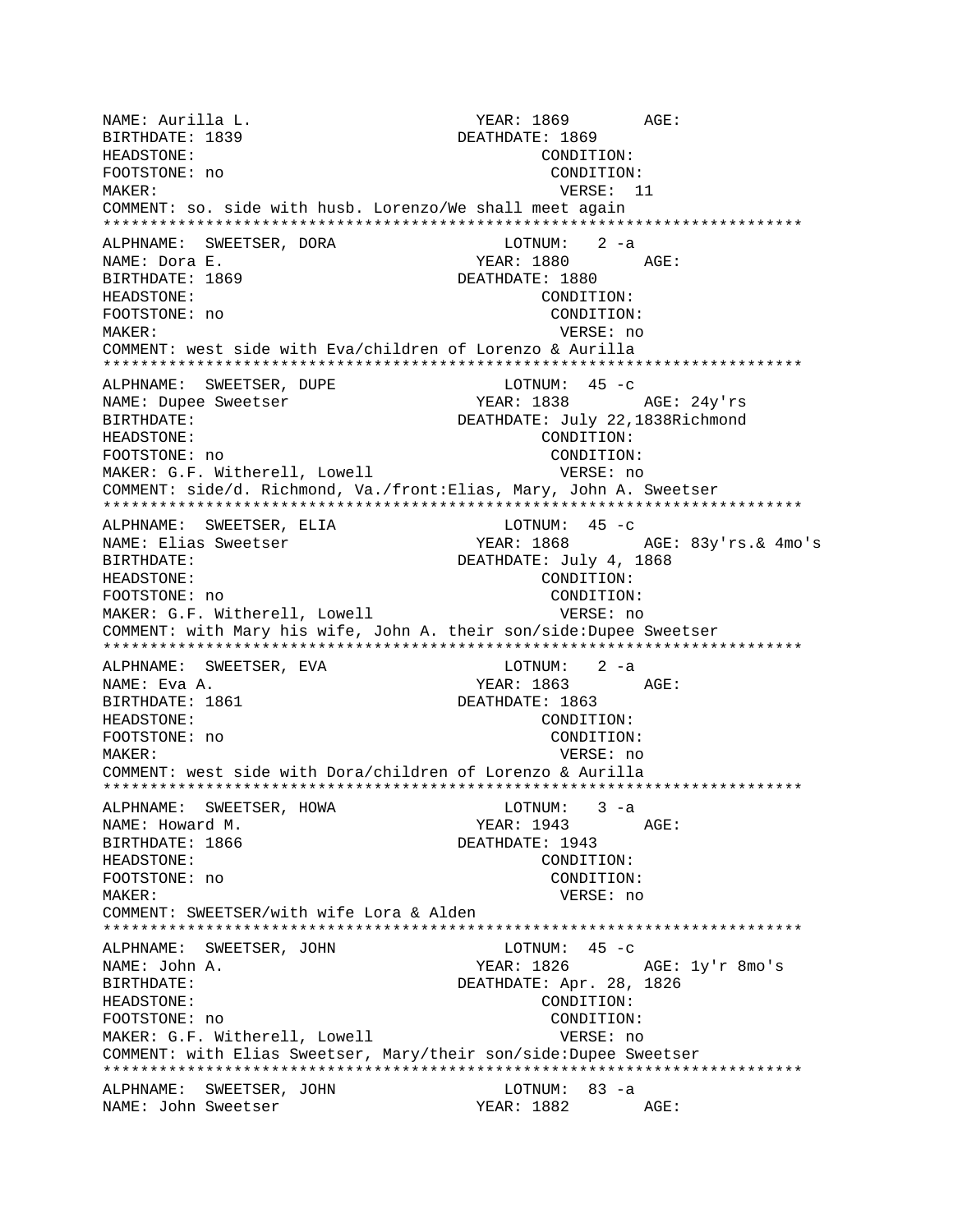BIRTHDATE: Oct. 15, 1830 DEATHDATE: June 8, 1882 HEADSTONE: CONDITION: FOOTSTONE: no CONDITION: VERSE: 106 MAKER: COMMENT: with Myrtie his wife/left:son John V./How desolate our home bereft of thee ALPHNAME: SWEETSER, JOHN LOTNUM: 83 -a YEAR: NAME: John V. AGE: BIRTHDATE: Dec. 4, 1871 DEATHDATE: lot reserved HEADSTONE: CONDITION: FOOTSTONE: no CONDITION: MAKER: VERSE: no COMMENT: on left side/son of John & Myrtie M. Sweetser, who are on front side ALPHNAME: SWEETSER, LORA  $LOTNUM: 3 -a$ YEAR: 1961 AGE: NAME: Lora M. BIRTHDATE: 1867 DEATHDATE: 1961 HEADSTONE: CONDITION: FOOTSTONE: no CONDITION: MAKER: VERSE: no COMMENT: SWEETSER/with husband Howard & Alden LOTNUM: 2 -a ALPHNAME: SWEETSER, LORE YEAR: 1910 AGE: NAME: Lorenzo BIRTHDATE: 1831 DEATHDATE: 1910 HEADSTONE: CONDITION: lichen, acid rain beginning FOOTSTONE: no CONDITION: MAKER: VERSE: 11 COMMENT: so. side with wife Aurilla/We shall meet again ALPHNAME: SWEETSER, LUCY LOTNUM: 45 -d YEAR: 1857 AGE: 45 NAME: Lucy A. BIRTHDATE: DEATHDATE: Nov. 18, 1857 HEADSTONE: marble/pointed CONDITION: mower scratch/chips at base FOOTSTONE: marble/flat/L.A.S. CONDITION: bad lichen MAKER: VERSE: 76 COMMENT: Dau. of Elias, Mary Sweetser/When this you see remember me. ALPHNAME: SWEETSER, MARY LOTNUM: 2 -a YEAR: 1904 NAME: Mary M. AGE: BIRTHDATE: 1830 DEATHDATE: 1904 HEADSTONE: CONDITION: FOOTSTONE: no CONDITION: MAKER: VERSE: 11 COMMENT: east side/wife of Lorenzo/Dearest loved one, we have laid thee In the peacef ALPHNAME: SWEETSER, MARY LOTNUM:  $45 -c$ NAME: Mary YEAR: 1872 AGE: 87y'rs 27 ds BIRTHDATE: DEATHDATE: Apr. 6, 1872 HEADSTONE: CONDITION: FOOTSTONE: no CONDITION: MAKER: G.F. Witherell, Lowell VERSE: no COMMENT: with Elias Sweetser his wife, John A. their son/side: Dupee Sweetser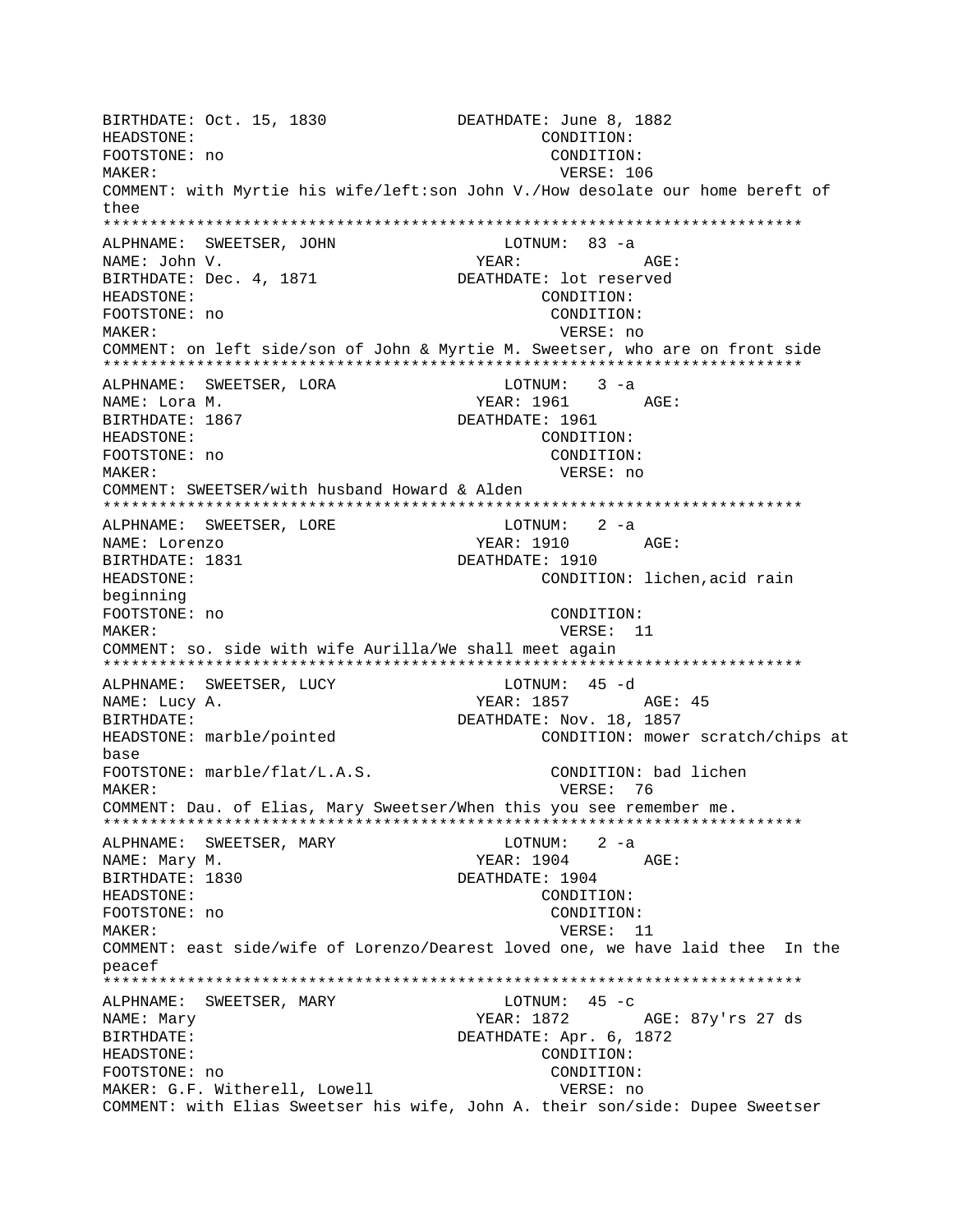\*\*\*\*\*\*\*\*\*\*\*\*\*\*\*\*\*\*\*\*\*\*\*\*\*\*\*\*\*\*\*\*\*\*\*\*\*\*\*\*\*\*\*\*\*\*\*\*\*\*\*\*\*\*\*\*\*\*\*\*\*\*\*\*\*\*\*\*\*\*\*\*\*\*\* ALPHNAME: SWEETSER, MYRT NAME: Myrtie M. YEAR: YEAR: AGE: BIRTHDATE: July 26, 1840 DEATHDATE: lot reserved HEADSTONE: CONDITION: FOOTSTONE: no CONDITION: MAKER: VERSE: no COMMENT: with John Sweetser/left:son John V. \*\*\*\*\*\*\*\*\*\*\*\*\*\*\*\*\*\*\*\*\*\*\*\*\*\*\*\*\*\*\*\*\*\*\*\*\*\*\*\*\*\*\*\*\*\*\*\*\*\*\*\*\*\*\*\*\*\*\*\*\*\*\*\*\*\*\*\*\*\*\*\*\*\*\* ALPHNAME: SWEETSER, NANC NAME: Nancy Sweetser The Mean YEAR: 1887 AGE: 69 yrs. BIRTHDATE: Dec. 10, 1887 HEADSTONE: granite monum/drkgray/pointed CONDITION: lichen FOOTSTONE: no CONDITION: MAKER: VERSE: no COMMENT: \*\*\*\*\*\*\*\*\*\*\*\*\*\*\*\*\*\*\*\*\*\*\*\*\*\*\*\*\*\*\*\*\*\*\*\*\*\*\*\*\*\*\*\*\*\*\*\*\*\*\*\*\*\*\*\*\*\*\*\*\*\*\*\*\*\*\*\*\*\*\*\*\*\*\* ALPHNAME: SWEETSER, NANC NAME: Nancy Same Communication of the MEAR: 1862 AGE: 68 yrs. BIRTHDATE: DEATHDATE: April 6, 1862 HEADSTONE: marble CONDITION: tipped/a.rain/sunken/chipped FOOTSTONE: no CONDITION: MAKER: VERSE: no COMMENT: wife of Nathaniel Sweetser \*\*\*\*\*\*\*\*\*\*\*\*\*\*\*\*\*\*\*\*\*\*\*\*\*\*\*\*\*\*\*\*\*\*\*\*\*\*\*\*\*\*\*\*\*\*\*\*\*\*\*\*\*\*\*\*\*\*\*\*\*\*\*\*\*\*\*\*\*\*\*\*\*\*\* ALPHNAME: SWEETSER, SARA LOTNUM: 30 -c NAME: Sarah E. Sweetser The South Start 1877 AGE: 55 yrs BIRTHDATE: **DEATHDATE:** July 21, 1877 HEADSTONE: granite/drk gray/rounded CONDITION: lichen FOOTSTONE: no CONDITION: MAKER: VERSE: no COMMENT: \*\*\*\*\*\*\*\*\*\*\*\*\*\*\*\*\*\*\*\*\*\*\*\*\*\*\*\*\*\*\*\*\*\*\*\*\*\*\*\*\*\*\*\*\*\*\*\*\*\*\*\*\*\*\*\*\*\*\*\*\*\*\*\*\*\*\*\*\*\*\*\*\*\*\* ALPHNAME: TABOR, EDWA LOTNUM: E084 -b NAME: Edward O Tabor (Tabor ) YEAR: 1993 (The Same Constant) AGE:<br>BIRTHDATE: Sep 24 1919 (The DEATHDATE: Apr 14 1993 DEATHDATE: Apr 14 1993 HEADSTONE: flush/granite rectangle/cross CONDITION: sod encroaching FOOTSTONE: CONDITION: MAKER: VERSE: COMMENT: Medical Doctor \*\*\*\*\*\*\*\*\*\*\*\*\*\*\*\*\*\*\*\*\*\*\*\*\*\*\*\*\*\*\*\*\*\*\*\*\*\*\*\*\*\*\*\*\*\*\*\*\*\*\*\*\*\*\*\*\*\*\*\*\*\*\*\*\*\*\*\*\*\*\*\*\*\*\* ALPHNAME: TABOR, EDWA LOTNUM: E084 -C<br>
NAME: Edward O.Jr. M.D. YEAR: 1993 AGE: NAME: Edward O.Jr. M.D. BIRTHDATE: 1919 DEATHDATE: 1993 HEADSTONE: #E084-b/Edward O. Tabor FOOTSTONE: CONDITION: MAKER: Rock of Ages vERSE: COMMENT: TABOR/with Ruth House, Beloved Wife \*\*\*\*\*\*\*\*\*\*\*\*\*\*\*\*\*\*\*\*\*\*\*\*\*\*\*\*\*\*\*\*\*\*\*\*\*\*\*\*\*\*\*\*\*\*\*\*\*\*\*\*\*\*\*\*\*\*\*\*\*\*\*\*\*\*\*\*\*\*\*\*\*\*\* ALPHNAME: TABOR, RUTH LOTNUM: E084 -a NAME: Ruth H Tabor NAME: Ruth H Tabor NE ROSE: BIRTHDATE: Sep 20 1921 DEATHDATE: May 10 1998 HEADSTONE: flush/granite rectangle/cross CONDITION: sod encroaching FOOTSTONE: CONDITION: MAKER: VERSE: 188 COMMENT: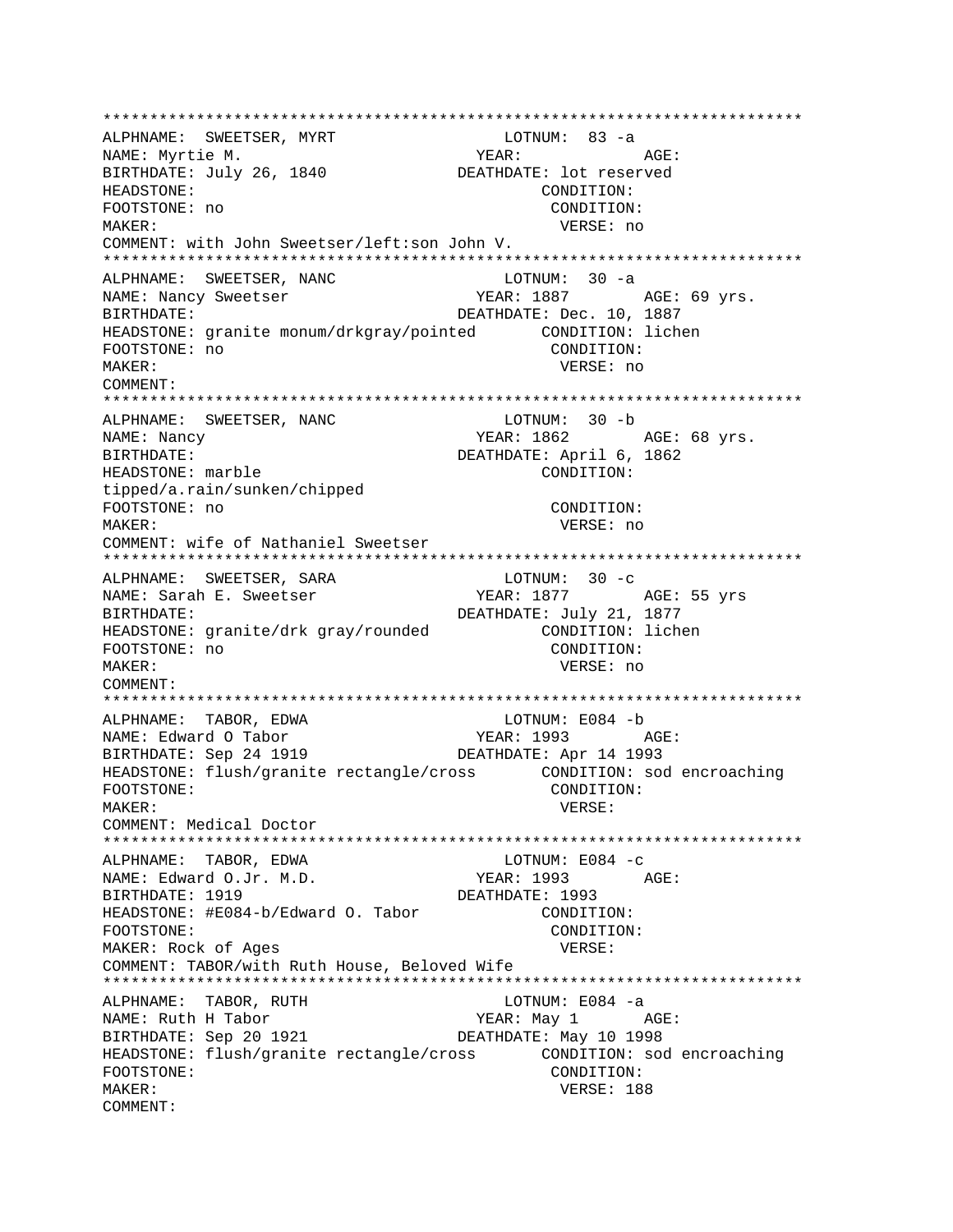\*\*\*\*\*\*\*\*\*\*\*\*\*\*\*\*\*\*\*\*\*\*\*\*\*\*\*\*\*\*\*\*\*\*\*\*\*\*\*\*\*\*\*\*\*\*\*\*\*\*\*\*\*\*\*\*\*\*\*\*\*\*\*\*\*\*\*\*\*\*\*\*\*\*\* ALPHNAME: TABOR, RUTH NAME: Ruth House YEAR: 1998 AGE: BIRTHDATE: 1921 DEATHDATE: 1998 HEADSTONE: #E084-a/Ruth H. Tabor CONDITION: FOOTSTONE: CONDITION: MAKER: Rock of Ages VERSE: COMMENT: Beloved wife/with Edward O. Jr. M.D. \*\*\*\*\*\*\*\*\*\*\*\*\*\*\*\*\*\*\*\*\*\*\*\*\*\*\*\*\*\*\*\*\*\*\*\*\*\*\*\*\*\*\*\*\*\*\*\*\*\*\*\*\*\*\*\*\*\*\*\*\*\*\*\*\*\*\*\*\*\*\*\*\*\*\* ALPHNAME: TAYLOR, CHAR LOTNUM: 68 -h NAME: Charlotte Battles YEAR: 1908 AGE: BIRTHDATE: Aug. 3, 1864 DEATHDATE: Jan. 17, 1908 HEADSTONE: granite/v. small CONDITION: lichen FOOTSTONE: CONDITION: MAKER: VERSE: no COMMENT: wife of Leonard A. Taylor \*\*\*\*\*\*\*\*\*\*\*\*\*\*\*\*\*\*\*\*\*\*\*\*\*\*\*\*\*\*\*\*\*\*\*\*\*\*\*\*\*\*\*\*\*\*\*\*\*\*\*\*\*\*\*\*\*\*\*\*\*\*\*\*\*\*\*\*\*\*\*\*\*\*\* ALPHNAME: TAYLOR, ISAB LOTNUM: CS021-a NAME: Isabel E. Taylor BIRTHDATE: 1907 **DEATHDATE: 1990** HEADSTONE: CONDITION: FOOTSTONE: CONDITION: MAKER: VERSE: COMMENT: HALLOWS/with Mildred Louise Hallows \*\*\*\*\*\*\*\*\*\*\*\*\*\*\*\*\*\*\*\*\*\*\*\*\*\*\*\*\*\*\*\*\*\*\*\*\*\*\*\*\*\*\*\*\*\*\*\*\*\*\*\*\*\*\*\*\*\*\*\*\*\*\*\*\*\*\*\*\*\*\*\*\*\*\* ALPHNAME: TAYLOR, LEON LOTNUM: 68 -i NAME: Leonard A. Taylor BIRTHDATE: Oct. 12, 1858 DEATHDATE: Sept. 14, 1936 HEADSTONE: granite/v. small CONDITION: some lichen FOOTSTONE: no CONDITION: MAKER: VERSE: no COMMENT: \*\*\*\*\*\*\*\*\*\*\*\*\*\*\*\*\*\*\*\*\*\*\*\*\*\*\*\*\*\*\*\*\*\*\*\*\*\*\*\*\*\*\*\*\*\*\*\*\*\*\*\*\*\*\*\*\*\*\*\*\*\*\*\*\*\*\*\*\*\*\*\*\*\*\* ALPHNAME: TAYLOR, RICH CHANNE LOTNUM: E102A-a NAME: Richard L Taylor<br>BIRTHDATE: Mar 24 1932 DEATHDATE: Jan 29 2003 BIRTHDATE: Mar 24 1932 HEADSTONE: granite rectangle CONDITION: sod encroaching FOOTSTONE: CONDITION: MAKER: VERSE: 201 COMMENT: not on cemetery list \*\*\*\*\*\*\*\*\*\*\*\*\*\*\*\*\*\*\*\*\*\*\*\*\*\*\*\*\*\*\*\*\*\*\*\*\*\*\*\*\*\*\*\*\*\*\*\*\*\*\*\*\*\*\*\*\*\*\*\*\*\*\*\*\*\*\*\*\*\*\*\*\*\*\* ALPHNAME: THAYER, HOME CONNECTED MOTH MOTH MOST CONSUMERED AS A LOTNUM: 65 - a NAME: Homer E. Thayer YEAR: 1902 AGE: BIRTHDATE: DEATHDATE: Oct. 13, 1902Cemrec. HEADSTONE: small marble monu./rounded CONDITION: acid rain FOOTSTONE: no CONDITION: MAKER: VERSE: no COMMENT: Co. G., 1 Vt. H.A./Cemetery Dept. records:d. Oct. 13, 1902 age 64yr,9mo,13dys \*\*\*\*\*\*\*\*\*\*\*\*\*\*\*\*\*\*\*\*\*\*\*\*\*\*\*\*\*\*\*\*\*\*\*\*\*\*\*\*\*\*\*\*\*\*\*\*\*\*\*\*\*\*\*\*\*\*\*\*\*\*\*\*\*\*\*\*\*\*\*\*\*\*\* ALPHNAME: THIBODEAU, JOSE LOTNUM: 166 -c NAME: Joseph Irving The Magnus YEAR: 1949 AGE: BIRTHDATE: 1884 DEATHDATE: 1949 HEADSTONE: CONDITION: FOOTSTONE: CONDITION: MAKER: VERSE: COMMENT: Front/DUDLEY, Rear/THIBODEAU/with Mabel Dudley his wife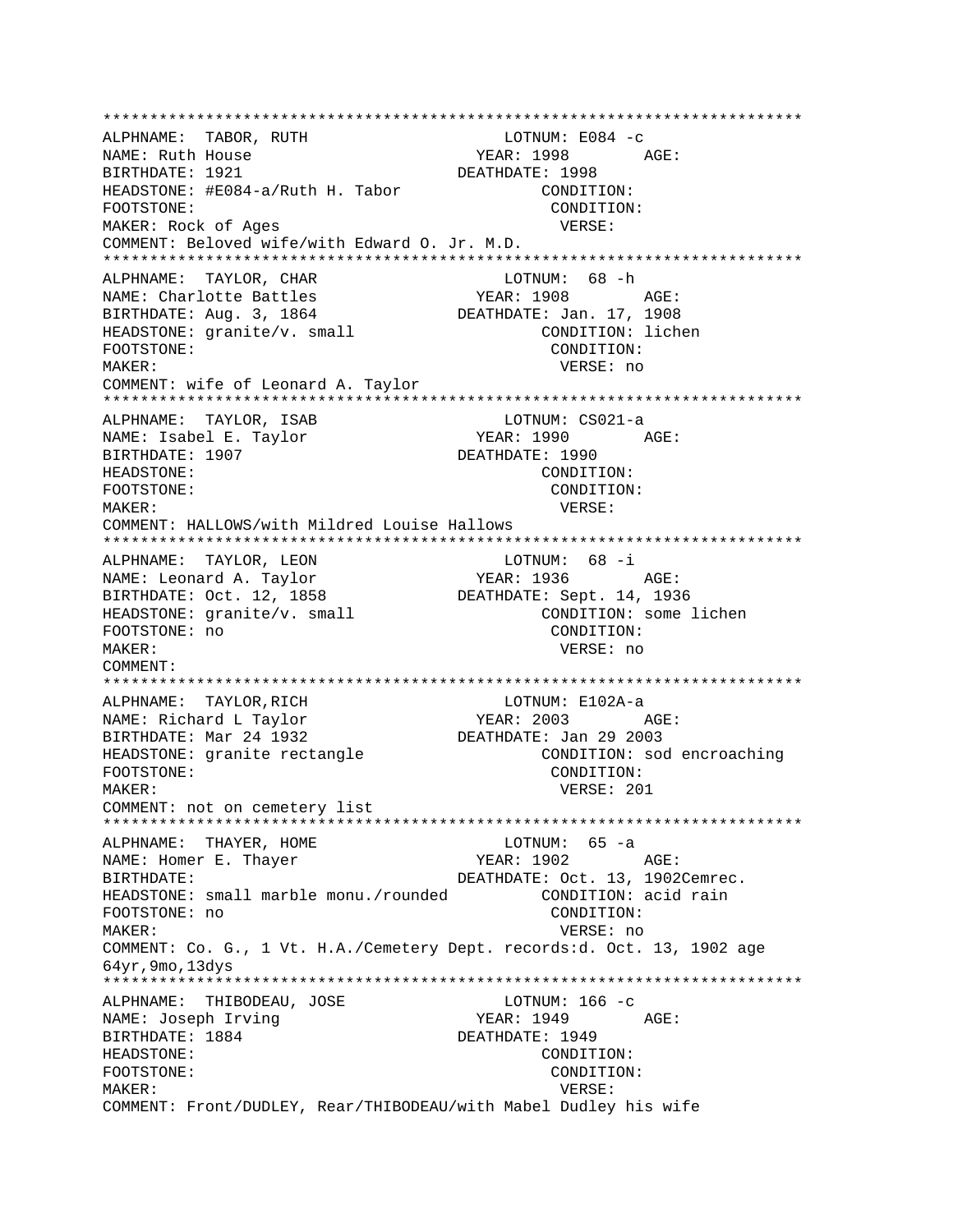\*\*\*\*\*\*\*\*\*\*\*\*\*\*\*\*\*\*\*\*\*\*\*\*\*\*\*\*\*\*\*\*\*\*\*\*\*\*\*\*\*\*\*\*\*\*\*\*\*\*\*\*\*\*\*\*\*\*\*\*\*\*\*\*\*\*\*\*\*\*\*\*\*\*\* ALPHNAME: THIBODEAU, MABE ----<br>NAME: Mabel Dudley NAME: 1954 AGE: BIRTHDATE: 1888 DEATHDATE: 1954 HEADSTONE: CONDITION: FOOTSTONE: CONDITION: MAKER: VERSE: COMMENT: Front/DUDLEY, Rear/THIBODEAU/with Joseph Thibodeau his wife \*\*\*\*\*\*\*\*\*\*\*\*\*\*\*\*\*\*\*\*\*\*\*\*\*\*\*\*\*\*\*\*\*\*\*\*\*\*\*\*\*\*\*\*\*\*\*\*\*\*\*\*\*\*\*\*\*\*\*\*\*\*\*\*\*\*\*\*\*\*\*\*\*\*\* ALPHNAME: TITCOMB, LUTH LOTNUM: 43C-<br>
NAME: Luther Calvin Titcomb YEAR: 1918 NAME: Luther Calvin Titcomb YEAR: 1918 AGE: BIRTHDATE: March 7,1830 N.H. DEATHDATE: June 2,1918 S.Chelm. HEADSTONE: granite block/top slanted CONDITION: good/lichen FOOTSTONE: no CONDITION: MAKER: VERSE: no COMMENT: born in Webster, N.H./A member of Co. E. 16th N.H. Reg't. G.A.R. \*\*\*\*\*\*\*\*\*\*\*\*\*\*\*\*\*\*\*\*\*\*\*\*\*\*\*\*\*\*\*\*\*\*\*\*\*\*\*\*\*\*\*\*\*\*\*\*\*\*\*\*\*\*\*\*\*\*\*\*\*\*\*\*\*\*\*\*\*\*\*\*\*\*\* ALPHNAME: TURNER, ELIZ LOTNUM: 32 -a NAME: Elizabeth B. THE YEAR: 1929 AGE: BIRTHDATE: 1843 DEATHDATE: 1929 HEADSTONE: granite/slanted/TURNER CONDITION: secure but set too far back FOOTSTONE: no CONDITION: MAKER: VERSE: 33 COMMENT: with Eugene A. Turner/ his wife \*\*\*\*\*\*\*\*\*\*\*\*\*\*\*\*\*\*\*\*\*\*\*\*\*\*\*\*\*\*\*\*\*\*\*\*\*\*\*\*\*\*\*\*\*\*\*\*\*\*\*\*\*\*\*\*\*\*\*\*\*\*\*\*\*\*\*\*\*\*\*\*\*\*\* ALPHNAME: TURNER, EUGE LOTNUM: 32 -a NAME: Eugene A. Turner YEAR: 1918 AGE: BIRTHDATE: 1838 DEATHDATE: 1918 HEADSTONE: granite/slanted/TURNER CONDITION: secure but set too far back FOOTSTONE: no CONDITION: MAKER: VERSE: no COMMENT: with Elizabeth his wife \*\*\*\*\*\*\*\*\*\*\*\*\*\*\*\*\*\*\*\*\*\*\*\*\*\*\*\*\*\*\*\*\*\*\*\*\*\*\*\*\*\*\*\*\*\*\*\*\*\*\*\*\*\*\*\*\*\*\*\*\*\*\*\*\*\*\*\*\*\*\*\*\*\*\* ALPHNAME: VALK, AMY NAME: Amy  $YEAR: 1962$  AGE: BIRTHDATE: DEATHDATE: HEADSTONE: granite block CONDITION: good FOOTSTONE: CONDITION: MAKER: VERSE: no COMMENT: top:AMY \*\*\*\*\*\*\*\*\*\*\*\*\*\*\*\*\*\*\*\*\*\*\*\*\*\*\*\*\*\*\*\*\*\*\*\*\*\*\*\*\*\*\*\*\*\*\*\*\*\*\*\*\*\*\*\*\*\*\*\*\*\*\*\*\*\*\*\*\*\*\*\*\*\*\* ALPHNAME: VALK, AMY LOTNUM: 110 -e NAME: Amy B. Valk YEAR: 1962 AGE: BIRTHDATE: 1910 DEATHDATE: 1962 HEADSTONE:  $\sharp$ 110-a/AMY CONDITION: FOOTSTONE: CONDITION: MAKER: VERSE: no COMMENT: L.A.BYAM/front:with Lyman, Grace Byam their dau.,Arzella/rear:Edwin, Edna \*\*\*\*\*\*\*\*\*\*\*\*\*\*\*\*\*\*\*\*\*\*\*\*\*\*\*\*\*\*\*\*\*\*\*\*\*\*\*\*\*\*\*\*\*\*\*\*\*\*\*\*\*\*\*\*\*\*\*\*\*\*\*\*\*\*\*\*\*\*\*\*\*\*\* ALPHNAME: VOSE, CHAR LOTNUM: 40 -c NAME: Charles W. The Mass of the Mass of the YEAR: 1858 AGE: 11d BIRTHDATE: DEATHDATE: Aug. 12, 1858 HEADSTONE: marble/pointed/buds on stem CONDITION: bad acid rain/lichen FOOTSTONE: no CONDITION: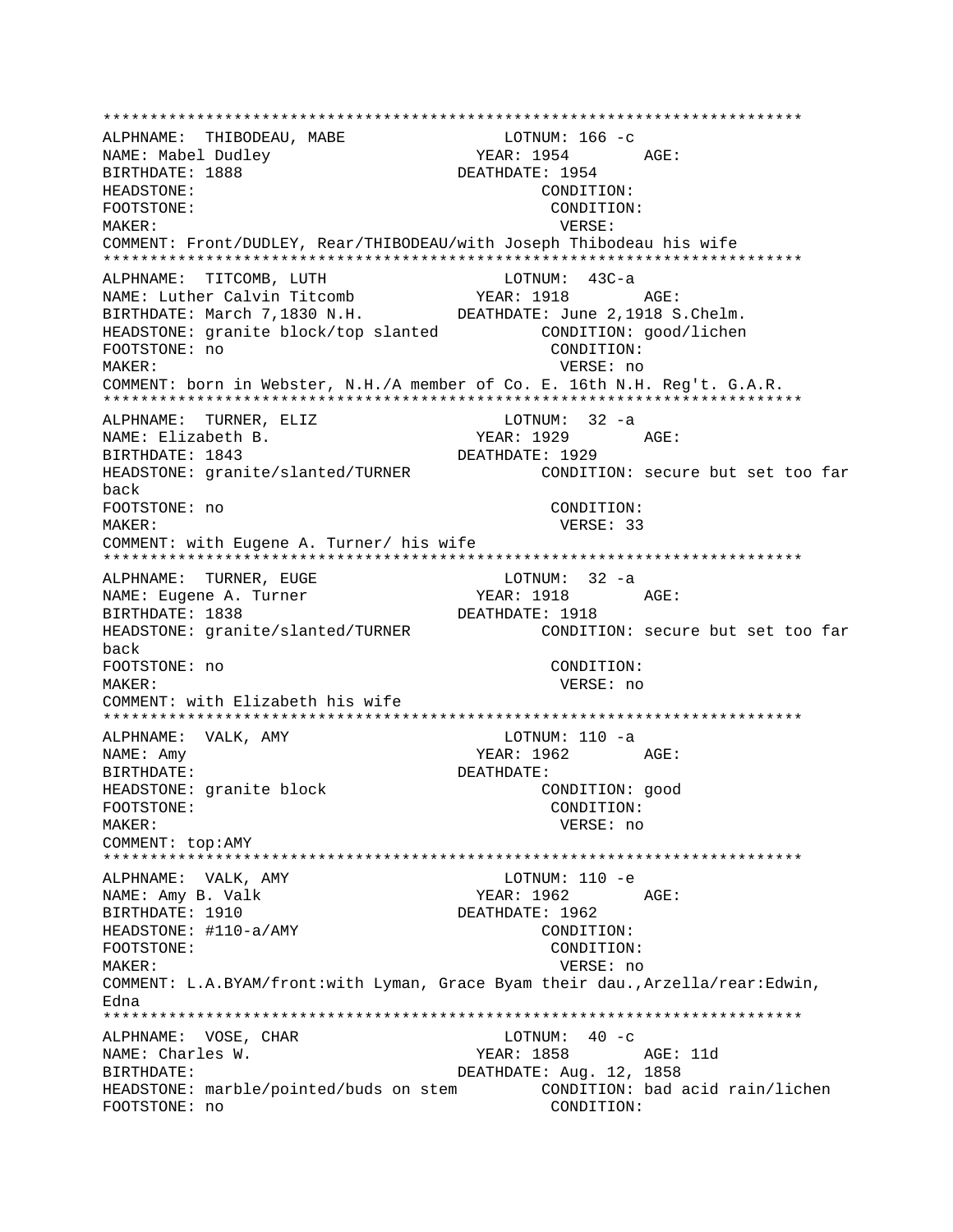MAKER: VERSE: 131 COMMENT: Son of William M. & Mary S. Vose/death date illegible 2003/verse mostly illeg. ALPHNAME: VOSE, ELIZ LOTNUM: 59A-c NAME: Elizabeth Vose BIRTHDATE: DEATHDATE: March 23, 1820 HEADSTONE: slate/willow, urn, column CONDITION: tipped/lichen FOOTSTONE: slate/E.V. CONDITION: loose in ground/tipped badly MAKER: VERSE: 83 COMMENT: In memory of/wife of Jeremiah Vose/outside granite enclosure/My dear beloved w ALPHNAME: VOSE, JOSI LOTNUM: 59A-d YEAR: 1846 NAME: Josiah Vose AGE: 67 BIRTHDATE: DEATHDATE: Feb. 1, 1846 HEADSTONE: marble/flat CONDITION: acid rain starting/mower scrts FOOTSTONE: marble/flat/J.V. CONDITION: tipped badly/lichen/acid rain VERSE: 84 MAKER: COMMENT: His months of affliction are o'er. His days and nights of distress. We see LOTNUM: 59A-f ALPHNAME: VOSE, JOSI NAME: Josiah Vose YEAR: 1884 AGE: 69yrs 3m. 29dys DEATHDATE: Dec. 2, 1884Westford BIRTHDATE: HEADSTONE: marble monument CONDITION: sunken, acid rain/lichen FOOTSTONE: no CONDITION: MAKER: VERSE: 85 COMMENT: Jesus saith unto her. Thy brother shall rise again. ALPHNAME: VOSE, MARY  $LOTNUM: 40 -a$ NAME: Mary E. Vose YEAR: 1913 AGE: DEATHDATE: 1913 BIRTHDATE: 1850 HEADSTONE: marble/3 flowers CONDITION: lichen/acid rain/chips on base FOOTSTONE: no CONDITION: MAKER: VERSE: no COMMENT: ALPHNAME: VOSE, MARY LOTNUM: 59A-e NAME: Mary BIRTHDATE: DEATHDATE: Apr. 25, 1876 HEADSTONE: marble monument/MOTHER/fancy CONDITION: acid rain/lichen/mower/chips FOOTSTONE: no CONDITION: MAKER: Andrews & Wheeler, Lowell VERSE: 5 COMMENT: Wife of Josiah Vose/Blessed and holy is he that hath part in the first ALPHNAME: VOSE, REUB<br>""""" Pouban Vose LOTNUM: 59A-a NAME: Reuben Vose  $YEAR: 1822$   $AGE:$ BIRTHDATE: June 22.1765Milton DEATHDATE: July 21.1822Westford HEADSTONE: marble monu./fancy/acorns,oak CONDITION: acid rain/lichen FOOTSTONE: no CONDITION: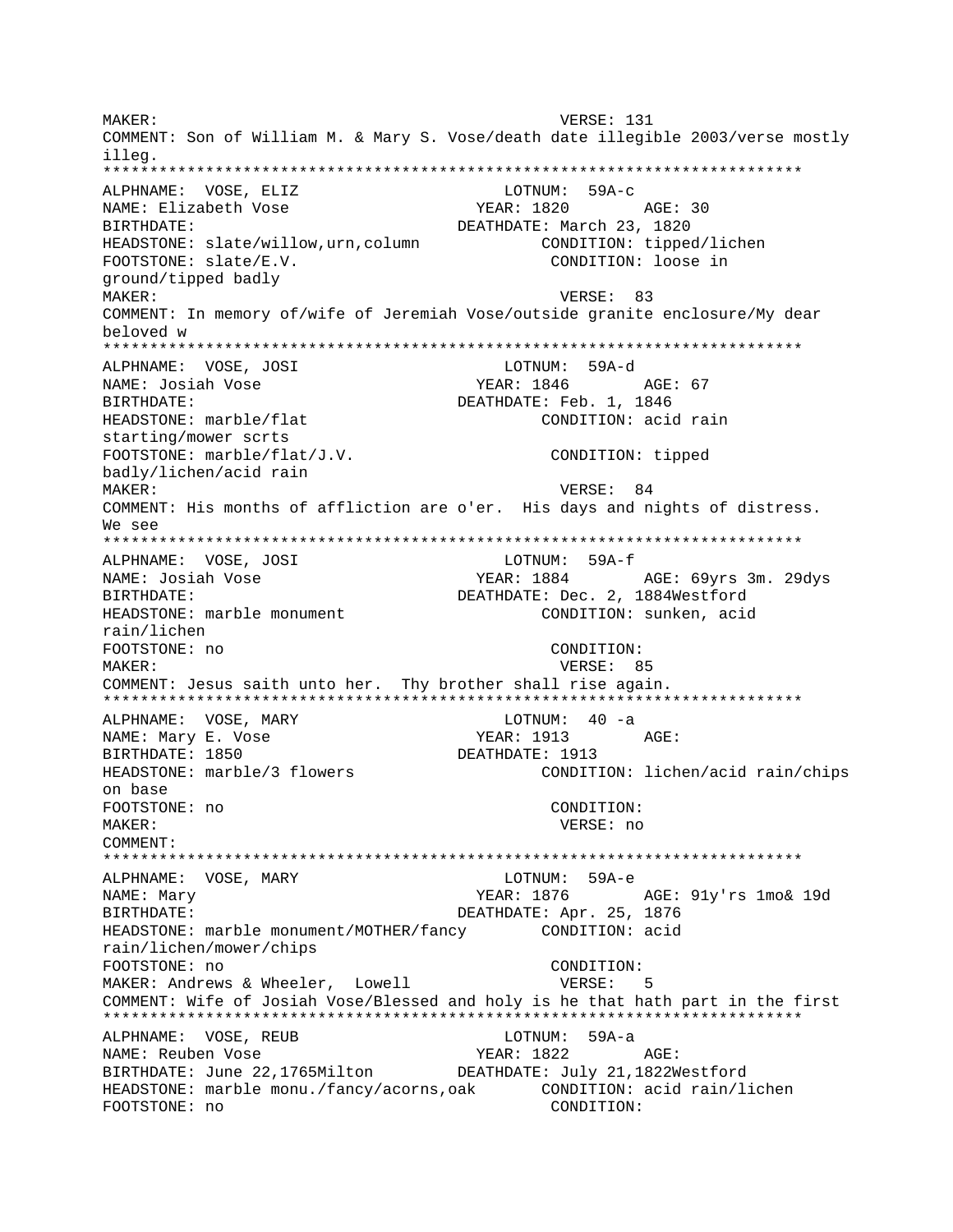MAKER: VERSE: no COMMENT: Outside granite enclosure. ALPHNAME: VOSE, RUFUS LOTNUM: 59A-b NAME: Rufus BIRTHDATE: DEATHDATE: Dec. 11, 1817 HEADSTONE: slate/willow CONDITION: lichen/tipped FOOTSTONE: no CONDITION: VERSE: 82 MAKER: COMMENT: Son of Jeremiah, Elizabeth Vose/outside granite enclosure/Come view me in the ALPHNAME: VOSE, WILL LOTNUM: 40 -b NAME: William M. Vose **YEAR: 1903** AGE: 80yrs 6mos 4dys BIRTHDATE: DEATHDATE: Nov. 9, 1903 HEADSTONE: CONDITION: FOOTSTONE: no CONDITION: MAKER: C. Wheeler, Lowell VERSE: 36 COMMENT: with Mary Sweetser his wife/Princes, this day must be your bed, In spite of al ALPHNAME: VOSE, WILL LOTNUM: 40 -b YEAR: 1902 NAME: Mary Sweetser AGE: 79yrs 6mos 2dys DEATHDATE: Feb. 3, 1902 BIRTHDATE: HEADSTONE: CONDITION: CONDITION: FOOTSTONE: no MAKER: VERSE: 36 COMMENT: with William M. Vose his wife/Princes, this day must be your bed, In spite of ALPHNAME: WAITE, DELL LOTNUM:  $196 -a$ YEAR: 1968 AGE: NAME: Delia B. Waite DEATHDATE: 1968 BIRTHDATE: 1885 HEADSTONE: CONDITION: FOOTSTONE: CONDITION: MAKER: VERSE: COMMENT: Perpetual Care/with George L. Waite his wife, Edward A. Waite, George F. Waite ALPHNAME: WAITE, EDWA LOTNUM:  $196 -a$ YEAR: 1927 NAME: Edward A. Waite AGE: DEATHDATE: 1927 BIRTHDATE: 1927 HEADSTONE: CONDITION: FOOTSTONE: CONDITION: MAKER: VERSE: COMMENT: Perpetual Care/with George L. Waite, his wife Della B. Waite, George F. Waite ALPHNAME: WAITE, GEOR LOTNUM:  $196 - a$ NAME: George L. Waite YEAR: 1948 AGE: BIRTHDATE: 1886 DEATHDATE: 1948 HEADSTONE: CONDITION: FOOTSTONE: CONDITION: MAKER: VERSE: COMMENT: Perpetual Care/with his wife Della B. Waite, Edward A. Waite, George F. Waite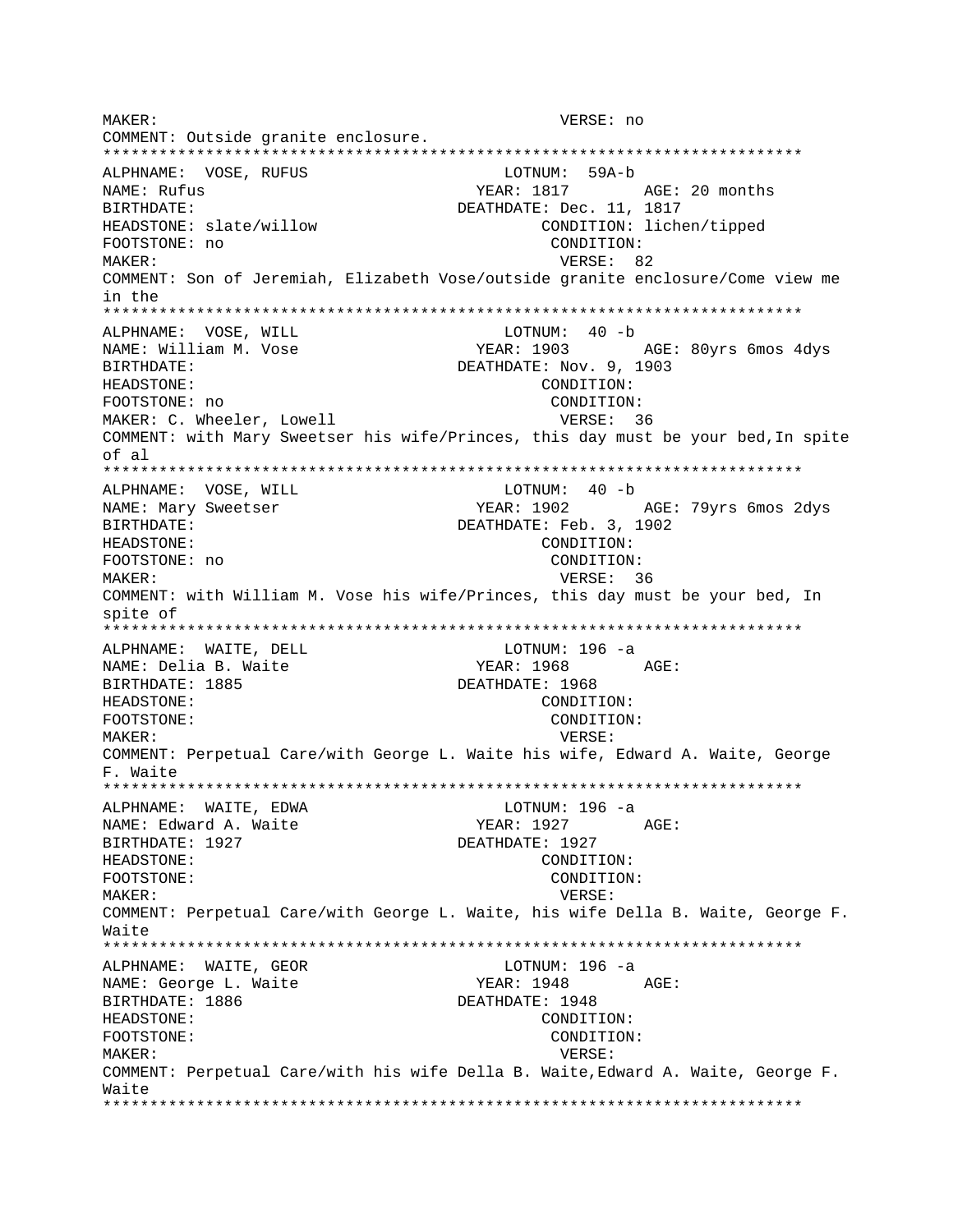ALPHNAME: WAITE, GEOR LOTNUM: 196 -a NAME: George F. Waite BIRTHDATE: 1918 DEATHDATE: 1995 HEADSTONE: 196-b/George F. Waite CONDITION: FOOTSTONE: CONDITION: MAKER: VERSE: COMMENT: Perpetual Care/with George L. Waite,his wife Della B. Waite, Edward A. Waite \*\*\*\*\*\*\*\*\*\*\*\*\*\*\*\*\*\*\*\*\*\*\*\*\*\*\*\*\*\*\*\*\*\*\*\*\*\*\*\*\*\*\*\*\*\*\*\*\*\*\*\*\*\*\*\*\*\*\*\*\*\*\*\*\*\*\*\*\*\*\*\*\*\*\* ALPHNAME: WAITE, GEOR LOTNUM: 196 -b NAME: George F. Waite YEAR: 1995 AGE: BIRTHDATE: Dec 10 1918 DEATHDATE: Oct 30 1995 HEADSTONE: flush/granite rectangle/cross CONDITION: sod encroaching FOOTSTONE: CONDITION: MAKER: VERSE: 166 COMMENT: S Sgt US Army Air Corps World War II \*\*\*\*\*\*\*\*\*\*\*\*\*\*\*\*\*\*\*\*\*\*\*\*\*\*\*\*\*\*\*\*\*\*\*\*\*\*\*\*\*\*\*\*\*\*\*\*\*\*\*\*\*\*\*\*\*\*\*\*\*\*\*\*\*\*\*\*\*\*\*\*\*\*\* ALPHNAME: WALKER, OTIS LOTNUM: E042 -a NAME: Otis Burton Walker  $YEAR: 1992$  AGE: BIRTHDATE: Dec 5 1925 DEATHDATE: Jan 22 1992 HEADSTONE: flush/granite rectangle/cross CONDITION: sod encroaching FOOTSTONE: CONDITION: MAKER: 183 COMMENT: see #E042-b/Otis B. \*\*\*\*\*\*\*\*\*\*\*\*\*\*\*\*\*\*\*\*\*\*\*\*\*\*\*\*\*\*\*\*\*\*\*\*\*\*\*\*\*\*\*\*\*\*\*\*\*\*\*\*\*\*\*\*\*\*\*\*\*\*\*\*\*\*\*\*\*\*\*\*\*\*\* ALPHNAME: WALKER, OTIS LOTNUM: E042 -b NAME: Otis B. YEAR: 1992 AGE: BIRTHDATE: 1925 DEATHDATE: 1992 HEADSTONE: granite/anchor/fallen cross CONDITION: excellent FOOTSTONE: CONDITION: MAKER: USA CHECK WERSE: 182 COMMENT: WALKER/also a dropping flower design/see also #EO42-a Otis Burton Walker \*\*\*\*\*\*\*\*\*\*\*\*\*\*\*\*\*\*\*\*\*\*\*\*\*\*\*\*\*\*\*\*\*\*\*\*\*\*\*\*\*\*\*\*\*\*\*\*\*\*\*\*\*\*\*\*\*\*\*\*\*\*\*\*\*\*\*\*\*\*\*\*\*\*\* ALPHNAME: WARD, AMY LOTNUM: 94 -b NAME: Amy E. The South of the Second Media of the YEAR: 1889 AGE: BIRTHDATE: 1886 DEATHDATE: 1889 HEADSTONE: CONDITION: FOOTSTONE: CONDITION: MAKER: VERSE: no COMMENT: WARD/with John, Susan, Charles, Ruth, Florence, Frank \*\*\*\*\*\*\*\*\*\*\*\*\*\*\*\*\*\*\*\*\*\*\*\*\*\*\*\*\*\*\*\*\*\*\*\*\*\*\*\*\*\*\*\*\*\*\*\*\*\*\*\*\*\*\*\*\*\*\*\*\*\*\*\*\*\*\*\*\*\*\*\*\*\*\* ALPHNAME: WARD, CHAR LOTNUM: 94 -b NAME: Charles E. YEAR: 1878 AGE: BIRTHDATE: 1876 DEATHDATE: 1878 HEADSTONE: CONDITION: FOOTSTONE: CONDITION: MAKER: VERSE: no COMMENT: WARD/with John, Susan, Frank, Ruth, Amy, Florence \*\*\*\*\*\*\*\*\*\*\*\*\*\*\*\*\*\*\*\*\*\*\*\*\*\*\*\*\*\*\*\*\*\*\*\*\*\*\*\*\*\*\*\*\*\*\*\*\*\*\*\*\*\*\*\*\*\*\*\*\*\*\*\*\*\*\*\*\*\*\*\*\*\*\* ALPHNAME: WARD, FLOR LOTNUM: 94 -b NAME: Florence E. The South of the YEAR: 1897 AGE: BIRTHDATE: 1879 DEATHDATE: 1897 HEADSTONE: CONDITION: FOOTSTONE: CONDITION: MAKER: VERSE: no COMMENT: WARD/with John, Susan, Frank, Charles, Ruth, Amy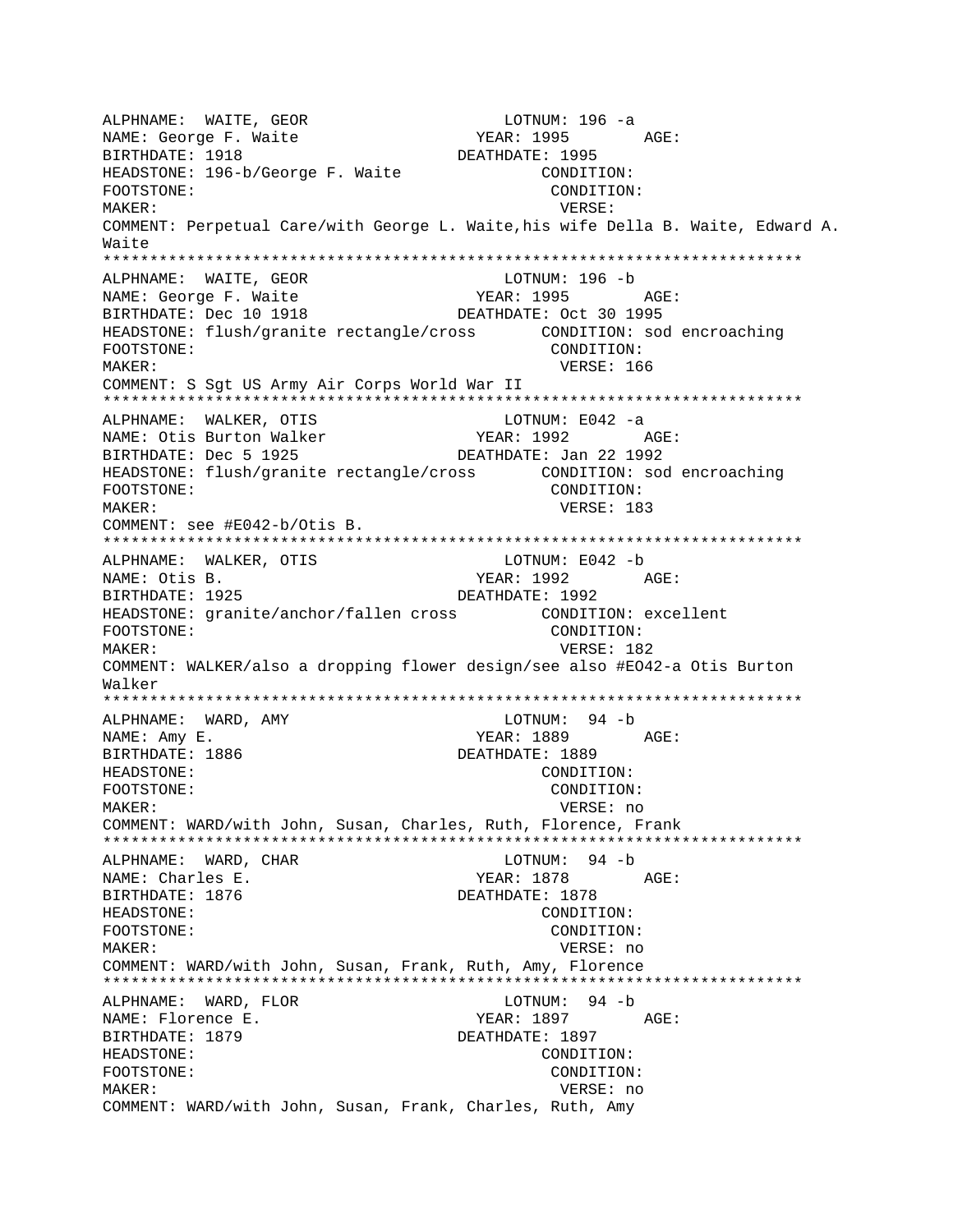\*\*\*\*\*\*\*\*\*\*\*\*\*\*\*\*\*\*\*\*\*\*\*\*\*\*\*\*\*\*\*\*\*\*\*\*\*\*\*\*\*\*\*\*\*\*\*\*\*\*\*\*\*\*\*\*\*\*\*\*\*\*\*\*\*\*\*\*\*\*\*\*\*\*\* ALPHNAME: WARD, FRAN NAME: Frank E.<br>NAME: Frank E. YEAR: 1878 AGE: BIRTHDATE: 1874 DEATHDATE: 1878 HEADSTONE: CONDITION: FOOTSTONE: CONDITION: MAKER: VERSE: no COMMENT: WARD/with John, Susan, Charles, Ruth, Amy, Florence \*\*\*\*\*\*\*\*\*\*\*\*\*\*\*\*\*\*\*\*\*\*\*\*\*\*\*\*\*\*\*\*\*\*\*\*\*\*\*\*\*\*\*\*\*\*\*\*\*\*\*\*\*\*\*\*\*\*\*\*\*\*\*\*\*\*\*\*\*\*\*\*\*\*\* ALPHNAME: WARD, J.<br>
NAME: J. W. Ward<br>
NAME: J. W. Ward NAME: J. W. Ward YEAR: 1861 BIRTHDATE:  $DEATHDATE: Jan. 19, 1861$ HEADSTONE: marble/pointed/hand up CONDITION: many mower chips FOOTSTONE: marble/flat/J.W.W. CONDITION: MAKER: 81 CONTROLLER SERVICE SERVICES AND MERSE: 81 COMMENT: Yet again we hope to meet thee When the day of life is fled When in heaven \*\*\*\*\*\*\*\*\*\*\*\*\*\*\*\*\*\*\*\*\*\*\*\*\*\*\*\*\*\*\*\*\*\*\*\*\*\*\*\*\*\*\*\*\*\*\*\*\*\*\*\*\*\*\*\*\*\*\*\*\*\*\*\*\*\*\*\*\*\*\*\*\*\*\* ALPHNAME: WARD, JOHN NAME: John W. Ward YEAR: 1900 AGE: BIRTHDATE: 1841 DEATHDATE: 1900 HEADSTONE: CONDITION: FOOTSTONE: CONDITION: MAKER: VERSE: no COMMENT: WARD/with Susan, Frank, Charles, Ruth, Amy, Florence \*\*\*\*\*\*\*\*\*\*\*\*\*\*\*\*\*\*\*\*\*\*\*\*\*\*\*\*\*\*\*\*\*\*\*\*\*\*\*\*\*\*\*\*\*\*\*\*\*\*\*\*\*\*\*\*\*\*\*\*\*\*\*\*\*\*\*\*\*\*\*\*\*\*\* ALPHNAME: WARD, MARY LOTNUM: 58 -a NAME: Mary Adelaide YEAR: 1860 AGE: 16yrs 10mos 10d BIRTHDATE:<br>HEADSTONE: marble/pointed between DEATHDATE: July 19, 1860<br>CONDITION: lichen/bad acid HEADSTONE: marble/pointed rain/out of gr FOOTSTONE: marble/flat/M.A.W. <br> CONDITION: some lichen MAKER: 79 COMMENT: dau. of J.W.& Mary G. Ward/Mourn not for her, She has passed away. Away to a \*\*\*\*\*\*\*\*\*\*\*\*\*\*\*\*\*\*\*\*\*\*\*\*\*\*\*\*\*\*\*\*\*\*\*\*\*\*\*\*\*\*\*\*\*\*\*\*\*\*\*\*\*\*\*\*\*\*\*\*\*\*\*\*\*\*\*\*\*\*\*\*\*\*\* ALPHNAME: WARD, MARY NAME: Mary G. The Mathematic State of the YEAR: 1867 AGE: 61y's. 9m's. BIRTHDATE: DEATHDATE: June 15, 1867 HEADSTONE: marble/pointed/rose CONDITION: acid rain/lichen FOOTSTONE: no CONDITION: MAKER: VERSE: no COMMENT: Wife of J.W. Ward \*\*\*\*\*\*\*\*\*\*\*\*\*\*\*\*\*\*\*\*\*\*\*\*\*\*\*\*\*\*\*\*\*\*\*\*\*\*\*\*\*\*\*\*\*\*\*\*\*\*\*\*\*\*\*\*\*\*\*\*\*\*\*\*\*\*\*\*\*\*\*\*\*\*\* ALPHNAME: WARD, RUTH LOTNUM: 94 -b NAME: Ruth E. The South E. The South of the South Search States and MEAR: 1887 BIRTHDATE: 1884 DEATHDATE: 1887 HEADSTONE: CONDITION: FOOTSTONE: CONDITION: MAKER: VERSE: no COMMENT: WARD/with John, Susan, Frank, Charles, Amy, Florence \*\*\*\*\*\*\*\*\*\*\*\*\*\*\*\*\*\*\*\*\*\*\*\*\*\*\*\*\*\*\*\*\*\*\*\*\*\*\*\*\*\*\*\*\*\*\*\*\*\*\*\*\*\*\*\*\*\*\*\*\*\*\*\*\*\*\*\*\*\*\*\*\*\*\* ALPHNAME: WARD, SUSU LOTNUM: 94 -b NAME: Susan E. Ward YEAR: 1891 AGE: BIRTHDATE: 1845 DEATHDATE: 1891 HEADSTONE: CONDITION: FOOTSTONE: CONDITION: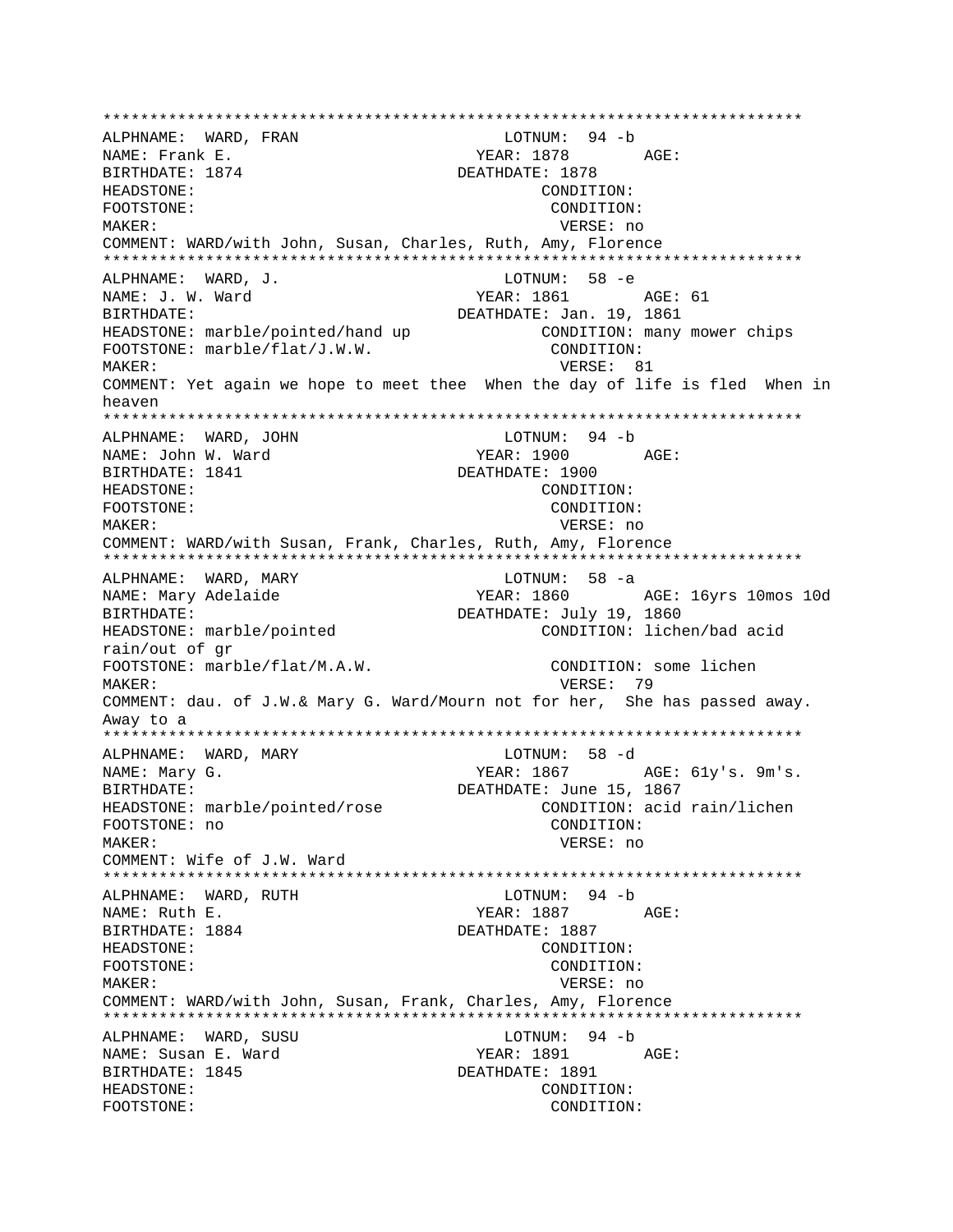MAKER: VERSE: no COMMENT: WARD/with John, Frank, Charles, Ruth, Amy, Florence ALPHNAME: WARREN, ELLE LOTNUM: 58 -b NAME: Ellen M. BIRTHDATE: DEATHDATE: July 3, 1857 HEADSTONE: marble/pointed CONDITION: some lichen/acid rain/chips FOOTSTONE: no CONDITION: MAKER: VERSE: 80 COMMENT: Wife of Augustus S. Warren/Adieu! dear friends, adieu! Weep not though the ALPHNAME: WARREN, JAME LOTNUM: 58 -c NAME: James Ward Warren YEAR: 1857 AGE: 1y'r 2m's DEATHDATE: May 19, 1857 BIRTHDATE: HEADSTONE: marble/pointed CONDITION: fair FOOTSTONE: marble/J.W.W. CONDITION: standback to back of headstone MAKER: Andrews & Wheeler VERSE: 68 COMMENT: Son of A.S. & E.M. Warren ALPHNAME: WERNER, HARO LOTNUM: 136 -a NAME: Harold F. Werner YEAR: 1975 AGE: DEATHDATE: 1975 BIRTHDATE: 1910 FOOTSTONE: CONDITION: MAKER: Luz brother, Inc 1122 Gorham Lowell VERSE: COMMENT: WERNER on front/inscription on rear ALPHNAME: WERNER, LINN LOTNUM: DS10 -a YEAR: 2003 AGE: NAME: Linnea C. DEATHDATE: 2003 BIRTHDATE: 1909 HEADSTONE: CONDITION: FOOTSTONE: CONDITION: MAKER: VERSE: COMMENT: with Walter P. LOTNUM: DS10 -a ALPHNAME: WERNER, WALT YEAR: 1984 AGE: NAME: Walter P. BIRTHDATE: 1907 DEATHDATE: 1984 HEADSTONE: CONDITION: FOOTSTONE: CONDITION: MAKER: VERSE: COMMENT: with Linnea C. ALPHNAME: WHITE, MERR LOTNUM: 187A-a NAME: Merrill White YEAR: 1993 AGE: BIRTHDATE: Aug 14 1912 DEATHDATE: Mar 18 1993 HEADSTONE: flush/granite rectangle/cross CONDITION: sod encroaching FOOTSTONE: CONDITION: MAKER: VERSE: 215 COMMENT: US Army World War II ALPHNAME: WHITE, MERR LOTNUM: 187A-b YEAR: 1993 AGE: NAME: Merrill E. White BIRTHDATE: 1912 DEATHDATE: 1993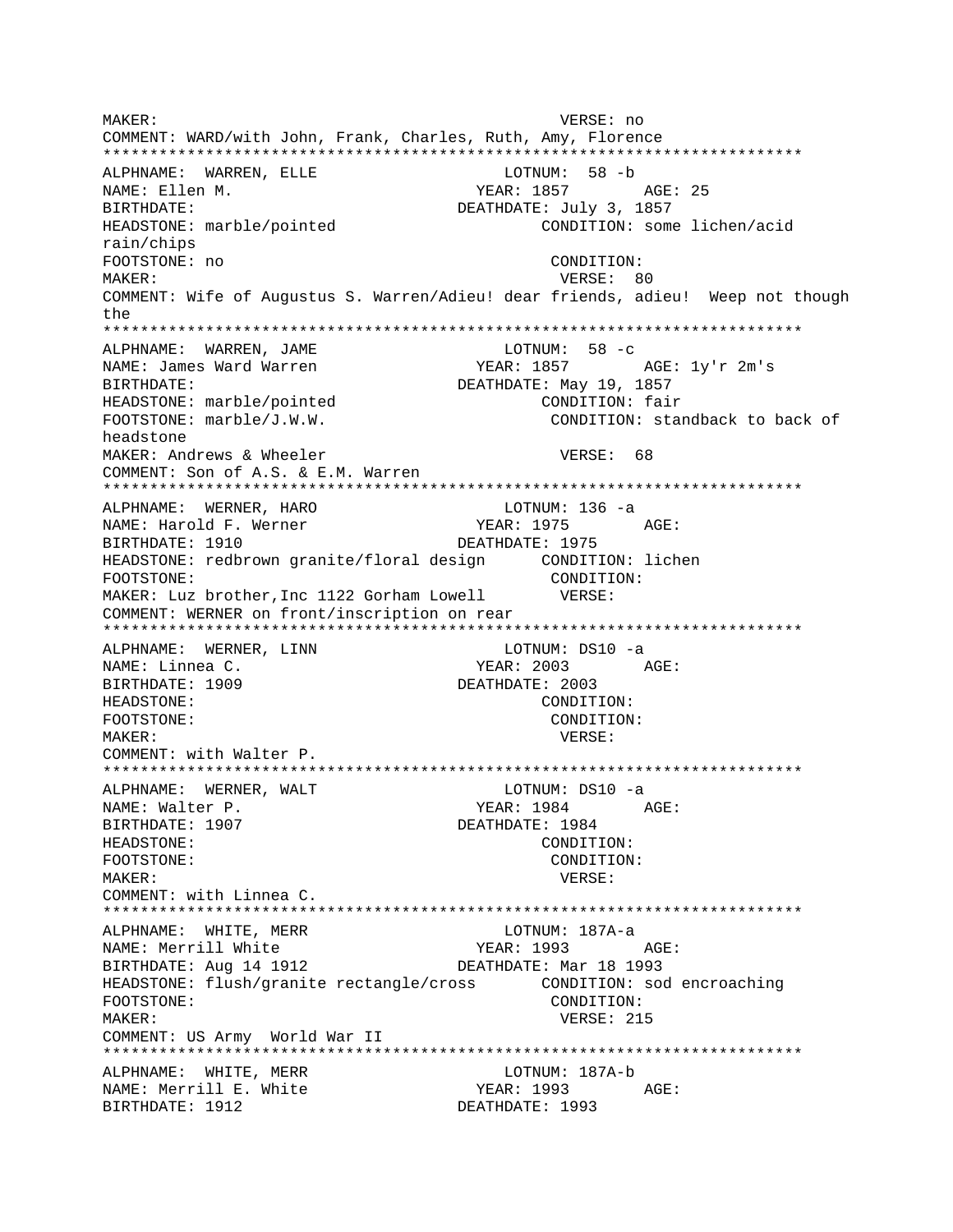HEADSTONE: #187A-a/Merrill White CONDITION: FOOTSTONE: CONDITION: MAKER: Hepworth Memorials Londonderry, NH VERSE: COMMENT: front CLOWATER WHITE/rear with his wife Pauline M. Clowater, James Y. Clowater ALPHNAME: WHITE, PAUL LOTNUM: 187A-b NAME: Pauline M. Clowater YEAR: 1983 AGE: BIRTHDATE: 1926 DEATHDATE: 1983 HEADSTONE: CONDITION: FOOTSTONE: CONDITION: MAKER: Hepworth Memorials Londonderry, NH VERSE: COMMENT: front CLOWATER WHITE/rear with Merrill E. White his wife, James Y. Clowater ALPHNAME: WICKENS, MARG LOTNUM: CS101-a YEAR: 1988 AGE: NAME: Margaret V. BIRTHDATE: 1928 DEATHDATE: 1988 HEADSTONE: CONDITION: FOOTSTONE: CONDITION: MAKER: VERSE: COMMENT: blank space on right for another name LOTNUM: DS02 -a ALPHNAME: WIGGIN, BESS YEAR: 1994 NAME: Bessie R. AGE: BIRTHDATE: Nov. 4, 1912 DEATHDATE: July 5, 1994 HEADSTONE: CONDITION: FOOTSTONE: CONDITION: MAKER: VERSE: COMMENT: WIGGIN/with Frank C. ALPHNAME: WIGGIN, FRAN LOTNUM: DS01 -a EQUINOR 200 1967 NAME: Frank C. Wiggin  $\begin{array}{cccc}\n&\dots &\circ &\dots\circ \\
\text{BIRTHDATE: Sept 25 1898}\n\end{array}$ DEATHDATE: June 29 1967 HEADSTONE: flush/granite rectangle/cross CONDITION: sod encroaching/pollution FOOTSTONE: CONDITION: MAKER: VERSE: 212 COMMENT: MAINE GM2 US NAVY WORLD WAR I ALPHNAME: WIGGIN, FRAN LOTNUM: DS02 -a YEAR: 1967 NAME: Frank C. AGE: BIRTHDATE: Sept 25 1898 DEATHDATE: June 29 1967 HEADSTONE: #DS01-a/Frank C. Wiggin CONDITION: FOOTSTONE: CONDITION: MAKER: VERSE: COMMENT: WIGGIN/with Bessie R. ALPHNAME: WIGGINS, THOM LOTNUM: 109 -a NAME: Thomas E. Wiggins YEAR: 1948  $AGE:$ BIRTHDATE: 1898 DEATHDATE: 1948 HEADSTONE: red granite monum./short/vine CONDITION: lichen on back CONDITION: FOOTSTONE: no MAKER: VERSE: no COMMENT: rear: WIGGINS ALPHNAME: WILDER, FLOR LOTNUM: 91A-b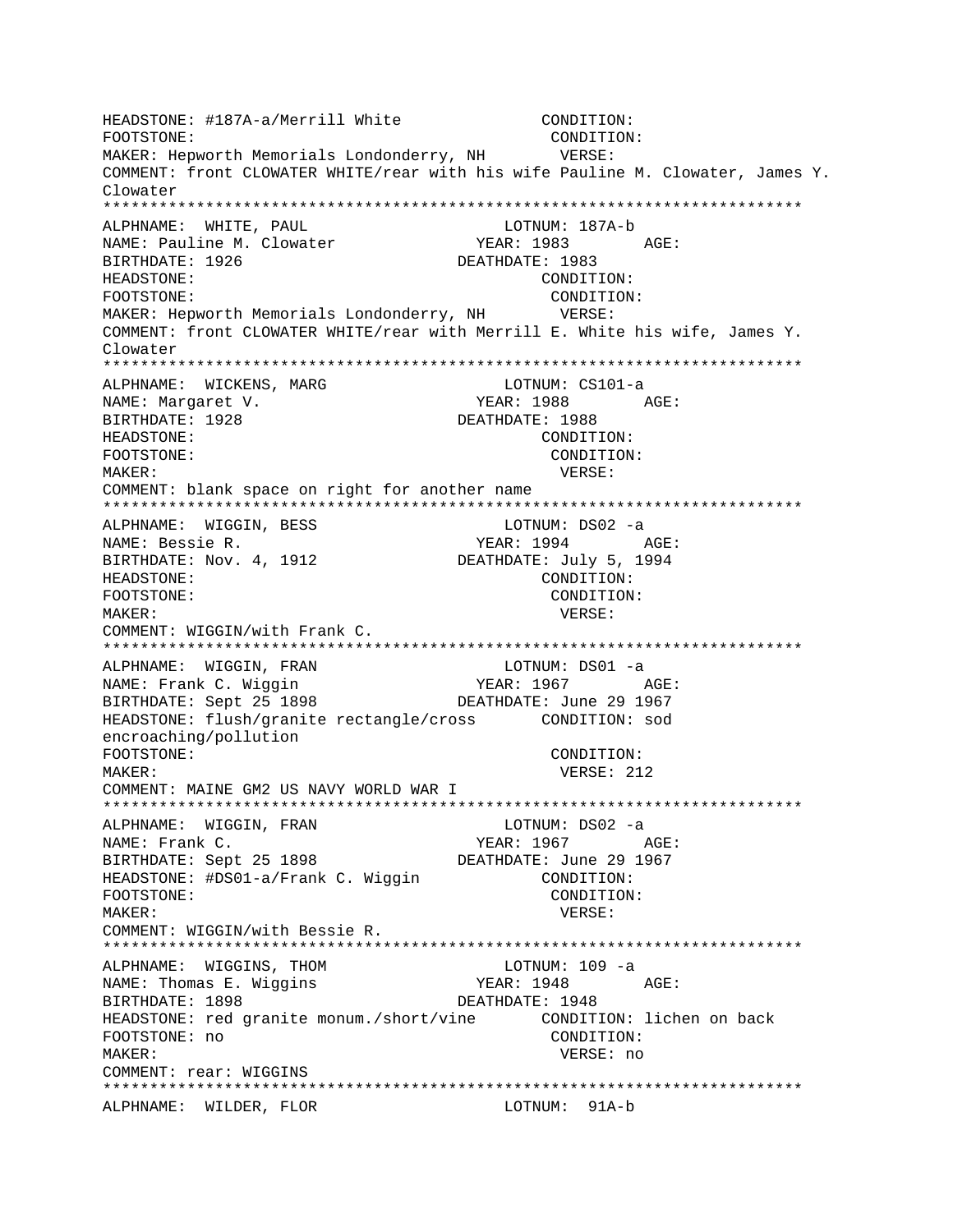NAME: Flora J. YEAR: 1996 AGE: BIRTHDATE: 1896 DEATHDATE: July 23,1996 cem rec HEADSTONE: CONDITION: FOOTSTONE: no CONDITION: MAKER: VERSE: 109 COMMENT: front:WILDER/rear:WIFE Flora J., HUSBAND Milton W./Thy will be done \*\*\*\*\*\*\*\*\*\*\*\*\*\*\*\*\*\*\*\*\*\*\*\*\*\*\*\*\*\*\*\*\*\*\*\*\*\*\*\*\*\*\*\*\*\*\*\*\*\*\*\*\*\*\*\*\*\*\*\*\*\*\*\*\*\*\*\*\*\*\*\*\*\*\* ALPHNAME: WILDER, MILT LOTNUM: 91A-a NAME: Milton Wyeth Wilder YEAR: 1961 AGE: BIRTHDATE: March 9, 1896 DEATHDATE: June 13, 1961 HEADSTONE: granite/flush/a cross CONDITION: good FOOTSTONE: CONDITION: MAKER: VERSE: no COMMENT: Massachusetts Y1 USNRF World War I \*\*\*\*\*\*\*\*\*\*\*\*\*\*\*\*\*\*\*\*\*\*\*\*\*\*\*\*\*\*\*\*\*\*\*\*\*\*\*\*\*\*\*\*\*\*\*\*\*\*\*\*\*\*\*\*\*\*\*\*\*\*\*\*\*\*\*\*\*\*\*\*\*\*\* ALPHNAME: WILDER, MILT LOTNUM: 91A-b NAME: Milton W. Wilder BIRTHDATE: 1896 DEATHDATE: 1961 HEADSTONE: CONDITION: FOOTSTONE: #91A-a/Milton Wyeth Wilder CONDITION: MAKER: VERSE: 109 COMMENT: front:WILDER/rear:HUSBAND Milton W., WIFE Flora J./Thy will be done \*\*\*\*\*\*\*\*\*\*\*\*\*\*\*\*\*\*\*\*\*\*\*\*\*\*\*\*\*\*\*\*\*\*\*\*\*\*\*\*\*\*\*\*\*\*\*\*\*\*\*\*\*\*\*\*\*\*\*\*\*\*\*\*\*\*\*\*\*\*\*\*\*\*\* ALPHNAME: WILKINS, ANNA lornary LOTNUM: 56 -a NAME: Anna M. Santa Communication of the MEAR: 1884 AGE: BIRTHDATE: 1878 DEATHDATE: 1884 HEADSTONE: CONDITION: FOOTSTONE: no CONDITION: MAKER: S. Sloan VERSE: yes COMMENT: side:with Prescott, Mary, Elvira/front:W.L. Wilkins, Paulina/at rest \*\*\*\*\*\*\*\*\*\*\*\*\*\*\*\*\*\*\*\*\*\*\*\*\*\*\*\*\*\*\*\*\*\*\*\*\*\*\*\*\*\*\*\*\*\*\*\*\*\*\*\*\*\*\*\*\*\*\*\*\*\*\*\*\*\*\*\*\*\*\*\*\*\*\* ALPHNAME: WILKINS, ELVI LOTNUM: 56 -a NAME: Elvira B. NAME:  $YEAR: 1881$  AGE: BIRTHDATE: 1860 DEATHDATE: 1881 HEADSTONE: CONDITION: FOOTSTONE: no CONDITION: MAKER: S. Sloan VERSE: yes COMMENT: side: with Prescott, Mary, Anna/front:W.L. Wilkins, Paulina/at rest \*\*\*\*\*\*\*\*\*\*\*\*\*\*\*\*\*\*\*\*\*\*\*\*\*\*\*\*\*\*\*\*\*\*\*\*\*\*\*\*\*\*\*\*\*\*\*\*\*\*\*\*\*\*\*\*\*\*\*\*\*\*\*\*\*\*\*\*\*\*\*\*\*\*\* ALPHNAME: WILKINS, MARY LOTNUM: 56 -a NAME: Mary E. YEAR: 1870 AGE: BIRTHDATE: 1858 DEATHDATE: 1870 HEADSTONE: CONDITION: FOOTSTONE: no CONDITION: MAKER: S. Sloan VERSE: yes COMMENT: side:with Prescott, Elvira, Anna/front:W.L. Wilkins, Paulina/at rest \*\*\*\*\*\*\*\*\*\*\*\*\*\*\*\*\*\*\*\*\*\*\*\*\*\*\*\*\*\*\*\*\*\*\*\*\*\*\*\*\*\*\*\*\*\*\*\*\*\*\*\*\*\*\*\*\*\*\*\*\*\*\*\*\*\*\*\*\*\*\*\*\*\*\* ALPHNAME: WILKINS, PAUL **Example 10** LOTNUM: 56 -a NAME: Paulina R. YEAR: 1899 AGE: BIRTHDATE: 1834 DEATHDATE: 1899 HEADSTONE: CONDITION: FOOTSTONE: no CONDITION: MAKER: S. Sloan VERSE: 15 COMMENT: with W.L.Wilkins his wife/side:Prescott, Mary, Elvira, Anna/at rest \*\*\*\*\*\*\*\*\*\*\*\*\*\*\*\*\*\*\*\*\*\*\*\*\*\*\*\*\*\*\*\*\*\*\*\*\*\*\*\*\*\*\*\*\*\*\*\*\*\*\*\*\*\*\*\*\*\*\*\*\*\*\*\*\*\*\*\*\*\*\*\*\*\*\* ALPHNAME: WILKINS, PRES LOTNUM: 56 -a NAME: Prescott N. YEAR: 1866 AGE: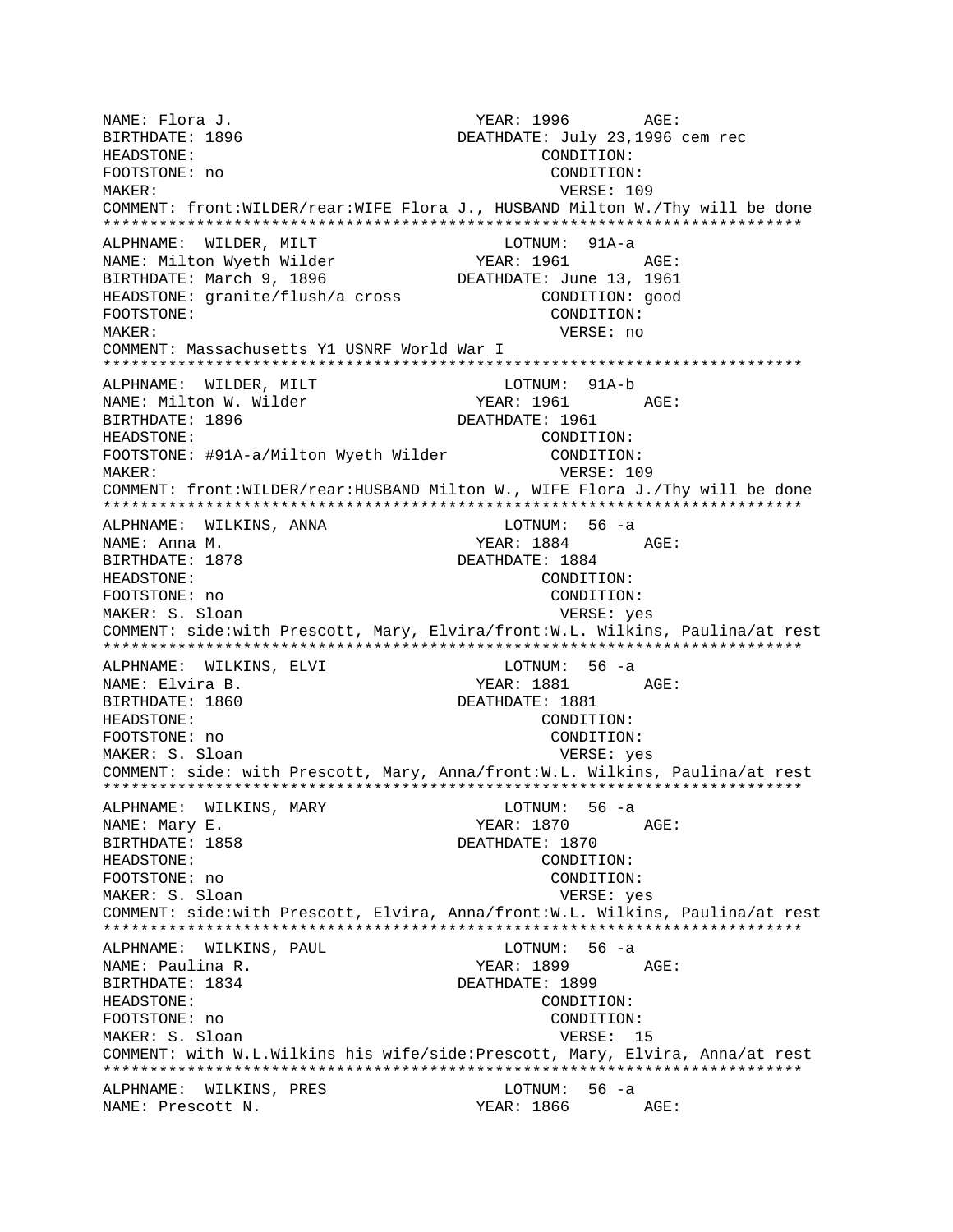BIRTHDATE: 1863 DEATHDATE: 1866 HEADSTONE: CONDITION: FOOTSTONE: no CONDITION: MAKER: S. Sloan VERSE: 15 COMMENT: side: with Mary, Elvira, Anna/front: W.L. Wilkins, Paulina/at rest ALPHNAME: WILKINS, W. LOTNUM: 56 -a NAME: W. L. Wilkins YEAR: 1883 AGE: BIRTHDATE: 1825 DEATHDATE: 1883 HEADSTONE: CONDITION: FOOTSTONE: no CONDITION: MAKER: S. Sloan VERSE: 15 COMMENT: with Paulina his wife/side: Prescott, Mary, Elvira, Anna/at rest ALPHNAME: WILKINS, WILL LOTNUM:  $143 - a$ NAME: William Wilkins YEAR: 1892 AGE: 59yrs. & 16dys BIRTHDATE: DEATHDATE: May 6, 1892 HEADSTONE: rounded/granite CONDITION: roots/sinking/some lichen FOOTSTONE: CONDITION: MAKER: VERSE: no COMMENT: ALPHNAME: WILKINSON, HARR LOTNUM: 59B-c YEAR: 1878 AGE: 66yrs. 4mo's NAME: Harriet Chamberlin BIRTHDATE: DEATHDATE: Nov. 20, 1878 HEADSTONE: marble/pointed CONDITION: Sunken/acid rain FOOTSTONE: marble/flat/HCS HCW CONDITION: tipped/chips MAKER: VERSE: no COMMENT: Wife of Asa Stevens, Later wife of Joseph D. Wilkinson ALPHNAME: WILSON, ALMA LOTNUM: 170 -a NAME: Alma H. Wilson YEAR: 1983 AGE: BIRTHDATE: 1890 DEATHDATE: 1983 HEADSTONE: CONDITION: FOOTSTONE: CONDITION: MAKER: VERSE: COMMENT: with Elijah Dyer, his wife Mathilda, Everett, Eva, Constance Harris. Charles Wilson ALPHNAME: WILSON, CHAR LOTNUM: 170 -a YEAR: 1967 NAME: Charles G. Wilson AGE: DEATHDATE: 1967 BIRTHDATE: 1897 **HEADSTONE:** CONDITION: FOOTSTONE: CONDITION: MAKER: VERSE: COMMENT: with Elijah Dyer, his wife Mathilda, Everett, Eva, Constance Harris/Alma Wilson ALPHNAME: WILSON, LUCR LOTNUM:  $148 - a$ NAME: Lucretia F. YEAR: 1933 AGE: BIRTHDATE: 1846 DEATHDATE: 1933 HEADSTONE: granite rectangle/MOTHER CONDITION: sod encroaching FOOTSTONE: CONDITION: MAKER: VERSE: COMMENT: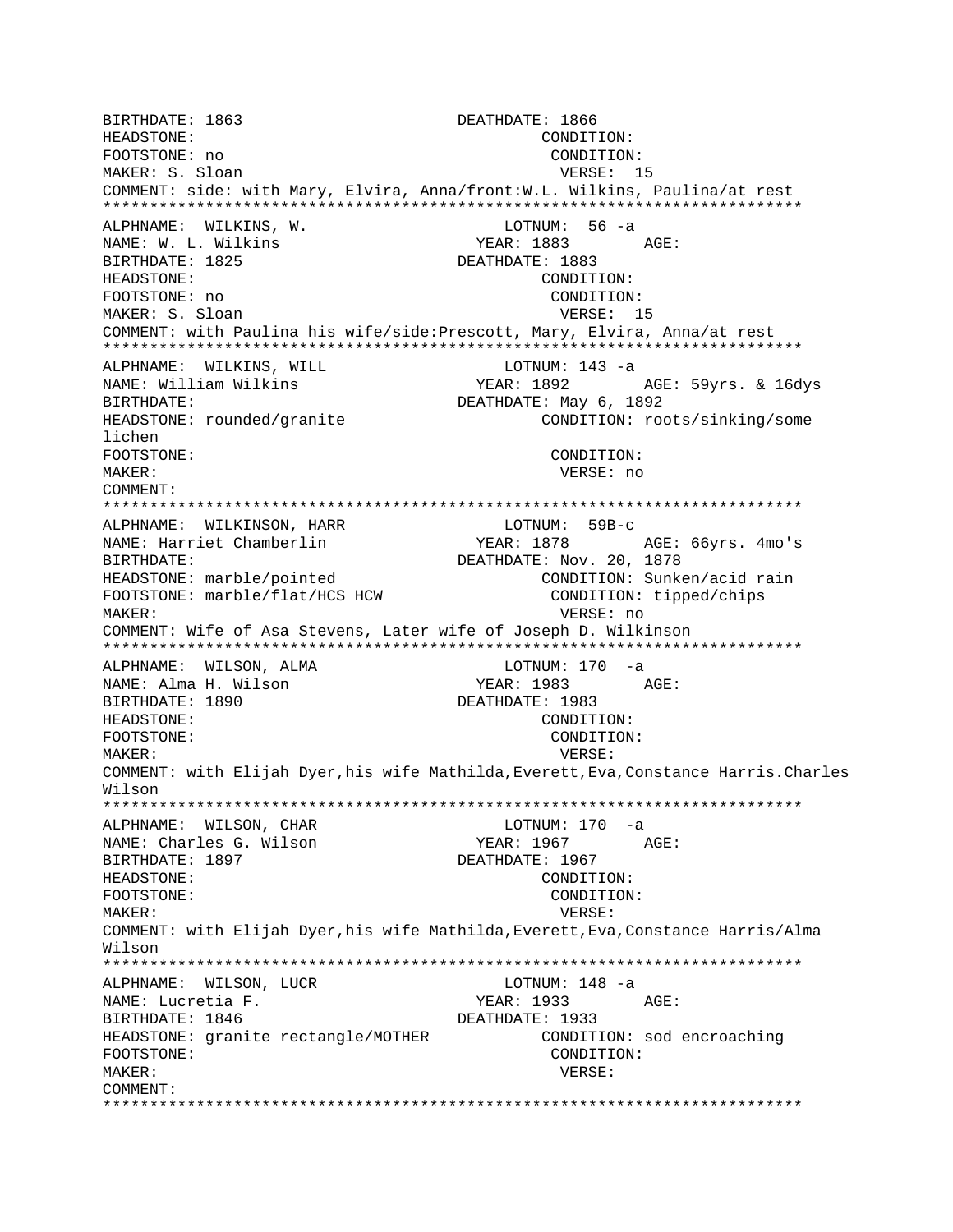ALPHNAME: WINNING LOTNUM: 16 -b NAME: YEAR:  $\Delta$  $\subset$ F: BIRTHDATE: DEATHDATE: HEADSTONE: rectangular, face down on grd. CONDITION: poor CONDITION: FOOTSTONE: MAKER: VERSE: COMMENT: It is a base for a missing stone. LOTNUM:  $16 - a$ ALPHNAME: WINNING ALBE NAME: Albert YEAR: 1872 AGE: **BIRTHDATE:** DEATHDATE: 1872 CONDITION: HEADSTONE: FOOTSTONE: no CONDITION: MAKER: VERSE: no COMMENT: WINNING on front names on rear/with RobertElizabethParkerWalterJuliaEdithHazel ALPHNAME: WINNING ELIZ LOTNUM:  $16 -a$ YEAR: 1908 AGE: NAME: Elizabeth DEATHDATE: 1908 BIRTHDATE: HEADSTONE: CONDITION: FOOTSTONE: no CONDITION: MAKER: VERSE: no COMMENT: WINNING on front names on rear/with Robert Albert Parker WalterJuliaEdithHazel ALPHNAME: WINNING, EDIT LOTNUM: 16 -a YEAR: 1897 NAME: Edith A. AGE: BIRTHDATE: DEATHDATE: 1897 HEADSTONE: CONDITION: FOOTSTONE: no CONDITION: VERSE: no MAKER: COMMENT: WINNING on front names on rear/withRobertElizabethAlbertParkerWalterJuliaHazel ALPHNAME: WINNING, HAZE  $LOTNUM: 16 -a$ **YEAR: 1917** AGE: NAME: Hazel I. BIRTHDATE: DEATHDATE: 1917 CONDITION: HEADSTONE: FOOTSTONE: no CONDITION: MAKER: VERSE: no COMMENT: WINNING on front names on rear/withRobertElizabethAlbertParkerWalterJuliaEdith ALPHNAME: WINNING, JULI  $LOTNUM: 16 -a$ YEAR: 1943 AGE: NAME: Julia E. DEATHDATE: 1943 BIRTHDATE: HEADSTONE: CONDITION: FOOTSTONE: no CONDITION: MAKER: VERSE: no COMMENT: WINNING on front names on rear/withRobertElizabethAlbertParkerWalterEdithHazel ALPHNAME: WINNING, PARK LOTNUM: 16 -a NAME: Parker YEAR: 1893 AGE: BIRTHDATE: DEATHDATE: 1893 HEADSTONE: CONDITION: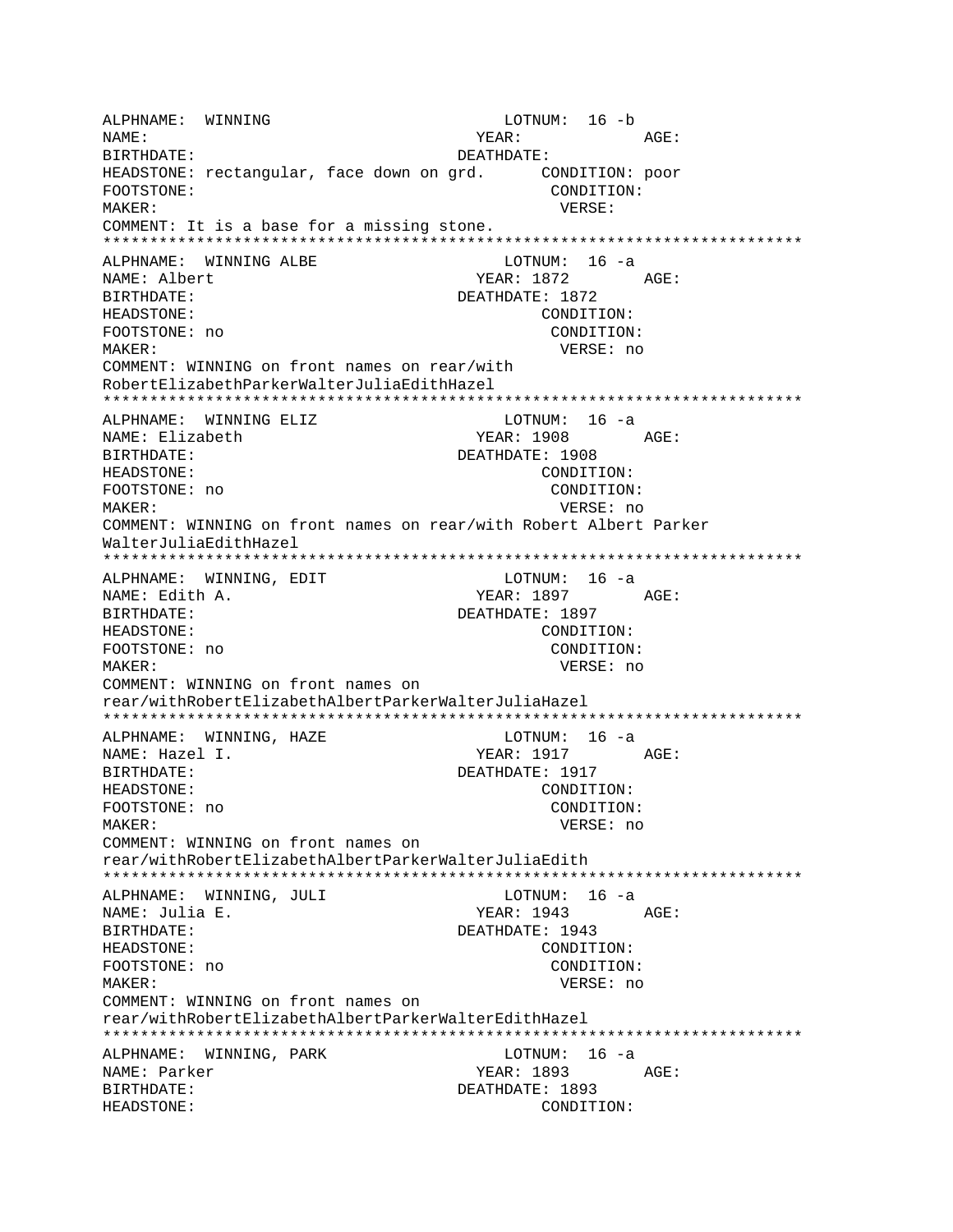FOOTSTONE: no CONDITION:  $M\Delta K$ <sub>F</sub>P: VERSE: no COMMENT: WINNING on front names on rear/with RobertElizabethAlbertWalterJuliaEdithhazel ALPHNAME: WINNING, ROBE LOTNUM: 16 -a NAME: Robert YEAR: 1886 AGE: **RIRTHDATE:** DEATHDATE: 1886 HEADSTONE: CONDITION: FOOTSTONE: no CONDITION:  $M\Delta KFR$ : VERSE: no COMMENT: WINNING on front names on rear/with ElizabethAlbertParkerWalterJuliaEdithHazel ALPHNAME: WINNING, WALT LOTNUM: 16 -a YEAR: 1927 AGE: NAME: Walter R. BIRTHDATE: DEATHDATE: 1927 HEADSTONE: CONDITION: FOOTSTONE: no CONDITION: MAKER: VERSE: no COMMENT: WINNING on front names on rear/with RobertElizabethAlbertparkerJuliaEdithHazel ALPHNAME: WOLCOTT, HAZE LOTNUM: DS08 -a YEAR: 1969 AGE: NAME: Hazel E. Jones BIRTHDATE: July 17, 1900 DEATHDATE: Sept. 3, 1969 HEADSTONE: CONDITION: FOOTSTONE: CONDITION: MAKER: ColmerMonumentWrks/LawrenceSt.Lowel VERSE: COMMENT: WOLCOTT/with Paul A. Wolcott/his wife ALPHNAME: WOLCOTT, PAUL LOTNUM: DS08 -a YEAR: 1984 AGE: NAME: Paul A. Wolcott BIRTHDATE: Aug. 29, 1911 DEATHDATE: Dec. 22, 1984 HEADSTONE: CONDITION: FOOTSTONE: CONDITION: MAKER: ColmerMonumentWorksLawrenceSt.Lowel VERSE: COMMENT: WOLCOTT/with his wife Hazel E. Jones ALPHNAME: WOLF, ELAI LOTNUM:  $185 - c$ YEAR: 1993 AGE: NAME: Elaine House Wolf BIRTHDATE: Dec. 29, 1942 DEATHDATE: May 2, 1993 HEADSTONE: flush/granite rectangle CONDITION: sod encroaching FOOTSTONE: CONDITION: MAKER: VERSE:  $COMM$  $R$  $N$  $T$ : ALPHNAME: WOOD, FRAN LOTNUM:  $100 -a$ NAME: frances ellen wood<br>BIRTHDATE: may 5, 1921 YEAR: 2001 AGE: DEATHDATE: oct. 1, 2001 HEADSTONE: brown granite rectangle/cross CONDITION: excellent/almost flush FOOTSTONE: CONDITION: MAKER: VERSE: COMMENT: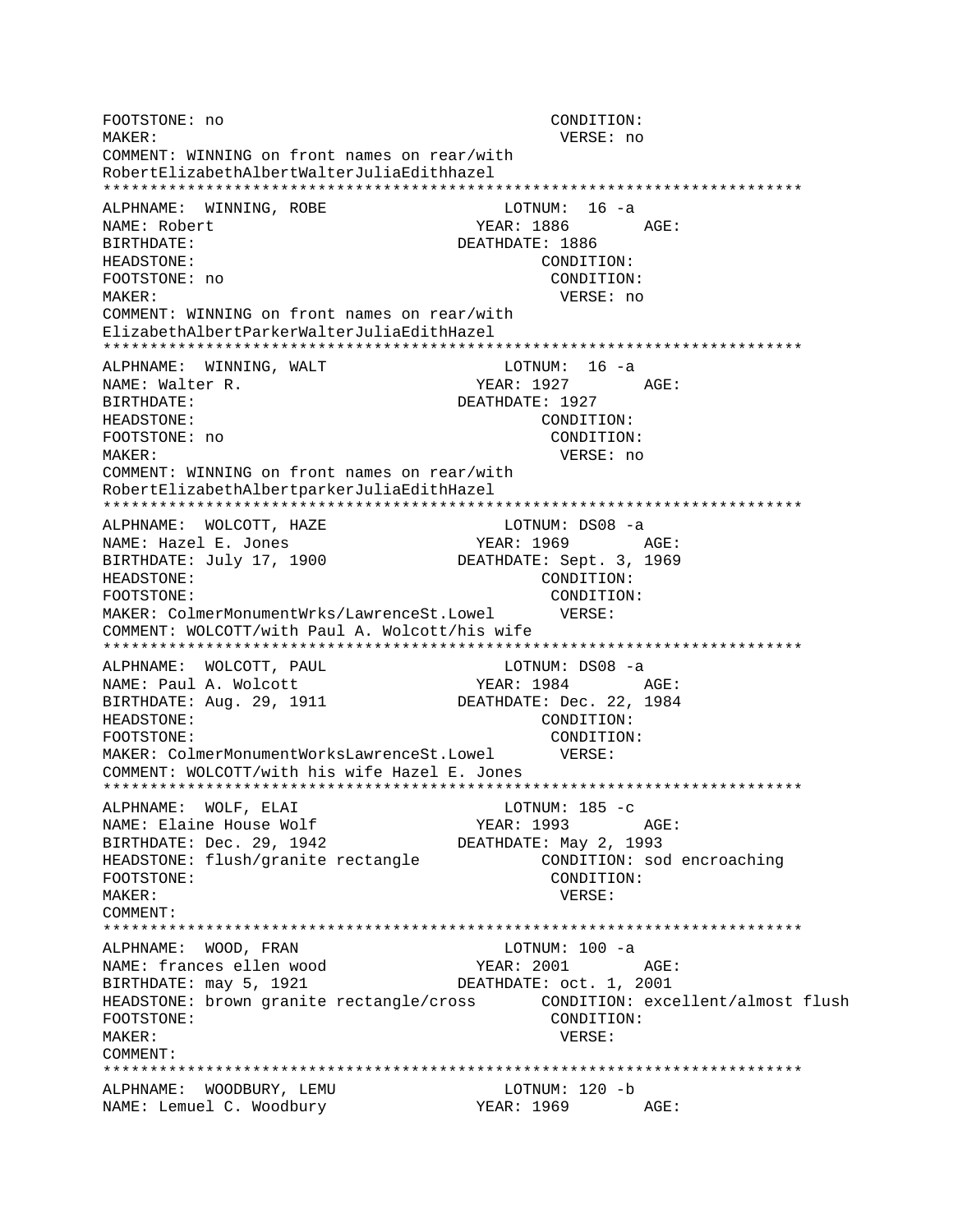BIRTHDATE: 1881 DEATHDATE: 1969 HEADSTONE: CONDITION: FOOTSTONE: CONDITION: MAKER: VERSE: no COMMENT: with his wife Susanne M. Mansfield ALPHNAME: WOODBURY, SUSA LOTNUM: 120 -b NAME: Susanne M. Mansfield YEAR: 1961 AGE: BIRTHDATE: 1882 DEATHDATE: 1961 HEADSTONE: #120-a Susanne CONDITION: FOOTSTONE: CONDITION:  $M\Delta K$ <sub>FP</sub>: VERSE: no COMMENT: with Lemuel C. Woodbury, his wife ALPHNAME: WOODBURY, SUSA LOTNUM: 120 -a YEAR: 1961 AGE: NAME: Susanne BIRTHDATE: DEATHDATE: HEADSTONE: granite rectangle/flush CONDITION: excellent CONDITION: FOOTSTONE: MAKER: VERSE: no COMMENT: ALPHNAME: WOODHEAD LOTNUM: 121B-d AGE: NAME: Woodhead YEAR: DEATHDATE: RIRTHDATE: CONDITION: HEADSTONE: FOOTSTONE: CONDITION: MAKER: VERSE:  $COMMFINT$ : ALPHNAME: WOODHEAD, ALEE LOTNUM: 121B-q YEAR: 1974 AGE: NAME: Aleene Gates Woodhead DEATHDATE: 1974 BIRTHDATE: 1886 HEADSTONE: flush rectangle/scalloped edge CONDITION: FOOTSTONE: CONDITION: MAKER: VERSE: COMMENT: ALPHNAME: WOODHEAD, ALLE LOTNUM: 121B-e NAME: Allen Gates Woodhead YEAR: 1980 AGE: BIRTHDATE: 1914 DEATHDATE: 1980 FOOTSTONE: CONDITION: MAKER: VERSE: COMMENT: ALPHNAME: WOODHEAD, Clair LOTNUM: 121B-c YEAR: 1999 NAME: Claire Rooney Linstad Wood. AGE: BIRTHDATE: 1925 DEATHDATE: 1999 FOOTSTONE: CONDITION: MAKER: VERSE: COMMENT: ALPHNAME: WOODHEAD, FRAN LOTNUM: 121B-a YEAR: 1959 AGE: NAME: Frank Allen Woodhead DEATHDATE: 1959 BIRTHDATE: 1882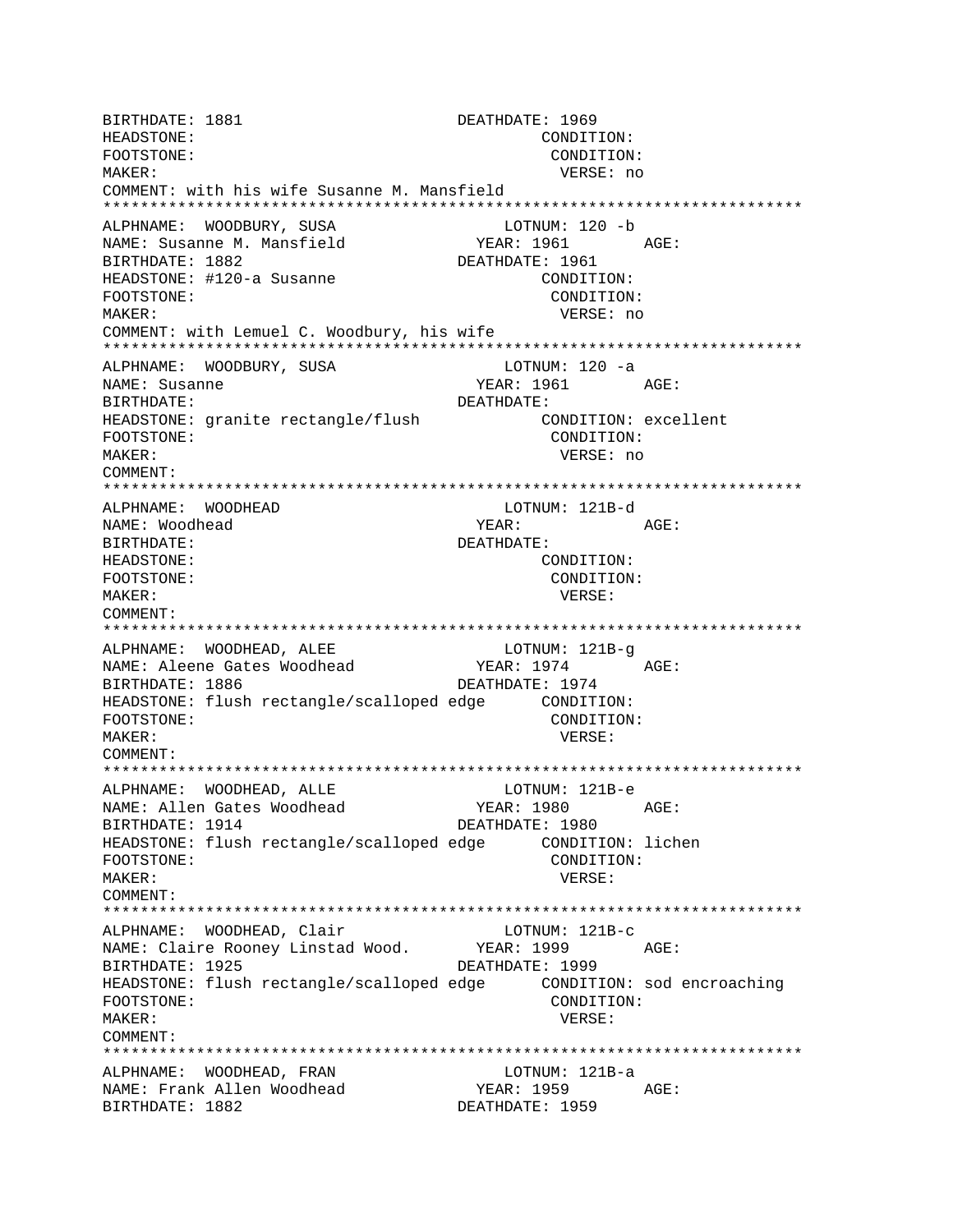CONDITION: FOOTSTONE: MAKER: VERSE: COMMENT: LOTNON<br>YEAR: 1964<br>2007: 1964 NAME: Sarah Faulkner Woodhead<br>BIRTHDATE: 1909 ALPHNAME: WOODHEAD, SARA LOTNUM: 121B-f AGE: DEATHDATE: 1964 FOOTSTONE: CONDITION: MAKER: VERSE: COMMENT: ALPHNAME: WOODWARD, OLIV LOTNUM: 15 -a NAME: Oliver W. Woodward YEAR: 1940 AGE: BIRTHDATE: 1846 DEATHDATE: 1940 HEADSTONE: granite/FLT in circles CONDITION: misplaced into lot #23 FOOTSTONE: no CONDITION: VERSE: no MAKER: COMMENT: WOODWARD/with Sarah E. Hutchins His wife ALPHNAME: WOODWARD, SARA  $LOTNUM: 15 -a$ NAME: Sarah E. Hutchins YEAR: 1916 AGE: BIRTHDATE: 1845 DEATHDATE: 1916 HEADSTONE: granite/FLT in Masonic circles CONDITION: misplaced in lot #23 FOOTSTONE: no CONDITION: MAKER: VERSE: no COMMENT: WOODWARD/with Oliver W. Woodward his wife \*\*\*\*\*\*\*\*\*\*\*\*\*\*\*\*\*\*\*\*\*\*\*\*\*\*\*\*\*\*\*\*\* \*\*\*\*\*\*\*\*\*\*\*\*\*\*\*\*\*\*\*\*\*\* ALPHNAME: WYMAN, CARL LOTNUM: CS079-a YEAR: 1983 AGE: NAME: Carl P. DEATHDATE: 1983 BIRTHDATE: 1903 HEADSTONE: CONDITION: FOOTSTONE: CONDITION: VERSE: MAKER: COMMENT: with Helen L. his wife ALPHNAME: WYMAN, HELE LOTNUM: CS079-a NAME: Helen L. YEAR: 1993 AGE: BIRTHDATE: 1907 DEATHDATE: 1993 HEADSTONE: CONDITION: FOOTSTONE: CONDITION:  $M\Delta KFR$ : VERSE: COMMENT: with Carl P. his wife ALPHNAME: WYMAN, RUTH LOTNUM: 103A-a NAME: Ruth I. DEATHDATE: 1952 BIRTHDATE: 1903 HEADSTONE: granite monument/slanted CONDITION: good/lichen FOOTSTONE: no CONDITION: MAKER: VERSE: no COMMENT: ALPHNAME: YATES, BETH LOTNUM:  $124 -c$ NAME: Beth A. Yates YEAR: 1985 AGE: BIRTHDATE: 1928 DEATHDATE: 1985 HEADSTONE: flush/granite rectangle/cross CONDITION: sod encroaching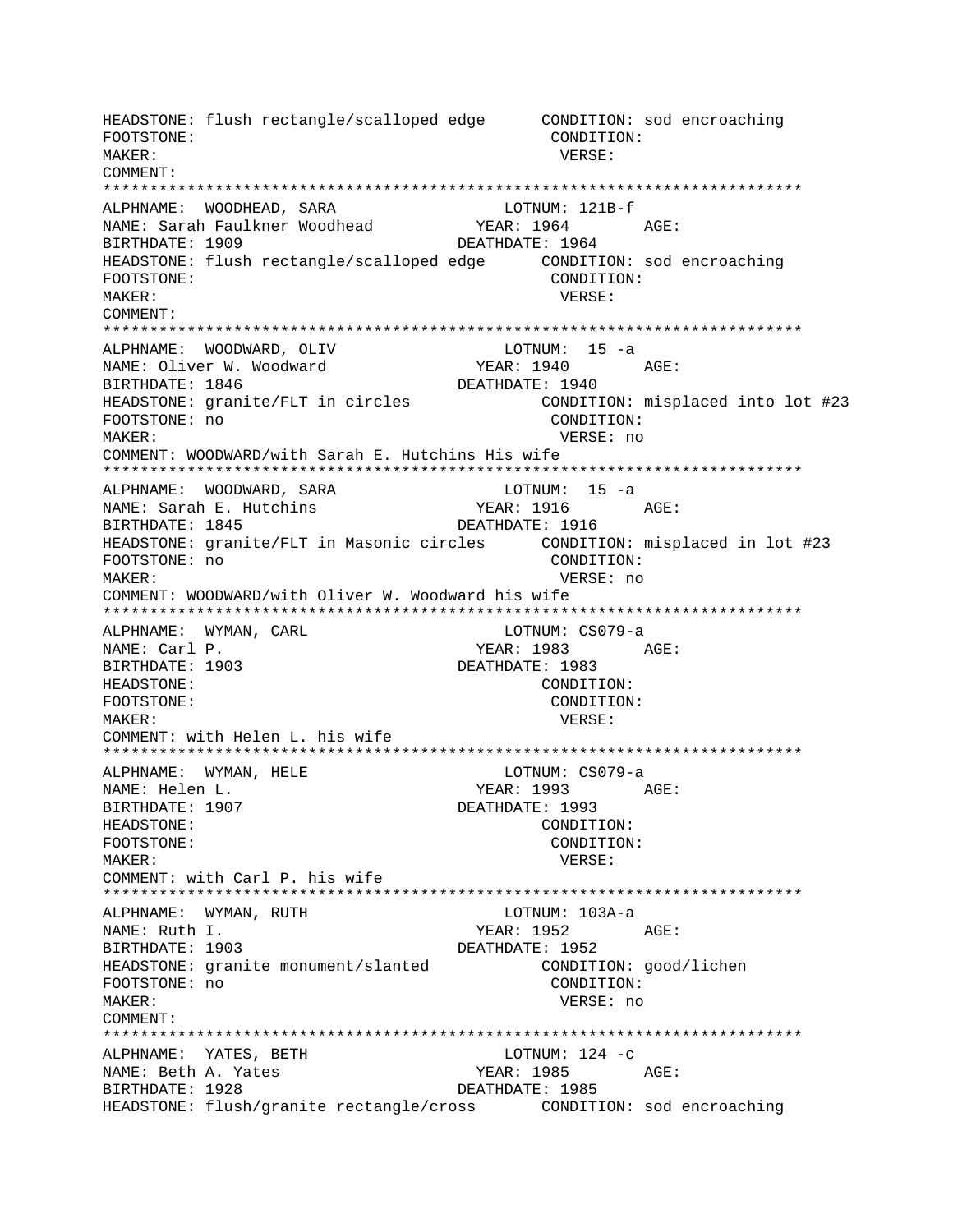FOOTSTONE:<br>
MAKER: CONDITION:<br>
VERSE: 14 VERSE: 140 COMMENT: \*\*\*\*\*\*\*\*\*\*\*\*\*\*\*\*\*\*\*\*\*\*\*\*\*\*\*\*\*\*\*\*\*\*\*\*\*\*\*\*\*\*\*\*\*\*\*\*\*\*\*\*\*\*\*\*\*\*\*\*\*\*\*\*\*\*\*\*\*\*\*\*\*\*\* ALPHNAME: ZANI, ANDR LOTNUM: E041 -a NAME: Andrew J Zani 1988 (1998) 2003 AGE: BIRTHDATE: Feb 7 1926 DEATHDATE: Feb 20 2003 HEADSTONE: flush/granite rectangle/cross CONDITION: sod encroaching FOOTSTONE: CONDITION: MAKER: USING THE SERVICE OF THE SERVICE OF THE SERVICE OF THE SERVICE OF THE SERVICE OF THE SERVICE OF THE SERVICE OF THE SERVICE OF THE SERVICE OF THE SERVICE OF THE SERVICE OF THE SERVICE OF THE SERVICE OF THE SERVICE OF COMMENT: GM3 US NAVY WORLD WAR II \*\*\*\*\*\*\*\*\*\*\*\*\*\*\*\*\*\*\*\*\*\*\*\*\*\*\*\*\*\*\*\*\*\*\*\*\*\*\*\*\*\*\*\*\*\*\*\*\*\*\*\*\*\*\*\*\*\*\*\*\*\*\*\*\*\*\*\*\*\*\*\*\*\*\* ALPHNAME: ZANI, ANDR LOTNUM: E041 -b NAME: Andrew J. The Communication of the SEC MEAR: 2003 AGE: BIRTHDATE: Feb 7 1926 DEATHDATE: Feb 20 2003 HEADSTONE: #E41-a/Andrew J. Zani CONDITION: FOOTSTONE:  $\overline{COMDITION:}$ <br>MAKER: DesignedandcraftedbyColmerMonument  $VERSE:$ MAKER: DesignedandcraftedbyColmerMonument COMMENT: ZANI/with Myrtle B. wife \*\*\*\*\*\*\*\*\*\*\*\*\*\*\*\*\*\*\*\*\*\*\*\*\*\*\*\*\*\*\*\*\*\*\*\*\*\*\*\*\*\*\*\*\*\*\*\*\*\*\*\*\*\*\*\*\*\*\*\*\*\*\*\*\*\*\*\*\*\*\*\*\*\*\* ALPHNAME: ZANI, MYRT LOTNUM: E041 -b NAME: Myrtle B. YEAR: 2003 AGE: BIRTHDATE: Aug. 22, 1922 DEATHDATE: Apr. 21, 2003 HEADSTONE: CONDITION: FOOTSTONE:  $\text{COMDITION:}$ MAKER: DesignedandcraftedbyColmerMonument VERSE: COMMENT: ZANI/wife/with Andrew J. \*\*\*\*\*\*\*\*\*\*\*\*\*\*\*\*\*\*\*\*\*\*\*\*\*\*\*\*\*\*\*\*\*\*\*\*\*\*\*\*\*\*\*\*\*\*\*\*\*\*\*\*\*\*\*\*\*\*\*\*\*\*\*\*\*\*\*\*\*\*\*\*\*\*\* ALPHNAME: ZOLLINGER, DORO LOTNUM: 70 -e NAME: Dorothy Zollinger YEAR: 1986 BIRTHDATE: 1897 DEATHDATE: 1986 HEADSTONE: #70-g/DOROTHY CONDITION: FOOTSTONE: CONDITION: MAKER: VERSE: no COMMENT: with NathanBean,wife Welthy,Finett,Minot,wife Clara, ValmarGladu, MildredGladu \*\*\*\*\*\*\*\*\*\*\*\*\*\*\*\*\*\*\*\*\*\*\*\*\*\*\*\*\*\*\*\*\*\*\*\*\*\*\*\*\*\*\*\*\*\*\*\*\*\*\*\*\*\*\*\*\*\*\*\*\*\*\*\*\*\*\*\*\*\*\*\*\*\*\* ALPHNAME: ZOLLINGER, DORO LOTNUM: 70 -g NAME: Dorothy **YEAR: 1986** AGE: BIRTHDATE: DEATHDATE: HEADSTONE: granite/rectangle/flush CONDITION: some lichen FOOTSTONE: CONDITION: MAKER: VERSE: no COMMENT: \*\*\*\*\*\*\*\*\*\*\*\*\*\*\*\*\*\*\*\*\*\*\*\*\*\*\*\*\*\*\*\*\*\*\*\*\*\*\*\*\*\*\*\*\*\*\*\*\*\*\*\*\*\*\*\*\*\*\*\*\*\*\*\*\*\*\*\*\*\*\*\*\*\*\* ALPHNAME: no stones LOTNUM: 123 NAME: YEAR: AGE: BIRTHDATE: DEATHDATE: HEADSTONE: CONDITION: FOOTSTONE: CONDITION: MAKER: VERSE: COMMENT: \*\*\*\*\*\*\*\*\*\*\*\*\*\*\*\*\*\*\*\*\*\*\*\*\*\*\*\*\*\*\*\*\*\*\*\*\*\*\*\*\*\*\*\*\*\*\*\*\*\*\*\*\*\*\*\*\*\*\*\*\*\*\*\*\*\*\*\*\*\*\*\*\*\*\* ALPHNAME: no stones LOTNUM: 149B NAME: YEAR: AGE: BIRTHDATE: DEATHDATE: HEADSTONE: CONDITION: